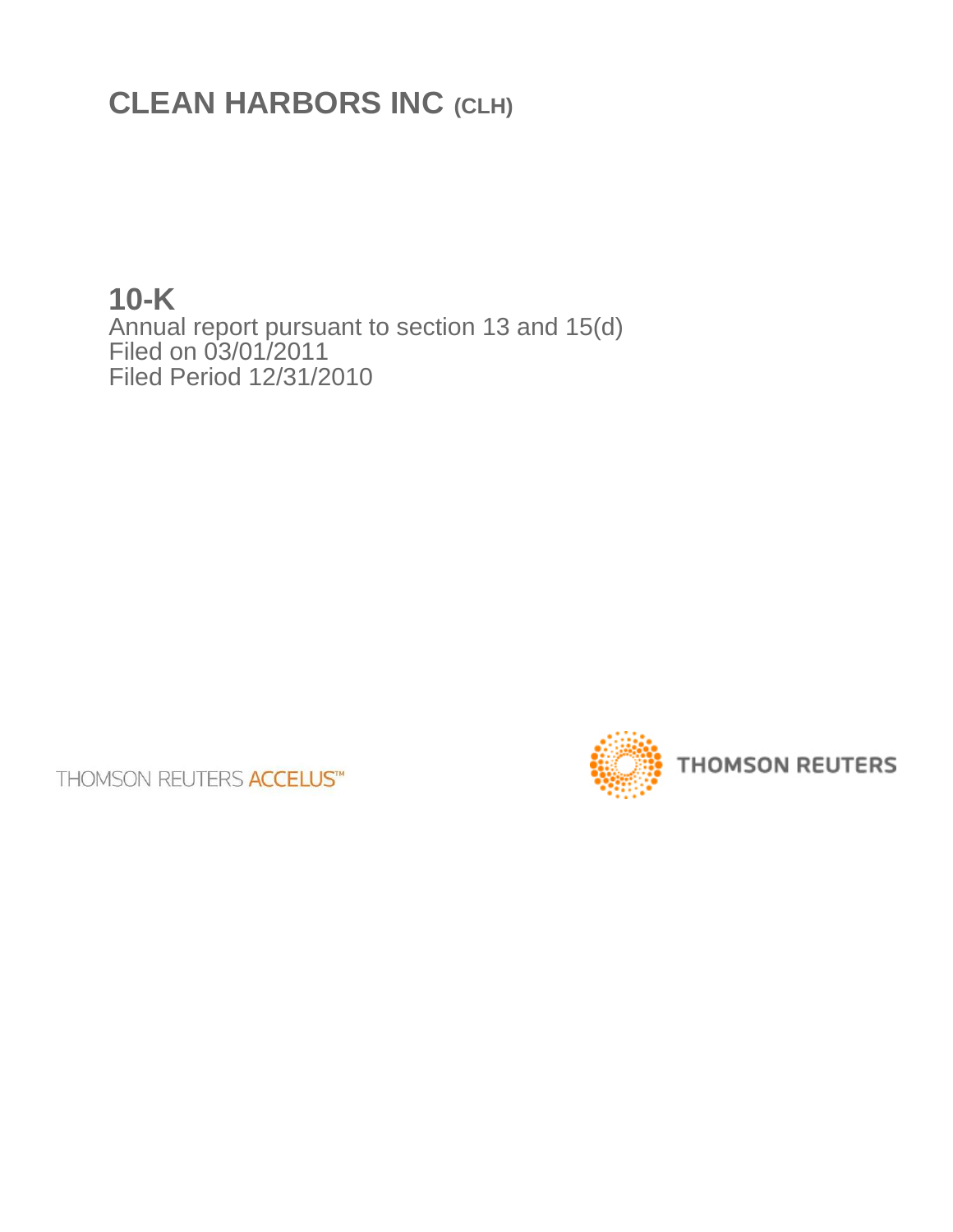## **UNITED STATES SECURITIES AND EXCHANGE COMMISSION**

**Washington, D.C. 20549**

## **FORM 10-K**

**EXECUTE ANNUAL REPORT PURSUANT TO SECTION 13 OR 15(d) OF THE SECURITIES EXCHANGE ACT OF 1934** 

**For the fiscal year ended December 31, 2010**

**OR**

## o **TRANSITION REPORT PURSUANT TO SECTION 13 OR 15(d) OF THE SECURITIES EXCHANGE ACT OF 1934**

**For the transition period from to . COMMISSION FILE NO. 001-34223**

## **CLEAN HARBORS, INC.**

(Exact name of registrant as specified in its charter)

**Massachusetts** (State or other jurisdiction of incorporation or organization)

**04-2997780** (IRS Employer Identification No.)

**42 Longwater Drive, Norwell, MA** (Address of principal executive offices)

**02061-9149** (Zip Code)

**Registrant's telephone number: (781) 792-5000 Securities registered pursuant to Section 12(b) of the Securities Exchange Act of 1934:**

**Title of each class: Name of each exchange on which registered:** Common Stock, \$.01 par value New York Stock Exchange

**Securities registered pursuant to Section 12(g) of the Securities Exchange Act of 1934:**

None

Indicate by check mark if the registrant is a well-known seasoned issuer, as defined in Rule 405 of the Securities Act. Yes  $\boxtimes$  No  $\square$ 

Indicate by check mark if the registrant is not required to file reports pursuant to Section 13 or Section 15(d) of the Exchange Act. Yes  $\Box$  No  $\boxtimes$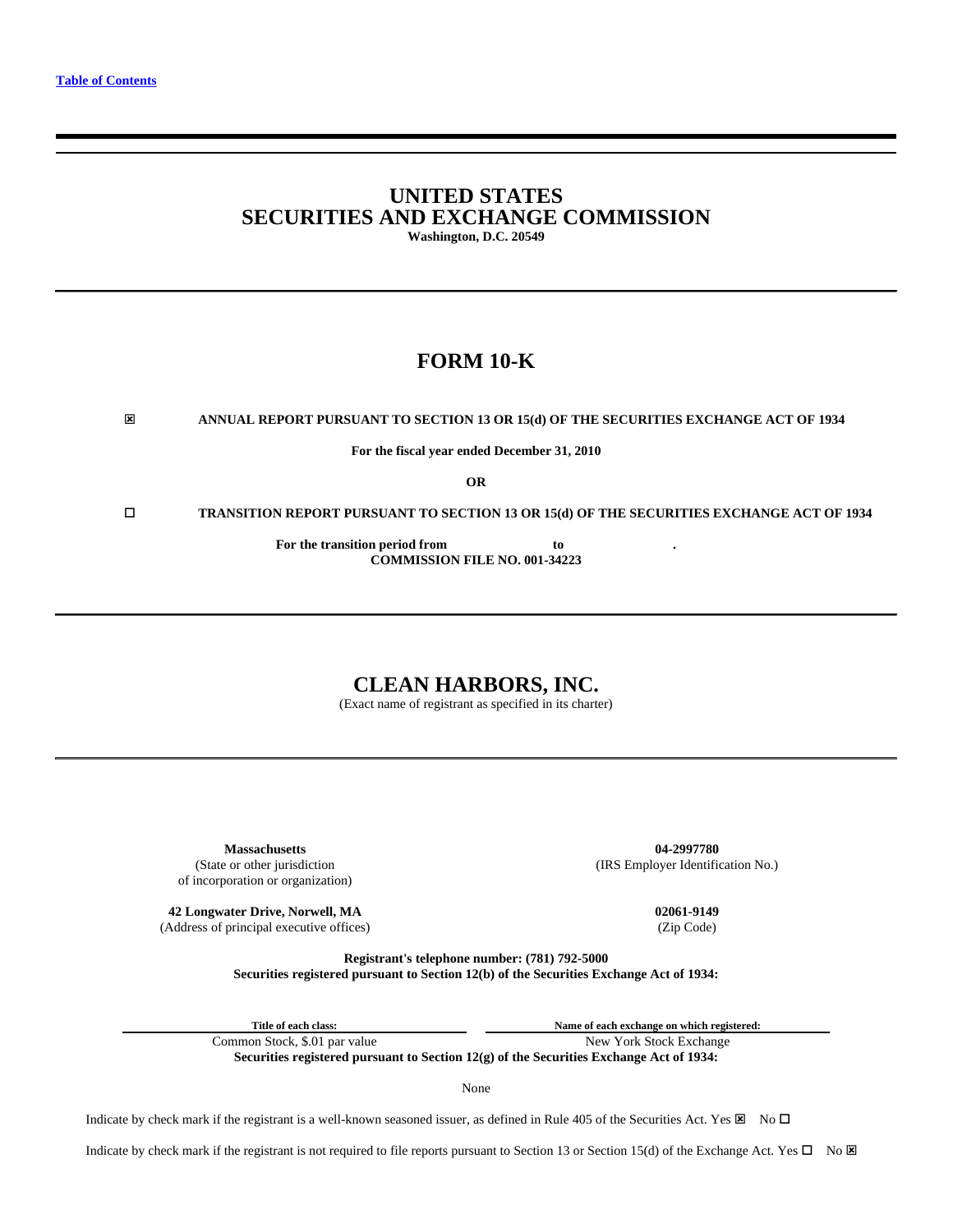Indicate by check mark whether the registrant (1) has filed all reports required to be filed by Section 13 or 15(d) of the Securities Exchange Act of 1934 during the preceding twelve months (or for such shorter period that the registrant was required to file such reports) and (2) has been subject to such filing requirements for the past 90 days. Yes  $\boxtimes$  No  $\square$ 

 Indicate by check mark whether the registrant has submitted electronically and posted on its corporate Web site, if any, every Interactive Data File required to be submitted and posted pursuant to Rule 405 of Regulation S-T during the preceding 12 months (or for such shorter period that the registrant was required to submit and post such files). Yes  $\boxtimes$  No  $\square$ 

 Indicate by check mark if disclosure of delinquent filers pursuant to Item 405 of Regulation S-K is not contained herein, and will not be contained, to the best of the registrant's knowledge, in definitive proxy or information statements incorporated by reference in Part III of this Form 10-K or any amendment to this Form 10-K.  $\square$ 

 Indicate by check mark whether the registrant is a large accelerated filer, an accelerated filer, a non-accelerated filer, or a smaller reporting company. See the definitions of "large accelerated filer," "accelerated filer" and "smaller reporting company" in Rule 12b-2 of the Exchange Act. (Check one):

Large accelerated filer  $\boxtimes$  Accelerated filer  $\square$  Non-accelerated filer  $\square$ (Do not check if a smaller reporting company) Smaller reporting company  $\Box$ 

Indicate by check mark whether the registrant is a shell company (as defined in Rule 12b-2 of the Exchange Act). Yes  $\Box$  No  $\boxtimes$ 

 On June 30, 2010 (the last business day of the registrant's most recently completed second fiscal quarter), the aggregate market value of the voting and non-voting common stock of the registrant held by non-affiliates of the registrant was approximately \$1.5 billion, based on the closing price of such common stock as of that date on the New York Stock Exchange. Reference is made to Part III of this report for the assumptions on which this calculation is based.

On February 23, 2011, there were outstanding 26,397,931 shares of Common Stock, \$.01 par value.

## **DOCUMENTS INCORPORATED BY REFERENCE**

 Certain portions of the registrant's definitive proxy statement for its 2011 annual meeting of stockholders (which will be filed with the Commission not later than April 30, 2011) are incorporated by reference into Part III of this report.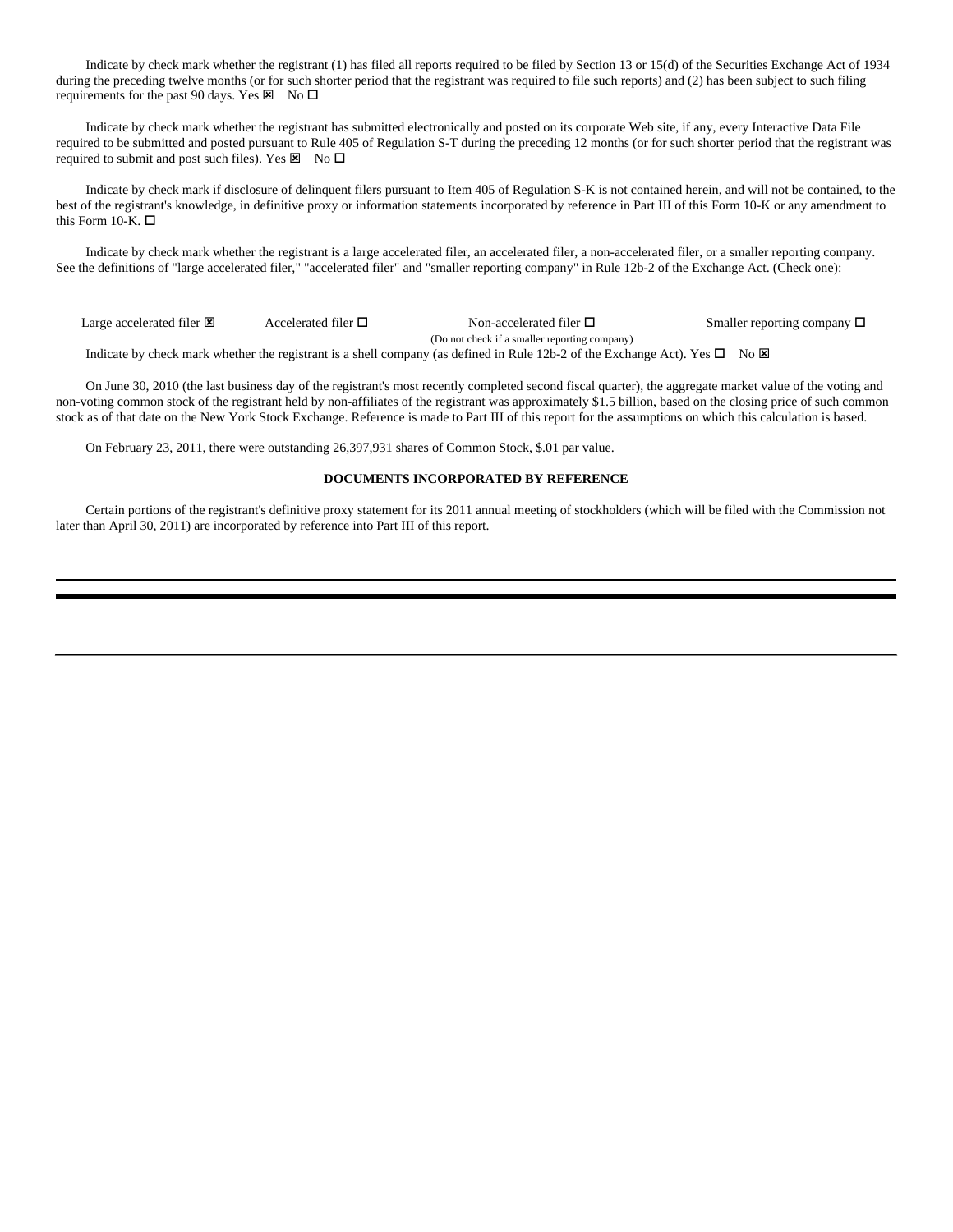## **CLEAN HARBORS, INC.**

## **ANNUAL REPORT ON FORM 10-K**

## **YEAR ENDED DECEMBER 31, 2010**

## **TABLE OF CONTENTS**

|                                                                                                           | Page                                                  |
|-----------------------------------------------------------------------------------------------------------|-------------------------------------------------------|
|                                                                                                           | No                                                    |
| Part I                                                                                                    |                                                       |
| <b>Business</b><br>Item 1.                                                                                | $\mathbf 1$                                           |
| <b>Item 1A. Risk Factors</b>                                                                              | 18                                                    |
| <b>Item 1B. Unresolved Staff Comments</b>                                                                 |                                                       |
| Item 2.<br><b>Properties</b>                                                                              |                                                       |
| Item 3.<br><b>Legal Proceedings</b>                                                                       | $\frac{26}{29}$<br>$\frac{29}{29}$                    |
| <b>Reserved</b><br>Item 4.                                                                                |                                                       |
|                                                                                                           |                                                       |
| Part II                                                                                                   |                                                       |
| Market for the Registrant's Common Equity, Related Stockholder Matters and Issuer Purchases of<br>Item 5. |                                                       |
| <b>Equity Securities</b>                                                                                  |                                                       |
| <b>Selected Financial Data</b><br>Item 6.                                                                 |                                                       |
| <b>Management's Discussion and Analysis of Financial Condition and Results of Operations</b><br>Item 7.   | $\frac{30}{32}$<br>$\frac{32}{58}$<br>$\frac{58}{59}$ |
| <b>Item 7A. Quantitative and Qualitative Disclosures About Market Risk</b>                                |                                                       |
| Item 8.<br><b>Financial Statements and Supplementary Data</b>                                             |                                                       |
| <b>Changes in and Disagreements with Accountants on Accounting and Financial Disclosure</b><br>Item 9.    | 130                                                   |
| <b>Item 9A. Controls and Procedures</b>                                                                   | 130                                                   |
| <b>Item 9B. Other Information</b>                                                                         | 133                                                   |
|                                                                                                           |                                                       |
|                                                                                                           |                                                       |
| <b>Part III</b>                                                                                           |                                                       |
| <b>Item 10. Directors, Executive Officers and Corporate Governance</b>                                    | 134                                                   |
| <b>Item 11. Executive Compensation</b>                                                                    | <u>134</u>                                            |
| Item 12. Security Ownership of Certain Beneficial Owners and Management and Related Stockholder Matters   | <u>134</u>                                            |
| <b>Item 13. Certain Relationships and Related Transactions, and Director Independence</b>                 | <u>134</u>                                            |
| <b>Item 14. Principal Accountant Fees and Services</b>                                                    | 134                                                   |
|                                                                                                           |                                                       |
| <b>Part IV</b>                                                                                            |                                                       |
| <b>Item 15. Exhibits and Financial Statement Schedule</b>                                                 | <b>136</b>                                            |
| <b>SIGNATURES</b>                                                                                         | 137                                                   |
|                                                                                                           |                                                       |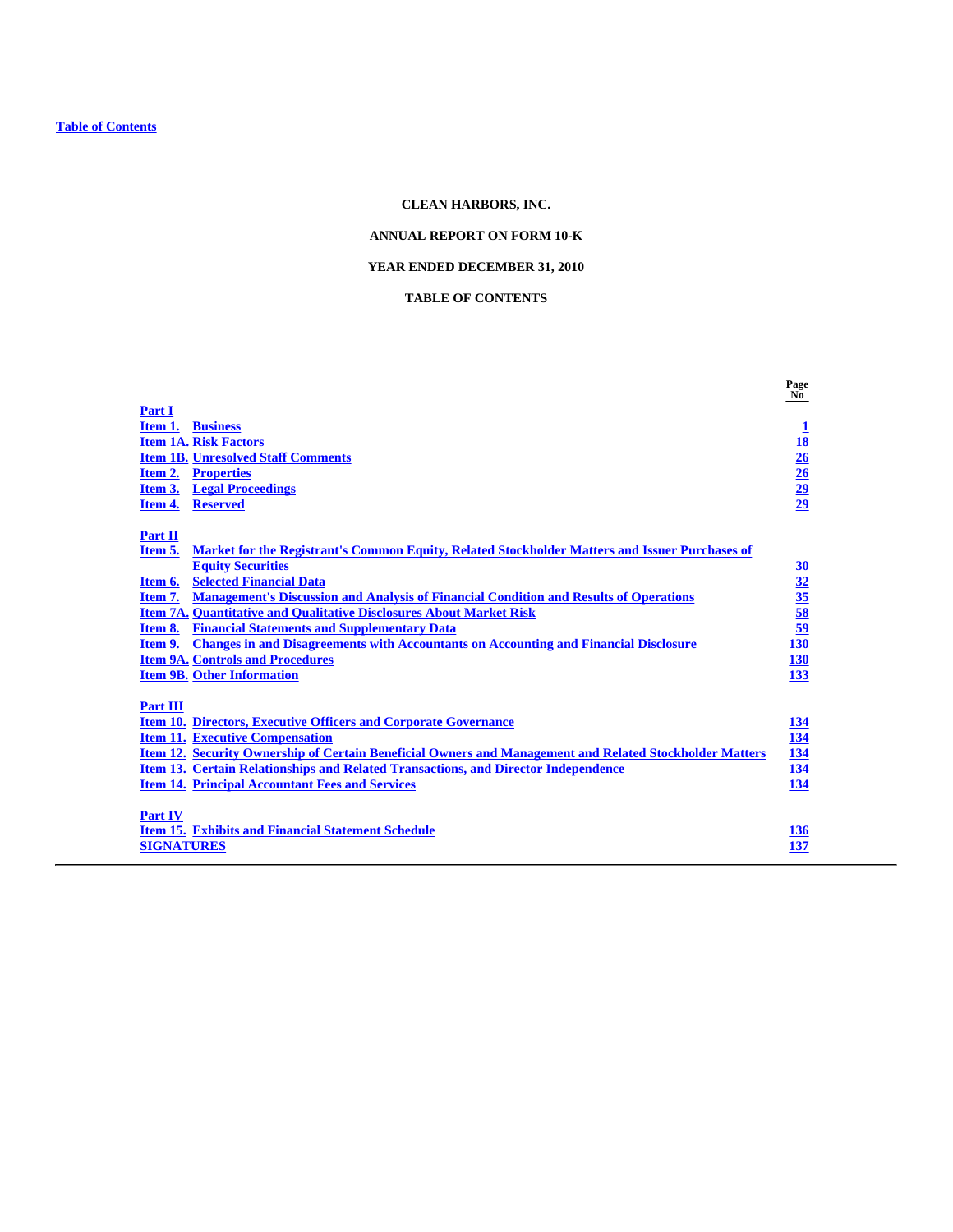#### **Disclosure Regarding Forward-Looking Statements**

<span id="page-4-0"></span> In addition to historical information, this annual report contains forward-looking statements, which are generally identifiable by use of the words "believes," "expects," "intends," "anticipates," "plans to," "estimates," "projects," or similar expressions. These forward-looking statements are subject to certain risks and uncertainties that could cause actual results to differ materially from those reflected in such forward-looking statements. Factors that might cause such a difference include, but are not limited to, those discussed in this report under Item 1A, "Risk Factors." Readers are cautioned not to place undue reliance on these forward-looking statements, which reflect managements' opinions only as of the date hereof. We undertake no obligation to revise or publicly release the results of any revision to these forward-looking statements. Readers should also carefully review the risk factors described in other documents which we file from time to time with the Securities and Exchange Commission (the "SEC"), including the quarterly reports on Form 10-Q to be filed by us during 2011.

#### **PART I**

#### **ITEM 1. BUSINESS**

#### **General**

 Clean Harbors, Inc. and its subsidiaries (collectively, "we," "Clean Harbors" or the "Company") is a leading provider of environmental, energy and industrial services throughout North America. We serve over 50,000 customers, including a majority of Fortune 500 companies, thousands of smaller private entities and numerous federal, state, provincial and local governmental agencies. We have more than 175 locations, including over 50 waste management facilities, throughout North America in 36 U.S. states, seven Canadian provinces, Mexico and Puerto Rico. We also operate international locations in Bulgaria, China, Singapore, Sweden, Thailand and the United Kingdom.

We report our business in four operating segments, consisting of:

- **Technical Services**—provides a broad range of hazardous material management services including the packaging, collection, transportation, treatment and disposal of hazardous and non-hazardous waste at Company-owned incineration, landfill, wastewater, and other treatment facilities. •
- Field Services—provides a wide variety of environmental cleanup services on customer sites or other locations on a scheduled or emergency response basis including tank cleaning, decontamination, remediation, and spill cleanup. •
- **Industrial Services**—provides industrial and specialty services, such as high-pressure and chemical cleaning, catalyst handling, decoking, material processing and industrial lodging services to refineries, chemical plants, pulp and paper mills, and other industrial facilities. •
- **Exploration Services**—provides exploration and directional boring services to the energy sector serving oil and gas exploration and production, and power generation. •

 Technical Services and Field Services are included as part of Clean Harbors Environmental Services, and Industrial Services and Exploration Services are included as part of Clean Harbors Energy and Industrial Services.

 Clean Harbors, Inc. was incorporated in Massachusetts in 1980 and our principal office is located in Norwell, Massachusetts. Effective December 15, 2008, shares of our common stock began trading on the New York Stock Exchange under the symbol CLH. Prior to that time, our stock was traded on The NASDAQ Global Select Market under the symbol CLHB. We maintain a website at the following Internet address: http://www.cleanharbors.com. Through a link on this website to the SEC website, http://www.sec.gov, we provide free access to our annual reports on Form 10-K, quarterly reports on Form 10-Q, current reports on Form 8-K and amendments to those reports filed or furnished pursuant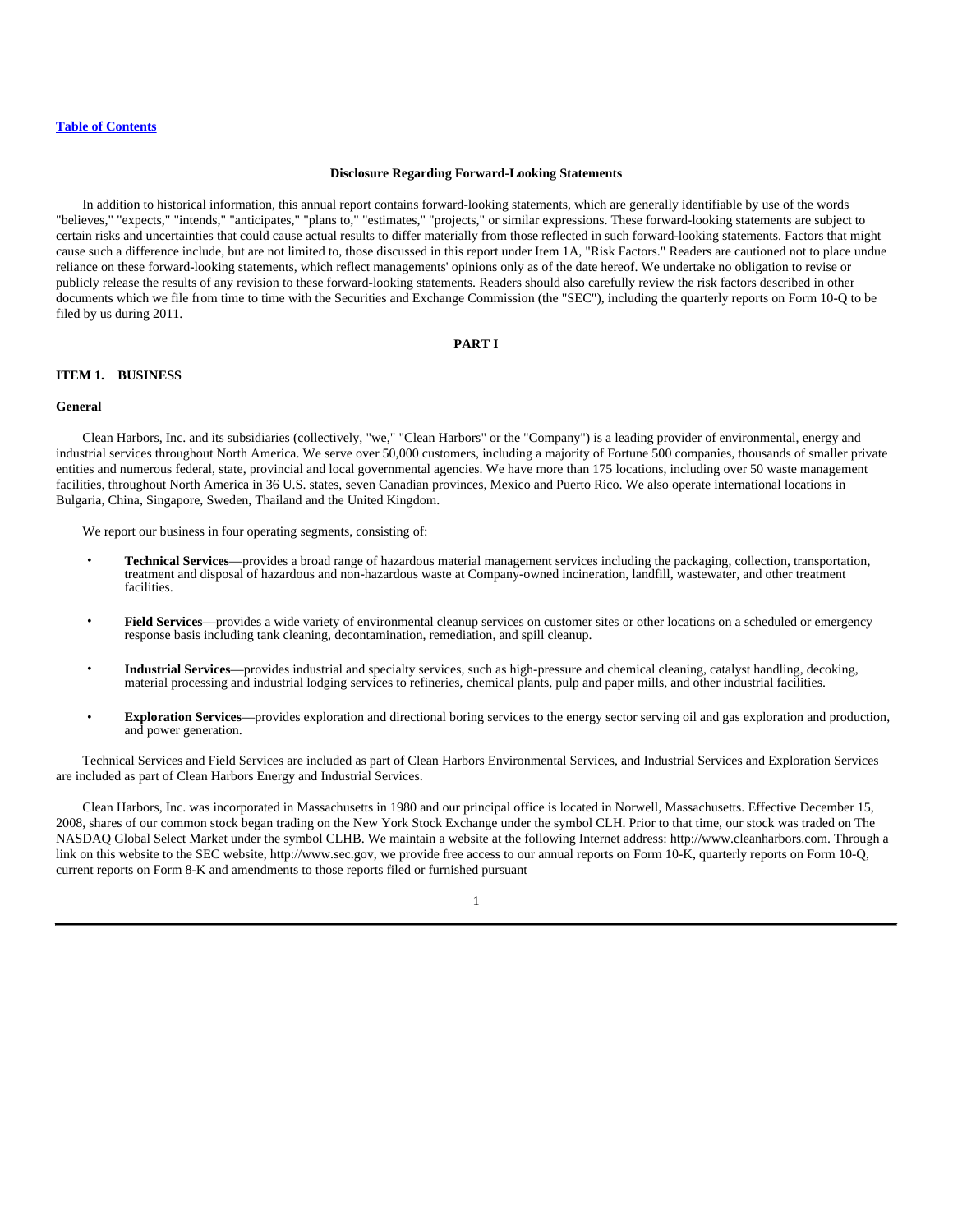to Section 13(a) or 15(d) of the Securities Exchange Act of 1934 as soon as reasonably practicable after electronic filing with the SEC. Our guidelines on corporate governance, the charters for our Board Committees, and our code of ethics for members of the Board of Directors, senior officers and the chief executive officer are also available on our website, and we will post on our website any waivers of, or amendments to, such code of ethics. Our website and the information contained therein or connected thereto are not incorporated by reference into this annual report.

#### **Health & Safety**

 Health & Safety is our #1 priority—companywide. Employees at all levels of the Company share this philosophy and are committed to ensuring our safety goals are met. Our commitment to health and safety benefits everyone—our employees, our customers, the community, and the environment. Through the efforts of all our employees, we have implemented a successful health and safety-based culture that has continued to lower our Total Recordable Incident Rate ("TRIR"); Days Away, Restricted Activity and Transfer Rate ("DART"); and Experience Modification Rate ("EMR").

 In order to protect our employees, continue to lower our incident rates, and satisfy our customers' demands to retain the best service providers with the lowest TRIR, DART and EMR rates, we are fully committed to continuously improving our health and safety performance. To meet all of these requirements we launched *SafetyFirst!*, a comprehensive program companywide. *SafetyFirst!* is an employee-based program. All employees recognize the importance of protecting themselves, their fellow employees, their customers, and all those around them from harm. They demonstrate through their words and actions that they will reinforce acceptable safety practices and stop unsafe acts before those acts become a statistic. *SafetyFirst!* is not just a slogan—it's our commitment to keep the protection of our fellow workers in the forefront of everything we do.

#### **Compliance**

 We regard compliance with applicable environmental regulations as a critical component of our overall operations. We strive to maintain the highest professional standards in our compliance activities. Our internal operating requirements are in many instances more stringent than those imposed by regulation. Our compliance program has been developed for each of our waste management facilities and service centers under the direction of our compliance staff. The compliance staff is responsible for facilities permitting and regulatory compliance, compliance training, transportation compliance, and related record keeping. To ensure the effectiveness of our regulatory compliance program, our compliance staff monitors daily operational activities and issues a monthly report to senior management concerning the status of environmental compliance and health and safety programs. We also have an Environmental Health and Safety Compliance Internal Audit Program designed to identify any weaknesses or opportunities for improvement in our ongoing compliance programs. We also perform periodic audits and inspections of the disposal facilities owned by other companies which we utilize.

 Our facilities are frequently inspected and audited by regulatory agencies, as well as by customers. Although our facilities have been cited on occasion for regulatory violations, we believe that each of our facilities is currently in substantial compliance with applicable requirements. Each of our major facilities and service centers has a full-time compliance representative to oversee the implementation of our compliance program at the facility or service center.

#### **Protecting the Environment and Environmental Sustainability**

 As reflected in Clean Harbors' tagline *"People and Technology Creating a Safer, Cleaner Environment,"* our core business is to provide industry, government and the public a wide range of environmental, energy and industrial services that protect and restore North America's natural environment.

 $\overline{2}$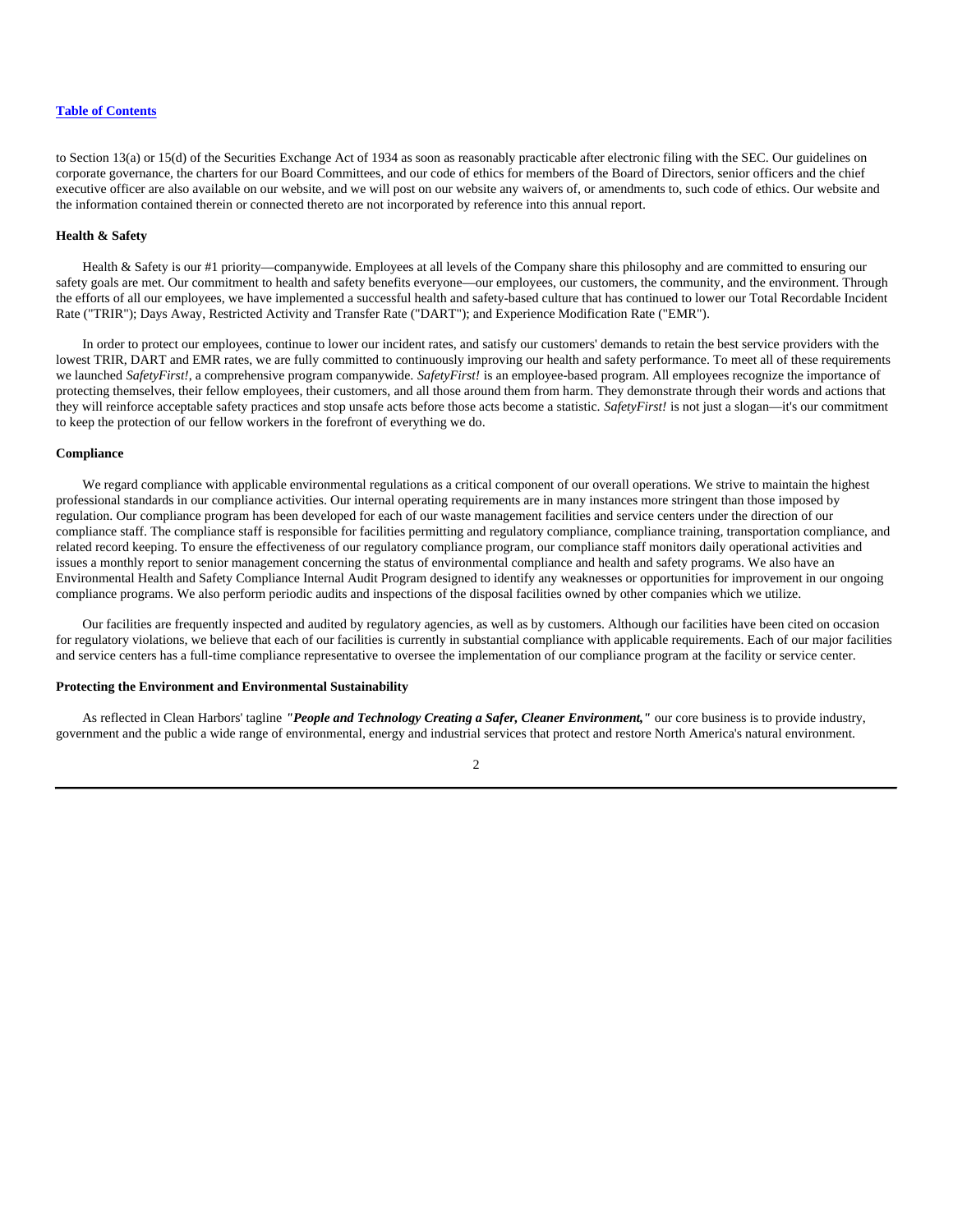As North America's premier provider of environmental as well as energy and industrial services, our first goal is to help our customers prevent the release of hazardous wastes into the environment. We are also the leading service provider in situations involving the recovery and decontamination of pollutants that have been released to the environment. This includes the safe destruction or disposal of those hazardous materials in a manner that ensures these materials are no longer a danger to the environment.

 When providing these services, we are committed to the recycling, reuse and reclamation of these wastes whenever possible using a variety of methods more fully explained below in the sections describing our general operations. In addition to those services, we are also involved in recycling obsolete electronic equipment, light bulbs, batteries and mercury-containing thermostats and lamps known as universal wastes.

 We have also become the leading North American provider of services to protect the ozone layer from the destructive effects of chlorofluorocarbons ("CFCs"), which are 5,000 to 10,000 times more destructive to the ozone layer than other greenhouse gases. Clean Harbors has the most U.S. Environmental Protection Agency (the "EPA") approved CFC disposal capacity regulated under the Montreal Protocol, and we destroyed over 1 million pounds of CFCs in 2010. The destruction of this volume of CFCs at the Company's El Dorado, Arkansas facility led to the registration of over 2.8 million metric tons of avoided carbon dioxide emissions with the Climate Action Reserve, a green house gas registry affiliated with the State of California.

 One of our most highly visible public programs for various governmental and community entities involves the removal of thousands of tons of hazardous wastes, from households throughout the United States and Canada, that might otherwise be improperly disposed of or become dangerous to the communities where they are stored.

 As we provide these wide-ranging services throughout North America, we are committed to ensuring that our own operations are environmentally responsible. Through our efforts to implement numerous energy efficiency improvements, green purchasing, company-wide recycling programs, and various transportation initiatives including greater rail utilization and limits on the speeds and idling time of our many vehicles, we are making our operations more environmentally sustainable.

 Recent initiatives involving our remediation activities include the use of solar-powered probes to recover groundwater at a site undergoing groundwater monitoring. A more comprehensive project is the installation of a 1.5Mw solar array at a closed and capped landfill located in New Jersey to provide electric power for a continuously operating groundwater decontamination pump and treatment system at the site. The solar array will provide virtually all of the power needed to operate the system with a sustainable supply of renewable electric energy, and be an adaptive re-use of an otherwise unusable Brownfield site. We plan to have the solar array installed and operable by the second quarter of 2011.

#### **Strategy**

 Our strategy is to develop and maintain ongoing relationships with a diversified group of customers which have recurring needs for environmental, energy or industrial services. We strive to be recognized as the premier supplier of a broad range of value-added services based upon quality, responsiveness, customer service, information technologies, breadth of service offerings and cost effectiveness.

The principal elements of our business strategy are to:

**Expand Service Offerings and Geographic Coverage**—We believe our Technical and Field Services segments have a competitive advantage, particularly in areas where service locations are located at or near a treatment, storage and disposal facility ("TSDF"). By opening additional service locations in close proximity to our TSDFs, we believe that we can, with minimal capital expenditures, increase our market share within the Field Services segment. We believe this will •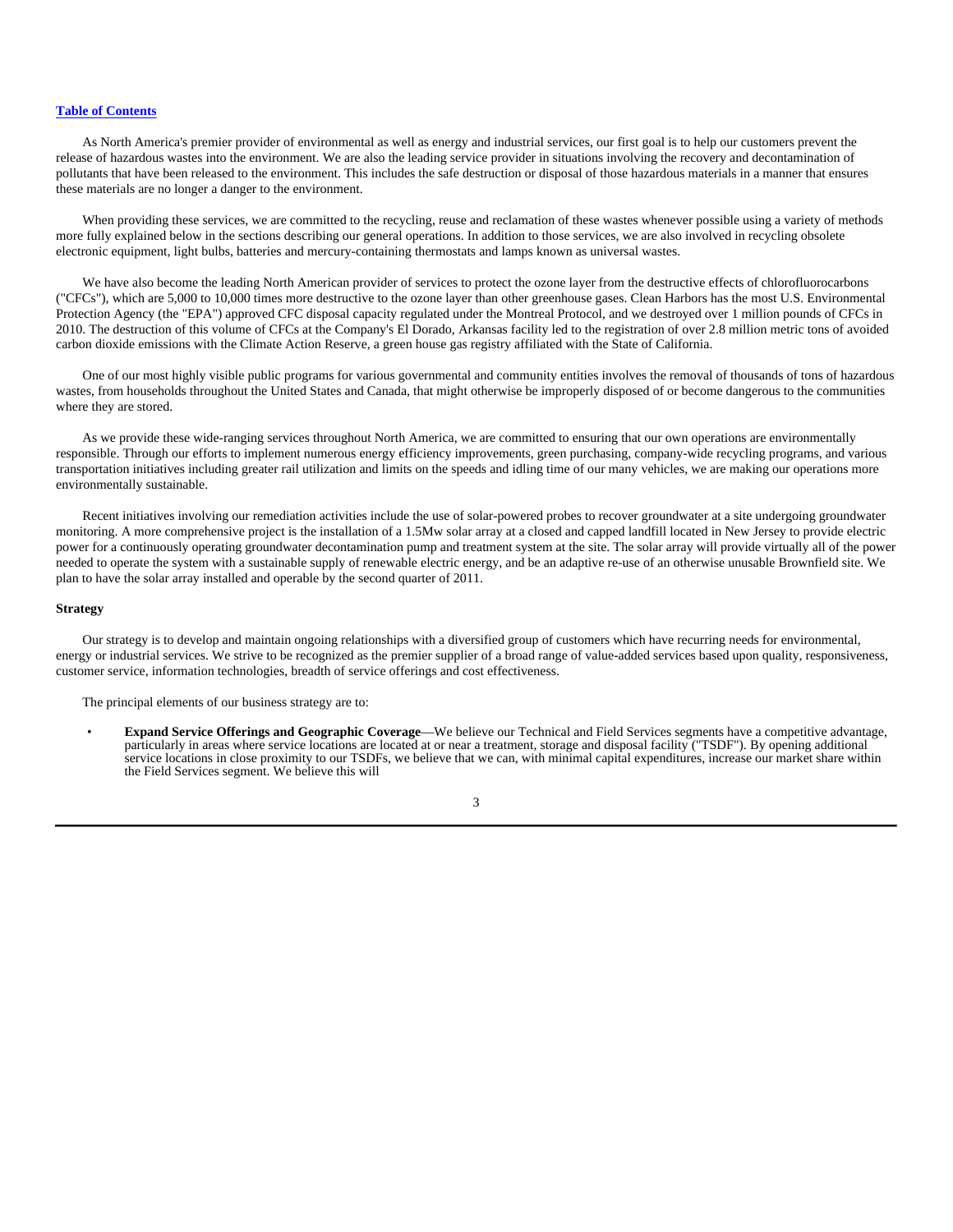drive additional waste to our existing facilities, thereby increasing utilization and enhancing overall profitability. Furthermore, we believe we can expand our Industrial and Exploration Services segments across a broader geographic area, thereby providing additional services to new markets.

- **Cross-Sell Across Segments**—We believe the breadth of our service offerings allows us to provide additional services to existing customers. In particular, we believe we can provide energy and industrial services to customers which traditionally have only used our environmental services and environmental services to customers which traditionally have only used our energy and industrial services. We believe leveraging our ability to cross-sell environmental and energy and industrial services will drive increased revenue within our existing customer base. •
- **Capture Large-Scale Projects**—We provide turnkey offsite transportation and landfill or incineration disposal services for soil and other contaminated media generated from remediation activities. We also assist remediation contractors and project managers with support services including groundwater disposal, investigation derived waste disposal, rolloff container management, and many other related services. We believe this will drive incremental waste volume to our existing facilities, thereby increasing utilization and enhancing overall profitability. •
- **Expand Throughput Capacity of Existing Waste Facilities**—We operate an extensive network of hazardous waste management facilities and have made substantial investments in these facilities, which provide us with significant operating leverage as volumes increase. In addition, there are opportunities to expand waste handling capacity at these facilities by modifying the terms of the existing permits and by adding equipment and new technology. Through selected permit modifications, we can expand the range of treatment services offered to our customers without the large capital investment necessary to acquire or build new waste management facilities. •
- **Pursue Selective Acquisitions**—We actively pursue accretive "bolt-on" acquisitions in certain services or market sectors where we believe such acquisitions can enhance and expand our business with minimal capital outlay. We believe that we can expand existing services, especially in our non-disposal services, through strategic acquisitions in order to generate incremental revenues from existing and new customers and to obtain greater market share. We also continue to review other acquisition possibilities on a case-by-case basis. •
- **Focus on Cost, Pricing and Productivity Initiatives**—We continually seek to increase efficiency and to reduce costs in our business through enhanced technology, process efficiencies and stringent expense management. •

#### **Competitive Strengths**

- **Leading Provider of Environmental, Energy and Industrial Services**—We are one of the largest providers of environmental, energy and industrial services and the largest operator of non-nuclear hazardous waste treatment facilities in North America. We provide multi-faceted and low cost services to a broad mix of customers. We attract and better serve our customers because of our capabilities and the size, scale and geographic location of our assets, which allow us to serve multiple locations. •
- **Large and Diversified Customer Base**—Our customers range from Fortune 500 companies to midsize and small public and private entities that span multiple industries and business types, including governmental entities. This diversification limits our credit exposure to any one customer or industry. •
- **Stable and Recurring Revenue Base**—We have long-standing relationships with our customers. Our diversified customer base also provides stable and recurring revenues as a majority of our revenues are derived from previously served customers with recurring needs for our services. In •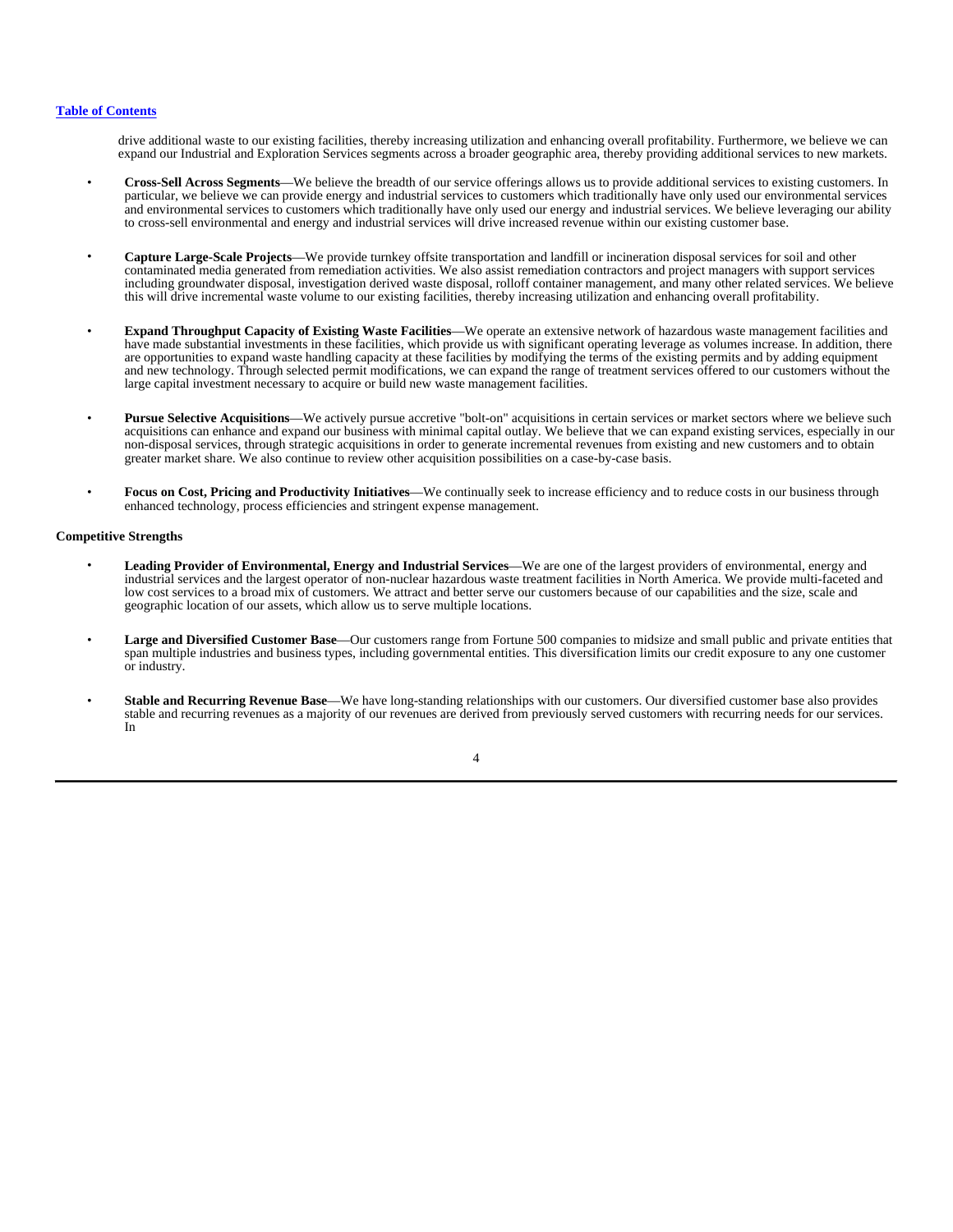addition, the costs to many of our customers of switching providers are high. This is due to many customers' desire to audit disposal facilities prior to their qualification as approved sites and to limit the number of facilities to which their wastes are shipped in order to reduce their potential liability under U.S. and Canadian environmental regulations. We have been selected as an approved vendor by large generators of waste because we possess comprehensive collection, recycling, treatment, transportation, disposal, and waste tracking capabilities and have the expertise necessary to comply with applicable environmental laws and regulations. Those customers that have selected us as an approved vendor typically continue to use our services on a recurring basis.

- **Comprehensive Service Capabilities**—Our comprehensive service offerings allow us to act as a full-service provider to our customers. Our full-service orientation creates incremental revenue growth as customers seek to minimize the number of outside vendors and demand "one-stop" service providers. •
- **Integrated Network of Assets**—We operate, in the aggregate, the largest number of incinerators, landfills, treatment facilities and TSDFs in North America. Our broad service network enables us to effectively handle a waste stream from origin through disposal and to efficiently direct and internalize our waste streams to reduce costs. As our processing of wastes increases, our size allows us to increase our cash flow and earnings as we can internalize a greater volume of waste in our incinerators and landfills. •
- **Regulatory Compliance**—We continue to make capital investments in our facilities to ensure that they are in compliance with current federal, state, provincial and local regulations. Companies that rely on in-house disposal may find the current regulatory requirements to be too capitalintensive or complicated, and may choose to outsource many of their hazardous waste disposal needs. •
- **Effective Cost Management**—Our significant scale allows us to maintain low costs through standardized compliance procedures, significant purchasing power, research and development capabilities and our ability to efficiently utilize logistics and transportation to economically direct waste streams to the most efficient facility. We also have the ability to transport and process with internal resources the substantial majority of all hazardous waste that we manage for our customers. Finally, we are committed to reducing costs, and managing headcount and other operating costs. •
- **Proven and Experienced Management Team**—Our executive management team provides depth and continuity. Our 15 executive officers collectively have over 200 years of experience in the environmental, energy and industrial services industries. Our Chief Executive Officer founded our Company in 1980, and the average tenure of the 14 other members of the executive management team exceeds 12 years. •

#### **Operations**

#### *General*

 We report our business in the previously discussed four operating segments, which are Technical Services, Field Services, Industrial Services and Exploration Services.

 *Seasonality and Cyclical Nature of Business.* Our operations may be affected by seasonal fluctuations due to weather and budgetary cycles influencing the timing of customers' spending for remedial activities. Typically during the first quarter of each year there is less demand for environmental services due to the cold weather, particularly in the Northern and Midwestern United States and Canada. Accordingly, reduced volumes of waste are received at our facilities and higher operating costs are associated with operating in sub-freezing weather and high levels of snowfall. In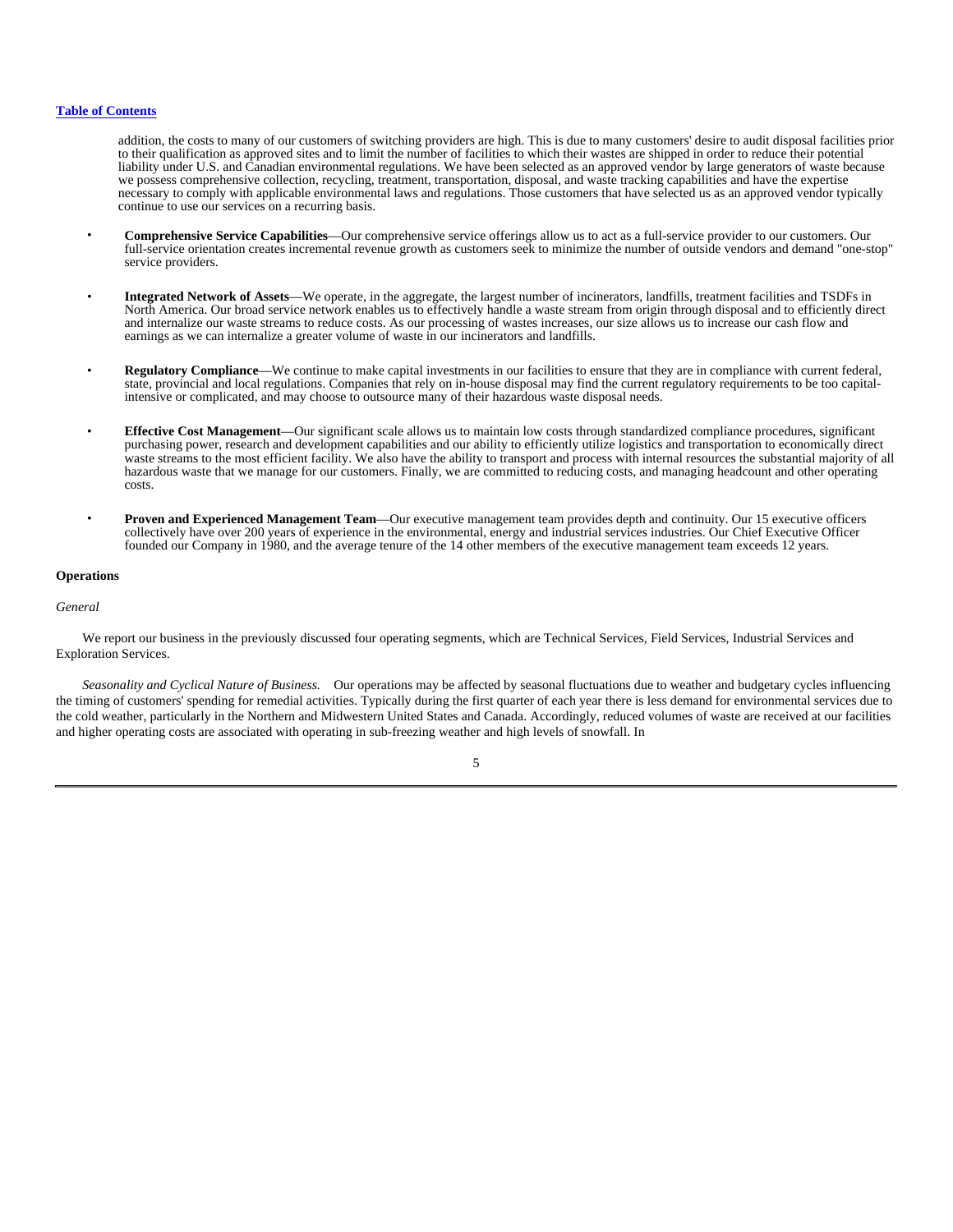addition, factory closings for the year-end holidays reduce the volume of industrial waste generated, which results in lower volumes of waste handled by us during the first quarter of the following year.

 Conversely, typically during the first quarter of each year there is more demand for energy and industrial services due to the cold weather, particularly in Alberta, Canada, and less demand during the warmer months. The main reason for this is that the areas we service in Alberta are easier to access when the cold conditions make the terrain more suitable for companies to deploy their equipment. During the warmer months, thawing and mud conditions may impede deployment of equipment.

Geographical Information. For the year ended December 31, 2010, we generated \$1,144.1 million or 66.1% of revenues in the United States and Puerto Rico, \$586.4 million or 33.9% of revenues in Canada, and less than 1.0% of revenues in other international locations. For the year ended December 31, 2009, we generated \$787.9 million or 73.3% of revenues in the United States and Puerto Rico, \$285.7 million or 26.6% of revenues in Canada, and less than 1.0% of revenues in other international locations. For additional information about the geographical areas from which our revenues are derived and in which our assets are located, see Note 16, "Segment Reporting," to our consolidated financial statements included in Item 8, "Financial Statements and Supplementary Data," in this report.

## *Technical Services*

 These services involve the collection, transport, treatment and disposal of hazardous and non-hazardous wastes, and include resource recovery, physical treatment, fuels blending, incineration, landfill disposal, wastewater treatment, lab chemical disposal, explosives management, and CleanPack® services. Our CleanPack services include the collection, identification and categorization, specialized packaging, transportation and disposal of laboratory chemicals and household hazardous wastes. Our technical services are provided through a network of service centers from which a fleet of trucks are dispatched to pick up customers' waste either on a predetermined schedule or on-demand, and to deliver the waste to permitted facilities, which are usually Company-owned. Our service centers can also dispatch chemists to a customer location for the collection of chemical and laboratory waste for disposal.

 *Collection, Transportation and Logistics Management.* As an integral part of our services, we collect industrial wastes from customers and transport such wastes to and between our facilities for treatment or bulking for shipment to final disposal locations. Customers typically accumulate waste in containers, such as 55 gallon drums, bulk storage tanks or 20 cubic yard roll-off containers. In providing this service, we utilize a variety of specially designed and constructed tank trucks and semi-trailers as well as third-party transporters, including railroads.

 *Treatment and Disposal.* We recycle, treat and dispose of hazardous and non-hazardous industrial wastes. The wastes handled include substances which are classified as "hazardous" because of their corrosive, ignitable, infectious, reactive or toxic properties, and other substances subject to federal, state and provincial environmental regulation. We provide final treatment and disposal services designed to manage wastes which cannot be otherwise economically recycled or reused. The wastes we handle come in solid, sludge, liquid and gas form.

We operate a network of TSDFs that collect, temporarily store and/or consolidate compatible waste streams for more efficient transportation to final recycling, treatment or disposal destinations. These facilities hold special permits, such as Part B permits under the Resource Conservation and Recovery Act ("RCRA") in the United States, which allows them to process waste through various technologies including recycling, incineration, and landfill and wastewater treatment. The types of waste we handle include:

Flammables, combustibles and other organics; •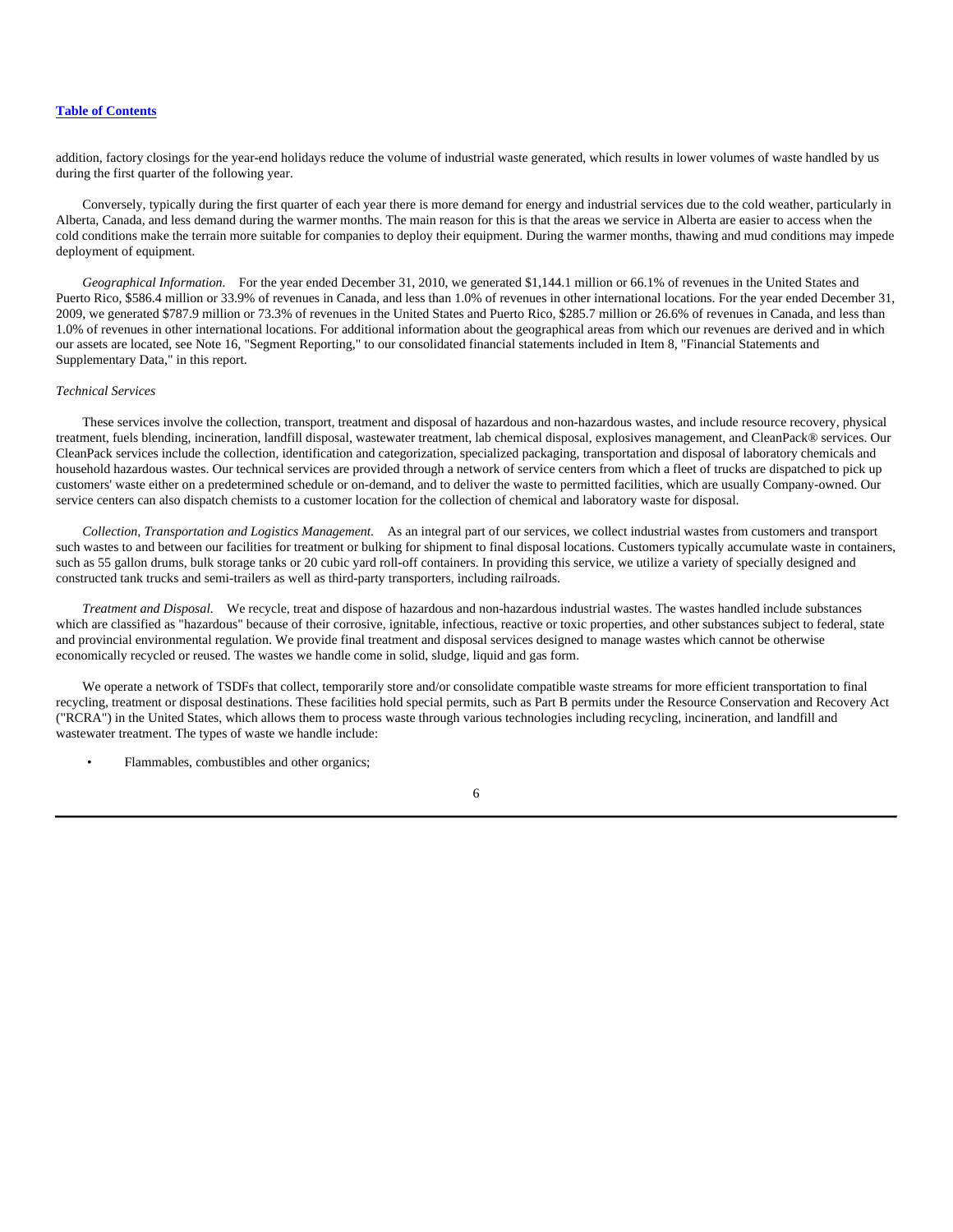- Acids and caustics; •
- Reactive waste; •
- Cyanides and sulfides; •
- Industrial wastewaters; •
- Items containing polychlorinated biphenyls ("PCBs"), such as utility transformers and electrical light ballasts; •
- Other regulated wastes; and •
- Non-hazardous industrial waste. •

 We receive detailed waste profiles prepared by our customers to document the nature of the waste. A sample of the delivered waste is tested to ensure that it conforms to the customer generated waste profile record and to select an appropriate method of treatment and disposal. Once the wastes are characterized, compatible wastes are consolidated to achieve economies in storage, handling, transportation and ultimate treatment and disposal. At the time of acceptance of a customer's waste at our facility, a unique computer "bar code" identification label is assigned to each container of waste, enabling the use of sophisticated computer systems to track and document the status, location and disposition of the waste.

 *Resource Recovery and Fuels Blending.* We operate recycling systems for the reclamation and reuse of certain wastes, particularly solvent-based wastes generated by industrial cleaning operations, metal finishing and other manufacturing processes. Resource recovery involves the treatment of wastes using various methods, which effectively remove contaminants from the original material to restore its fitness for its intended purpose and to reduce the volume of waste requiring disposal.

 Spent solvents that can be recycled are processed through fractional distillation, thin film evaporation and other processes and are recovered into usable products. Upon recovery of these products, we either return the recovered solvents to the original generator or sell them to third parties. Organic liquids and solids with sufficient heat value are blended to meet strict specifications for use as supplemental fuels for incinerators, cement kilns, industrial furnaces and other high efficiency boilers. We have installed fuels blending equipment at some TSDFs to prepare these supplemental fuels. When possible, we burn fuel blended material at our incinerators. Otherwise, we send the fuel blended material to supplemental fuel users that are licensed to accept the blended fuel material. Although we pay a fee to the users that accept this product, this disposal method is substantially less costly than other disposal methods.

 *Incineration.* Incineration is the preferred method for the treatment of organic hazardous waste, because it effectively destroys the contaminants at high temperatures. High temperature incineration effectively eliminates organic wastes such as herbicides, halogenated solvents, pesticides, and pharmaceutical and refinery wastes, regardless of whether they are gases, liquids, sludge or solids. Federal and state incineration regulations require a destruction and removal efficiency of 99.99% for most organic wastes and 99.9999% for PCBs and dioxins.

We have six active incineration facilities that offer a wide range of technological capabilities to customers through this network. In the United States, we operate a fluidized bed thermal oxidation unit for maximum destruction efficiency of hazardous waste with an estimated annual capacity of 58,808 tons and three solids and liquids capable incineration facilities with a combined estimated annual capacity of 327,400 tons. We also operate two hazardous waste liquid injection incinerators in Canada with total annual capacity of approximately 165,000 tons.

 Our incineration facilities in Kimball, Nebraska, Deer Park, Texas, El Dorado, Arkansas and Aragonite, Utah are designed to process liquid organic wastes, sludge, solids, soil and debris. Our Deer

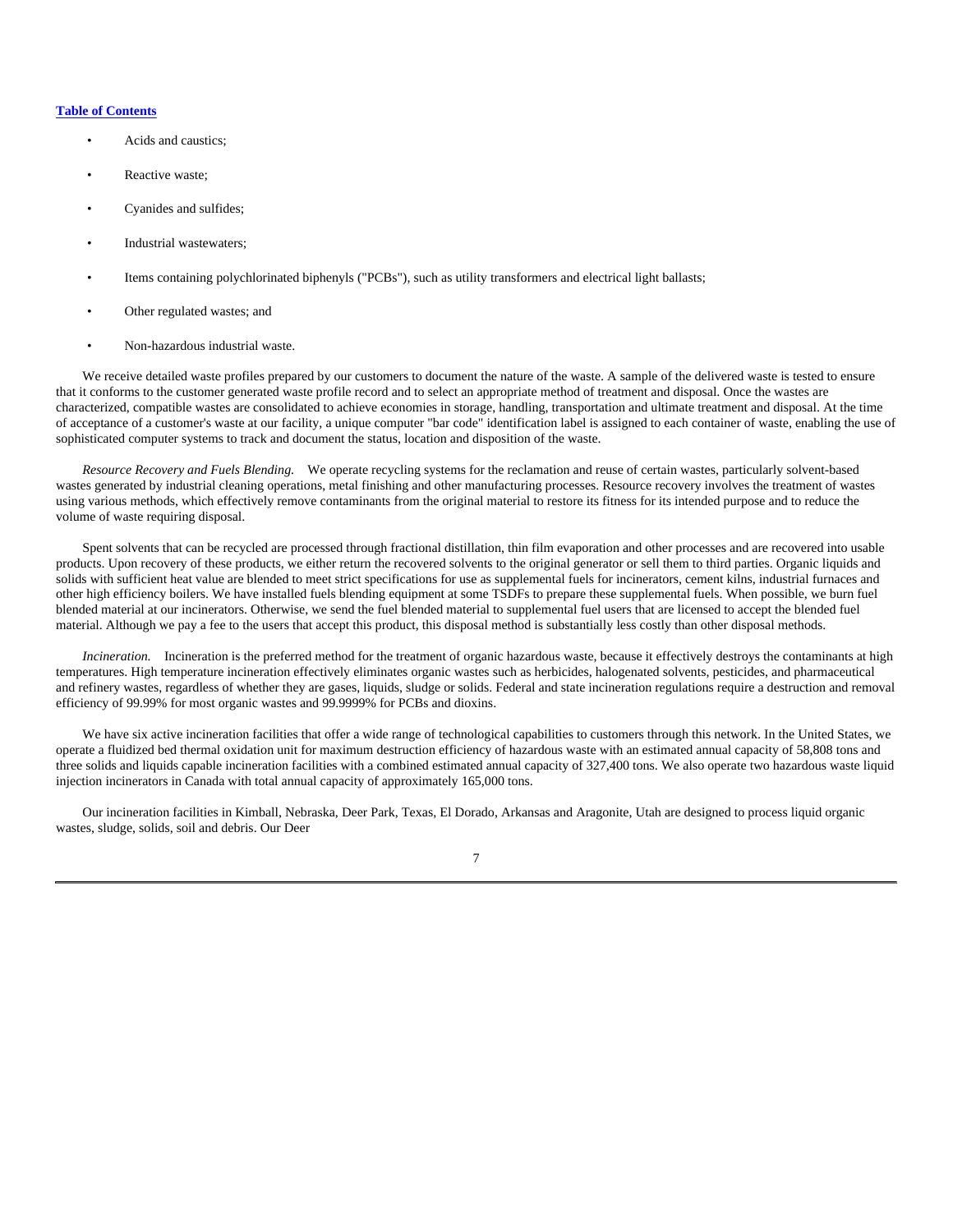Park facility has two kilns and a rotary reactor. Our El Dorado incineration facility specializes in the treatment of bulk and containerized hazardous liquids, solids and sludge through two rotary kilns. Our incineration facilities in Kimball and Deer Park have on-site landfills for the disposal of ash produced as a result of the incineration process.

 Our incineration facilities in Mercier, Quebec and Lambton, Ontario are liquid injection incinerators, designed primarily for the destruction of liquid organic wastes. Typical waste streams include wastewater with low levels of organics and other higher concentration organic liquid wastes not amenable to conventional physical or chemical waste treatment.

 *Landfills.* Landfills are used primarily for the disposal of inorganic wastes. In the United States and Canada, we operate nine commercial landfills. Seven of our commercial landfills are designed and permitted for the disposal of hazardous wastes and two of our landfills are operated for non-hazardous industrial waste disposal and, to a lesser extent, municipal solid waste. In addition to our commercial landfills, we also own and operate two non-commercial landfills that only accept waste from our on-site incinerators.

 Of our seven commercial landfills used for disposal of hazardous waste, five are located in the United States and two are located in Canada. As of December 31, 2010, the useful economic lives of these landfills include approximately 25.8 million cubic yards of remaining capacity. This estimate of the useful economic lives of these landfills includes permitted airspace and unpermitted airspace that our management believes to be probable of being permitted based on our analysis of various factors. In addition to the capacity included in the useful economic lives of these landfills, there are approximately 33.3 million cubic yards of additional unpermitted airspace capacity included in the footprints of these landfills that may ultimately be permitted. There can be no assurance that this unpermitted additional capacity will be permitted. In addition to the hazardous waste landfills, we operate two non-hazardous industrial landfills with 2.0 million cubic yards of remaining permitted capacity. These two facilities are located in the United States and have been issued operating permits under the authority of Subtitle D of RCRA. Prior to issuance of a permit, we must demonstrate to the permitting agency that our non-hazardous industrial landfills have, and must subsequently employ, operational programs protective of the integrity of the landfill, human health and the surrounding environment. Our non-hazardous landfill facilities are permitted to accept commercial industrial waste, including wastes from foundries, demolition and construction, machine shops, automobile manufacturing, printing, metal fabrications and recycling.

 Many of our landfills perform physical treatment of waste prior to final disposal. Physical treatment methods include separation and stabilization. These methods are used to reduce the volume or toxicity of waste material. Separation utilizes techniques such as sedimentation, filtration, flocculation and centrifugation to remove solid materials from liquids. Stabilization refers to a category of waste treatment processes designed to reduce contaminant mobility or solubility and convert waste to a more chemically stable form. Stabilization technology includes many classes of immobilization systems and applications. Stabilization is a frequent treatment method for metal bearing wastes received at several of our facilities, which treat the waste to meet specific federal land disposal restrictions. After treatment, the waste is tested to confirm that treatment standards have been met.

 *Wastewater Treatment.* We operate seven wastewater treatment facilities that offer a range of wastewater treatment technologies. These wastewater treatment operations involve processing hazardous and non-hazardous wastes through the use of physical and chemical treatment methods. The solid waste materials produced by these wastewater processing operations are then disposed of at Company-owned facilities or select third party facilities, while the treated effluent is discharged to the local sewer system under permit.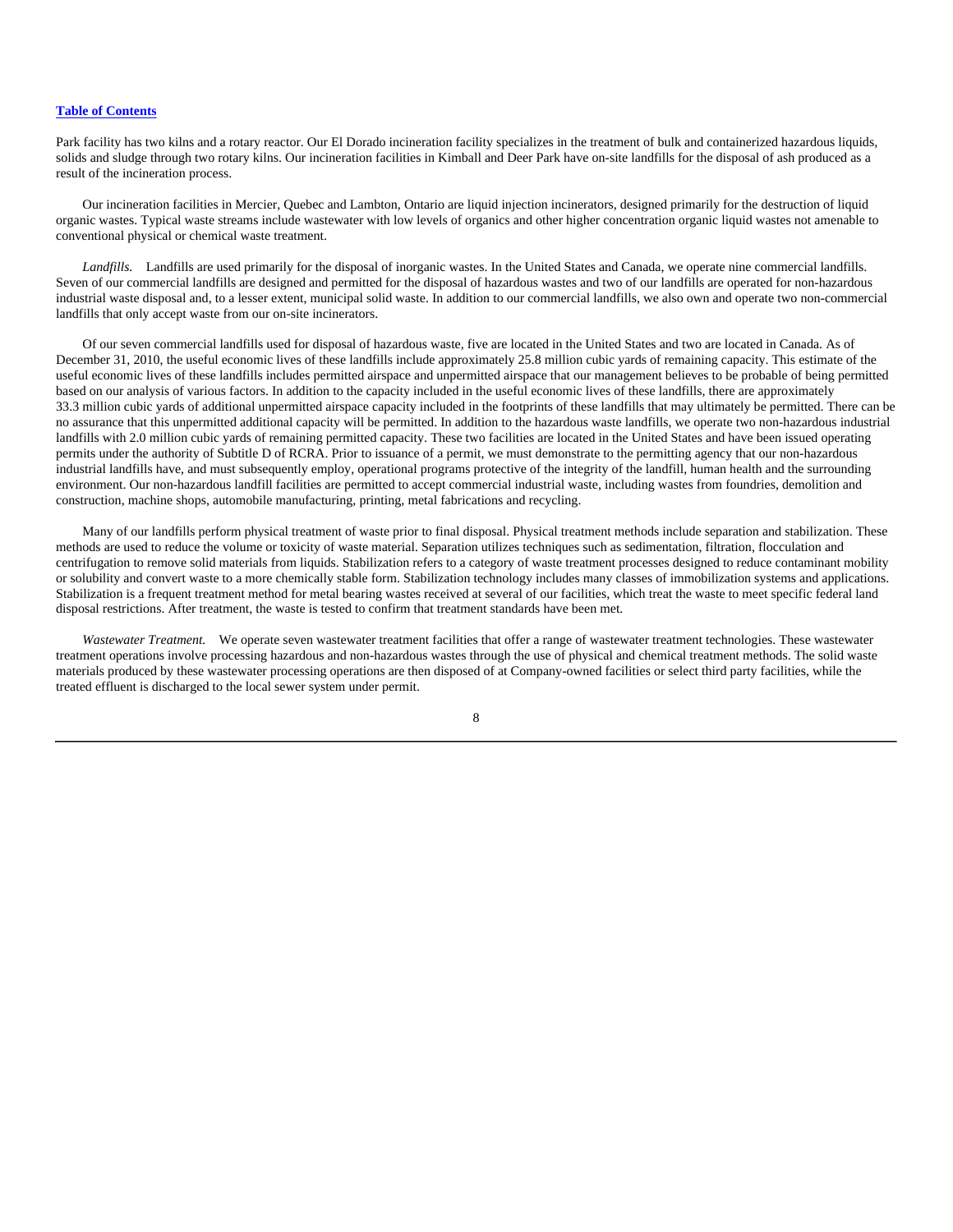Our wastewater treatment facilities treat a broad range of industrial liquid and semi-liquid wastes containing heavy metals, organics and suspended solids, including:

- Acids and caustics; •
- Ammonias, sulfides and cyanides; •
- Heavy metals, ink wastes and plating solutions; •
- Landfill leachate and scrubber waters; and •
- Oily wastes and water soluble coolants. •

*Explosives Management.* We dispose of munitions and other explosives at our facility in Colfax, Louisiana. The Colfax facility is capable of treating a wide range of materials from fireworks and contaminated debris to rocket motors. Materials are managed in one of 20 permitted thermal treatment burn units. Residue is collected from the treatment process and shipped off-site for disposal at an approved facility. Metal by-products are shipped off-site for recycling.

#### *Field Services*

 These services provide customers with highly skilled experts who utilize specialty equipment and resources to perform services at any chosen location. Our field service crews and equipment are dispatched on a planned or emergency basis, and perform services such as confined space entry for tank cleaning, site decontamination, large remediation projects, demolition, spill cleanup, railcar cleaning, product recovery and transfer, scarifying and media blasting and vacuum services. Additional services include used oil and oil products recycling, as well as PCB management and disposal. Other services include filtration and water treatment services.

#### *Industrial Services*

 These services include a wide range of industrial maintenance services provided at refineries, chemical plants, pulp and paper mills, manufacturing, and power generation facilities, as well as production support services in the field for oil and gas companies. Many of our industrial services are provided within the oil sands region in Alberta, Canada. Our crews handle a variety of specialized industrial services including plant outage and turnaround services, decoking and pigging, catalyst handling, chemical cleaning, high and ultra-high pressure water cleaning, and large tank and surface impoundment cleaning. Our lodging services primarily consist of premier industrial lodges and drill camp accommodations for companies operating in the Alberta oil sands region. We also offer for rent or sale a variety of oilfield equipment including access rentals, well-site units, and production equipment.

#### *Exploration Services*

 We provide a variety of services to support exploration programs for oil and gas companies. Some of the core services we offer include geospatial data imaging, line clearing, heli-portable and track drilling, seismic surveying, and land development. Our directional boring services support oil and gas companies and municipalities by installing pipeline, fiber optic, cable, gas, and water and sewer lines.

#### *Other Services*

 *Apollo Onsite Services.* Our Apollo Onsite Services Program is an on-site solution that allows customers to outsource all or portions of their environmental management program. Select technicians work on a customer's site in tandem with the customer to deliver proper waste transportation and disposal, lab chemical packing, and field services and industrial services where appropriate. Whether a customer requires a single field technician or a multiperson team of diversified experience, we design a

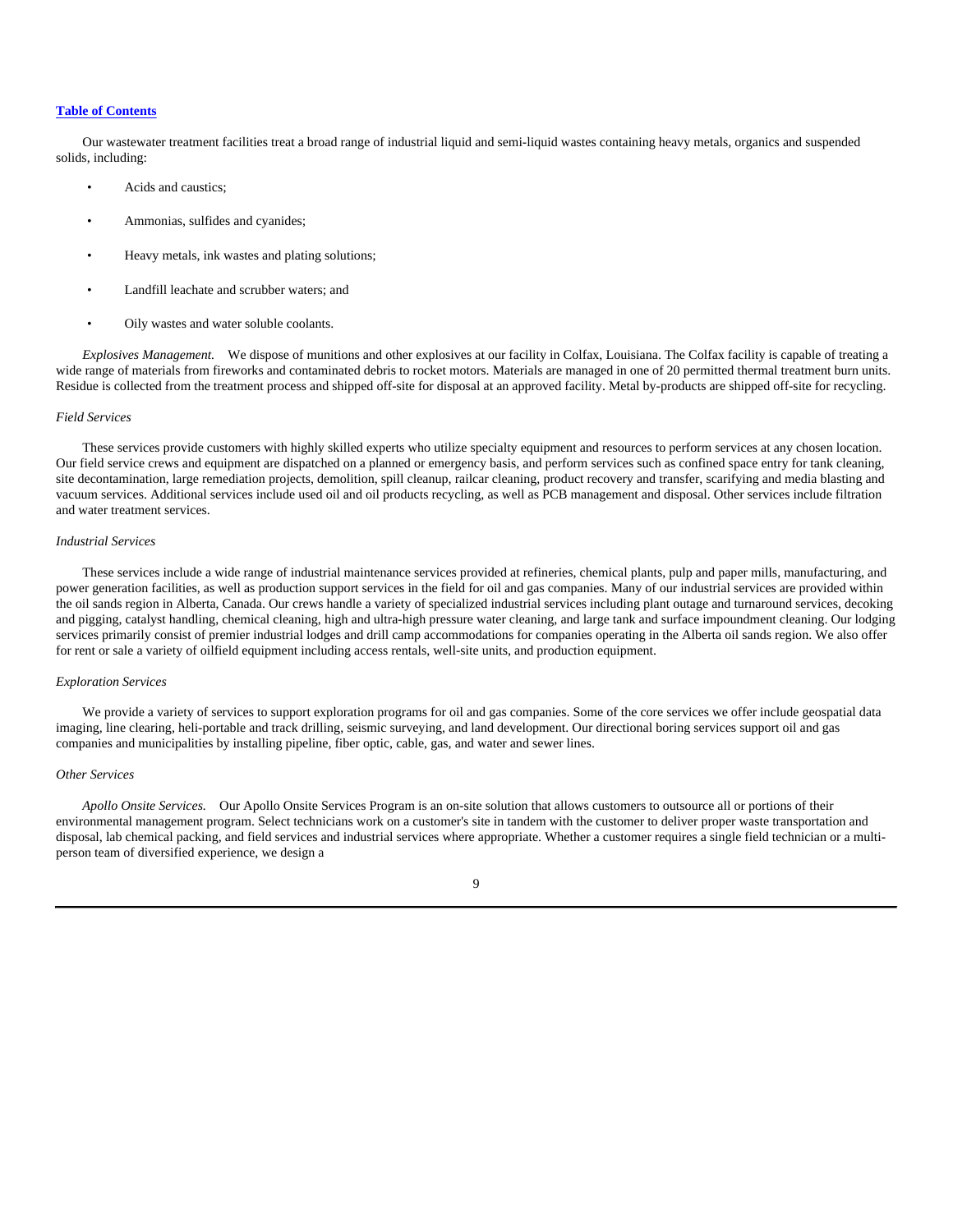program to satisfy the customer's specific need. Additionally, the Apollo Onsite Services Program leverages our transportation and disposal assets by providing incremental volumes to process at our facilities.

 *Information Management Services.* Our Online Services allow customers free access to their waste information online, 24-hours per day, seven days per week. Customers can manage their waste profiles; run reports such as waste tracking reports and data for regulatory reporting; and have the ability to view, print or download signed manifests.

#### **Competition**

 The hazardous waste management industry in which we compete is highly competitive. The sources of competition vary by locality and by type of service rendered, with competition coming from national and regional waste services companies and hundreds of privately-owned firms. Philip Services Corp. (PSC), Veolia Environmental Services, and Waste Management, Inc. (WM) are the principal national firms with which we compete. Each of these competitors is able to provide one or more of the environmental services offered by us.

 Under federal and state environmental laws in the United States, generators of hazardous waste remain liable for improper disposal of such wastes. Although generators may hire companies that have the proper permits and licenses, because of the generators' potential liability, they are very interested in the reputation and financial strength of the companies they use for the management of their hazardous wastes. We believe that our technical proficiency and reputation are important considerations to our customers in selecting and continuing to utilize our services.

We believe that the depth of our recycling, treatment and disposal capabilities and our ability to collect and transport waste products efficiently, quality of service, safety, and pricing are the most significant factors in the market for treatment and disposal services.

 For our technical and field services, competitors include several major national and regional environmental services firms, as well as numerous smaller local firms. We believe the availability of skilled technical professional personnel, quality of performance, diversity of services and price are the key competitive factors in this service industry.

 The energy and industrial services industry in which we compete is also highly competitive. The sources of competition vary by locality and by type of service rendered, with competition coming from national and regional service providers, and hundreds of privately-owned firms that offer energy or industrial services. CEDA International Corporation and Newalta in Canada, and Philip Services Corp. and Veolia Environmental Services in the United States, are the principal national firms with which we compete. Each of these competitors is able to provide one or more of the energy or industrial services offered by us. We believe the availability of specialized equipment, skilled technical professional personnel, quality of performance, diversity of services and price are the key competitive factors in this industry.

 The principal methods of competition for all of our services are price, quality, reliability of service rendered and technical proficiency. We believe that we offer a more comprehensive range of environmental, energy and industrial services than our competitors in major portions of our service territory, and that our ability to provide comprehensive services supported by unique information technologies capable of managing the customers' overall environmental programs constitutes a significant advantage.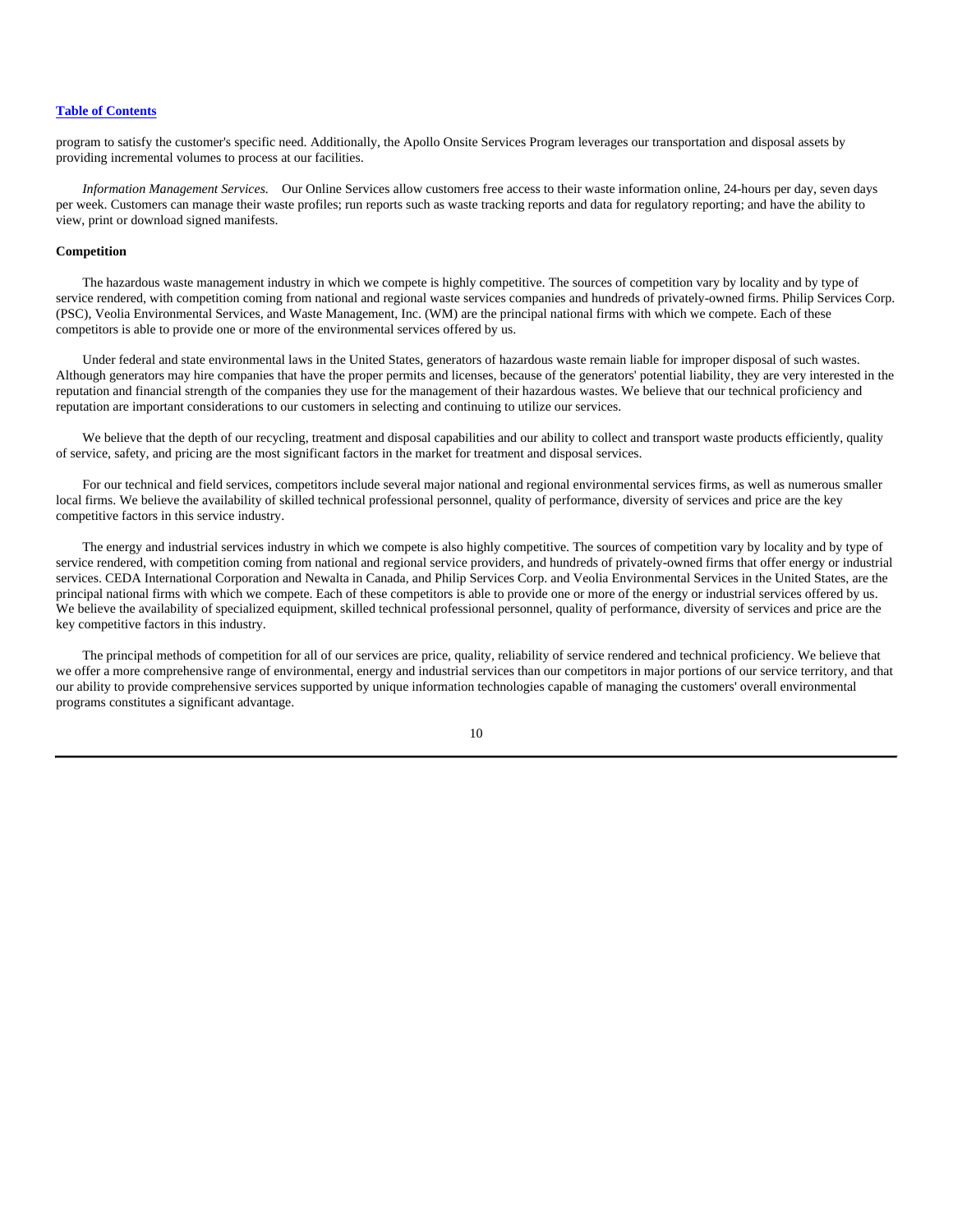#### **Employees**

 As of December 31, 2010, we employed approximately 6,840 active full-time employees, of which 676 employees (10%) are represented by labor unions. We believe that our relationship with our employees is satisfactory.

|                                                                                                    | Number of<br><b>Employees</b> |
|----------------------------------------------------------------------------------------------------|-------------------------------|
| Unions in the United States:                                                                       |                               |
| International Brotherhood of Teamsters                                                             | 190                           |
| United Steelworkers' Union                                                                         | 212                           |
| Unions in Canada:                                                                                  |                               |
| Communication, Energy and Paper Workers' Union                                                     | 112                           |
| International Brotherhood of Teamsters                                                             | 64                            |
| International Union of Operating Engineers                                                         | 21                            |
| International Brotherhood of Boilermakers, Iron Ship Builders, Blacksmiths,<br>Forgers And Helpers | 77                            |
| Non-union employees                                                                                | 6,164                         |
|                                                                                                    | 6.840                         |

 As part of our commitment to employee safety and quality customer service, we have an extensive compliance program and a trained environmental, health and safety staff. We adhere to a risk management program designed to reduce potential liabilities to us and to our customers.

#### **Intellectual Property**

 We have invested significantly in the development of proprietary technology and also to establish and maintain an extensive knowledge of leading technologies and incorporate these technologies into the services we offer and provide to our customers. We hold a total of 18 U.S. and 28 foreign patents (which will expire between 2011 and 2028), and 12 U.S. and four foreign trademarks. We also license software and other intellectual property from various third parties. We enter into confidentiality agreements with certain of our employees, consultants and corporate partners, and control access to software documentation and other proprietary information. We believe that we hold adequate rights to all intellectual property used in our business and that we do not infringe upon any intellectual property rights held by other parties.

### **Management of Risks**

 We adhere to a program of risk management policies and practices designed to reduce potential liability, as well as to manage customers' ongoing environmental exposures. This program includes installation of risk management systems at our facilities, such as fire suppression, employee training, environmental, auditing and policy decisions restricting the types of wastes handled. We evaluate all revenue opportunities and decline those that we believe involve unacceptable risks.

 We dispose of waste at our incineration, wastewater treatment and landfill facilities, or at facilities owned and operated by other firms that we have audited and approved. Typically, we apply established technologies to the treatment, storage and recovery of hazardous wastes. We believe our operations are conducted in a safe and prudent manner and in substantial compliance with applicable laws and regulations.

#### **Insurance and Financial Assurance**

 Our insurance programs cover the potential risks associated with our multifaceted operations from two primary exposures: direct physical damage and third party liability. We maintain a casualty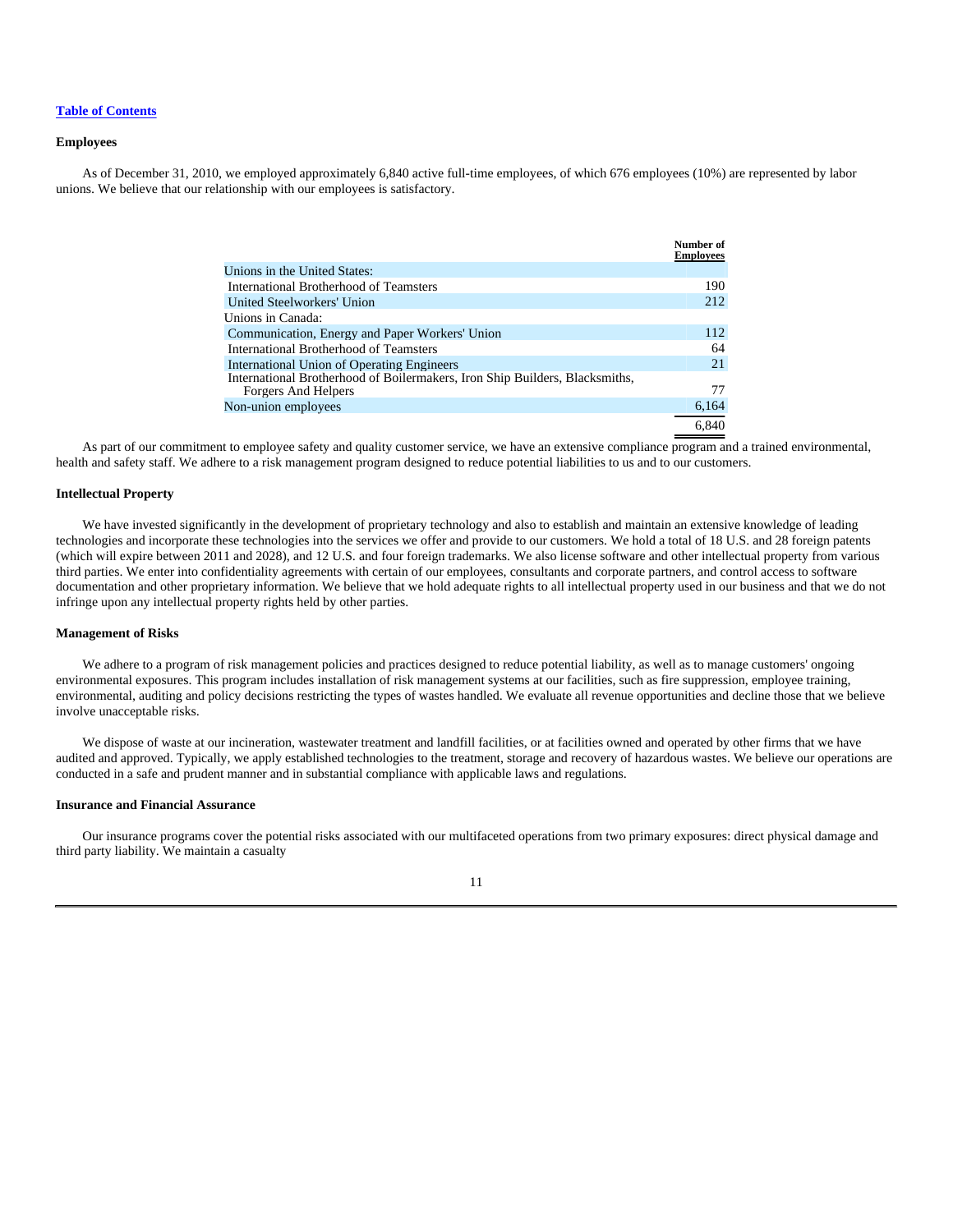insurance program providing coverage for vehicles, employer's liability and commercial general liability in the aggregate amount of \$55.0 million, \$52.0 million and \$52.0 million, respectively, per year, subject to a retention of \$0.5 million per occurrence in the United States and a zero retention in Canada. We also have workers' compensation insurance whose limits are established by state statutes. Since the early 1980s, casualty insurance policies have typically excluded liability for pollution, which is covered under a separate pollution liability program; however, our auto liability policy does provide the first \$5.0 million of transportation pollution insurance.

We have pollution liability insurance policies covering potential risk in three areas: as a contractor performing services at customer sites, as a transporter of waste and for waste processing at our facilities. The contractor's pollution liability insurance has limits of \$15.0 million per occurrence and \$25.0 million in the aggregate, covering offsite remedial activities and associated liabilities. A \$0.25 million deductible applies to this policy.

 For in-transit pollution liability, the pollution liability policy provides coverage for up to \$45.0 million per occurrence and \$55.0 million aggregate excess above the primary \$5.0 million auto liability policy. The combined policies provide us with coverage for up to \$50.0 million per occurrence and \$60.0 million aggregate for sudden and accidental occurrences during transportation of waste from the time waste is picked up from a customer until its delivery to the final disposal site. A \$0.5 million deductible applies to this coverage in the United States and a zero retention in Canada.

 Federal and state regulations require liability insurance coverage for all facilities that treat, store or dispose of hazardous waste. RCRA, the Toxic Substances Control Act, and comparable state hazardous waste regulations typically require hazardous waste handling facilities to maintain pollution liability insurance in the amount of \$1.0 million per occurrence and \$2.0 million in the aggregate for sudden occurrences, and \$3.0 million per occurrence and \$6.0 million in the aggregate for non-sudden occurrences. Steadfast Insurance Company (a unit of Zurich Insurance N.A.) provides insurance for our treatment, storage and disposal activities that meet the regulatory requirements. In addition, this policy provides excess limits above the regulatory requirements up to \$30.0 million.

 Under our insurance programs, coverage is obtained for catastrophic exposures as well as those risks required to be insured by law or contract. It is our policy to retain a significant portion of certain expected losses related primarily to employee benefit, workers' compensation, commercial general and vehicle liability. Provisions for losses expected under these programs are recorded based upon our estimates of the actuarial calculation of the aggregate liability for claims. We believe that policy cancellation terms are similar to those of other companies in other industries.

 Operators of hazardous waste handling facilities are also required by federal, state and provincial regulations to provide financial assurance for closure and post-closure care of those facilities should the facilities cease operation. Closure would include the cost of removing the waste stored at a facility which ceased operating and sending the material to another facility for disposal and the cost of performing certain procedures for decontamination of the facilities. The total amount of the closure and post-closure financial assurance which we have been required by regulators to provide is approximately \$324.4 million for U.S. facilities and \$22.4 million for Canadian facilities. We have obtained all of the required financial assurance for our facilities from a qualified insurance company, Zurich Insurance N.A., and its affiliated companies. The closure and post-closure obligations of our U.S. facilities are insured by an insurance policy written by Steadfast Insurance Company (a unit of Zurich Insurance N.A.), which will expire in 2013. Our Canadian facilities utilize surety bonds provided through Zurich Insurance Company (Canada), which expire at various dates throughout 2011. In connection with obtaining such insurance and surety bonds, we have provided to Steadfast Insurance Company \$73.5 million of letters of credit which we obtained from our lenders under our revolving credit agreement.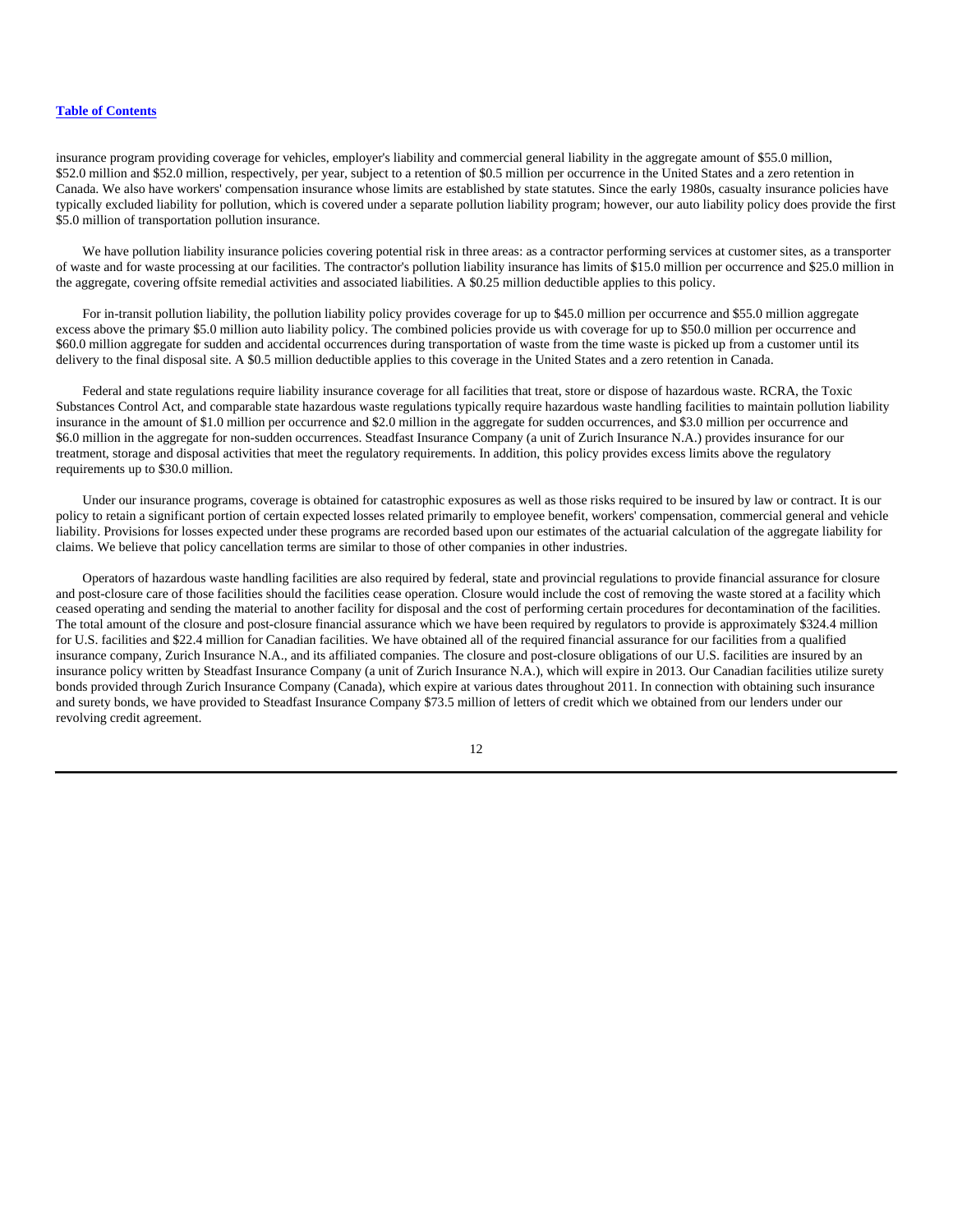Our other international operations are insured under locally placed insurance policies for insurance that are compulsory to place in a specific country. In addition, we have a global foreign liability policy that will provide excess and difference in condition coverage in all international countries.

#### **Environmental Regulation**

 While our business has benefited substantially from increased governmental regulation of hazardous waste transportation, storage and disposal, the environmental services industry itself has become the subject of extensive and evolving regulation by federal, state, provincial and local authorities. We are required to obtain federal, state, provincial and local permits or approvals for each of our hazardous waste facilities. Such permits are difficult to obtain and, in many instances, extensive studies, tests, and public hearings are required before the approvals can be issued. We have acquired all operating permits and approvals now required for the current operation of our business, and have applied for, or are in the process of applying for, all permits and approvals needed in connection with continued operation and planned expansion or modifications of our operations.

 We make a continuing effort to anticipate regulatory, political and legal developments that might affect operations, but are not always able to do so. We cannot predict the extent to which any environmental legislation or regulation that may be enacted or enforced in the future may affect our operations.

#### **United States Hazardous Waste Regulation**

 *Federal Regulations.* The most significant federal environmental laws affecting us are the Resource Conservation and Recovery Act ("RCRA"), the Comprehensive Environmental Response, Compensation and Liability Act ("CERCLA"), also known as the "Superfund Act," the Clean Air Act, the Clean Water Act, and the Toxic Substances Control Act ("TSCA").

 *RCRA.* RCRA is the principal federal statute governing hazardous waste generation, treatment, transportation, storage and disposal. Pursuant to RCRA, the EPA has established a comprehensive "cradle-to-grave" system for the management of a wide range of materials identified as hazardous or solid waste. States that have adopted hazardous waste management programs with standards at least as stringent as those promulgated by the EPA have been delegated authority by the EPA to administer their facility permitting programs in lieu of the EPA's program.

 Every facility that treats, stores or disposes of hazardous waste must obtain a RCRA permit from the EPA or an authorized state agency unless a specific exemption exists, and must comply with certain operating requirements. Under RCRA, hazardous waste management facilities in existence on November 19, 1980 were required to submit a preliminary permit application to the EPA, the so-called Part A Application. By virtue of this filing, a facility obtained interim status, allowing it to operate until licensing proceedings are instituted pursuant to more comprehensive and exacting regulations (the Part B permitting process). Interim Status facilities may continue to operate pursuant to the Part A Application until their Part B permitting process is concluded.

RCRA requires that Part B permits contain provisions for required on-site study and cleanup activities, known as "corrective action," including detailed compliance schedules and provisions for assurance of financial responsibility. See Note 7, "Closure and Post-Closure Liabilities," and Note 8, "Remedial Liabilities," to our consolidated financial statements included in Item 8, "Financial Statements and Supplementary Data," for a discussion of our environmental liabilities. See "Insurance and Financial Assurance" above for a discussion of our financial assurance requirements.

 *The Superfund Act.* The Superfund Act is the primary federal statute regulating the cleanup of inactive hazardous substance sites and imposing liability for cleanup on the responsible parties. It also provides for immediate response and removal actions coordinated by the EPA to releases of hazardous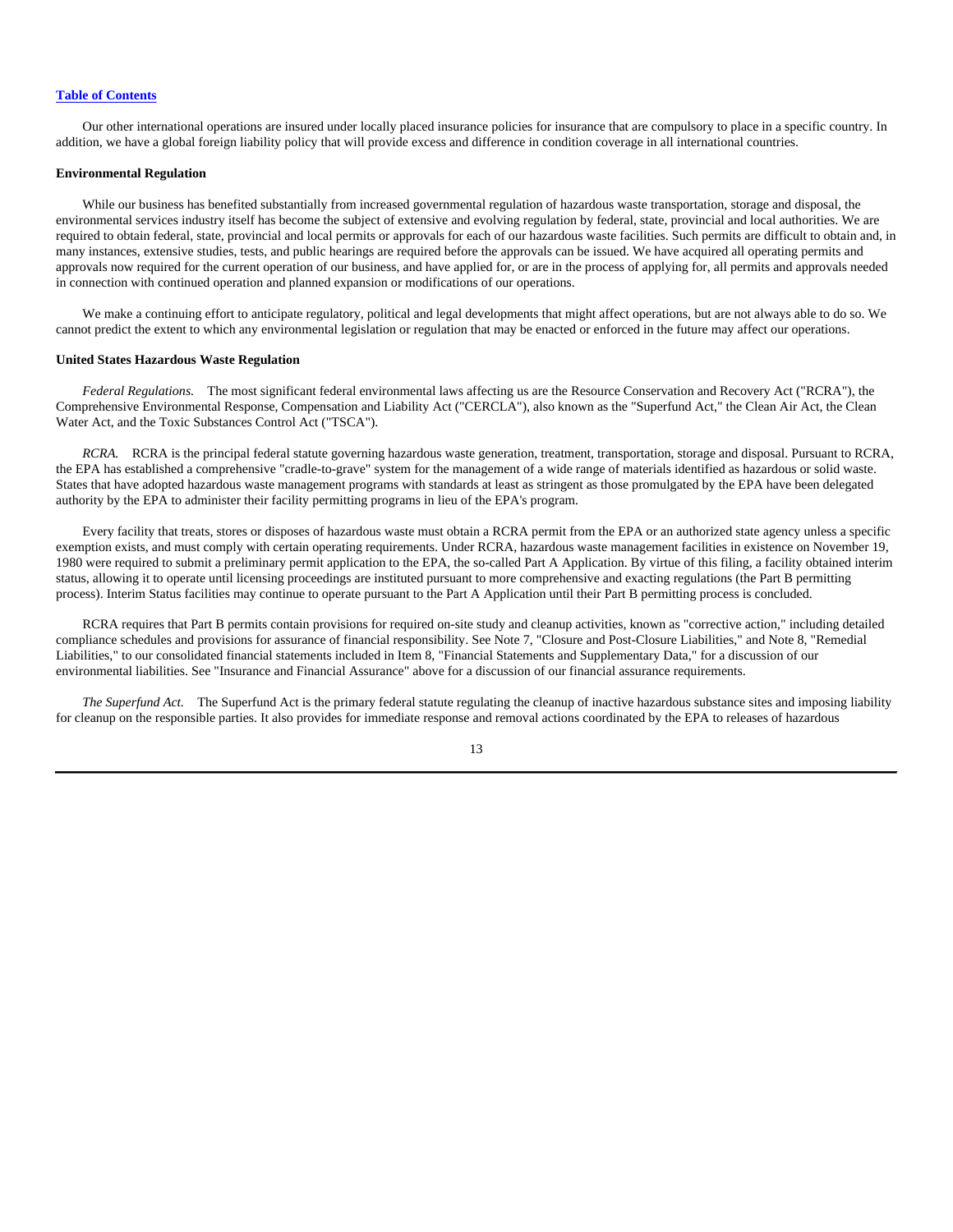substances into the environment, and authorizes the government to respond to the release or threatened release of hazardous substances or to order responsible persons to perform any necessary cleanup. The statute provides for strict and, in certain cases, joint and several liability for these responses and other related costs, and for liability for the cost of damages to natural resources, to the parties involved in the generation, transportation and disposal of such hazardous substances. Under the statute, we may be deemed liable as a generator or transporter of a hazardous substance which is released into the environment, or as the owner or operator of a facility from which there is a release of a hazardous substance into the environment. See Note 15, "Commitments and Contingencies," to our consolidated financial statements included in Item 8, "Financial Statements and Supplementary Data," for a description of the principal such proceedings in which we are involved.

 *The Clean Air Act.* The Clean Air Act was passed by Congress to control the emissions of pollutants into the air and requires permits to be obtained for certain sources of toxic air pollutants such as vinyl chloride, or criteria pollutants, such as carbon monoxide. In 1990, Congress amended the Clean Air Act to require further reductions of air pollutants with specific targets for non-attainment areas in order to meet certain ambient air quality standards. These amendments also require the EPA to promulgate regulations, which (i) control emissions of 189 hazardous air pollutants; (ii) create uniform operating permits for major industrial facilities similar to RCRA operating permits; (iii) mandate the phase-out of ozone depleting chemicals; and (iv) provide for enhanced enforcement.

 In 2009 the EPA enacted regulations under its Clean Air Act authority requiring the mandatory reporting from all sources that emit 25,000 tons per year of greenhouse gasses. The regulations are administrative in nature and do not place any restrictions on our operations. We have evaluated each of our operations and determined that compliance with these new regulations will not have a material impact on our operations.

 *The Clean Water Act.* This legislation prohibits discharges into the waters of the United States without governmental authorization and regulates the discharge of pollutants into surface waters and sewers from a variety of sources, including disposal sites and treatment facilities. The EPA has promulgated "pretreatment" regulations under the Clean Water Act, which establish pretreatment standards for introduction of pollutants into publicly owned treatment works. In the course of the treatment process, our wastewater treatment facilities generate wastewater, which we discharge to publicly owned treatment works pursuant to permits issued by the appropriate governmental authority. We are required to obtain discharge permits and conduct sampling and monitoring programs. We believe each of our operating facilities complies in all material respects with the applicable requirements.

 In December 2000, the EPA promulgated new effluent limitations, pretreatment standards and source performance standards for centralized wastewater treatment facilities. Centralized wastewater treatment facilities receive and treat a wide variety of hazardous and non-hazardous wastewaters from offsite companies and discharge the treated water directly to waterways or to municipal sewer systems. These rules set stringent limits for the discharge of metals, organic compounds and oil. All of our wastewater treatment facilities were affected by these rules and were in substantial compliance with the discharge standards by December 2004.

 *TSCA.* We also operate a network of collection, treatment and field services (remediation) activities throughout North America that are regulated under provisions of TSCA. TSCA established a national program for the management of substances classified as PCBs, which include waste PCBs as well as RCRA wastes contaminated with PCBs. The rules set minimum design and operating requirements for storage, treatment and disposal of PCB wastes. Since their initial publication, the rules have been modified to enhance the management standards for TSCA-regulated operations including the decommissioning of PCB transformers and articles, detoxification of transformer oils,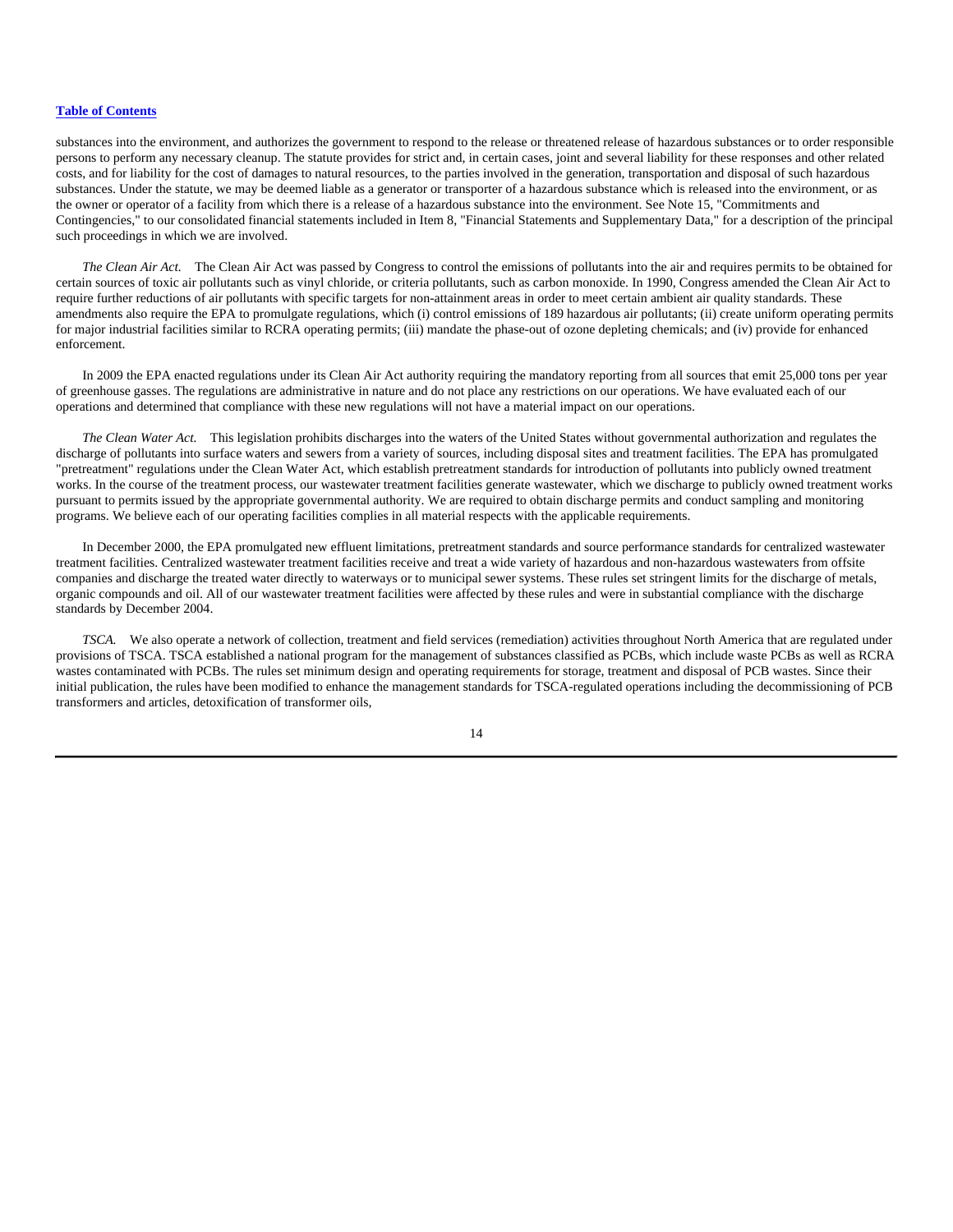incineration of PCB liquids and solids, landfill disposal of PCB solids, and remediation of PCB contamination at customer sites.

*Other Federal Laws.* In addition to regulations specifically directed at the transportation, storage, and disposal facilities, there are a number of regulations that may "pass-through" to the facilities based on the acceptance of regulated waste from affected client facilities. Each facility that accepts affected waste must comply with the regulations for that waste, facility or industry. Examples of this type of regulation are National Emission Standards for Benzene Waste Operations and National Emissions Standards for Pharmaceuticals Production. Each of our facilities addresses these regulations on a case-bycase basis determined by its ability to comply with the pass-through regulations.

 In our transportation operations, we are regulated by the U.S. Department of Transportation, the Federal Railroad Administration, the Federal Aviation Administration and the U.S. Coast Guard, as well as by the regulatory agencies of each state in which we operate or through which our vehicles pass.

Health and safety standards under the Occupational Safety and Health Act ("OSHA") are applicable to all of our operations in all four of our segments.

 *State and Local Regulations.* Pursuant to the EPA's authorization of their RCRA equivalent programs, a number of U.S. states have regulatory programs governing the operations and permitting of hazardous waste facilities. Accordingly, the hazardous waste treatment, storage and disposal activities of a number of our facilities are regulated by the relevant state agencies in addition to federal EPA regulation.

 Some states classify as hazardous some wastes that are not regulated under RCRA. For example, Massachusetts considers used oil as "hazardous wastes" while RCRA does not. Accordingly, we must comply with state requirements for handling state regulated wastes, and, when necessary, obtain state licenses for treating, storing, and disposing of such wastes at our facilities.

We believe that each of our facilities is in substantial compliance with the applicable requirements of federal and state laws, the regulations thereunder, and the licenses which we have obtained pursuant thereto. Once issued, such licenses have maximum fixed terms of a given number of years, which differ from state to state, ranging from three to ten years. The issuing state agency may review or modify a license at any time during its term. We anticipate that once a license is issued with respect to a facility, the license will be renewed at the end of its term if the facility's operations are in compliance with applicable requirements. However, there can be no assurance that regulations governing future licensing will remain static, or that we will be able to comply with such requirements.

 Our wastewater treatment facilities are also subject to state and local regulation, most significantly sewer discharge regulations adopted by the municipalities which receive treated wastewater from the treatment processes. Our continued ability to operate our liquid waste treatment process at each such facility is dependent upon our ability to continue these sewer discharges.

 Our facilities are regulated pursuant to state statutes, including those addressing clean water and clean air. Local sewer discharge and flammable storage requirements are applicable to certain of our facilities. Our facilities are also subject to local siting, zoning and land use restrictions. Although our facilities occasionally have been cited for regulatory violations, we believe we are in substantial compliance with all federal, state and local laws regulating our business.

#### **Canadian Hazardous Waste Regulation**

 In Canada, the provinces retain control over environmental issues within their boundaries and thus have the primary responsibility for regulating management of hazardous wastes. The federal government regulates issues of national scope or where activities cross provincial boundaries.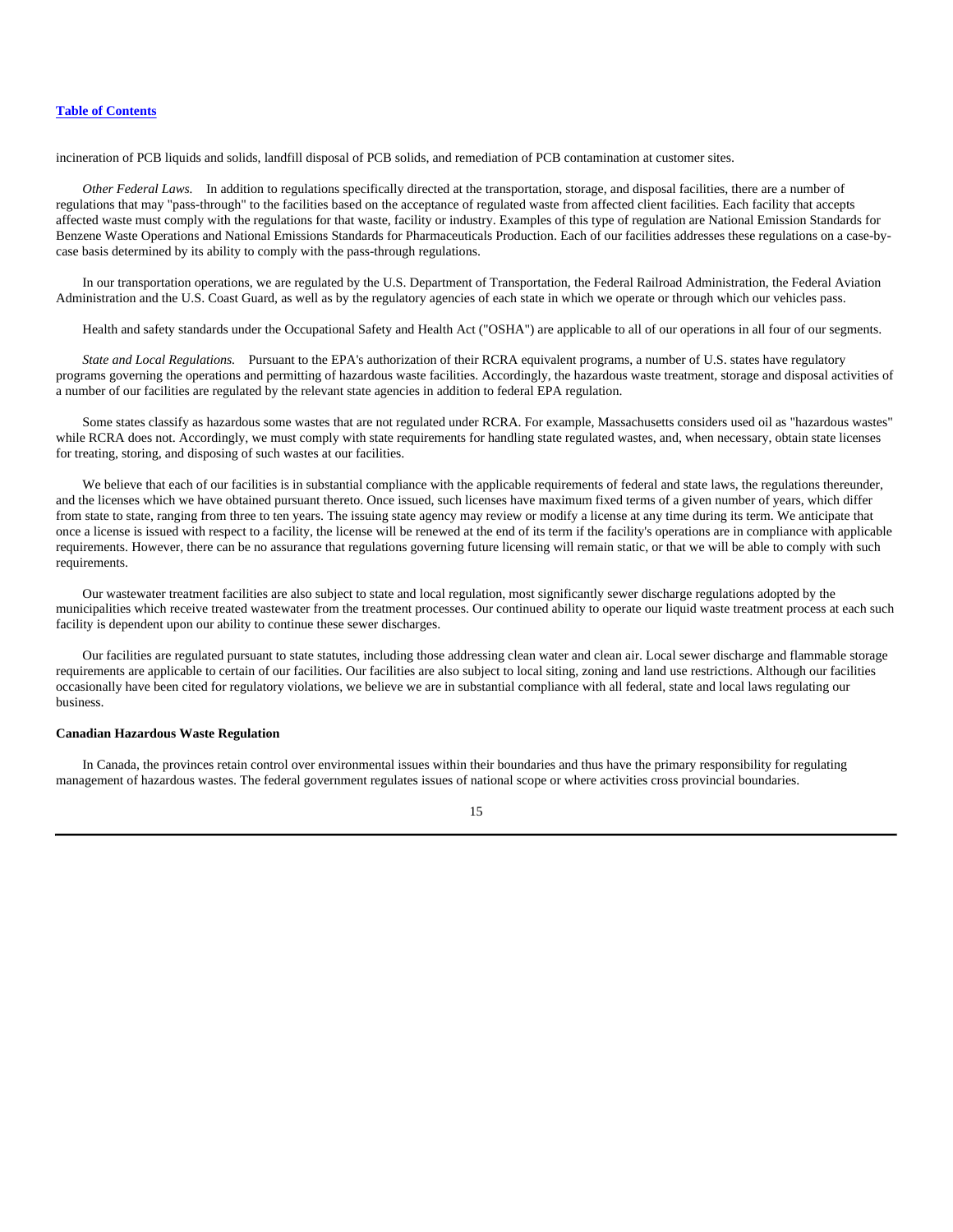*Provincial Regulations.* Most of Canada's industrial development and the major part of its population are located in four provinces: Ontario, Quebec, Alberta and British Columbia. These provinces have the most detailed environmental regulations. We operate major waste management facilities in each of these provinces, as well as waste transfer facilities in Nova Scotia and Manitoba.

The main provincial acts dealing with hazardous waste management are:

- Ontario—Environmental Protection Act; •
- Quebec—Environmental Quality Act; •
- Alberta—Environmental Protection and Enhancement Act; and •
- British Columbia—Waste Management Act. •

 These pieces of legislation were developed by the provinces independently and, among other things, generally control the generation, characterization, transport, treatment and disposal of hazardous wastes. Regulations developed by the provinces under the relevant legislation are also developed independently, but are often quite similar in effect and sometimes in application. For example, there is some uniformity in manifest design and utilization.

 Provincial legislation also provides for the establishment of waste management facilities. In this case, the facilities are also controlled by provincial statutes and regulations governing emissions to air, groundwater and surface water and prescribing design criteria and operational guidelines.

 On August 12, 2005, the Ontario Ministry of the Environment adopted new regulations which prohibit land disposal of untreated hazardous waste and require the waste to meet specific treatment standards prior to land disposal. Land disposal includes onsite and offsite land filling, land farming and any other form of land disposal. These requirements are similar to the RCRA Land Disposal Restrictions, or "LDR," enacted in the United States and thus bring the Province of Ontario in closer conformity with the United States regulatory scheme. The new Ontario LDR commenced in 2007 through a phased-in schedule based on specific inorganic waste streams, and are now fully implemented with the regulation of organic waste streams that became effective at the end of 2009.

We carefully analyzed the new regulations to determine their impact on our operations in Ontario and made a series of operational improvements at our Lambton landfill facility aimed at receiving all waste regulated under the new LDR and applying treatment technologies to compliantly dispose of the waste at the landfill. These operational improvements included the construction of a new totally enclosed LDR waste treatment and stabilization building which was completed in September 2007 under a Certificate of Approval from the Ontario Ministry of the Environment. These modifications allow us to compliantly accept, treat and dispose of inorganic streams subject to the new LDR. The Ministry also approved a series of proprietary organic waste treatment methods that allow the Lambton facility to accept, for example, spent aluminum pot liner waste for pre-treatment, followed by LDR-compliant disposal within the landfill. Additionally, the Ministry has approved various disposal methodologies associated with the management of debris contaminated with organic chemical constituents subject to LDR regulation. We continue to evaluate other potential customer waste streams subject to the new LDR standards and modify on-site waste treatment processes to accommodate these streams at the Lambton landfill.

 Waste transporters require a permit to operate under provincial waste management regulations and are subject to the requirements of the Federal Transportation of Dangerous Goods legislation. They are required to report the quantities and disposition of materials shipped.

 Within the provincial regulations, definitions of hazardous wastes are quite similar. Wastes can be defined as hazardous based on origin or characteristic and the descriptions or parameters involved are very similar to those in effect in the United States. A major difference between the United States

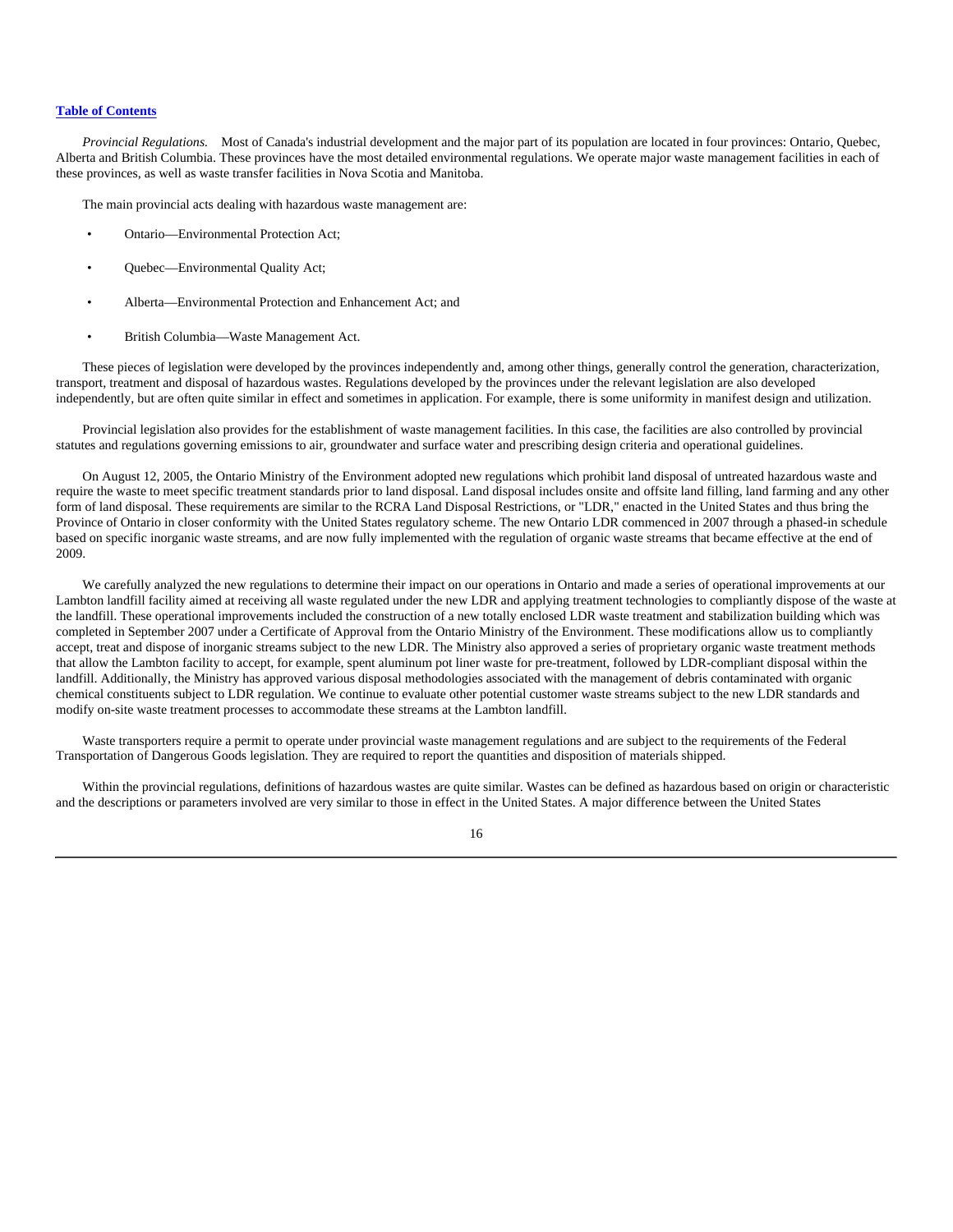regulatory regime and those in Canada relates to ownership and liability. Under Canadian provincial regulations, ownership changes when waste is transferred to a properly permitted third party carrier and subsequently to an approved treatment and disposal facility. This means that the generator is no longer liable for improper handling, treatment or disposal, responsibility having been transferred to the carrier or the facility. Exceptions may occur if the carrier is working under contract to the generator or if the waste is different from that which was originally contracted among the parties.

 *Canadian Federal Regulations.* The Canadian federal government has authority for those matters which are national in scope and in impact and for Canada's relations with other nations. The main federal laws governing hazardous waste management are:

- Canadian Environmental Protection Act (1999) ("CEPA 99"), and •
- Transportation of Dangerous Goods Act. •

 Environment Canada is the federal agency with responsibility for environmental matters and the main legislative instrument is the Canadian Environmental Protection Act. This act charges Environment Canada and Health Canada with protection of human health and the environment and seeks to control the production, importation and use of substances in Canada and to control their impact on the environment.

 The Export and Import of Hazardous Wastes Regulations under CEPA 99 control the export and import of hazardous wastes and hazardous recyclable materials. By reference, these regulations incorporate the Transportation of Dangerous Goods Act and Regulations, which address identification, packaging, marking and documentation of hazardous materials during transport. CEPA 99 requires that anyone proposing to export or import hazardous wastes or hazardous recyclable materials or to transport them through Canada notify the Minister of the Environment and obtain a permit to do so. Section 9 of CEPA 99 allows the federal government to enter into administrative agreements with the provinces and territories for the development and improvement of environmental standards. These agreements represent cooperation towards a common goal rather than a delegation of authority under CEPA 99. To facilitate the development of provincial and territorial agreements, the federal, provincial and territorial governments participate in the Canadian Council of Ministers of the Environment ("CCME"). The CCME comprises the 14 environment ministers from the federal, provincial and territorial governments, who normally meet twice a year to discuss national environmental priorities and to determine work to be carried out under the auspices of the CCME.

 In 2004, Environment Canada implemented mandatory greenhouse gas reporting under CEPA 99. Under CEPA 99, mandatory reporting was required if a facility emitted more than 100,000 Canadian tonnes of carbon dioxide equivalent per year. As of July 11, 2009, the reporting threshold under CEPA 99 was reduced to 50,000 Canadian tonnes of carbon dioxide equivalent. The reduction in reporting limits will subject certain of the Company's Canadian facilities to the new reporting requirements, but the Company does not believe the new requirements will have a material impact on operations.

 *Canadian Local and Municipal Regulations.* Local and municipal regulations seldom reference direct control of hazardous waste management activities. Municipal regulations and by-laws, however, control such issues as land use designation, access to municipal services and use of emergency services, all of which can have a significant impact on facility operation.

#### **Compliance with Environmental Regulations**

 We incur costs and make capital investments in order to comply with the previously discussed environmental regulations. These regulations require that we remediate contaminated sites, operate our facilities in accordance with enacted regulations, obtain required financial assurance for closure and post-closure care of our facilities should such facilities cease operations, and make capital investments in order to keep our facilities in compliance with environmental regulations.

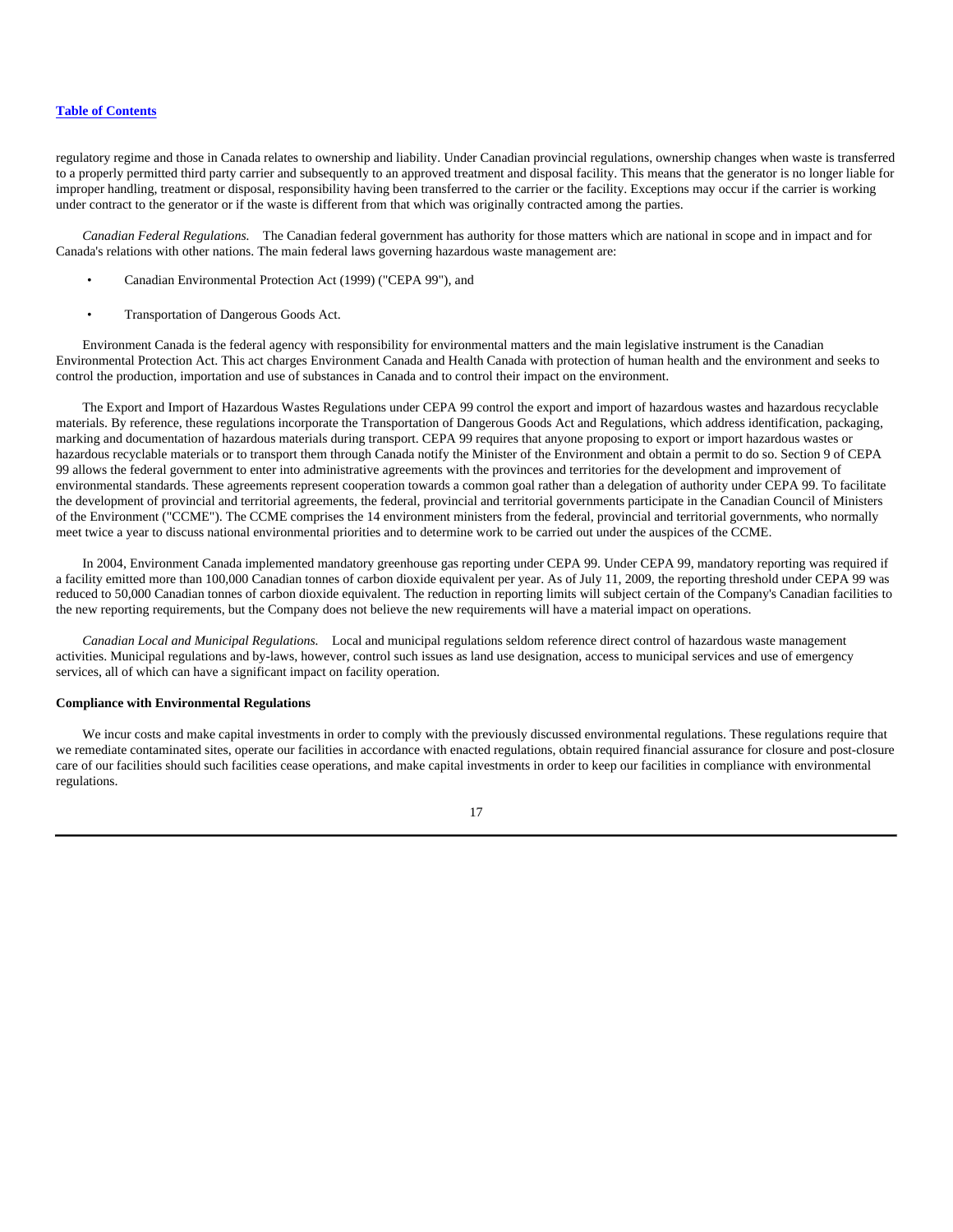<span id="page-21-0"></span> As discussed in Note 7, "Closure and Post-Closure Liabilities," and Note 8, "Remedial Liabilities," to our consolidated financial statements included in Item 8, "Financial Statements and Supplementary Data," we have accrued environmental liabilities as of December 31, 2010, of \$176.3 million, substantially all of which we assumed in connection with our acquisitions of the assets of the Chemical Services Division (the "CSD assets") of Safety-Kleen Corp. in 2002, Teris LLC in 2006, and one of the two solvent recycling facilities we purchased from Safety-Kleen Systems, Inc. in 2008. For the years ended December 31, 2010 and 2009, we spent \$10.2 million and \$8.6 million, respectively, to address environmental liabilities, almost all of the spending related to the environmental liabilities assumed as part of the acquisition of the CSD assets and Teris.

 As discussed more fully above under the heading "Insurance and Financial Assurance," we are required to provide financial assurance with respect to certain statutorily required closure, post-closure and corrective action obligations at our facilities. We have placed the required financial assurance primarily through a qualified insurance company, Steadfast Insurance Company (a unit of Zurich N.A.).

 As described in Note 15, "Commitments and Contingencies," to our consolidated financial statements included in Item 8, "Financial Statements and Supplementary Data," we are involved in legal proceedings arising under environmental laws and regulations. Alleged failure to comply with laws and regulations may lead to the imposition of fines or the denial, revocation or delay of the renewal of permits and licenses by governmental entities. In addition, such governmental entities, as well as surrounding landowners, may claim that we are liable for environmental damages. Citizens groups have become increasingly active in challenging the grant or renewal of permits and licenses for hazardous waste facilities, and responding to such challenges has further increased the costs associated with establishing new facilities or expanding current facilities. A significant judgment against us, the loss of a significant permit or license, or the imposition of a significant fine could have a material adverse effect on our business and future prospects.

## **ITEM 1A. RISK FACTORS**

 An investment in our securities involves certain risks, including those described below. You should consider carefully these risks together with all of the information included in this report before investing in our securities.

#### **Risks Affecting Both Our Environmental Services and Energy and Industrial Services Businesses**

#### *Our businesses are subject to operational and safety risks.*

 Provision of both environmental services and energy and industrial services to our customers involves risks such as equipment defects, malfunctions and failures, and natural disasters, which could potentially result in releases of hazardous materials, injury or death of our employees, or a need to shut down or reduce operation of our facilities while remedial actions are undertaken. Our employees often work under potentially hazardous conditions. These risks expose us to potential liability for pollution and other environmental damages, personal injury, loss of life, business interruption, and property damage or destruction. We must also maintain a solid safety record in order to remain a preferred supplier to our major customers.

 While we seek to minimize our exposure to such risks through comprehensive training programs, vehicle and equipment maintenance programs and insurance, such programs and insurance may not be adequate to cover all of our potential liabilities and such insurance may not in the future be available at commercially reasonable rates. If we were to incur substantial liabilities in excess of policy limits or at a time when we were not able to obtain adequate liability insurance on commercially reasonable terms, our business, results of operations and financial condition could be adversely affected to a material extent. Furthermore, should our safety record deteriorate, we could be subject to a potential reduction of revenues from our major customers.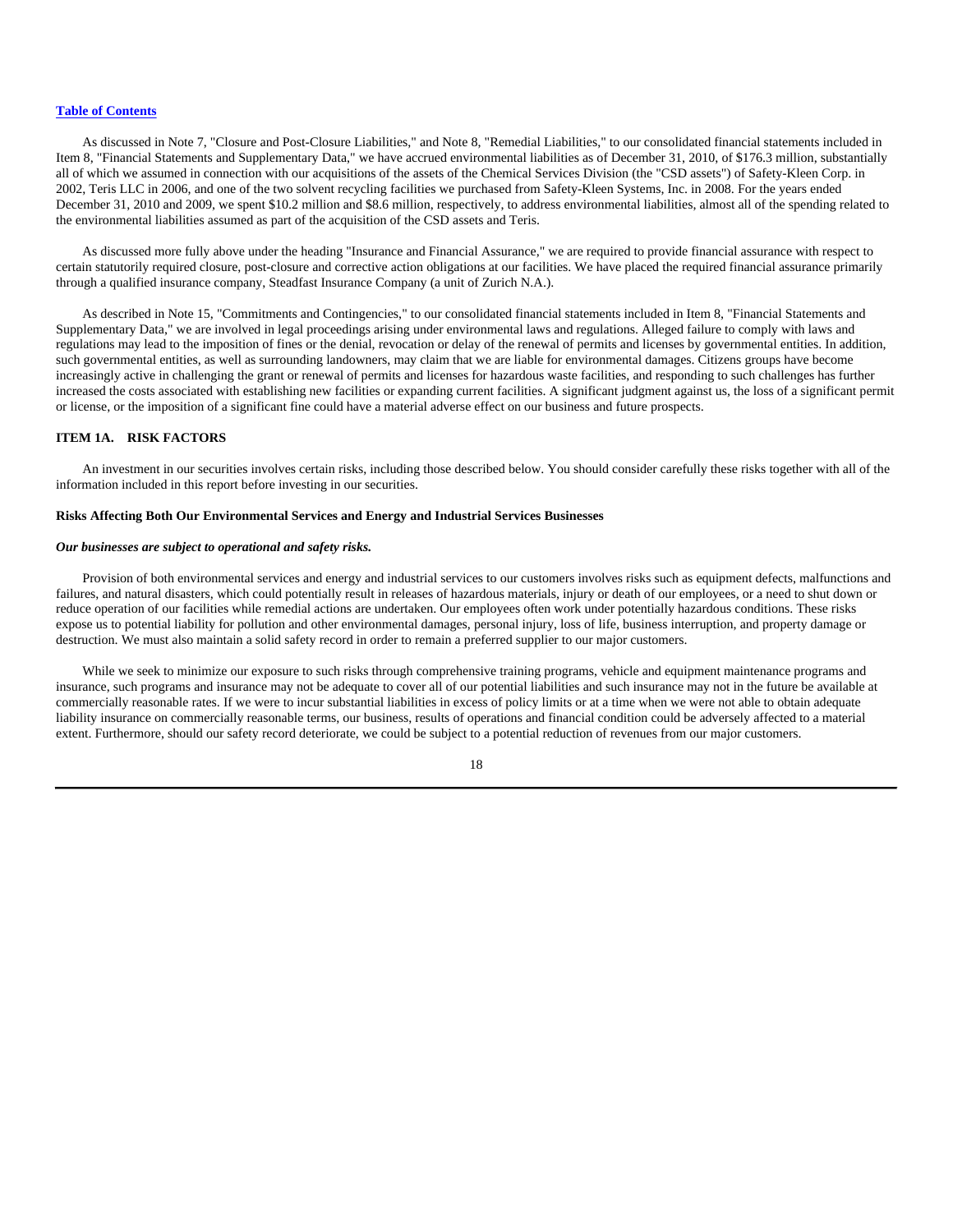#### *Our businesses are subject to significant competition.*

We compete with a large number of companies, which range from large public companies to small operators that provide most of the same or similar services to those we offer. The 2008-2010 downturn in economic conditions, particularly with respect to manufacturing and oil and gas exploration and production, caused increased competition for market share. This competition resulted and could further result in lower prices and reduced gross margins for our services and negatively affect our ability to grow or sustain our current revenue and profit levels in the future.

#### *Our businesses are subject to numerous statutory and regulatory requirements, which may increase in the future.*

 Our businesses are subject to numerous statutory and regulatory requirements, and our ability to continue to hold licenses and permits required for our businesses is subject to maintaining satisfactory compliance with such requirements. These requirements may increase in the future as a result of statutory and regulatory changes. Although we are very committed to compliance and safety, we may not, either now or in the future, be in full compliance at all times with such statutory and regulatory requirements. Consequently, we could be required to incur significant costs to maintain or improve our compliance with such requirements.

#### *Seasonality makes it harder for us to manage our businesses and for investors to evaluate our performance.*

 Our business operations are affected by seasonal fluctuations due to weather and budgetary cycles influencing the timing of customers' spending for our services. Typically during the first quarter of each calendar year, there is less demand for environmental remediation due to weather-related reasons, particularly in northern and midwestern United States and in Canada, and an increased possibility of unplanned weather-related plant shutdowns. Conversely, because a large portion of our energy and industrial services business is carried out in Western Canada and involves moving heavy equipment, our ability to provide such services is dependent on weather conditions. Thawing in the spring renders many secondary roads incapable of supporting heavy equipment, and extremely cold weather in the winter season or wet weather during any season can limit our ability to provide timely services. As a result, the operating performance of our energy and industrial services business also tends to be seasonal (with higher revenues during the first quarter of each year and reduced revenues during the second quarter) and may be negatively impacted by adverse weather conditions during any quarter. This seasonality makes it harder for us to manage our businesses and for investors to evaluate our performance.

#### *Future conditions might require us to make substantial write-downs in our assets, which would adversely affect our balance sheet and results of operations.*

 Periodically, we review our long-lived tangible and intangible assets other than goodwill for impairment whenever events or changes in circumstances indicate that the carrying value of an asset may not be recoverable. We also test our goodwill assets for impairment at least annually at December 31, or when events or changes in the business environment indicate that the carrying value of a reporting unit may exceed its fair value. At the end of each of 2010, 2009 and 2008, we determined that no asset write-downs were required; however, if conditions in either the environmental services or energy and industrial services businesses were to deteriorate significantly, we could determine that certain of our assets were impaired and we would then be required to write-off all or a portion of our costs for such assets. Any such significant write-offs would adversely affect our balance sheet and results of operations.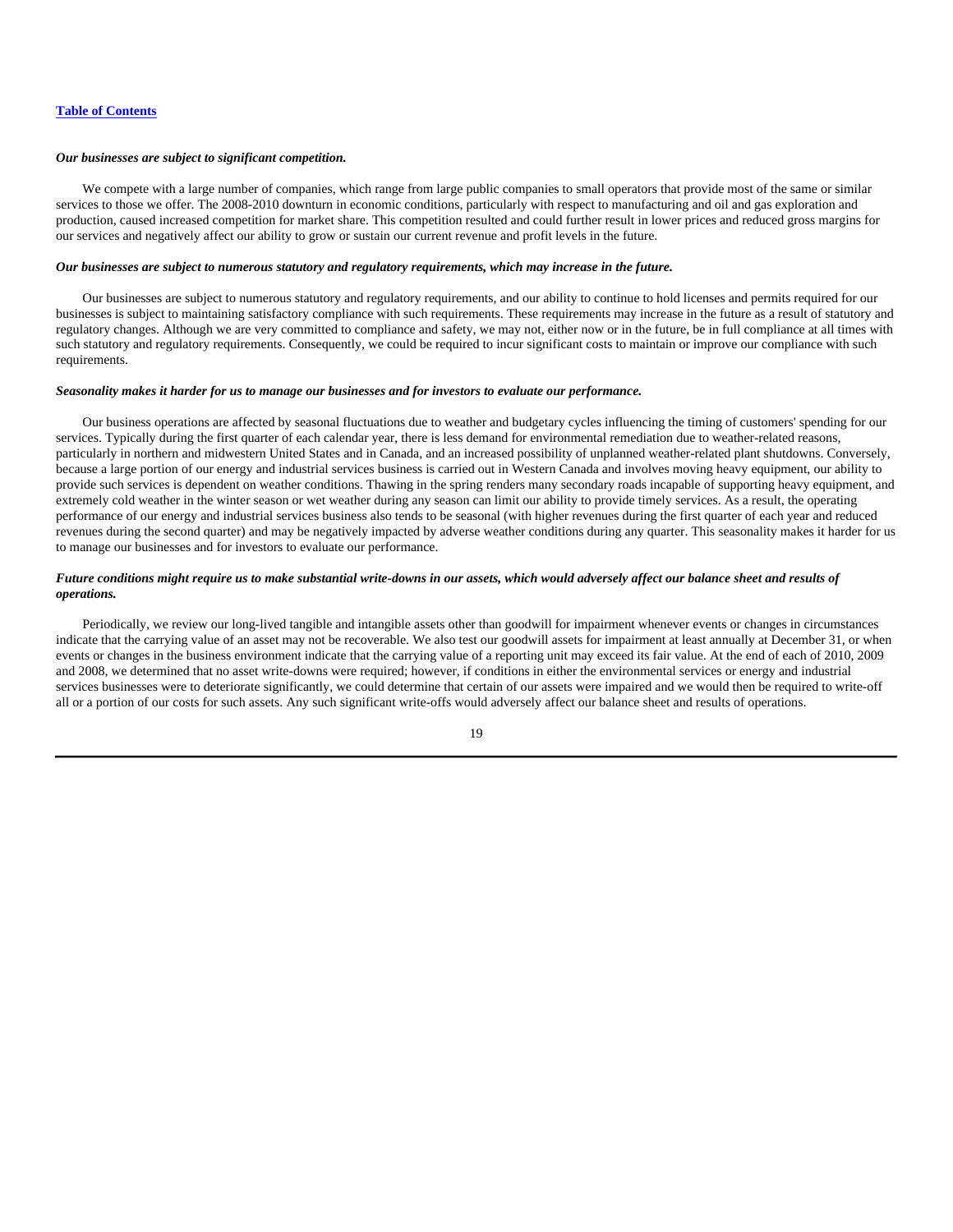#### *Fluctuations in foreign currency exchange could affect our financial results.*

We earn revenues, pay expenses, own assets and incur liabilities in countries using currencies other than the U.S. dollar. In fiscal 2010, we recorded 34% of our revenues outside of the United States, primarily in Canada. Because our consolidated financial statements are presented in U.S. dollars, we must translate revenues, income and expenses as well as assets and liabilities into U.S. dollars at exchange rates in effect during or at the end of each reporting period. Therefore, increases or decreases in the value of the U.S. dollar against other currencies in countries where we operate will affect our results of operations and the value of balance sheet items denominated in foreign currencies. These risks are non-cash exposures. We manage these risks through normal operating and financing activities. We cannot be certain, however, that we will be successful in reducing the risks inherent in exposures to foreign currency fluctuations.

#### **Risks Particularly Affecting Our Environmental Services Business**

### *We assumed significant environmental liabilities as part of past acquisitions and may assume additional such liabilities as part of future acquisitions. Our financial condition and results of operations would be adversely affected if we were required to pay such liabilities more rapidly or in greater amounts than we now estimate or may estimate in connection with future acquisitions.*

 We have accrued environmental liabilities valued as of December 31, 2010, at \$176.3 million, substantially all of which we assumed in connection with our acquisitions of substantially all of the assets of the Chemical Services Division, or "CSD," of Safety-Kleen Corp. in 2002, Teris LLC in 2006, and one of two solvent recycling facilities we purchased from Safety-Kleen Systems, Inc. in 2008. We calculate our environmental liabilities on a present value basis in accordance with generally accepted accounting principles, which take into consideration both the amount of such liabilities and the timing when it is projected that we will be required to pay such liabilities. We anticipate our environmental liabilities will be payable over many years and that cash flows generated from our operations will generally be sufficient to fund the payment of such liabilities when required. However, events not now anticipated (such as future changes in environmental laws and regulations or their enforcement) could require that such payments be made earlier or in greater amounts than now estimated, which could adversely affect our financial condition and results of operations.

 We may also assume additional environmental liabilities as part of further acquisitions. Although we will endeavor to accurately estimate and limit environmental liabilities presented by the businesses or facilities to be acquired, some liabilities, including ones that may exist only because of the past operations of an acquired business or facility, may prove to be more difficult or costly to address than we then estimate. It is also possible that government officials responsible for enforcing environmental laws may believe an environmental liability is more significant than we then estimate, or that we will fail to identify or fully appreciate an existing liability before we become legally responsible to address it.

## *If we are unable to obtain at reasonable cost the insurance, surety bonds, letters of credit, and other forms of financial assurance required for our facilities and operations, our business and results of operations would be adversely affected.*

 We are required to provide substantial amounts of financial assurance to governmental agencies for closure and post-closure care of our licensed hazardous waste treatment facilities should those facilities cease operation, and we are also occasionally required to post surety, bid and performance bonds in connection with certain projects. As of December 31, 2010, our total estimated closure and post-closure costs requiring financial assurance by regulators were \$324.4 million for our U.S. facilities and \$22.4 million for our Canadian facilities. We have obtained all of the required financial assurance for our facilities from a qualified insurance company, Zurich Insurance N.A., and its affiliated companies. The closure and post-closure obligations of our U.S. facilities are insured by an insurance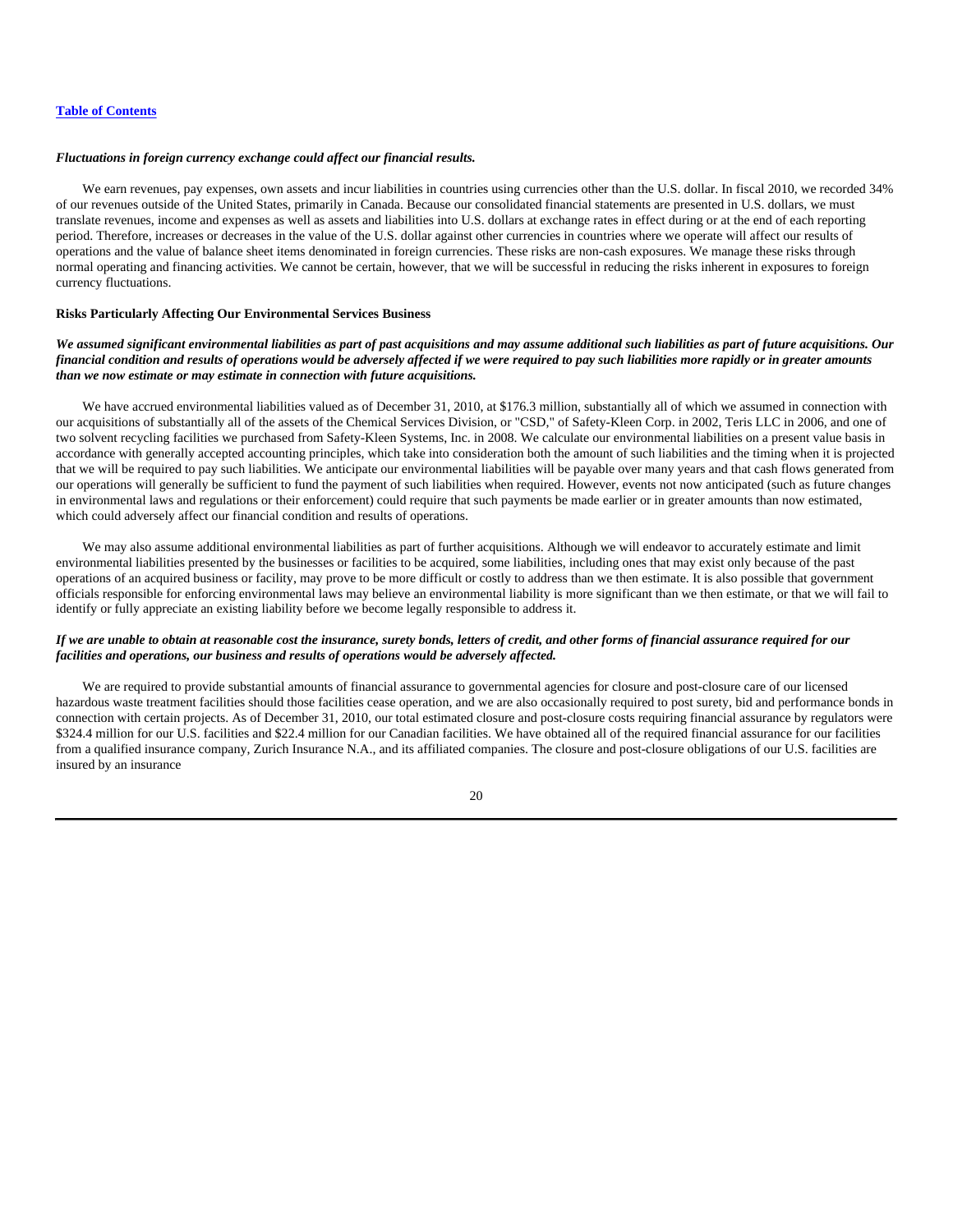policy written by Steadfast Insurance Company (a unit of Zurich Insurance N.A.), which will expire in 2013. Our Canadian facilities utilize surety bonds provided through Zurich Insurance Company (Canada), which expire at various dates throughout 2011. In connection with obtaining such insurance and surety bonds, we have provided to Steadfast Insurance Company \$73.5 million of letters of credit which we obtained from our lenders under our revolving credit agreement.

 Our ability to continue operating our facilities and conducting our other operations would be adversely affected if we became unable to obtain sufficient insurance, surety bonds, letters of credit and other forms of financial assurance at reasonable cost to meet our regulatory and other business requirements. The availability of insurance, surety bonds, letters of credit and other forms of financial assurance is affected by our insurers', sureties' and lenders' assessment of our risk and by other factors outside of our control such as general conditions in the insurance and credit markets.

#### *The environmental services industry in which we participate is subject to significant economic and business risks.*

 Our future operating results of our environmental services business may be affected by such factors as our ability to utilize our facilities and workforce profitably in the face of intense price competition, maintain or increase market share in an industry which has experienced significant downsizing and consolidation, realize benefits from cost reduction programs, generate incremental volumes of waste to be handled through our facilities from existing and acquired sales offices and service centers, obtain sufficient volumes of waste at prices which produce revenue sufficient to offset the operating costs of the facilities, minimize downtime and disruptions of operations, and develop our field services business. In particular, economic downturns or recessionary conditions in North America, and increased outsourcing by North American manufacturers to plants located in countries with lower wage costs and less stringent environmental regulations, have adversely affected and may in the future adversely affect the demand for our services. Our hazardous and industrial waste management business is also cyclical to the extent that it is dependent upon a stream of waste from cyclical industries such as the chemical and petrochemical, primary metals, paper, furniture and aerospace industries. If those cyclical industries slow significantly, the business that we receive from those industries is likely to slow.

#### *A significant portion of our environmental services business depends upon the demand for cleanup of major spills and other remedial projects and regulatory developments over which we have no control.*

 Our operations are significantly affected by the commencement and completion of cleanup of major spills and other events, customers' decisions to undertake remedial projects, seasonal fluctuations due to weather and budgetary cycles influencing the timing of customers' spending for remedial activities, the timing of regulatory decisions relating to hazardous waste management projects, changes in regulations governing the management of hazardous waste, secular changes in the waste processing industry towards waste minimization and the propensity for delays in the demand for remedial services, and changes in the myriad of governmental regulations governing our diverse operations. We do not control such factors and, as a result, our revenue and income can vary significantly from quarter to quarter, and past financial performance for certain quarters may not be a reliable indicator of future performance for comparable quarters in subsequent years. In particular, our participation in oil spill response efforts in both the Gulf of Mexico and Michigan generated third party revenues for the year ended December 31, 2010 of \$253.0 million, which accounted for approximately 15% of total revenues. We cannot expect such event revenue to reoccur in 2011.

### *The extensive environmental regulations to which we are subject may increase our costs and potential liabilities and limit our ability to expand our facilities.*

 Our operations and those of others in the environmental services industry are subject to extensive federal, state, provincial and local environmental requirements in both the United States and Canada,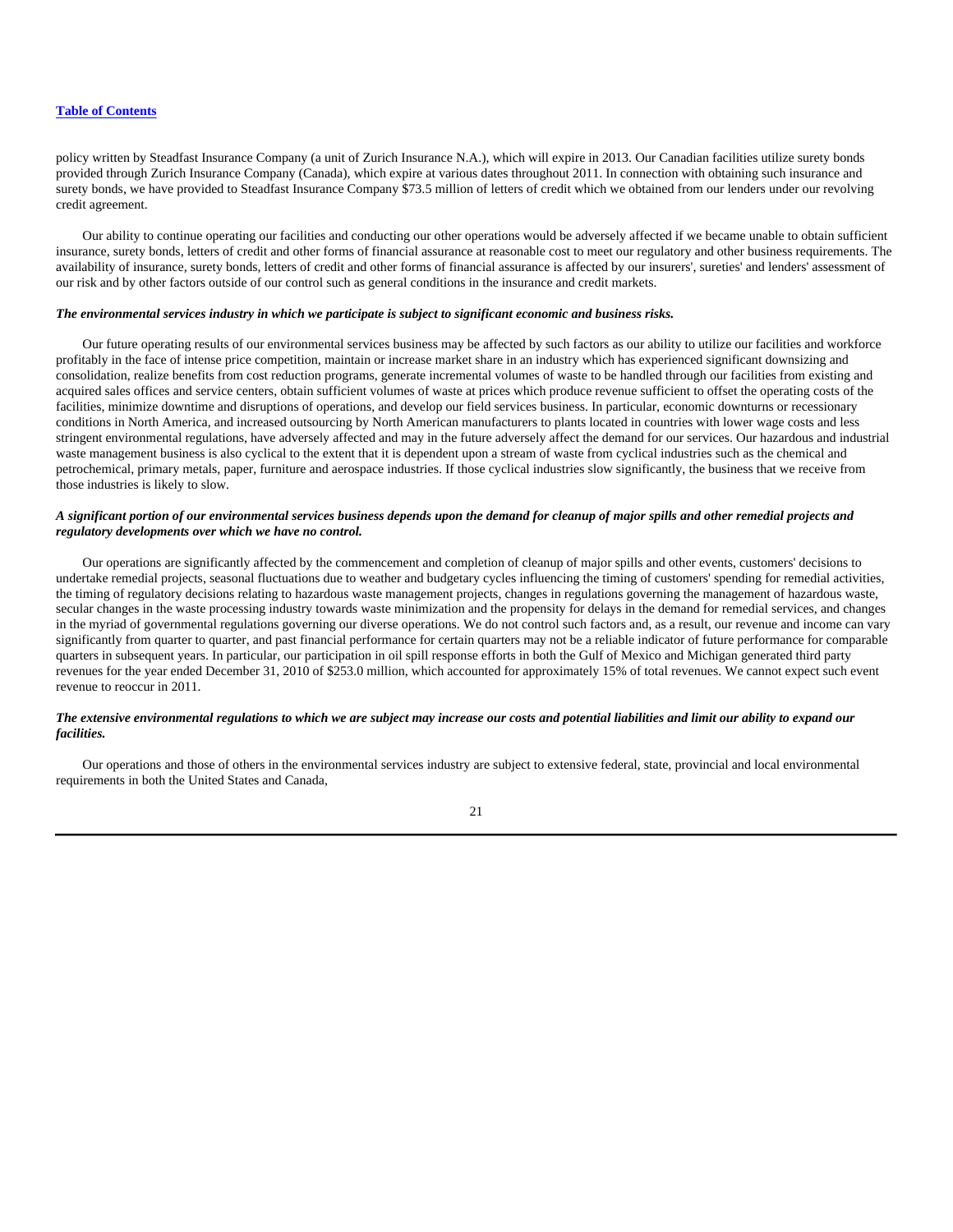including those relating to emissions to air, discharged wastewater, storage, treatment, transport and disposal of regulated materials and cleanup of soil and groundwater contamination. For example, any failure to comply with governmental regulations governing the transport of hazardous materials could negatively impact our ability to collect, process and ultimately dispose of hazardous wastes generated by our customers. While increasing environmental regulation often presents new business opportunities for us, it often also results in increased operating and compliance costs. Efforts to conduct our operations in compliance with all applicable laws and regulations, including environmental rules and regulations, require programs to promote compliance, such as training employees and customers, purchasing health and safety equipment, and in some cases hiring outside consultants and lawyers. Even with these programs, we and other companies in the environmental services industry are routinely faced with governmental enforcement proceedings, which can result in fines or other sanctions and require expenditures for remedial work on waste management facilities and contaminated sites. Certain of these laws impose strict and, under certain circumstances, joint and several liability on current and former owners and operators of facilities that release regulated materials or that generate those materials and arrange for their disposal or treatment at contaminated sites. Such liabilities can relate to required cleanup of releases of regulated materials and related natural resource damages.

 From time to time, we have paid fines or penalties in governmental environmental enforcement proceedings, usually involving our waste treatment, storage and disposal facilities. Although none of these fines or penalties that we have paid in the past has had a material adverse effect upon us, we might in the future be required to make substantial expenditures as a result of governmental proceedings which would have a negative impact on our earnings. Furthermore, regulators have the power to suspend or revoke permits or licenses needed for operation of our plants, equipment, and vehicles based on, among other factors, our compliance record, and customers may decide not to use a particular disposal facility or do business with us because of concerns about our compliance record. Suspension or revocation of permits or licenses would impact our operations and could have a material adverse impact on our financial results. Although we have never had any of our facilities' operating permits revoked, suspended or non-renewed involuntarily, it is possible that such an event could occur in the future.

 Some environmental laws and regulations impose liability and responsibility on present and former owners, operators or users of facilities and sites for contamination at such facilities and sites without regard to causation or knowledge of contamination. In the past, practices have resulted in releases of regulated materials at and from certain of our facilities, or the disposal of regulated materials at third party sites, which may require investigation and remediation, and potentially result in claims of personal injury, property damage and damages to natural resources. In addition, we occasionally evaluate various alternatives with respect to our facilities, including possible dispositions or closures. Investigations undertaken in connection with these activities may lead to discoveries of contamination that must be remediated, and closures of facilities might trigger compliance requirements that are not applicable to operating facilities. We are currently conducting remedial activities at certain of our facilities and paying a portion of the remediation costs at certain sites owned by third parties. While, based on available information, we do not believe these remedial activities will result in a material adverse effect upon our operations or financial condition, these activities or the discovery of previously unknown conditions could result in material costs.

 In addition to the costs of complying with environmental laws and regulations, we incur costs defending against environmental litigation brought by governmental agencies and private parties. We are now, and may in the future be, a defendant in lawsuits brought by parties alleging environmental damage, personal injury, and/or property damage, which may result in our payment of significant amounts of liabilities.

 Environmental and land use laws also impact our ability to expand our facilities. In addition, we are required to obtain governmental permits to operate our facilities, including all of our landfills. Even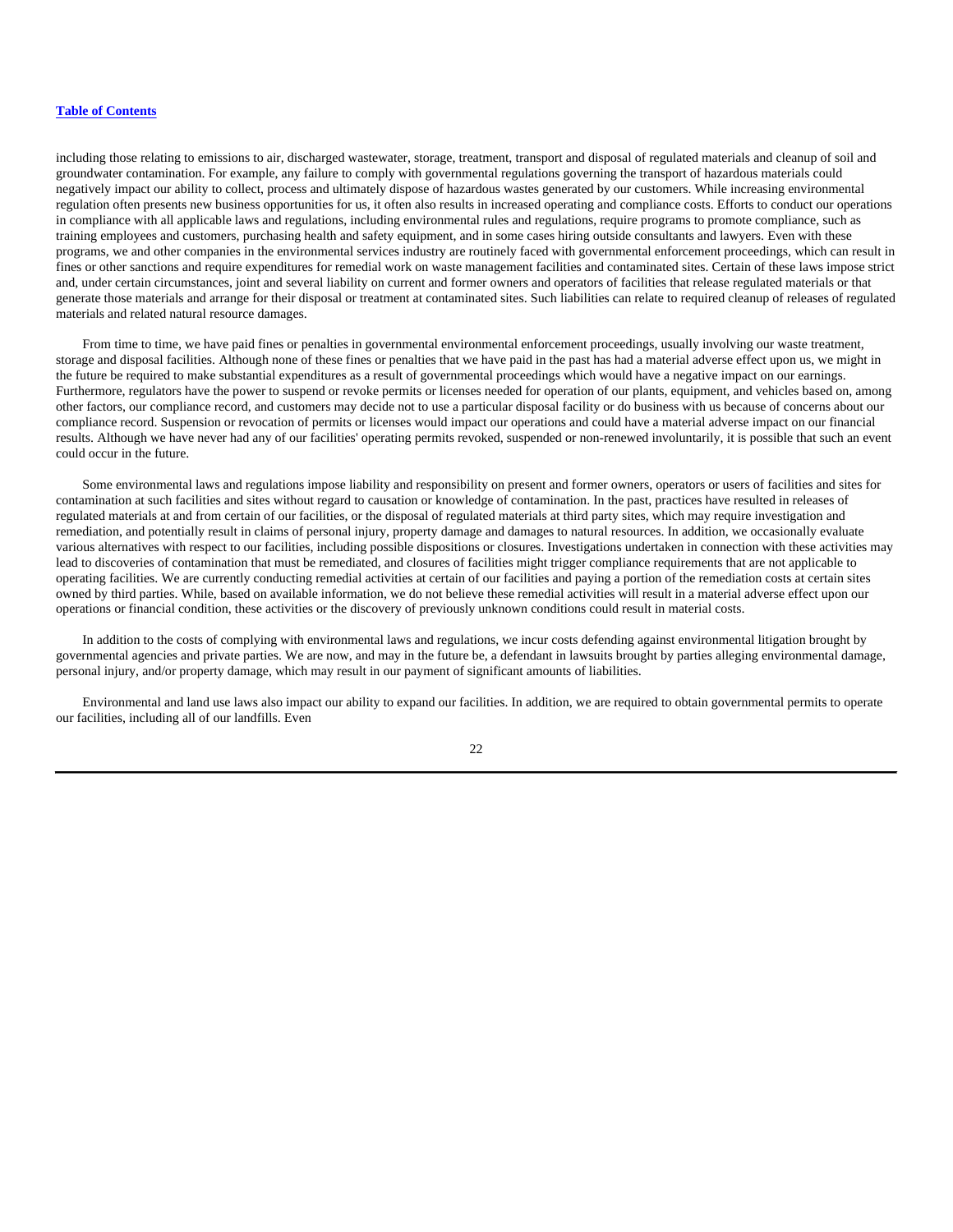if we were to comply with all applicable environmental laws, there is no guarantee that we would be able to obtain the requisite permits from the applicable governmental authorities, and, even if we could, that any permit (and any existing permits we currently hold) will be extended or modified as needed to fit out business needs.

#### *Future changes in environmental regulations may require us to make significant capital expenditures.*

 Changes in environmental regulations can require us to make significant capital expenditures for our facilities. For example, in 2002, the United States Environmental Protection Agency, or "EPA," promulgated Interim Standards of the Hazardous Waste Combustor Maximum Achievable Control Technology, or "MACT," under the Federal Clean Air Act Amendments. These standards established new emissions limits and operational controls on all new and existing incinerators, cement kilns and light-weight aggregate kilns that burn hazardous waste-derived fuels. We have spent approximately \$29.3 million since September 7, 2002 in order to bring our Deer Park, Texas and Aragonite, Utah incineration facilities, which we then acquired as part of the CSD assets, and our Kimball, Nebraska facility into compliance with the MACT regulations. Prior to our acquisition in August 2006 of our additional incineration facility in El Dorado, Arkansas, as part of our purchase of all the membership interests in Teris LLC, Teris had spent in excess of \$30.0 million in order to bring that facility into compliance with the MACT standards. Future environmental regulations could cause us to make significant additional capital expenditures and adversely affect our results of operations and cash flow.

#### *If our assumptions relating to expansion of our landfills should prove inaccurate, our results of operations and cash flow could be adversely affected.*

 When we include expansion airspace in our calculation of available airspace, we adjust our landfill liabilities to the present value of projected costs for cell closure and landfill closure and post-closure. It is possible that any of our estimates or assumptions could ultimately turn out to be significantly different from actual results. In some cases we may be unsuccessful in obtaining an expansion permit or we may determine that an expansion permit that we previously thought was probable has become unlikely. To the extent that such estimates, or the assumptions used to make those estimates, prove to be significantly different than actual results, or our belief that we will receive an expansion permit changes adversely in a significant manner, the landfill assets, including the assets incurred in the pursuit of the expansion, may be subject to impairment testing and lower prospective profitability may result due to increased interest accretion and depreciation or asset impairments related to the removal of previously included expansion airspace. In addition, if our assumptions concerning the expansion airspace should prove inaccurate, certain of our cash expenditures for closure of landfills could be accelerated and adversely affect our results of operations and cash flow.

#### **Risks Particularly Affecting Our Energy and Industrial Services Business**

## *A large portion of our energy and industrial services business is dependent on the oil and gas industry in Western Canada, and declines in oil and gas exploration and production in that region could adversely affect our business.*

 Our energy and industrial services business generates well over 50% of its total revenues from customers in the oil and gas industry operating in Western Canada, although a majority of the services we provide to such customers relate to industrial maintenance and oil and gas production and refining which are less volatile than oil and gas exploration. We also provide significant services to customers in the oil and gas industry operating in the United States or internationally and to customers in other industries such as forestry, mining and manufacturing. However, a major portion of the total revenues of our energy and industrial services business remains dependent on customers in the oil and gas industry operating in Western Canada.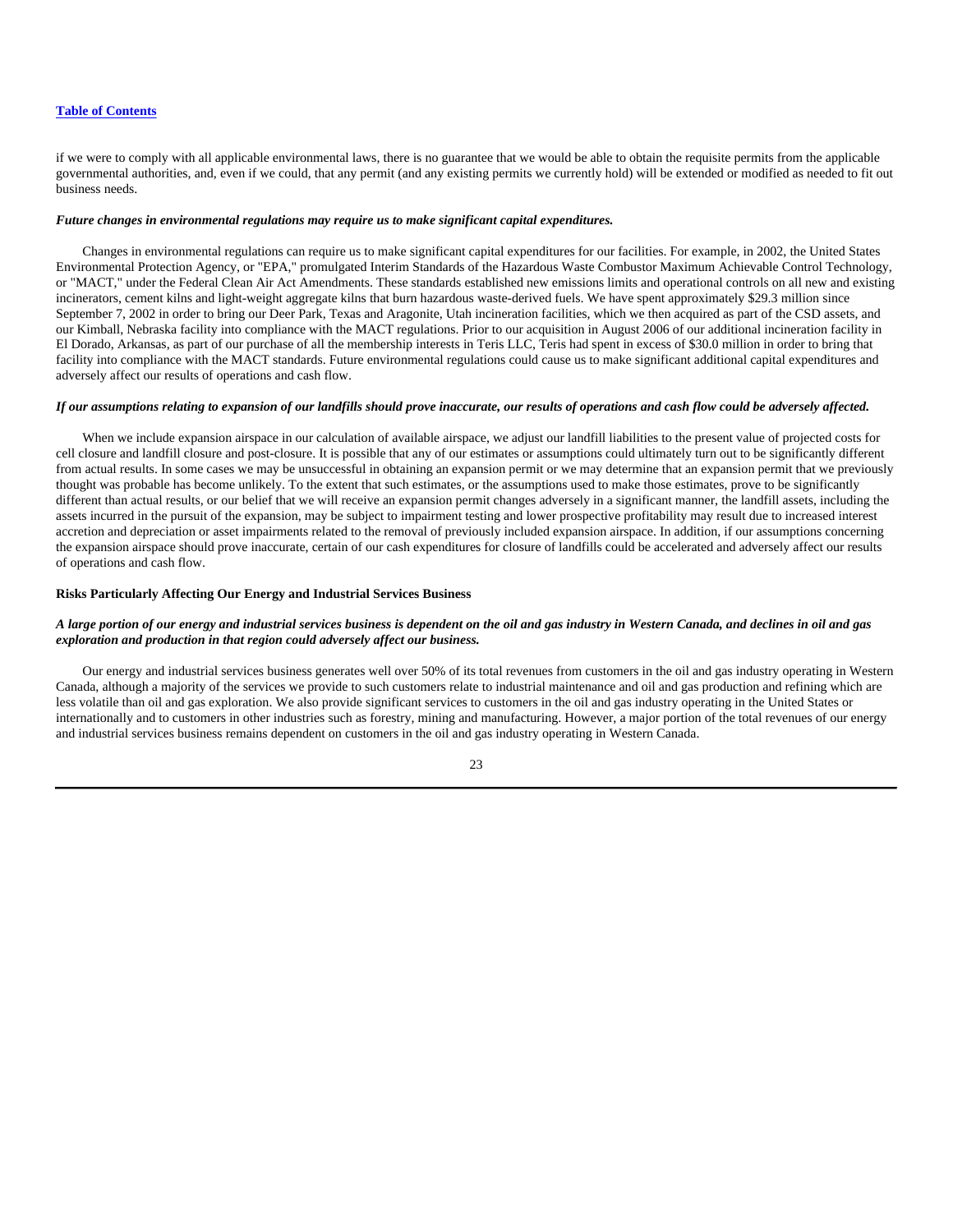Accordingly, declines in the general level of oil and gas exploration, production and refining in Western Canada could potentially have significant adverse effects on our total revenues and profitability. Such declines occurred in 2008-2009 and could potentially occur in the future if reductions in the commodity prices of oil and gas result in reduced oil and gas exploration, production and refining. Such future declines could also be triggered by technological and regulatory changes, such as those affecting the availability and cost of alternative energy sources, and other changes in industry and worldwide economic and political conditions.

#### *A significant part of our energy and industrial services business relates to the Alberta oil sands.*

 Many of our major customers in the oil and gas industry conduct a significant portion of their operations in the Alberta oil sands. The Alberta oil sands contain large oil deposits, but extraction may involve significantly greater cost and environmental concerns than conventional drilling. While we believe our major involvement in the oil sands region will provide significant future growth opportunities, such involvement also increases the risk that our business will be adversely affected if future economic activity in the Alberta oil sands were to decline considerably. Major factors that could cause such a decline might include a prolonged reduction in the commodity price of oil, future changes in environmental restrictions and regulations, and technological and regulatory changes relating to production of oil from the oil sands. Due to the downturn in worldwide economic conditions and in the commodity price of oil and gas, certain of our customers have delayed a number of large projects in the planning and early development phases within the oil sands region. In addition, customers are revisiting their operating budgets and challenging their suppliers to reduce costs and achieve better efficiencies in their work programs.

#### *Our energy and industrial services business is subject to workforce availability.*

 Our ability to provide high quality services to our customers is dependent upon our ability to attract and retain well-trained, experienced employees. Prior to 2008, the oil and gas services industry in Western Canada experienced for several years high demand for, and a corresponding shortage of, quality employees resulting, in particular, in employment of a significant number of employees from Eastern Canada on a temporary basis. Although the 2008-2009 downturn in the oil and gas industry increased the pool of quality employees available to meet our customer commitments, the subsequent improvement during 2010 of conditions in the oil and gas industry has increased, and any such improvement which may occur in the future would likely increase, competition for experienced employees.

#### **Risks Relating to Our Level of Debt and Senior Secured Notes**

## *Our substantial levels of outstanding debt and letters of credit could adversely affect our financial condition and ability to fulfill our obligations.*

 As of December 31, 2010, we had outstanding \$270.0 million of senior secured notes and \$86.1 million of letters of credit. Our substantial levels of outstanding debt and letters of credit may:

- adversely impact our ability to obtain additional financing in the future for working capital, capital expenditures, acquisitions or other general corporate purposes or to repurchase the notes from holders upon any change of control; •
- require us to dedicate a substantial portion of our cash flow to the payment of interest on our debt and fees on our letters of credit, which reduces the availability of our cash flow to fund working capital, capital expenditures, acquisitions and other general corporate purposes; •
- subject us to the risk of increased sensitivity to interest rate increases based upon variable interest rates, including our borrowings (if any) under our revolving credit facility; •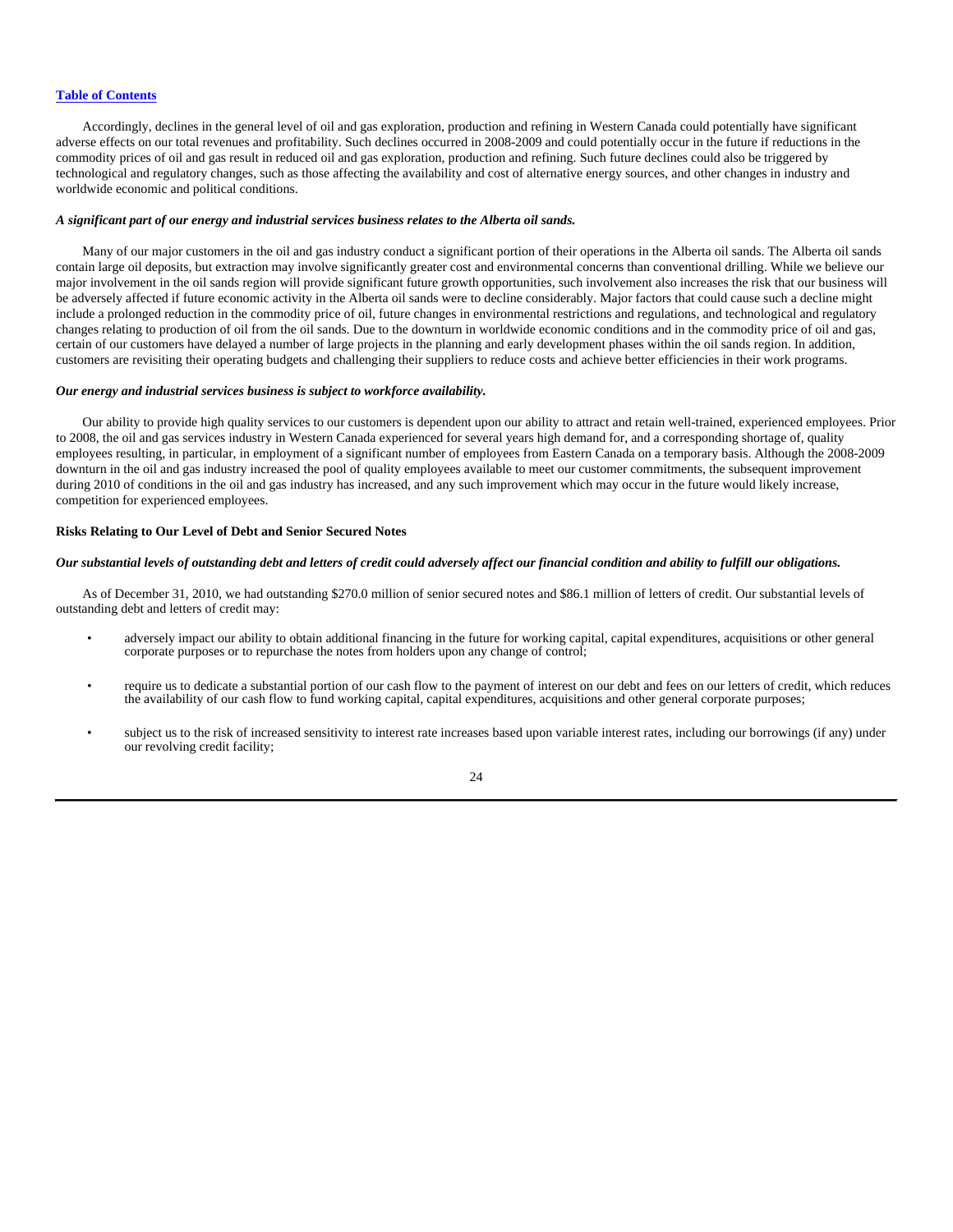- increase the possibility of an event of default under the financial and operating covenants contained in our debt instruments; and •
- limit our ability to adjust to rapidly changing market conditions, reduce our ability to withstand competitive pressures and make us more vulnerable to a downturn in general economic conditions of our business than our competitors with less debt. •

 Our ability to make scheduled payments of principal or interest with respect to our debt, including our senior secured notes, any revolving loans and our capital leases, and to pay fee obligations with respect to our letters of credit, will depend on our ability to generate cash and on our future financial results. If we are unable to generate sufficient cash flow from operations in the future to service our debt and letter of credit fee obligations, we might be required to refinance all or a portion of our existing debt and letter of credit facilities or to obtain new or additional such facilities. However, we might not be able to obtain any such new or additional facilities on favorable terms or at all.

#### *The covenants in our debt agreements restrict our ability to operate our business and might lead to a default under our debt agreements.*

 Our revolving credit agreement and the indenture governing our senior secured notes limit, among other things, our ability and the ability of our restricted subsidiaries to:

- incur or guarantee additional indebtedness (including, for this purpose, reimbursement obligations under letters of credit) or issue preferred stock; •
- pay dividends or make other distributions to our stockholders; •
- purchase or redeem capital stock or subordinated indebtedness; •
- make investments; •
- create liens; •
- incur restrictions on the ability of our restricted subsidiaries to pay dividends or make other payments to us; •
- sell assets, including capital stock of our subsidiaries; •
- consolidate or merge with or into other companies or transfer all or substantially all of our assets; and •
- engage in transactions with affiliates. •

 As a result of these covenants, we may not be able to respond to changes in business and economic conditions and to obtain additional financing, if needed, and we may be prevented from engaging in transactions that might otherwise be beneficial to us. Our revolving credit facility requires, and our future credit facilities may require, us to maintain specified financial ratios and satisfy certain financial condition tests. Our ability to meet these financial ratios and tests can be affected by events beyond our control, and we may not be able to meet those tests. The breach of any of these covenants could result in a default under our revolving credit facility or future credit facilities. Upon the occurrence of an event of default, the lenders could elect to declare all amounts outstanding under such credit facilities, including accrued interest or other obligations, to be immediately due and payable. If amounts outstanding under such credit facilities were to be accelerated, our assets might not be sufficient to repay in full that indebtedness and our other indebtedness, including the notes.

 Our revolving credit agreement and the indenture governing our senior secured notes also contain cross-default provisions. Under these provisions, a default under one instrument governing our debt may constitute a default under our other debt instruments that contain cross-default provisions, which could result in the related debt and the debt issued under such other instruments becoming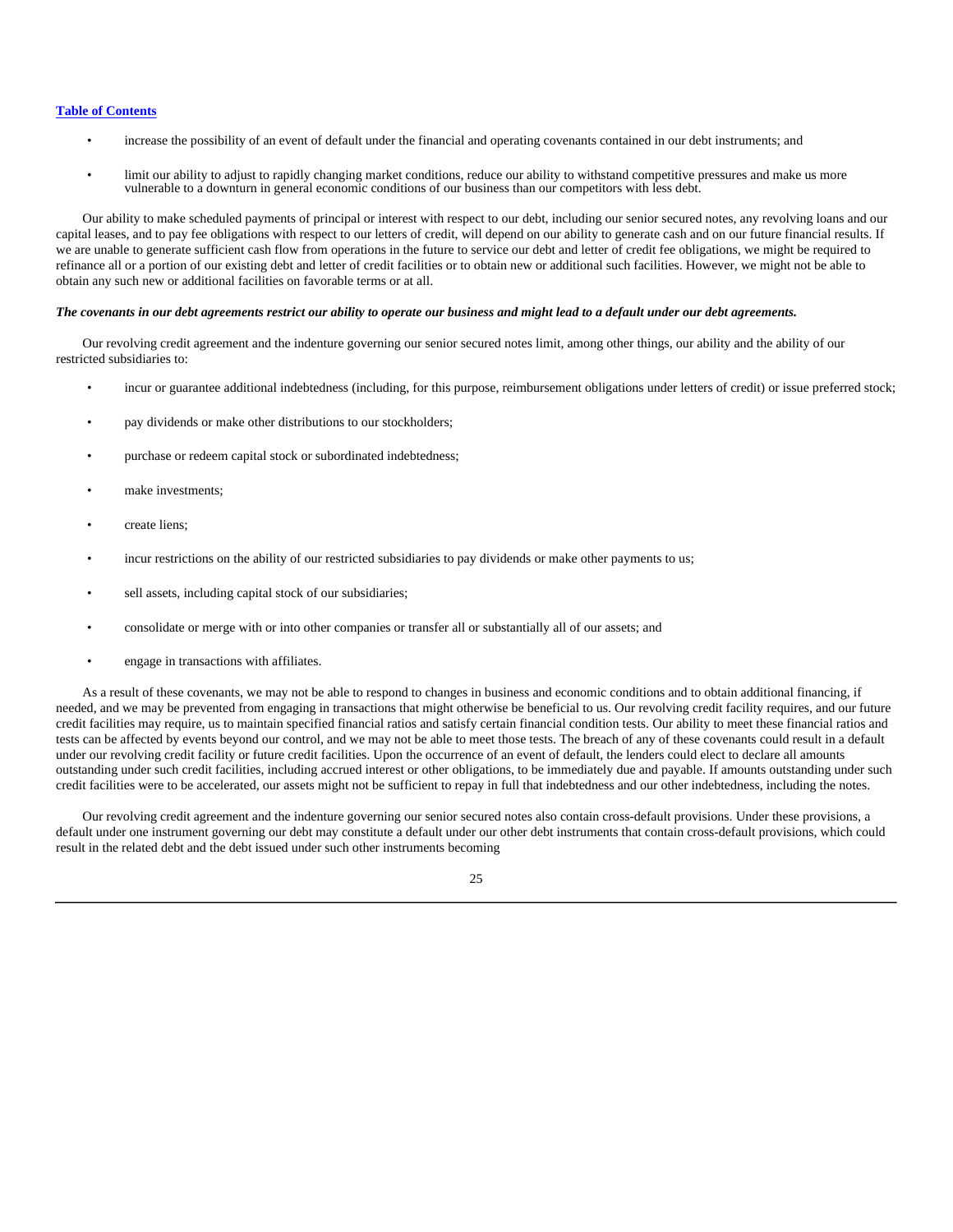<span id="page-29-0"></span>immediately due and payable. In such event, we would need to raise funds from alternative sources, which funds might not be available to us on favorable terms, on a timely basis or at all. Alternatively, such a default could require us to sell assets and otherwise curtail operations to pay our creditors. The proceeds of such a sale of assets, or curtailment of operations, might not enable us to pay all of our liabilities.

#### **Other Risks Relating to Our Common Stock**

#### *The Massachusetts Business Corporation Act and our By-Laws contain certain anti-takeover provisions.*

 Sections 8.06 and 7.02 of the Massachusetts Business Corporation Act provide that Massachusetts corporations which are publicly-held must have a staggered board of directors and that written demand by holders of at least 40% of the outstanding shares of each relevant voting group of stockholders is required for stockholders to call a special meeting unless such corporations take certain actions to affirmatively "opt-out" of such requirements. In accordance with these provisions, our By-Laws provide for a staggered Board of Directors which consists of three classes of directors of which one class is elected each year for a three-year term, and require that written application by holders of at least 25% (which is less than the 40% which would otherwise be applicable without such a specific provision in our By-Laws) of our outstanding shares of common stock is required for stockholders to call a special meeting. In addition, our By-Laws prohibit the removal by the stockholders of a director except for cause. These provisions could inhibit a takeover of our company by restricting stockholders' action to replace the existing directors or approve other actions which a party seeking to acquire us might propose. A takeover transaction would frequently afford stockholders an opportunity to sell their shares at a premium over then market prices.

#### **ITEM 1B. UNRESOLVED STAFF COMMENTS**

Not applicable.

#### **ITEM 2. PROPERTIES**

 Our principal executive offices are in Norwell, Massachusetts where approximately 137,000 square feet is leased under arrangements expiring in 2022. There are also regional administrative offices in South Carolina and Alberta, Canada. We own or lease property in 36 U.S. states, seven Canadian provinces, Puerto Rico, Bulgaria, China, Mexico, Singapore, Sweden, Thailand and the United Kingdom.

 Our principal property, plant and equipment consist of land, landfill assets and buildings (primarily incinerators, wastewater treatment plants and TSDFs), vehicles and equipment (including environmental remediation equipment). We have 52 active permitted hazardous waste or nonhazardous waste management properties, and 137 additional service centers and satellite or support locations, which occasionally move to other locations as operations and space requirements change. The incinerators, landfills, and TSDFs are our most significant properties and they are included in our Technical Services segment.

 Our properties are sufficient and suitable to our needs. The following tables set forth certain information as of December 31, 2010 regarding our properties. Our principal owned operating properties located in the United States are mortgaged as collateral for our loans.

#### *Hazardous Waste Management Properties*

 Included in our 52 active hazardous waste management properties are six incineration locations, nine commercial landfills, seven wastewater treatment plants, 20 TSDFs, two solvent recycling facilities and eight facilities which specialize in PCB management, oil and used oil products recycling. Some of

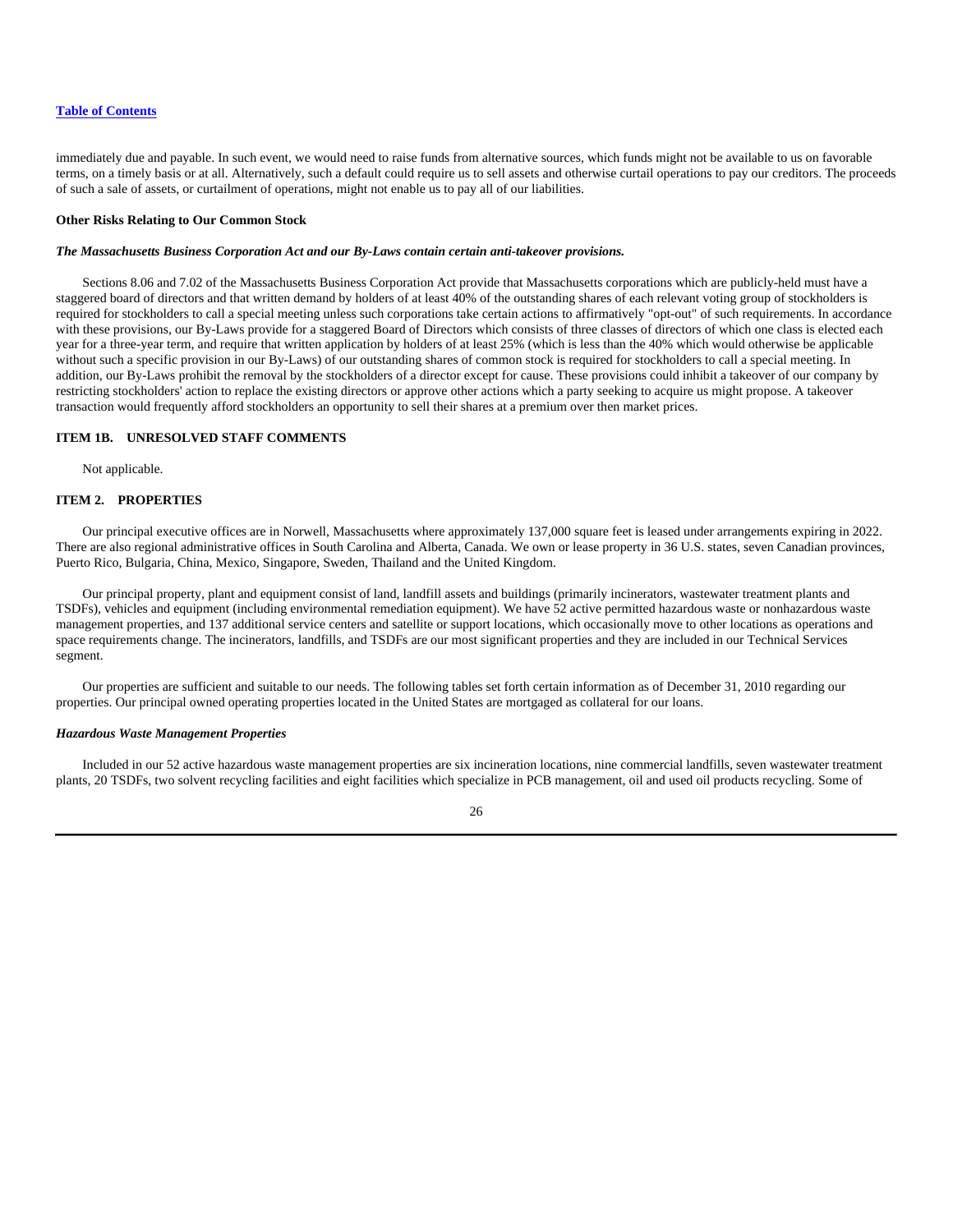our properties offer multiple capabilities. As described below under "Inactive Facilities," we also own 12 closed or inactive facilities.

 *Incinerators.* We own six operating incineration facilities containing a total of nine incinerators as follows:

|                 | # of<br><b>Incinerators</b> | <b>Practical</b><br>Capacity<br>(Tons) | <b>Utilization Rate</b><br><b>Year Ended</b><br>December 31,<br><b>2010</b> |
|-----------------|-----------------------------|----------------------------------------|-----------------------------------------------------------------------------|
| <b>Arkansas</b> | C                           | 95,072                                 | 97.7%                                                                       |
| Nebraska        |                             | 58,808                                 | 75.2%                                                                       |
| Utah            |                             | 66,815                                 | 75.1%                                                                       |
| Texas           | 3                           | 165,500                                | 94.0%                                                                       |
| Ontario, Canada |                             | 93,695                                 | 96.6%                                                                       |
| Quebec, Canada  |                             | 71,650                                 | 90.0%                                                                       |
|                 | 9                           | 551.540                                | 90.3%                                                                       |

 Our incinerators offer a wide range of technological capabilities to customers through this network. Incineration in the United States is provided by a fluidized bed thermal oxidation unit and three solids and liquids-capable incineration facilities. In Canada, we operate two hazardous waste liquid injection incinerators.

 *Landfills.* In the United States and Canada, we operate nine commercial landfills as described in the following table:

|                 | # of<br><b>Facilities</b> | <b>Remaining Highly</b><br><b>Probable Airspace</b><br>(cubic yards,<br>in thousands) | Remaining<br>Lives<br>(Years) |
|-----------------|---------------------------|---------------------------------------------------------------------------------------|-------------------------------|
| California      | $\overline{c}$            | 11,345                                                                                | 38 and 64                     |
| Colorado        |                           | 759                                                                                   | 20                            |
| North Dakota    |                           | 1,012                                                                                 | 40                            |
| Oklahoma        |                           | 3,822                                                                                 | 32                            |
| Texas           |                           | 985                                                                                   | 20                            |
| Utah            |                           | 2,246                                                                                 | 20                            |
| Alberta, Canada |                           | 1,098                                                                                 | 12                            |
| Ontario, Canada |                           | 6,485                                                                                 | 55                            |
|                 | 9                         | 27,752                                                                                |                               |

 Seven of our commercial landfills are designed and permitted for the disposal of hazardous wastes and two landfills are operated for nonhazardous industrial waste disposal and, to a lesser extent, municipal solid waste. In addition to our commercial landfills, we also own and operate two non-commercial landfills that only accept waste from our on-site incinerators. We own all of the landfills with the exception of the landfill in Oklahoma that is leased.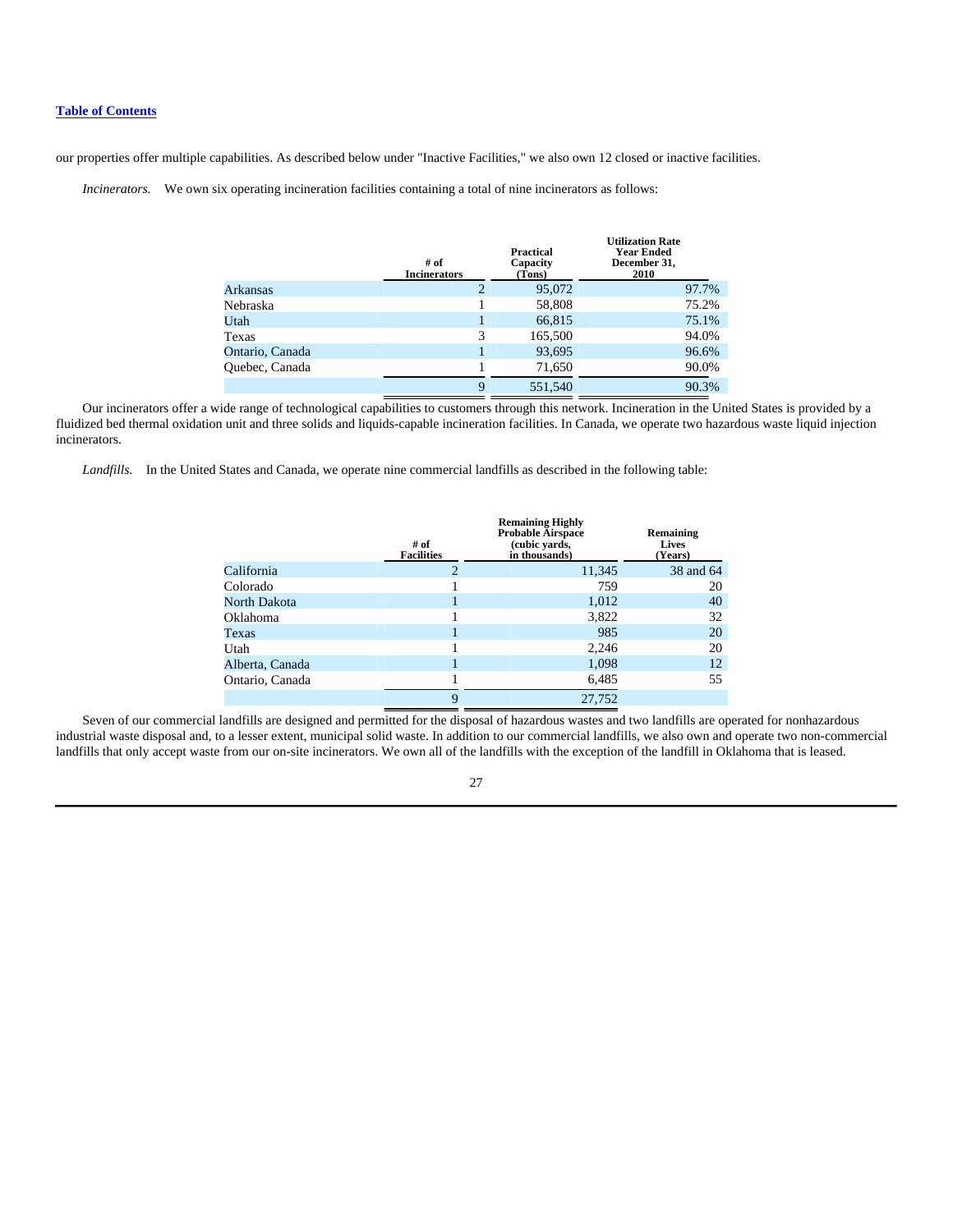*Wastewater Treatment Plants.* We operate seven facilities that offer a range of wastewater treatment technologies and customer services, as follows:

|                 | # of<br><b>Facilities</b> | Owned | <b>Leased</b> |
|-----------------|---------------------------|-------|---------------|
| Connecticut     |                           |       |               |
| Louisiana       |                           |       |               |
| Ohio            |                           |       |               |
| Tennessee       |                           |       |               |
| Alberta, Canada |                           |       |               |
| Ontario, Canada |                           |       |               |
|                 |                           |       |               |

 Wastewater treatment consists primarily of three types of services: hazardous wastewater treatment, sludge de-watering or drying, and non-hazardous wastewater treatment.

 *Treatment, Storage and Disposal Facilities.* We operate 20 TSDFs in the United States and Canada as follows:

|                          | # of<br><b>Facilities</b> |       |               |
|--------------------------|---------------------------|-------|---------------|
|                          |                           | Owned | <b>Leased</b> |
| Arizona                  |                           |       |               |
| California               | 2                         | 2     |               |
| Florida                  |                           |       |               |
| <b>Illinois</b>          |                           |       |               |
| Kansas                   |                           |       |               |
| Louisiana                |                           |       |               |
| Maryland                 |                           |       |               |
| Massachusetts            |                           |       |               |
| <b>North Carolina</b>    |                           |       |               |
| Ohio                     |                           |       |               |
| Texas                    |                           |       |               |
| British Columbia, Canada |                           |       |               |
| Manitoba, Canada         |                           |       |               |
| Nova Scotia, Canada      |                           |       |               |
| Ontario, Canada          | 3                         | っ     |               |
| Quebec, Canada           | 2                         | 2     |               |
|                          | 20                        | 17    | 3             |

 Our TSDFs facilitate the movement of materials among our network of service centers and treatment and disposal facilities. Transportation may be accomplished by truck, rail, barge or a combination of modes, with our own assets or in conjunction with third-party transporters. Specially designed containment systems, vehicles and other equipment permitted for hazardous and industrial waste transport, together with drivers trained in transportation skills and waste handling procedures, provide for the movement of customer waste streams.

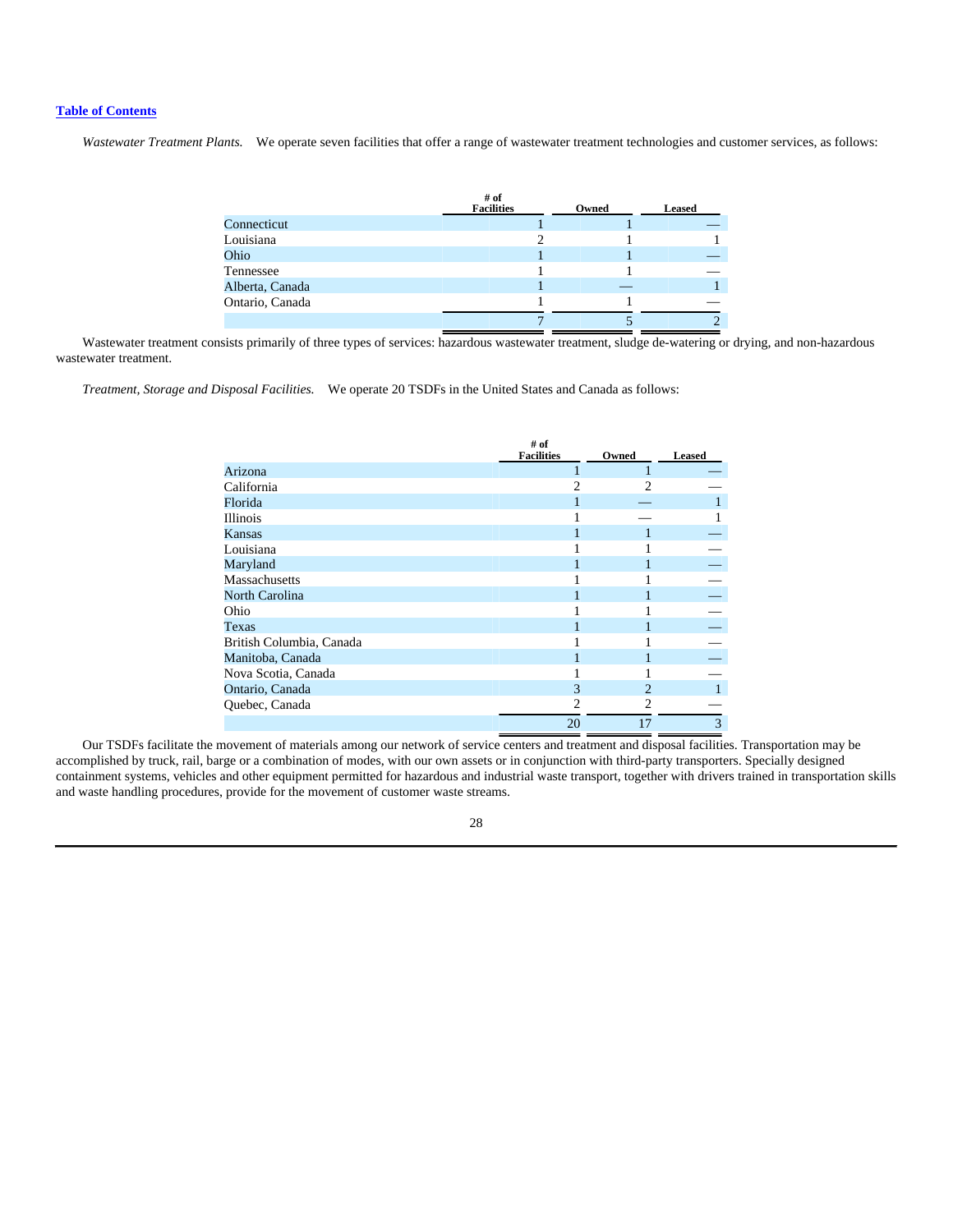<span id="page-32-0"></span> *PCB Management Facilities and Oil Storage or Recycling Capabilities.* We operate eight facilities specializing in PCB management or providing oil recycling capabilities, as follows:

|                      | # of              |       |               |
|----------------------|-------------------|-------|---------------|
|                      | <b>Facilities</b> | Owned | <b>Leased</b> |
| California           |                   |       |               |
| Georgia              |                   |       |               |
| Kansas               |                   |       |               |
| Maine                |                   |       |               |
| <b>Massachusetts</b> |                   |       |               |
| Ohio                 | າ                 |       |               |
| Pennsylvania         |                   |       |               |
|                      |                   |       |               |

These facilities are the most significant properties relating to our Field Services segment.

 *Solvent Recycling Operations.* We own two facilities specializing in solvent recovery management in Illinois and Ohio, and also have one solvent recycling operation adjacent to our incineration facility in El Dorado, Arkansas.

#### *Other Facilities and Properties*

 *Service Centers and Satellite Locations.* We operate 137 additional service centers and satellite or support locations of which 21 are owned and 116 are leased.

 *Inactive Facilities.* In addition to the active facilities and properties described above, we own a total of 12 facilities which are now closed or inactive, most of which were acquired in 2002 as part of the CSD assets due to our assumption of the remediation liabilities associated with such properties or our closure of such sites. The principal inactive facilities are a closed incinerator and landfill in Baton Rouge, Louisiana, closed incinerators in Roebuck, South Carolina, Coffeyville, Kansas and Bridgeport, New Jersey, and closed wastewater treatment facilities in Cleveland, Ohio and Plaquemine, Louisiana. Prior to the sale of the CSD assets, Safety-Kleen gave notice to the applicable regulatory agencies of Safety-Kleen's intent to close and stopped accepting wastes at Cleveland in 1990, Baton Rouge in 1997, Roebuck in 1998, Coffeyville in 2000, and Bridgeport in 2001. We gave notice to the regulators and stopped accepting wastes at Plaquemine in 2006.

### **ITEM 3. LEGAL PROCEEDINGS**

 See Note 15, "Commitments and Contingencies," to our consolidated financial statements included in Item 8, "Financial Statements and Supplementary Data," for a description of legal proceedings.

## **ITEM 4. RESERVED**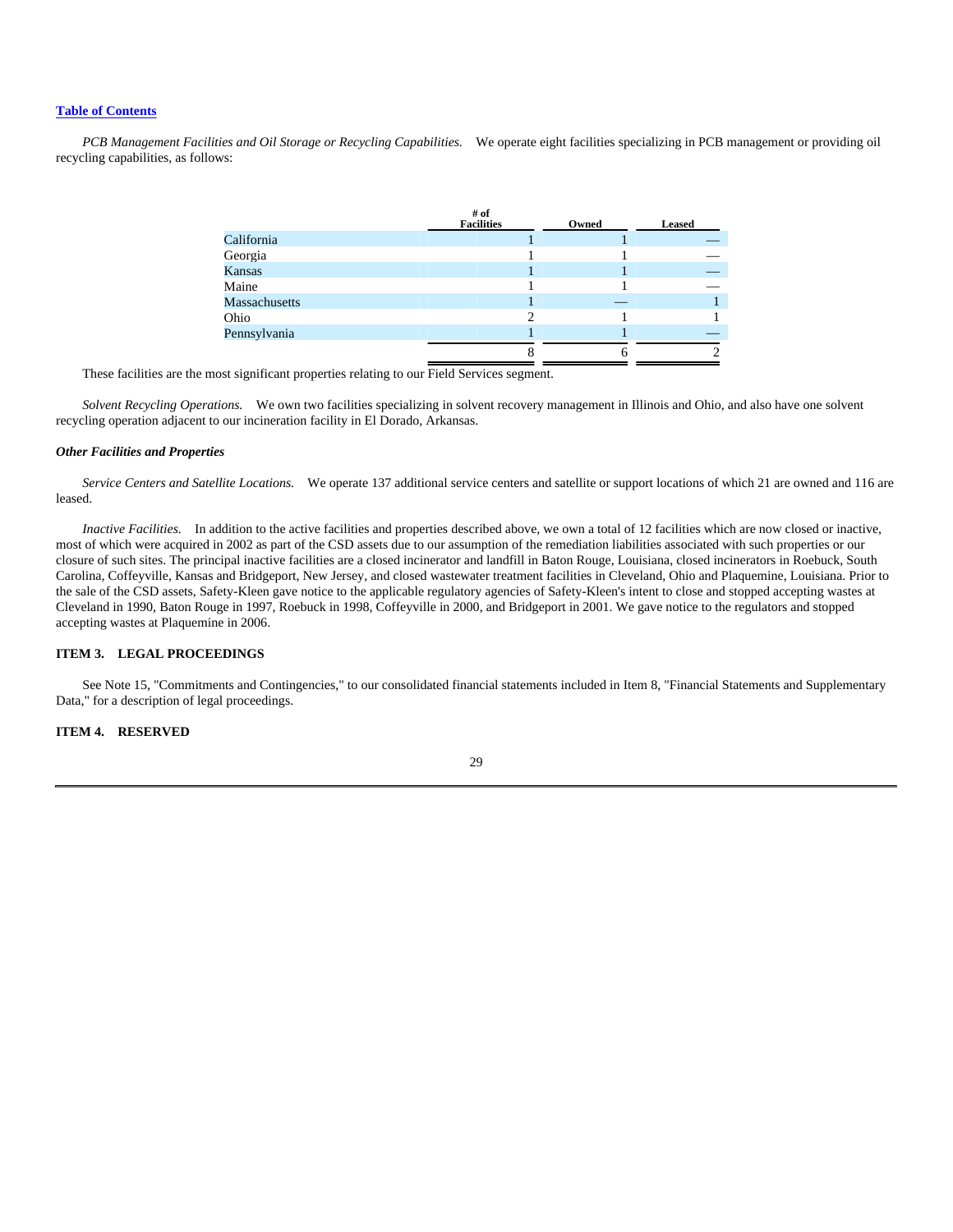#### **PART II**

## <span id="page-33-0"></span>**ITEM 5. MARKET FOR REGISTRANT'S COMMON EQUITY, RELATED STOCKHOLDER MATTERS AND ISSUER PURCHASES OF EQUITY SECURITIES**

#### **Common Stock**

 Effective December 15, 2008, our common stock began trading on the New York Stock Exchange under the symbol CLH. Prior to that time, our stock was traded on The NASDAQ Global Select Market under the symbol CLHB. The following table sets forth the high and low sales prices of our common stock for the indicated periods as reported by the New York Stock Exchange.

| 2010                 | High  | Low   |
|----------------------|-------|-------|
| <b>First Quarter</b> | 65.79 | 52.00 |
| Second Quarter       | 72.14 | 54.31 |
| <b>Third Ouarter</b> | 69.70 | 58.30 |
| Fourth Quarter       | 86.27 | 66.75 |

| 2009                 |   | High  |   | Low   |
|----------------------|---|-------|---|-------|
| <b>First Ouarter</b> | S | 65.18 | S | 40.90 |
| Second Quarter       |   | 57.95 |   | 45.71 |
| <b>Third Ouarter</b> |   | 61.63 |   | 48.87 |
| Fourth Quarter       |   | 61.28 |   | 52.80 |

 On February 18, 2011, the closing price of our common stock on the New York Stock Exchange was \$93.18 and there were 414 stockholders of record of our common stock, excluding stockholders whose shares were held in nominee, or "street," name. We estimate that approximately 37,000 additional stockholders beneficially held the shares in street name on that date.

 We have never declared nor paid any cash dividends on our common stock, and we do not intend to pay any dividends on our common stock in the foreseeable future. We intend to retain our future earnings, if any, for use in the operation and expansion of our business and payment of our outstanding debt. In addition, our current credit agreement and indenture limit the amount of cash dividends we could pay on our common stock. See "Liquidity and Capital Resources" under Item 7, "Management's Discussion and Analysis of Financial Condition and Results of Operations."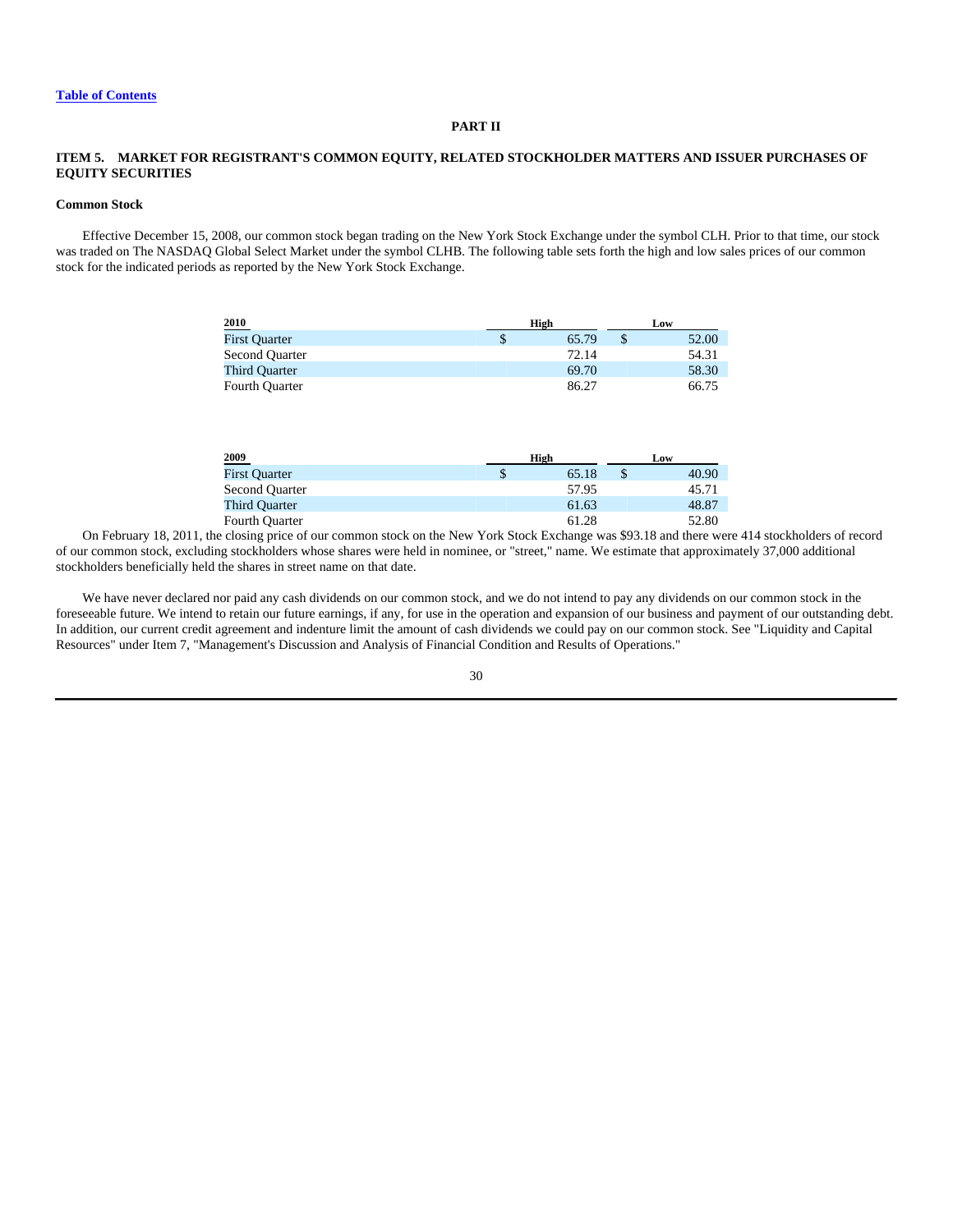#### **Performance Graph**

 The following graph compares the five-year return from investing \$100 in each of our common stock, the NASDAQ Market Index, the NYSE Market Index, and an index of environmental services companies (custom peer group) compiled by CoreData. Our common stock commenced trading on the New York Stock Exchange on December 15, 2008, and therefore both the NASDAQ Market Index and the NYSE Market Index are used as comparable indices. The environmental services group used by CoreData includes all companies whose listed line-of-business is SIC Code 4953 (refuse systems), and assumes reinvestment of dividends on the ex-dividend date. An index compares relative performance since a particular starting date. In this instance, the starting date was December 31, 2005, when our common stock closed at \$28.81 per share.





ASSUMES \$100 INVESTED ON JAN. 01, 2006 ASSUMES DIVIDEND REINVESTED

## **Securities Authorized For Issuance Under Equity Compensation Plans**

 See Item 12, "Security Ownership of Certain Beneficial Owners and Management and Related Stockholder Matters," for a description of the securities which are authorized for issuance under our equity compensation plans.

#### **Issuer Purchases of Equity Securities**

 During the fiscal quarter ended December 31, 2010, we did not repurchase any of our outstanding common stock or any other securities registered under the Securities Exchange Act of 1934, as amended.

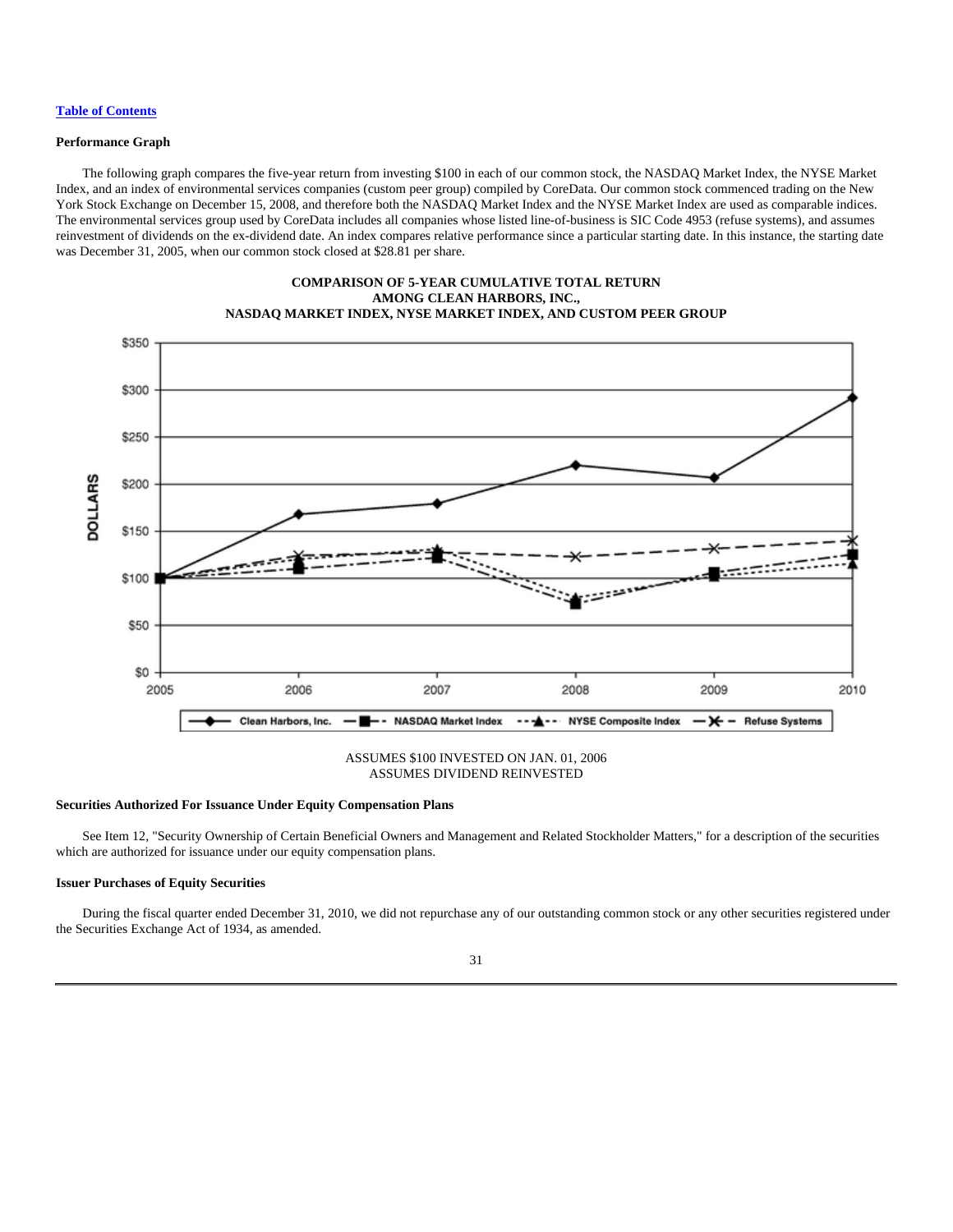## <span id="page-35-0"></span>**ITEM 6. SELECTED FINANCIAL DATA**

 The following summary of consolidated financial information has been derived from the audited consolidated financial statements included in Item 8, "Financial Statements and Supplementary Data," of this report and in the annual reports we previously filed with the SEC. This information should be reviewed in conjunction with Item 7, "Management's Discussion and Analysis of Financial Condition and Results of Operations," and the financial statements and the notes thereto included in Item 8, "Financial Statements and Supplementary Data" of this report.

|                                                                        | For the Year Ended December 31, |            |    |                    |                                                         |                       |                           |
|------------------------------------------------------------------------|---------------------------------|------------|----|--------------------|---------------------------------------------------------|-----------------------|---------------------------|
|                                                                        |                                 | 2010       |    | 2009               | 2008                                                    | 2007                  | 2006                      |
|                                                                        |                                 |            |    |                    | (in thousands except per share amounts)                 |                       |                           |
| <b>Income Statement Data:</b>                                          |                                 |            |    |                    |                                                         |                       |                           |
| Revenues                                                               |                                 |            |    |                    | \$1,731,244 \$1,074,220 \$1,030,713 \$946,917 \$829,809 |                       |                           |
| Cost of revenues (exclusive of items shown<br>separately below)        |                                 | 1,210,740  |    | 753,483            | 707,820                                                 | 664,440               | 584,835                   |
| Selling, general and administrative expenses                           |                                 | 205,812    |    | 163,157            | 159.674                                                 | 149.180               | 125,039                   |
| Accretion of environmental liabilities                                 |                                 | 10,307     |    | 10,617             | 10,776                                                  | 10,447                | 10,220                    |
| Depreciation and amortization                                          |                                 | 92,473     |    | 64,898             | 44,471                                                  | 37,590                | 35,339                    |
| Income from operations                                                 |                                 | 211,912    |    | 82,065             | 107,972                                                 | 85,260                | 74,376                    |
| Other income (expense)                                                 |                                 | 2,795      |    | 259                | (119)                                                   | 135                   | (386)                     |
| Loss on early extinguishment of debt                                   |                                 | (2,294)    |    | (4,853)            | (5, 473)                                                |                       | (8,529)                   |
| Interest expense, net                                                  |                                 | (27,936)   |    | (15,999)           | (8, 403)                                                | (13, 157)             | (12, 447)                 |
| Income from continuing operations before<br>provision for income taxes |                                 | 184,477    |    | 61,472             | 93,977                                                  | 72,238                | 53,014                    |
| Provision for income taxes $(1)$                                       |                                 | 56,756     |    | 26,225             | 36,491                                                  | 28,040                | 6,339                     |
| Income from continuing operations                                      |                                 | 127.721    |    | 35.247             | 57.486                                                  | 44,198                | 46.675                    |
| Income from discontinued operations, net of tax                        |                                 | 2,794      |    | 1,439              |                                                         |                       |                           |
| Net income                                                             |                                 | 130,515    |    | 36,686             | 57,486                                                  | 44.198                | 46.675                    |
| Dividends on Series B preferred stock                                  |                                 |            |    |                    |                                                         | 206                   | 276                       |
| Net income attributable to common stockholders \$                      |                                 | 130,515 \$ |    | 36,686 \$          |                                                         |                       | 57,486 \$43,992 \$46,399  |
| Basic earnings attributable to common<br>stockholders(2)               | \$                              | 4.96 \$    |    | 1.48 \$            | 2.56 \$                                                 | $2.22 \text{ }$ \$    | 2.38                      |
| Diluted earnings attributable to common<br>stockholders(2)             | \$                              | 4.93 \$    |    | $1.47 \text{ }$ \$ | $2.51 \text{ }$ \$                                      | $2.14\text{ }$$       | 2.26                      |
| <b>Cash Flow Data:</b>                                                 |                                 |            |    |                    |                                                         |                       |                           |
| Net cash from operating activities                                     |                                 | 224,108 \$ |    | 93,270 \$          |                                                         |                       | 109,590 \$79,995 \$61,382 |
| Net cash from investing activities                                     |                                 | (125, 687) |    | (118,391)          |                                                         | $(84,515)$ $(42,791)$ | (98, 885)                 |
| Net cash from financing activities                                     |                                 | (32, 230)  |    | 3,584              | 116,795                                                 | 2,724                 | (20, 330)                 |
| <b>Other Financial Data:</b>                                           |                                 |            |    |                    |                                                         |                       |                           |
| Adjusted EBITDA(3)                                                     | \$.                             |            |    |                    | 314,692 \$157,580 \$163,219 \$133,297 \$119,935         |                       |                           |
|                                                                        |                                 |            | 32 |                    |                                                         |                       |                           |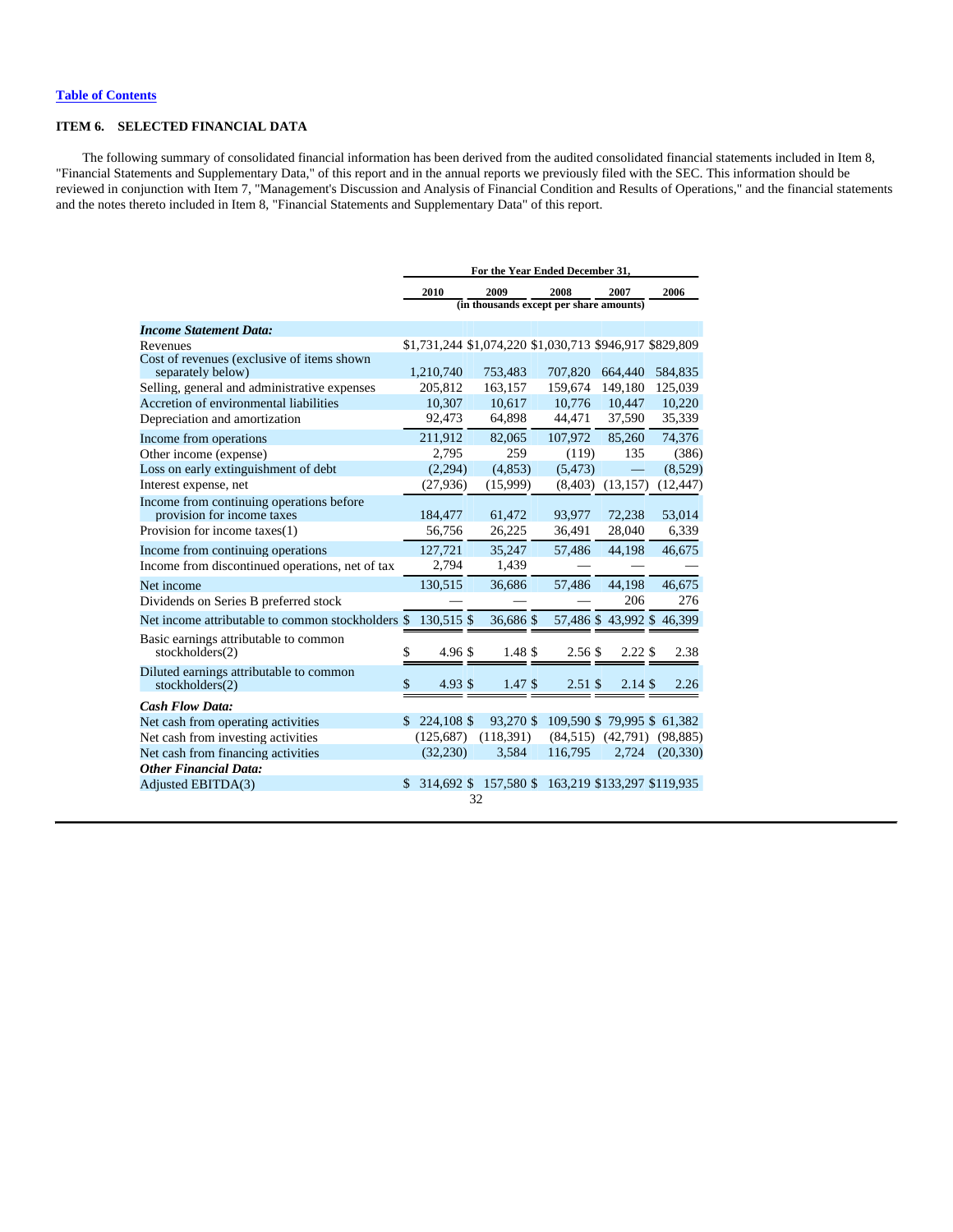|                                                      | At December 31. |            |           |         |                                       |         |  |  |
|------------------------------------------------------|-----------------|------------|-----------|---------|---------------------------------------|---------|--|--|
|                                                      |                 | 2010       | 2009      | 2008    | 2007                                  | 2006    |  |  |
|                                                      | (in thousands)  |            |           |         |                                       |         |  |  |
| <b>Balance Sheet Data:</b>                           |                 |            |           |         |                                       |         |  |  |
| Working capital                                      |                 | 446.253 \$ |           |         | 386,930 \$307,679 \$169,585 \$124,465 |         |  |  |
| Goodwill                                             |                 | 60.252     | 56,085    | 24.578  | 21,572                                | 19.032  |  |  |
| Total assets                                         |                 | 1,602,475  | 1.401.068 | 898.336 | 769.888                               | 670.808 |  |  |
| Long-term obligations (including current portion)(4) |                 | 278,800    | 301.271   | 53.630  | 123.483                               | 124.561 |  |  |
| Stockholders' equity $(2)$                           |                 | 780,827    | 613.825   | 429,045 | 202,897                               | 173.186 |  |  |

For fiscal year 2006, the provision includes a reversal of \$14.1 million of the valuation allowance. For fiscal year 2010, the provision includes a reversal of \$14.3 million (net of benefit) resulting from the release of interest and penalties related to Canadian and U.S. tax reserves for which the statutes of limitation periods have expired. (1)

- We issued: (i) 0.4 million shares of common stock in December 2007 upon exercise of previously outstanding warrants for an aggregate of \$1.2 million and conversion of previously outstanding shares of Series B preferred stock; (ii) 2.875 million shares of common stock in April 2008 upon the closing of a public offering for aggregate net proceeds (after deducting the underwriters' discount and offering expenses payable by us) of \$173.5 million; and (iii) 2.4 million shares of common stock in July 2009 to the former holders of Eveready common shares as partial consideration for our acquisition of Eveready. (2)
- For all periods presented, "Adjusted EBITDA" consists of net income plus accretion of environmental liabilities, depreciation and amortization, net interest expense, and provision for income taxes. We also exclude loss on early extinguishment of debt, other expense (income), and income from discontinued operations, net of tax as these amounts are not considered part of usual business operations. See below for a reconciliation of Adjusted EBITDA to both net income and net cash provided by operating activities for the specified periods. Our management considers Adjusted EBITDA to be a measurement of performance which provides useful information to both management and investors. Adjusted EBITDA should not be considered an alternative to net income or other measurements under generally accepted accounting principles ("GAAP"). Because Adjusted EBITDA is not calculated identically by all companies, our measurements of Adjusted EBITDA may not be comparable to similarly titled measures reported by other companies. We use Adjusted EBITDA to enhance our understanding of our operating performance, which represents our views concerning our performance in the ordinary, ongoing and customary course of our operations. We historically have found it helpful, and believe that investors have found it helpful, to consider an operating measure that excludes expenses such as debt extinguishment and related costs relating to transactions not reflective of our core operations. (3)

The information about our operating performance provided by this financial measure is used by our management for a variety of purposes. We regularly communicate Adjusted EBITDA results to our board of directors and discuss with the board our interpretation of such results. We also compare our Adjusted EBITDA performance against internal targets as a key factor in determining cash bonus compensation for executives and other employees, largely because we believe that this measure is indicative of the how the fundamental business is performing and is being managed.

We also provide information relating to our Adjusted EBITDA so that analysts, investors and other interested persons have the same data that we use to assess our core operating performance. We believe that Adjusted EBITDA should be viewed only as a supplement to the GAAP financial information. We also believe, however, that providing this information in addition to, and together with, GAAP financial information permits the foregoing persons to obtain a better understanding of our core operating performance and to evaluate the efficacy of the methodology and information used by management to evaluate and measure such performance on a standalone and a comparative basis.

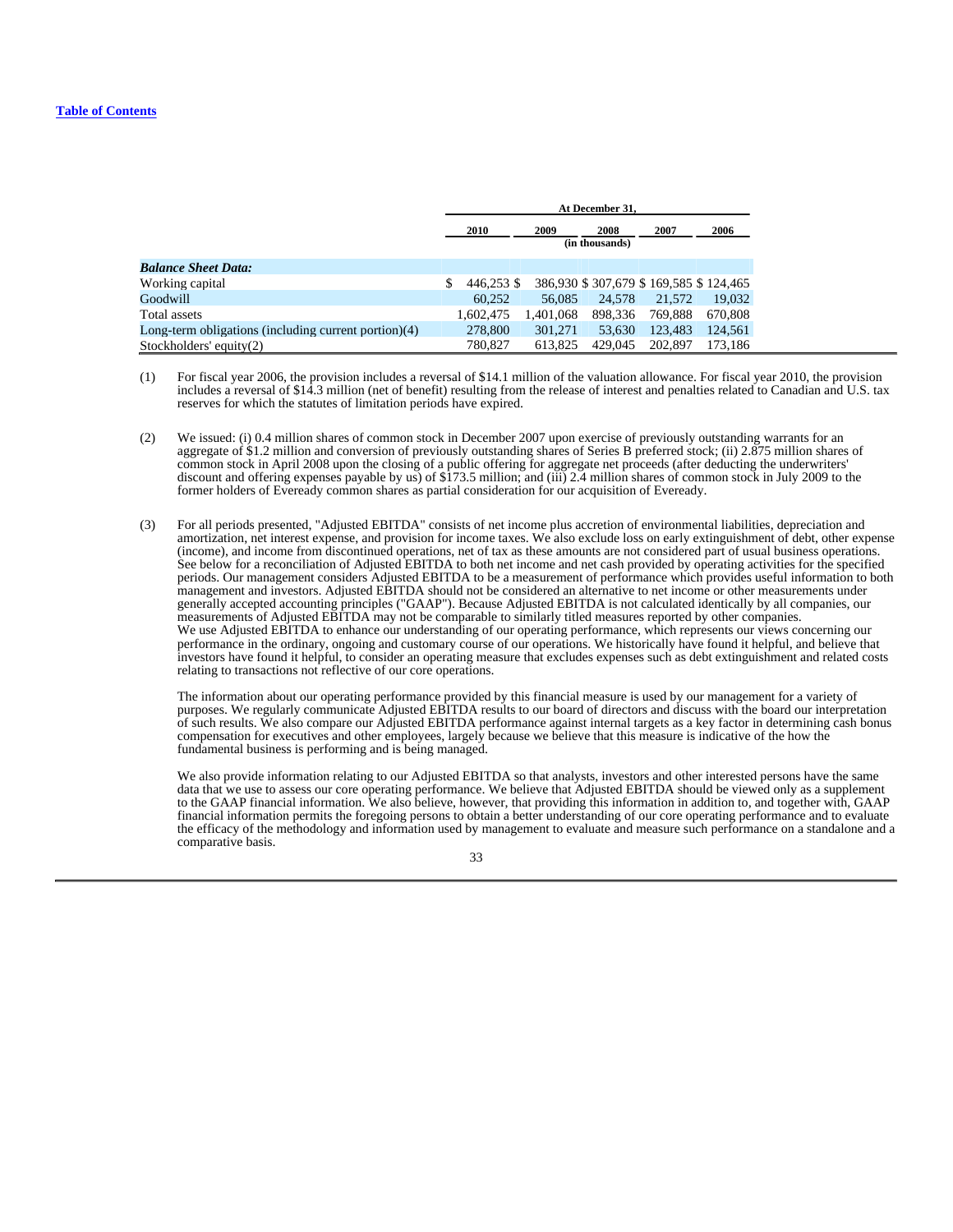The following is a reconciliation of net income to Adjusted EBITDA for the following periods (in thousands):

|                                                    | <b>Year Ended December 31.</b>                    |         |        |           |        |  |  |  |  |
|----------------------------------------------------|---------------------------------------------------|---------|--------|-----------|--------|--|--|--|--|
|                                                    | 2010                                              | 2009    | 2008   | 2007      | 2006   |  |  |  |  |
| Net income                                         | $$130,515$ \$ 36,686 \$ 57,486 \$                 |         |        | 44.198 \$ | 46,675 |  |  |  |  |
| Accretion of environmental liabilities             | 10,307                                            | 10,617  | 10.776 | 10.447    | 10,220 |  |  |  |  |
| Depreciation and amortization                      | 92,473                                            | 64,898  | 44,471 | 37,590    | 35,339 |  |  |  |  |
| Other (income) expense                             | (2,795)                                           | (259)   | 119    | (135)     | 386    |  |  |  |  |
| Loss on early extinguishment of debt               | 2.294                                             | 4.853   | 5.473  | _         | 8.529  |  |  |  |  |
| Interest expense, net                              | 27.936                                            | 15.999  | 8.403  | 13.157    | 12,447 |  |  |  |  |
| Provision for income taxes                         | 56,756                                            | 26,225  | 36,491 | 28,040    | 6,339  |  |  |  |  |
| Income from discontinued operations, net<br>of tax | (2,794)                                           | (1,439) |        |           |        |  |  |  |  |
| <b>Adjusted EBITDA</b>                             | \$314,692 \$157,580 \$163,219 \$133,297 \$119,935 |         |        |           |        |  |  |  |  |

The following reconciles Adjusted EBITDA to net cash provided by operating activities for the following years ended December 31 (in thousands):

|                                                               |           |                       | <b>Year Ended December 31,</b>                    |                                 |          |
|---------------------------------------------------------------|-----------|-----------------------|---------------------------------------------------|---------------------------------|----------|
|                                                               | 2010      | 2009                  | 2008                                              | 2007                            | 2006     |
| <b>Adjusted EBITDA</b>                                        |           |                       | \$314,692 \$157,580 \$163,219 \$133,297 \$119,935 |                                 |          |
| Interest expense, net                                         |           | $(27,936)$ $(15,999)$ |                                                   | $(8,403)$ $(13,157)$ $(12,447)$ |          |
| Provision for income taxes                                    | (56, 756) |                       | $(26,225)$ $(36,491)$                             | (28,040)                        | (6,339)  |
| Income from discontinued operations, net<br>of tax            | 2,794     | 1,439                 |                                                   |                                 |          |
| Allowance for doubtful accounts                               | 1,043     | 1,006                 | 267                                               | (418)                           | 88       |
| Amortization of deferred financing costs<br>and debt discount | 2,921     | 1,997                 | 1,915                                             | 1,940                           | 1,616    |
| Change in environmental liability estimates                   | (8,328)   | (4,657)               | (2,047)                                           | 597                             | (9, 582) |
| Deferred income taxes                                         | 4,919     | 4,830                 | 3,197                                             | (7, 492)                        | (6,385)  |
| Stock-based compensation                                      | 7,219     | 968                   | 3,565                                             | 4,799                           | 3,387    |
| Excess tax benefit of stock-based<br>compensation             | (1,751)   | (481)                 | (3,504)                                           | (6,386)                         | (5,239)  |
| Income tax benefits related to stock option<br>exercises      | 1,739     | 474                   | 3,534                                             | 6,427                           | 5,399    |
| Gain on sale of businesses                                    | (2,678)   |                       |                                                   |                                 |          |
| Prepayment penalty on early<br>extinguishment of debt         | (900)     | (3,002)               | (3,552)                                           |                                 | (6,146)  |
| Environmental expenditures                                    | (10, 236) | (8,617)               | (14,268)                                          | (6,511)                         | (7,605)  |
| Changes in assets and liabilities, net of<br>acquisition      |           |                       |                                                   |                                 |          |
| Accounts receivable                                           |           | $(49,411)$ $(11,429)$ | 17,221                                            | (19, 142)                       | (5,000)  |
| Other current assets                                          | (10, 550) | 1,093                 | 5,529                                             | (2,693)                         | (11,092) |
| Accounts payable                                              | 38,553    | 5,050                 | (17,763)                                          | (4,603)                         | (4,674)  |
| Other current liabilities                                     | 18,774    | (10,757)              | (2,829)                                           | 21,377                          | 5,466    |
| Net cash from operating activities                            |           |                       | \$224,108 \$93,270 \$109,590 \$79,995 \$61,382    |                                 |          |

Long-term obligations (including current portion) include borrowings under our current and former revolving credit facilities and capital lease obligations. (4)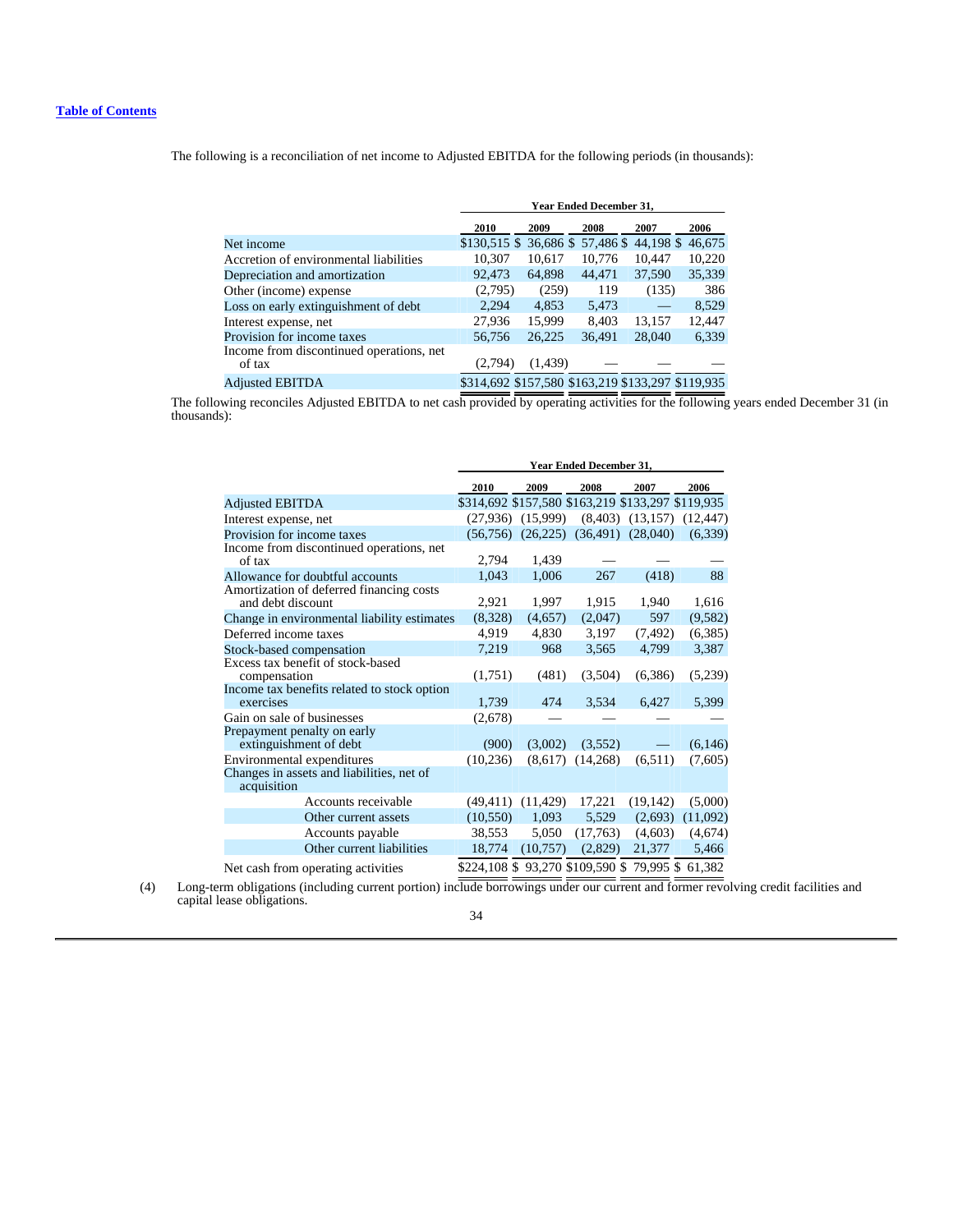### **ITEM 7. MANAGEMENT'S DISCUSSION AND ANALYSIS OF FINANCIAL CONDITION AND RESULTS OF OPERATIONS**

#### **Forward-Looking Statements**

 In addition to historical information, this Management's Discussion and Analysis contains forward-looking statements, which are generally identifiable by use of the words "believes," "expects," "intends," "anticipates," "plans to," "estimates," "projects," or similar expressions. These forward-looking statements are subject to certain risks and uncertainties that could cause actual results to differ materially from those reflected in these forward-looking statements. Factors that might cause such a difference include, but are not limited to, those discussed in the section of this report entitled Item 1A, "Risk Factors." Readers are cautioned not to place undue reliance on these forward-looking statements, which reflect management's opinions only as of the date hereof. We undertake no obligation to revise or publicly release the results of any revision to these forward-looking statements. Readers should also carefully review the risk factors described in other documents which we file from time to time with the SEC, including the quarterly reports on Form 10-Q to be filed by us during 2011.

#### **General**

 We are a leading provider of environmental, energy and industrial services throughout North America. We serve over 50,000 customers, including a majority of Fortune 500 companies, thousands of smaller private entities and numerous federal, state, provincial and local governmental agencies. We have more than 175 locations, including over 50 waste management facilities, throughout North America in 36 U.S. states, seven Canadian provinces, Mexico and Puerto Rico. We also operate international locations in Bulgaria, China, Singapore, Sweden, Thailand and the United Kingdom.

We report the business in four operating segments, consisting of:

- Technical Services—provides a broad range of hazardous material management services including the packaging, collection, transportation, treatment and disposal of hazardous and non-hazardous waste at Company-owned incineration, landfill, wastewater, and other treatment facilities. •
- Field Services—provides a wide variety of environmental cleanup services on customer sites or other locations on a scheduled or emergency response basis including tank cleaning, decontamination, remediation, and spill cleanup. •
- Industrial Services—provides industrial and specialty services, such as high-pressure and chemical cleaning, catalyst handling, decoking, material processing and industrial lodging services to refineries, chemical plants, pulp and paper mills, and other industrial facilities. •
- Exploration Services—provides exploration and directional boring services to the energy sector serving oil and gas exploration, production, and power generation. •

### **Overview**

 During the year ended December 31, 2010, our revenues increased 61% to \$1.73 billion, compared with \$1.07 billion during the year ended December 31, 2009. This year-over-year revenue growth was primarily due to a full year of operations of Eveready Inc. ("Eveready"), which we acquired in July 2009, our oil spill response efforts in both the Gulf of Mexico and Michigan, and improved performance in our legacy Clean Harbors business. Our revenues were also favorably impacted by \$11.6 million due to the strengthening of the Canadian dollar. Our Energy and Industrial Services business, which is primarily made up of the legacy Eveready business, benefited from increased activity in the oil sands region in Northern Alberta, refinery turnaround work and high utilization rates at our camps in our lodging business during the year.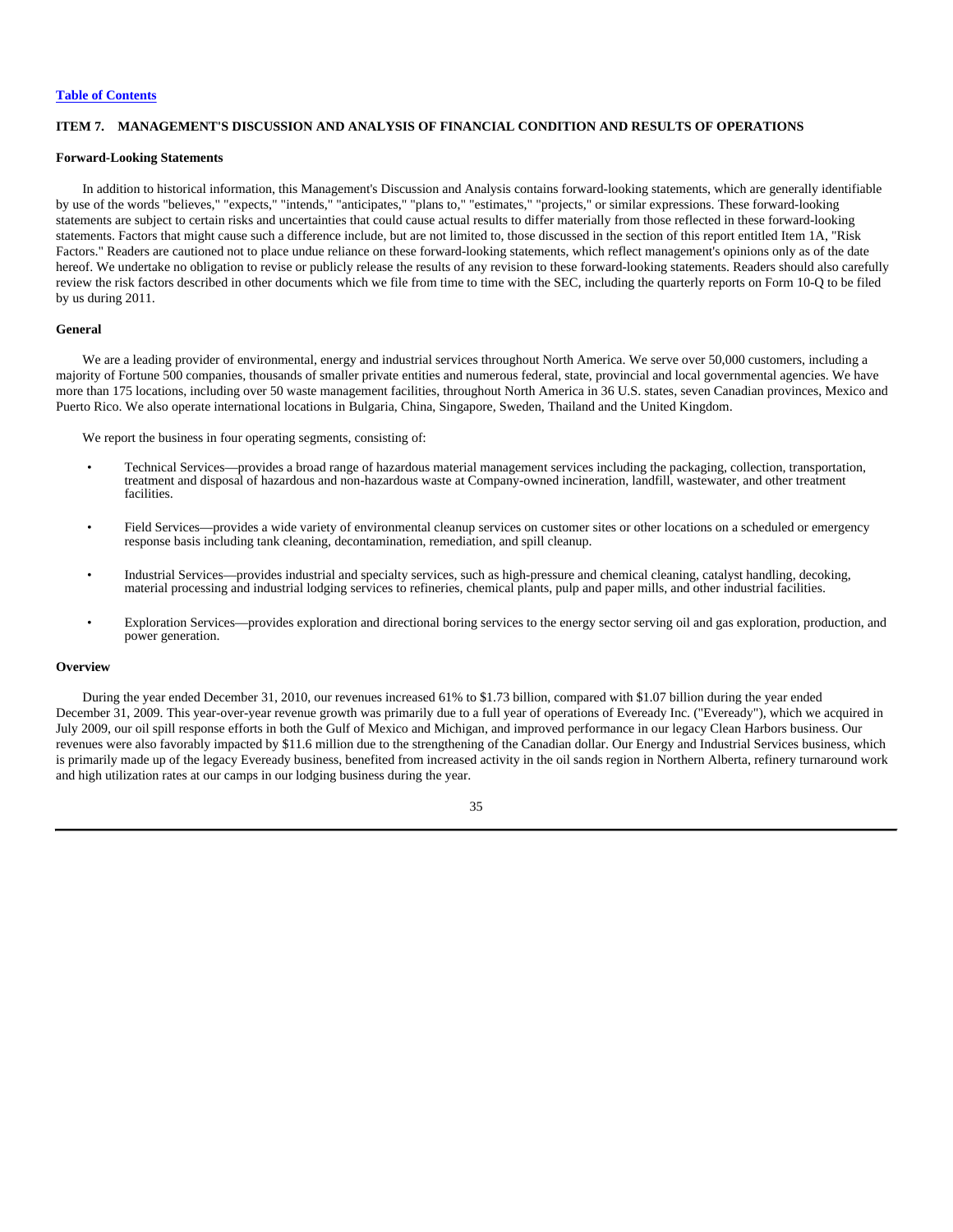Our participation in oil spill response efforts in both the Gulf of Mexico and Michigan generated third party revenues during 2010 of \$253.0 million, which accounted for approximately 15% of total revenues. Our work in the Gulf of Mexico essentially came through several customers that ranged from private companies to the U.S. Coast Guard. The work fell into four primary areas: skimming, decontamination, water treatment and onshore clean-up. We also supplied equipment that included boats, containment boom, skimmers, and vacuum trucks. In addition, we had a number of recovery and water treatment systems in place. Over the course of the event, our work in the Gulf of Mexico evolved. At the height of the event in the second quarter, we had more than 3,500 response-related personnel working in the region, consisting of our own employees and a temporary workforce that our subcontractors recruited from the affected areas. By the end of the year, the number of response-related personnel was closer to 300.

 Our oil spill work in Michigan began in late July and consisted primarily of our supplying a broad array of equipment and experienced personnel. During the third quarter our spill-related headcount went as high as 450. The containment and clean-up work was completed by the end of the year.

 Our Field Services revenues accounted for 27% of our total revenues for the year ended December 31, 2010, due primarily to our oil spill response efforts in the Gulf of Mexico and Michigan discussed above. Margins in this segment improved due in part to this emergency response work. Excluding the effect of the oil spill response work, revenues for Field Services increased from 2009, driven primarily by the growth of routine maintenance and remedial work that had been deferred by our customers during the economic recession.

 Our Technical Services revenues accounted for 41% of our total revenues for the year ended December 31, 2010. In our Technical Services segment, we achieved year-over-year revenue growth of 7%. Incinerator utilization increased to 90% for the year ended December 31, 2010, compared to 86% in 2009. On a geographic basis, this increase in utilization was driven by our Canadian incineration facilities, which achieved 94% utilization during 2010 and our U.S. locations, which achieved 89% during 2010. Landfill volumes increased 28% year-over-year.

 Our Industrial Services revenues accounted for 29% of our total revenues for the year ended December 31, 2010. The year-over-year increase in revenue of 153.5% was primarily due to 12 full months of revenues, compared to five months of revenues in the prior year, as the Eveready acquisition was consummated on July 31, 2009. Additionally, revenues in this segment increased due to increased activity in transport and our downhole business, continued elevation of oil extraction investment in the Oil Sands region, refinery turnaround work and high utilization rates at our camps in our lodging business. The margins for this segment benefited from our continued Eveready integration efforts.

 Our Exploration Services revenues accounted for 3% of our total revenues for the year ended December 31, 2010. The year-over-year increase of 154.7% was primarily due to 12 full months of revenues, compared to five months of revenues in the prior year, as the Eveready acquisition was consummated on July 31, 2009. Traditionally, the winter months are more active for Exploration Services in Canada, which leads to a seasonal revenue stream. This seasonality was offset partially in 2010 by expansion into the U.S. market, which is less seasonal. The depressed price of natural gas, which led to less exploration and drilling by our customers, limited the performance of this segment during 2010.

 Our costs of revenues increased from \$753.5 million for the year ended December 31, 2009 to \$1,210.7 million for the year ended December 31, 2010. This increase in expenses was primarily due to the acquisition of Eveready, expenses associated with the oil spill response efforts in the Gulf of Mexico and Michigan and directly related to the increased revenues in the legacy Clean Harbors business. The costs were also impacted by our continued initiative to actively manage our costs, our successful achievement of Eveready synergies, and specific cost cutting measures initiated as a response to the current economic environment leading to an improved gross margin. Our gross profit margin was 30.1% for the year ended December 31, 2010, compared to 29.9% for the year ended December 31,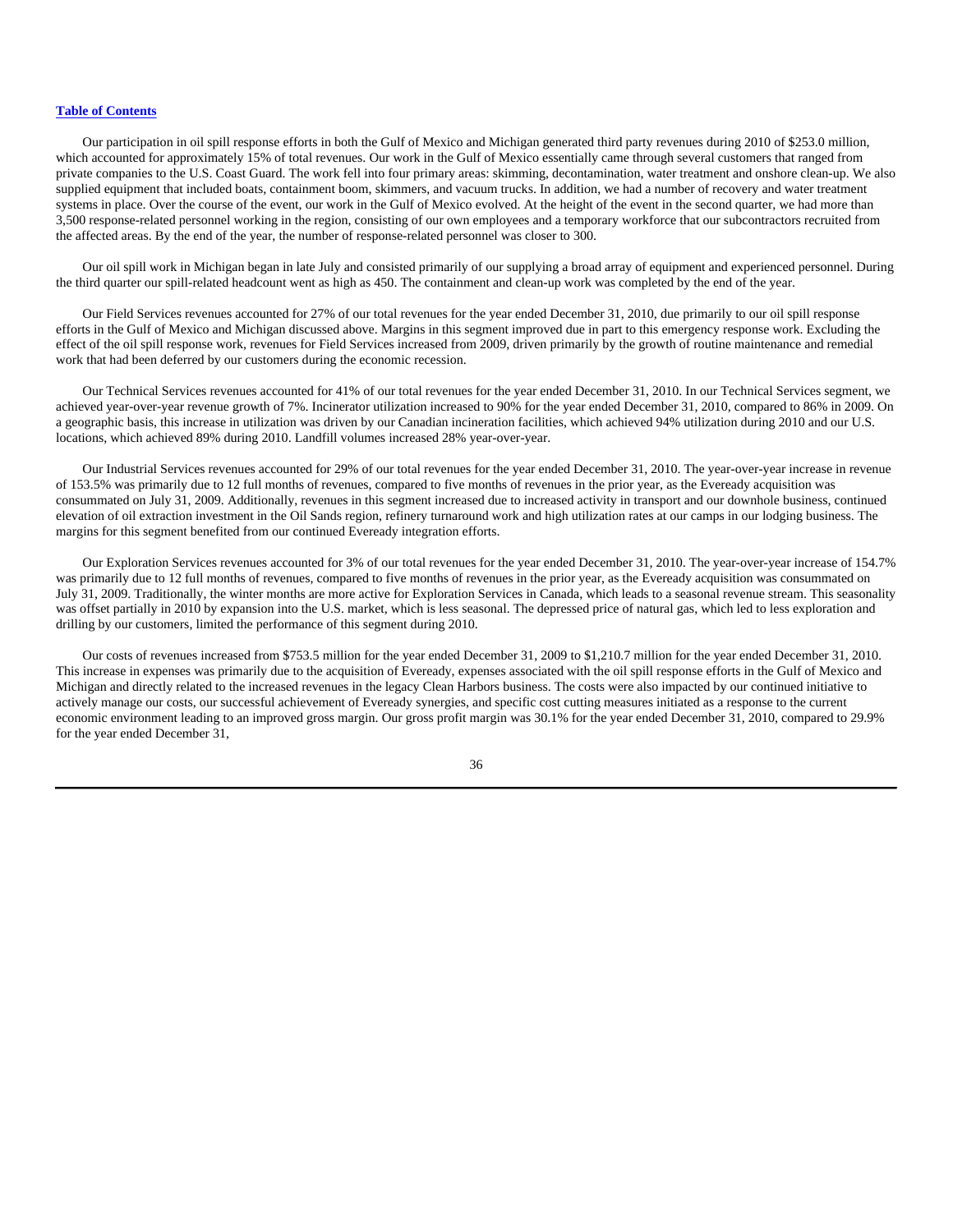2009. The year-over-year slight increase in gross margin resulted from the seasonal strength of our environmental business and our emergency response efforts in the Gulf and Michigan, offset partially by the significant top-line contribution of our Industrial Services business, which generates a lower gross margin than our legacy Clean Harbors business.

During 2010, our net income was also affected by the following:

- Divesting the Pembina Area Landfill and our mobile industrial health business which produced pre-tax gains of \$2.7 million recorded in income from discontinued operations. •
- Recording a pre-tax gain on sales of marketable securities of \$3.2 million. •
- A favorable change in estimate of environmental liabilities resulting in a pre-tax benefit of \$8.3 million recorded in sales, general and administrative expenses. The benefit was primarily due to (i) new site information, (ii) the successful introduction of new technology for remedial activities, (iii) the installation of more efficient processing equipment and (iv) the discounting effect of delays in certain remedial projects. •
- An effective tax rate for the year of 31%, compared with 42% for last year. The decrease in the effective tax rate was primarily attributable to a decrease in unrecognized tax benefits of \$15.0 million. Approximately \$13.2 million of the \$15.0 million decrease was due to expiring statute of limitation periods related to a historical Canadian business combination, and the remaining \$1.8 million was related to the conclusion of examinations with state taxing authorities and expiration of various state statutes of limitation periods. •
- Recording a \$2.3 million loss on the extinguishment of debt for the repayment of \$30.0 million of the Company's \$300.0 million then outstanding senior secured notes. •

#### **Critical Accounting Policies and Estimates**

 The preparation of our financial statements requires us to make estimates and judgments that affect the reported amounts of our assets, liabilities, revenues and expenses, and related disclosures of contingent liabilities. The following are the areas that we believe require the greatest amount of judgments or estimates in the preparation of the financial statements: revenue allowance, deferred revenue, allowance for doubtful accounts, accounting for landfills, non-landfill closure and post-closure liabilities, remedial liabilities, goodwill, permits and other intangible assets, insurance expense, legal matters, and provision for income taxes. Our management reviews critical accounting estimates with the Audit Committee of our Board of Directors on an ongoing basis and as needed prior to the release of our annual financial statements. See also Note 2, "Significant Accounting Policies," in Part II, Item 8. "Financial Statements and Supplementary Data," of this report, which discusses the significant assumptions used in applying our accounting policies.

 *Revenue Allowance.* Due to the nature of our business and the complex invoices that result from the services we provide, customers may withhold payments and attempt to renegotiate amounts invoiced. In addition, for some of the services we provide, our invoices are based on quotes that can either generate credits or debits when the actual revenue amount is known. Based on our industry knowledge and historical trends, we record a revenue allowance accordingly. This practice causes the volume of activity flowing through the revenue allowance during the year to be higher than the balance at the end of the year. Increases in overall sales volumes and the expansion of our customer base in recent years have also increased the volume of additions and deductions to the allowance during the year, as well as increased the amount of the allowance at the end of the year.

 Our revenue allowance is intended to cover the net amount of revenue adjustments that may need to be credited to customers' accounts in future periods. We determine the appropriate total revenue allowance by evaluating the following factors on a customer-by-customer basis as well as on a consolidated level: historical collection trends, age of outstanding receivables, existing economic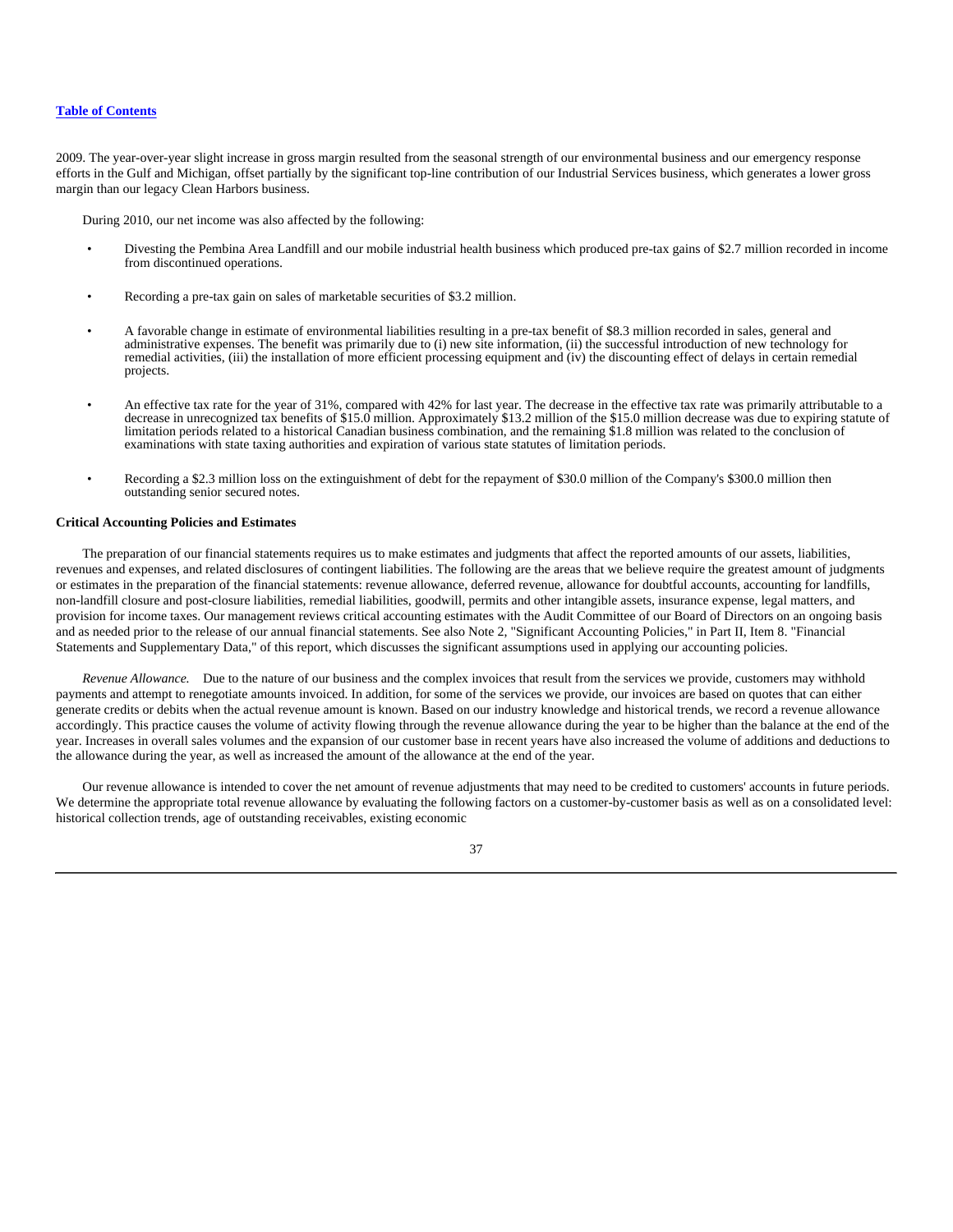conditions and other information as deemed applicable. Revenue allowance estimates can differ materially from the actual adjustments, but historically our revenue allowance has been sufficient to cover the net amount of the reserve adjustments issued in subsequent reporting periods.

 *Allowance for Doubtful Accounts.* We establish an allowance for doubtful accounts to cover accounts receivable that may not be collectible. In establishing the allowance for doubtful accounts, we analyze the collectability of accounts that are large or past due. In addition, we consider historical bad debts and current economic trends in evaluating the allowance for doubtful accounts. Accounts receivable written off in subsequent periods can differ materially from the allowance for doubtful accounts provided, but historically our provision has been adequate.

 *Accounting for Landfills.* We amortize landfill improvements and certain landfill-related permits over their estimated useful lives. The units-ofconsumption method is used to amortize land, landfill cell construction, asset retirement costs and remaining landfill cells and sites. We also utilize the unitsof-consumption method to record closure and post-closure obligations for landfill cells and sites. Under the units-of-consumption method, we include future estimated construction and asset retirement costs, as well as costs incurred to date, in the amortization base of the landfill assets. Additionally, where appropriate, as discussed below, we include probable expansion airspace that has yet to be permitted in the calculation of the total remaining useful life of the landfill.

 *Landfill Assets*—Landfill assets include the costs of landfill site acquisition, permits and cell construction incurred to date. These amounts are amortized under the units-of-consumption method such that the asset is completely amortized when the landfill ceases accepting waste.

 *Landfill Capacity*—Landfill capacity, which is the basis for the amortization of landfill assets and for the accrual of final closure and post-closure obligations, represents total permitted airspace plus unpermitted airspace that management believes is probable of ultimately being permitted based on established criteria. Our management applies the following criteria for evaluating the probability of obtaining a permit for future expansion airspace at existing sites, which provides management a basis to evaluate the likelihood of success of unpermitted expansions:

- Personnel are actively working to obtain the permit or permit modifications (land use, state and federal) necessary for expansion of an existing landfill, and progress is being made on the project. •
- Management expects to submit the application within the next year and to receive all necessary approvals to accept waste within the next five years. •
- At the time the expansion is included in management's estimate of the landfill's useful economic life, it is probable that the required approvals will be received within the normal application and processing time periods for approvals in the jurisdiction in which the landfill is located. •
- The Company or other owner of the landfill has a legal right to use or obtain the right to use the land associated with the expansion plan. •
- There are no significant known political, technical, legal or business restrictions or other issues that could impair the success of such expansion. •
- A financial feasibility analysis has been completed and the results demonstrate that the expansion will have a positive financial and operational impact such that management is committed to pursuing the expansion. •
- Additional airspace and related additional costs, including permitting, final closure and post-closure costs, have been estimated based on the conceptual design of the proposed expansion. •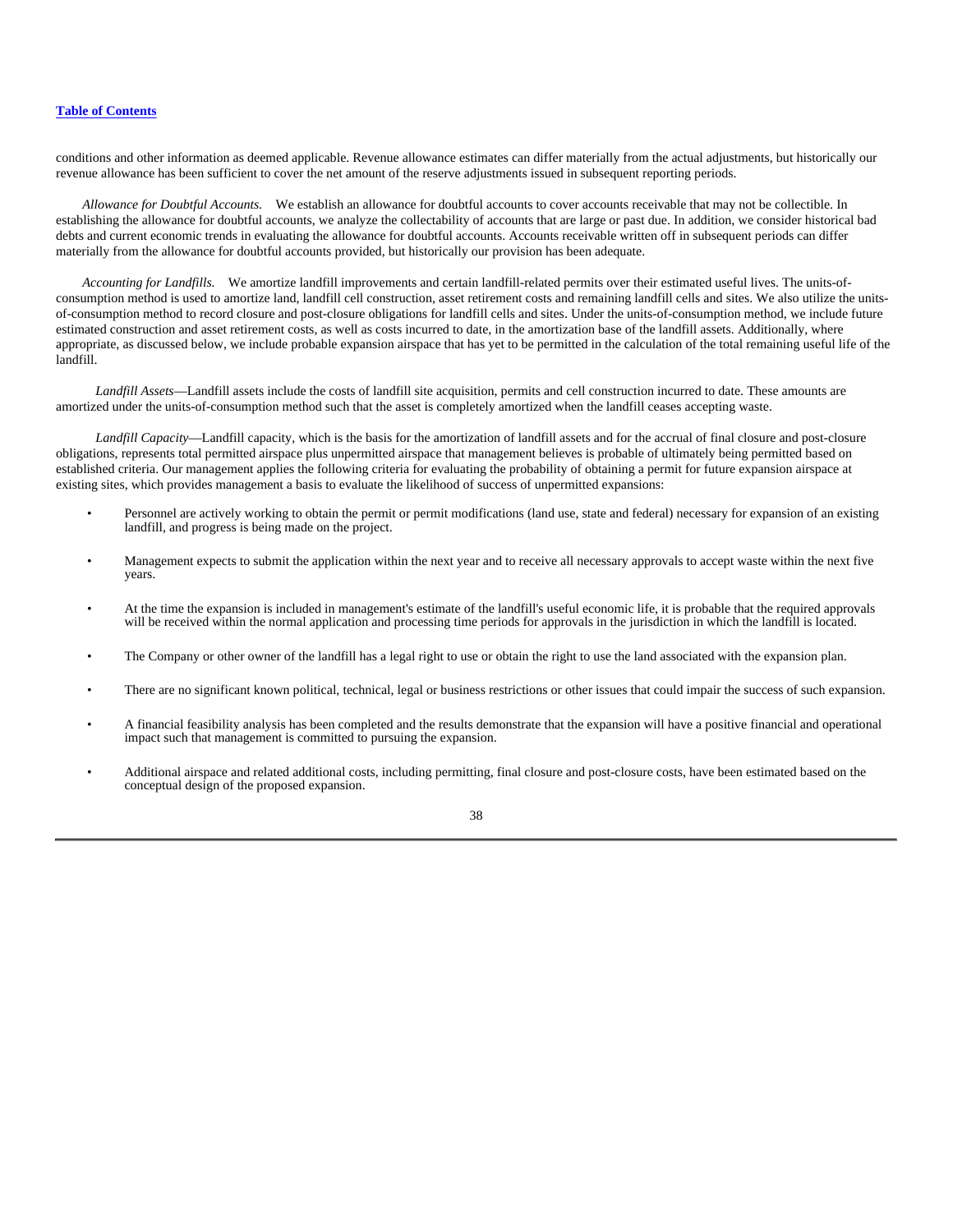Exceptions to the criteria set forth above are approved through a landfill-specific approval process that includes approval from our Chief Financial Officer and review by the Audit Committee of our Board of Directors. As of December 31, 2010, there were four unpermitted expansions at three locations included in management's landfill calculation, which represented 35.4% of our remaining airspace at that date. As of December 31, 2010, none of these unpermitted expansions were considered exceptions to management's established criteria described above. If actual expansion airspace is significantly different from management's estimate of expansion airspace, the amortization rates used for the units-of-consumption method would change, therefore impacting our profitability. If we determine that there is less actual expansion airspace at a landfill, this would increase amortization expense recorded and decrease profitability, while if we determine a landfill has more actual expansion airspace, amortization expense would decrease and profitability would increase.

 *Landfill Final Closure and Post-Closure Liabilities*—The balance of landfill final closure and post-closure liabilities at December 31, 2010 and 2009 was \$29.8 million and \$28.1 million, respectively. We have material financial commitments for the costs associated with requirements of the EPA and the comparable regulatory agency in Canada for landfill final closure and post-closure activities. In the United States, the landfill final closure and post-closure requirements are established under the standards of the EPA, and are implemented and applied on a state-by-state basis. We develop estimates for the cost of these activities based on our evaluation of site-specific facts and circumstances, such as the existence of structures and other landfill improvements that would need to be dismantled, the amount of groundwater monitoring and leachate management expected to be performed, and the length of the post-closure period as determined by the applicable regulatory agency. Included in our cost estimates are our interpretation of current regulatory requirements and proposed regulatory changes. Such estimates may change in the future due to various circumstances including, but not limited to, permit modifications, changes in legislation or regulations, technological changes and results of environmental studies. We perform zero-based reviews of these estimated liabilities at least every five years or sooner if the occurrence of a significant event is likely to change the timing or amount of the currently estimated expenditures. We consider a significant event to be a new regulation or an amendment to an existing regulation, a new permit or modification to an existing permit, or a change in the market price of a significant cost item. Our cost estimates are calculated using internal sources as well as input from third party experts. These costs are measured at estimated fair value using present value techniques, and therefore changes in the estimated timing of closure and post-closure activities would affect the liability, the value of the related asset, and our results of operations.

 Final closure costs are the costs incurred after the site ceases to accept waste, but before the landfill is certified as closed by the applicable state or provincial regulatory agency. These costs generally include the costs required to cap the final cell of the landfill (if not included in cell closure), to dismantle certain structures for landfills and other landfill improvements and regulation-mandated groundwater monitoring, and for leachate management. Post-closure costs involve the maintenance and monitoring of a landfill site that has been certified closed by the applicable regulatory agency. These costs generally include groundwater monitoring and leachate management. Regulatory post-closure periods are generally 30 years after landfill closure. Final closure and post-closure obligations are accrued on a units-of-consumption basis, such that the present value of the final closure and post-closure obligations are fully accrued at the date the landfill discontinues accepting waste.

 *Non-Landfill Closure and Post-Closure Liabilities.* The balance of our non-landfill closure and post-closure liabilities at December 31, 2010 and 2009 was \$8.9 million and \$7.7 million, respectively. We base estimates for non-landfill closure and post-closure liabilities on our interpretations of existing permit and regulatory requirements for closure and post-closure maintenance and monitoring. Our cost estimates are calculated using internal sources as well as input from third party experts. We use probability scenarios to estimate when future operations will cease and inflate the current cost of closing the non-landfill facility on a probability weighted basis using the appropriate inflation rate and then discounting the future value to arrive at an estimated present value of closure and post-closure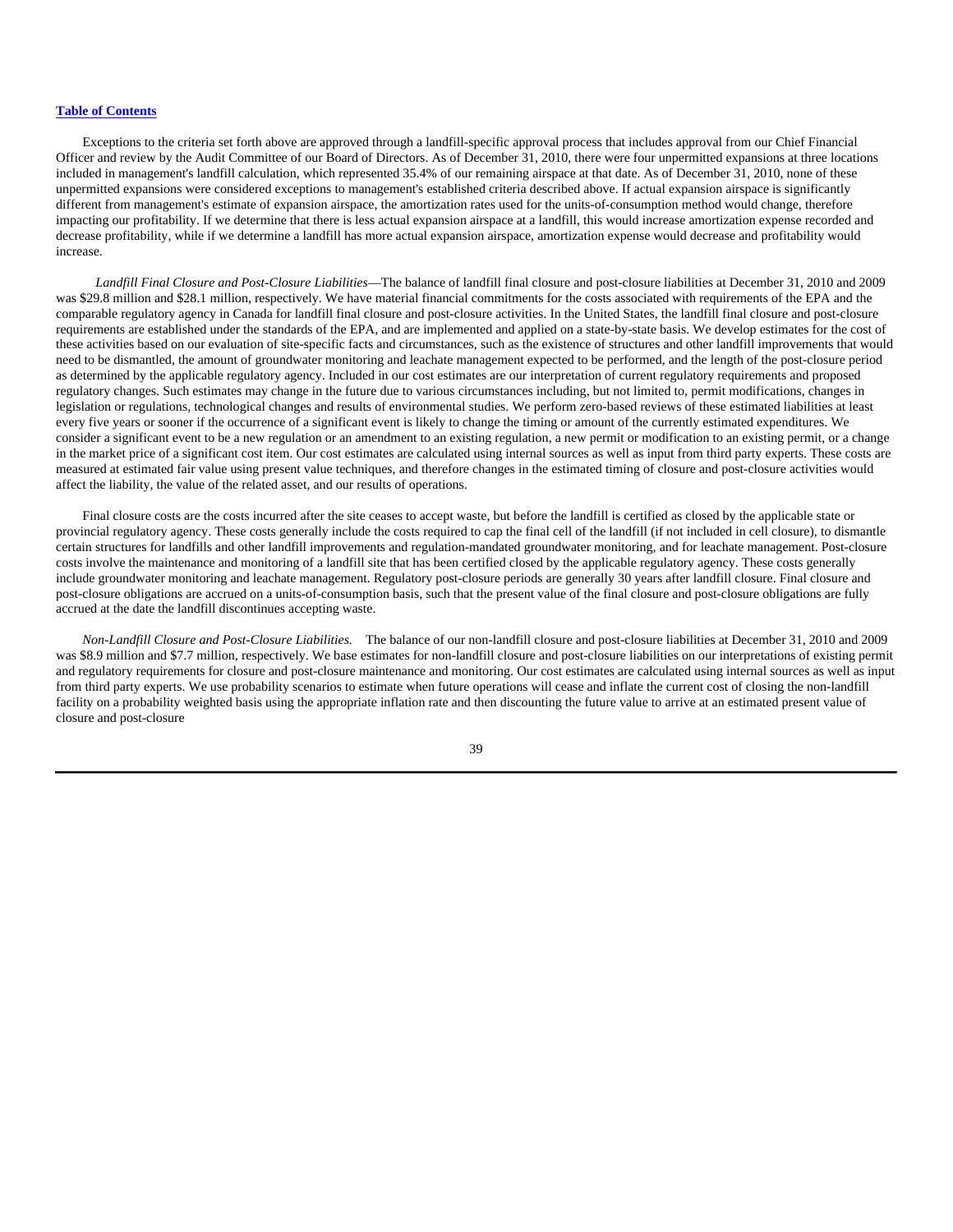costs. The estimates for non-landfill closure and post-closure liabilities are inherently uncertain due to the possibility that permit and regulatory requirements will change in the future, impacting the estimation of total costs and the timing of the expenditures. We review non-landfill closure and post-closure liabilities for changes to key assumptions that would impact the amount of the recorded liabilities. Changes that would prompt us to revise a liability estimate include changes in legal requirements that impact our expected closure plan, in the market price of a significant cost item, in the probability scenarios as to when future operations at a location might cease, or in the expected timing of the cost expenditures. Changes in estimates for non-landfill closure and post-closure events immediately impact the required liability and the value of the corresponding asset. If a change is made to a fully-consumed asset, the adjustment is charged immediately to expense. When a change in estimate relates to an asset that has not been fully consumed, the adjustment to the asset is recognized in income prospectively as a component of amortization. Historically, material changes to non-landfill closure and post-closure estimates have been infrequent.

 *Remedial Liabilities.* The balance of our remedial liabilities at December 31, 2010 and 2009 was \$137.6 million and \$145.5 million, respectively. See Note 8, "Remedial Liabilities," to our consolidated financial statements for the three years ended December 31, 2010, for the changes to the remedial liabilities during the years ended December 31, 2010 and 2009. Remedial liabilities are obligations to investigate, alleviate and/or eliminate the effects of a release (or threat of a release) of hazardous substances into the environment and may also include corrective action under RCRA. Our remediation obligations can be further characterized as Long-term Maintenance, One-Time Projects, Legal and Superfund. Legal liabilities are typically comprised of litigation matters that involve potential liability for certain aspects of environmental cleanup and can include third party claims for property damage or bodily injury allegedly arising from or caused by exposure to hazardous substances originating from our activities or operations, or in certain cases, from the actions or inactions of other persons or companies. Superfund liabilities are typically claims alleging that we are a potentially responsible party ("PRP") and/or are potentially liable for environmental response, removal, remediation and cleanup costs at/or from either a facility we own or a site owned by a third party. As described in Note 15, "Commitments and Contingencies," to our consolidated financial statements for the three years ended December 31, 2010, Superfund liabilities also include certain liabilities payable to governmental entities for which we are potentially liable to reimburse the sellers in connection with our 2002 acquisition of substantially all of the assets of the Chemical Services Division of Safety-Kleen Corp. Long-term Maintenance liabilities include the costs of groundwater monitoring, treatment system operations, permit fees and facility maintenance for inactive operations. One-Time Projects liabilities include the costs necessary to comply with regulatory requirements for the removal or treatment of contaminated materials.

 Amounts recorded related to the costs required to remediate a location are determined by internal engineers and operational personnel and incorporate input from external third parties. The estimates consider such factors as the nature and extent of environmental contamination (if any); the terms of applicable permits and agreements with regulatory authorities as to cleanup procedures and whether modifications to such permits and agreements will likely need to be negotiated; the cost of performing anticipated cleanup activities based upon current technology; and in the case of Superfund and other sites where other parties will also be responsible for a portion of the clean up costs, the likely allocation of such costs and the ability of such other parties to pay their share. Each quarter, our management discusses if any events have occurred or milestones have been met that would warrant the creation of a new remedial liability or the revision of an existing remedial liability. Such events or milestones include identification and verification as a PRP, receipt of a unilateral administrative order under Superfund or requirement for RCRA interim corrective measures, completion of the feasibility study under Superfund or the corrective measures study under RCRA, new or modifications to existing permits, changes in property use, or a change in the market price of a significant cost item. Remedial liabilities are inherently difficult to estimate and there is a risk that the actual quantities of contaminants could differ from the results of the site investigation, which could materially impact the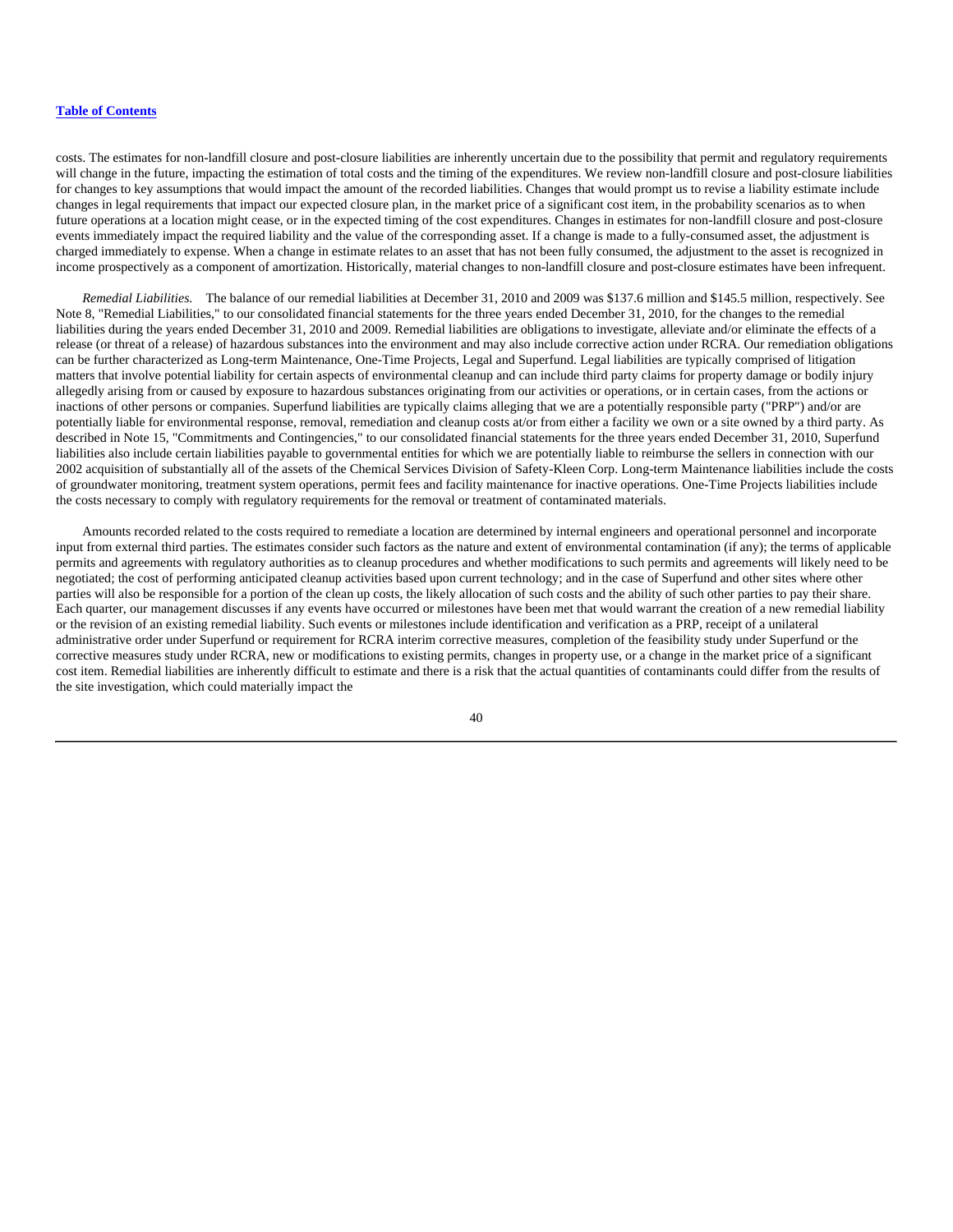amount of our liability. It is also possible that chosen methods of remedial solutions will not be successful and funds will be required for alternative solutions.

 Remedial liabilities are discounted only when the timing of the payments is estimable and the amounts are determinable. With the exception of remedial liabilities assumed as part of an acquisition that are measured at fair value, our experience has been that the timing of payments for remedial liabilities is usually not estimable and therefore the amounts of remedial liabilities are generally not discounted.

*Goodwill.* Goodwill is assessed for impairment at least annually and as triggering events occur. Such triggering events include, but are not limited to:

- A significant adverse change in legal factors or in the business climate, •
- An adverse action or assessment by a regulator, •
- Cash or operating losses at the reporting unit, or •
- Market capitalization that is below book value. •

 Our management tests for impairment by comparing the fair value of each reporting unit to the carrying value of the net assets assigned to each reporting unit, including goodwill. In the event the fair value of a reporting unit exceeds its carrying amount, goodwill of the reporting unit is considered not impaired. If the carrying amount of a reporting unit exceeds its fair value, the second step of the goodwill test would be performed to measure the amount of impairment loss.

 The fair value of the reporting units is determined using two approaches. For Industrial Services and Exploration Services, the Company utilized both the income approach (a discounted cash flow analysis), and the market approach (a comparison to guideline companies). The Company determined the fair value for Industrial Services and Exploration Services using a weighted-average of the income approach and market approach. For Technical Services and Field Services, the Company utilized the income approach to determine the fair value. The Company utilized only the income approach in the current year as the fair value for Technical Services and Field Services has historically significantly exceeded the carrying value and there were no changes in the current year to indicate otherwise. Significant judgments are inherent in these analyses and include assumptions about the amount and timing of expected future cash flows, growth rates, and the determination of appropriate discount rates. We believe that the assumptions used in our impairment analyses are reasonable, but variations in any of the assumptions may result in different calculations of fair values that could result in a material impairment charge.

 As previously disclosed in our report on Form 10-Q for the third quarter of 2010, because actual results of Exploration Services for the first nine months of 2010 were less than originally forecast, we performed an interim impairment test for that reporting unit as of September 30, 2010. The results of Exploration Services were less than forecast because large contracts that were expected to be consummated during 2010 did not then materialize. These contracts are often for large projects that can be valued from \$5-10 million in services, resulting in high variability in revenues over a short period of time. The lack of these contracts significantly impacted revenue in the first three quarters of 2010. As a result, revenues and EBITDA for the Exploration Services segment were 37% and 14% less, respectively, than originally forecast as of September 30, 2010. In the fourth quarter of 2010, Exploration Services was awarded several significant contracts. As a result of these new contracts, improved industry prospects as a result of an improving economy, and increased exploration activities by multinational exploration companies in Exploration's primary markets, the Exploration Services reporting unit passed the interim impairment test as of September 30, 2010.

 The impairment analysis performed during the year ended December 31, 2010, utilized final 2011 annual budgeted amounts. The discount rate assumptions were based on an assessment of our weighted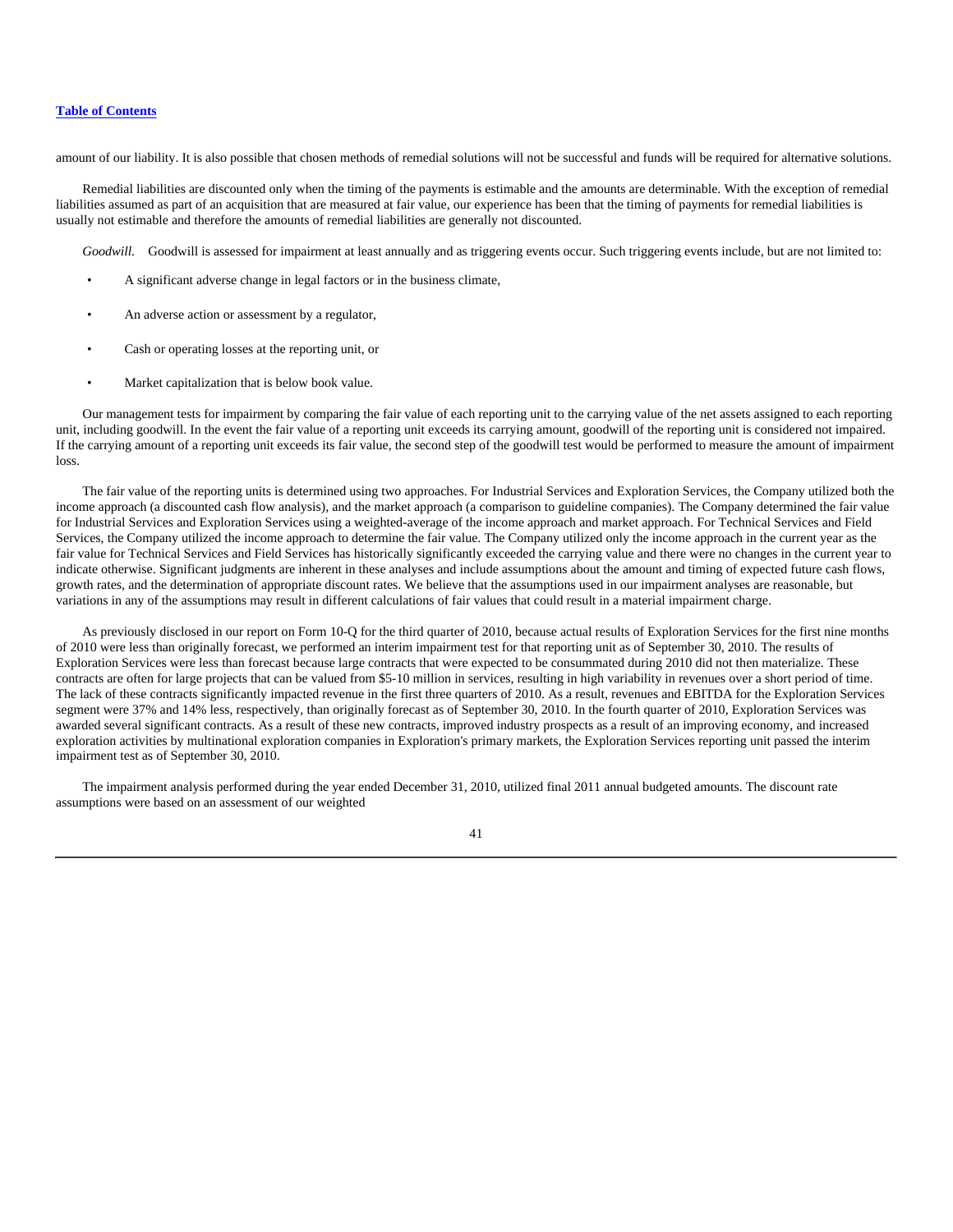average cost of capital ("WACC"). As part of the analysis, we compared the aggregate implied fair value of our reporting units to our market capitalization at December 31, 2010 and assessed for reasonableness. We did not record an impairment charge as a result of our goodwill impairment tests in 2010 for our reporting units. The fair value of Technical Services, Field Services and Industrial Services significantly exceeded their respective carrying values. These three reporting units comprise \$51.3 million of our total goodwill balance of \$60.3 million.

 As discussed above, we have been closely monitoring the performance of Exploration Services which has a goodwill balance of \$9.0 million at December 31, 2010. Based on our annual impairment test, the fair value of Exploration Services exceeded the carrying value by more than 10%. We believe the key assumptions used in our impairment test to be revenue, EBITDA, capital expenditures and the WACC. These key assumptions can be impacted by economic and market conditions particularly in Western Canada, success in bidding on customer contracts, and cost containment. We will continue to monitor the performance of Exploration Services and if the business experiences adverse changes in these key assumptions, we will perform an interim goodwill impairment analysis.

 *Permits and Other Intangible Assets.* Our long-lived assets, including permits, are carried on our financial statements based on their cost less accumulated depreciation or amortization. We review the carrying value of our long-lived assets for impairment whenever events or changes in circumstances indicate that the carrying value of an asset may not be recoverable. In order to assess whether a potential impairment exists, the assets' carrying values are compared with their undiscounted expected future cash flows. Estimating future cash flows requires significant judgment about factors such as general economic conditions and projected growth rates, and our estimates often vary from the cash flows eventually realized. Impairments are measured by comparing the fair value of the asset to its carrying value. Fair value is generally determined by considering (i) internally developed discounted projected cash flow analysis of the asset; (ii) actual third-party valuations; and/or (iii) information available regarding the current market environment for similar assets. If the fair value of an asset is determined to be less than the carrying amount of the asset, an impairment in the amount of the difference is recorded in the period that the events or changes in circumstances that indicated the carrying value of the assets may not be recoverable occurred.

 *Insurance Accruals.* It is our policy to retain a significant portion of certain expected losses related primarily to workers' compensation, health insurance, comprehensive general and vehicle liability. The insurance accruals are based on claims filed and estimates of claims not reported and are developed by management with assistance from our third-party actuary and third-party claims administrator. The insurance accruals are driven by historical claims data and industry information. Significant changes in the frequency or amount of claims as compared to our historical information could materially affect our self-insurance liabilities. Actual expenditures required in future periods can differ materially from accruals established based on estimates.

Legal Matters. As described in Note 15, "Commitments and Contingencies," to the financial statements included in Item 8, "Financial Statements and Supplemental Data," we are subject to legal proceedings which relate to our past acquisitions or which have arisen in the ordinary course of business. Accruals are established for legal matters when, in our opinion, it is probable that a liability exists and the liability can be reasonably estimated. As of December 31, 2010, we had reserves of \$29.7 million (substantially all of which we had established as part of the purchase price for the CSD assets and are included in the \$176.3 million accrued environmental liabilities as of December 31, 2010 for closure, post-closure and remediation, as described above) relating to our potential liabilities in connection with such legal proceedings which were then pending or anticipated. We also estimate that it is "reasonably possible," as that term is defined ("more than remote but less than likely"), that the amount of such total liabilities could be as much as \$2.8 million more. Actual expenses incurred in future periods could differ materially from accruals established.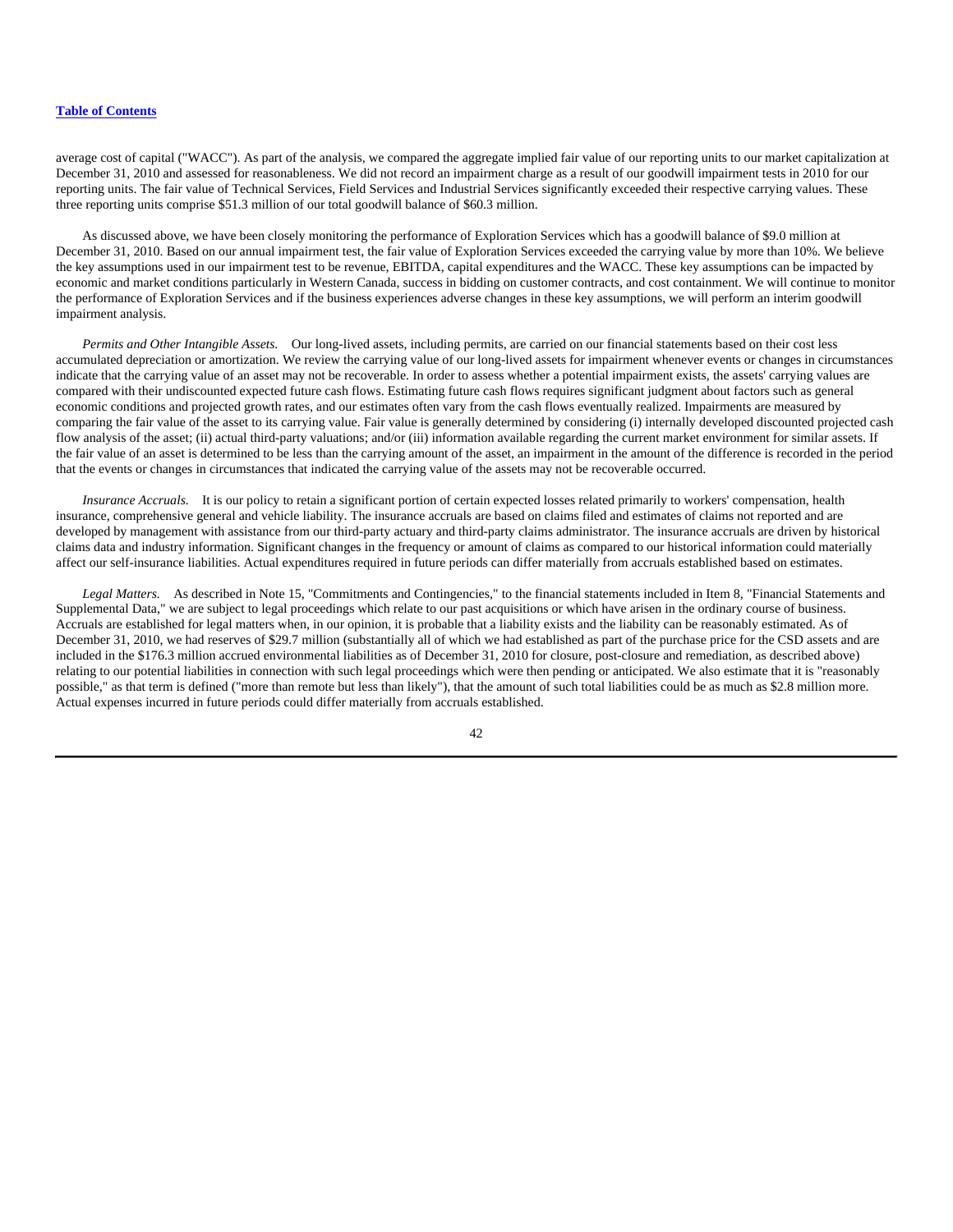*Provision for Income Taxes.* Our income tax expense, deferred tax assets and liabilities and reserves for unrecognized tax benefits reflect management's best estimate of future taxes to be paid. We are subject to income taxes in both the United States and in foreign jurisdictions. Significant judgments and estimates are required in determining the consolidated income tax expense.

 Deferred income taxes arise from temporary differences between the tax and financial statement recognition of revenue and expense. In evaluating our ability to recover our deferred tax assets within the jurisdiction from which they arise, we consider all available positive and negative evidence. We have established a valuation allowance when, based on an evaluation of objective verifiable evidence, we believe it is more likely than not that some portion or all of deferred tax assets will not be realized.

 A liability for uncertain tax positions is recorded to the extent a tax position taken or expected to be taken in a tax return does not meet certain recognition or measurement criteria. We record interest and penalties on these uncertain tax positions as applicable as a component of income tax expense.

#### **Results of Operations**

 The following table sets forth for the periods indicated certain operating data associated with our results of operations. This table and subsequent discussions should be read in conjunction with Item 6, "Selected Financial Data," and Item 8, "Financial Statements and Supplementary Data," of this report.

|                                                                     |             |        | <b>Percentage of Total Revenues</b><br><b>Year Ended December 31.</b> |        |        |
|---------------------------------------------------------------------|-------------|--------|-----------------------------------------------------------------------|--------|--------|
|                                                                     | <b>2010</b> | 2009   | 2008                                                                  | 2007   | 2006   |
| Revenues                                                            | 100.0%      | 100.0% | 100.0%                                                                | 100.0% | 100.0% |
| Cost of revenues (exclusive of items shown separately below)        | 69.9        | 70.2   | 68.7                                                                  | 70.1   | 70.4   |
| Selling, general and administrative expenses                        | 11.9        | 15.2   | 15.5                                                                  | 15.8   | 15.1   |
| Accretion of environmental liabilities                              | 0.6         | 1.0    | 1.0                                                                   | 1.1    | 1.2    |
| Depreciation and amortization                                       | 5.4         | 6.0    | 4.3                                                                   | 4.0    | 4.3    |
| Income from operations                                              | 12.2        | 7.6    | 10.5                                                                  | 9.0    | 9.0    |
| Other income (expense)                                              | 0.2         |        |                                                                       |        | (0.1)  |
| Loss on early extinguishment of debt                                | (0.1)       | (0.4)  | (0.5)                                                                 |        | (1.0)  |
| Interest expense, net                                               | (1.6)       | (1.5)  | (0.8)                                                                 | (1.4)  | (1.5)  |
| Income from continuing operations before provision for income taxes | 10.7        | 5.7    | 9.2                                                                   | 7.6    | 6.4    |
| Provision for income taxes                                          | 3.3         | 2.4    | 3.6                                                                   | 2.9    | 0.8    |
| Income from continuing operations                                   | 7.4         | 3.3    | 5.6                                                                   | 4.7    | 5.6    |
| Income from discontinued operations, net of tax                     | 0.1         | 0.1    |                                                                       |        |        |
| Net income                                                          | 7.5%        | 3.4%   | 5.6%                                                                  | 4.7%   | 5.6%   |

#### *Segment data*

 Performance of our segments is evaluated on several factors of which the primary financial measure is Adjusted EBITDA. The following tables set forth certain operating data associated with our results of operations and compare Adjusted EBITDA contribution by operating segment for the years ended December 31, 2010 and 2009 and the years ended December 31, 2009 and 2008. See footnote 3 under Item 6, "Selected Financial Data," for a description of the calculation of Adjusted EBITDA and a reconciliation of Adjusted EBITDA to net income and net cash provided by operating activities. We consider the Adjusted EBITDA contribution from each operating segment to include revenue attributable to that segment less operating expenses, which include cost of revenues and selling, general and administrative expenses. Revenue attributable to each segment is generally external or direct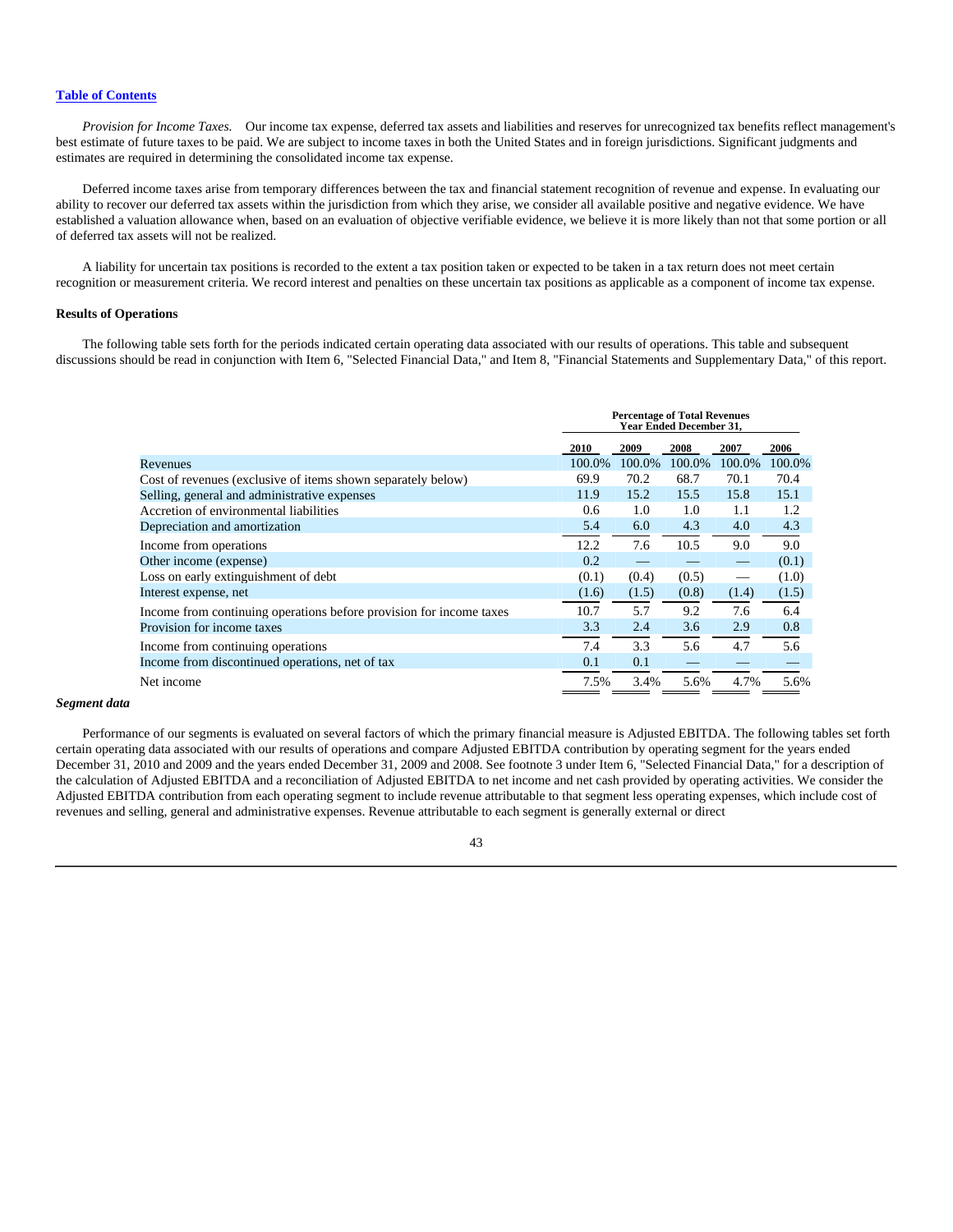revenue from third party customers. Direct revenue is the revenue allocated to the segment performing the provided service. Certain income or expenses of a non-recurring or unusual nature are not included in the operating segment's Adjusted EBITDA contribution.

 In connection with the closing of the Eveready acquisition, we re-aligned and expanded our reportable segments from two segments to four segments. During the quarter ended March 31, 2010, we made changes to the composition of these reportable segments. These changes consisted primarily of reassigning certain departments from the Field Services segment to the Industrial Services segment to align with management reporting changes. We have recast the segment information for the years ended December 31, 2009 and 2008 to conform to the current year presentation. This table and subsequent discussions should be read in conjunction with Item 8, "Financial Statements and Supplementary Data," of this report and in particular Note 16, "Segment Reporting," to such financial statements.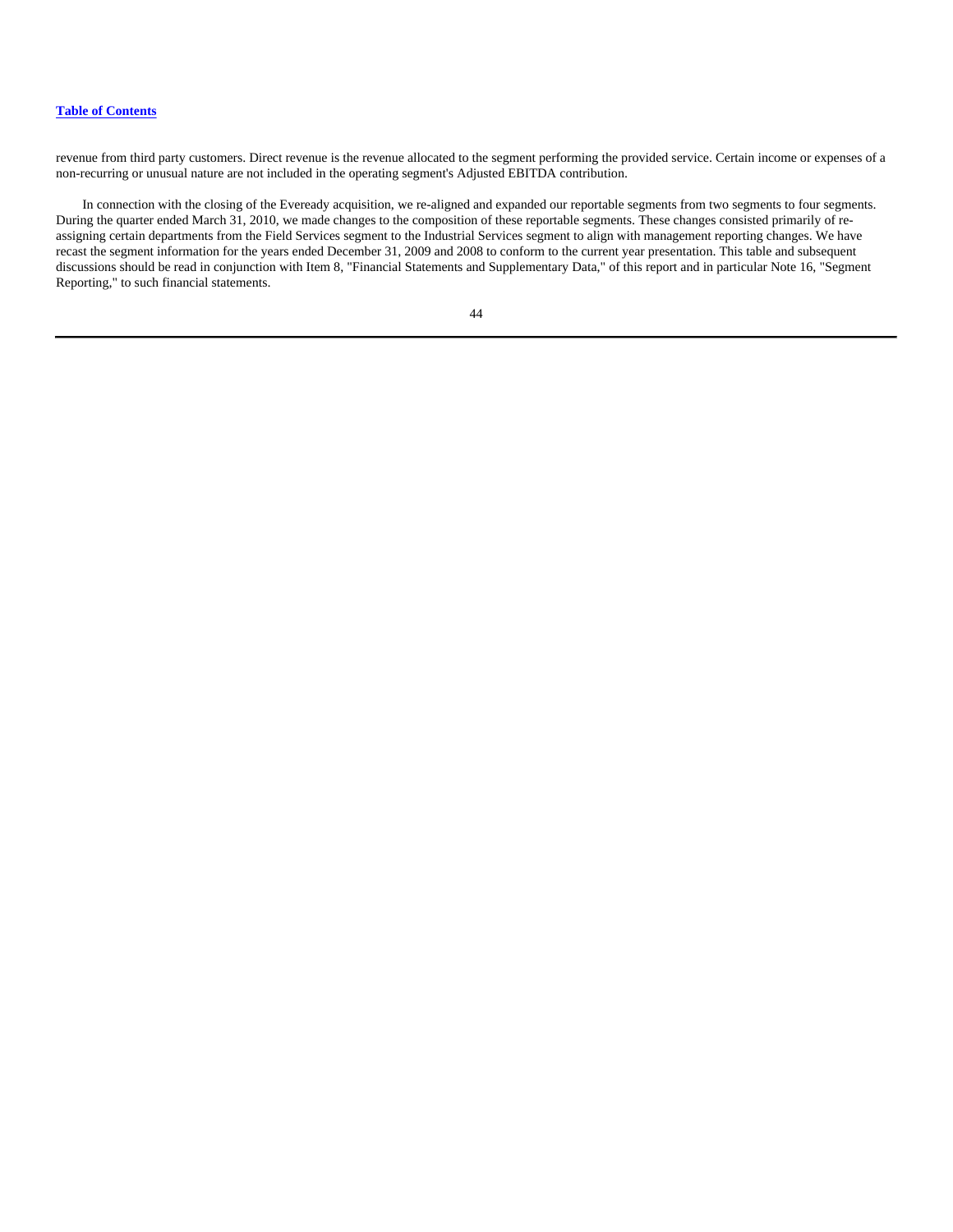#### **Year ended December 31, 2010 versus Year ended December 31, 2009**

|                                                                        |       |    | <b>Summary of Operations (in thousands)</b> |              |                    |                                |  |
|------------------------------------------------------------------------|-------|----|---------------------------------------------|--------------|--------------------|--------------------------------|--|
|                                                                        |       |    |                                             | December 31, |                    |                                |  |
|                                                                        |       |    | 2010                                        | 2009         | \$<br>Change       | $\frac{0}{0}$<br><b>Change</b> |  |
| <b>Direct Revenues:</b>                                                |       |    |                                             |              |                    |                                |  |
| <b>Technical Services</b>                                              |       | S  | 720,603 \$                                  | 673,200 \$   | 47,403             | 7.0%                           |  |
| <b>Field Services</b>                                                  |       |    | 460.864                                     | 185.239      | 275,625            | 148.8                          |  |
| <b>Industrial Services</b>                                             |       |    | 504,788                                     | 199,110      | 305,678            | 153.5                          |  |
| <b>Exploration Services</b>                                            |       |    | 46.829                                      | 18,383       | 28,446             | 154.7                          |  |
| Corporate Items                                                        |       |    | (1,840)                                     | (1,712)      | (128)              | 7.5                            |  |
|                                                                        | Total |    | 1,731,244                                   | 1,074,220    | 657,024            | 61.2                           |  |
| Cost of Revenues (exclusive of certain items shown separately) $(1)$ : |       |    |                                             |              |                    |                                |  |
| <b>Technical Services</b>                                              |       |    | 472,826                                     | 432,201      | 40,625             | 9.4                            |  |
| <b>Field Services</b>                                                  |       |    | 318,681                                     | 142,168      | 176,513            | 124.2                          |  |
| <b>Industrial Services</b>                                             |       |    | 379,314                                     | 158,102      | 221,212            | 139.9                          |  |
| <b>Exploration Services</b>                                            |       |    | 34,024                                      | 16,091       | 17,933             | 111.4                          |  |
| Corporate Items                                                        |       |    | 5,895                                       | 4,921        | 974                | 19.8                           |  |
|                                                                        | Total |    | 1,210,740                                   | 753,483      | 457,257            | 60.7                           |  |
| Selling, General & Administrative Expenses:                            |       |    |                                             |              |                    |                                |  |
| <b>Technical Services</b>                                              |       |    | 67,084                                      | 64,296       | 2,788              | 4.3                            |  |
| <b>Field Services</b>                                                  |       |    | 28,079                                      | 21,861       | 6,218              | 28.4                           |  |
| <b>Industrial Services</b>                                             |       |    | 30,191                                      | 16,251       | 13,940             | 85.8                           |  |
| <b>Exploration Services</b>                                            |       |    | 1,331                                       | 1,588        | (257)              | (16.2)                         |  |
| Corporate Items                                                        |       |    | 79,127                                      | 59,161       | 19,966             | 33.7                           |  |
|                                                                        | Total |    | 205.812                                     | 163.157      | 42.655             | 26.1                           |  |
| Adjusted EBITDA(2):                                                    |       |    |                                             |              |                    |                                |  |
| <b>Technical Services</b>                                              |       |    | 180.693                                     | 176,703      | 3,990              | 2.3                            |  |
| <b>Field Services</b>                                                  |       |    | 114,104                                     | 21,210       | 92,894             | 438.0                          |  |
| <b>Industrial Services</b>                                             |       |    | 95.283                                      | 24,757       | 70,526             | 284.9                          |  |
| <b>Exploration Services</b>                                            |       |    | 11,474                                      | 704          | 10,770             | 1529.8                         |  |
| Corporate Items                                                        |       |    | (86, 862)                                   | (65, 794)    | (21,068)           | 32.0                           |  |
|                                                                        | Total | \$ | 314,692 \$                                  |              | 157,580 \$ 157,112 | 99.7%                          |  |

Items shown separately on the statements of income consist of (i) accretion of environmental liabilities and (ii) depreciation and amortization. (1)

See footnote 3 under Item 6, "Selected Financial Data," for a discussion of Adjusted EBITDA. (2)

#### *Revenues*

 Technical Services revenues increased 7.0%, or \$47.4 million, in the year ended December 31, 2010 from the comparable period in 2009 primarily due to increases in volumes being processed through all but our solvent recycling facilities (\$30.9 million), an increase due to the integration of portions of the Eveready business into the Technical Services segment (\$5.5 million), and the strengthening of the Canadian dollar (\$10.9 million). These increases were partially offset by reductions due to changes in product mix and reductions in pricing (\$24.8 million) and a reduction in volumes being processed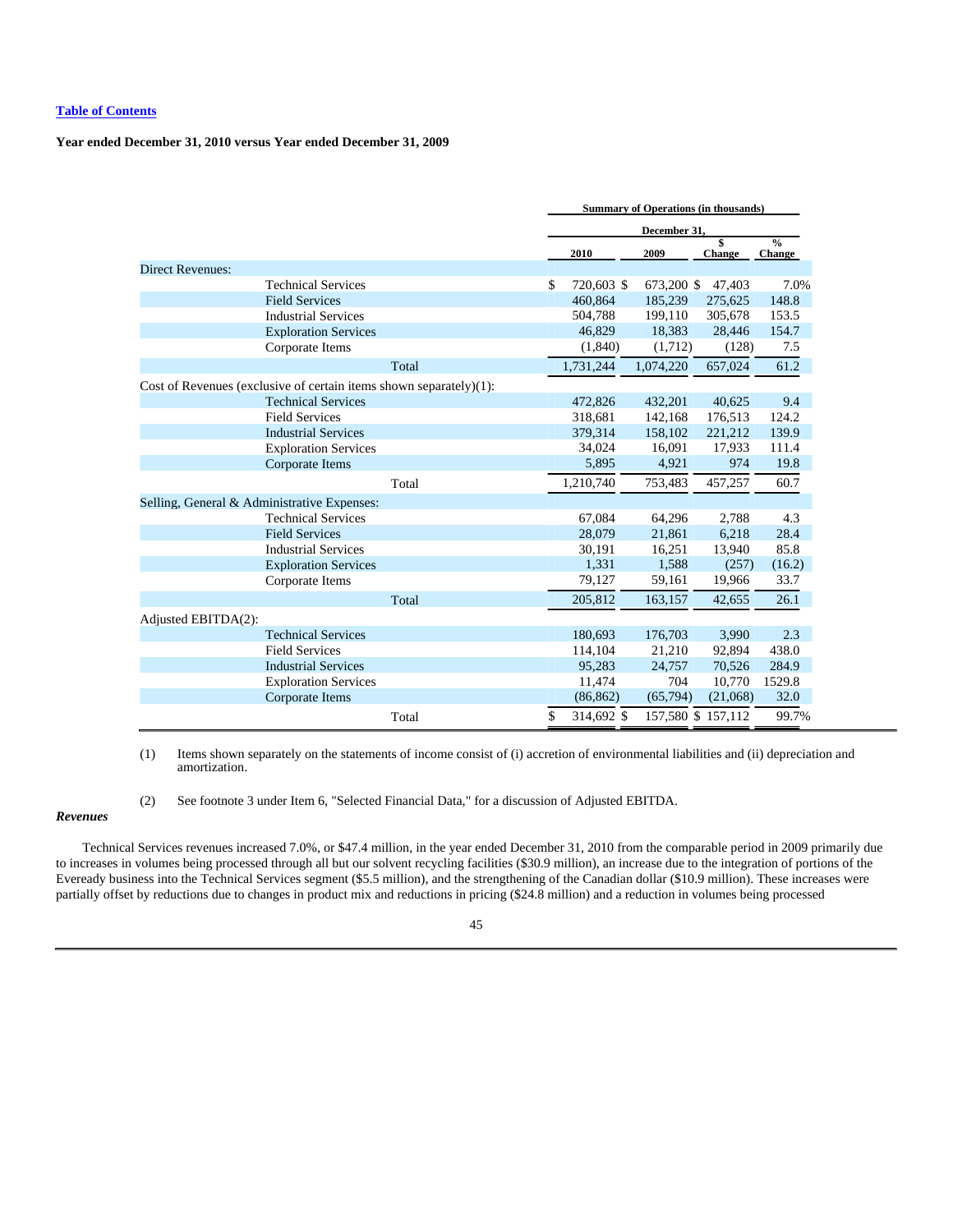through our solvent recycling facilities (\$0.6 million). The remaining increase related primarily to growth in our base business.

 Field Services revenues increased 148.8%, or \$275.6 million, in the year ended December 31, 2010 from the comparable period in 2009. Field Services participated in oil spill response efforts in both the Gulf of Mexico and Michigan during the year ended December 31, 2010 which accounted for \$253.0 million of our third party revenues. Excluding those oil spill projects, Field Services revenues also increased for the year ended December 31, 2010 from the comparable period in 2009 primarily due to recording 12 full months of revenues, compared to five months of revenues in the prior year, for Field Service business that was formerly Eveready (\$5.8 million), increases in our PCB business (\$5.0 million), increases in large remedial project business (\$4.3 million), increases in our oil recycling business due to increased pricing and volumes (\$3.4 million), and the strengthening of the Canadian dollar (\$1.3 million).

 Industrial Services revenues increased 153.5%, or \$305.7 million, in the year ended December 31, 2010 from the comparable period in 2009 primarily due to 12 full months of revenues, compared to five months of revenues in the year ended December 31, 2009 as the Eveready acquisition was consummated on July 31, 2009. Additionally, revenues in this segment increased primarily due to activity in the oil sands region of Northern Alberta, refinery turnaround work and high utilization rates at our camps in our lodging business, as well as the strengthening of the Canadian dollar (\$5.2 million).

 Exploration Services revenues increased 154.7%, or \$28.4 million, in the year ended December 31, 2010 from the comparable period in 2009 primarily due to 12 full months of revenues compared, to five months of revenues in the year ended December 31, 2009 as the Eveready acquisition was consummated on July 31, 2009. Additionally, revenues in this segment increased due to the strengthening of the Canadian dollar (\$0.3 million).

 There are many factors which have impacted, and continue to impact, our revenues. These factors include, but are not limited to: the level of emergency response projects, the effects of unseasonable weather conditions in the first quarter, the general conditions of the oil and gas industries particularly in the Alberta oil sands and other parts of Western Canada, competitive industry pricing, and the effects of fuel prices on our fuel recovery fees.

### *Cost of Revenues*

 Technical Services cost of revenues increased 9.4%, or \$40.6 million, in the year ended December 31, 2010 from the comparable period in 2009 primarily due to increases in salary and labor expenses (\$12.2 million), outside transportation costs (\$4.9 million), vehicle expenses and equipment repairs (\$3.4 million), materials and supplies expenses (\$3.4 million), materials for reclaim costs (\$3.1 million), fuel expense (\$3.0 million), utilities costs (\$1.9 million), chemical and consumables expense (\$1.0 million), equipment rentals and leased equipment (\$0.9 million), year-over-year unfavorable changes in environmental liability estimates (\$0.9 million), and the strengthening of the Canadian dollar (\$5.7 million).

 Field Services cost of revenues increased 124.2%, or \$176.5 million, in the year ended December 31, 2010 from the comparable period in 2009 primarily due to increased subcontractor fees, materials and supplies costs, equipment rental costs and travel and other costs associated with the oil spill project business in the Gulf of Mexico and Michigan of \$149.1 million, or 46.8% of total Field Services cost of revenues. Excluding those oil spill projects, Field Services cost of revenues increased \$27.5 million, or 19.4%, for the year ended December 31, 2010 from the comparable period in 2009 primarily due to increases in labor and related expenses (\$8.2 million), materials for reclaim or resale (\$4.9 million), subcontractor costs (\$2.7 million), equipment rental (\$2.2 million), materials and supplies costs (\$2.0 million), fuel costs (\$1.7 million), travel costs (\$1.2 million), chemicals and consumables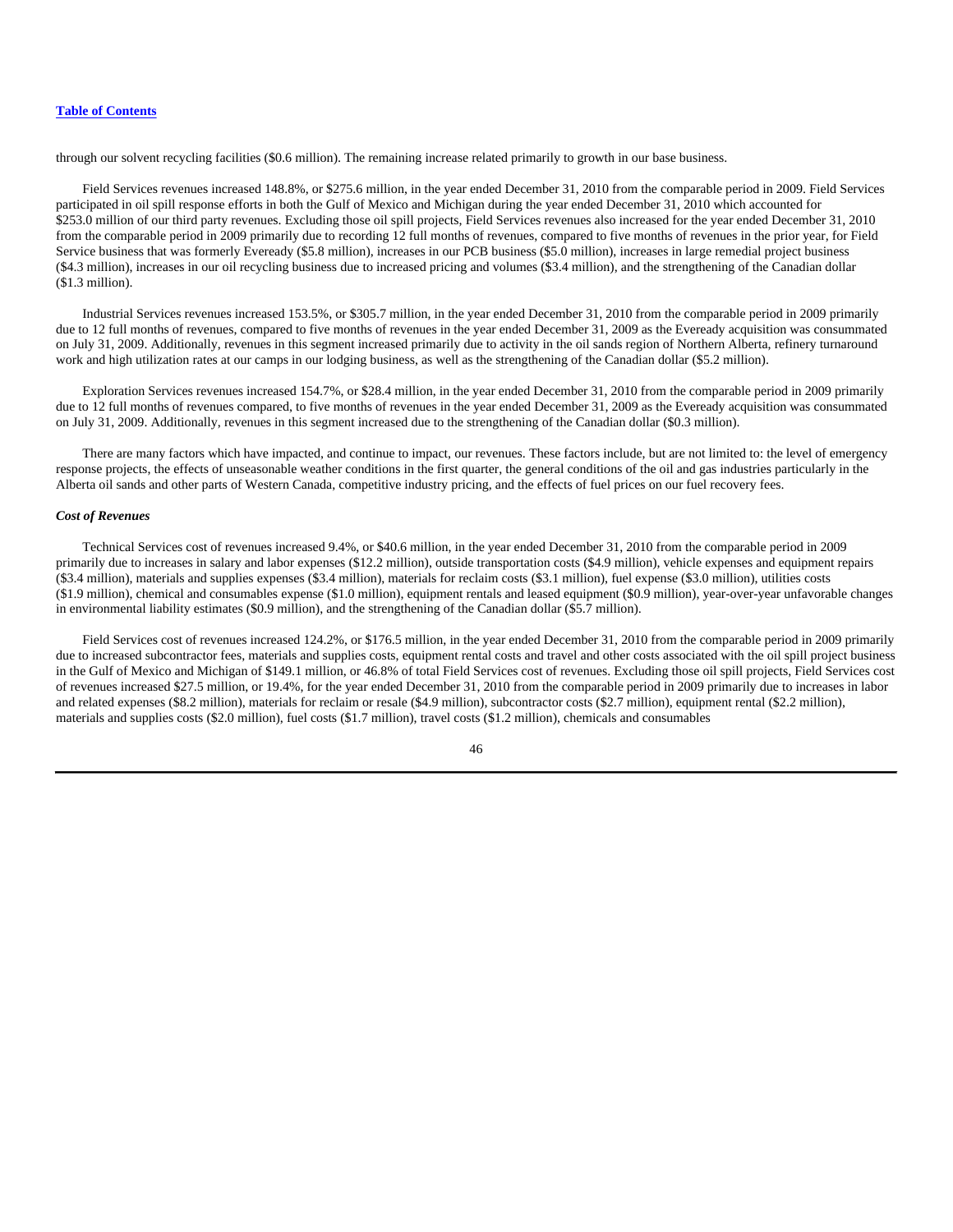expense (\$0.8 million) and equipment repairs (\$0.7 million), and the strengthening of the Canadian dollar (\$1.1 million).

 Industrial Services cost of revenues increased 139.9%, or \$221.2 million, in the year ended December 31, 2010 from the comparable period in 2009 primarily due to a full year of operations of Eveready, which we acquired in July 2009. Costs in this segment increased in proportion to revenues primarily related to increased catering costs associated with the increased lodging services revenues, higher subcontractor fees, equipment rental costs, materials and supplies, labor, fuel and travel costs related to the shutdown activity, and the strengthening of the Canadian dollar (\$4.1 million).

 Exploration Services cost of revenues increased 111.4%, or \$17.9 million, in the year ended December 31, 2010 from the comparable period in 2009 primarily due to a full year of operations of Eveready, which we acquired in July 2009. Additionally, costs in this segment increased due to increased fuel prices and travel costs, as well as the strengthening of the Canadian dollar (\$0.2 million).

 Corporate Items cost of revenues increased \$1.0 million for the year ended December 31, 2010, as compared to the comparable period in 2009 primarily due to increased labor costs (\$2.5 million), insurance costs (\$1.4 million) and fuel, building repairs and other costs (\$0.2 million), offset by a reduction in health insurance related costs (\$3.1 million).

We believe that our ability to manage operating costs is important in our ability to remain price competitive. We continue to upgrade the quality and efficiency of our waste treatment services through the development of new technology and continued modifications and upgrades at our facilities, and implementation of strategic sourcing initiatives. We plan to continue to focus on achieving cost savings relating to purchased goods and services through a strategic sourcing initiative. No assurance can be given that our efforts to reduce future operating expenses will be successful.

### *Selling, General and Administrative Expenses*

 Technical Services selling, general and administrative expenses increased 4.3%, or \$2.8 million, in the year ended December 31, 2010 from the comparable period in 2009 primarily due to increased salaries, commissions and bonuses offset partially by year-over-year favorable changes in environmental liability estimates.

 Field Services selling, general and administrative expenses increased 28.4%, or \$6.2 million, in the year ended December 31, 2010 from the comparable period in 2009 primarily due to an increase in commissions and bonus expense.

 Industrial Services selling, general and administrative expenses increased 85.8%, or \$13.9 million, in the year ended December 31, 2010 from the comparable period in 2009 primarily due to a full year of operations of Eveready, which we acquired in July 2009.

 Exploration Services selling, general and administrative expenses decreased 16.2%, or \$0.3 million, in the year ended December 31, 2010 from the comparable period in 2009 primarily due to the recovery of \$2.2 million of pre-acquisition receivables for which an allowance was previously recorded. Partially offsetting these reductions was the impact of a full year of operations of Eveready, which we acquired in July 2009.

 Corporate Items selling, general and administrative expenses increased 33.7%, or \$20.0 million, for the year ended December 31, 2010, as compared to the same period in 2009 primarily due to increases in salaries, payroll taxes and bonuses (\$13.1 million), stock-based compensation costs primarily related to the recording of the expense for 2009 and 2010 performance awards (\$5.9 million), employer contribution costs related to U.S. and Canadian retirement savings plans (\$3.2 million), marketing and branding costs (\$1.8 million), rent, taxes and other costs (\$0.6 million), year-over-year severance costs (\$0.6 million), recruiting costs (\$0.6 million), and computer expenses (\$0.5 million), offset partially by a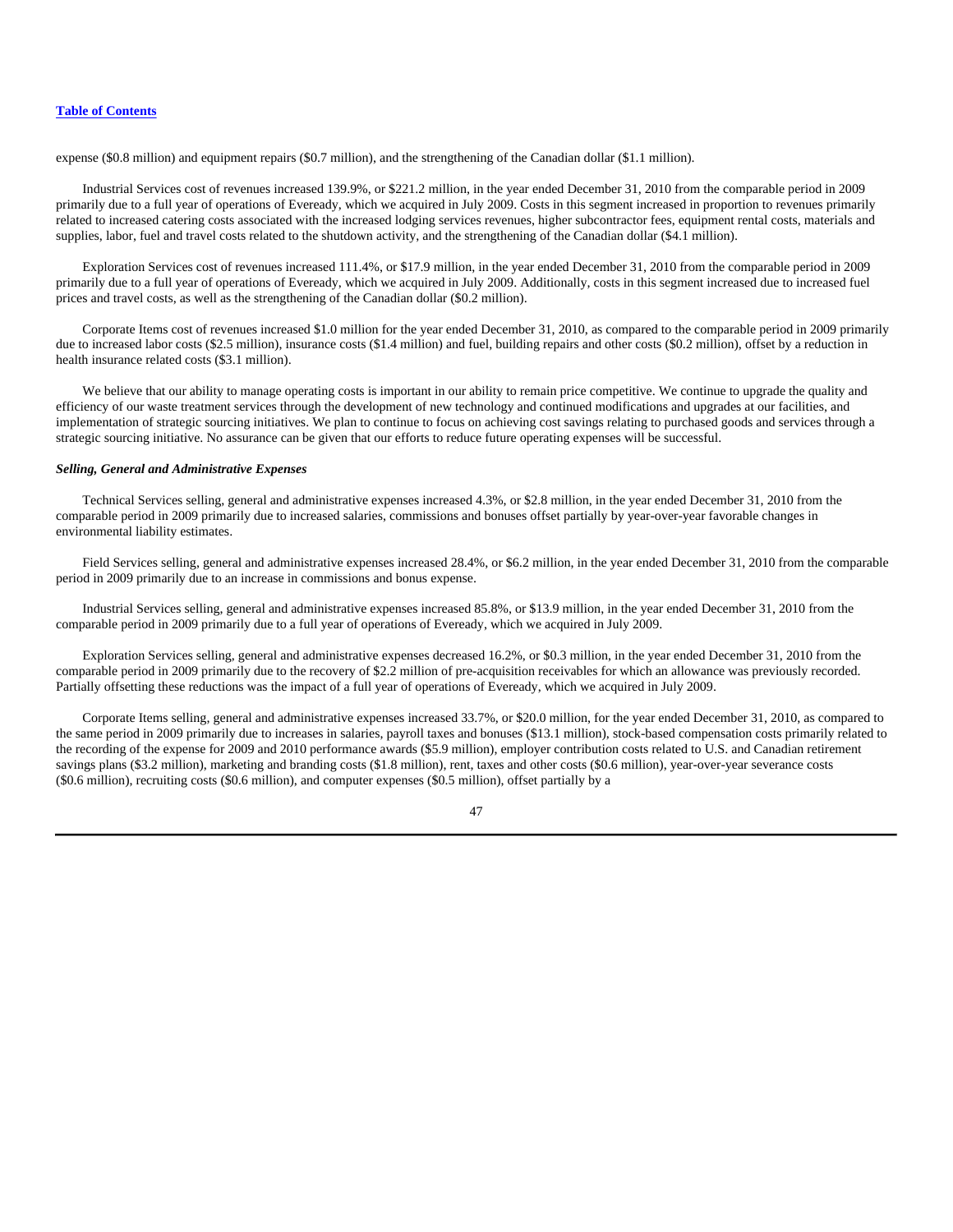reduction in professional fees primarily related to incurring acquisition costs in 2009 associated with the Eveready acquisition (\$5.3 million), and year-overyear favorable changes in environmental liability estimates (\$1.0 million).

#### *Depreciation and Amortization*

|                                     |      | <b>Year Ended</b><br>December 31,<br>(in thousands) |  |        |  |
|-------------------------------------|------|-----------------------------------------------------|--|--------|--|
|                                     | 2010 |                                                     |  | 2009   |  |
| Depreciation of fixed assets        | S    | 72.917                                              |  | 50,428 |  |
| Landfill and other amortization     |      | 19.556                                              |  | 14.470 |  |
| Total depreciation and amortization | \$   | 92,473                                              |  | 64.898 |  |

 Depreciation and amortization increased 42.5%, or \$27.6 million, for the year ended December 31, 2010 compared to the comparable period in 2009. Depreciation of fixed assets increased primarily due to the acquisitions of Eveready in July 2009 and Sturgeon in April 2010 and other increased capital expenditures in recent periods. Landfill and other amortization increased primarily due to the increase in other intangibles resulting from the acquisition of Eveready as well as an increase in landfill volumes.

#### *Other Income (Expense)*

 Other income (expense) increased \$2.5 million during the year ended December 31, 2010 compared to the comparable period in 2009, primarily due to a \$3.2 million gain on sale of certain marketable securities.

#### *Interest Expense, Net*

|                       | <b>Year Ended</b><br>December 31,<br>(in thousands) |        |    |        |  |  |
|-----------------------|-----------------------------------------------------|--------|----|--------|--|--|
|                       |                                                     | 2010   |    | 2009   |  |  |
| Interest expense      | S                                                   | 28,810 | \$ | 16,824 |  |  |
| Interest income       |                                                     | (874)  |    | (825)  |  |  |
| Interest expense, net | \$                                                  | 27,936 | \$ | 15.999 |  |  |

 Interest expense, net increased 74.6%, or \$11.9 million, for the year ended December 31, 2010 compared to the comparable period in 2009. The increase in interest expense was primarily due to the issuance of \$300.0 million in senior secured notes in August 2009 and the refinancing of our revolving credit facility.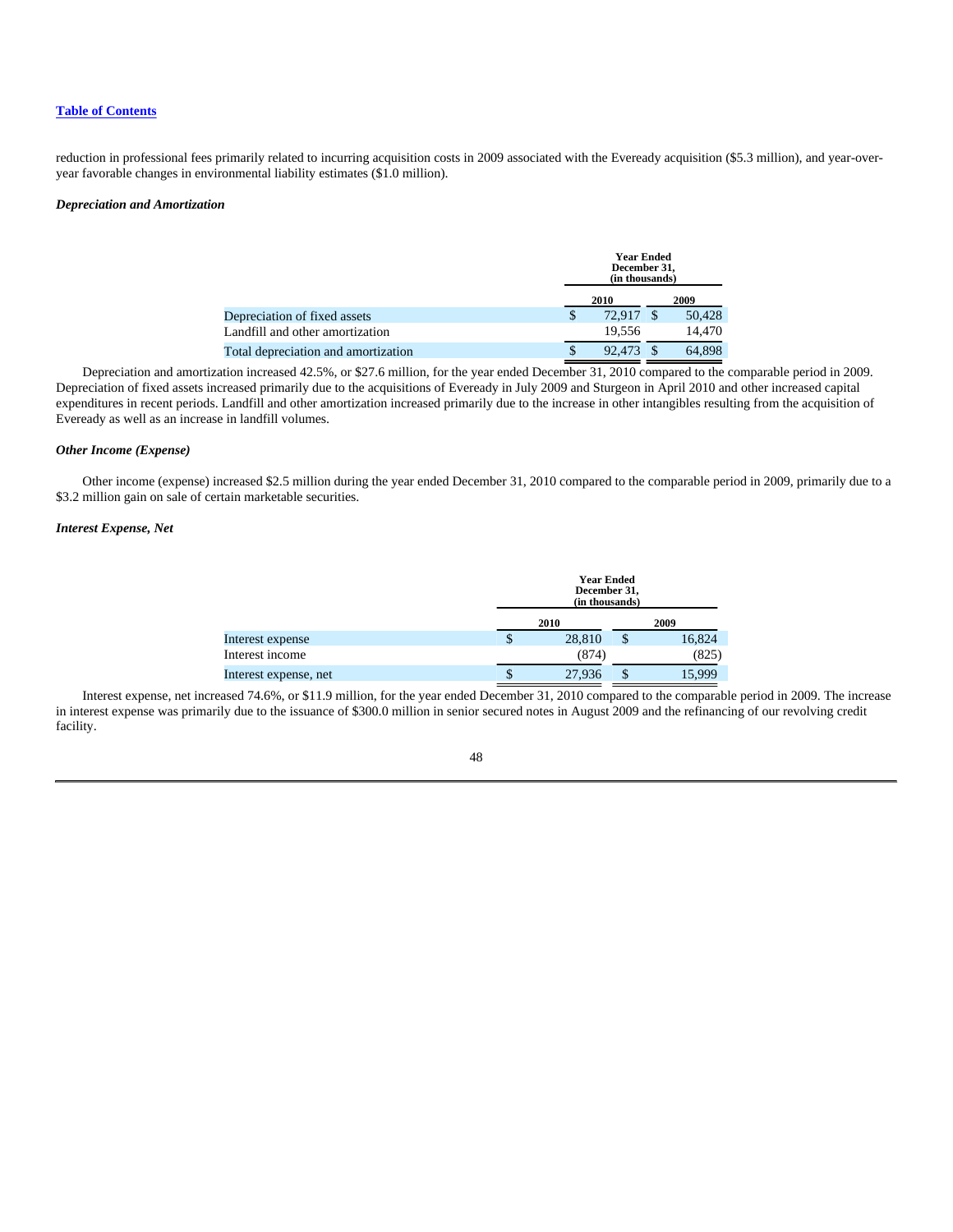#### **Year ended December 31, 2009 versus Year ended December 31, 2008**

|                                             |                                                                    |       |               |            | <b>Summary of Operations (in thousands)</b> |                     |                                |
|---------------------------------------------|--------------------------------------------------------------------|-------|---------------|------------|---------------------------------------------|---------------------|--------------------------------|
|                                             |                                                                    |       |               |            | December 31,                                |                     |                                |
|                                             |                                                                    |       |               | 2009       | 2008                                        | \$<br><b>Change</b> | $\frac{0}{0}$<br><b>Change</b> |
| <b>Direct Revenues:</b>                     |                                                                    |       |               |            |                                             |                     |                                |
|                                             | <b>Technical Services</b>                                          |       | $\mathcal{S}$ | 673,200 \$ | 735,093 \$                                  | (61, 893)           | (8.4)%                         |
|                                             | <b>Field Services</b>                                              |       |               | 185,239    | 245,106                                     | (59, 867)           | (24.4)                         |
|                                             | <b>Industrial Services</b>                                         |       |               | 199,110    | 52,681                                      | 146,429             | 278.0                          |
|                                             | <b>Exploration Services</b>                                        |       |               | 18,383     |                                             | 18,383              |                                |
|                                             | Corporate Items                                                    |       |               | (1,712)    | (2,167)                                     | 455                 | (21.0)                         |
|                                             |                                                                    | Total |               | 1,074,220  | 1,030,713                                   | 43,507              | 4.2                            |
|                                             | Cost of Revenues (exclusive of certain items shown separately)(1): |       |               |            |                                             |                     |                                |
|                                             | <b>Technical Services</b>                                          |       |               | 432,201    | 484,292                                     | (52,091)            | (10.8)                         |
|                                             | <b>Field Services</b>                                              |       |               | 142,168    | 182,834                                     | (40,666)            | (22.2)                         |
|                                             | <b>Industrial Services</b>                                         |       |               | 158,102    | 38,296                                      | 119,806             | 312.8                          |
|                                             | <b>Exploration Services</b>                                        |       |               | 16,091     |                                             | 16,091              |                                |
|                                             | Corporate Items                                                    |       |               | 4,921      | 2,398                                       | 2,523               | 105.2                          |
|                                             |                                                                    | Total |               | 753,483    | 707,820                                     | 45,663              | 6.5                            |
| Selling, General & Administrative Expenses: |                                                                    |       |               |            |                                             |                     |                                |
|                                             | <b>Technical Services</b>                                          |       |               | 64,296     | 64,199                                      | 97                  | 0.2                            |
|                                             | <b>Field Services</b>                                              |       |               | 21,861     | 27,230                                      | (5,369)             | (19.7)                         |
|                                             | <b>Industrial Services</b>                                         |       |               | 16,251     | 3,449                                       | 12,802              | 371.2                          |
|                                             | <b>Exploration Services</b>                                        |       |               | 1,588      |                                             | 1,588               |                                |
|                                             | Corporate Items                                                    |       |               | 59,161     | 64,796                                      | (5,635)             | (8.7)                          |
|                                             |                                                                    | Total |               | 163,157    | 159,674                                     | 3,483               | 2.2                            |
| Adjusted EBITDA(2):                         |                                                                    |       |               |            |                                             |                     |                                |
|                                             | <b>Technical Services</b>                                          |       |               | 176,703    | 186,602                                     | (9,899)             | (5.3)                          |
|                                             | <b>Field Services</b>                                              |       |               | 21,210     | 35,042                                      | (13, 832)           | (39.5)                         |
|                                             | <b>Industrial Services</b>                                         |       |               | 24,757     | 10,936                                      | 13,821              | 126.4                          |
|                                             | <b>Exploration Services</b>                                        |       |               | 704        |                                             | 704                 |                                |
|                                             | Corporate Items                                                    |       |               | (65, 794)  | (69, 361)                                   | 3,567               | (5.1)                          |
|                                             |                                                                    | Total | \$            | 157,580 \$ | 163,219 \$                                  | (5,639)             | $(3.5)\%$                      |

Items shown separately on the statements of income consist of (i) accretion of environmental liabilities and (ii) depreciation and amortization. (1)

# *Revenues*

See footnote 3 under Item 6, "Selected Financial Data," for a discussion of Adjusted EBITDA. (2)

 Technical Services revenues decreased 8.4%, or \$61.9 million, for the year ended December 31, 2009 from the comparable period in 2008 primarily due to reductions in volumes being processed through our facilities network (\$45.8 million) and the weakening Canadian dollar (\$7.7 million). These decreases were partially offset by revenues generated by the two solvent recycling facilities acquired in March 2008, changes in product mix and pricing (\$5.3 million) and increases in incinerator and landfill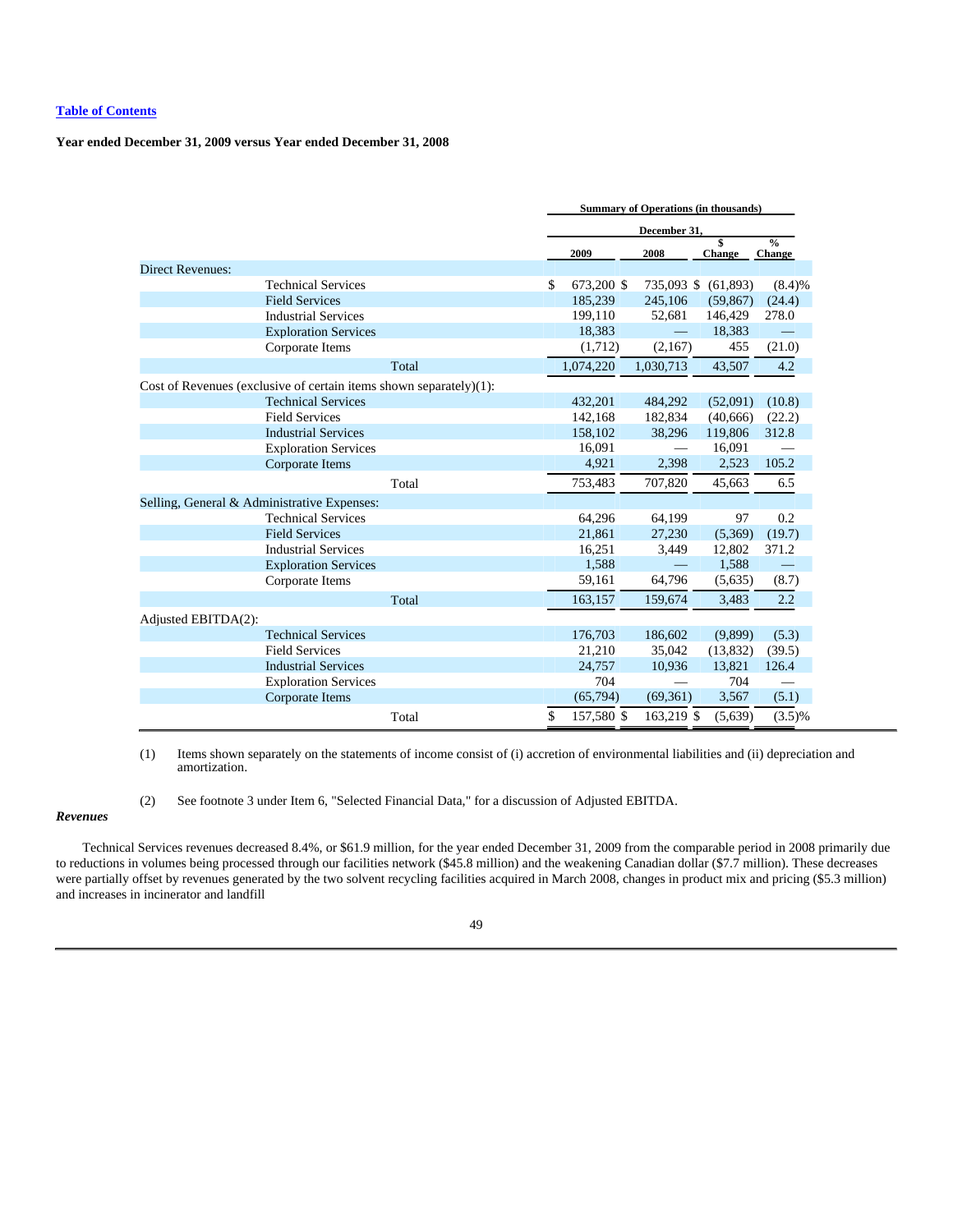volumes (\$12.7 million). The remainder of the total decrease was attributable to reductions in base business and reduced fuel recovery fees.

 Field Services revenues decreased 24.4%, or \$59.9 million, for the year ended December 31, 2009 from the comparable period in 2008 due primarily to a decline in base business, a reduction in the volume of long-term project business (\$10.3 million), declines in oil pricing (\$9.8 million), a reduction in event related revenues (\$9.7 million), a decrease in large remedial project business (\$7.7 million) and the weakening of the Canadian dollar (\$0.9 million).

 The increases in Industrial Services and Exploration Services revenues for the year ended December 31, 2009 were primarily due to our acquisition of Eveready on July 31, 2009.

 There are many factors which have impacted, and continue to impact, our revenues. These factors include, but are not limited to: the economic slowdown, the effects of unseasonable weather conditions, the general conditions of the oil and gas industries particularly in the Alberta oil sands and other parts of Western Canada, the reduced level of emergency response projects, competitive industry pricing, and the effects of lower fuel prices on our fuel recovery fees.

#### *Cost of Revenues*

 Technical Services costs of revenues decreased 10.8%, or \$52.1 million, for the year ended December 31, 2009 from the comparable period in 2008 primarily due to reductions in outside disposal and transportation costs (\$11.0 million), salary and labor expenses (\$8.1 million), fuel costs (\$9.5 million), costs of materials, supplies, and equipment rentals (\$5.7 million), utility costs (\$4.6 million), subcontractor and temporary fees (\$4.2 million), and the weakening of the Canadian dollar (\$4.2 million).

 Field Services costs of revenues decreased 22.2%, or \$40.7 million, for the year ended December 31, 2009 from the comparable period in 2008 primarily due to decreases in outside transportation and disposal costs (\$9.6 million), subcontractor and temporary fees (\$6.3 million), labor and related expenses (\$6.2 million), fuel charges (\$4.2 million), material and supply costs (\$3.5 million), materials for reclaim or resale (\$4.4 million), travel expenses (\$2.2 million), and the weakening of the Canadian dollar (\$0.7 million). The decrease in outside transportation and disposal costs was partially attributable to Company-wide initiatives to maximize the utilization of Company owned resources.

 The increases in Industrial Services and Exploration Services cost of revenues for the year ended December 31, 2009 were primarily due to our acquisition of Eveready on July 31, 2009.

 Corporate Items costs of revenues increased \$2.5 million for the year ended December 31, 2009 from the comparable period in 2008 primarily due to increases in health insurance related costs.

 We believe that our ability to manage operating costs is important in our ability to remain price competitive. We continue to upgrade the quality and efficiency of our waste treatment services through the development of new technology and continued modifications and upgrades at our facilities, and implementation of strategic sourcing initiatives. We plan to continue to focus on achieving cost savings relating to purchased goods and services through a strategic sourcing initiative. No assurance can be given that our efforts to reduce future operating expenses will be successful.

#### *Selling, General and Administrative Expenses*

 Technical Services selling, general and administrative expenses increased \$0.1 million for the year ended December 31, 2009 from the comparable period in 2008 primarily due to year-over-year unfavorable changes in environmental liability estimates (\$2.4 million) resulting from a benefit recorded in 2008 of \$2.3 million compared to an expense recorded in 2009 of \$0.1 million, primarily offset by reductions in salaries, commissions and bonuses.

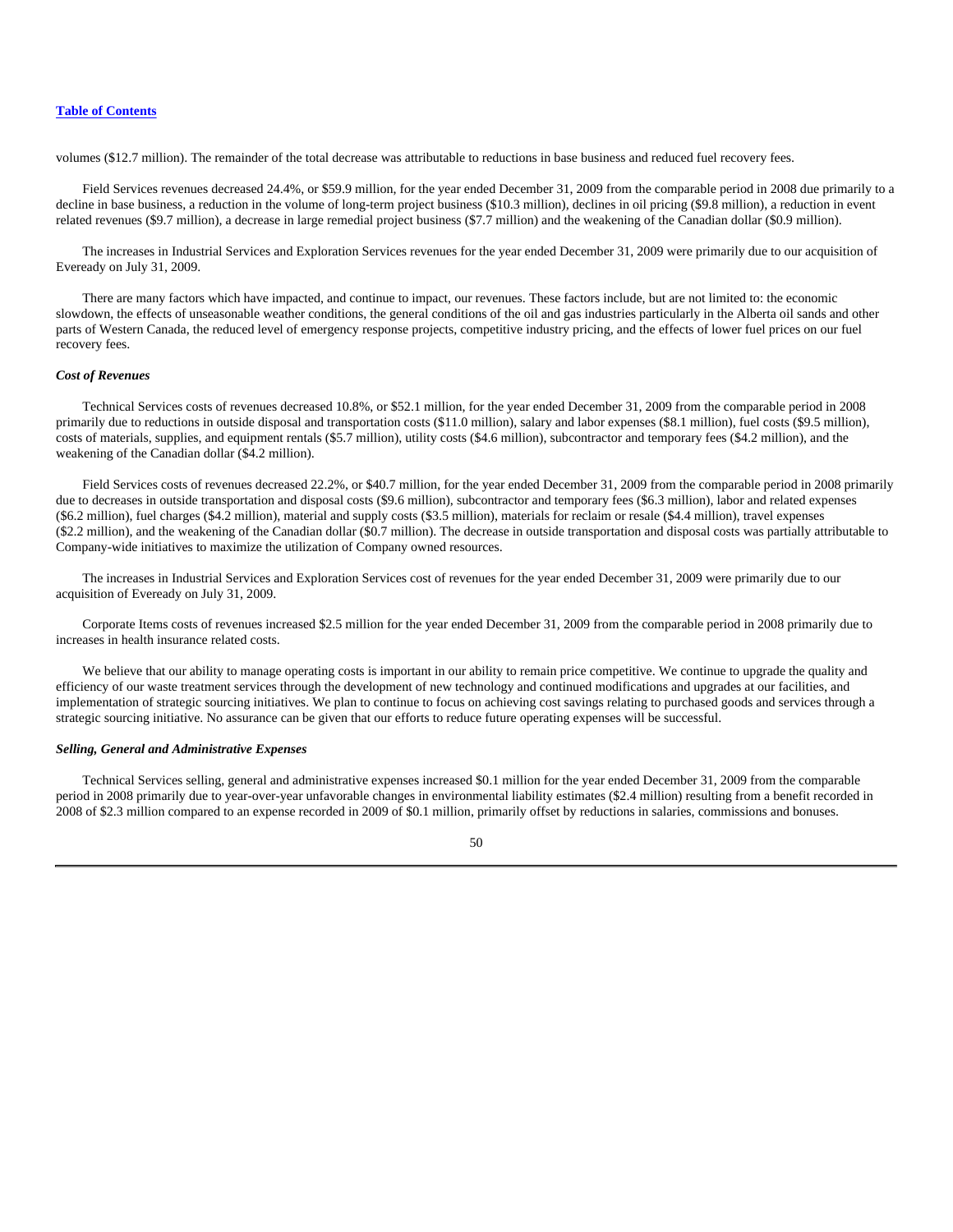Field Services selling, general and administrative expenses decreased 19.7%, or \$5.4 million, for the year ended December 31, 2009 from the comparable period in 2008 primarily due to reductions in commissions and bonuses.

 The increases in Industrial Services and Exploration Services selling, general and administrative expenses for the year ended December 31, 2009 were primarily due to our acquisition of Eveready on July 31, 2009.

 Corporate Items selling, general and administrative expenses decreased \$5.6 million, primarily due to a reduction in stock-based compensation and bonuses (\$7.3 million), legal fees (\$3.9 million), salaries (\$2.6 million) which included a year-over-year reduction of \$1.8 million for severance costs, and year-over-year favorable changes in environmental liability estimates (\$4.3 million). These decreases were partially offset by increases in year-over-year acquisition related costs (\$6.6 million), health insurance related costs (\$1.8 million) and the impact on our balance sheet of the weakening Canadian dollar (\$4.1 million).

#### *Depreciation and Amortization*

|                                     | <b>Year Ended</b><br>December 31,<br>(in thousands) |  |        |  |
|-------------------------------------|-----------------------------------------------------|--|--------|--|
|                                     | 2009                                                |  | 2008   |  |
| Depreciation of fixed assets        | \$<br>50.428                                        |  | 33,438 |  |
| Landfill and other amortization     | 14.470                                              |  | 11.033 |  |
| Total depreciation and amortization | \$<br>44.471<br>64.898                              |  |        |  |

 Depreciation and amortization increased 45.9%, or \$20.4 million, for the year ended December 31, 2009 compared to the comparable period in 2008. Depreciation of fixed assets increased primarily due to our acquisition of Eveready on July 31, 2009 and other increased capital expenditures in recent periods. Landfill and other amortization increased 31.2%, primarily due to the increase in other intangibles resulting from the acquisition of Eveready as well as increases in landfill volumes and landfill cell amortization rates.

### *Interest Expense, Net*

|                       | <b>Year Ended</b><br>December 31,<br>(in thousands) |        |    |         |  |
|-----------------------|-----------------------------------------------------|--------|----|---------|--|
|                       |                                                     | 2009   |    | 2008    |  |
| Interest expense      | \$                                                  | 16,824 | S  | 13,497  |  |
| Interest income       |                                                     | (825)  |    | (5,094) |  |
| Interest expense, net | \$                                                  | 15.999 | \$ | 8.403   |  |

 Interest expense, net increased 90.4%, or \$7.6 million, for the year ended December 31, 2009 compared to the comparable period in 2008. The increase in interest expense was primarily due to the issuance of \$300.0 million in senior secured notes in August 2009 and the refinancing of our revolving credit facility. The reduction of interest income in the comparable period was primarily due to a reduction in the interest rates being earned on our cash and cash equivalents balances.

#### *Loss on Early Extinguishment of Debt*

 During the third quarter of 2010, we recorded a \$2.3 million loss on early extinguishment of debt in connection with the redemption of \$30.0 million of our then outstanding \$300.0 million senior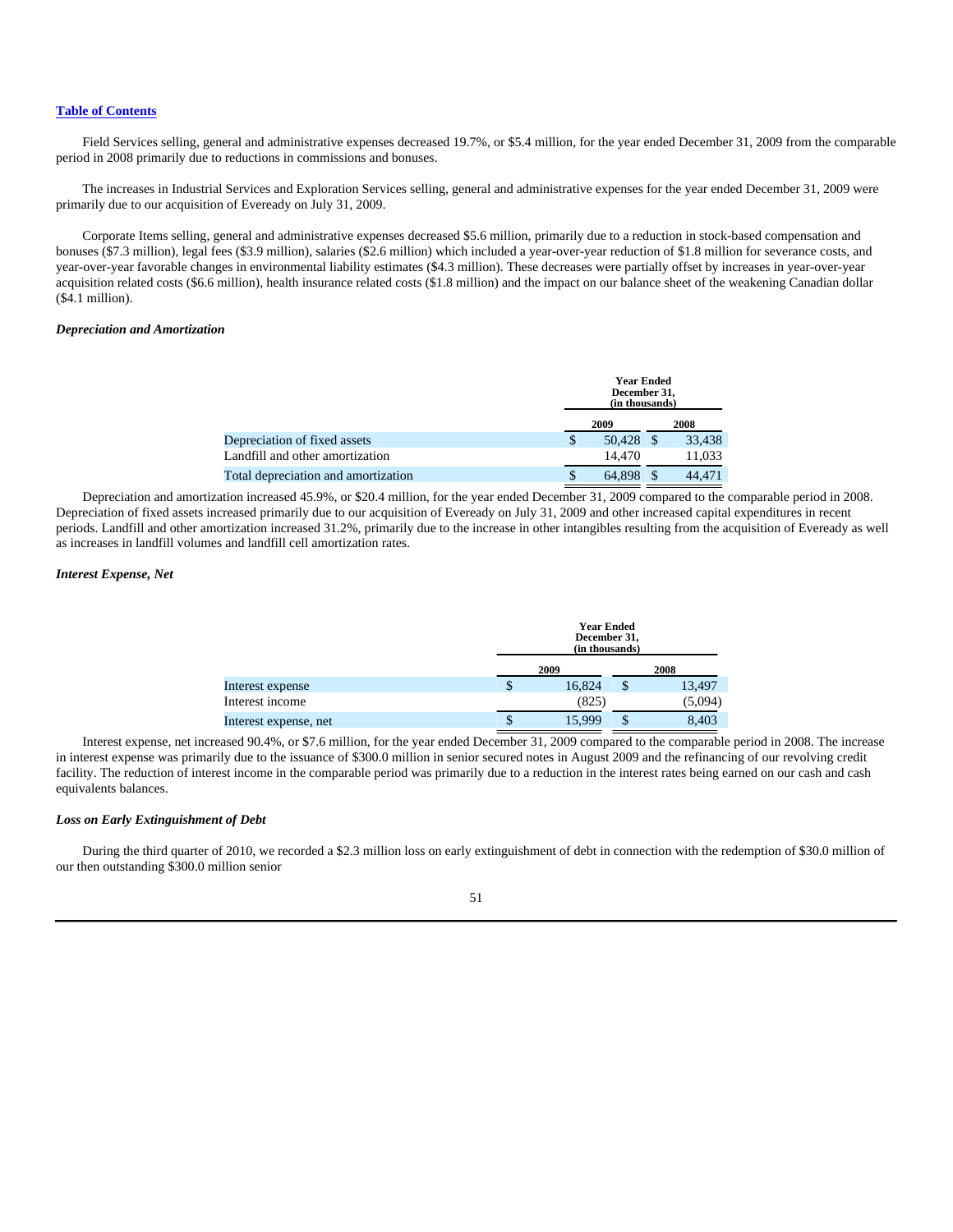secured notes. The loss included a \$0.9 million premium and non-cash expenses of \$0.7 million related to unamortized financing costs and \$0.7 million of unamortized discount.

 During the third quarter of 2009, we recorded a \$4.9 million loss on early extinguishment of debt in connection with the repayment of the Company's \$30.0 million term loan which was due in 2010, the Company's \$23.7 million outstanding senior secured notes, and the Eveready credit facility assumed in connection with that acquisition. The loss included \$0.7 million and \$2.2 million in prepayment penalties on the senior secured notes and Eveready credit facility, respectively, other fees of \$0.2 million and non-cash expenses of \$1.7 million and \$0.1 million for unamortized financing costs and discount, respectively.

 During the third quarter of 2008, we recorded a \$4.3 million loss on early extinguishment of debt in connection with a redemption of \$50.0 million principal amount of outstanding senior secured notes. This loss consisted of a \$2.8 million prepayment penalty and a write-off of the \$1.1 million unamortized portion of financing costs and \$0.4 million of unamortized discount on the redeemed notes.

 During the fourth quarter of 2008, we recorded a \$1.2 million loss on early extinguishment of debt in connection with a repurchase pursuant to an excess cash flow offer of \$18.5 million principal amount of outstanding senior secured notes for a purchase price of \$19.2 million, plus accrued interest. This included a \$0.7 million premium payment and a write-off of unamortized financing costs and unamortized discount of \$0.4 million and \$0.1 million, respectively.

#### *Income from Discontinued Operations*

 In connection with our acquisition of Eveready in July 2009, we agreed with the Canadian Commissioner of Competition to divest Eveready's Pembina Area Landfill, located near Drayton Valley, Alberta, due to its proximity to our existing landfill in the region. Prior to its sale in April 2010, the Pembina Area Landfill met the held for sale criteria and therefore the fair value of its assets and liabilities less estimated costs to sell were recorded as held for sale in our consolidated balance sheet. In connection with this sale, we recognized a pre-tax gain of \$1.3 million which, along with the net income through April 30, 2010 for the Pembina Area Landfill, has been recorded in income from discontinued operations on our consolidated statement of income for the year ended December 31, 2010. From January 1, 2010 to April 30, 2010, the Pembina Area Landfill generated \$2.2 million of revenues which were included in income from discontinued operations.

 In addition to the above, we sold in the second quarter of 2010 the mobile industrial health business we had acquired as part of the Eveready acquisition and recognized a \$1.4 million pre-tax gain on sale which was recorded in income from discontinued operations.

#### *Income Taxes*

 Our effective tax rate for fiscal years 2010, 2009 and 2008 was 31%, 42% and 39%, respectively. Our tax rate is affected by recurring items, such as tax rates in Canada and the relative amount of income we earn in Canada, which has increased due to our acquisition of Eveready. In addition, the interest and penalties accrual for uncertain tax positions has a material impact on our effective rate. The rate is also affected by discrete items that may occur in any given year, but are not consistent from year to year. In addition to state income taxes, the following items had the most significant impact on the change in our U.S. federal income tax rate:

- A \$14.3 million (7.6%) reduction (net of benefit) resulting from the release of interest and penalties related to Canadian and U.S. tax reserves for which the statutes of limitation periods have expired. •
- A \$6.8 million (3.6%) reduction resulting from rate differences between Canada and the U.S. •

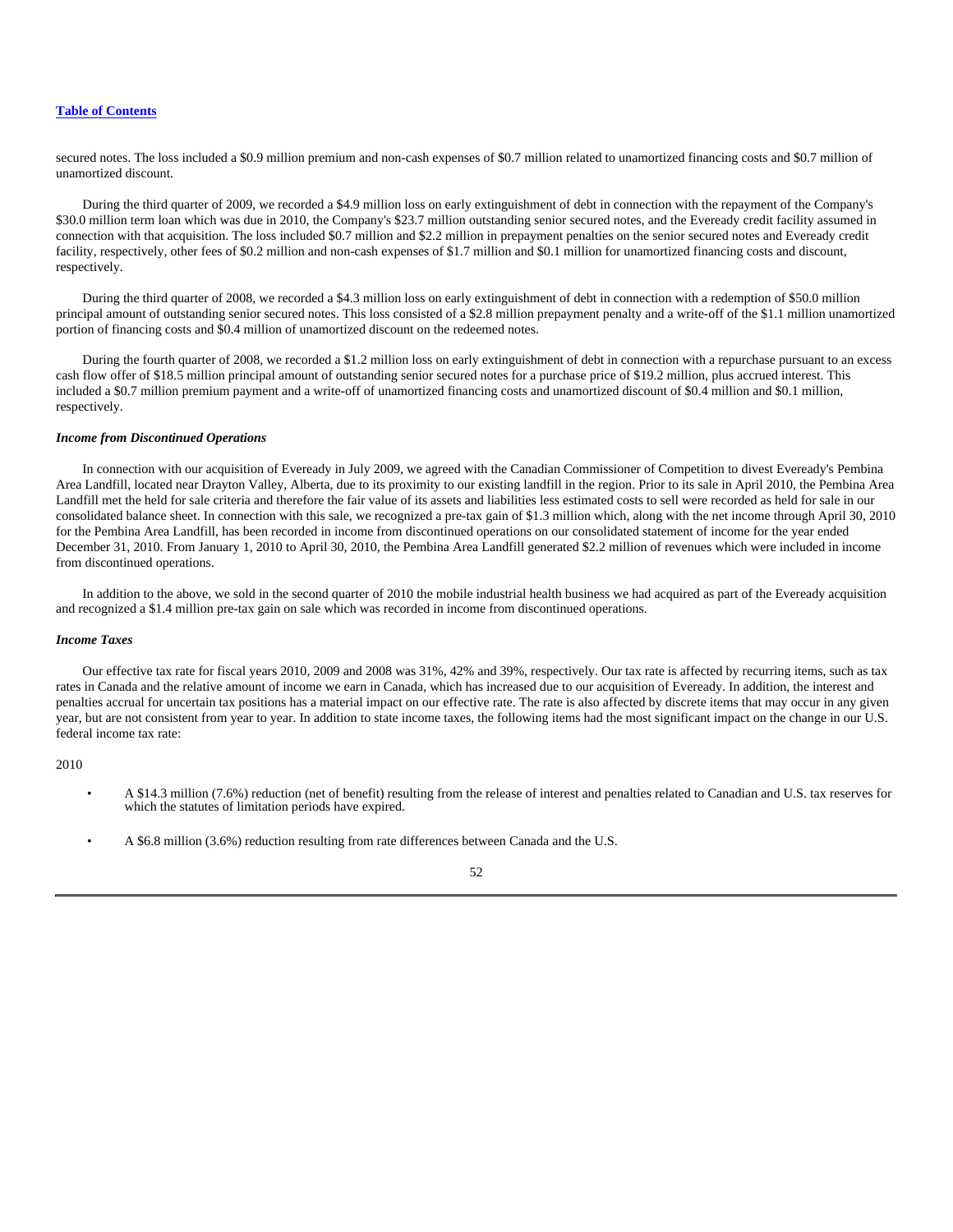- A \$2.6 million (1.4%) increase resulting from the annual calculation of accrued interest and penalties for uncertain tax positions. •
- A \$2.1 million (1.1%) increase resulting from net Canadian withholding tax expense on interest payments. •

2009

- A \$4.2 million (6.6%) reduction resulting from rate differences between Canada and the U.S. •
- A \$3.5 million (5.5%) increase resulting from the annual calculation of accrued interest and penalties for uncertain tax positions. •
- A \$1.9 million (3.0%) increase resulting from non-deductible transaction costs relating to the 2009 acquisitions. •

2008

- A \$4.8 million (5.1%) increase resulting from the annual calculation of accrued interest and penalties for uncertain tax positions. •
- A \$4.5 million (4.8%) reduction resulting from rate differences between Canada and the U.S. •
- A \$1.1 million (1.2%) reduction resulting from the release of interest and penalties related to a Canadian tax reserve for which the statute expired. •
- A \$1.0 million (1.1%) reduction resulting from a change in state deferred taxes. •

 Income tax expense (including taxes on income from discontinued operations) for the year ended December 31, 2010 increased \$31.0 million to \$57.8 million from \$26.8 million for the comparable period in 2009 primarily due to increased revenue and earnings offset by a decrease in unrecognized tax benefits of \$15.0 million. Approximately \$13.2 million of the \$15.0 million decrease was due to expiring statute of limitation periods related to a historical Canadian business combination and the remaining \$1.8 million was related to the conclusion of examinations with state taxing authorities and the expiration of various state statutes of limitation periods. The income tax expense (including taxes on income from discontinued operations) for the year ended December 31, 2009 decreased \$9.7 million to \$26.8 million from \$36.5 million for the comparable period in 2008 primarily due to decreased earnings.

 A valuation allowance is required to be established when, based on an evaluation of available evidence, it is more likely than not that some portion or all of the deferred tax assets will not be realized. At December 31, 2010 and December 31, 2009, we had a remaining valuation allowance of \$12.9 million and \$11.2 million, respectively. The allowance as of December 31, 2010 consisted of \$11.3 million of foreign tax credits, \$1.4 million of state net operating loss carryforwards and \$0.2 million of foreign net operating loss carryforwards. The allowance as of December 31, 2009 consisted of \$9.2 million of foreign tax credits, \$0.9 million of state net operating loss carryforwards and \$1.1 million of foreign net operating loss carryforwards.

 Our management's policy is to recognize interest and penalties related to income tax matters as a component of income tax expense. The liability for unrecognized tax benefits as of December 31, 2010 and 2009 included accrued interest and penalties of \$26.2 million and \$28.0 million, respectively. Tax expense for the years ended December 31, 2010, 2009 and 2008 included interest and penalties, net of federal benefit, of \$2.9 million, \$3.5 million and \$4.3 million, respectively.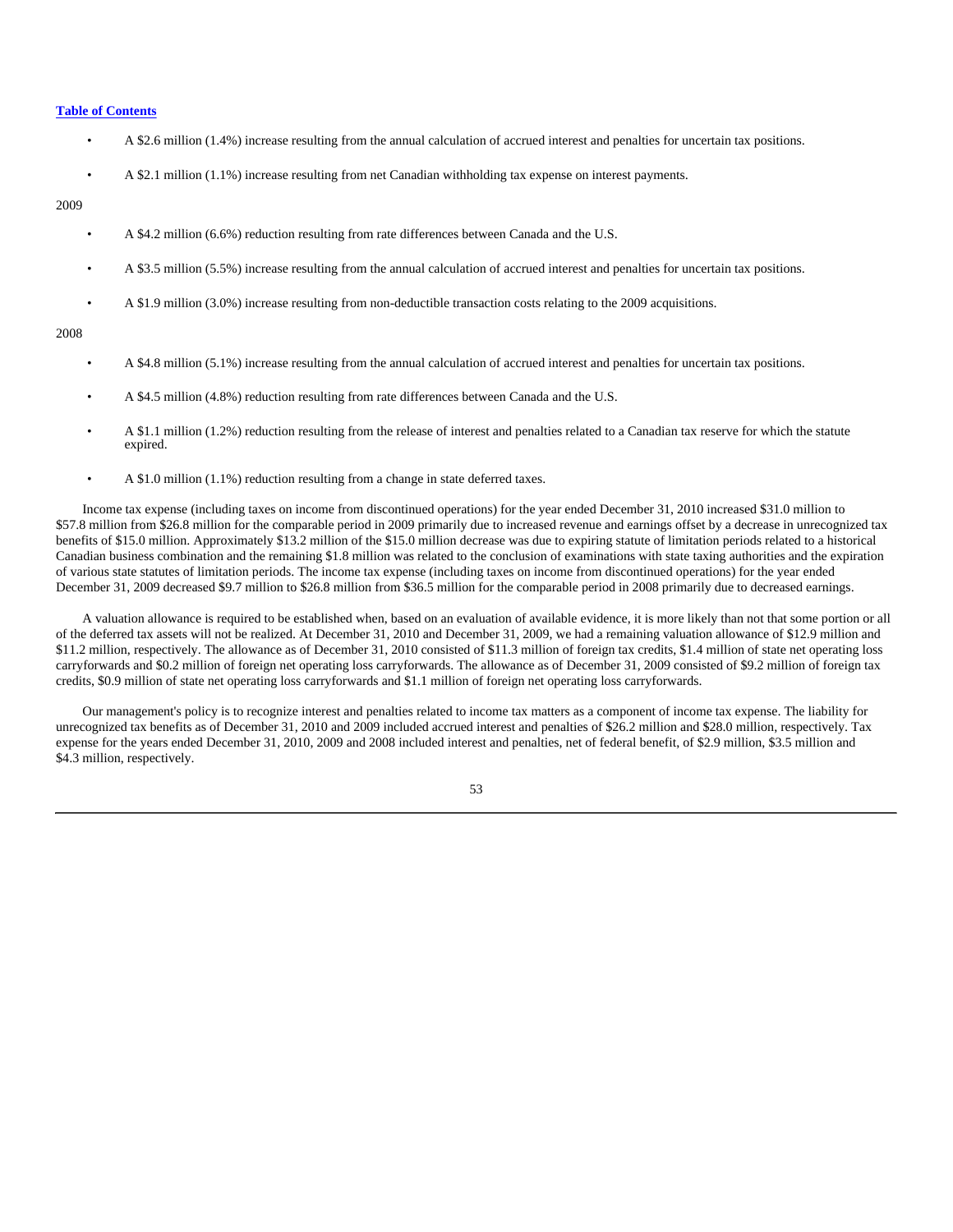#### **Liquidity and Capital Resources**

Highlights:

- Collections received from the two oil spill projects in the Gulf of Mexico and Michigan of \$231.1 million offset by vendor payments of approximately \$149.9 million; and •
- Divestitures in April 2010 of the Pembina Area Landfill for \$11.7 million and the mobile industrial health business for \$2.4 million (discussed further in Note 10, "Held For Sale," to our financial statements included in Item 8 of this report), offset partially by: •
- Redemption on September 28, 2010 of \$30.0 million of our then outstanding \$300.0 million senior secured notes; •
- Purchase of Sturgeon & Son Transportation, Inc. in April 2010 for cash of \$13.9 million (discussed further in Note 3, "Business Combinations," to our financial statements included in Item 8 of this report); •
- Purchase of investment securities for \$10.5 million; •
- Tax payments of \$56.0 million; •
- Interest payments on our senior secured notes of \$23.2 million; and •
- Payment in March 2010 of bonuses and commissions earned throughout 2009. •

 We intend to use our remaining existing cash and cash equivalents, marketable securities and cash flow from operations to provide for our working capital needs and to fund capital expenditures. We anticipate that our cash flow provided by operating activities will provide the necessary funds on both a short- and long-term basis to meet operating cash requirements.

We had accrued environmental liabilities as of December 31, 2010 of approximately \$176.3 million, substantially all of which we assumed in connection with our acquisition of the CSD assets in September 2002, Teris LLC in 2006, and one of the two solvent recycling facilities we purchased from Safety-Kleen Systems, Inc. in 2008. We anticipate our environmental liabilities will be payable over many years and that cash flow from operations will generally be sufficient to fund the payment of such liabilities when required. However, events not anticipated (such as future changes in environmental laws and regulations) could require that such payments be made earlier or in greater amounts than currently anticipated, which could adversely affect our results of operations, cash flow and financial condition.

We assess our liquidity in terms of our ability to generate cash to fund our operating, investing, and financing activities. Our primary ongoing cash requirements will be to fund operations, capital expenditures, interest payments and investments in line with our business strategy. We believe our future operating cash flows will be sufficient to meet our future operating and investing cash needs. Furthermore, the existing cash balances and the availability of additional borrowings under our revolving credit facility provide additional potential sources of liquidity should they be required.

#### *Cash Flows for 2010*

 Cash from operating activities for the year ended December 31, 2010 was \$224.1 million, an increase of 140.3%, or \$130.8 million, compared with cash from operating activities for the year ended December 31, 2009. The change was primarily related to the activity from the two oil spill projects in the Gulf of Mexico and Michigan which resulted in an increase in income from operations and an increase in accounts payable offset partially by a net increase in accounts receivable.

 Cash used for investing activities for the year ended December 31, 2010 was \$125.7 million, an increase of 6.2%, or \$7.3 million, compared with cash used for investing activities for the year ended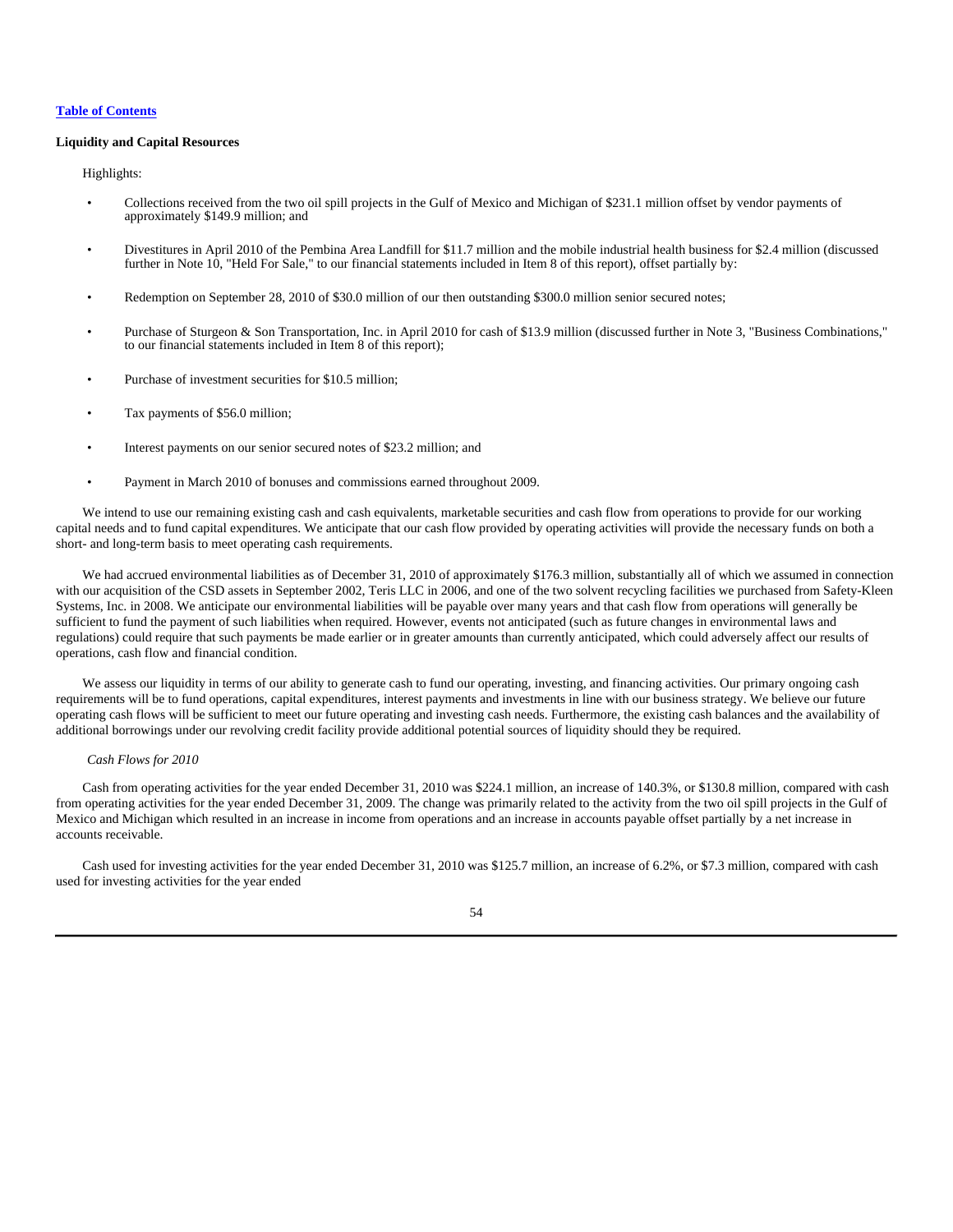December 31, 2009. The increase resulted primarily from increased additions to property, plant and equipment, offset partially by lower year-over-year costs associated with acquisitions as well as proceeds related to the divestitures of the Pembina Area Landfill and the mobile industrial health business.

 Cash used for financing activities for the year ended December 31, 2010 was \$32.2 million, compared to cash from financing activities of \$3.6 million for the year ended December 31, 2009. The change was primarily the result of (i) net proceeds of \$292.1 million from the August 2009 issuance of senior secured notes, offset by the payment on debt acquired related to the 2009 acquisitions of EnviroSORT Inc. and Eveready and (ii) the difference between the redemption of debt amounts between years.

### *Cash Flows for 2009*

 Cash from operating activities for the year ended December 31, 2009 was \$93.3 million, a decrease of 14.9%, or \$16.3 million, compared with cash from operating activities for the year ended December 31, 2008. The decrease was primarily the result of a reduction in income from operations.

 Cash used for investing activities for the year ended December 31, 2009 was \$118.4 million, an increase of 40.1%, or \$33.9 million, compared with cash used for investing activities for the year ended December 31, 2008. The increase resulted primarily from higher year-over-year costs associated with acquisitions.

 Cash from financing activities for the year ended December 31, 2009 was \$3.6 million, compared to cash used for financing activities of \$116.8 million for the year ended December 31, 2008. The change was primarily the result of net proceeds of \$173.5 million from the issuance of 2.875 million shares of common stock in April 2008 and the net proceeds of \$292.1 million from the August 2009 issuance of senior secured notes offset by the payment on debt acquired related to the 2009 acquisitions of EnviroSORT and Eveready.

#### *Financing Arrangements*

 On September 28, 2010, we redeemed \$30.0 million (10% of the total of \$300.0 million then outstanding) of our 7.625% senior secured notes in accordance with the terms of the notes. The notes permit management, at any time prior to August 15, 2012, but not more than once in any twelve-month period, to make an optional redemption of up to \$30.0 million at a redemption price of 103% of the principal amount, plus accrued interest through the redemption date. The financing arrangements and principal terms of the original \$300.0 million principal amount of senior secured notes and the \$120 million revolving credit facility are discussed further in Note 9, "Financing Arrangements," to our financial statements included in Item 8 of this report.

 Effective October 1, 2010, the interest rate for borrowings under the revolving credit facility was reduced to either, at our option, (i) LIBOR plus an applicable margin ranging from 2.25% to 2.75% (as compared to 3.25% to 3.75% previously in effect) per annum based on the then level of our fixed charge coverage ratio or (ii) Bank of America, N.A.'s base rate plus an applicable margin ranging from 1.25% to 1.75% (as compared to 2.25% to 2.75% previously in effect) per annum based on such fixed charge coverage ratio, and the fee for outstanding letters of credit was reduced to the applicable reduced LIBOR margin described above.

 As of December 31, 2010, we were in compliance with the covenants of all of our debt agreements, and we believe it is reasonably likely that we will continue to meet such covenants.

#### *Liquidity Impacts of Uncertain Tax Positions*

 As discussed in Note 11, "Income Taxes," to our financial statements included in Item 8 of this report, we have recorded as of December 31, 2010, \$65.9 million of unrecognized tax benefits, including

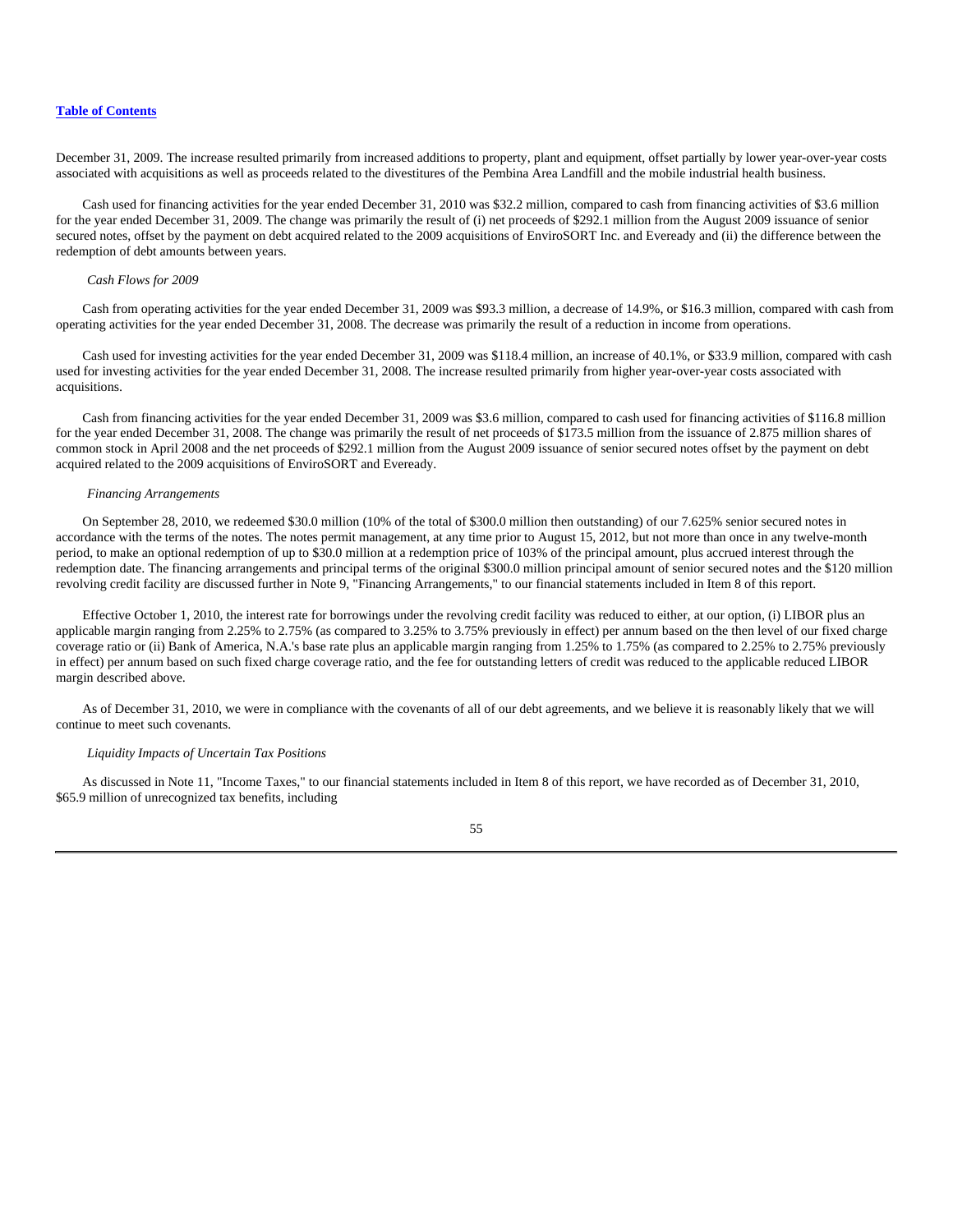\$19.7 million of potential interest and \$6.5 million of potential penalties. These liabilities are classified as "unrecognized tax benefits and other long-term liabilities" in our consolidated balance sheets. We are not able to reasonably estimate when we would make any cash payments to settle these liabilities. However, we believe no material cash payments will be required in the next 12 months.

#### **Contractual Obligations**

 The following table has been included to assist the reader in analyzing our debt and similar obligations as of December 31, 2010 and our ability to meet such obligations (in thousands):

|                                                |                                       | <b>Payments Due by Period</b> |        |                  |                                   |  |  |  |  |
|------------------------------------------------|---------------------------------------|-------------------------------|--------|------------------|-----------------------------------|--|--|--|--|
| <b>Contractual Obligations</b>                 | Total                                 | Less than<br>1 year           |        |                  | 1-3 years 4-5 years After 5 years |  |  |  |  |
| Closure, post-closure and remedial liabilities | $$453,133$ \$ 14,992 \$               |                               |        | 42,433 \$ 25,891 | <sup>\$</sup><br>369,817          |  |  |  |  |
| Pension funding                                | 3.312                                 | 262                           | 559    | 598              | 1,893                             |  |  |  |  |
| Long-term debt                                 | 264,007                               |                               |        |                  | 264,007                           |  |  |  |  |
| Interest on long-term obligations              | 115.282                               | 20.164                        | 40.542 | 40,870           | 13,706                            |  |  |  |  |
| Capital leases                                 | 16.010                                | 8.610                         | 5.672  | 1.728            |                                   |  |  |  |  |
| <b>Operating leases</b>                        | 76,906                                | 21.278                        | 29,778 | 11.388           | 14,462                            |  |  |  |  |
| Total contractual obligations                  | \$928,650 \$65,306 \$118,984 \$80,475 |                               |        |                  | 663.885<br>\$.                    |  |  |  |  |

 As we are not able to reasonably estimate when we would make any cash payments to settle uncertain tax position liabilities of \$39.7 million, such amounts have not been included in the table above. In addition, we have recorded a liability for interest of \$19.7 million and potential penalties of \$6.5 million relating to such uncertain tax positions but have not included such amounts in the table above.

 The undiscounted value of closure, post closure and remedial liabilities of \$453.1 million is equivalent to the present value of \$176.3 million based on discounting of \$185.7 million and the remainder of \$91.1 million to be accrued for closure and post-closure liabilities over the remaining site lives.

 The following table has been included to assist the reader in understanding other contractual obligations we had as of December 31, 2010 and our ability to meet these obligations (in thousands):

|                                     |               | <b>Payments Due by Period</b> |           |        |           |  |               |  |  |  |
|-------------------------------------|---------------|-------------------------------|-----------|--------|-----------|--|---------------|--|--|--|
|                                     |               | Less than                     |           |        |           |  |               |  |  |  |
| <b>Other Commercial Commitments</b> | Total<br>vear |                               | 1-3 vears |        | 4-5 vears |  | After 5 years |  |  |  |
| Standby letters of credit           |               | 86.130 \$                     |           | 86.130 |           |  |               |  |  |  |

We obtained substantially all of the standby letters of credit described in the above table as security for financial assurances which we have been required to provide to regulatory bodies for our hazardous waste facilities and which would be called only in the event that we fail to satisfy closure, post-closure and other obligations under the permits issued by those regulatory bodies for such licensed facilities. See Note 9, "Financing Arrangements," to our financial statements included in Item 8 of this report for further discussion of our financing arrangements.

#### *Off-Balance Sheet Arrangements*

 Except for our obligations under operating leases and letters of credit described above under "Contractual Obligations" and performance obligations incurred in the ordinary course of business, we are not now party to any off-balance sheet arrangements involving guarantee, contingency or similar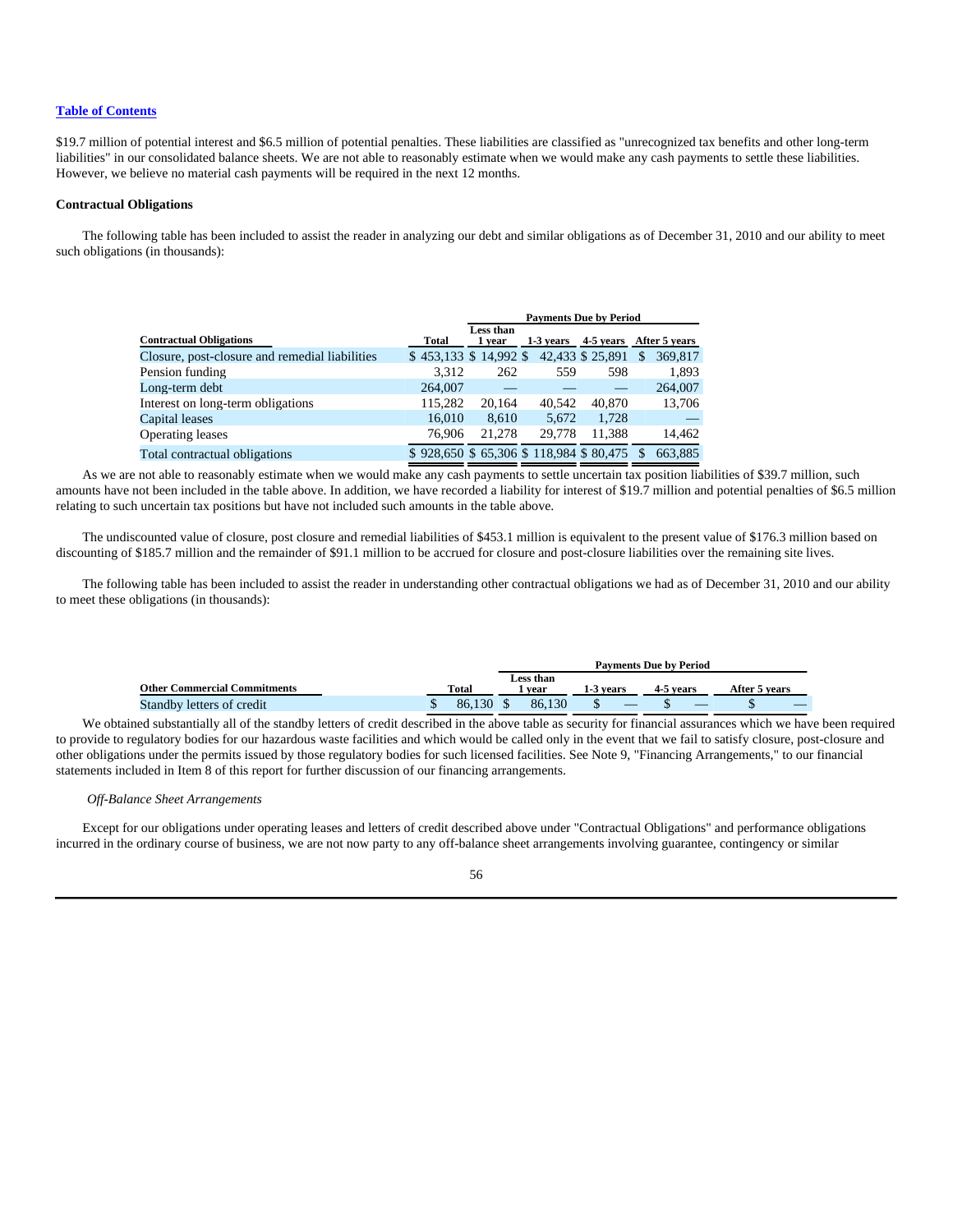obligations to entities whose financial statements are not consolidated with our results and that have or are reasonably likely to have a current or future effect on our financial condition, changes in financial condition, revenues or expenses, results of operations, liquidity, capital expenditures or capital resources that would be material to investors in our securities.

#### *Capital Expenditures*

We now anticipate that 2011 capital spending will be between \$135 million and \$145 million, of which approximately \$3.0 million will relate to complying with environmental regulations. However, changes in environmental regulations could require us to make significant capital expenditures for our facilities and adversely affect our results of operations and cash flow.

#### *Auction Rate Securities*

 As of December 31, 2010, our long-term investments included \$5.4 million of available for sale auction rate securities. With the liquidity issues experienced in global credit and capital markets, these auction rate securities have experienced multiple failed auctions and as a result are currently not liquid. The auction rate securities are secured by student loans substantially insured by the Federal Family Education Loan Program, maintain the highest credit rating of AAA, and continue to pay interest according to their stated terms with interest rates resetting generally every 28 days.

 We believe we have sufficient liquidity to fund operations and do not plan to sell our auction rate securities in the foreseeable future. During 2010, we liquidated \$1.3 million of auction rate securities at par. In the unlikely event that we need to access the funds that are in an illiquid state, we may not be able to do so without a possible loss of principal until a future auction for these investments is successful, another secondary market evolves for these securities, they are redeemed by the issuer, or they mature. If we were unable to sell these securities in the market or they were not redeemed, we could be required to hold them to maturity. These securities are currently reflected at their fair value utilizing a discounted cash flow analysis or significant other unobservable inputs. As of December 31, 2010, we have recorded an unrealized pre-tax loss of \$0.3 million, which we assess as temporary. We will continue to monitor and evaluate these investments on an ongoing basis for other than temporary impairment and record a charge to earnings if and when appropriate.

### **Stockholder Matters**

 As described in Note 3, "Business Combinations," to our financial statements included in Item 8 of this report, we acquired Eveready on July 31, 2009 and, as a portion of the consideration, we issued to the former Eveready shareholders \$118.4 million in our common stock consisting of 2.4 million shares valued at \$49.50 per Clean Harbors share (the closing price on the New York Stock Exchange on the day prior to the acquisition).

 During the year ended December 31, 2010, the Compensation Committee of our Board of Directors granted a total of 88,421 performance share awards that are subject to achieving predetermined revenue and EBITDA margin goals by December 31, 2011 and also include continued service conditions. As of December 31, 2010, based on the year-to-date results of operations, management determined that the performance targets for the 2010 performance awards had been achieved and recognized \$2.7 million of expense during the year ended December 31, 2010 through sales, general and administrative expenses.

 During the year ended December 31, 2009, the Compensation Committee of our Board of Directors granted a total of 68,251 performance share awards that were subject to achieving predetermined revenue and EBITDA margin goals by December 31, 2010 and also include continued service conditions. Prior to the second quarter of 2010, management believed that it was not then probable that the performance targets would be achieved and therefore recorded no compensation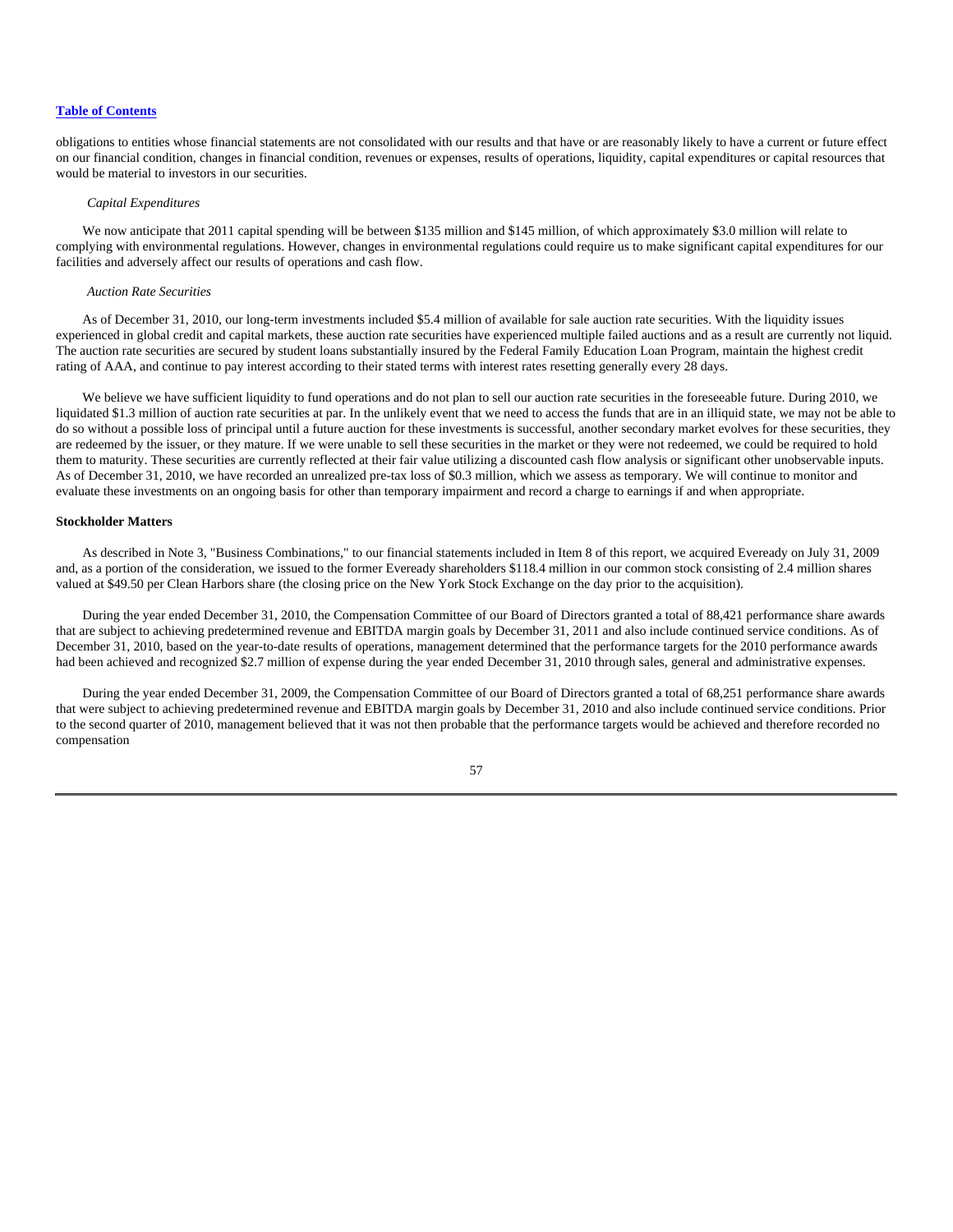expense during fiscal 2009 and during the first quarter of 2010. Based on the year-to-date results of operations, management determined that the performance targets for the 2009 performance awards had been achieved and recognized \$1.7 million of expense during the year ended December 31, 2010 through sales, general and administrative expenses relating to those 2009 awards.

### **ITEM 7A. QUANTITATIVE AND QUALITATIVE DISCLOSURES ABOUT MARKET RISK**

 In the normal course of business, we are exposed to market risks, including changes in interest rates, certain commodity prices, and certain foreign currency rates, primarily the Canadian dollar. Our philosophy in managing interest rate risk is to borrow at fixed rates for longer time horizons to finance noncurrent assets and to borrow (to the extent, if any, required) at variable rates for working capital and other short-term needs. We therefore have not entered into derivative or hedging transactions, nor have we entered into transactions to finance off-balance sheet debt. The following table provides information regarding our fixed rate borrowings at December 31, 2010 (in thousands):

| <b>Scheduled Maturity Dates</b> | 2011  | 2012 | 2013                  | 2014 | 2015 | Thereafter                                                                                                                                                                                                                                                                                                                                                                 | Total  |
|---------------------------------|-------|------|-----------------------|------|------|----------------------------------------------------------------------------------------------------------------------------------------------------------------------------------------------------------------------------------------------------------------------------------------------------------------------------------------------------------------------------|--------|
| Senior secured notes            |       |      |                       |      |      | $\text{\AA}$ $\text{\AA}$ $\text{\AA}$ $\text{\AA}$ $\text{\AA}$ $\text{\AA}$ $\text{\AA}$ $\text{\AA}$ $\text{\AA}$ $\text{\AA}$ $\text{\AA}$ $\text{\AA}$ $\text{\AA}$ $\text{\AA}$ $\text{\AA}$ $\text{\AA}$ $\text{\AA}$ $\text{\AA}$ $\text{\AA}$ $\text{\AA}$ $\text{\AA}$ $\text{\AA}$ $\text{\AA}$ $\text{\AA}$ $\text{\AA}$ $\text{\AA}$ $\text{\AA}$ $\text{\AA$ |        |
| Capital lease obligations       | 7.954 |      | 3.266 1.904 1.491 178 |      |      |                                                                                                                                                                                                                                                                                                                                                                            | 14.793 |
|                                 |       |      |                       |      |      | \$7,954 \$3,266 \$1,904 \$1,491 \$178 \$264,007 \$278,800                                                                                                                                                                                                                                                                                                                  |        |
|                                 |       |      |                       |      |      |                                                                                                                                                                                                                                                                                                                                                                            |        |

Weighted average interest rate

on fixed rate borrowings 7.6% 7.6% 7.6% 7.6% 7.6% 7.6%

 In addition to the fixed rate borrowings described in the above table, we had at December 31, 2010 variable rate instruments that included a revolving credit facility with maximum borrowings of up to \$120 million (with a \$110.0 million sub-limit for letters of credit).

 We view our investment in our foreign subsidiaries as long-term; thus, we have not entered into any hedging transactions between any two foreign currencies or between any of the foreign currencies and the U.S. dollar. During 2010, the Canadian subsidiaries transacted approximately 3.5% of their business in U.S. dollars and at any period end have cash on deposit in U.S. dollars and outstanding U.S. dollar accounts receivable related to these transactions. These cash and receivable accounts are vulnerable to foreign currency transaction gains or losses. Exchange rate movements also affect the translation of Canadian generated profits and losses into U.S. dollars. Had the Canadian dollar been 10.0% stronger or weaker against the U.S. dollar, we would have reported increased or decreased net income of \$3.1 million and \$0.2 million for the year ended December 31, 2010 and 2009, respectively.

 At December 31, 2010, \$5.4 million of our noncurrent investments were auction rate securities. While we are uncertain as to when the liquidity issues relating to these investments will improve, we believe these issues will not materially impact our ability to fund our working capital needs, capital expenditures, or other business requirements.

We are subject to minimal market risk arising from purchases of commodities since no significant amount of commodities are used in the treatment of hazardous waste or providing energy and industrial services.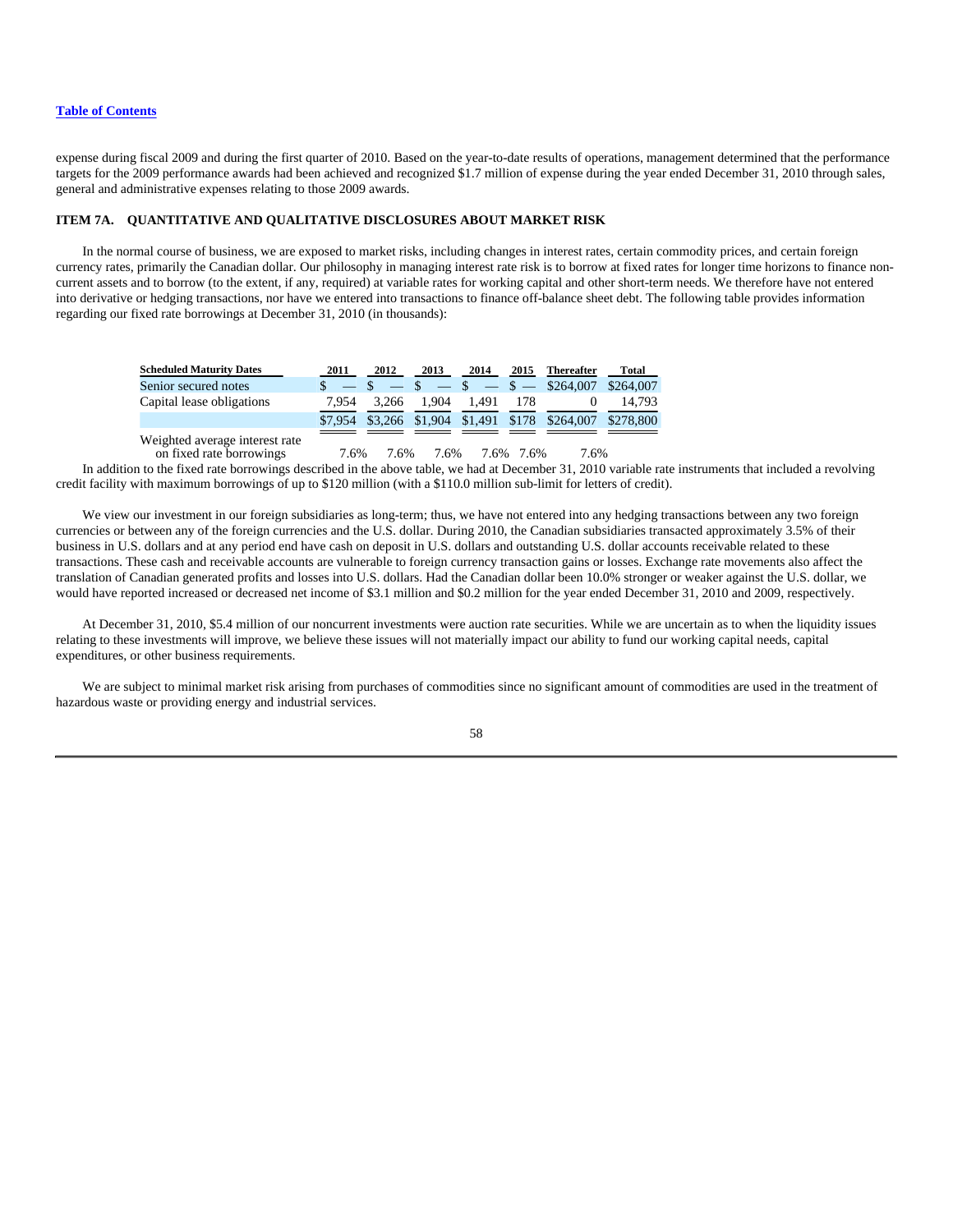#### **ITEM 8. FINANCIAL STATEMENTS AND SUPPLEMENTARY DATA**

## **REPORT OF INDEPENDENT REGISTERED PUBLIC ACCOUNTING FIRM**

To the Board of Directors and Stockholders of Clean Harbors, Inc. Norwell, Massachusetts

 We have audited the accompanying consolidated balance sheets of Clean Harbors, Inc. and subsidiaries (the "Company") as of December 31, 2010 and 2009, and the related statements of income, stockholders' equity, and cash flows for each of the three years in the period ended December 31, 2010. Our audits also included the financial statement schedule listed in the Index at Item 15. These financial statements and financial statement schedule are the responsibility of the Company's management. Our responsibility is to express an opinion on these financial statements and financial statement schedule based on our audits.

 We conducted our audits in accordance with the standards of the Public Company Accounting Oversight Board (United States). Those standards require that we plan and perform the audit to obtain reasonable assurance about whether the financial statements are free of material misstatement. An audit includes examining, on a test basis, evidence supporting the amounts and disclosures in the financial statements. An audit also includes assessing the accounting principles used and significant estimates made by management, as well as evaluating the overall financial statement presentation. We believe that our audits provide a reasonable basis for our opinion.

 In our opinion, such consolidated financial statements present fairly, in all material respects, the financial position of Clean Harbors, Inc. and subsidiaries as of December 31, 2010 and 2009, and the results of their operations and their cash flows for each of the three years in the period ended December 31, 2010, in conformity with accounting principles generally accepted in the United States of America. Also, in our opinion, the financial statement schedule, when considered in relation to the basic consolidated financial statements taken as a whole, present fairly, in all material respects, the information set forth therein.

 We have also audited, in accordance with the standards of the Public Company Accounting Oversight Board (United States), the Company's internal control over financial reporting as of December 31, 2010, based on the criteria established in Internal Control—Integrated Framework issued by the Committee of Sponsoring Organizations of the Treadway Commission and our report dated March 1, 2011 expressed an unqualified opinion on the Company's internal control over financial reporting.

/s/ DELOITTE & TOUCHE LLP

Boston, Massachusetts March 1, 2011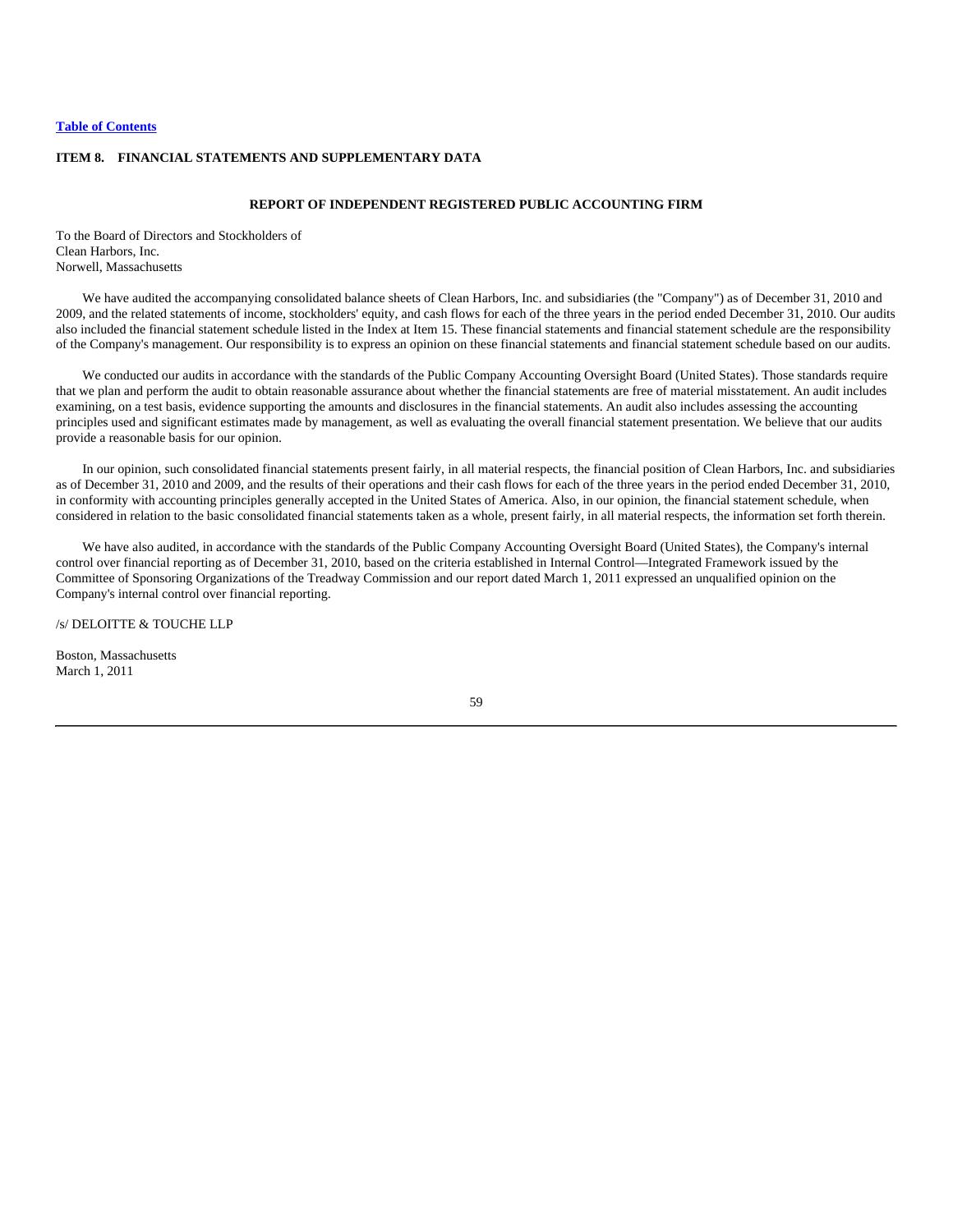## **CONSOLIDATED BALANCE SHEETS**

## **ASSETS**

## **(dollars in thousands)**

|                                                                                                          | As of December 31,      |         |
|----------------------------------------------------------------------------------------------------------|-------------------------|---------|
|                                                                                                          | 2010                    | 2009    |
| Current assets:                                                                                          |                         |         |
| Cash and cash equivalents                                                                                | $$302,210$ \$           | 233,546 |
| Marketable securities                                                                                    | 3,174                   | 2,072   |
| Accounts receivable, net of allowances aggregating \$23,704 and \$8,255, respectively                    | 332.678                 | 274,918 |
| Unbilled accounts receivable                                                                             | 19,117                  | 12,331  |
| Deferred costs                                                                                           | 6,891                   | 5,192   |
| Prepaid expenses and other current assets                                                                | 28,939                  | 18,348  |
| Supplies inventories                                                                                     | 44.546                  | 41,417  |
| Deferred tax assets                                                                                      | 14,982                  | 18,865  |
| Assets held for sale                                                                                     |                         | 13,561  |
| Total current assets                                                                                     | 752,537                 | 620.250 |
| Property, plant and equipment:                                                                           |                         |         |
| Land                                                                                                     | 31,654                  | 29,294  |
| Asset retirement costs (non-landfill)                                                                    | 2,242                   | 1,853   |
| Landfill assets                                                                                          | 54.519                  | 48,646  |
| Buildings and improvements                                                                               | 147,285                 | 141,685 |
| Camp equipment                                                                                           | 62,717                  | 52,753  |
| Vehicles                                                                                                 | 162,397                 | 120,587 |
| Equipment                                                                                                | 537,937                 | 492,831 |
| Furniture and fixtures                                                                                   | 2.293                   | 1,695   |
| Construction in progress                                                                                 | 33,005                  | 14,413  |
|                                                                                                          | 1,034,049               | 903,757 |
| Less—accumulated depreciation and amortization                                                           | 378,655                 | 313,813 |
| Total property, plant and equipment                                                                      | 655,394                 | 589.944 |
| Other assets:                                                                                            |                         |         |
| Long-term investments                                                                                    | 5,437                   | 6,503   |
| Deferred financing costs                                                                                 | 7,768                   | 10,156  |
| Goodwill                                                                                                 | 60,252                  | 56,085  |
| Permits and other intangibles, net of accumulated amortization of \$60,633 and \$48,981,<br>respectively | 114,400                 | 114,188 |
| Other                                                                                                    | 6,687                   | 3,942   |
| Total other assets                                                                                       | 194.544                 | 190,874 |
| <b>Total assets</b>                                                                                      | \$1,602,475 \$1,401,068 |         |

The accompanying notes are an integral part of these consolidated financial statements.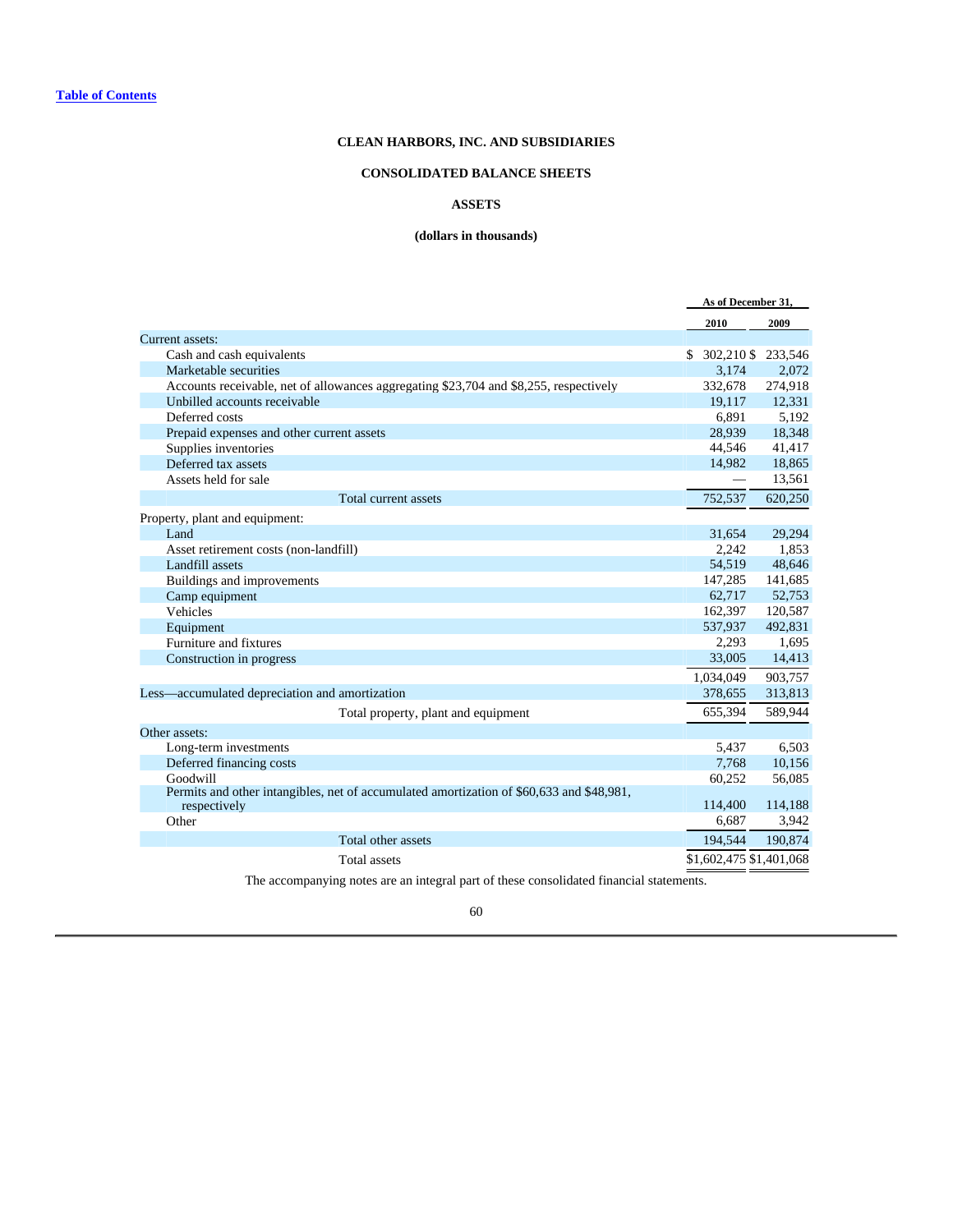# **CONSOLIDATED BALANCE SHEETS (Continued)**

# **LIABILITIES AND STOCKHOLDERS' EQUITY**

## **(dollars in thousands)**

|                                                                                                        |                | As of December 31,      |
|--------------------------------------------------------------------------------------------------------|----------------|-------------------------|
|                                                                                                        | 2010           | 2009                    |
| Current liabilities:                                                                                   |                |                         |
| Current portion of capital lease obligations                                                           | \$<br>7,954 \$ | 1,923                   |
| Accounts payable                                                                                       | 136,978        | 97,923                  |
| Deferred revenue                                                                                       | 30.745         | 21,156                  |
| Accrued expenses                                                                                       | 116,089        | 90,707                  |
| Current portion of closure, post-closure and remedial liabilities                                      | 14,518         | 18,412                  |
| Liabilities held for sale                                                                              |                | 3,199                   |
| Total current liabilities                                                                              | 306,284        | 233,320                 |
| Other liabilities:                                                                                     |                |                         |
| Closure and post-closure liabilities, less current portion of \$5,849 and \$7,305, respectively        | 32,830         | 28,505                  |
| Remedial liabilities, less current portion of \$8,669 and \$11,107, respectively                       | 128.944        | 134,379                 |
| Long-term obligations                                                                                  | 264,007        | 292,433                 |
| Capital lease obligations, less current portion                                                        | 6.839          | 6.915                   |
| Unrecognized tax benefits and other long-term liabilities                                              | 82,744         | 91,691                  |
| Total other liabilities                                                                                | 515,364        | 553,923                 |
| Commitments and contingent liabilities                                                                 |                |                         |
| Stockholders' equity:                                                                                  |                |                         |
| Common stock, \$.01 par value:                                                                         |                |                         |
| Authorized 40,000,000 shares; issued and outstanding 26,386,196 and 26,230,803 shares,<br>respectively | 264            | 262                     |
| Treasury stock                                                                                         | (2, 467)       | (2,068)                 |
| Shares held under employee participation plan                                                          | (777)          | (1,150)                 |
| Additional paid-in capital                                                                             | 488,648        | 476,067                 |
| Accumulated other comprehensive income                                                                 | 50,759         | 26.829                  |
| Accumulated earnings                                                                                   | 244,400        | 113,885                 |
| Total stockholders' equity                                                                             | 780,827        | 613,825                 |
| Total liabilities and stockholders' equity                                                             |                | \$1,602,475 \$1,401,068 |

The accompanying notes are an integral part of these consolidated financial statements.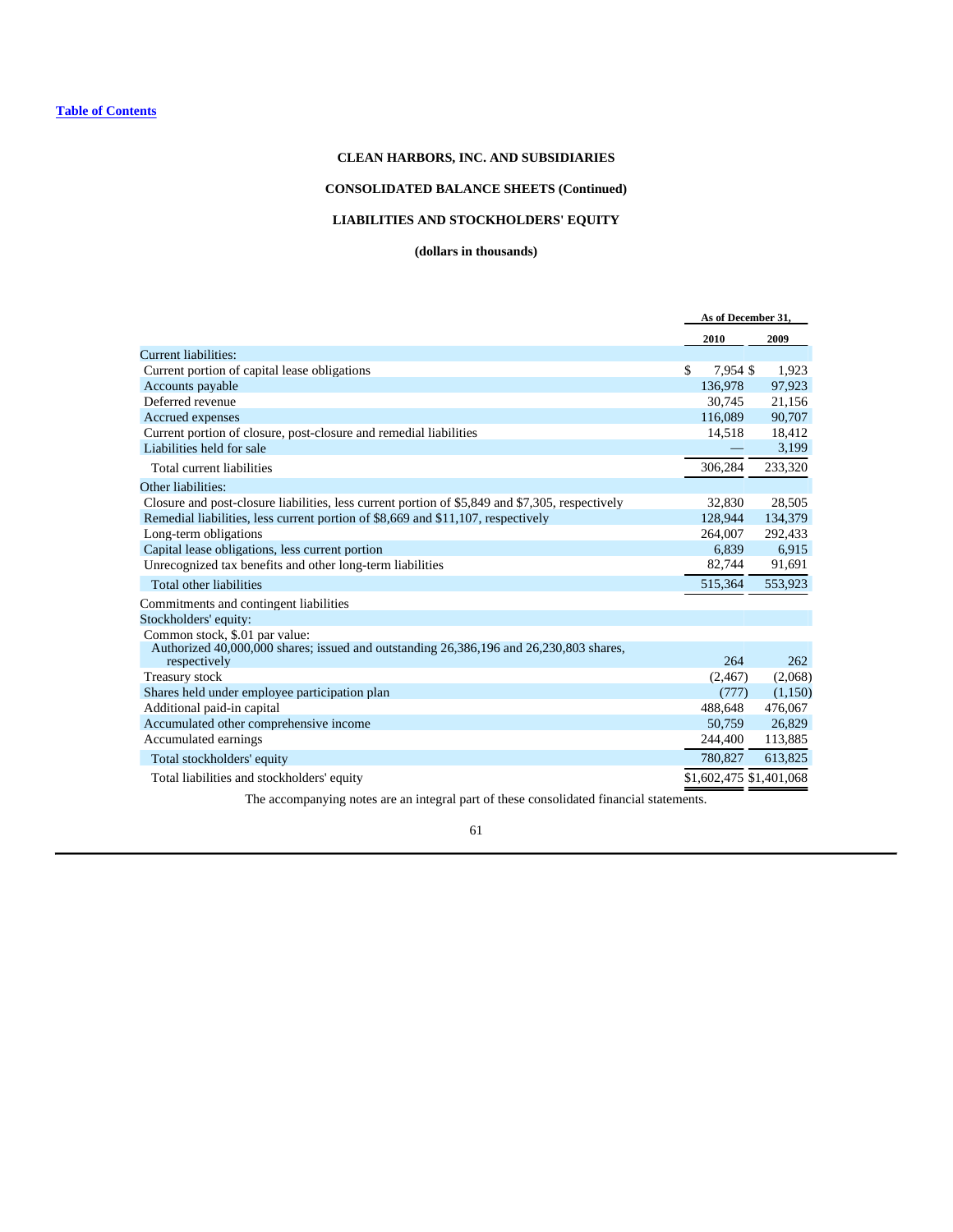## **CONSOLIDATED STATEMENTS OF INCOME**

## **(in thousands except per share amounts)**

|                                                                                    | For the years ended December 31, |                    |                                     |  |          |  |  |
|------------------------------------------------------------------------------------|----------------------------------|--------------------|-------------------------------------|--|----------|--|--|
|                                                                                    |                                  | 2010               | 2009                                |  | 2008     |  |  |
| Revenues                                                                           |                                  |                    | \$1,731,244 \$1,074,220 \$1,030,713 |  |          |  |  |
| Cost of revenues (exclusive of items shown separately below)                       |                                  | 1,210,740          | 753,483                             |  | 707,820  |  |  |
| Selling, general and administrative expenses                                       |                                  | 205,812            | 163,157                             |  | 159,674  |  |  |
| Accretion of environmental liabilities                                             |                                  | 10,307             | 10,617                              |  | 10,776   |  |  |
| Depreciation and amortization                                                      |                                  | 92,473             | 64,898                              |  | 44,471   |  |  |
| Income from operations                                                             |                                  | 211,912            | 82,065                              |  | 107,972  |  |  |
| Other income (expense)                                                             |                                  | 2,795              | 259                                 |  | (119)    |  |  |
| Loss on early extinguishment of debt                                               |                                  | (2,294)            | (4,853)                             |  | (5, 473) |  |  |
| Interest expense, net of interest income of \$874, 825, and \$5,094, respectively  |                                  | (27, 936)          | (15,999)                            |  | (8, 403) |  |  |
| Income from continuing operations before provision for income taxes                |                                  | 184,477            | 61,472                              |  | 93,977   |  |  |
| Provision for income taxes                                                         |                                  | 56,756             | 26,225                              |  | 36,491   |  |  |
| Income from continuing operations                                                  |                                  | 127,721            | 35,247                              |  | 57,486   |  |  |
| Income from discontinued operations, net of tax                                    |                                  | 2,794              | 1,439                               |  |          |  |  |
| Net income                                                                         |                                  | 130,515 \$         | 36,686 \$                           |  | 57,486   |  |  |
| Earnings per share:                                                                |                                  |                    |                                     |  |          |  |  |
| Basic income                                                                       |                                  | 4.96 \$            | 1.48 \$                             |  | 2.56     |  |  |
| Diluted income                                                                     |                                  | $4.93 \text{ }$ \$ | $1.47$ \$                           |  | 2.51     |  |  |
| Weighted average common shares outstanding                                         |                                  | 26,311             | 24,817                              |  | 22,465   |  |  |
| Weighted average common shares outstanding plus potentially dilutive common shares |                                  | 26,467             | 24,933                              |  | 22,866   |  |  |
|                                                                                    |                                  |                    |                                     |  |          |  |  |

The accompanying notes are an integral part of these consolidated financial statements.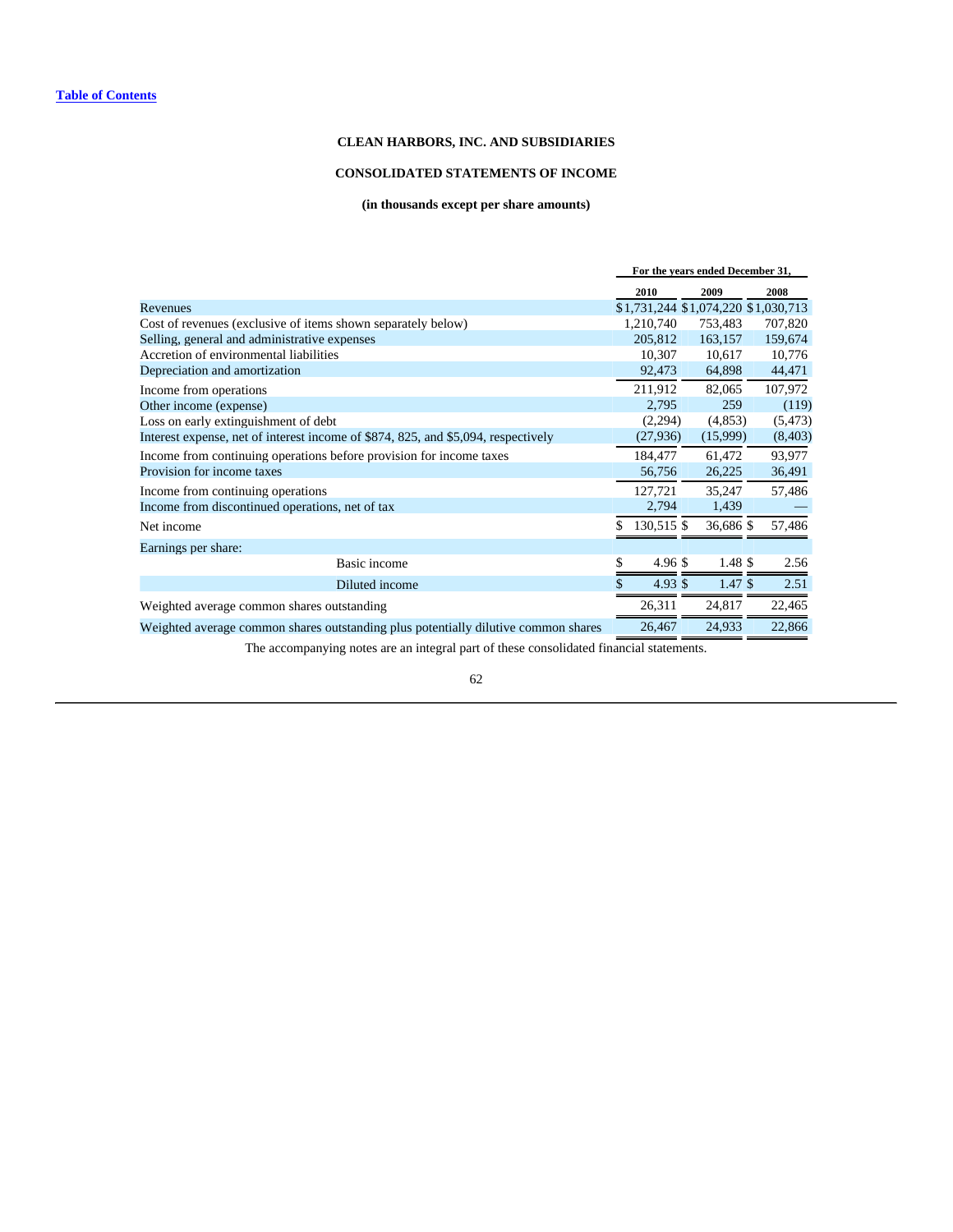## **CONSOLIDATED STATEMENTS OF CASH FLOWS**

## **(in thousands)**

|                                                                            |              | For the years ended December 31,         |                          |           |  |  |  |
|----------------------------------------------------------------------------|--------------|------------------------------------------|--------------------------|-----------|--|--|--|
|                                                                            |              | 2010                                     | 2009                     | 2008      |  |  |  |
| Cash flows from operating activities:                                      |              |                                          |                          |           |  |  |  |
| Net income                                                                 | \$.          | 130,515 \$                               | 36,686 \$                | 57,486    |  |  |  |
| Adjustments to reconcile net income to net cash from operating activities: |              |                                          |                          |           |  |  |  |
| Depreciation and amortization                                              |              | 92,473                                   | 64,898                   | 44,471    |  |  |  |
| Allowance for doubtful accounts                                            |              | 1,043                                    | 1,006                    | 267       |  |  |  |
| Amortization of deferred financing costs and debt discount                 |              | 2,921                                    | 1,997                    | 1,915     |  |  |  |
| Accretion of environmental liabilities                                     |              | 10,307                                   | 10,617                   | 10,776    |  |  |  |
| Changes in environmental liability estimates                               |              | (8,328)                                  | (4,657)                  | (2,047)   |  |  |  |
| Deferred income taxes                                                      |              | 4,919                                    | 4,830                    | 3,197     |  |  |  |
| Other (income) expense                                                     |              | (2,795)                                  | (259)                    | 119       |  |  |  |
| Stock-based compensation                                                   |              | 7,219                                    | 968                      | 3,565     |  |  |  |
| Excess tax benefit of stock-based compensation                             |              | (1,751)                                  | (481)                    | (3,504)   |  |  |  |
| Income tax benefit related to stock option exercises                       |              | 1,739                                    | 474                      | 3,534     |  |  |  |
| Gains on sale of businesses                                                |              | (2,678)                                  | $\qquad \qquad$          |           |  |  |  |
| Write-off of deferred financing costs and debt discount                    |              | 1,394                                    | 1,851                    | 1,921     |  |  |  |
| Environmental expenditures                                                 |              | (10, 236)                                | (8,617)                  | (14,268)  |  |  |  |
| Changes in assets and liabilities:                                         |              |                                          |                          |           |  |  |  |
| Accounts receivable                                                        |              | (49, 411)                                | (11, 429)                | 17,221    |  |  |  |
| Other current assets                                                       |              | (10, 550)                                | 1,093                    | 5,529     |  |  |  |
| Accounts payable                                                           |              | 38,553                                   | 5,050                    | (17,763)  |  |  |  |
| Other current liabilities                                                  |              | 18,774                                   | (10,757)                 | (2,829)   |  |  |  |
| Net cash from operating activities                                         |              | 224,108                                  | 93,270                   | 109,590   |  |  |  |
| Cash flows from investing activities:                                      |              |                                          |                          |           |  |  |  |
| Additions to property, plant and equipment                                 |              | (116, 450)                               | (62, 244)                | (57, 462) |  |  |  |
| Acquisitions, net of cash acquired                                         |              | (14, 646)                                | (54, 476)                | (27, 628) |  |  |  |
| Additions to intangible assets including costs to obtain or renew permits  |              | (4,204)                                  | (2,228)                  | (2,129)   |  |  |  |
| Purchase of marketable securities                                          |              | (2,127)                                  |                          | (2,529)   |  |  |  |
| Purchase of investment securities                                          |              | (10, 506)                                |                          |           |  |  |  |
| Proceeds from sales of marketable securities                               |              | 3,557                                    | 105                      | 4,350     |  |  |  |
| Proceeds from sales of fixed assets and assets held for sale               |              | 16,053                                   | 452                      | 537       |  |  |  |
| Proceeds from insurance settlement                                         |              | 1,336                                    | $\overline{\phantom{0}}$ | 346       |  |  |  |
| Proceeds from sale of long-term investments                                |              | 1,300                                    |                          |           |  |  |  |
| Net cash used in investing activities                                      | $\mathbb{S}$ | $(125,687)$ \$ $(118,391)$ \$ $(84,515)$ |                          |           |  |  |  |
|                                                                            |              |                                          |                          |           |  |  |  |

The accompanying notes are an integral part of these consolidated financial statements.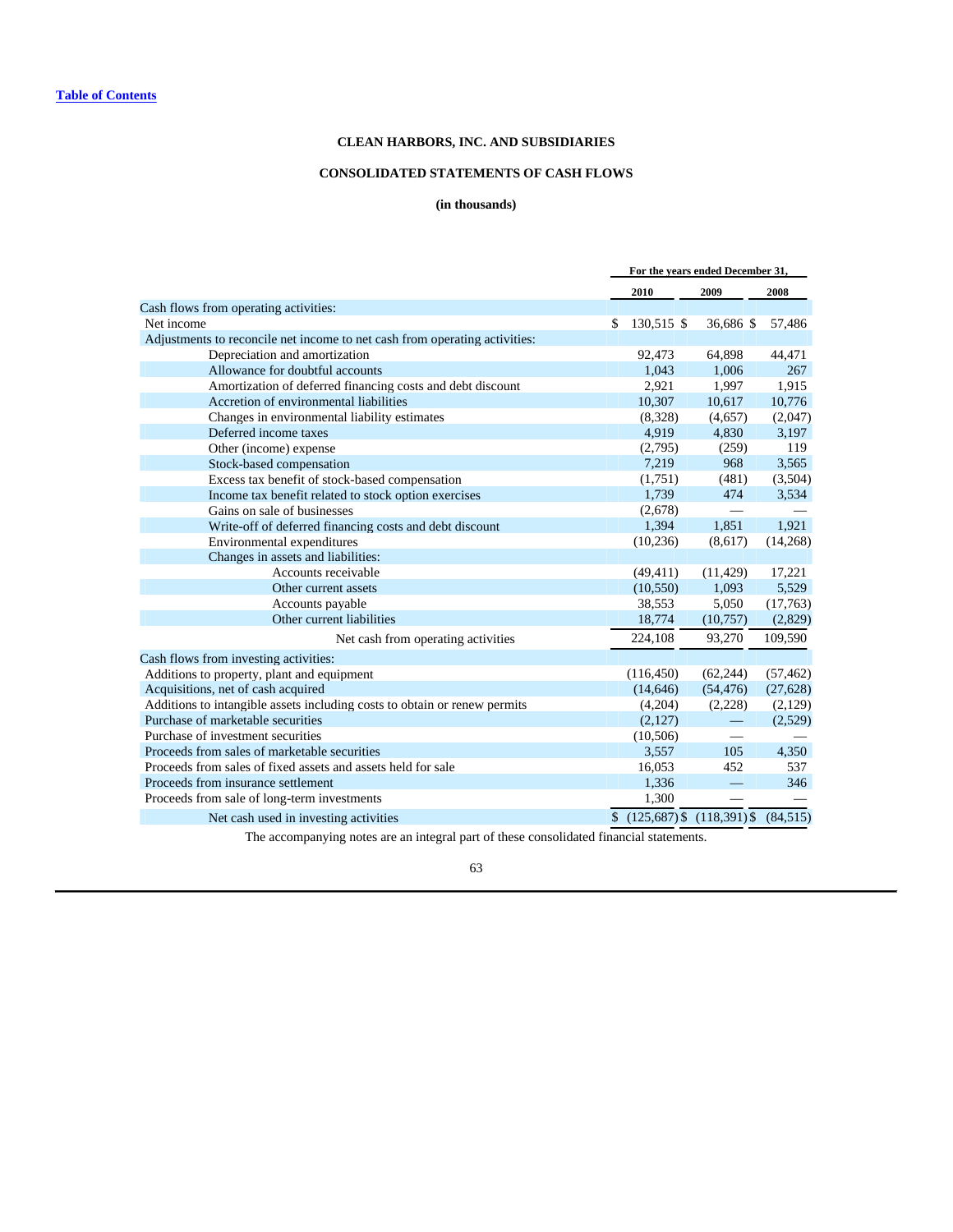# **CLEAN HARBORS, INC. AND SUBSIDIARIES**

# **CONSOLIDATED STATEMENTS OF CASH FLOWS (Continued)**

## **(in thousands)**

|                                                                   | For the years ended December 31, |                          |                   |  |  |  |  |
|-------------------------------------------------------------------|----------------------------------|--------------------------|-------------------|--|--|--|--|
|                                                                   | 2010                             | 2009                     | 2008              |  |  |  |  |
| Cash flows from financing activities:                             |                                  |                          |                   |  |  |  |  |
| Change in uncashed checks                                         | \$<br>$(1,266)$ \$               | $4,034$ \$               | 2,513             |  |  |  |  |
| Proceeds from exercise of stock options                           | 862                              | 430                      | 2,082             |  |  |  |  |
| Proceeds from exercise of warrants                                |                                  | $\overline{\phantom{0}}$ | 2,789             |  |  |  |  |
| Remittance of shares, net                                         | (399)                            | (415)                    | (483)             |  |  |  |  |
| Excess tax benefit of stock-based compensation                    | 1.751                            | 481                      | 3,504             |  |  |  |  |
| Deferred financing costs paid                                     | (353)                            | (10, 473)                |                   |  |  |  |  |
| Proceeds from employee stock purchase plan                        | 2,449                            | 2,315                    | 1,820             |  |  |  |  |
| Payments on capital leases                                        | (5,126)                          | (1,118)                  | (485)             |  |  |  |  |
| Proceeds from issuance of common stock, net                       |                                  |                          | 173,541           |  |  |  |  |
| Payment on acquired debt                                          |                                  | (230,745)                |                   |  |  |  |  |
| Principal payments on debt and acquired capital leases            | (30,000)                         | (53,032)                 | (68, 486)         |  |  |  |  |
| Distribution of cash earned on employee participation plan        | (148)                            |                          |                   |  |  |  |  |
| Issuance of senior secured notes, net                             |                                  | 292,107                  |                   |  |  |  |  |
| Net cash from financing activities                                | (32, 230)                        | 3,584                    | 116,795           |  |  |  |  |
| Effect of exchange rate change on cash                            | 2,473                            | 5,559                    | (11, 884)         |  |  |  |  |
| Increase in cash and cash equivalents                             | 68,664                           | (15,978)                 | 129,986           |  |  |  |  |
| Cash and cash equivalents, beginning of year                      | 233,546                          | 249,524                  | 119,538           |  |  |  |  |
| Cash and cash equivalents, end of year                            | $$302,210$ \$                    |                          | 233,546 \$249,524 |  |  |  |  |
| Supplemental information:                                         |                                  |                          |                   |  |  |  |  |
| Cash payments for interest and income taxes:                      |                                  |                          |                   |  |  |  |  |
| Interest paid                                                     | \$<br>26,985 \$                  | 7,833 \$                 | 13,661            |  |  |  |  |
| Income taxes paid                                                 | 56,015                           | 14,608                   | 36,520            |  |  |  |  |
| Non-cash investing and financing activities:                      |                                  |                          |                   |  |  |  |  |
| Property, plant and equipment accrued                             | 7,844                            | 908                      | 6,150             |  |  |  |  |
| Assets acquired through capital lease                             | 10,130                           |                          |                   |  |  |  |  |
| Issuance of Clean Harbors common stock for Eveready common shares |                                  | 118,427                  |                   |  |  |  |  |
| Issuance of acquisition-related common stock, net                 | 1,015                            |                          |                   |  |  |  |  |
|                                                                   |                                  |                          |                   |  |  |  |  |

The accompanying notes are an integral part of these consolidated financial statements.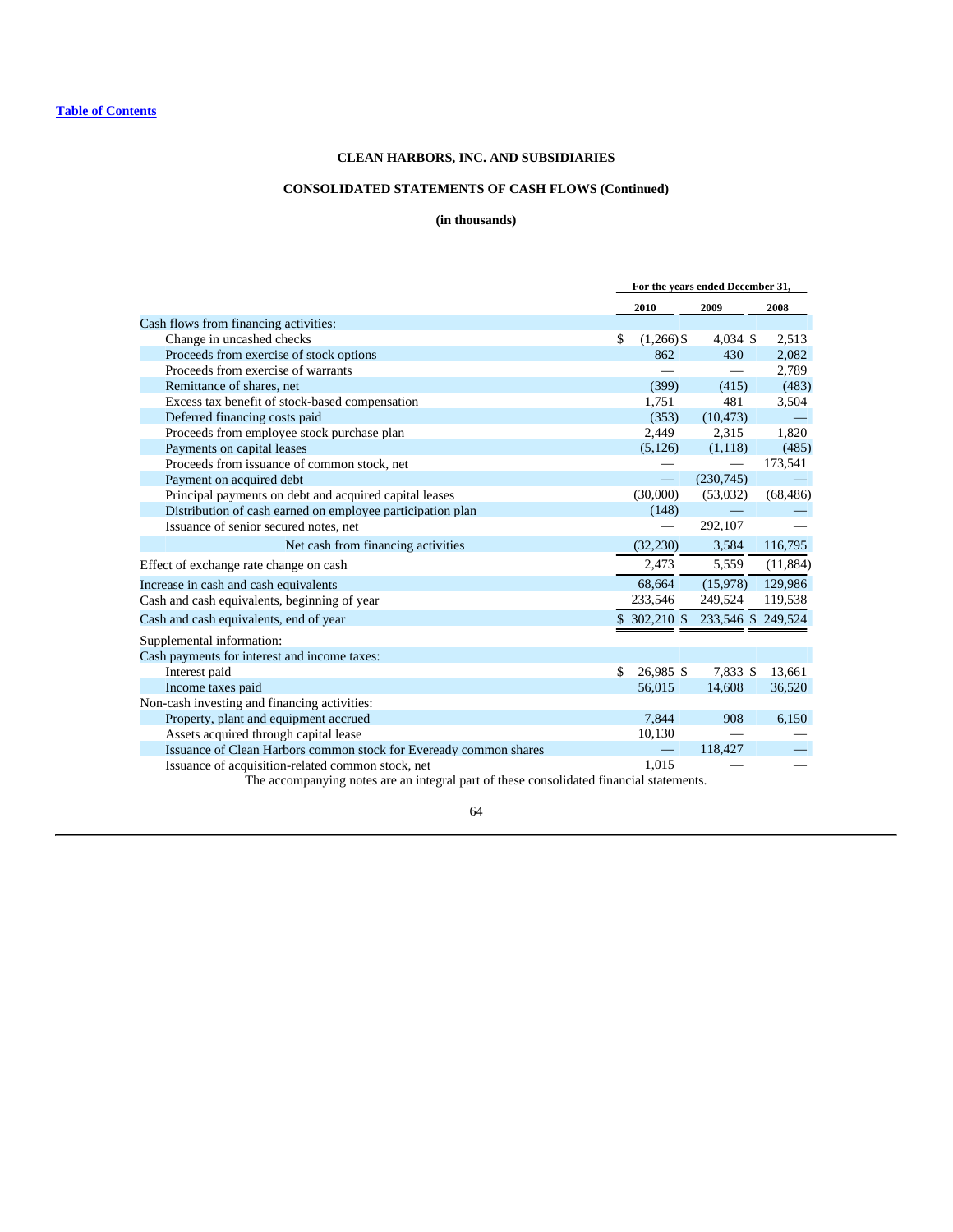# **CONSOLIDATED STATEMENTS OF STOCKHOLDERS' EQUITY**

## **(in thousands)**

|                                                                                                      | Common<br>Stock     |              |                           |                                   |                                                                                         | Accumulated            |                 |                                                                                                      |                |
|------------------------------------------------------------------------------------------------------|---------------------|--------------|---------------------------|-----------------------------------|-----------------------------------------------------------------------------------------|------------------------|-----------------|------------------------------------------------------------------------------------------------------|----------------|
|                                                                                                      | Number \$0.01<br>of |              | <b>Shares Value Stock</b> | <b>Additional</b><br>Capital      | <b>Income</b>                                                                           | Other<br>Income (Loss) | <b>Earnings</b> | <b>Total</b><br>Par Treasury Paid-in Comprehensive Comprehensive Accumulated Stockholders'<br>Equity |                |
| <b>Balance</b> at<br>December 31,<br>2007                                                            |                     |              |                           | 20,328 \$203 \$ (1,170) \$166,653 |                                                                                         | \$<br>17,498           | \$<br>19,713    | \$                                                                                                   | 202,897        |
| Net income<br>Foreign                                                                                |                     |              |                           |                                   | \$<br>57,486                                                                            |                        | 57,486          |                                                                                                      | 57,486         |
| currency<br>translation                                                                              |                     |              |                           |                                   | (16,950)                                                                                | (16,950)               |                 |                                                                                                      | (16,950)       |
| Change in fair<br>value of<br>available for<br>sale<br>securities<br>(net of<br>deferred<br>taxes of |                     |              |                           |                                   |                                                                                         |                        |                 |                                                                                                      |                |
| \$332)<br>Unfunded<br>pension<br>liability (net<br>of deferred<br>taxes of<br>\$328)                 |                     |              |                           |                                   | (716)<br>(520)                                                                          | (716)<br>(520)         |                 |                                                                                                      | (716)<br>(520) |
| Comprehensive<br>income                                                                              |                     |              |                           |                                   | \$<br>39,300                                                                            |                        |                 |                                                                                                      |                |
| Exercise of<br>warrants                                                                              | 349                 | 3            |                           | 2,786                             |                                                                                         |                        |                 |                                                                                                      | 2,789          |
| Stock-based<br>compensation                                                                          | (4)                 |              |                           | 3,565                             |                                                                                         |                        |                 |                                                                                                      | 3,565          |
| Remittance of<br>shares                                                                              | (31)                |              | (483)                     |                                   |                                                                                         |                        |                 |                                                                                                      | (483)          |
| Exercise of<br>stock options                                                                         | 178                 | $\mathbf{2}$ |                           | 2,080                             |                                                                                         |                        |                 |                                                                                                      | 2,082          |
| Issuance of<br>common<br>stock, net of<br>issuance<br>costs of \$556                                 | 2,875               | 29           |                           | 173,512                           |                                                                                         |                        |                 |                                                                                                      | 173,541        |
| Tax benefit on<br>exercise of<br>stock options                                                       |                     |              |                           | 3,534                             |                                                                                         |                        |                 |                                                                                                      | 3,534          |
| Employee stock<br>purchase plan                                                                      | 38                  |              |                           | 1,820                             |                                                                                         |                        |                 |                                                                                                      | 1,820          |
| Balance at<br>December 31,<br>2008                                                                   |                     |              |                           | 23,733 \$237 \$ (1,653) \$353,950 |                                                                                         | \$<br>(688)            | \$<br>77,199    | \$                                                                                                   | 429,045        |
|                                                                                                      |                     |              |                           |                                   | The accompanying notes are an integral part of these consolidated financial statements. |                        |                 |                                                                                                      |                |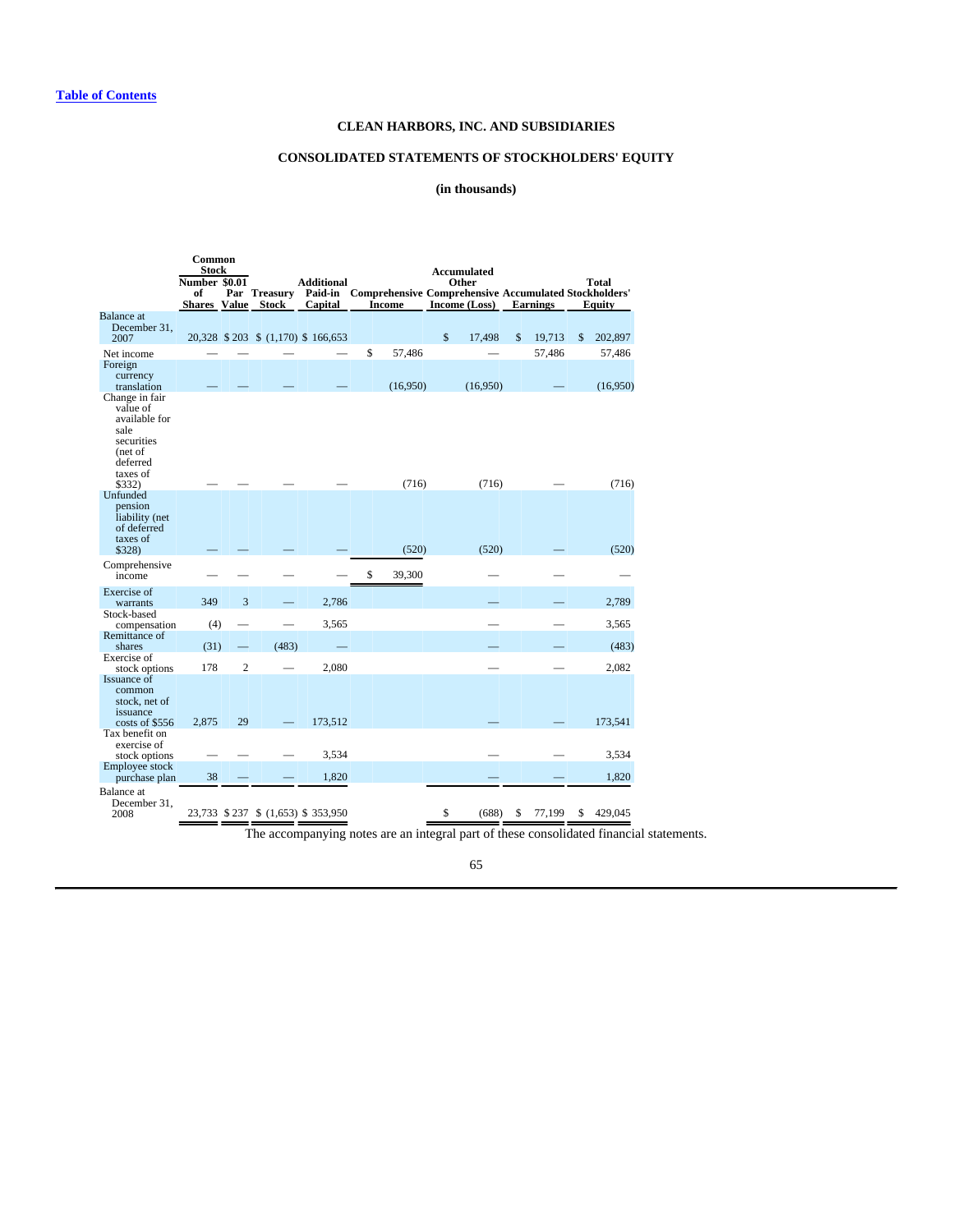# **CONSOLIDATED STATEMENTS OF STOCKHOLDERS' EQUITY (Continued)**

## **(in thousands)**

|                                                                    | <b>Common Stock</b> |                          |                          | <b>Shares Held</b><br>Under                                                   |                                                |               |                                                                        | <b>Accumulated</b><br>Other |               |                 |              | <b>Total</b> |
|--------------------------------------------------------------------|---------------------|--------------------------|--------------------------|-------------------------------------------------------------------------------|------------------------------------------------|---------------|------------------------------------------------------------------------|-----------------------------|---------------|-----------------|--------------|--------------|
|                                                                    | <b>Shares</b>       | <b>Value</b>             | <b>Stock</b>             | <b>Employee</b><br><b>Number of \$0.01 Par Treasury Participation</b><br>Plan | <b>Additional</b><br><b>Paid-in</b><br>Capital |               | <b>Comprehensive Comprehensive Accumulated Stockholders'</b><br>Income | Income (Loss)               |               | <b>Earnings</b> |              | Equity       |
| December 31, 2008                                                  | 23,733              | $\mathbb{S}$             | 237 \$ (1,653)           | $\mathbf{\hat{s}}$<br>$\overline{\phantom{0}}$                                | \$353,950                                      |               |                                                                        | \$<br>(688)                 | $\mathcal{S}$ | 77,199          |              | \$429,045    |
| ıe                                                                 |                     |                          |                          |                                                                               |                                                | \$.           | 36,686                                                                 |                             |               | 36,686          |              | 36,686       |
| urrency translation                                                |                     |                          |                          |                                                                               |                                                |               | 25,259                                                                 | 25,259                      |               |                 |              | 25,259       |
| d gain on long-term investments (net of deferred<br>f \$441)       |                     |                          |                          |                                                                               |                                                |               | 1.726                                                                  | 1,726                       |               |                 |              | 1,726        |
| pension liability (net of deferred taxes of \$254)                 |                     |                          |                          |                                                                               |                                                |               | 532                                                                    | 532                         |               |                 |              | 532          |
| ensive income                                                      |                     |                          |                          |                                                                               |                                                | <sup>\$</sup> | 64,203                                                                 |                             |               |                 |              |              |
| ed compensation                                                    | 33                  |                          |                          | –                                                                             | 525                                            |               |                                                                        |                             |               |                 |              | 525          |
| of restricted shares, net of shares remitted                       | (8)                 | $\overline{\phantom{m}}$ | (415)                    | $\frac{1}{2}$                                                                 |                                                |               |                                                                        |                             |               |                 |              | (415)        |
| d under employee participation plan                                |                     |                          | $\overline{\phantom{0}}$ | (1,150)                                                                       | $\hspace{0.1mm}-\hspace{0.1mm}$                |               |                                                                        |                             |               |                 |              | (1, 150)     |
| of stock options                                                   | 29                  | -1                       |                          |                                                                               | 429                                            |               |                                                                        |                             |               |                 |              | 430          |
| of common stock, net of issuance costs                             | 2,392               | 24                       |                          |                                                                               | 118,374                                        |               |                                                                        |                             |               |                 |              | 118,398      |
| enefit on exercise of stock options                                |                     |                          |                          |                                                                               | 474                                            |               |                                                                        |                             |               |                 |              | 474          |
| stock purchase plan                                                | 52                  |                          |                          |                                                                               | 2.315                                          |               |                                                                        |                             |               |                 |              | 2,315        |
| December 31, 2009                                                  | 26,231              | \$                       | 262 \$ (2,068)           | \$                                                                            | $(1,150)$ \$ 476,067                           |               |                                                                        | \$<br>26,829                | \$            | 113,885         | S            | 613,825      |
| e                                                                  |                     |                          |                          |                                                                               |                                                | $\mathcal{S}$ | 130,515                                                                |                             |               | 130,515         |              | 130,515      |
| fair value of available of available for sale<br>ies, net of taxes |                     |                          |                          |                                                                               |                                                |               | (551)                                                                  | (551)                       |               |                 |              | (551)        |
| urrency translation                                                |                     |                          |                          |                                                                               |                                                |               | 24,536                                                                 | 24,536                      |               |                 |              | 24,536       |
| pension liability (net of deferred taxes of \$24)                  |                     |                          |                          |                                                                               |                                                |               | (55)                                                                   | (55)                        |               |                 |              | (55)         |
| ensive income                                                      |                     |                          |                          |                                                                               |                                                |               | 154,445                                                                |                             |               |                 |              |              |
| ed compensation                                                    | 24                  |                          |                          | $\overline{\phantom{m}}$                                                      | 6,518                                          |               |                                                                        |                             |               |                 |              | 6,518        |
| of restricted shares, net of shares remitted                       | (6)                 |                          | (399)                    |                                                                               |                                                |               |                                                                        |                             |               |                 |              | (399)        |
| d under employee participation plan                                |                     |                          |                          | 373                                                                           | $\hspace{0.1mm}-\hspace{0.1mm}$                |               |                                                                        |                             |               |                 |              | 373          |
| of stock options                                                   | 71                  | $\overline{2}$           |                          |                                                                               | 860                                            |               |                                                                        |                             |               |                 |              | 862          |
| of acquisition related common stock, net of issuance<br>ptions     | 16                  |                          |                          |                                                                               | 1.015                                          |               |                                                                        |                             |               |                 |              | 1.015        |
| enefit on exercise of stock options                                |                     |                          |                          |                                                                               | 1.739                                          |               |                                                                        |                             |               |                 |              | 1,739        |
| stock purchase plan                                                | 50                  |                          |                          |                                                                               | 2,449                                          |               |                                                                        |                             |               |                 |              | 2,449        |
| December 31, 2010                                                  | 26,386              | $\mathbb{S}$             | 264 \$ (2,467)           | $\mathbf{\hat{s}}$                                                            | $(777)$ \$ 488,648                             |               |                                                                        | \$<br>50,759                |               | \$244,400       | $\mathbb{S}$ | 780,827      |

The accompanying notes are an integral part of these consolidated financial statements.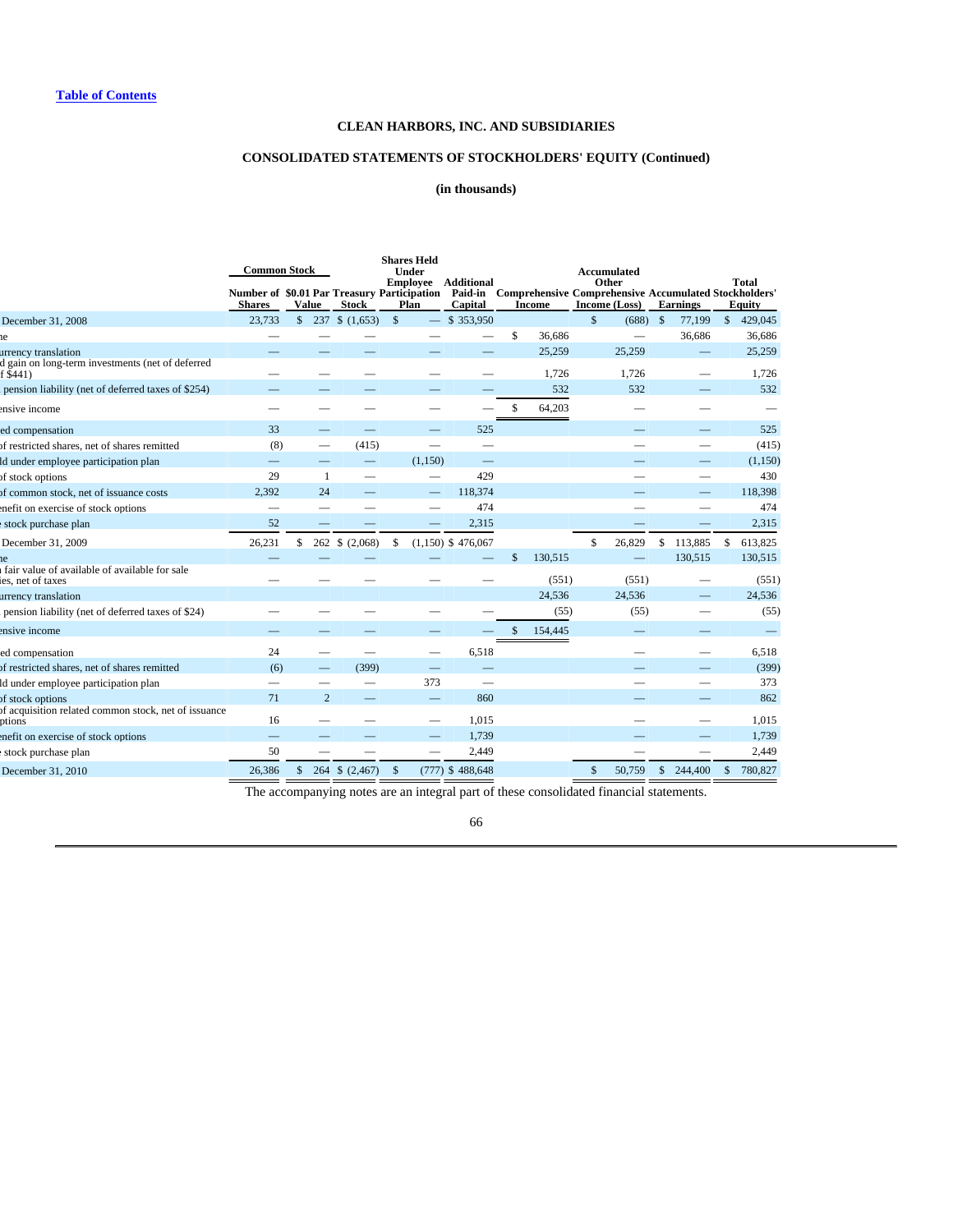### **NOTES TO CONSOLIDATED FINANCIAL STATEMENTS**

### **(1) OPERATIONS**

 Clean Harbors, Inc., through its subsidiaries (collectively, the "Company"), is a leading provider of environmental, energy and industrial services throughout North America and is the largest operator of non-nuclear hazardous waste treatment facilities in North America. The Company has a network of more than 175 service locations, including 52 active hazardous waste management properties. These properties include six incineration facilities, nine commercial landfills, seven wastewater treatment facilities, 20 treatment, storage and disposal facilities ("TSDFs"), two solvent recycling facilities and eight locations specializing in polychlorinated biphenyls ("PCB") management and oil storage and recycling. Some of the Company's properties offer multiple capabilities. In addition, the Company has 137 service centers, satellite and support locations and corporate and regional offices. These properties are located in 36 U.S. states, seven Canadian provinces, Mexico and Puerto Rico. The Company also operates international locations in Bulgaria, China, Singapore, Sweden, Thailand and the United Kingdom.

 In preparing the accompanying audited consolidated financial statements, the Company has reviewed, as determined necessary by the Company's management, events that have occurred after December 31, 2010, until the issuance of the financial statements.

### **(2) SIGNIFICANT ACCOUNTING POLICIES**

The accompanying consolidated financial statements of the Company reflect the application of certain significant accounting policies as described below:

#### *Principles of Consolidation*

 The accompanying consolidated statements include the accounts of Clean Harbors, Inc. and its majority-owned subsidiaries. All intercompany accounts and transactions have been eliminated in consolidation.

#### *Use of Estimates*

 The preparation of consolidated financial statements in conformity with accounting principles generally accepted in the United States of America requires management to make estimates and assumptions, which are evaluated on an ongoing basis, that affect the amounts reported in the Company's consolidated financial statements and accompanying notes. Management bases its estimates on historical experience and on various other assumptions it believes to be reasonable at the time under the circumstances, the results of which form the basis for making judgments about the carrying values of assets and liabilities and disclosure, if any, of contingent assets and liabilities and reported amounts of revenues and expenses. Actual results could differ from those estimates and judgments.

#### *Reclassifications*

 During the quarter ended March 31, 2010, the Company made changes to the composition of its reportable segments. These changes consisted primarily of re-assigning certain departments from the Field Services segment to the Industrial Services segment to align with management reporting changes. The Company has recast the segment information as of December 31, 2009 and for the years ended December 31, 2009 and 2008 to conform to the current year presentation.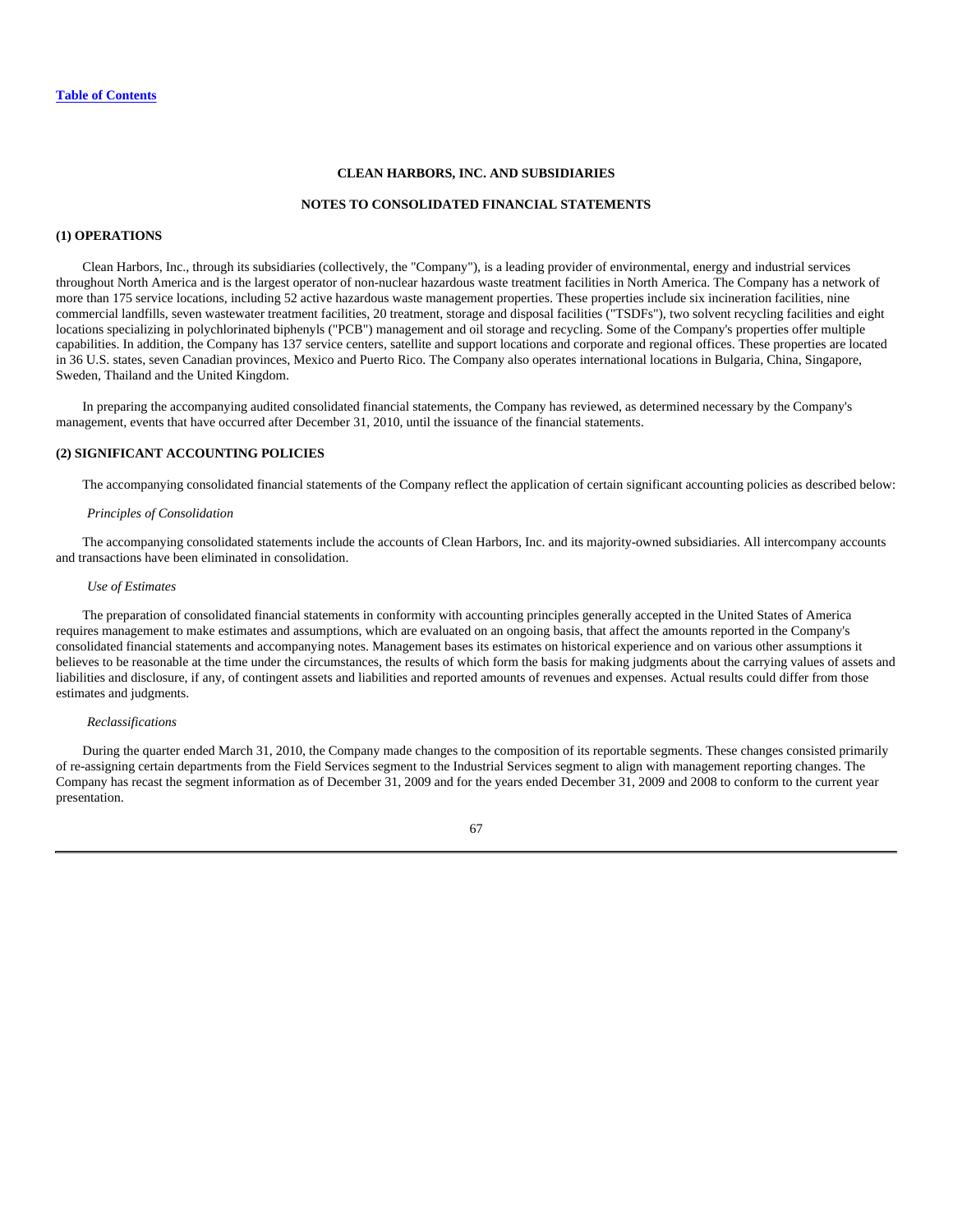## **NOTES TO CONSOLIDATED FINANCIAL STATEMENTS (Continued)**

#### **(2) SIGNIFICANT ACCOUNTING POLICIES (Continued)**

#### *Cash, Cash Equivalents and Uncashed Checks*

The Company classifies all highly liquid instruments purchased with maturities of three months or less as cash equivalents.

 The Company's cash management program with its revolving credit lender allows for the maintenance of a zero balance in the U.S. bank disbursement accounts that are used to issue vendor and payroll checks. The program can result in checks outstanding in excess of bank balances in the disbursement accounts. When checks are presented to the bank for payment, cash deposits in amounts sufficient to fund the checks are made, at the Company's discretion, either from funds provided by other accounts or under the terms of the Company's revolving credit facility. Therefore, until checks are presented for payment, there is no right of offset by the bank and the Company continues to have control over cash relating to both released as well as unreleased checks. Checks that have been written to vendors or employees but have not yet been presented for payment at the Company's bank are classified as uncashed checks as part of accounts payable and added back to cash balances.

#### *Marketable Securities*

 The Company has classified its marketable securities as available-for-sale and, accordingly, carries such securities at fair value. Unrealized gains and losses are reported, net of tax, as a component of stockholders' equity.

#### *Allowances for Doubtful Accounts*

 On a regular basis, the Company evaluates its accounts receivable and establishes the allowance for doubtful accounts based on an evaluation of historical collection trends, customer concentration, customer credit ratings, current economic trends and changes in customer payment patterns.

#### *Credit Concentration*

 Concentration of credit risks in accounts receivable is limited due to the large number of customers comprising the Company's customer base throughout North America and internationally. The Company maintains strict policies over credit extension that include credit evaluations, credit limits and collection monitoring procedures on a customer-by-customer basis. However, the Company generally does not require collateral before services are performed. The Company establishes an allowance for doubtful accounts each month based on specific review of particular balances and customers, the credit risk applicable to particular customers, historical collection trends, age of outstanding receivables, existing economic conditions and other information as deemed applicable. Past-due receivable balances are written-off when the Company's internal collection efforts have been deemed unsuccessful in collecting the outstanding balance due. As of December 31 2010 and 2009, no individual customer accounted for more than 10% of net accounts receivable. During each of the years ended December 31, 2010, 2009 and 2008, no individual customer accounted for more than 10% of total revenues.

#### *Unbilled Receivables*

 The Company recognizes unbilled accounts receivable for service and disposal transactions rendered but not invoiced to the customer by the end of the period.

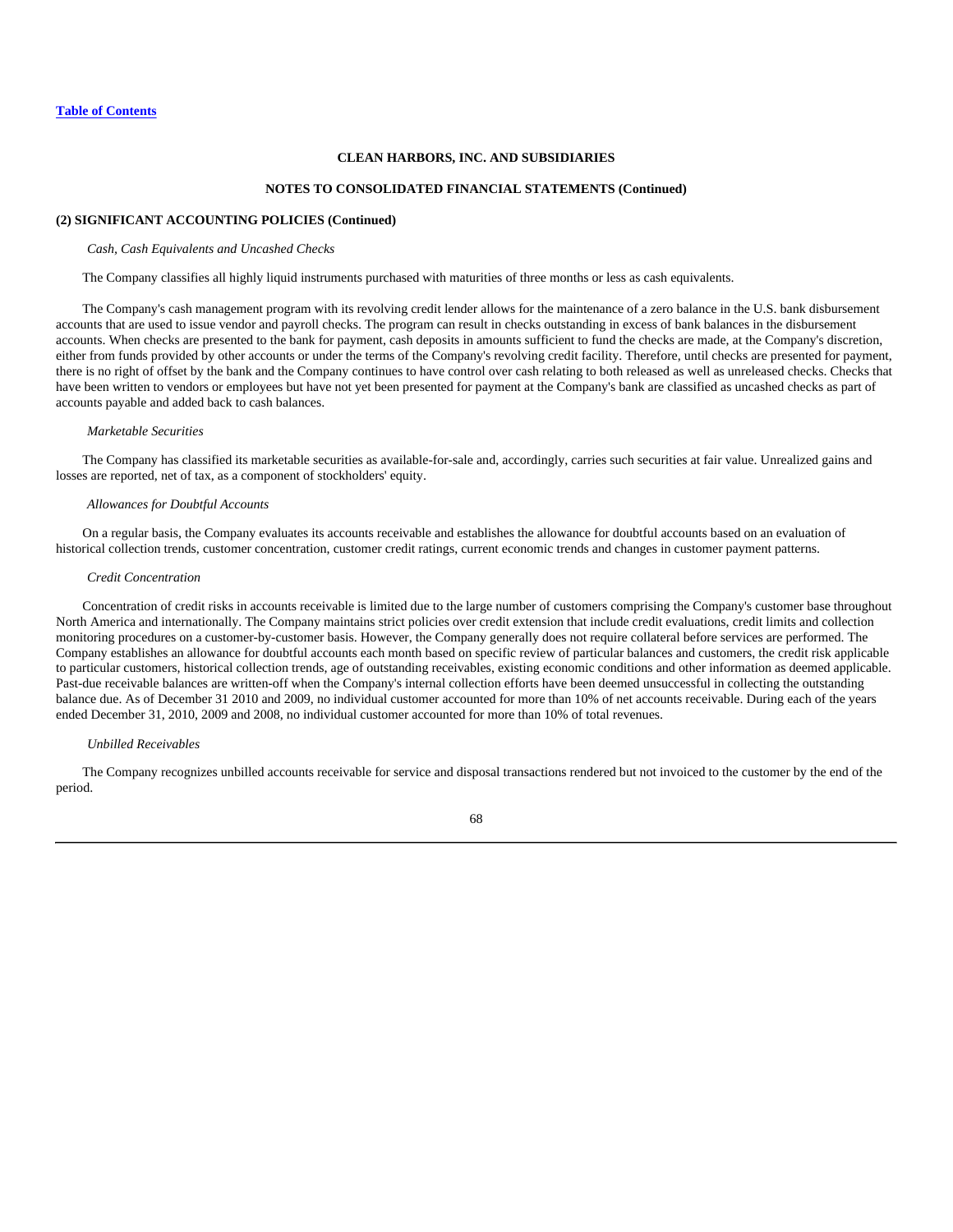# **NOTES TO CONSOLIDATED FINANCIAL STATEMENTS (Continued)**

### **(2) SIGNIFICANT ACCOUNTING POLICIES (Continued)**

### *Supplies Inventories*

 Supplies inventories consist primarily of supplies and repair parts expected to be used in the operating cycle, which are stated at the lower of cost or market. The Company periodically reviews its inventories for obsolete or unsaleable items and adjusts its carrying value to reflect estimated realizable values.

#### *Property, Plant and Equipment (excluding landfill assets)*

 Property, plant and equipment are stated at cost and include amounts capitalized under capital lease obligations. Expenditures for major renewals and improvements which extend the life of the asset are capitalized. Items of an ordinary repair or maintenance nature are charged directly to operating expense as incurred. During the construction and development period of an asset, the costs incurred, including applicable interest costs, are classified as construction-inprogress. Interest in the amount of \$0.5 million, \$0.2 million and \$0.2 million was capitalized to fixed assets during the years ended December 31, 2010, 2009 and 2008, respectively. Depreciation and amortization expense was \$72.9 million, \$50.4 million and \$33.4 million for the years ended December 31, 2010, 2009 and 2008, respectively.

The Company depreciates and amortizes the cost of these assets, using the straight-line method as follows:

| <b>Asset Classification</b>                 | <b>Estimated Useful Life</b> |
|---------------------------------------------|------------------------------|
| Buildings and building improvements         |                              |
| <b>Buildings</b>                            | $30-40$ years                |
| Land, leasehold and building improvements   | $5-40$ years                 |
| Camp equipment                              | $12-15$ years                |
| Vehicles                                    | $3-12$ years                 |
| Equipment                                   |                              |
| Capitalized software and computer equipment | 3 years                      |
| Containers and railcars                     | $15-20$ years                |
| All other equipment                         | $8-10$ years                 |
| Furniture and fixtures                      | $5-8$ years                  |

Land, leasehold and building improvements have a weighted average life of 9.3 years.

 Camp equipment consists of industrial lodging facilities that are utilized in the Company's Industrial Services segment to provide lodging services to companies in the refinery and petrochemical industries.

 The Company recognizes an impairment in the carrying value of long-lived assets when the expected future undiscounted cash flows derived from the assets are less than their carrying value. For the years ended December 31, 2010, 2009 and 2008, the Company did not record impairment charges related to long-lived assets.

#### *Goodwill and Intangible Assets*

 Goodwill is comprised of the purchase price of business acquisitions in excess of the fair value assigned to the net tangible and identifiable intangible assets acquired. Goodwill is not amortized but is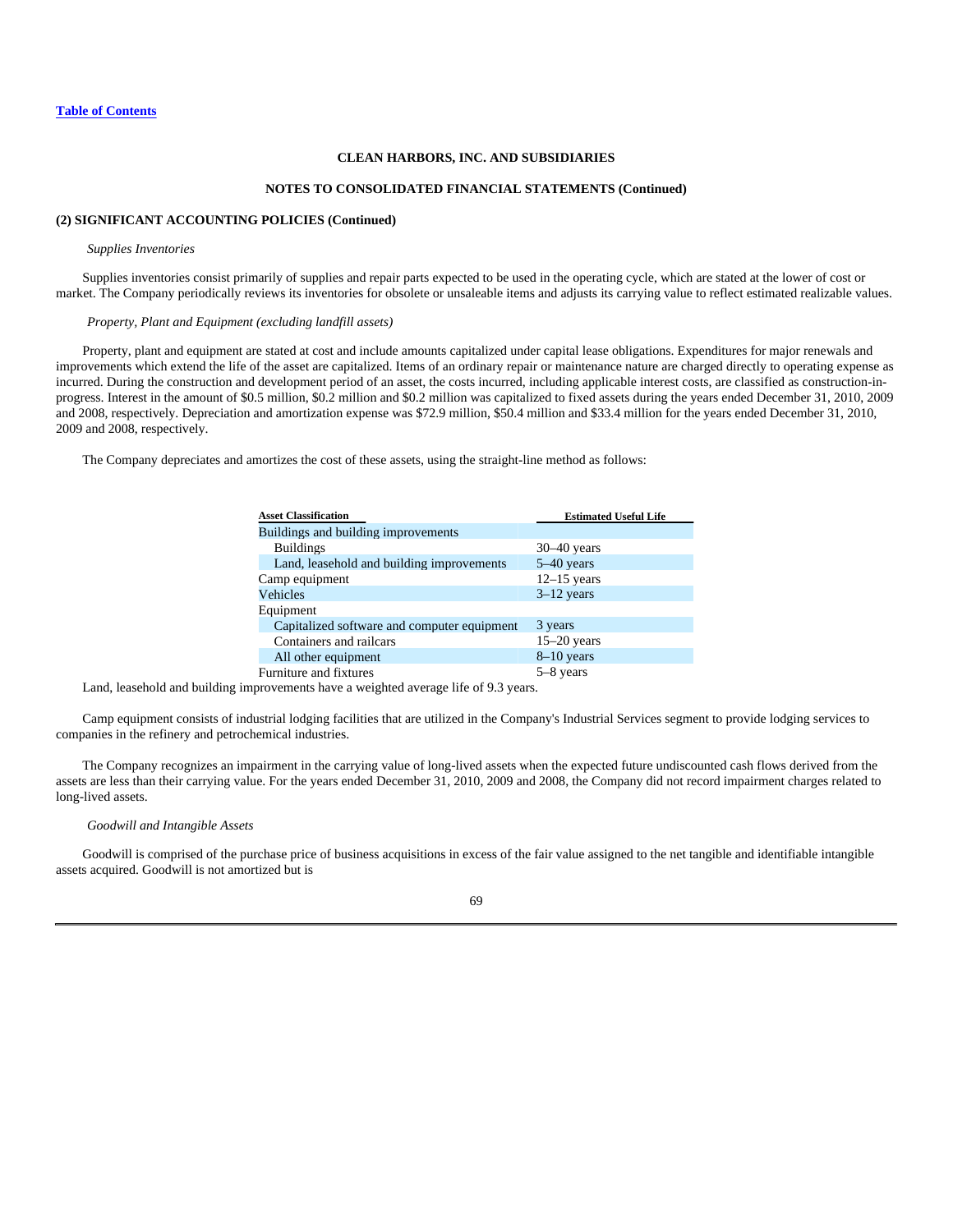# **NOTES TO CONSOLIDATED FINANCIAL STATEMENTS (Continued)**

## **(2) SIGNIFICANT ACCOUNTING POLICIES (Continued)**

reviewed for impairment annually, or when events or changes in the business environment indicate that the carrying value of the reporting unit may exceed its fair value.

 Permits are recorded at historical cost and other intangible assets are recorded at fair value. Permits relating to landfills are amortized on a units-ofconsumption basis. All other permits are amortized over periods ranging from 5 to 30 years on a straight-line basis. Permits consist of the value of permits acquired in a business combination and direct costs related to obtaining such permits such as legal fees, site surveys, engineering costs and other expenses. Other intangible assets consist of customer relationships, acquired trade names, and non-compete agreements. Other intangible assets are amortized on a straight-line basis over their respective useful lives, which range from 3 to 12 years. In addition, the Company has capitalized legal costs incurred in connection with the defense of the Company's right to accept a new type of waste at one of its facilities under a validly issued permit. Amortization expense was \$10.9 million, \$7.7 million and \$5.5 million for the years ended December 31, 2010, 2009 and 2008, respectively.

 Long-lived tangible and intangible assets other than goodwill are reviewed for impairment whenever events or changes in circumstances indicate that their net book value may not be entirely recoverable. When such factors and circumstances exist, management compares the projected undiscounted future cash flows associated with the related asset or group of assets over their estimated useful lives against their respective carrying amounts. Impairment, if any, is based on the excess of the carrying amount over the fair value of those assets and is recorded in the period in which the determination was made. Any resulting impairment losses recorded by the Company could have an adverse impact on the Company's results of operations by either decreasing net income or increasing net loss. There were no impairment charges during the years ended December 31, 2010, 2009 and 2008.

 As previously disclosed in the Company's report on Form 10-Q for the third quarter of 2010, because actual results of the Exploration Services segment for the first nine months of 2010 were less than originally forecast, the Company performed an interim impairment test for that reporting unit as of September 30, 2010 and it passed.

 The Company also assesses goodwill for impairment at least on an annual basis as of December 31 by comparing the fair value of each reporting unit to its carrying value, including goodwill. The Company conducted its annual impairment test of goodwill as of December 31, 2010 and determined that no adjustment to the carrying value of goodwill for any reporting unit was necessary. The fair value of Technical Services, Field Services and Industrial Services significantly exceeded their respective carrying values. These three reporting units comprise \$51.3 million of our total goodwill balance of \$60.3 million.

 As discussed above, the Company has been closely monitoring the performance of Exploration Services which has a goodwill balance of \$9.0 million at December 31, 2010. Based on the Company's annual impairment test, the fair value of Exploration Services exceeded the carrying value by more than 10%. The Company believes the key assumptions used in its impairment test to be revenue, EBITDA, capital expenditures and the weighted average cost of capital. These key assumptions can be impacted by economic and market conditions particularly in western Canada, success in bidding on customer contracts, and cost containment. There can be no assurance that future events will not result in an impairment of goodwill. If Exploration Services reporting unit's fair value were to fall below its carrying value, a non-cash impairment charge to income from operations could result.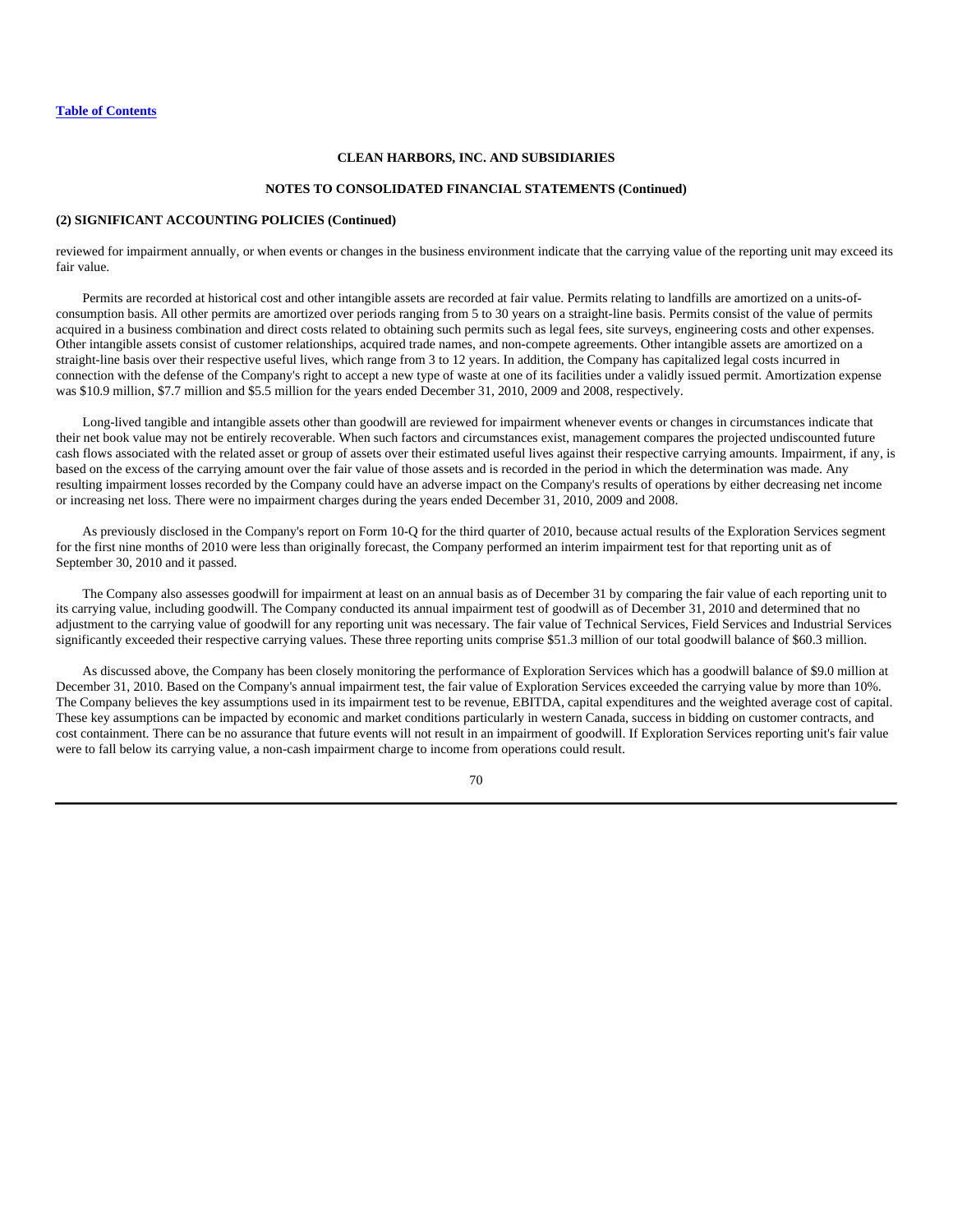# **NOTES TO CONSOLIDATED FINANCIAL STATEMENTS (Continued)**

### **(2) SIGNIFICANT ACCOUNTING POLICIES (Continued)**

#### *Leases*

 The Company leases rolling stock, rail cars, equipment, real estate and office equipment under operating leases. Certain real estate leases contain rent holidays and rent escalation clauses. Most of the Company's real estate lease agreements include renewal periods at the Company's option. For its operating leases, the Company recognizes rent holiday periods and scheduled rent increases on a straight-line basis over the lease term beginning with the date the Company takes possession of the leased assets.

#### *Deferred Financing Costs*

 Deferred financing costs are amortized over the life of the related debt instrument using the effective interest method. Amortization expense is included in interest expense in the statements of income.

#### *Fair Value of Financial Instruments*

 The Company's financial instruments consist of cash and cash equivalents, marketable securities, receivables, trade payables, auction rate securities and long-term debt. The estimated fair value of cash and cash equivalents, receivables, and trade payables approximate their carrying value due to the short maturity of these instruments. The fair value of marketable securities is recorded based on quoted market prices and the fair value of auction rate securities are recorded based on discounted cash flows.

### *Landfill Accounting*

 The Company amortizes landfill improvements, and certain landfill-related permits over their estimated useful lives. The units-of-consumption method is used to amortize land, landfill cell construction, asset retirement costs and remaining landfill cells and sites. The Company also utilizes the units-ofconsumption method to record closure and post-closure obligations for landfill cells and sites. Under the units-of-consumption method, the Company includes future estimated construction and asset retirement costs, as well as costs incurred to date, in the amortization base of the landfill assets. Additionally, where appropriate, as described below, the Company includes probable expansion airspace that has yet to be permitted in the calculation of the total remaining useful life of the landfill.

 *Landfill assets*—Landfill assets include the costs of landfill site acquisition, permits and cell construction incurred to date. These amounts are recorded at cost, which includes capitalized interest as applicable. Landfill assets, net of amortization, are combined with management's estimate of the costs required to complete construction of the landfill to determine the amount to be amortized over the remaining estimated useful economic life of a site. Amortization of landfill assets is recorded on a units-of-consumption basis, such that the landfill assets should be completely amortized at the date the landfill ceases accepting waste. Amortization totaled \$8.7 million, \$6.8 million and \$5.6 million for the years ended December 31, 2010, 2009 and 2008, respectively. Changes in estimated costs to complete construction are applied prospectively to the amortization rate.

 *Landfill capacity*—Landfill capacity, which is the basis for the amortization of landfill assets and for the accrual of final closure and post-closure obligations, represents total permitted airspace plus unpermitted airspace that management believes is probable of ultimately being permitted based on established criteria. The Company applies the following criteria for evaluating the probability of

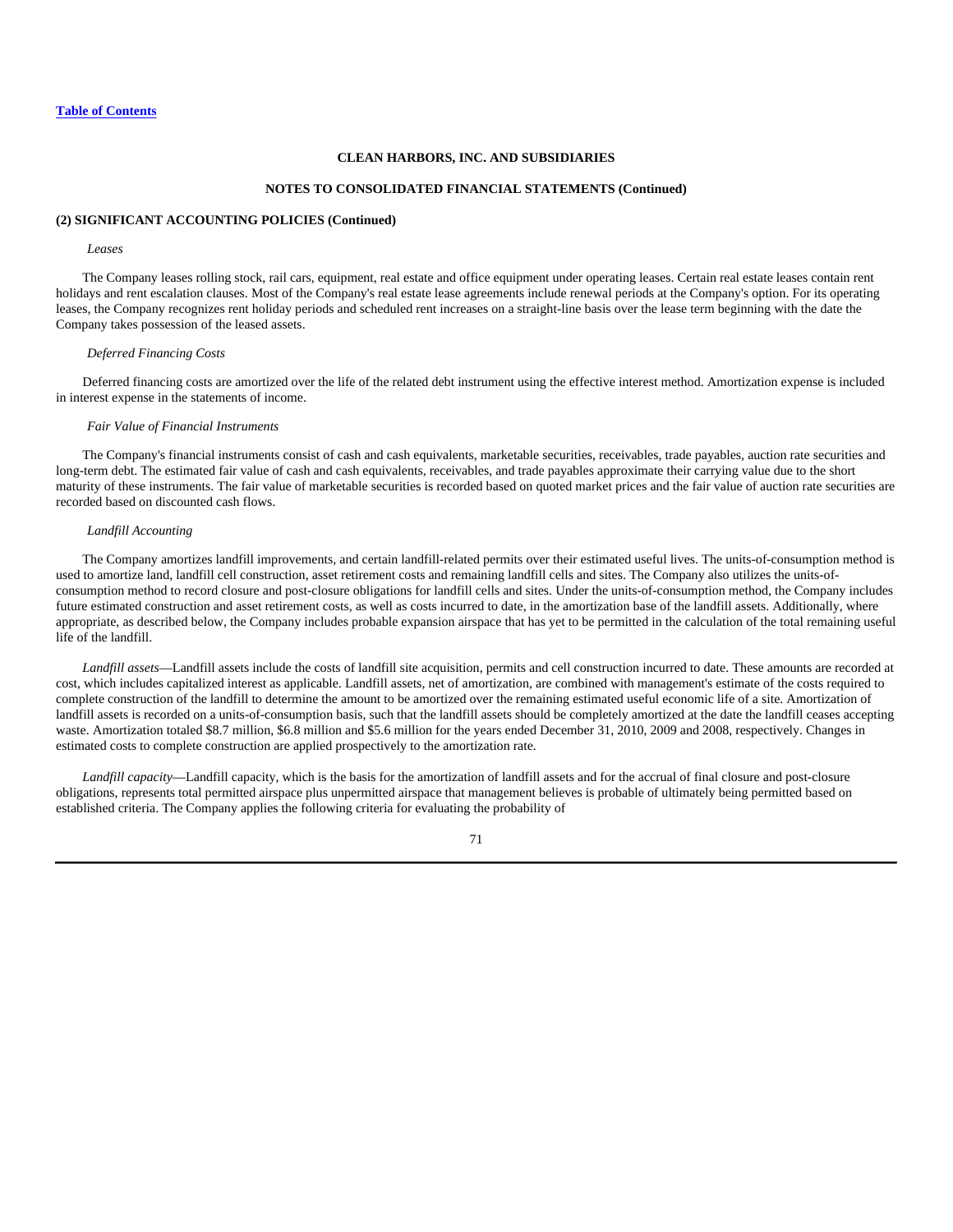# **NOTES TO CONSOLIDATED FINANCIAL STATEMENTS (Continued)**

# **(2) SIGNIFICANT ACCOUNTING POLICIES (Continued)**

obtaining a permit for future expansion airspace at existing sites, which provides management a basis to evaluate the likelihood of success of unpermitted expansions:

- Personnel are actively working to obtain the permit or permit modifications (land use, state, provincial and federal) necessary for expansion of an existing landfill, and progress is being made on the project. •
- Management expects to submit the application within the next year and to receive all necessary approvals to accept waste within the next five years. •
- At the time the expansion is included in the Company's estimate of the landfill's useful economic life, it is probable that the required approvals will be received within the normal application and processing time periods for approvals in the jurisdiction in which the landfill is located. •
- The Company or other owner of the landfill has a legal right to use or obtain the right to use the land associated with the expansion plan. •
- There are no significant known political, technical, legal or business restrictions or issues that could impair the success of such expansion. •
- A financial feasibility analysis has been completed and the results demonstrate that the expansion will have a positive financial and operational impact such that management is committed to pursuing the expansion. •
- Additional airspace and related additional costs, including permitting, final closure and post-closure costs, have been estimated based on the conceptual design of the proposed expansion. •

 Exceptions to the criteria set forth above may be approved through a landfill-specific approval process that includes approval from the Company's Chief Financial Officer and review by the Audit Committee of the Company's Board of Directors. As of December 31, 2010, there were four unpermitted expansions at three locations included in the Company's landfill accounting model, which represented 35.4% of the Company's remaining airspace at that date. As of December 31, 2010 and 2009, none of the expansions were considered exceptions to the Company's established criteria.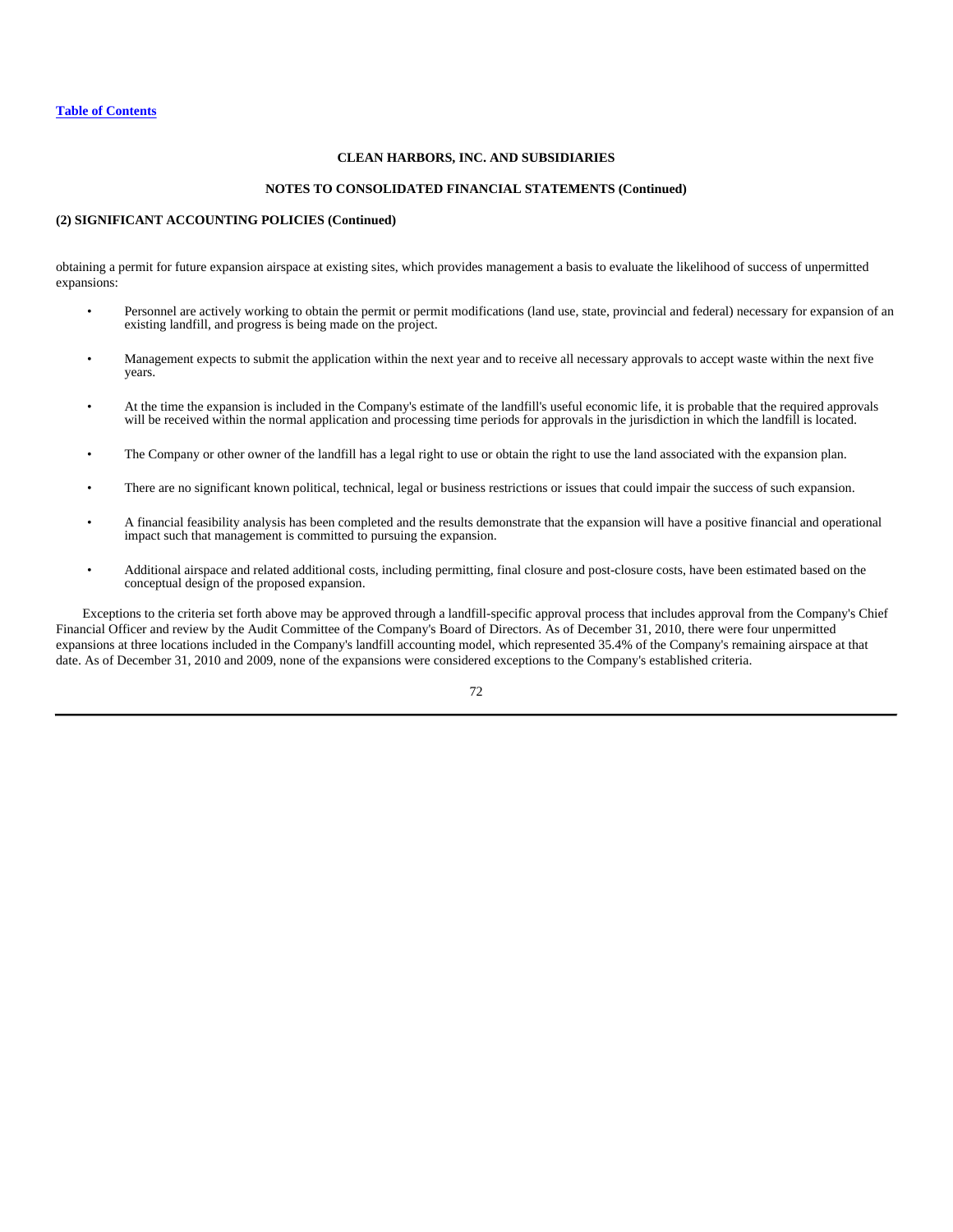# **NOTES TO CONSOLIDATED FINANCIAL STATEMENTS (Continued)**

# **(2) SIGNIFICANT ACCOUNTING POLICIES (Continued)**

 As of December 31, 2010, the Company had 11 active landfill sites (including the Company's two non-commercial landfills), which have estimated remaining lives (based on anticipated waste volumes and remaining highly probable airspace) as follows:

|                        |              | Remaining<br>Lives | <b>Remaining Highly Probable Airspace</b><br>(cubic vards) (in thousands) |                    |        |  |  |
|------------------------|--------------|--------------------|---------------------------------------------------------------------------|--------------------|--------|--|--|
| <b>Facility Name</b>   | Location     | (Years)            | <b>Permitted</b>                                                          | <b>Unpermitted</b> | Total  |  |  |
| Altair                 | Texas        | 20                 | 985                                                                       |                    | 985    |  |  |
| <b>Buttonwillow</b>    | California   | 38                 | 8,613                                                                     |                    | 8,613  |  |  |
| Deer Park              | <b>Texas</b> | 13                 | 452                                                                       |                    | 452    |  |  |
| Deer Trail             | Colorado     | 20                 | 759                                                                       |                    | 759    |  |  |
| <b>Grassy Mountain</b> | Utah         | 20                 | 1,442                                                                     | 804                | 2,246  |  |  |
| Kimball                | Nebraska     | 15                 | 353                                                                       |                    | 353    |  |  |
| Lambton                | Ontario      | 55                 | 273                                                                       | 6,212              | 6,485  |  |  |
| Lone Mountain          | Oklahoma     | 32                 | 721                                                                       | 3.101              | 3,822  |  |  |
| Ryley                  | Alberta      | 12                 | 1,098                                                                     |                    | 1,098  |  |  |
| Sawyer                 | North Dakota | 40                 | 1.012                                                                     |                    | 1,012  |  |  |
| Westmorland            | California   | 64                 | 2,732                                                                     |                    | 2,732  |  |  |
|                        |              |                    | 18.440                                                                    | 10.117             | 28.557 |  |  |

 The Company had 1.5 million cubic yards of permitted, but not highly probable, airspace as of December 31, 2010. Permitted, but not highly probable, airspace is permitted airspace the Company currently does not expect to utilize; therefore, this airspace has not been included in the above table.

The following table presents the remaining highly probable airspace from January 1, 2008 through December 31, 2010 (in thousands of cubic yards):

|                                                  | 2010    | 2009    | 2008   |
|--------------------------------------------------|---------|---------|--------|
| Remaining capacity at January 1,                 | 25,765  | 28.308  | 28.511 |
| Addition (reduction) of highly probable airspace | 3.905   | (1.635) | 623    |
| Consumed                                         | (1.113) | (908)   | (826)  |
| Remaining capacity at December 31,               | 28.557  | 25.765  | 28.308 |

 *Amortization of cell construction costs and accrual of cell closure obligations*—Landfills are typically comprised of a number of cells, which are constructed within a defined acreage (or footprint). The cells are typically discrete units, which require both separate construction and separate capping and closure procedures. Cell construction costs are the costs required to excavate and construct the landfill cell. These costs are typically amortized on a units-ofconsumption basis, such that they are completely amortized when the specific cell ceases accepting waste. In some instances, the Company has landfills that are engineered and constructed as "progressive trenches." In progressive trench landfills, a number of contiguous cells form a progressive trench. In those instances, the Company amortizes cell construction costs over the airspace within the entire trench, such that the cell construction costs will be fully amortized at the end of the trench useful life.

 The design and construction of a landfill does not create a landfill asset retirement obligation. Rather, the asset retirement obligation for cell closure (the cost associated with capping each cell) is incurred in relatively small increments as waste is placed in the landfill. Therefore, the cost required to

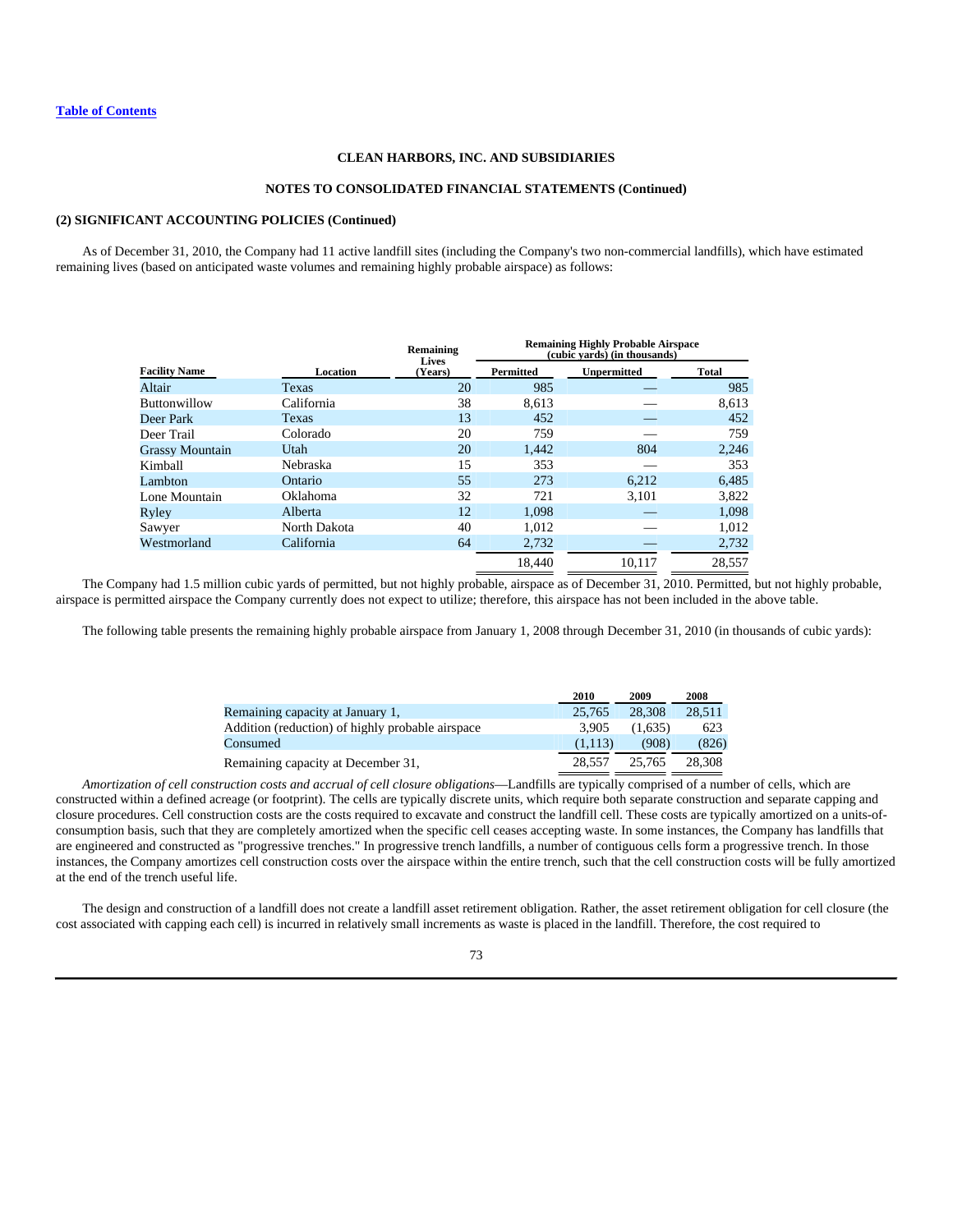# **NOTES TO CONSOLIDATED FINANCIAL STATEMENTS (Continued)**

## **(2) SIGNIFICANT ACCOUNTING POLICIES (Continued)**

construct the cell cap is capitalized as an asset retirement cost and a liability of an equal amount is established, based on the discounted cash flow associated with each capping event, as airspace is consumed. Spending for cell capping is reflected as environmental expenditures within operating activities in the statement of cash flows.

 *Landfill final closure and post-closure liabilities*—The balance of landfill final closure and post-closure liabilities at December 31, 2010 and 2009 was \$29.8 million and \$28.1 million, respectively. The Company has material financial commitments for the costs associated with requirements of the Environmental Protection Agency ("EPA") and the comparable regulatory agency in Canada for landfill final closure and post-closure activities. In the United States, the landfill final closure and post-closure requirements are established under the standards of the EPA, and are implemented and applied on a state-bystate basis. The Company develops estimates for the cost of these activities based on an evaluation of site-specific facts and circumstances, including the Company's interpretation of current regulatory requirements and proposed regulatory changes. Such estimates may change in the future due to various circumstances including, but not limited to, permit modifications, changes in legislation or regulations, technological changes and results of environmental studies.

Final closure costs are the costs incurred after the site ceases to accept waste, but before the landfill is certified as closed by the applicable state regulatory agency. These costs generally include the costs required to cap the final cell of the landfill (if not included in cell closure), the costs required to dismantle certain structures for landfills and other landfill improvements, and regulation-mandated groundwater monitoring, and leachate management. Postclosure costs involve the maintenance and monitoring of a landfill site that has been certified closed by the applicable regulatory agency. These costs generally include groundwater monitoring and leachate management. Regulatory post-closure periods are generally 30 years after landfill closure. Final closure and post-closure obligations are accrued on a units-of-consumption basis, such that the present value of the final closure and post-closure obligations are fully accrued at the date the landfill discontinues accepting waste.

 Cell closure, final closure and post closure costs (also referred to as "asset retirement obligations") are calculated by estimating the total obligation in current dollars, adjusted for inflation (1.02% during both 2010 and 2009) and discounted at the Company's credit-adjusted risk-free interest rate (9.74% for the year ended December 31, 2010, 10.57% for the period January 1 through July 31, 2009 and 9.37% for the period August 1 through December 31, 2009). In 2009, the credit-adjusted risk-free interest rate was recalculated mid-year due to the August 2009 offering of \$300.0 million of senior secured notes and the discharge of the outstanding balance of the prior senior secured notes on which the initial 2009 rate had been based.

#### *Non-Landfill Closure and Post-Closure Liabilities*

 Non-landfill closure costs include costs required to dismantle and decontaminate certain structures and other costs incurred during the closure process. Post-closure costs, if required, include associated maintenance and monitoring costs as required by the closure permit. Post-closure periods are performancebased and are not generally specified in terms of years in the closure permit, but generally range from 10 to 30 years or more.

 The Company records its non-landfill closure and post-closure liability by: (i) estimating the current cost of closing a non-landfill facility and the post closure care of that facility, if required, based upon the closure plan that the Company is required to follow under its operating permit, or in the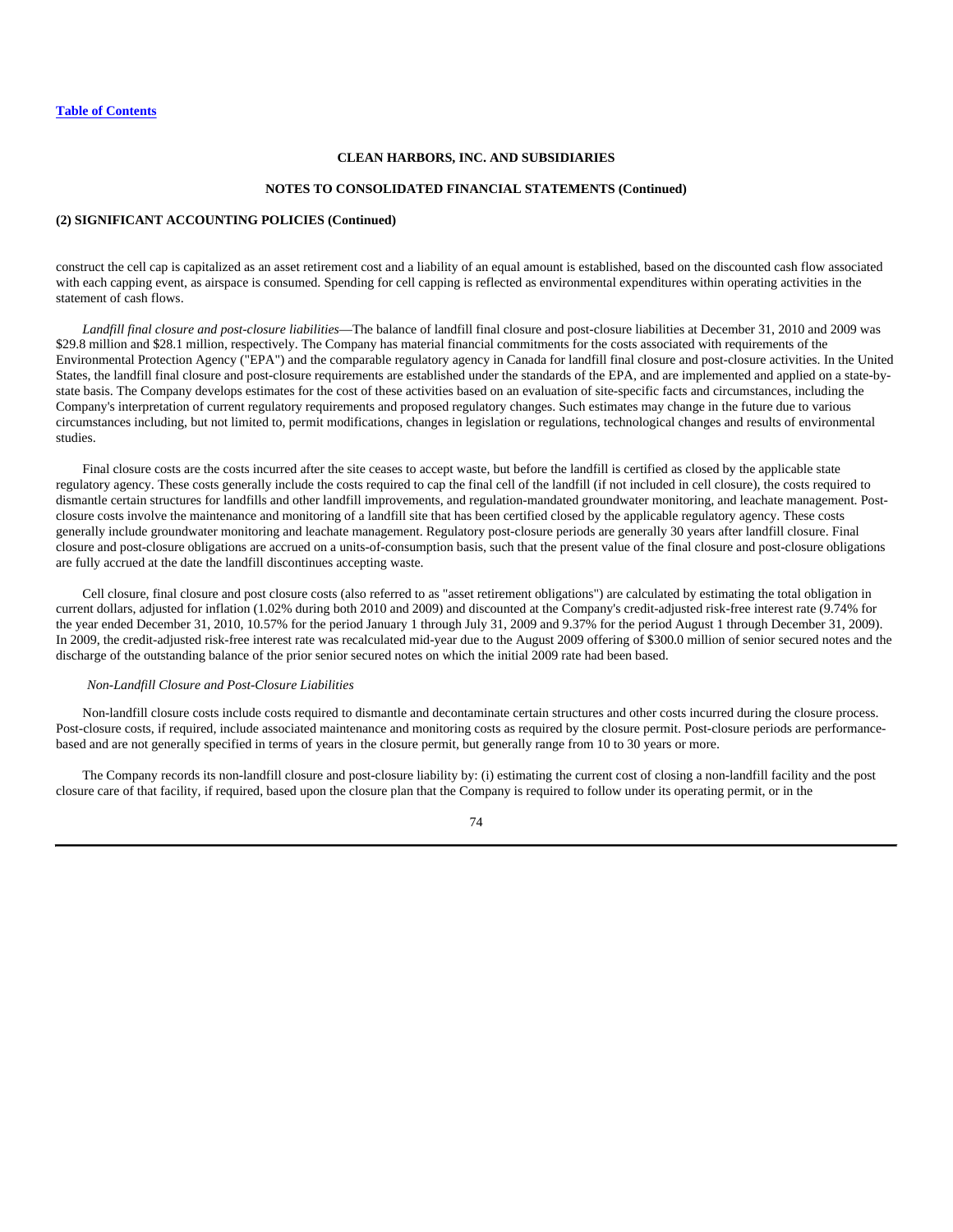# **NOTES TO CONSOLIDATED FINANCIAL STATEMENTS (Continued)**

#### **(2) SIGNIFICANT ACCOUNTING POLICIES (Continued)**

event the facility operates with a permit that does not contain a closure plan, based upon legally enforceable closure commitments made by the Company to various governmental agencies; (ii) using probability scenarios as to when in the future operations may cease; (iii) inflating the current cost of closing the nonlandfill facility on a probability weighted basis using the inflation rate to the time of closing under each probability scenario; and (iv) discounting the future value of each closing scenario back to the present using the credit-adjusted risk-free interest rate. Non-landfill closure and post-closure obligations arise when the Company commences operations.

 The balance of non-landfill closure and post-closure liabilities at December 31, 2010 and 2009 was \$8.9 million and \$7.7 million, respectively. Management bases estimates for non-landfill closure and post-closure liabilities on its interpretation of existing permit and regulatory requirements for closure and post-closure maintenance and monitoring. The Company's cost estimates are calculated using internal sources as well as input from third party experts. Management uses probability scenarios to estimate when future operations will cease and inflates the current cost of closing the non-landfill facility on a probability weighted basis using the appropriate inflation rate and then discounting the future value to arrive at an estimated present value of closure and postclosure costs. The estimates for non-landfill closure and post-closure liabilities are inherently uncertain due to the possibility that permit and regulatory requirements will change in the future, impacting the estimation of total costs and the timing of the expenditures. Management reviews non-landfill closure and post-closure liabilities for changes to key assumptions that would impact the amount of the recorded liabilities. Changes that would prompt management to revise a liability estimate include changes in legal requirements that impact the Company's expected closure plan, in the market price of a significant cost item, in the probability scenarios as to when future operations at a location might cease, or in the expected timing of the cost expenditures. Changes in estimates for non-landfill closure and post-closure events immediately impact the required liability and the value of the corresponding asset. If a change is made to a fully-consumed asset, the adjustment is charged immediately to expense. When a change in estimate relates to an asset that has not been fully consumed, the adjustment to the asset is recognized in income prospectively as a component of amortization. Historically, material changes to non-landfill closure and post-closure estimates have been infrequent.

#### *Remedial Liabilities*

 Remedial liabilities, including Superfund liabilities, include the costs of removal or containment of contaminated material, the treatment of potentially contaminated groundwater and maintenance and monitoring costs necessary to comply with regulatory requirements. Most of the Company's remedial liabilities relate to the active and inactive hazardous waste treatment and disposal facilities which the Company acquired in the last eight years and 35 Superfund sites owned by third parties for which the Company agreed to indemnify certain remedial liabilities owed or potentially owed to governmental entities by the sellers of certain assets (the "CSD assets") which the Company acquired in 2002. The Company performed extensive due diligence to estimate accurately the aggregate liability for remedial liabilities to which the Company became potentially liable as a result of the acquisitions. The Company's estimate of remedial liabilities involved an analysis of such factors as: (i) the nature and extent of environmental contamination (if any); (ii) the terms of applicable permits and agreements with regulatory authorities as to cleanup procedures and whether modifications to such permits and agreements will likely need to be negotiated; (iii) the cost of performing anticipated cleanup activities based upon current technology; and (iv) in the case of Superfund and other sites where other parties will also be responsible for a portion of the cleanup costs, the likely allocation of such costs and the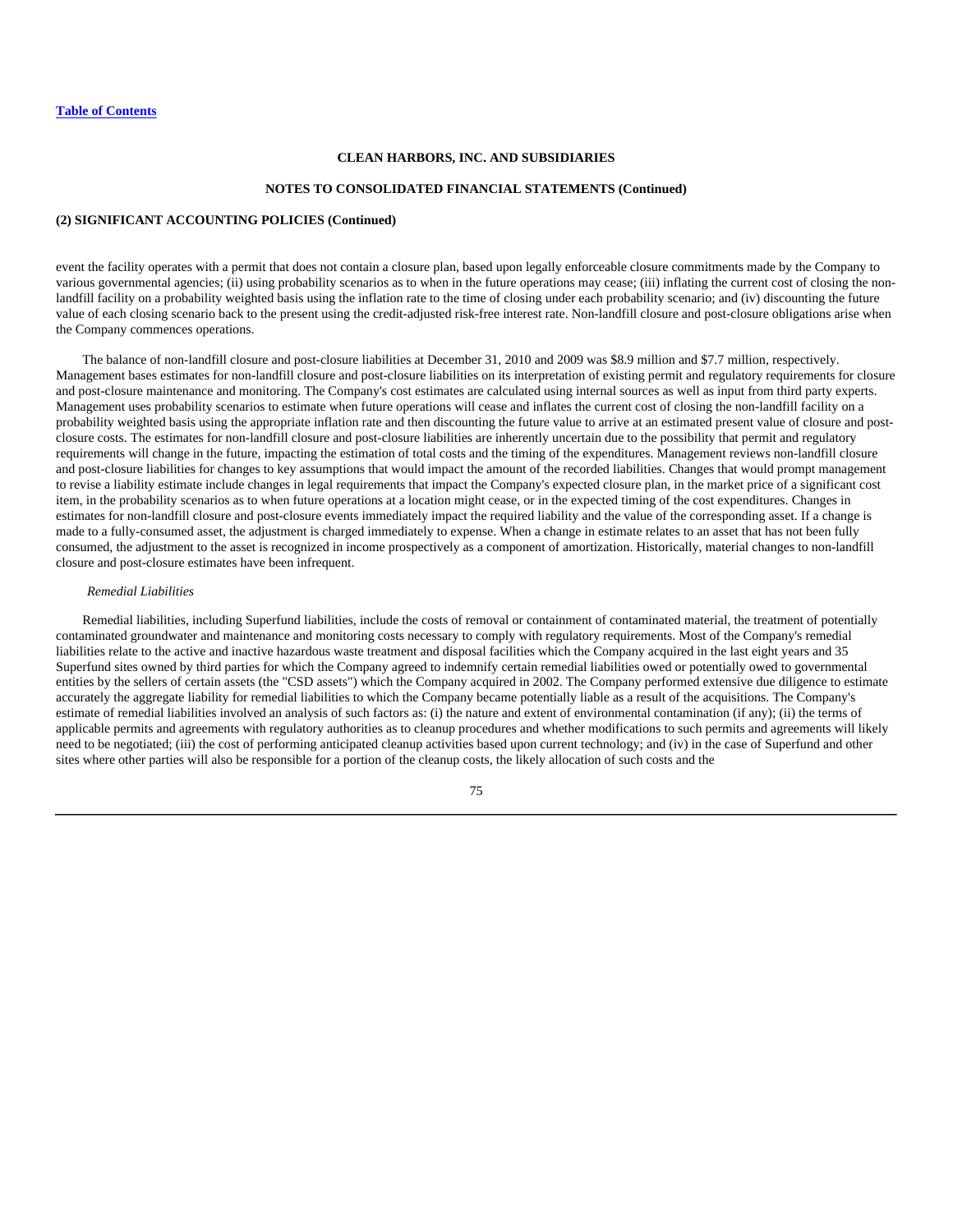# **NOTES TO CONSOLIDATED FINANCIAL STATEMENTS (Continued)**

# **(2) SIGNIFICANT ACCOUNTING POLICIES (Continued)**

ability of such other parties to pay their share. Remedial liabilities and on-going operations are reviewed quarterly and adjustments are made as necessary.

 The Company periodically evaluates potential remedial liabilities at sites that it owns or operates or to which the Company or the sellers of the CSD assets (or the respective predecessors of the Company or such sellers) transported or disposed of waste, including 62 Superfund sites as of December 31, 2010. The Company periodically reviews and evaluates sites requiring remediation, including Superfund sites, giving consideration to the nature (i.e., owner, operator, arranger, transporter or generator) and the extent (i.e., amount and nature of waste hauled to the location, number of years of site operations or other relevant factors) of the Company's (or such sellers') alleged connection with the site, the extent (if any) to which the Company believes it may have an obligation to indemnify cleanup costs in connection with the site, the regulatory context surrounding the site, the accuracy and strength of evidence connecting the Company (or such sellers) to the location, the number, connection and financial ability of other named and unnamed potentially responsible parties ("PRPs") and the nature and estimated cost of the likely remedy. Where the Company concludes that it is probable that a liability has been incurred and an amount can be estimated, a provision is made, based upon management's judgment and prior experience, of such estimated liability.

 Remedial liabilities are inherently difficult to estimate. Estimating remedial liabilities requires that the existing environmental contamination be understood. There are risks that the actual quantities of contaminants differ from the results of the site investigation, and that contaminants exist that have not been identified by the site investigation. In addition, the amount of remedial liabilities recorded is dependent on the remedial method selected. There is a risk that funds will be expended on a remedial solution that is not successful, which could result in the additional incremental costs of an alternative solution. Such estimates, which are subject to change, are subsequently revised if and when additional or new information becomes available.

 Remedial liabilities are discounted only when the timing of the payments is estimable and the amounts are determinable. Management's experience has been that the timing of payments for remedial liabilities is not usually estimable, and therefore the amounts of remedial liabilities are not generally discounted. In the case of remedial liabilities assumed in connection with acquisitions, acquired liabilities are recorded under purchase accounting at fair value, which requires taking into consideration inflation and discount factors. Accordingly, as of the respective acquisition dates, the Company recorded the remedial liabilities assumed as part of acquisitions at their fair value, which were calculated by inflating costs in current dollars using an estimate of future inflation rates as of the respective acquisition dates until the expected time of payment, and then discounting the amount of the payments to their present value using a risk-free discount rate as of the acquisition dates. Discounts were and will be applied to the environmental liabilities as follows:

- Remedial liabilities assumed relating to acquisitions are and will continue to be inflated using the inflation rates at the time of each acquisition (ranging from 2.17% to 2.44%) until the expected time of payment, then discounted at the risk-free interest rate at the time of such acquisition (ranging from 4.17% to 4.9%). •
- Remedial liabilities incurred subsequent to the acquisitions and remedial liabilities of the Company that existed prior to the acquisitions have been and will continue to be recorded at the estimated current value of the liabilities, which is usually neither increased for inflation nor reduced for discounting. •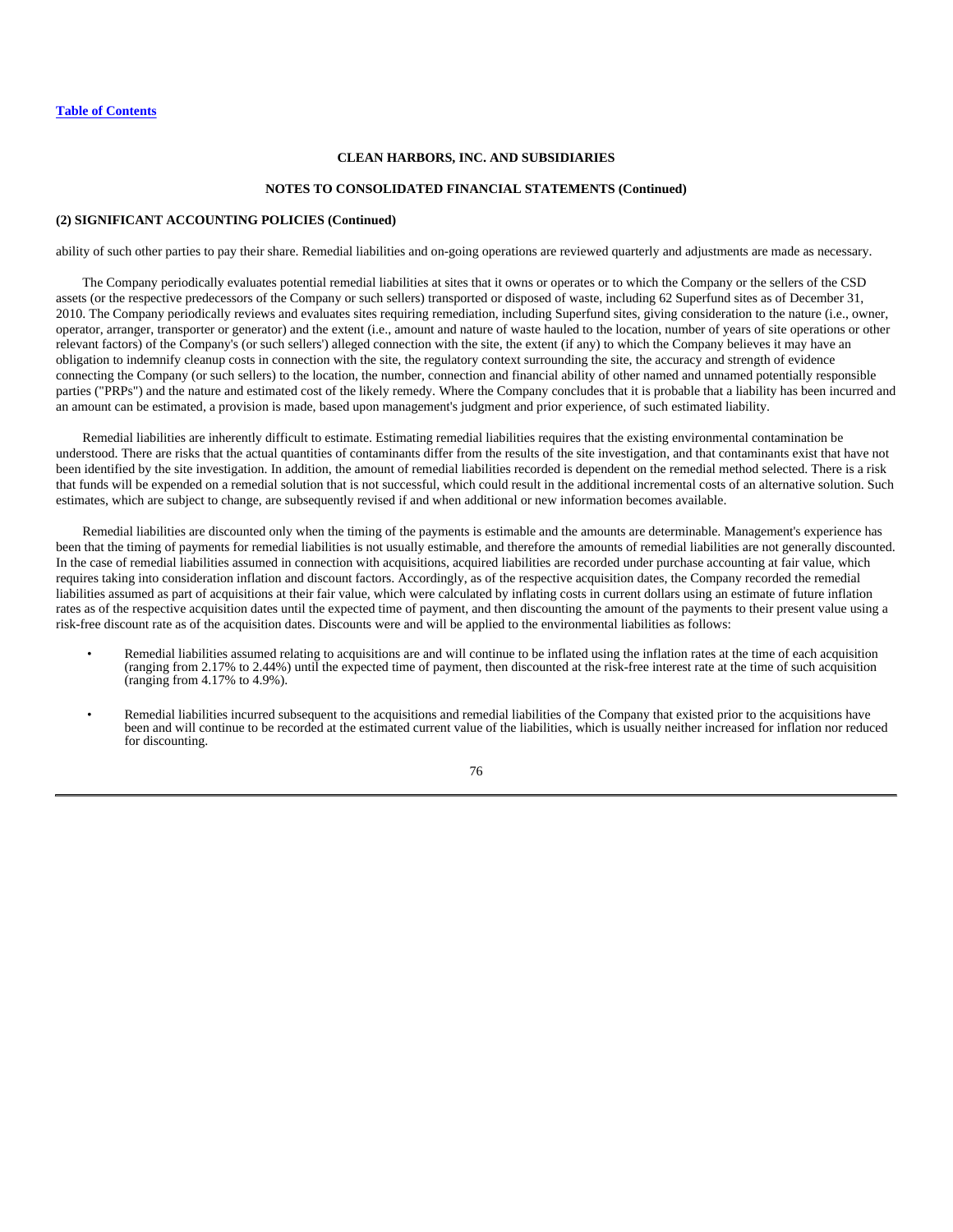# **NOTES TO CONSOLIDATED FINANCIAL STATEMENTS (Continued)**

## **(2) SIGNIFICANT ACCOUNTING POLICIES (Continued)**

## *Claims for Recovery*

 The Company records claims for recovery from third parties relating to remedial liabilities only when realization of the claim is probable. The gross remedial liability is recorded separately from the claim for recovery on the balance sheet. At December 31, 2010 and 2009, the Company had recorded no such claims.

# *Letters of Credit*

 The Company utilizes letters of credit primarily as security for financial assurance which it has been required to provide to regulatory bodies for its hazardous waste facilities and which would be called only in the event that the Company fails to satisfy closure, post-closure and other obligations under the permits issued by those regulatory bodies for such licensed facilities. See Note 9, "Financing Arrangements," for further discussion of financing arrangements. As of December 31, 2010 and 2009, the Company had outstanding letters of credit in an aggregate amount of \$86.1 million and \$88.7 million, respectively, under the revolving credit facility.

#### *Accumulated Other Comprehensive Income*

The components of accumulated other comprehensive income (loss) were as follows (in thousands):

|                                                                                                                               | December 31.              |                      |                   |
|-------------------------------------------------------------------------------------------------------------------------------|---------------------------|----------------------|-------------------|
|                                                                                                                               | 2010                      | 2009                 | 2008              |
| Cumulative translation adjustment of foreign currency statements                                                              | \$50,966 \$26,430 \$1,171 |                      |                   |
| Unrealized gain (loss) on long-term investments (net of deferred<br>taxes of $(\$50)$ , $(\$109)$ and $\$332$ , respectively) | 459                       | 1.010                | (716)             |
| Unfunded pension liability (net of deferred taxes of \$225, \$201 and                                                         |                           |                      |                   |
| \$455, respectively)                                                                                                          | (666)                     |                      | $(611)$ $(1,143)$ |
|                                                                                                                               |                           | \$50,759 \$26,829 \$ | (688)             |

## *Foreign Currency*

 The Company has operations in Canada and Mexico, and also operates international locations in Bulgaria, China, Singapore, Sweden, Thailand and the United Kingdom. The functional currencies of Canada, Mexico, Singapore, Sweden, Thailand and the United Kingdom are their respective local currencies. The functional currencies of Bulgaria and China are the Euro and the U.S. dollar, respectively. Assets and liabilities are translated to U.S. dollars at the exchange rate in effect at the balance sheet date and revenue and expenses at the average exchange rate for the period. Gains and losses from the translation of the consolidated financial statements of certain foreign subsidiaries into U.S. dollars are included in stockholders' equity as a component of other comprehensive income. Gains and losses resulting from foreign currency transactions are recognized in the consolidated statements of income. Recorded balances that are denominated in a currency other than the functional currency are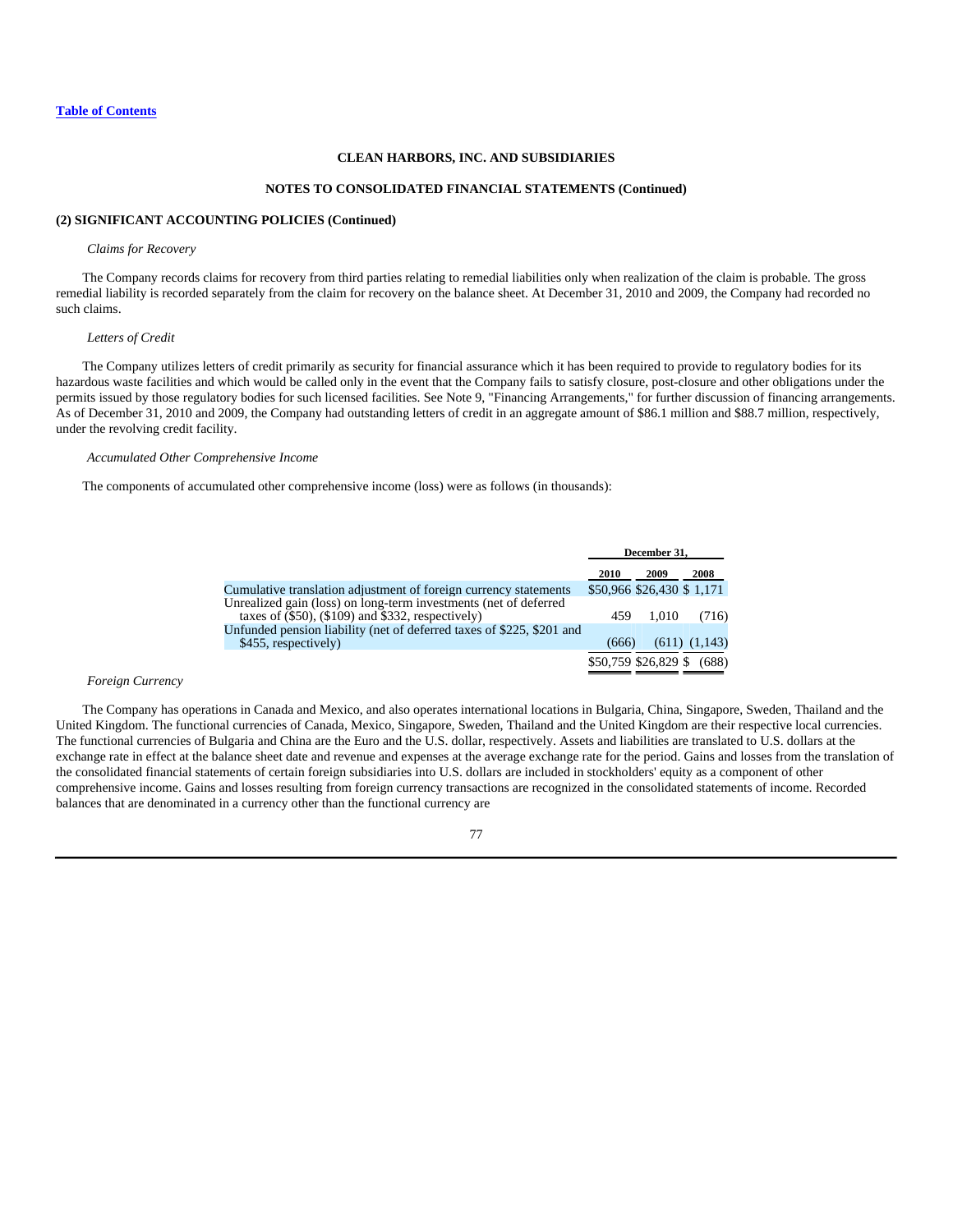# **NOTES TO CONSOLIDATED FINANCIAL STATEMENTS (Continued)**

#### **(2) SIGNIFICANT ACCOUNTING POLICIES (Continued)**

remeasured to the functional currency using the exchange rate at the balance sheet date and gains or losses are recorded in the statements of income.

### *Revenue Recognition*

 The Company provides environmental, energy and industrial services through four segments: Technical Services, Field Services, Industrial Services and Exploration Services. The Company recognizes revenue when persuasive evidence of an arrangement exists, delivery has occurred or services have been rendered, the price is fixed or determinable, and collection is reasonably assured. Revenue is recognized net of estimated allowances. Revenue is generated by short-term projects, most of which are governed by master service agreements that are long-term in nature. The master service agreements are typically entered into with the Company's larger customers and outline the pricing and legal frameworks for such arrangements.

 Due to the nature of the business and the complex invoices that result from the services provided, customers may withhold payments and attempt to renegotiate amounts invoiced. Accordingly, management establishes a revenue allowance to cover the estimated amounts of revenue that may need to be credited to customers' accounts in future periods. The Company records a provision for revenue allowances based on specific review of particular customers, historical trends and other relevant information.

 Technical Services revenue is generated from fees charged for hazardous material management and disposal services including onsite environmental management services, collection and transportation, packaging, recycling, treatment and disposal of hazardous and non-hazardous waste. Services are provided based on purchase orders or agreements with the customer and include prices based upon units of volume of waste, and transportation and other fees. Collection and transportation, and packaging revenues are recognized when the transported waste is received at the disposal facility. Revenues for treatment and disposal of hazardous waste are recognized upon completion of wastewater treatment, final disposition in a landfill or incineration of the waste, all at Company-owned sites, or when the waste is shipped to a third party for processing and disposal. Revenue for all other Technical Services is also recognized when services are rendered. The Company, at the request of a customer, periodically enters into bundled arrangements for the collection and transportation and disposal of waste. The Company accounts for such arrangements as multiple-element arrangements with separate units of accounting. The Company measures and allocates the consideration from the arrangement to the separate units, based on evidence of fair value for each deliverable. Revenues from waste that is not yet completely processed and disposed and the related costs are deferred until these services are completed.

 Field Services provides cleanup services on customer sites or other locations on a scheduled or emergency response basis, as well as oil and oil products recycling and PCB disposal. The Company's services are provided based on purchase orders or agreements with the customer and include prices based upon daily, hourly or job rates for equipment, materials and personnel. Revenues are recorded as services are performed. Revenue is recognized on contracts with retainage when services have been rendered and collectability is reasonably assured.

 Industrial Services provides industrial and specialty services such as plant outage and turnaround services, high-pressure and chemical cleaning, catalyst handling, decoking, material processing and industrial lodging services to refineries, chemical plants, pulp and paper mills, and other industrial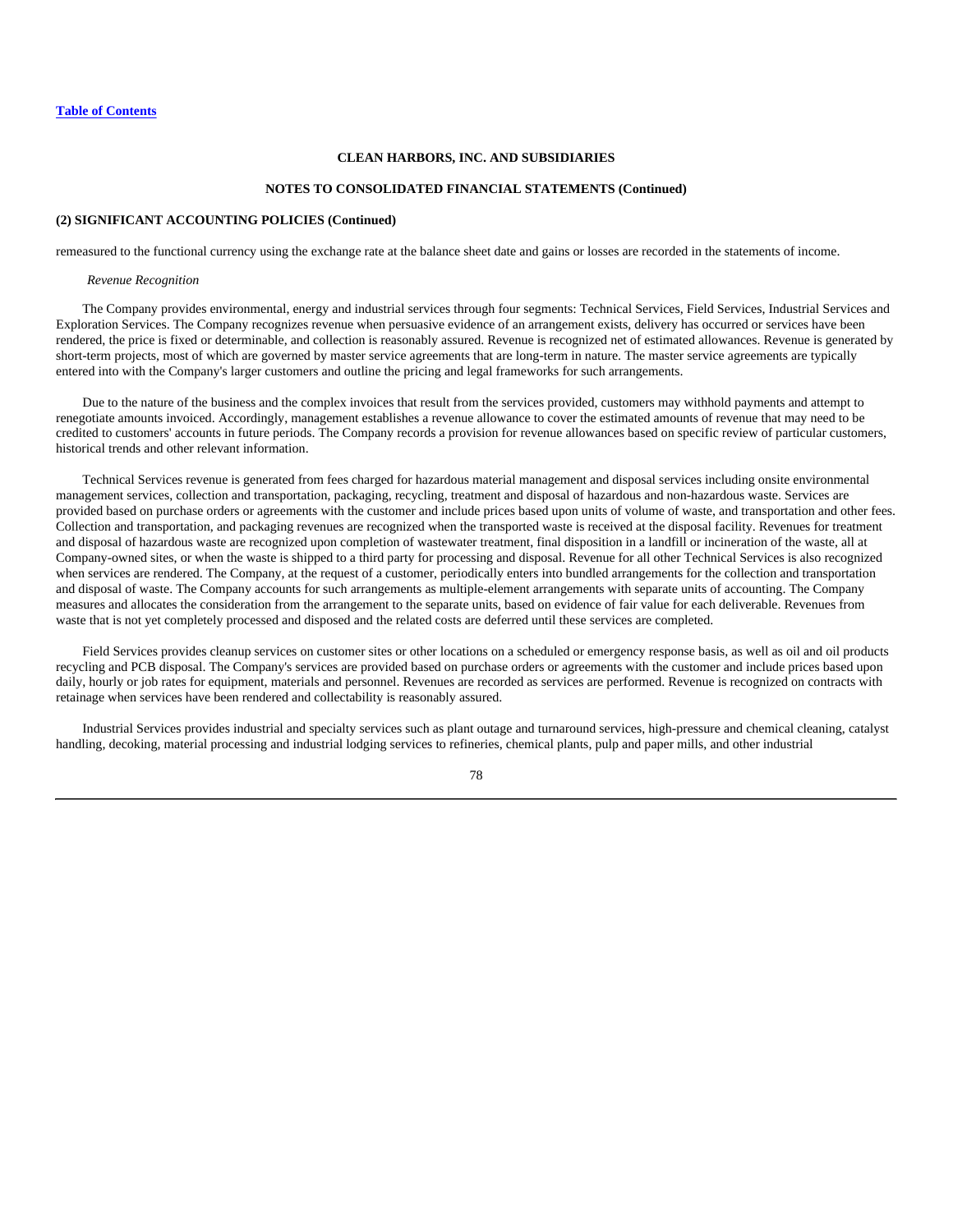# **NOTES TO CONSOLIDATED FINANCIAL STATEMENTS (Continued)**

#### **(2) SIGNIFICANT ACCOUNTING POLICIES (Continued)**

facilities. The Company's services are provided based on purchase orders or agreements with the customer and include prices based upon daily, hourly or job rates for equipment, materials and personnel. Revenues are recognized as services are performed. Revenue for lodging services is recognized in the period the room is used by the customer based on the related lodging agreements.

 Exploration Services provides exploration and directional boring services (such as geospatial data imaging, line clearing, heli-portable and track drilling, seismic surveying, and land development), to the energy sector serving oil and gas exploration, production, and power generation. Services are provided based on purchase orders or agreements with the customer and include prices based upon daily, hourly or job rates for equipment, materials and personnel. Revenues for such services are recognized as services are performed.

#### *Stock-Based Compensation*

 The Company recognizes stock-based compensation expense in the financial statements based on the fair value of the awards. Stock-based compensation cost is measured at the grant date based on the fair value of the award and is recognized as expense over the requisite service period, which generally represents the vesting period, and includes an estimate of awards that will be forfeited. The fair value of stock options is calculated using the Black-Scholes option-pricing model. Compensation expense is based on the number of options expected to vest. Forfeitures estimated when recognizing compensation expense are adjusted when actual forfeitures differ from the estimate. The fair value of the Company's grants of restricted stock are based on the quoted market price for the Company's common stock on the respective dates of grant.

 Any reduction in taxes payable resulting from tax deductions that exceed the recognized tax benefit associated with compensation expense (excess tax benefits) is classified as financing cash flows.

### *Income Taxes*

 There are two major components of income tax expense, current and deferred. Current income tax expense approximates cash to be paid or refunded for taxes for the applicable period. Deferred tax expense or benefit is the result of changes between deferred tax assets and liabilities. Deferred tax assets and liabilities are determined based upon the temporary differences between the financial statement basis and tax basis of assets and liabilities as well as from net operating loss and tax credit carryforwards as measured by the enacted tax rates, which will be in effect when these differences reverse. The Company evaluates the recoverability of future tax deductions and credits and a valuation allowance is established by tax jurisdiction when, based on an evaluation of objective verifiable evidence, it is more likely than not that some portion or all of deferred tax assets will not be realized.

 The Company recognizes and measures a tax benefit from uncertain tax positions when it is more likely than not that the tax position will be sustained on examination by the taxing authorities, based on the technical merits of the position. The Company recognizes a liability for unrecognized tax benefits resulting from uncertain tax positions taken or expected to be taken in a tax return. The Company adjusts these liabilities when its judgment changes as a result of the evaluation of new information not previously available. Due to the complexity of some of these uncertainties, the ultimate resolution may result in a payment that is materially different from the current estimate. These differences will be reflected as increases or decreases to income tax expense in the period in which they are determined.

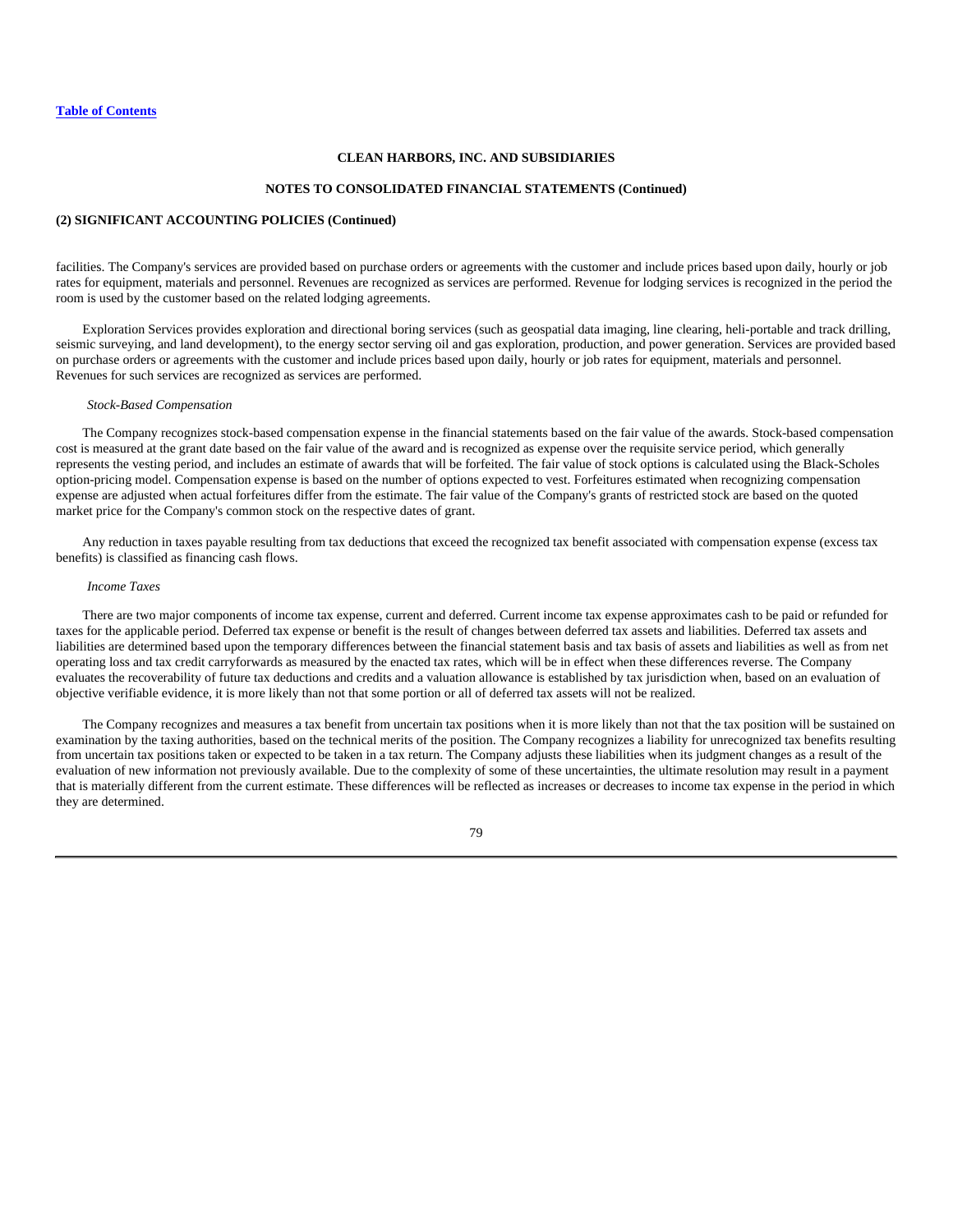# **NOTES TO CONSOLIDATED FINANCIAL STATEMENTS (Continued)**

### **(2) SIGNIFICANT ACCOUNTING POLICIES (Continued)**

 The Company recognizes interest and penalties related to unrecognized tax benefits within the income tax expense line in the consolidated statements of income. Accrued interest and penalties are included within unrecognized tax benefits and other long-term liabilities line in the consolidated balance sheet.

#### *Earnings per Share ("EPS")*

 Basic EPS is calculated by dividing income available to common stockholders by the weighted average number of common shares outstanding during the period. Diluted EPS gives effect to all potentially dilutive common shares that were outstanding during the period.

#### *Business Combinations*

 For all business combinations (whether partial, full or step acquisitions), the Company records 100% of all assets and liabilities of the acquired business, including goodwill, generally at their fair values; contingent consideration is recognized at its fair value on the acquisition date; changes in fair value will be recognized in earnings until settlement; and acquisition-related transaction and restructuring costs will be expensed rather than treated as part of the cost of the acquisition.

 Future reversal of the Company's current acquisition-related tax reserves of approximately \$3.1 million (excluding interest and penalties) will be recorded in earnings, and will affect the Company's annual effective income tax rate. Due to the expiring statutes of limitation periods in Canada, the Company expects that acquisition-related tax reserves will decrease by the full \$3.1 million within the next 12 months, which will be recorded in earnings and therefore impact the effective income tax rate.

#### *Recent Accounting Pronouncements*

 From time to time, new accounting pronouncements are issued by the Financial Accounting Standards Board and are adopted by the Company as of the specified effective dates. Unless otherwise discussed below, management believes that the impact of recently issued accounting pronouncements will not have a material impact on the Company's financial position, results of operations and cash flows, or do not apply to the Company's operations.

 In 2009, the FASB issued Accounting Standards Update 2009-13, *Revenue Recognition (Topic 605)—Multiple-Deliverable Revenue Arrangements,* or ASU, 2009-13 which provides additional guidance on the recognition of revenue from multiple element arrangements. ASU 2009-13 states that if vendor specific objective evidence or third party evidence for deliverables in an arrangement cannot be determined, companies are required to develop a best estimate of the selling price for separate deliverables and allocate arrangement consideration using the relative selling price method. The Company will adopt ASU 2009-13 prospectively as of January 1, 2011. The Company does not believe the adoption will have a material effect on its consolidated financial statements and is assessing the new disclosure requirements.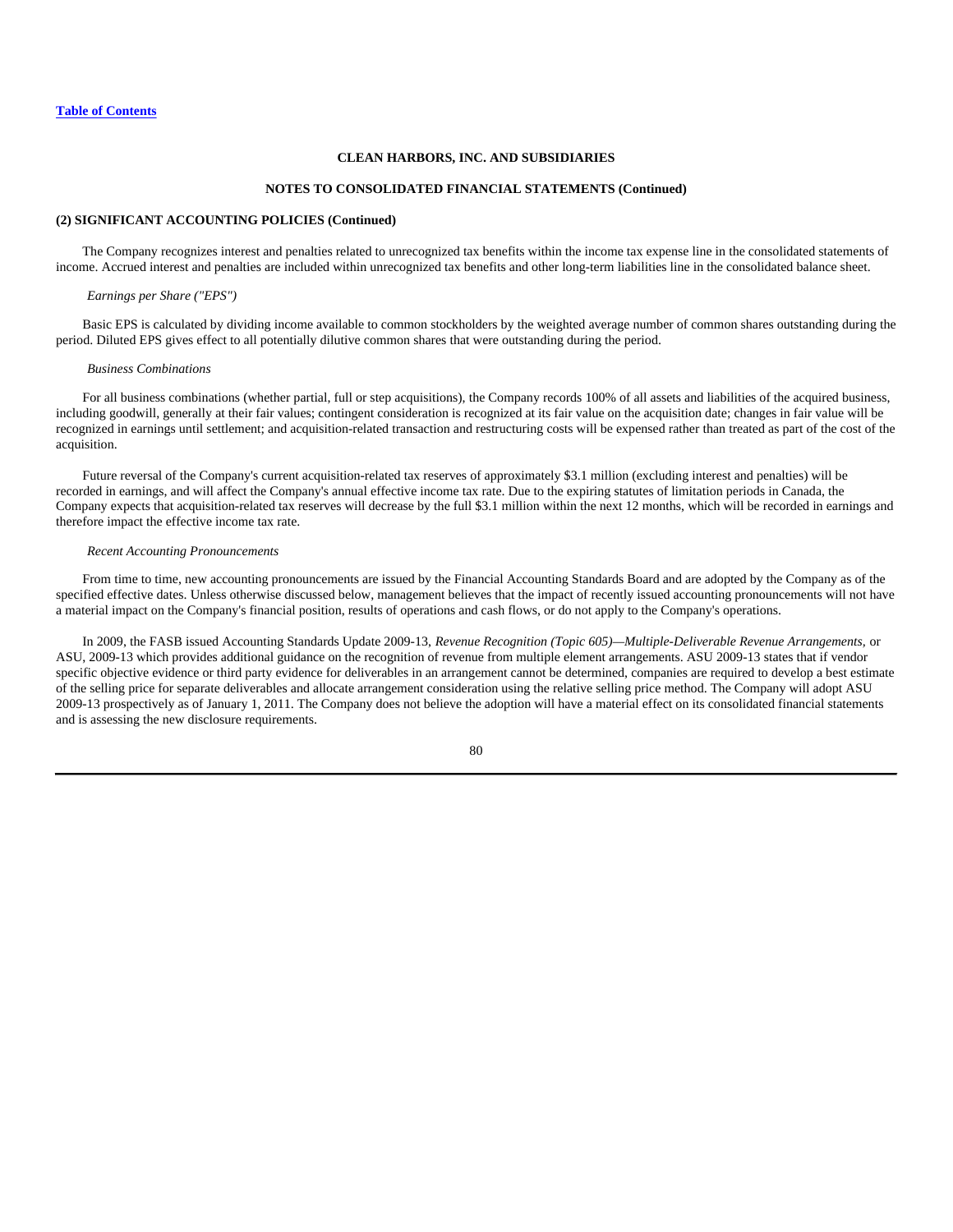# **NOTES TO CONSOLIDATED FINANCIAL STATEMENTS (Continued)**

#### **(3) BUSINESS COMBINATIONS**

### *Eveready*

 On July 31, 2009, the Company acquired 100% of the outstanding common shares of Eveready Inc., an Alberta corporation headquartered in Edmonton, Alberta ("Eveready"). Eveready provides industrial maintenance and production, lodging, and exploration services to the oil and gas, chemical, pulp and paper, manufacturing and power generation industries.

 During the quarter ended June 30, 2010, the Company finalized the purchase accounting for the acquisition of Eveready. No further adjustments have been made to the assets acquired and liabilities assumed since the end of the measurement period and there have been no material adjustments since December 31, 2009. The following table summarizes the recognized amounts of identifiable assets acquired and liabilities assumed at July 31, 2009 (in thousands):

|                                     |     | July 31, 2009<br>(As adjusted) |
|-------------------------------------|-----|--------------------------------|
| $Current$ assets $(i)(ii)$          | \$. | 120,451                        |
| Property, plant and equipment       |     | 271,752                        |
| Identifiable intangible assets(iii) |     | 43,200                         |
| Other assets                        |     | 1,459                          |
| Current liabilities(ii)             |     | (39, 407)                      |
| Asset retirement obligations        |     | (70)                           |
| Other liabilities                   |     | (6,771)                        |
| Noncontrolling interests(iv)        |     | (5,484)                        |
| Total identifiable net assets       | \$. | 385,130                        |
| Goodwill(v)                         |     | 24,561                         |
|                                     | \$  | 409.691                        |

The final fair value of the financial assets acquired includes customer receivables with a fair value of \$80.0 million. The gross amount due is \$88.3 million. (i)

- Includes assets and liabilities held for sale of \$12.1 million and \$3.0 million, respectively. (ii)
- The intangible assets are being amortized over a weighted average useful life of 8.2 years. (iii)
- The fair value of the noncontrolling interests approximates the maximum redemption prices on the date of the acquisition. (iv)
- Goodwill, which is attributable to assembled workforce and expected operating and cross-selling synergies, is not expected to be deductible for tax purposes. Goodwill of \$12.2 million, \$8.4 million, \$1.4 million and \$2.6 million has been recorded in the Industrial Services, Exploration Services, Field Services and Technical Services segments, respectively. (v)

 At the time of the Company's acquisition of Eveready on July 31, 2009, there was an aggregate 7.89% noncontrolling interest in an Eveready subsidiary held by the former owners of Bullseye Directional Drilling ("Bullseye") and Rodrigue Directional Drilling ("Rodrigue") group of companies, which were acquired by Eveready in 2006. Under the agreements with the former owners, Eveready then held a call option to acquire, and the former owners then held a put option to sell, the

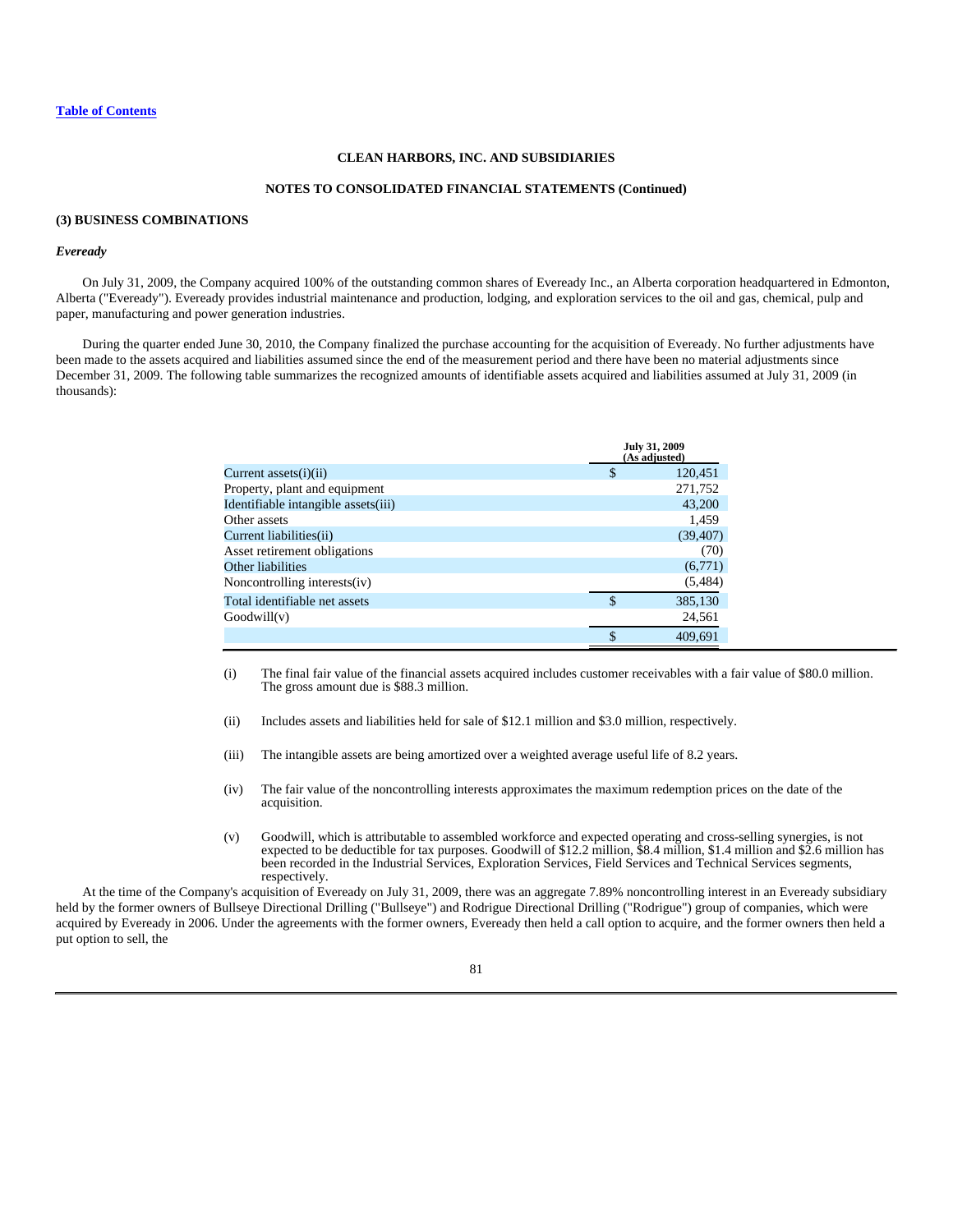# **NOTES TO CONSOLIDATED FINANCIAL STATEMENTS (Continued)**

#### **(3) BUSINESS COMBINATIONS (Continued)**

noncontrolling interests at certain prices to be determined in accordance with the agreements. In September 2009, the agreements were amended to provide that the options would be exercisable for fixed prices to be paid in cash on September 1, 2010 in the case of Bullseye and on December 1, 2010 in the case of Rodrigue. The agreements for the noncontrolling interests of Bullseye and Rodrigue were exercised in September 2009 and December 2009, respectively, and the Company classified the maximum redemption amount as accrued expenses at December 31, 2009. On September 1, 2010 and December 1, 2010, respectively, the Company paid the required cash payments. For the years ended December 31, 2010 and 2009, the net income attributable to those noncontrolling interests was immaterial and was included in the Company's net income.

 The following unaudited pro forma combined summary data presents information as if Eveready had been acquired at the beginning of the periods presented with financing obtained as described above and assumes that there were no other changes in the Company's operations. The pro forma information does not necessarily reflect the actual results that would have occurred had the Company and Eveready been combined during the periods presented, nor is it necessarily indicative of the future results of operations of the combined companies (in thousands).

|                               |   | Year ended<br>December 31. |      |           |  |
|-------------------------------|---|----------------------------|------|-----------|--|
|                               |   | 2009                       | 2008 |           |  |
| Pro forma combined revenues   | S | 1.349.269                  |      | 1,644,348 |  |
| Pro forma combined net income |   | $29.025$ \$                |      | (6,326)   |  |
| Earnings per share            |   | 1.16                       |      | (0.25)    |  |

#### *Sturgeon*

 On April 30, 2010, the Company acquired privately-held Sturgeon & Son Transportation, Inc. ("Sturgeon"), a wholly-owned subsidiary of Sturgeon Services International, Inc., for a final purchase price of \$14.9 million which included \$13.0 million in cash (including \$0.5 million of post-closing adjustments), \$1.0 million related to the issuance of 16,000 shares of the Company's common stock and \$0.9 million related to the buyout of operating leases. Headquartered in Bakersfield, California, Sturgeon specializes in hazardous waste removal and transportation, as well as on-site refinery industrial services. The Company anticipates that this acquisition will enhance its growing West Coast presence in a number of vertical markets including oilfield and refinery services. In addition, Sturgeon operates an extensive fleet of specialized equipment that has been added to the Company's existing network of assets in the Western U.S.

 During the three months ended September 30, 2010, the Company finalized the purchase accounting for the acquisition of Sturgeon. The Company has recorded \$4.8 million of property, plant and equipment, \$4.0 million of intangible assets that are being amortized over a weighted average useful life of 9 years and \$4.6 million of goodwill to the Technical Services segment, based on final fair value estimates. The goodwill is expected to be deductible for tax purposes. Acquisition-related costs of \$0.1 million were included in selling, general, and administrative expenses for the year ended December 31, 2010.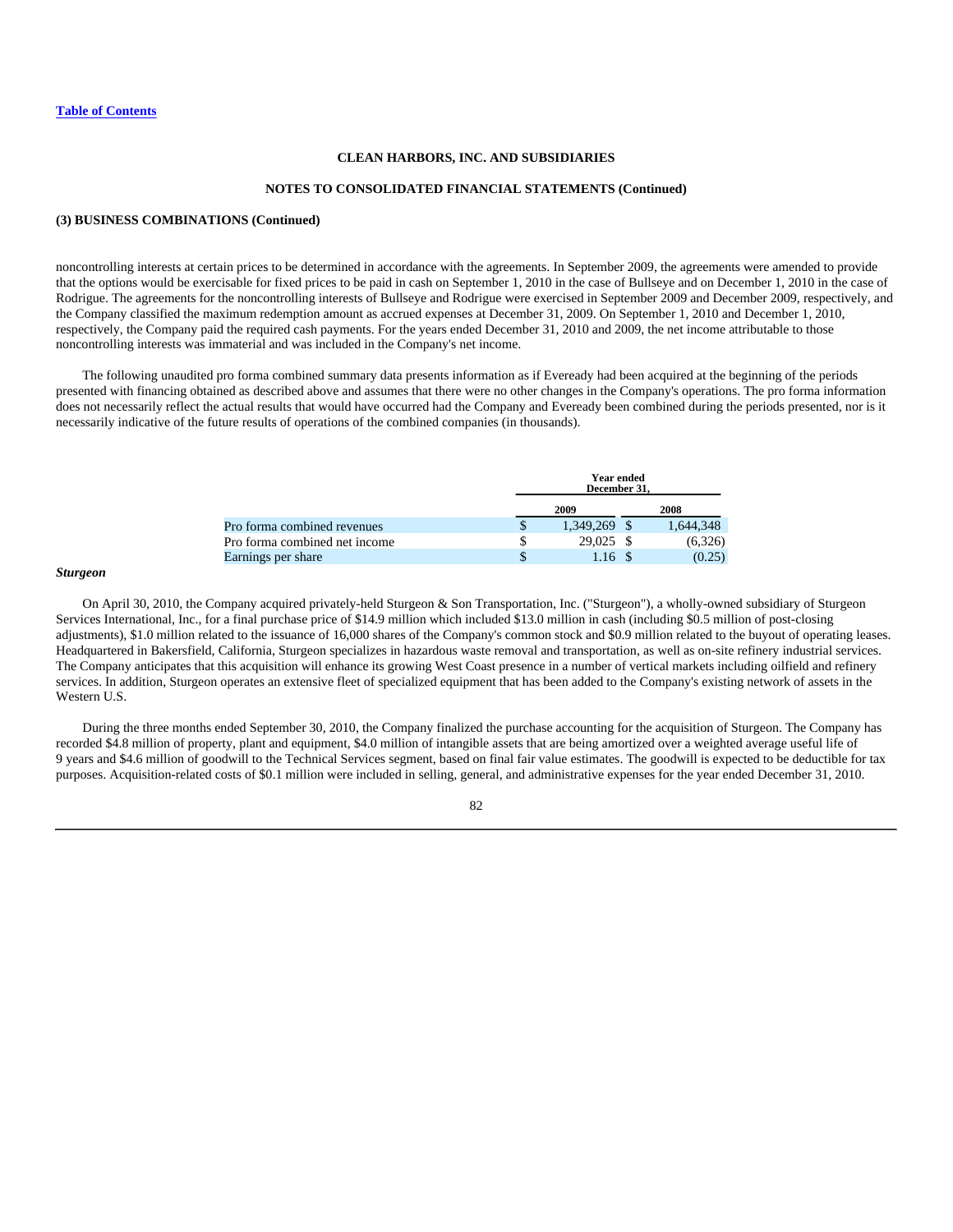# **NOTES TO CONSOLIDATED FINANCIAL STATEMENTS (Continued)**

# **(4) FAIR VALUE MEASUREMENTS**

 The Company's financial instruments consist of cash and cash equivalents, marketable securities, receivables, trade payables, auction rate securities and long-term debt. The estimated fair value of cash and cash equivalents, receivables, and trade payables approximate their carrying value due to the short maturity of these instruments. As of December 31, 2010, the Company held certain marketable securities and auction rate securities that are required to be measured at fair value on a recurring basis. The fair value of marketable securities is recorded based on quoted market prices. The auction rate securities are classified as available for sale and the fair value of these securities as of December 31, 2010 was estimated utilizing a discounted cash flow analysis. The discounted cash flow analysis considered, among other items, the collateralization underlying the security investments, the creditworthiness of the counterparty, the timing of expected future cash flows, and the expectation of the next time the security is expected to have a successful auction. The auction rate securities were also compared, when possible, to other observable market data with similar characteristics to the securities held by the Company.

 As of December 31, 2010, all of the Company's auction rate securities continue to have AAA underlying ratings. The underlying assets of the Company's auction rate securities are student loans, which are substantially insured by the Federal Family Education Loan Program. During the three-month period ended June 30, 2010, the Company liquidated \$1.3 million in auction rate securities at par. The Company attributes the \$0.3 million decline in the fair value of the securities from the original cost basis to external liquidity issues rather than credit issues. The Company assessed the decline in value to be temporary because the Company does not intend to sell the securities and it is more likely than not that it will not have to sell the securities before their maturity.

 During the year ended December 31, 2010, the Company recorded an unrealized pre-tax gain of \$0.2 million on its auction rate securities which is included in accumulated other comprehensive income. In addition, as of December 31, 2010, the Company continued to earn interest on all of its auction rate securities with interest rates resetting generally every 28 days.

 The Company's assets measured at fair value on a recurring basis subject to the disclosure requirements at December 31, 2010 and 2009 were as follows (in thousands):

|                         | <b>Ouoted Prices in</b><br><b>Active Markets</b><br>for Identical<br><b>Assets</b><br>(Level 1) |       | <b>Significant Other</b><br><b>Observable</b><br>Inputs<br>(Level 2) |  | <b>Significant</b><br>Unobservable<br>Inputs<br>(Level 3) |       | <b>Balance at</b><br>December 31,<br>2010 |       |
|-------------------------|-------------------------------------------------------------------------------------------------|-------|----------------------------------------------------------------------|--|-----------------------------------------------------------|-------|-------------------------------------------|-------|
| Auction rate securities | \$                                                                                              |       | \$                                                                   |  | \$                                                        | 5.437 |                                           | 5.437 |
| Marketable securities   | \$                                                                                              | 3.174 |                                                                      |  |                                                           |       |                                           | 3.174 |

|                         | <b>Ouoted Prices in</b><br><b>Active Markets</b><br>for Identical<br><b>Assets</b><br>(Level 1) |       | <b>Significant Other</b><br><b>Observable</b><br>Inputs<br>(Level 2) |  |   | <b>Significant</b><br><b>Unobservable</b><br>Inputs<br>(Level 3) | <b>Balance at</b><br>December 31,<br>2009 |       |
|-------------------------|-------------------------------------------------------------------------------------------------|-------|----------------------------------------------------------------------|--|---|------------------------------------------------------------------|-------------------------------------------|-------|
| Auction rate securities | S                                                                                               |       | \$                                                                   |  | S | 6.503                                                            |                                           | 6,503 |
| Marketable securities   |                                                                                                 | 2.072 |                                                                      |  |   |                                                                  |                                           | 2.072 |
|                         |                                                                                                 |       | 83                                                                   |  |   |                                                                  |                                           |       |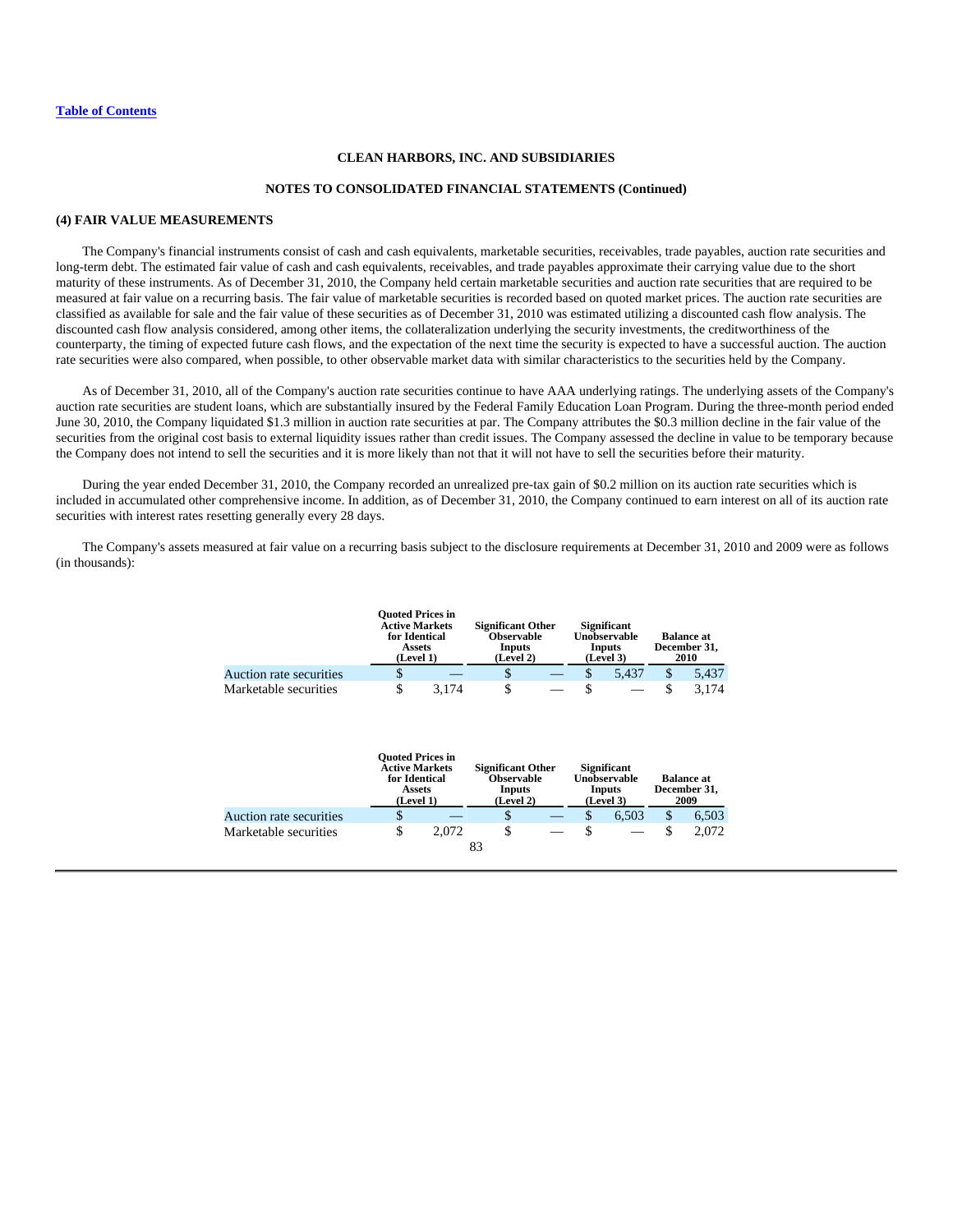# **NOTES TO CONSOLIDATED FINANCIAL STATEMENTS (Continued)**

# **(4) FAIR VALUE MEASUREMENTS (Continued)**

 The following table presents the changes in the Company's long-term investments measured at fair value on a recurring basis using significant unobservable inputs (Level 3) during the years ended December 31, 2010 and 2009 (in thousands):

|                                                         | 2010           | 2009                     |
|---------------------------------------------------------|----------------|--------------------------|
| <b>Balance at January 1</b>                             | 6.503 \$ 6.237 |                          |
| Sale of auction rate securities at par                  | (1.300)        | $\overline{\phantom{a}}$ |
| Unrealized gains included in other comprehensive income | 234            | 266                      |
| Balance at December 31                                  | 5,437 \$ 6,503 |                          |

# **(5) GOODWILL AND OTHER INTANGIBLE ASSETS**

The changes to goodwill for the years ended December 31, 2010 and 2009 were as follows (in thousands):

|                                                                          | 2010              | 2009              |
|--------------------------------------------------------------------------|-------------------|-------------------|
| <b>Balance at January 1</b>                                              | \$56,085 \$24,578 |                   |
| Acquired from acquisitions                                               |                   | 5.393 30.200      |
| Decrease from adjustments related to the Eveready acquisition during the |                   |                   |
| measurement period                                                       | (2.454)           |                   |
| Foreign currency translation                                             | 1.228             | 1.307             |
| Balance at December 31                                                   |                   | \$60,252 \$56,085 |

 The increase in goodwill during the year ended December 31, 2010 primarily related to the Company's acquisition of Sturgeon, offset by final purchase price adjustments related to the Company's acquisition of Eveready. The increase in goodwill during the year ended December 31, 2009 was primarily related to the Company's acquisition of Eveready.

Below is a summary of amortizable other intangible assets (in thousands):

|                     |           |                                           | <b>December 31, 2010</b> |                                                             |                |    | <b>December 31, 2009</b>           |                  |                                                                    |
|---------------------|-----------|-------------------------------------------|--------------------------|-------------------------------------------------------------|----------------|----|------------------------------------|------------------|--------------------------------------------------------------------|
|                     | Cost      | <b>Accumulated</b><br><b>Amortization</b> | <b>Net</b>               | Weighted<br>Average<br>Amortization<br>Period<br>(in years) | Cost           |    | Accumulated<br><b>Amortization</b> | <b>Net</b>       | Weighted<br>Average<br><b>Amortization</b><br>Period<br>(in years) |
| Permits             | \$103.493 | \$                                        | 42,430 \$ 61,063         |                                                             | 15.9 \$100,236 | \$ |                                    | 38,246 \$ 61,990 | 13.8                                                               |
| Customer<br>lists   | 58.322    | 10.418                                    | 47,904                   | 8.0                                                         | 52.327         |    | 4.220                              | 48.107           | 8.9                                                                |
| Other<br>intangible |           |                                           |                          |                                                             |                |    |                                    |                  |                                                                    |
| assets              | 13.218    | 7,785                                     | 5.433                    | 3.5                                                         | 10.606         |    | 6,515                              | 4,091            | 4.3                                                                |
|                     | \$175,033 | \$                                        | 60,633 \$114,400         |                                                             | 9.7 \$163,169  | S. |                                    | 48.981 \$114.188 | 15.7                                                               |
|                     |           |                                           |                          |                                                             |                |    | 84                                 |                  |                                                                    |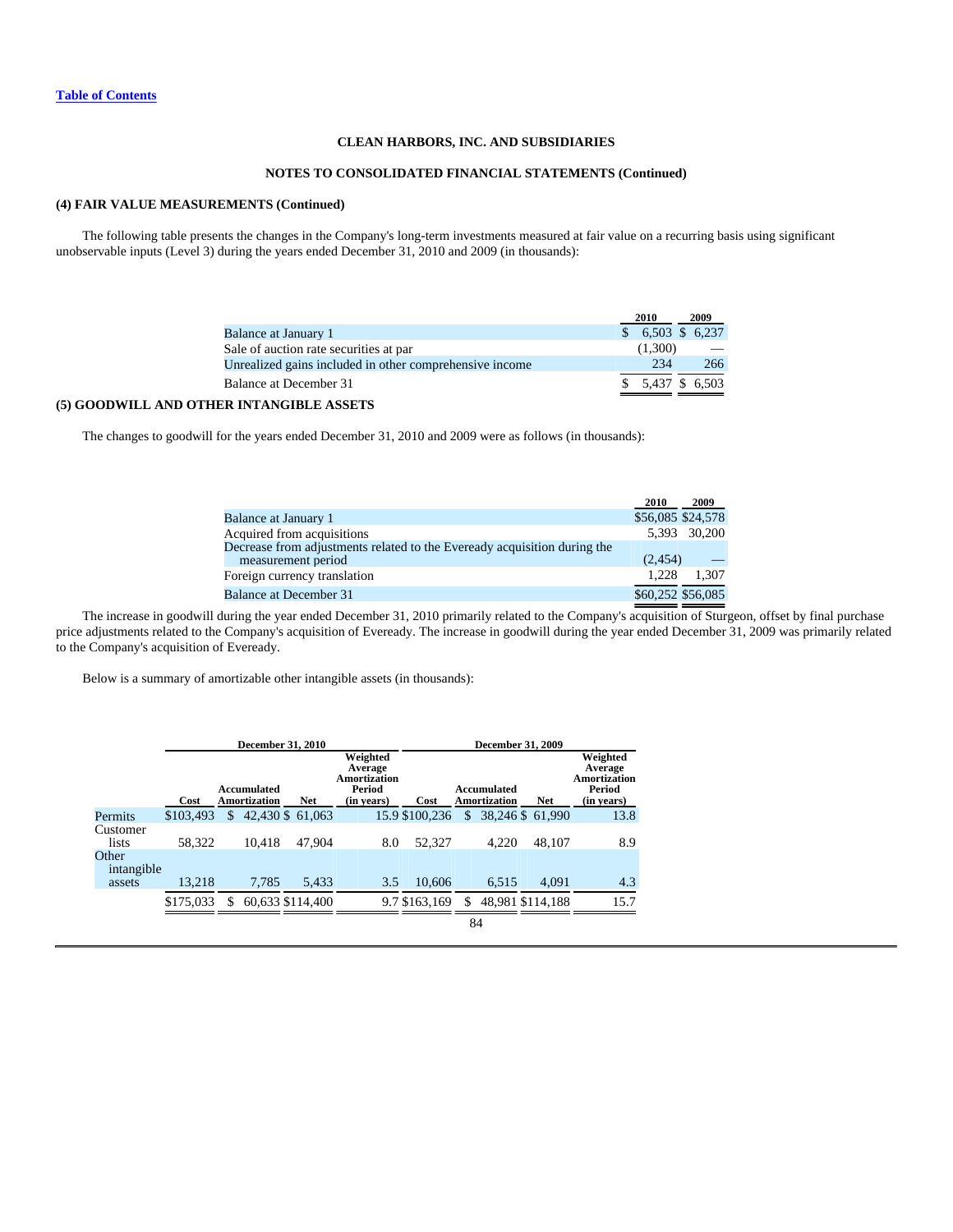# **NOTES TO CONSOLIDATED FINANCIAL STATEMENTS (Continued)**

# **(5) GOODWILL AND OTHER INTANGIBLE ASSETS (Continued)**

Below is the expected amortization for the net carrying amount of finite-lived intangible assets at December 31, 2010 (in thousands):

| <b>Years Ending December 31,</b> | <b>Expected</b><br>Amortization |         |
|----------------------------------|---------------------------------|---------|
| 2011                             | \$                              | 10,772  |
| 2012                             |                                 | 10,510  |
| 2013                             |                                 | 9,963   |
| 2014                             |                                 | 9,226   |
| 2015                             |                                 | 8,704   |
| Thereafter                       |                                 | 65,225  |
|                                  | \$                              | 114,400 |

# **(6) ACCRUED EXPENSES**

Accrued expenses consisted of the following (in thousands):

|                                            |    |               | December 31.<br>2010 | December 31,<br>2009 |        |
|--------------------------------------------|----|---------------|----------------------|----------------------|--------|
| Insurance                                  |    | S             | 19,736               | \$                   | 20,319 |
| Interest                                   |    |               | 7,826                |                      | 8,860  |
| Accrued disposal costs                     |    |               | 2,173                |                      | 2,108  |
| Accrued compensation and benefits          |    |               | 44.545               |                      | 20,023 |
| Income, real estate, sales and other taxes |    |               | 19.529               |                      | 7.201  |
| Other                                      |    |               | 22.280               |                      | 32.196 |
|                                            |    | <sup>\$</sup> | 116,089              | \$                   | 90,707 |
|                                            | 85 |               |                      |                      |        |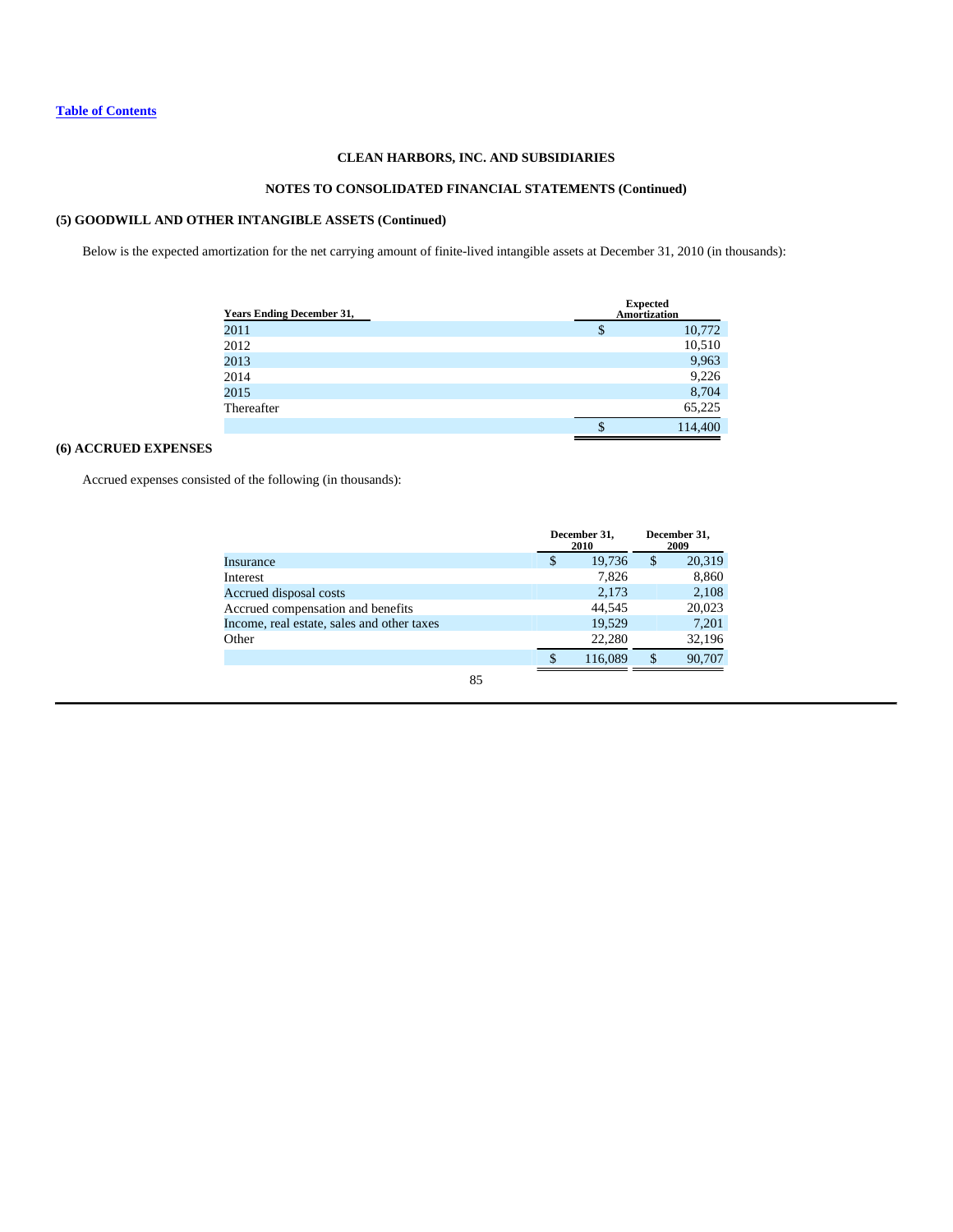# **NOTES TO CONSOLIDATED FINANCIAL STATEMENTS (Continued)**

## **(7) CLOSURE AND POST-CLOSURE LIABILITIES**

 The changes to closure and post-closure liabilities (also referred to as "asset retirement obligations"), from January 1, 2009 through December 31, 2010 were as follows (in thousands):

|                                                      | Landfill<br><b>Retirement</b><br>Liability | Non-Landfill<br><b>Retirement</b><br>Liability | Total       |
|------------------------------------------------------|--------------------------------------------|------------------------------------------------|-------------|
| Balance at January 1, 2009                           | 25,269                                     | 7,368                                          | 32,637      |
| Liabilities assumed in acquisitions                  |                                            | 70                                             | 70          |
| New asset retirement obligations                     | 1,395                                      |                                                | 1,395       |
| Accretion                                            | 2,952                                      | 943                                            | 3,895       |
| Changes in estimates recorded to statement of income | (946)                                      | (100)                                          | (1,046)     |
| Other changes in estimates recorded to balance sheet | 1,143                                      |                                                | 1,143       |
| Settlement of obligations                            | (2,040)                                    | (597)                                          | (2,637)     |
| Currency translation and other                       | 297                                        | 56                                             | 353         |
| Balance at December 31, 2009                         | 28,070                                     | 7,740                                          | 35,810      |
| New asset retirement obligations                     | 1,873                                      |                                                | 1,873       |
| Accretion                                            | 2,746                                      | 1,054                                          | 3,800       |
| Changes in estimates recorded to statement of income | (89)                                       | (49)                                           | (138)       |
| Other changes in estimates recorded to balance sheet | 6                                          | 379                                            | 385         |
| Settlement of obligations                            | (2,962)                                    | (225)                                          | (3,187)     |
| Currency translation and other                       | 112                                        | 24                                             | 136         |
| Balance at December 31, 2010                         | \$<br>29.756                               | \$<br>8,923                                    | 38.679<br>S |

 The 2009 benefit resulting from changes in estimate was primarily due to completing the closure of a landfill cell at lower than anticipated cost as well as delays in timing of certain final cell closure and remedial projects spending. All of the landfill facilities included in the above were active as of December 31, 2010.

 New asset retirement obligations incurred in 2010 are being discounted at the credit-adjusted risk-free rate of 9.74% and inflated at a rate of 1.02%. New asset retirement obligations incurred in the period January 1 through July 31, 2009 were discounted at the credit-adjusted risk-free rate of 10.57% and inflated at a rate of 1.02%. With the August 2009 offering of \$300.0 million of senior secured notes and the discharge of the outstanding balance of the previous senior secured notes on which the initial 2009 rate had been based, the credit-adjusted risk-free rate was recalculated to 9.37% for the period August 1 through December 31, 2009.

 On October 9, 2009 the Company submitted the terms of reference for an environmental assessment ("EA") to the Environment Ministry of Ontario as the next step in a proposal to develop additional capacity at the Lambton landfill pursuant to the Ontario *Environmental Assessment Act.* Landfill amortization and accrual rates at Lambton have historically been based on an assumption of 7.8 million cubic yards of unpermitted yet highly probable airspace. The terms of reference included a request to reduce the highly probable airspace to 6.2 million cubic yards. As a result, the highly probable airspace at Lambton was reduced and the amortization and accrual rates were adjusted. Because of the long life of the landfill and the effect of discounting, the rate change is insignificant on the units-of-consumption basis. Additionally, the 1.6 million cubic yards of airspace that is not included in this EA will still be available for inclusion in a future expansion request.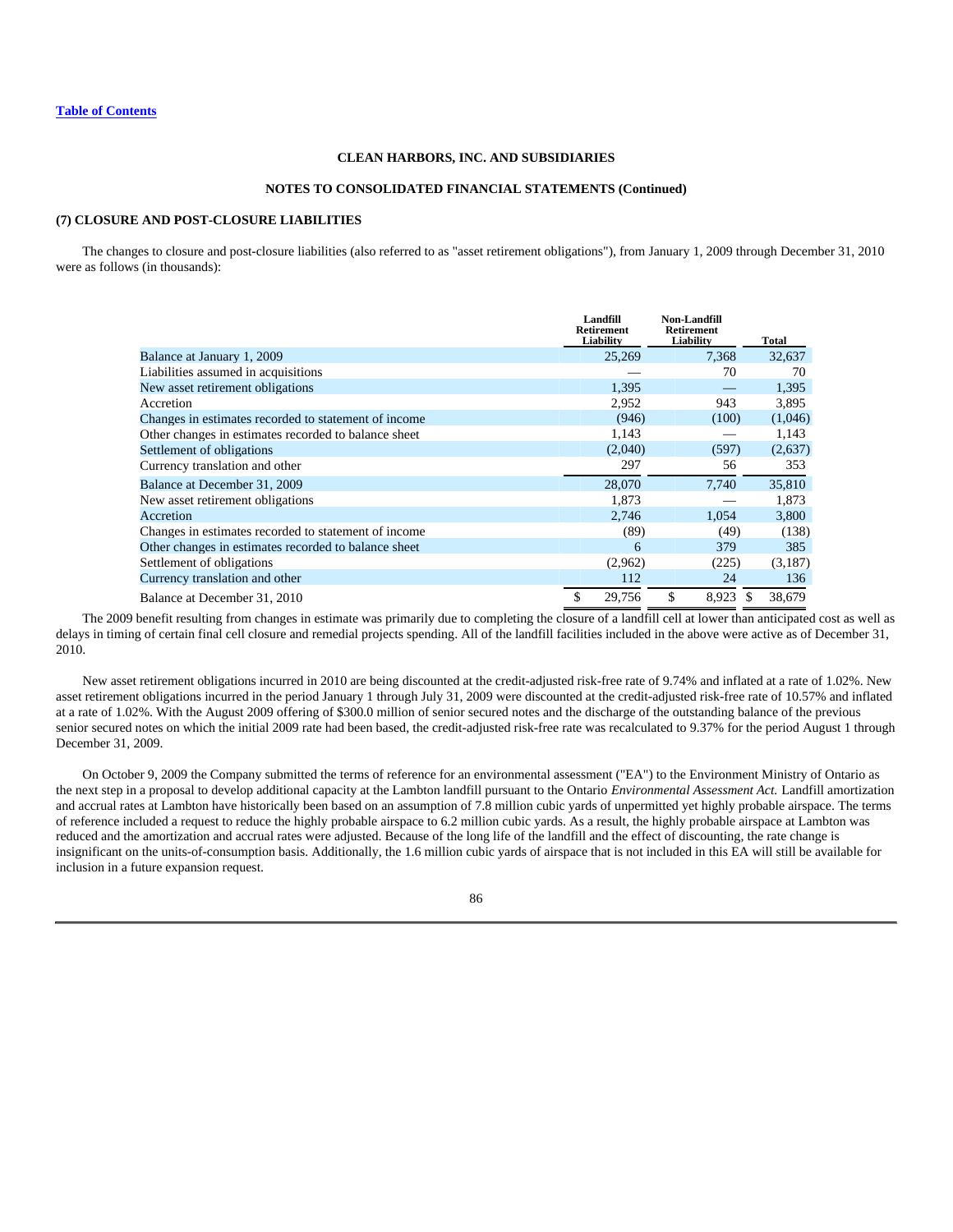# **NOTES TO CONSOLIDATED FINANCIAL STATEMENTS (Continued)**

## **(7) CLOSURE AND POST-CLOSURE LIABILITIES (Continued)**

 Anticipated payments (based on current estimated costs and anticipated timing of necessary regulatory approvals to commence work on closure and postclosure activities) for each of the next five years and thereafter are as follows (in thousands):

| Year ending December 31,                                                   |             |
|----------------------------------------------------------------------------|-------------|
| 2011                                                                       | \$<br>6.323 |
| 2012                                                                       | 7.017       |
| 2013                                                                       | 9,212       |
| 2014                                                                       | 2,381       |
| 2015                                                                       | 8,848       |
| Thereafter                                                                 | 241,835     |
| Undiscounted closure and post-closure liabilities                          | 275,616     |
| Less: Reserves to be provided (including discount of \$145.8 million) over |             |
| remaining site lives                                                       | (236, 937)  |
| Present value of closure and post-closure liabilities                      | 38.679      |
|                                                                            |             |

#### **(8) REMEDIAL LIABILITIES**

The changes to remedial liabilities from January 1, 2009 through December 31, 2010 were as follows (in thousands):

|                                                      | <b>Remedial</b><br><b>Liabilities for</b><br><b>Landfill Sites</b> | <b>Remedial</b><br><b>Liabilities for</b><br><b>Inactive Sites</b> | <b>Remedial</b><br><b>Liabilities</b><br>(Including<br>Superfund) for<br><b>Non-Landfill</b><br><b>Operations</b> | Total               |
|------------------------------------------------------|--------------------------------------------------------------------|--------------------------------------------------------------------|-------------------------------------------------------------------------------------------------------------------|---------------------|
| Balance at January 1, 2009                           | 5,112                                                              | 90.291                                                             | 50.485                                                                                                            | 145,888             |
| Accretion                                            | 253                                                                | 4,192                                                              | 2,276                                                                                                             | 6,721               |
| Changes in estimates recorded to statement of income | (323)                                                              | (4, 466)                                                           | 1,178                                                                                                             | (3,611)             |
| Settlement of obligations                            | (97)                                                               | (3,330)                                                            | (2,553)                                                                                                           | (5,980)             |
| Currency translation and other                       | 392                                                                | 74                                                                 | 2,002                                                                                                             | 2,468               |
| Balance at December 31, 2009                         | 5,337                                                              | 86.761                                                             | 53,388                                                                                                            | 145,486             |
| Accretion                                            | 261                                                                | 3.895                                                              | 2.351                                                                                                             | 6,507               |
| Changes in estimates recorded to statement of income | (115)                                                              | (4, 491)                                                           | (3,584)                                                                                                           | (8,190)             |
| Settlement of obligations                            | (103)                                                              | (3,838)                                                            | (3,108)                                                                                                           | (7,049)             |
| Currency translation and other                       | 131                                                                | 27                                                                 | 701                                                                                                               | 859                 |
| Balance at December 31, 2010                         | 5,511<br>\$                                                        | \$<br>82,354                                                       | $\mathbb{S}$<br>49.748                                                                                            | 137.613<br><b>S</b> |

 During the year ended December 31, 2010, the benefit resulting from the changes in estimates for remedial liabilities for inactive sites was based primarily on revisions to certain liability estimates due to new site information and the installation of more efficient processing equipment. The benefit resulting from changes in estimates for non-landfill liabilities was primarily due to (i) the successful introduction of new technology for remedial activities, (ii) the discounting effect of delays in certain remedial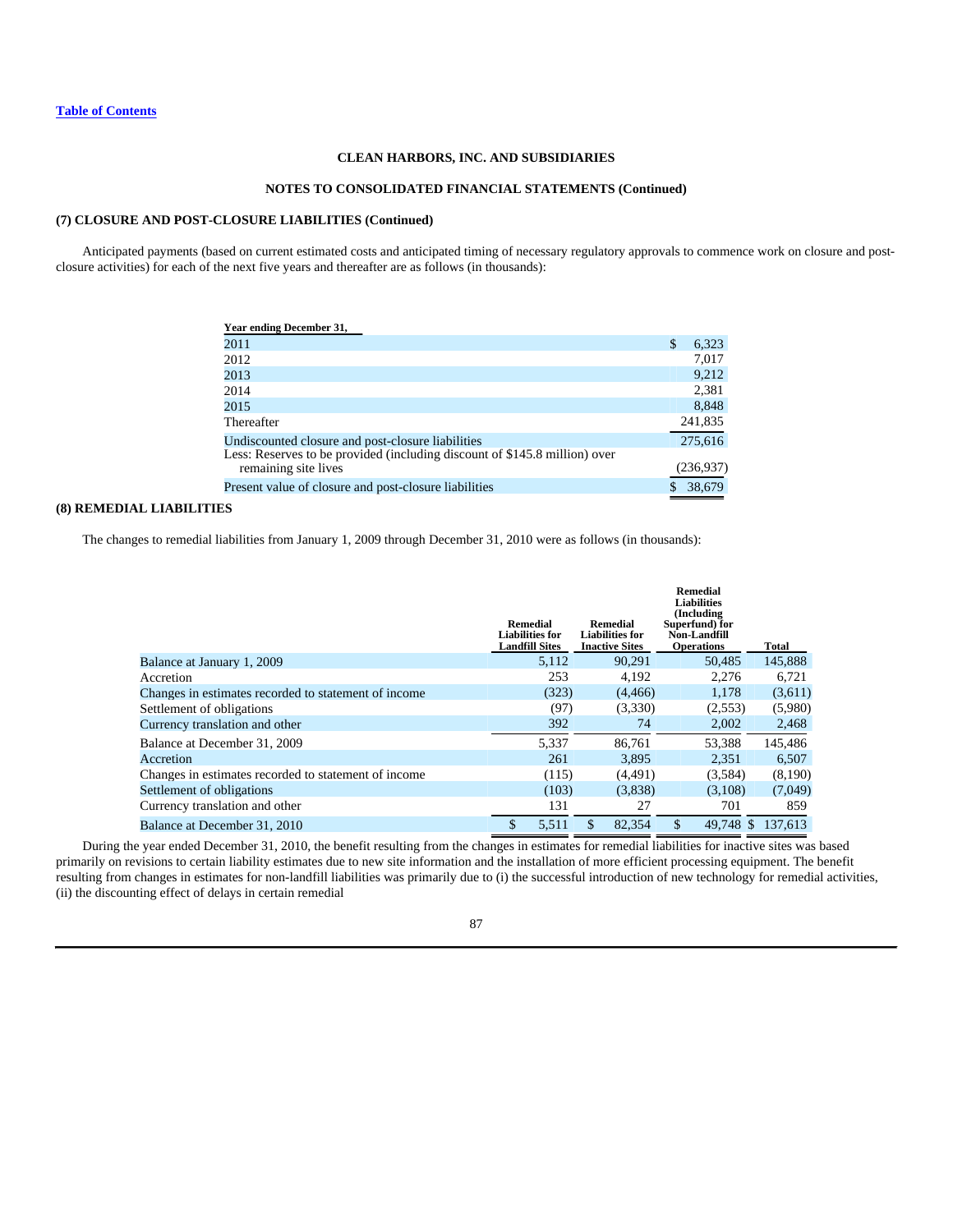# **NOTES TO CONSOLIDATED FINANCIAL STATEMENTS (Continued)**

# **(8) REMEDIAL LIABILITIES (Continued)**

projects and (iii) the completion of remedial projects at lower than anticipated cost, offset partially by (iv) new regulatory compliance obligations.

 During the year ended December 31, 2009, the benefit resulting from changes in estimate for landfill sites and inactive sites was due primarily to (i) the successful introduction of new technology for remedial activities and (ii) the net discounting effect of delays in timing for completion of certain remedial projects and updated site information. The changes in estimate resulting in an increase to the non-landfill liabilities were primarily due to (i) new regulatory compliance obligations, (ii) the net of timing changes and implementation of technology upgrades, and (iii) the discounting effect of delays in certain remedial projects and updated site information.

 Anticipated payments at December 31, 2010 (based on current estimated costs and anticipated timing of necessary regulatory approvals to commence work on remedial activities) for each of the next five years and thereafter are as follows (in thousands):

| Year ending December 31,          |             |
|-----------------------------------|-------------|
| 2011                              | \$<br>8,669 |
| 2012                              | 12,540      |
| 2013                              | 13,664      |
| 2014                              | 7,443       |
| 2015                              | 7,219       |
| Thereafter                        | 127,982     |
| Undiscounted remedial liabilities | 177,517     |
| Less: discount                    | (39,904)    |
| Total remedial liabilities        | 137,613     |

 In light of currently available facts and legal interpretations, existing technology, and presently enacted laws and regulations, the Company estimates that its aggregate liabilities as of December 31, 2010 for future remediation relating to all of its owned or leased facilities and the Superfund sites for which the Company has current or potential future liability is approximately \$137.6 million. The Company also estimates that it is reasonably possible that the amount of such total liabilities could be as much as \$20.6 million more. Future changes in either available technology or applicable laws or regulations could affect such estimates of remedial liabilities. Since the Company's satisfaction of the liabilities will occur over many years, the Company cannot now reasonably predict the nature or extent of future changes in either available technology or applicable laws or regulations and the impact that those changes, if any, might have on the current estimates of remedial liabilities.

 The following tables show, respectively, (i) the amounts of such estimated liabilities associated with the types of facilities and sites involved and (ii) the amounts of such estimated liabilities associated with each facility or site which represents at least 5% of the total and with all other facilities and sites as a group.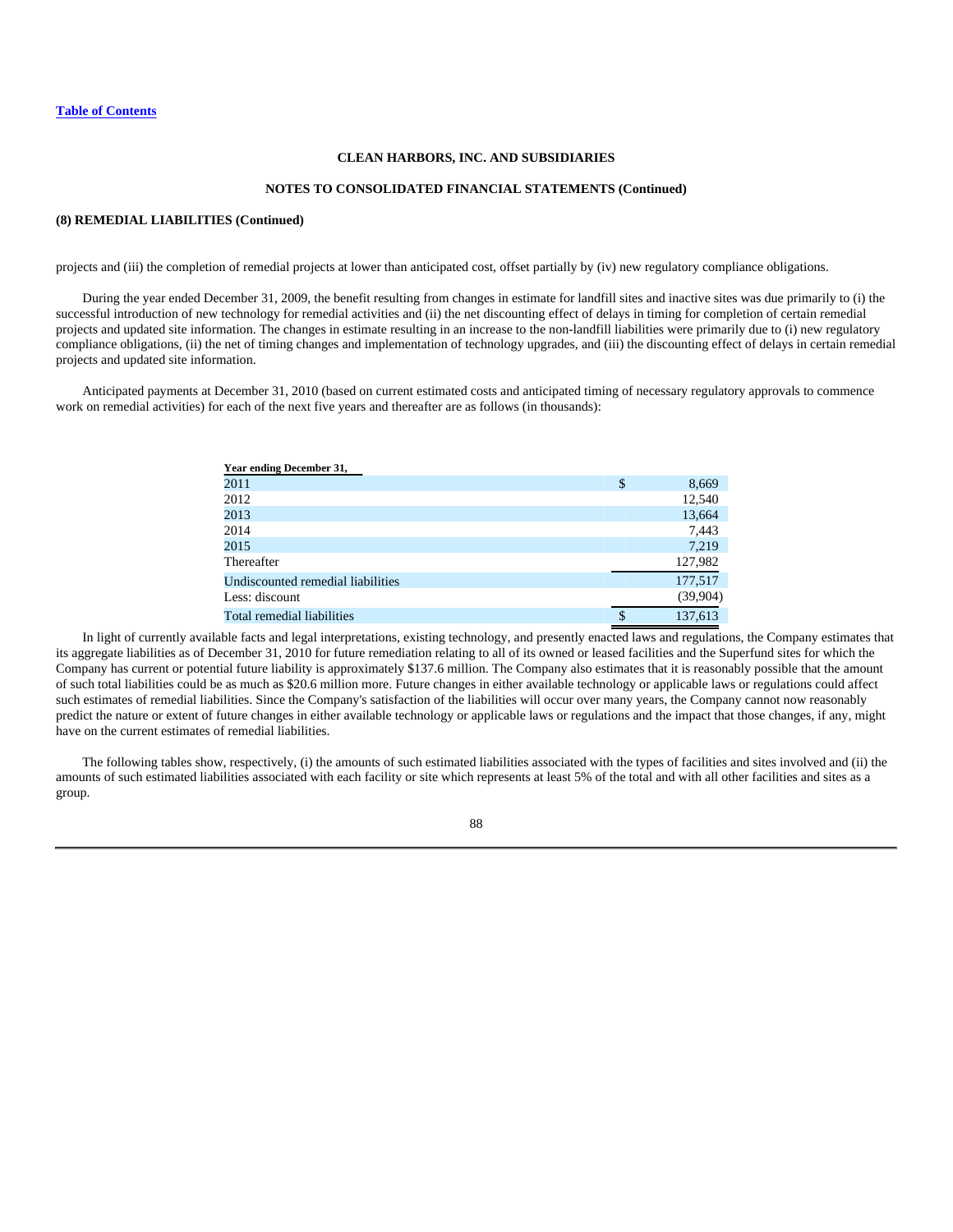# **NOTES TO CONSOLIDATED FINANCIAL STATEMENTS (Continued)**

# **(8) REMEDIAL LIABILITIES (Continued)**

Estimates Based on Type of Facility or Site (in thousands):

| <b>Type of Facility or Site</b>                                                                                                                                                                                                                                                                                                                                                                                                   | Remedial<br>Liability | % of Total | <b>Reasonably Possible</b><br><b>Additional Liabilities(1)</b> |        |
|-----------------------------------------------------------------------------------------------------------------------------------------------------------------------------------------------------------------------------------------------------------------------------------------------------------------------------------------------------------------------------------------------------------------------------------|-----------------------|------------|----------------------------------------------------------------|--------|
| Facilities now used in active conduct of the Company's business (20 facilities)                                                                                                                                                                                                                                                                                                                                                   | \$47.011              | 34.2%      |                                                                | 9.549  |
| Inactive facilities not now used in active conduct of the Company's business but<br>most of which were acquired because the assumption of remedial liabilities for<br>such facilities was part of the purchase price for the CSD assets (16 facilities)<br>Superfund sites owned by third parties on which wastes generated or shipped by<br>the sellers of the CSD assets (or their predecessors) of such sites are present (13) | 82.354                | 59.8       |                                                                | 10.209 |
| sites)                                                                                                                                                                                                                                                                                                                                                                                                                            | 8.248                 | 6.0        |                                                                | 825    |
| Total                                                                                                                                                                                                                                                                                                                                                                                                                             | \$137.613             | 100.0%     |                                                                | 20.583 |

(1) Amounts represent the high end of the range of management's best estimate of the reasonably possible additional liabilities. Estimates Based on Amount of Potential Liability (in thousands):

|                    |                                                               |                       |            | <b>Reasonably</b><br><b>Possible</b> |
|--------------------|---------------------------------------------------------------|-----------------------|------------|--------------------------------------|
| Location           | <b>Type of Facility or Site</b>                               | Remedial<br>Liability | % of Total | <b>Additional</b><br>Liabilities(1)  |
|                    | Baton Rouge, LA(2) Closed incinerator and landfill            | \$37.516              | 27.3%      | 5,260<br>S                           |
| Bridgeport, NJ     | Closed incinerator                                            | 23,890                | 17.3       | 3,031                                |
| Mercier, Ouebec(2) | Open incinerator and legal proceedings                        | 13.856                | 10.1       | 1,440                                |
| San Jose, CA       | Open treatment, storage, or disposal facilities               | 9.121                 | 6.6        | 935                                  |
| Various(2)         | All other incinerators, landfills, was tewater treatment      |                       |            |                                      |
|                    | facilities and service centers (32 facilities)                | 44,982                | 32.7       | 9,092                                |
| Various(2)         | All other Superfund sites (each representing less than 5% of  |                       |            |                                      |
|                    | total liabilities) owned by third parties on which wastes     |                       |            |                                      |
|                    | generated or shipped by either the Company or the sellers of  |                       |            |                                      |
|                    | the CSD assets (or their predecessors) are present (13 sites) | 8,248                 | 6.0        | 825                                  |
| Total              |                                                               | \$137,613             | 100.0%     | 20.583                               |

(1) Amounts represent the high end of the range of management's best estimate of the reasonably possible additional liabilities.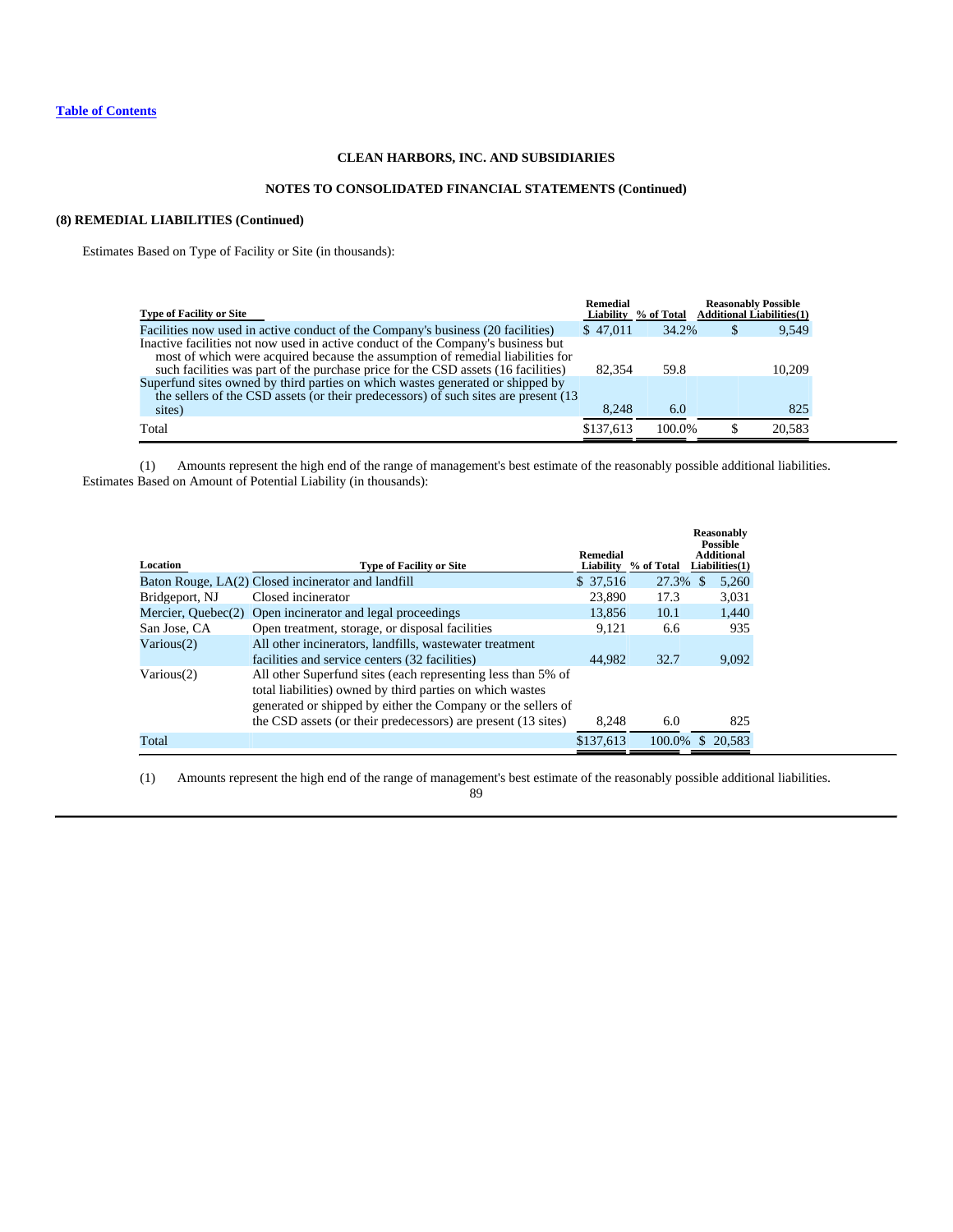# **NOTES TO CONSOLIDATED FINANCIAL STATEMENTS (Continued)**

### **(8) REMEDIAL LIABILITIES (Continued)**

\$26.7 million of the \$137.6 million remedial liabilities and \$2.8 million of the \$20.6 million reasonably possible additional liabilities include estimates of remediation liabilities related to the legal and administrative proceedings discussed in Note 15, "Commitments and Contingencies," as well as other such estimated remedial liabilities. (2)

 Revisions to remediation reserve requirements may result in upward or downward adjustments to income from operations in any given period. The Company believes that its extensive experience in the environmental services business, as well as its involvement with a large number of sites, provides a reasonable basis for estimating its aggregate liability. It is possible, however, that technological, regulatory or enforcement developments, the results of environmental studies, or other factors could necessitate the recording of additional liabilities or the revision of currently recorded liabilities that could be material. The impact of such future events cannot be estimated at the current time.

# **(9) FINANCING ARRANGEMENTS**

The following table is a summary of the Company's financing arrangements (in thousands):

|                                                      | <b>December 31, 2010</b> | <b>December 31, 2009</b> |
|------------------------------------------------------|--------------------------|--------------------------|
| Senior secured notes, at 7.625%, due August 15, 2016 | 270,000                  | 300,000                  |
| Revolving credit facility, due July 31, 2013         |                          |                          |
| Less unamortized issue discount                      | (5.993)                  | (7.567)                  |
| Long-term obligations                                | 264.007                  | 292.433                  |

On September 28, 2010, the Company redeemed \$30.0 million (10% of the total of \$300.0 million then outstanding) of its 7.625% senior secured notes in accordance with the terms of the notes. In connection with the partial redemption, the Company recorded an aggregate \$2.3 million loss on early extinguishment of debt, which consisted of a \$0.9 million premium and non-cash expenses of \$0.7 million related to unamortized financing costs and \$0.7 million of unamortized discount. At December 31, 2010 and 2009, the revolving credit facility had no outstanding loan balances, \$33.9 million and \$31.3 million, respectively, available to borrow and \$86.1 million and \$88.7 million, respectively, of letters of credit outstanding. During 2010, the Company did not borrow against the revolving credit facility. The fair value of the Company's outstanding long-term debt is based on quoted market price and was \$278.3 million and \$294.9 million at December 31, 2010 and December 31, 2009, respectively.

The principal terms of the senior secured notes and the revolving credit facility are as follows:

 *Senior Secured Notes.* Interest is payable semi-annually on February 15 and August 15 of each year beginning on February 15, 2010. The senior secured notes were issued pursuant to an indenture dated as of August 14, 2009 (the "indenture"), among the Company, as issuer, substantially all of the Company's domestic subsidiaries, as guarantors, and U.S. Bank National Association, as trustee and senior secured notes collateral agent.

 The Company may redeem some or all of the senior secured notes at any time on or after August 15, 2012 at the following redemption prices (expressed as percentages of the principal amount)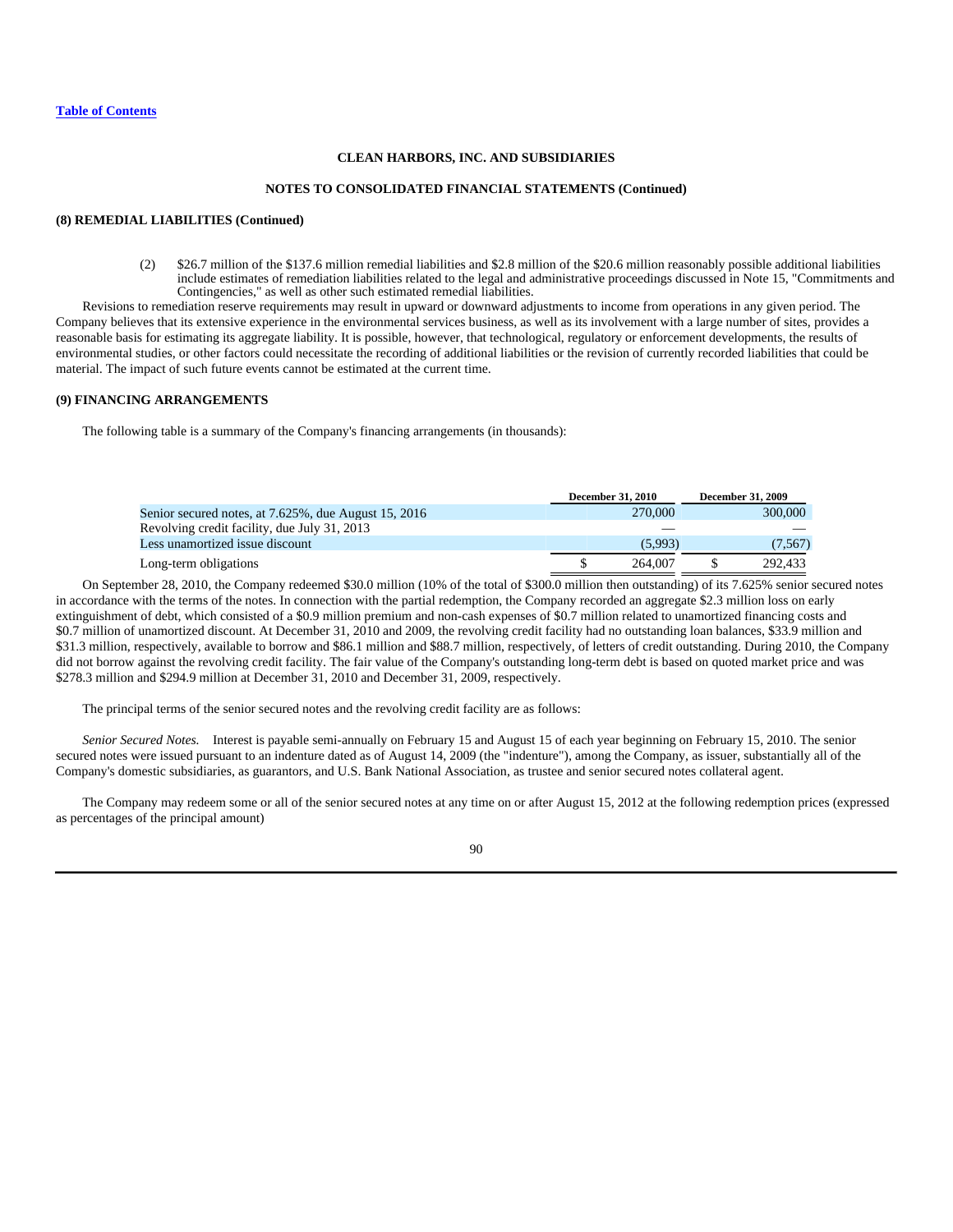# **NOTES TO CONSOLIDATED FINANCIAL STATEMENTS (Continued)**

#### **(9) FINANCING ARRANGEMENTS (Continued)**

if redeemed during the twelve-month period commencing on August 15 of the year set forth below, plus, in each case, accrued and unpaid interest, if any, to the date of redemption:

| Year<br><u>and the second part of the second part of the second part of the second part of the second part of the second part of the second part of the second part of the second part of the second part of the second part of the seco</u> | Percentage |
|----------------------------------------------------------------------------------------------------------------------------------------------------------------------------------------------------------------------------------------------|------------|
| 2012                                                                                                                                                                                                                                         | 103.813%   |
| 2013                                                                                                                                                                                                                                         | 101.906%   |
| 2014 and thereafter                                                                                                                                                                                                                          | 100.000%   |

 At any time and from time to time prior to August 15, 2012, but not more than once in any twelve-month period, the Company may also redeem up to 10% of the original aggregate principal amount of the senior secured notes at a redemption price of 103% of the principal amount, plus any accrued and unpaid interest. As described above, the Company redeemed on September 28, 2010, \$30.0 million of the then outstanding senior secured notes in accordance with this provision. Prior to August 15, 2012, the Company may also redeem up to 35% of the aggregate principal amount of the senior secured notes at a redemption price of 107.625% of the principal amount, plus any accrued and unpaid interest, using proceeds from certain equity offerings, and may also redeem some or all of the senior secured notes at a redemption price of 100% of the principal amount plus a make-whole premium and any accrued and unpaid interest. Holders may require the Company to repurchase the senior secured notes at a purchase price equal to 101% of the principal amount, plus any accrued and unpaid interest, upon a change of control of the Company.

 The senior secured notes are guaranteed by substantially all the Company's current and future domestic restricted subsidiaries. The senior secured notes are the Company's and the guarantors' senior secured obligations ranking equally, subject to the lien priorities summarized below, with all of the Company's and the guarantors' existing and future senior obligations (including obligations under the Company's credit agreement) and senior to any future indebtedness that is expressly subordinated to the senior secured notes and the guarantees. The senior secured notes and the guarantees are secured by a first lien on substantially all of the assets of the Company and its domestic restricted subsidiaries (the "Notes Collateral"), except for accounts receivable, related general intangibles and instruments and proceeds related thereto (the "Revolver Collateral") and certain other excluded collateral as provided in the indenture and subject to certain exceptions and permitted liens. The senior secured notes and the guarantees are also secured by a second lien on the Revolver Collateral that, along with a second lien on the Notes Collateral, secure the Company's obligations under its revolving credit facility. The senior secured notes are not guaranteed by, or secured by the assets of, the Company's foreign subsidiaries.

 If the Company or its domestic subsidiaries sell assets under specified circumstances, the Company must offer to repurchase the senior secured notes from certain of the net proceeds of such sale at a purchase price equal to 100% of the principal amount, plus any accrued and unpaid interest, to the applicable repurchase date.

 The indenture which governs the Company's senior secured notes contains covenants which restrict, among other matters, the Company's ability to (i) incur additional debt (except for certain permitted types) unless the pro forma ratio of the Company's total fixed charges (including interest and certain other obligations) to the Company's consolidated EBITDA (as defined in the indenture) would exceed 2.25 to 1.0, and (ii) pay dividends on the Company's common stock and make certain other restricted payments if the aggregate amount of such dividends and other restricted payments paid after the original issuance of the notes would exceed certain amounts based primarily upon 50% of the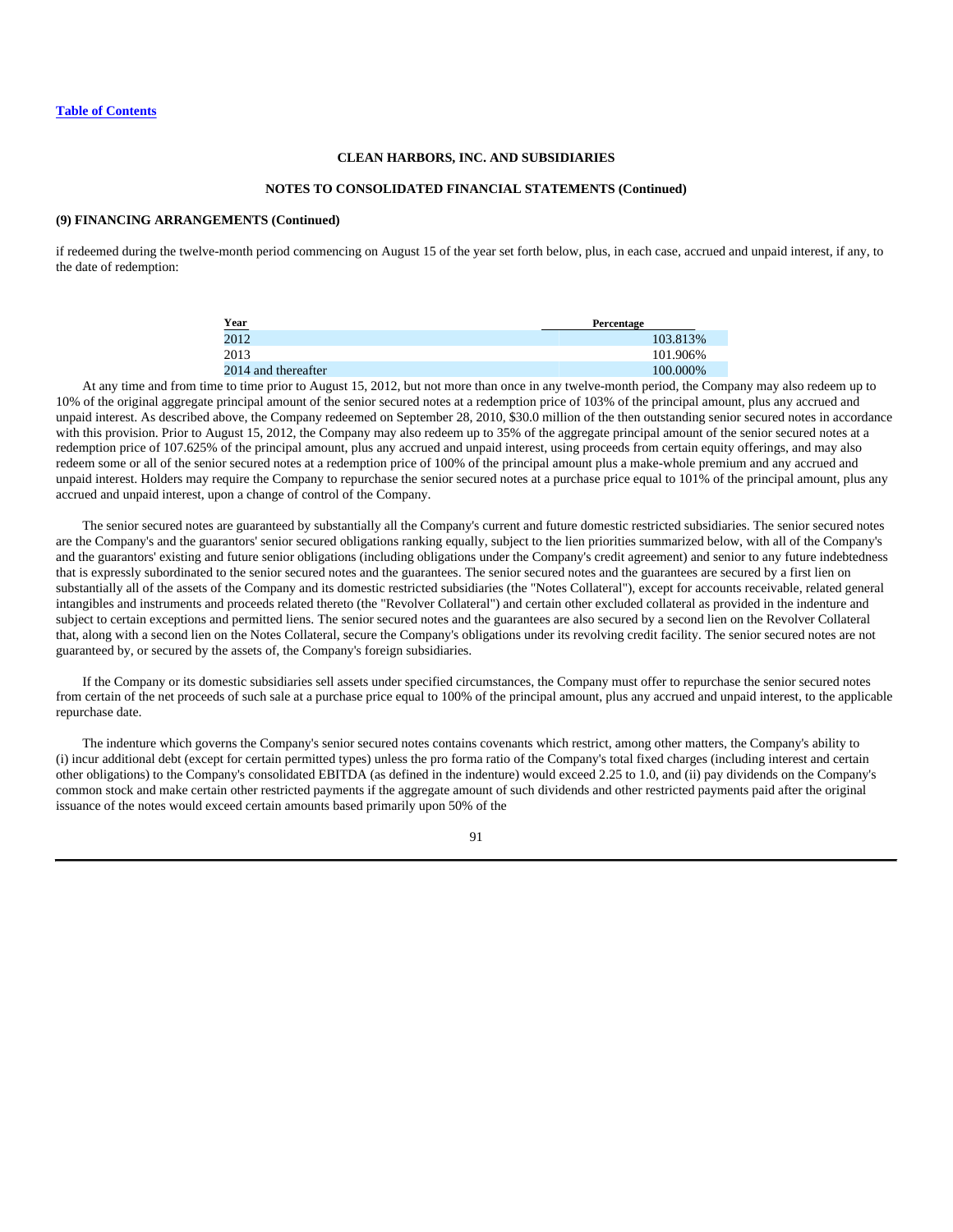# **NOTES TO CONSOLIDATED FINANCIAL STATEMENTS (Continued)**

#### **(9) FINANCING ARRANGEMENTS (Continued)**

Company's consolidated net income earned following the end of the fiscal quarter in which the notes were originally issued. However, no event of default would arise under the indenture if the Company is unable to comply with such financial criteria in the future. Furthermore, although the indenture does provide for certain events of default which could result in an acceleration of the notes, such events of default are considerably less restrictive than under a normal bank credit agreement. In particular, if the Company were to default on indebtedness other than the notes, the cross-default provision of the indenture would cause an event of default to arise under the indenture only if the aggregate principal amount of the other indebtedness in default were in excess of \$25.0 million and the trustee or the holders of at least 25% of the outstanding notes elect to declare an event of default under the indenture.

 *Revolving Credit Facility.* Under its revolving credit facility, the Company has the right to borrow and obtain letters of credit for a combined maximum of up to \$120.0 million, with a sub-limit of \$110.0 million for letters of credit. Availability under the facility is subject to a borrowing base comprised of 85% of the Company's and its U.S. subsidiaries' eligible accounts receivable and 97% of eligible cash pledged under the facility. The facility will expire on July 31, 2013. Bank of America, N.A. ("BofA") is the administrative agent and collateral agent for the lenders and the issuing bank for letters of credit.

 Prior to October 1, 2010, borrowings under the revolving credit facility bore interest at a rate of, at the Company's option, either (i) LIBOR plus an applicable margin ranging from 3.25% to 3.75% per annum based on the then level of the Company's fixed charge coverage ratio or (ii) BofA's base rate plus an applicable margin ranging from 2.25% to 2.75% per annum based on such fixed charge coverage ratio. Effective October 1, 2010, the interest rate for borrowings under the revolving credit facility was reduced to either, at the Company's option, (i) LIBOR plus an applicable margin ranging from 2.25% to 2.75% per annum based on the then level of the Company's fixed charge coverage ratio or (ii) Bank of America, N.A.'s base rate plus an applicable margin ranging from 1.25% to 1.75% per annum based on such fixed charge coverage ratio. In addition, there is an unused line fee, calculated on the then unused portion of the lenders' \$120.0 million maximum commitment, ranging from 0.50% to 0.75% per annum of the unused commitment. For outstanding letters of credit, the Company pays to the lenders a fee equal to the then applicable LIBOR margin described above, and to BofA a standard fronting fee and customary fees and charges in connection with all amendments, extensions, draws and other actions with respect to letters of credit.

 The Company's obligations under the revolving letter of credit facility (including revolving loans and reimbursement obligations for outstanding letters of credit) are guaranteed by substantially all of its U.S. subsidiaries and secured by a first lien on the Revolver Collateral and a second lien on the Notes Collateral as described above.

 The credit agreement for the revolving credit facility requires the Company to maintain liquidity of not less than \$50.0 million, and a consolidated fixed charge coverage ratio of not less than 1.00:1. The consolidated fixed charge coverage ratio is defined as the ratio of (a) (i) consolidated EBITDA (as defined in the credit agreement), less the sum of (ii) aggregate amount of federal, state, local and foreign income taxes paid or payable in cash, (iii) the aggregate amount of all capital expenditures (other than those financed by certain indebtedness permitted under the credit agreement), (iv) the aggregate amount of all restricted payments, and (v) environmental expenditures, to (b) the sum of (i) consolidated interest charges to the extent paid or payable in cash, and (ii) the aggregate principal amount of all regularly scheduled principal payments paid or payable with respect to indebtedness, in each case of or by the Company and its subsidiaries for the most recently completed measurement period.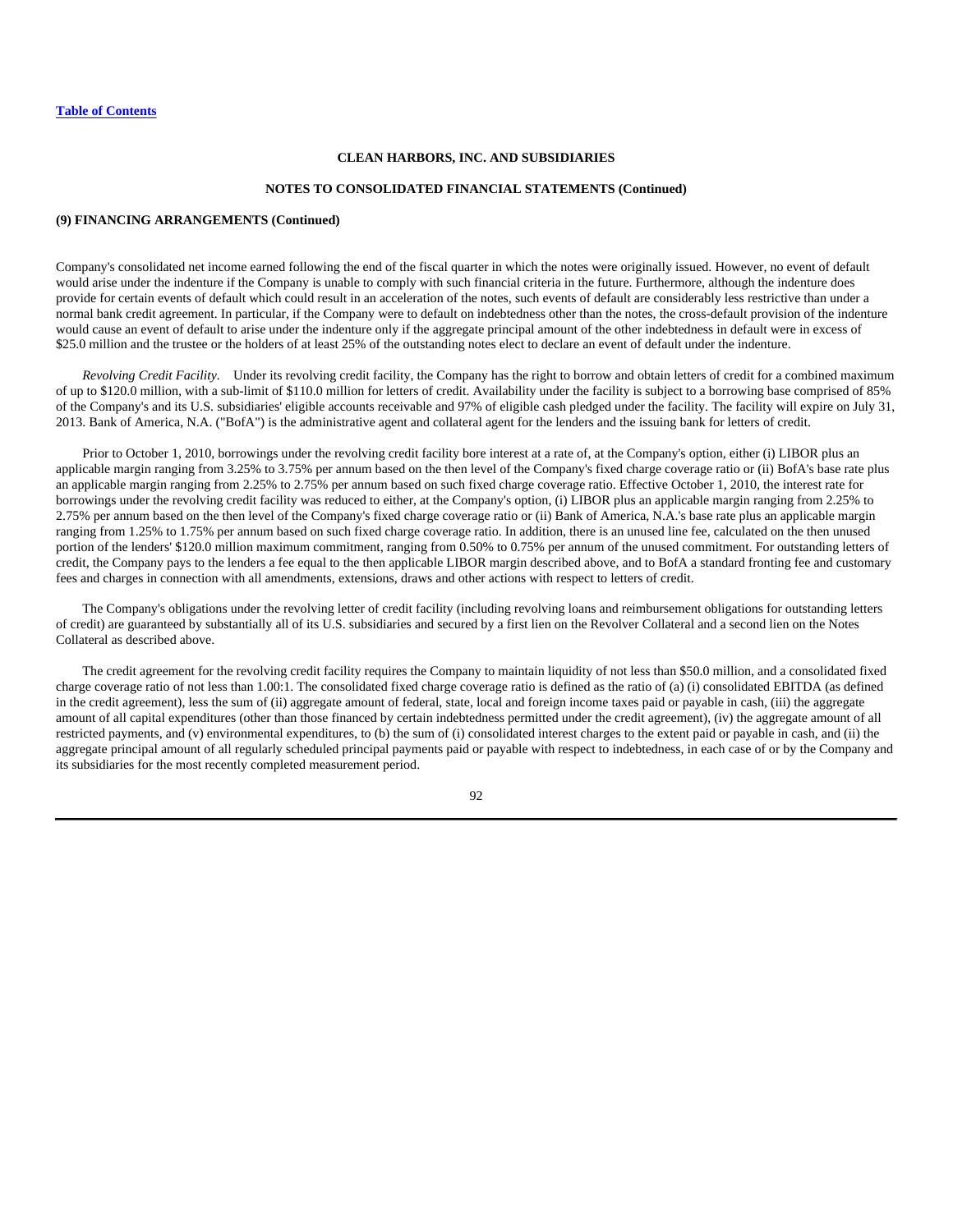# **NOTES TO CONSOLIDATED FINANCIAL STATEMENTS (Continued)**

# **(10) HELD FOR SALE**

 The Company had no assets held for sale at December 31, 2010. In connection with the Company's acquisition of Eveready, the Company agreed with the Canadian Commissioner of Competition to divest the Pembina Area Landfill, located near Drayton Valley, Alberta, due to its proximity to the Company's existing landfill in the region. At the end of April 2010, the Company completed the sale of the Pembina Area Landfill for \$11.7 million. In connection with this sale, the Company recognized a pre-tax gain of \$1.3 million which has been recorded in income from discontinued operations on the Company's consolidated statement of income for the year ended December 31, 2010. Prior to the sale, the Pembina Area Landfill met the held for sale criteria and the fair value of its assets and liabilities less estimated costs to sell were classified as held for sale in the Company's consolidated balance sheet. During the period from January 1, 2010 to April 30, 2010, the Pembina Area Landfill generated \$2.2 million of revenues and \$2.5 million of pre-tax income (including the pretax gain on sale) which are included in income from discontinued operations. During the period from August 1, 2009 to December 31, 2009, the Pembina Area Landfill generated \$3.1 million of revenues and \$2.0 million of pre-tax income which are included in income from discontinued operations.

At December 31, 2009, the components of assets and liabilities held for sale in the consolidated balance sheet were as follows (in thousands):

|                                      | December 31,<br>2009 |        |
|--------------------------------------|----------------------|--------|
| Current assets                       |                      | 1.994  |
| Property, plant and equipment        |                      | 10,494 |
| Permits and other intangibles        |                      | 1,073  |
| Assets held for sale                 |                      | 13,561 |
|                                      |                      |        |
| Current liabilities                  |                      | 801    |
| Closure and post-closure liabilities |                      | 2,398  |
| Liabilities held for sale            |                      | 3.199  |

 In April 2010, the Company sold its mobile industrial health business acquired as part of the Eveready acquisition for \$2.4 million and recognized a pretax gain of \$1.4 million in relation to this sale. The gain was recorded in income from discontinued operations in the Company's consolidated statement of income. Revenues and pre-tax income related to the mobile industrial health business were not material for the period from January 1, 2010 to April 2010. At December 31, 2009, the mobile industrial health business did not meet the criteria of assets held for sale.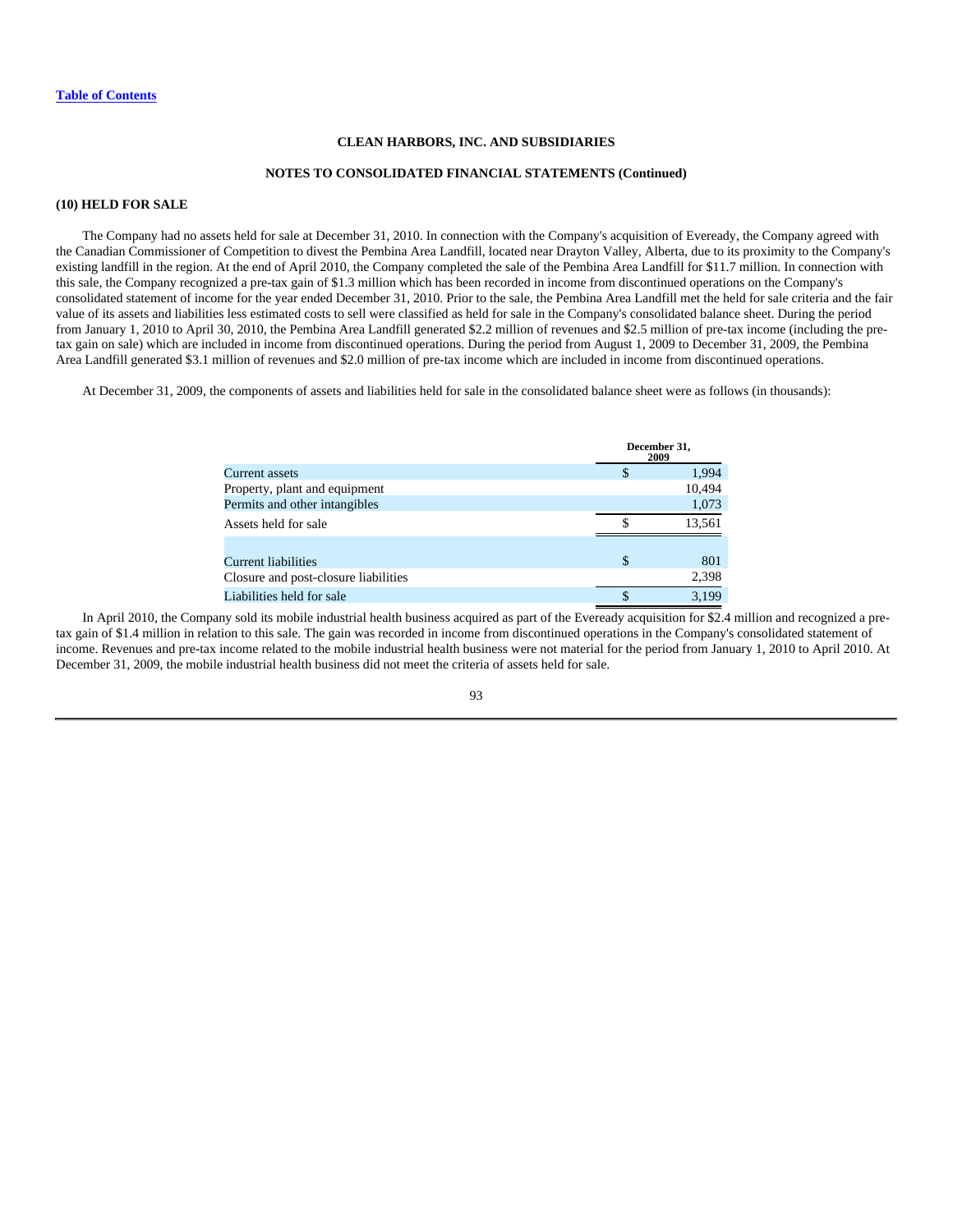# **NOTES TO CONSOLIDATED FINANCIAL STATEMENTS (Continued)**

# **(11) INCOME TAXES**

The domestic and foreign components of income before provision for income taxes were as follows (in thousands):

|          | For the Year Ended December 31, |     |        |    |        |  |
|----------|---------------------------------|-----|--------|----|--------|--|
|          | 2010                            |     | 2009   |    | 2008   |  |
| Domestic | 161,969                         | \$. | 57,763 | \$ | 77,420 |  |
| Foreign  | 26,388                          |     | 5.742  |    | 16,557 |  |
| Total    | 188.357                         | ۰D  | 63,505 | S  | 93,977 |  |
|          |                                 |     |        |    |        |  |

The provision for income taxes consisted of the following (in thousands):

|                                | For the Year Ended December 31, |    |         |    |         |  |
|--------------------------------|---------------------------------|----|---------|----|---------|--|
|                                | 2009<br>2010                    |    | 2008    |    |         |  |
| Current:                       |                                 |    |         |    |         |  |
| Federal                        | 48,974                          | \$ | 12,059  | \$ | 21,235  |  |
| <b>State</b>                   | 10.397                          |    | 3,163   |    | 7,432   |  |
| Foreign                        | (5,687)                         |    | 6,868   |    | 3,556   |  |
|                                | 53,684                          |    | 22,090  |    | 32,223  |  |
|                                |                                 |    |         |    |         |  |
| Deferred                       |                                 |    |         |    |         |  |
| Federal                        | 1.207                           |    | 4,965   |    | 3,178   |  |
| State                          | (647)                           |    | 968     |    | (1,231) |  |
| Foreign                        | 3,598                           |    | (1,204) |    | 2,321   |  |
|                                | 4,158                           |    | 4.729   |    | 4,268   |  |
| Net provision for income taxes | 57.842                          | \$ | 26,819  | \$ | 36.491  |  |

The Company's effective tax rate (including taxes on income from discontinued operations) for fiscal years 2010, 2009 and 2008 was 31 percent, 42 percent and 39 percent, respectively. The effective income tax rate varied from the amount computed using the statutory federal income tax rate as follows (in thousands):

|                                                               | For the Year Ended December 31, |          |           |  |
|---------------------------------------------------------------|---------------------------------|----------|-----------|--|
|                                                               | 2010                            | 2009     | 2008      |  |
| Tax expense at statutory rate                                 | 65.925                          | \$22,227 | \$32,892  |  |
| State income taxes, net of federal benefit                    | 6.966                           | 2.067    | 3,760     |  |
| Foreign rate differential                                     | (6, 752)                        | (4,213)  | (4,533)   |  |
| Non-deductible transaction costs                              |                                 | 1,921    |           |  |
| Uncertain tax position releases, net of benefit               | (14,282)                        |          |           |  |
| Uncertain tax position interest and penalties, net of benefit | 2.636                           | 3.482    | 4.095     |  |
| Other                                                         | 3.349                           | 1,335    | 277       |  |
| Net provision for income taxes                                | \$ 57,842                       | \$26,819 | \$ 36,491 |  |
| $\Omega$                                                      |                                 |          |           |  |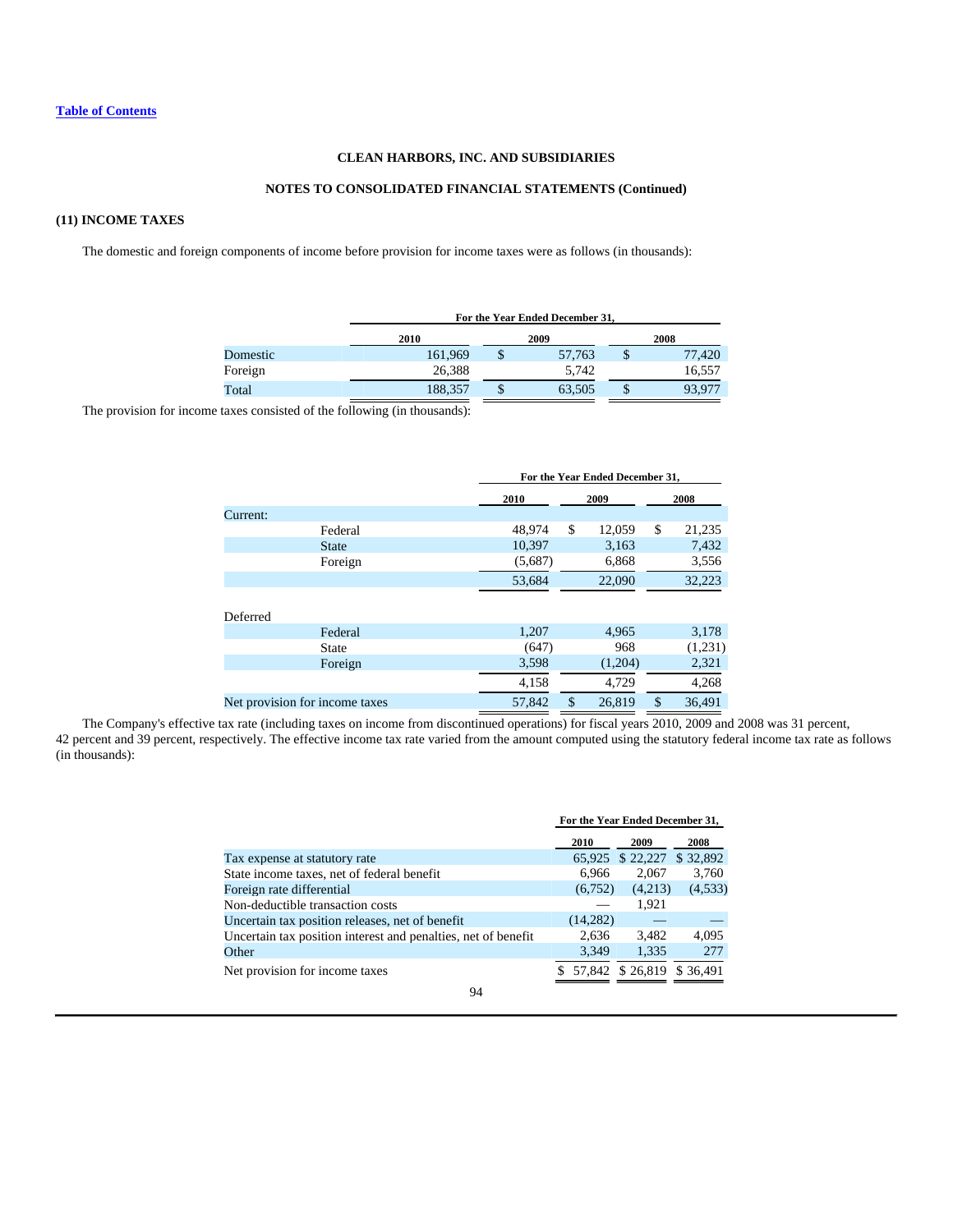# **NOTES TO CONSOLIDATED FINANCIAL STATEMENTS (Continued)**

# **(11) INCOME TAXES (Continued)**

The components of the total net deferred tax assets and liabilities at December 31, 2010 and 2009 were as follows (in thousands):

|                                                              | 2010           | 2009      |
|--------------------------------------------------------------|----------------|-----------|
| Deferred tax assets:                                         |                |           |
| Workers compensation accrual                                 | \$<br>4,750 \$ | 3,903     |
| Provision for doubtful accounts                              | 8,191          | 4,536     |
| Closure, post-closure and remedial liabilities               | 35,885         | 39,660    |
| Accrued expenses                                             | 11,960         | 11,226    |
| Accrued compensation                                         | 1,394          | 1,630     |
| Net operating loss carryforwards $(1)$                       | 2,246          | 2,750     |
| Tax credit carryforwards(2)                                  | 17,324         | 14,120    |
| Uncertain tax positions accrued interest and federal benefit | 10,341         | 9,524     |
| Stock-based compensation                                     | 2,749          |           |
| Other                                                        | 4,359          | 3,952     |
| Total deferred tax asset                                     | 99,199         | 91,301    |
| Deferred tax liabilities:                                    |                |           |
| Property, plant and equipment                                | (64, 626)      | (53, 174) |
| Permits and customer databases                               | (19, 412)      | (19,263)  |
| Total deferred tax liability                                 | (84,038)       | (72, 437) |
| Total net deferred tax asset before valuation allowance      | 15,161         | 18,864    |
| Less valuation allowance                                     | (12,919)       | (11,242)  |
| Net deferred tax asset                                       | 2,242 \$       | 7,622     |

As of December 31, 2010, the net operating loss carryforwards included (i) state net operating loss carryovers of \$28.4 million which begin to expire in 2019, and (ii) other foreign net operating losses of \$3.1 million which begin to expire in 2013. (1)

As of December 31, 2010, foreign tax credit carryforwards of \$17.3 million expire between 2012 and 2020 as follows: (2)

| <b>Years Ending December 31,</b> |  | <b>Expected</b><br><b>Amount</b> |        |  |  |
|----------------------------------|--|----------------------------------|--------|--|--|
| 2012                             |  | S                                | 722    |  |  |
| 2013                             |  |                                  | 4,853  |  |  |
| 2014                             |  |                                  | 3,732  |  |  |
| 2015                             |  |                                  | 749    |  |  |
| 2016                             |  |                                  | 1,331  |  |  |
| Thereafter                       |  |                                  | 5,937  |  |  |
|                                  |  |                                  | 17,324 |  |  |
| 95                               |  |                                  |        |  |  |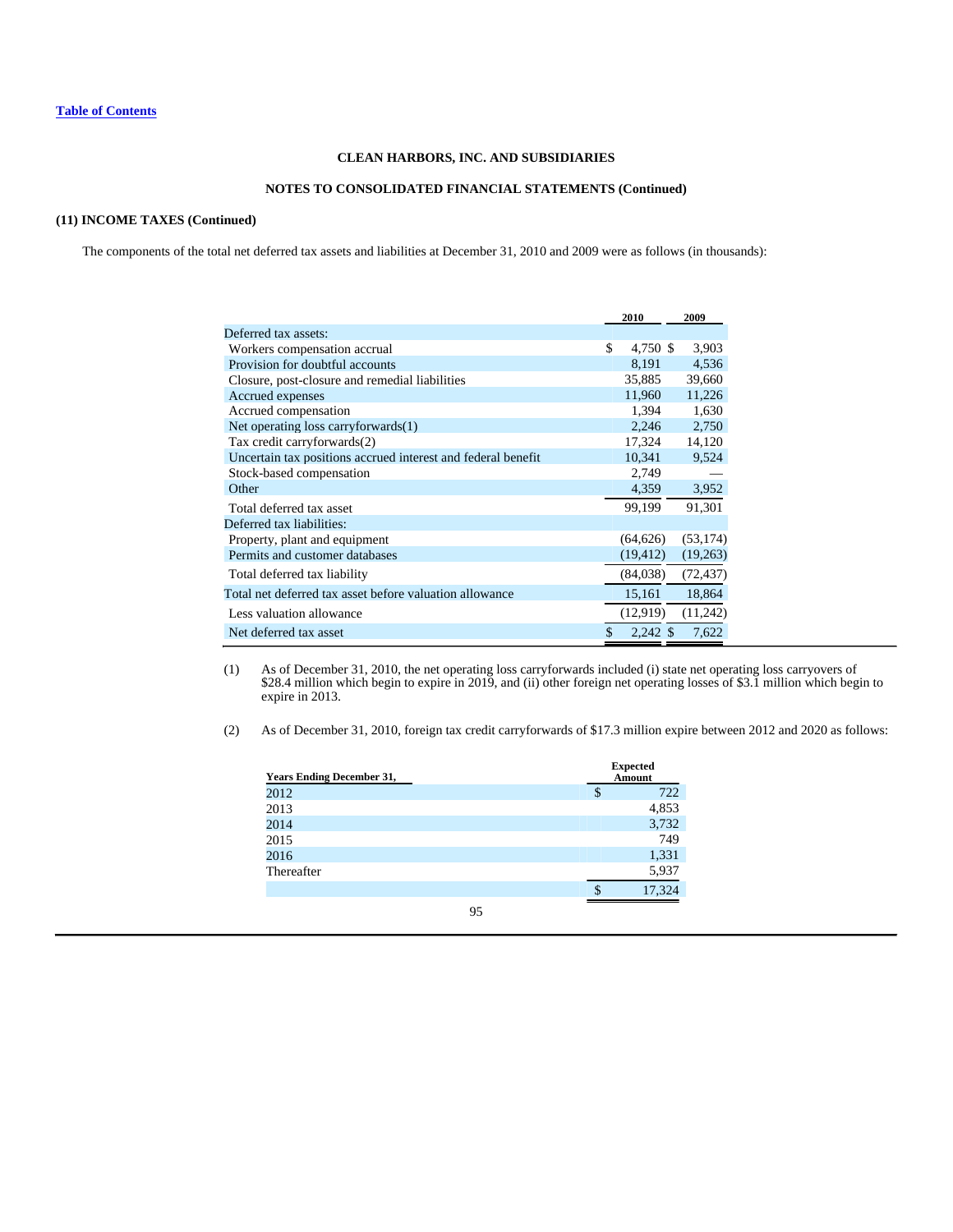# **NOTES TO CONSOLIDATED FINANCIAL STATEMENTS (Continued)**

# **(11) INCOME TAXES (Continued)**

 During 2010, the Company decreased taxes payable for adjustments related to realized and recognized tax benefits of \$4.0 million related to exercises of non-qualified stock options and the vesting of restricted stock of which \$1.7 million resulted in an increase to paid-in capital.

 The Company does not accrue U.S. tax for foreign earnings that it considers to be permanently reinvested outside the United States. Consequently, the Company has not provided any U.S. tax on the unremitted earnings of its foreign subsidiaries. As of December 31, 2010 and 2009, the amount of earnings for which no repatriation tax has been provided was \$52.7 million and \$46.8 million, respectively. It is not practicable to estimate the amount of additional tax that might be payable on those earnings if distributed.

 A valuation allowance is required to be established when, based on an evaluation of available evidence, it is more likely than not that some portion or all of the deferred tax assets will not be realized. Accordingly, as of December 31, 2010 and 2009, the Company had a valuation allowance of \$12.9 million and \$11.2 million, respectively. The allowance as of December 31, 2010 consisted of \$11.3 million of foreign tax credits, \$1.4 million of state net operating loss carryforwards and \$0.2 million of foreign net operating loss carryforwards. The allowance as of December 31, 2009 consisted of \$9.2 million of foreign tax credits, \$0.9 million of state net operating loss carryforwards and \$1.1 million of foreign net operating loss carryforwards. The Company believes that it is not more likely than not that such amounts will be utilized.

 On August 10, 2010, Congress enacted the Education Jobs & Medicaid Assistance Act which became effective January 1, 2011. The Act contains various provisions that attempt to limit a taxpayer's ability to fully claim tax credits for previously paid foreign taxes when determining the taxpayer's U.S. income tax liability. The Company continues to permanently reinvest its foreign earnings and is carrying a valuation allowance of \$11.3 million for foreign tax credits. The Company will continue to assess the future impact of the Act on its earnings and its ability to utilize foreign tax credits in the future.

 The reform of U.S. taxation, including taxation of foreign sourced income, continues to be a topic of discussion for Congress. A significant change to the U.S. tax system, including the taxation of international income, could have a material adverse effect on the Company's consolidated results of operations.

 Included in the balance of tax contingencies for uncertain tax positions at December 31, 2010 and 2009 was \$65.9 million and \$66.3 million, respectively, of unrecognized tax benefits (including interest and penalties) that, if recognized, would affect the annual effective income tax rate.

 The Company's policy is to recognize interest and penalties related to income tax matters as a component of income tax expense. The liability for unrecognized tax benefits at December 31, 2010 included accrued interest and penalties of \$19.7 million and \$6.5 million, respectively. Tax expense recorded against the liability for unrecognized tax benefits for the years ended December 31, 2010, 2009 and 2008 included interest and penalties of \$4.1 million, \$4.7 million and \$6.0 million, respectively.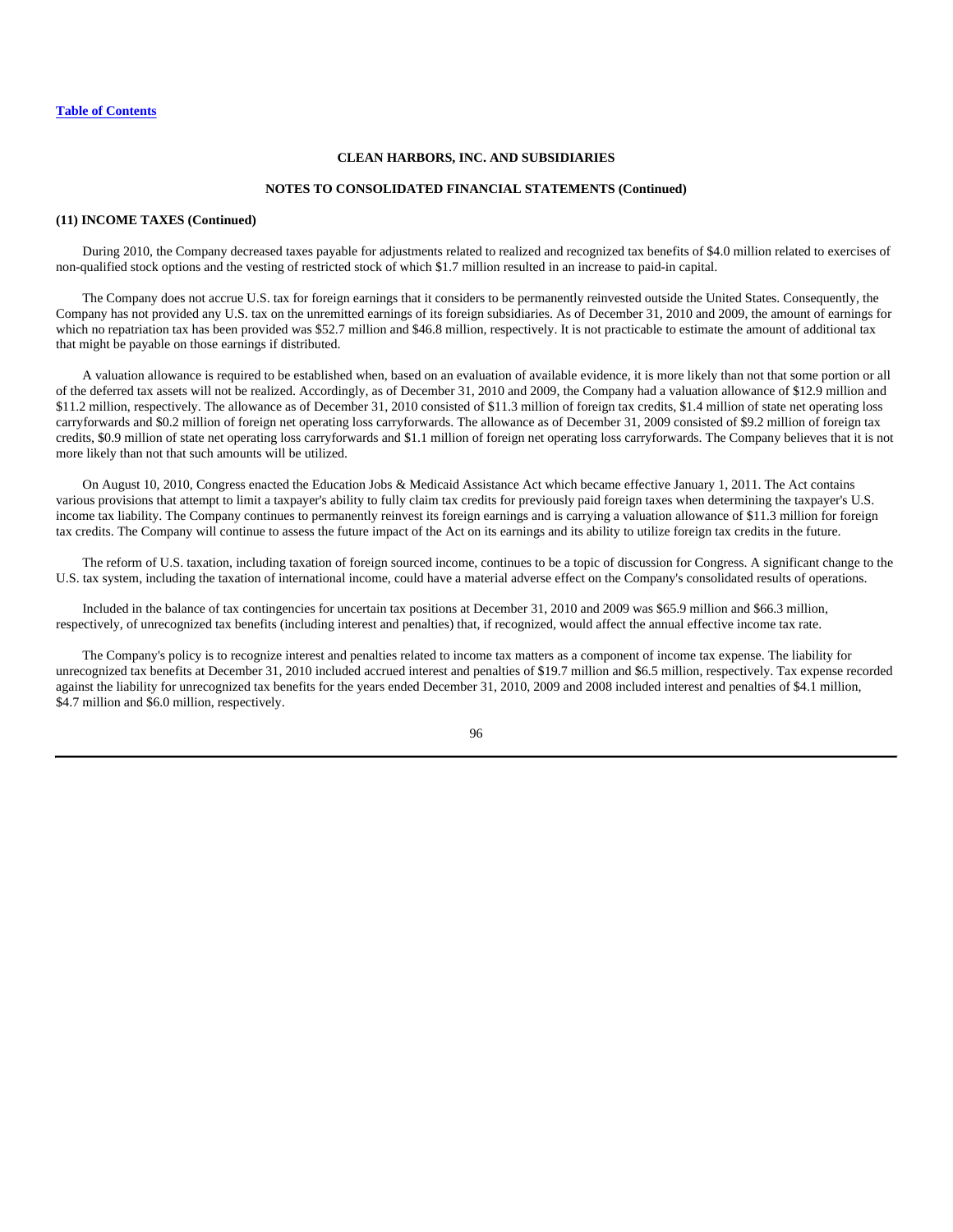# **NOTES TO CONSOLIDATED FINANCIAL STATEMENTS (Continued)**

# **(11) INCOME TAXES (Continued)**

 The changes to unrecognized tax benefits (excluding related penalties and interest) from January 1, 2008 through December 31, 2010, were as follows (in thousands):

|                                                      | 2010    | 2009                       | 2008                       | <b>Description</b>                                               |
|------------------------------------------------------|---------|----------------------------|----------------------------|------------------------------------------------------------------|
| Unrecognized tax benefits as of<br>January 1         |         | \$48,178 \$46,480 \$50,071 |                            |                                                                  |
| Gross increases in tax positions in prior<br>periods |         | 124                        |                            | 423 Additional state liabilities                                 |
|                                                      |         |                            |                            | Additional Canadian                                              |
| Gross increases during the current period            | 498     |                            |                            | 355 liabilities                                                  |
| <b>Settlements</b>                                   |         |                            |                            |                                                                  |
| Lapse of statute of limitations                      | (8,929) |                            |                            | $(1,748)$ U.S. and Canadian                                      |
|                                                      |         |                            |                            | Functional currency is<br>Canadian<br>dollars—booked to currency |
| Foreign currency translation                         | (38)    | 1.574                      |                            | $(2,621)$ translation adjustment                                 |
| Unrecognized tax benefits as of<br>December 31       |         |                            | \$39,709 \$48,178 \$46,480 |                                                                  |

 Total unrecognized tax benefits, other than adjustments for additional accruals for interest and penalties and foreign currency translation, decreased by approximately \$15.0 million. The \$15.0 million (which included interest and penalties of \$6.0 million) was recorded in earnings and therefore impacted the effective income tax rate. Approximately \$13.2 million was due to expiring statute of limitation periods related to a historical Canadian business combination and the remaining \$1.8 million was related to the conclusion of examinations with state taxing authorities and the expiration of various state statute of limitation periods.

 As of December 31, 2010, the Company had recorded \$65.9 million of liabilities for unrecognized tax benefits of which \$26.2 million related to interest and penalties. As of December 31, 2009, the Company had recorded \$76.2 million of liabilities for unrecognized tax benefits of which \$28.0 million related to interest and penalties.

 The Company files U.S. federal income tax returns as well as income tax returns in various states and foreign jurisdictions. The Company may be subject to examination by the Internal Revenue Service (the "IRS") for calendar years 2004 through 2009. Additionally, any net operating losses that were generated in prior years and utilized in these years may also be subject to examination by the IRS. The Company may also be subject to examinations by state and local revenue authorities for calendar years 2003 through 2009. The Company is currently not under examination by the IRS. The Company has ongoing U.S. state and local jurisdictional audits, as well as Canadian federal and provincial audits, all of which the Company believes will not result in material liabilities.

 Due to expiring statute of limitation periods, the Company anticipates that total unrecognized tax benefits, other than adjustments for additional accruals for interest and penalties and foreign currency translation, will decrease by approximately \$6.0 million within the next 12 months. The \$6.0 million (which includes interest and penalties of \$2.4 million) is related to various state, local and foreign jurisdictional tax laws and will be recorded in earnings and therefore will impact the effective income tax rate, net of tax benefits.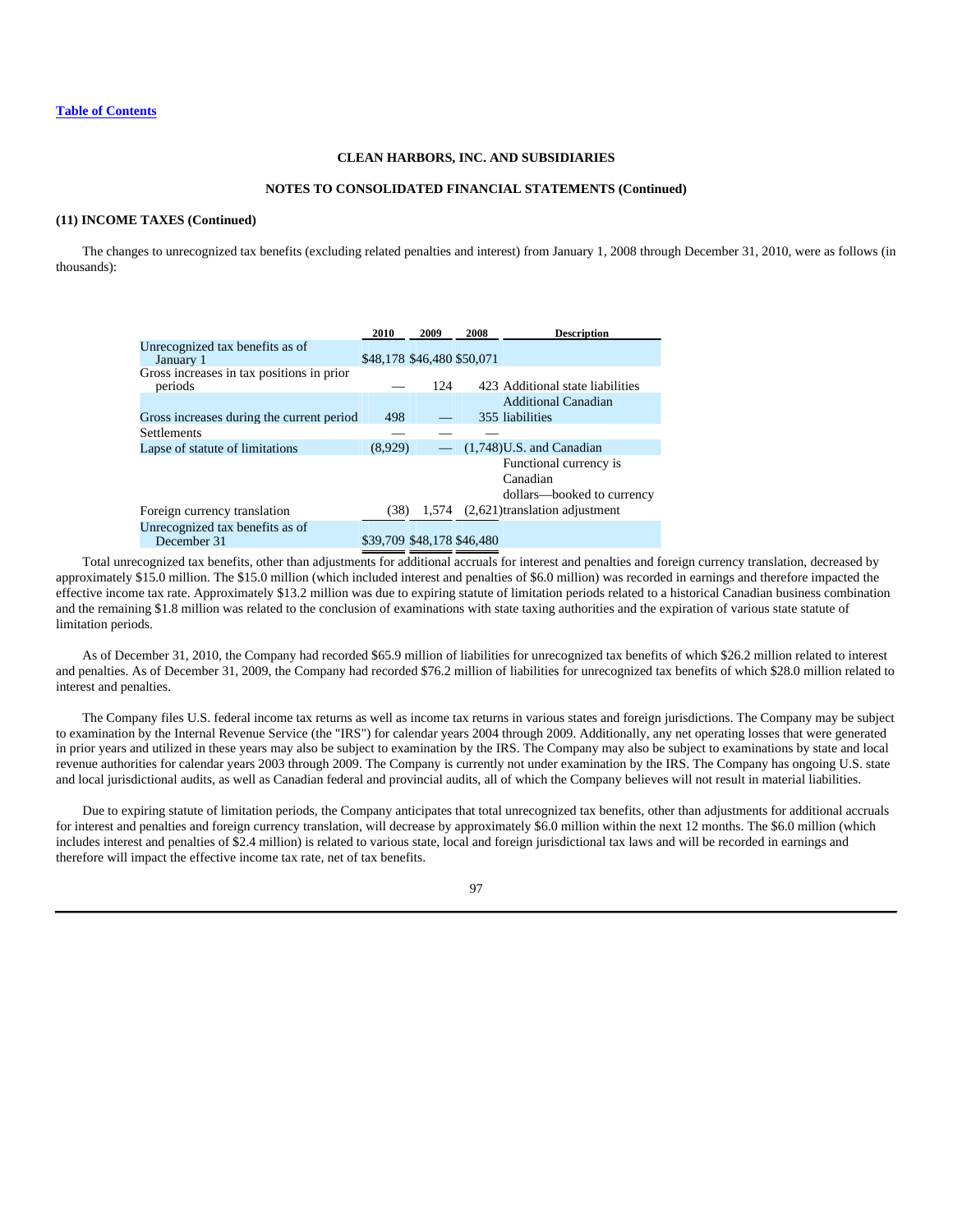# **NOTES TO CONSOLIDATED FINANCIAL STATEMENTS (Continued)**

# **(12) EARNINGS PER SHARE**

The following is a reconciliation of basic and diluted earnings per share computations (in thousands except for per share amounts):

|                                                     | <b>Years Ended December 31,</b> |                             |  |         |  |        |
|-----------------------------------------------------|---------------------------------|-----------------------------|--|---------|--|--------|
|                                                     |                                 | <b>2010</b>                 |  | 2009    |  | 2008   |
| Numerator for basic and diluted earnings per share: |                                 |                             |  |         |  |        |
| Income from continuing operations                   |                                 | 127,721 \$ 35,247 \$ 57,486 |  |         |  |        |
| Income from discontinued operations, net of tax     |                                 | 2,794                       |  | 1,439   |  |        |
| Net income                                          |                                 | \$130,515 \$36,686 \$57,486 |  |         |  |        |
| Denominator:                                        |                                 |                             |  |         |  |        |
| Basic shares outstanding                            |                                 | 26.311                      |  | 24,817  |  | 22,465 |
| Dilutive effect of equity-based compensation awards |                                 | 156                         |  | 116     |  | 401    |
| Dilutive shares outstanding                         |                                 | 26,467                      |  | 24,933  |  | 22,866 |
| Basic earnings per share                            |                                 |                             |  |         |  |        |
| Income from continuing operations                   | \$                              | $4.85~\text{\AA}$           |  | 1.42 \$ |  | 2.56   |
| Income from discontinued operations, net of tax     |                                 | 0.11                        |  | 0.06    |  |        |
| Net income                                          | \$                              | $4.96 \text{ s}$            |  | 1.48 \$ |  | 2.56   |
| Diluted earnings per share                          |                                 |                             |  |         |  |        |
| Income from continuing operations                   | \$                              | 4.82 \$                     |  | 1.41S   |  | 2.51   |
| Income from discontinued operations, net of tax     |                                 | 0.11                        |  | 0.06    |  |        |
| Net income                                          | \$                              | $4.93 \text{ s}$            |  | 1.47S   |  | 2.51   |

 For each of the years ended December 31, 2010, 2009 and 2008, the dilutive effect of all then outstanding options, restricted stock and performance awards is included in the above calculations except as follows. For the year ended December 31, 2010, there were no anti-dilutive awards. For the year ended December 31, 2009, the above calculation excluded the dilutive effects of 66 thousand outstanding performance stock awards for which the performance criteria were not attained at that time, 18 thousand stock options that were not then in-the-money, and 23 thousand unvested shares then held in the employee participation plan trust. For the year ended December 31, 2008, the dilutive effects of 85 thousand outstanding performance stock awards were excluded from the above calculation as the performance criteria were not attained at that time.

# **(13) STOCK-BASED COMPENSATION AND EMPLOYEE PARTICIPATION PLAN**

 In 1992 the Company adopted an equity incentive plan (the "1992 Plan"), which provided for a variety of incentive awards, including stock options, and in 2000, the Company adopted a stock incentive plan (the "2000 Plan"), which provided for awards in the form of incentive stock options, non-qualified stock options, restricted stock awards, performance stock awards and common stock awards. The 1992 Plan expired on March 15, 2002, but there were outstanding on December 31, 2010 options granted under the 1992 Plan for an aggregate of 6,000 shares, which will remain in effect until such options are either exercised or expire in accordance with their terms. The 2000 Plan expired on April 15, 2010, but there were outstanding on December 31, 2010 options granted under the 2000 Plan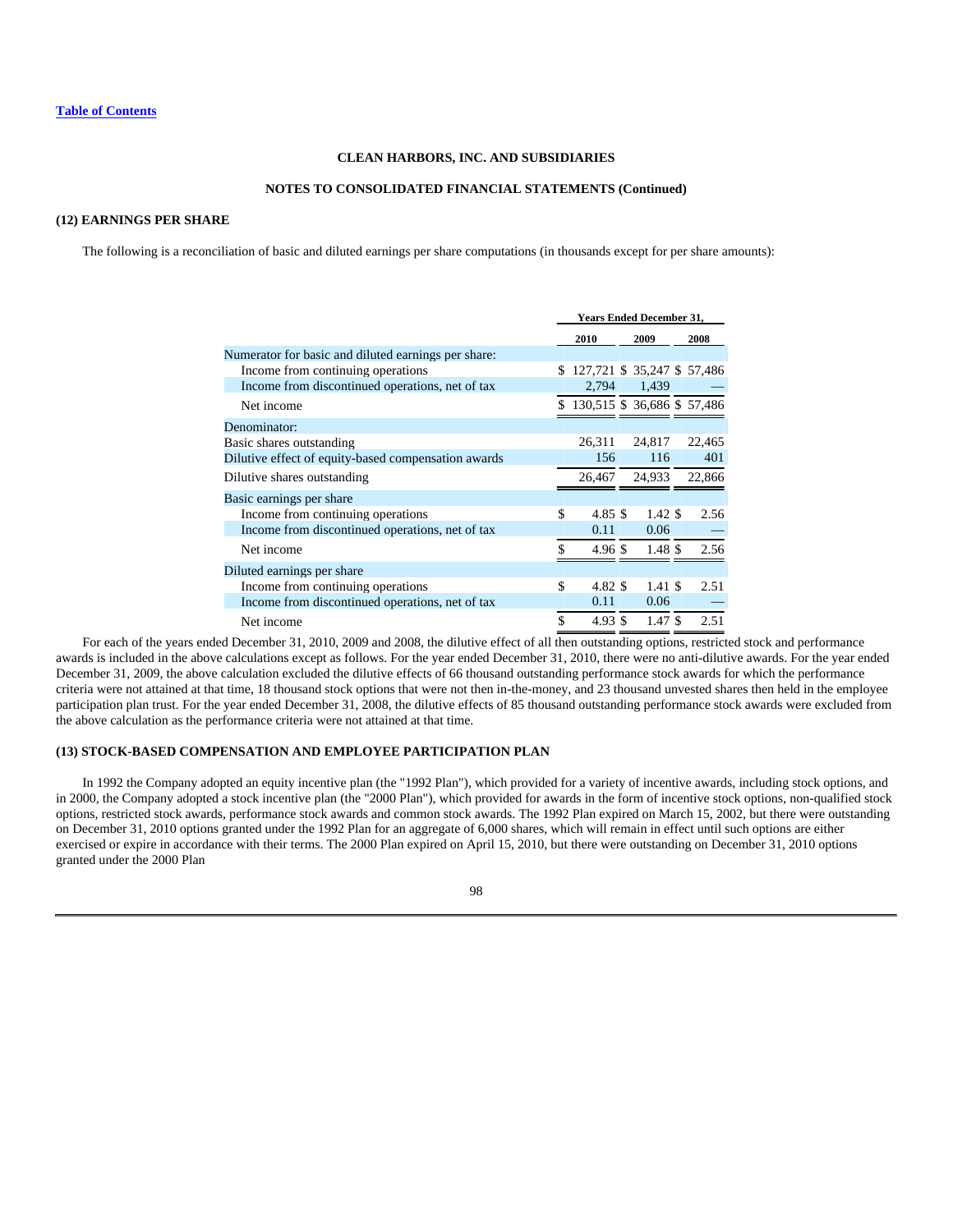# **NOTES TO CONSOLIDATED FINANCIAL STATEMENTS (Continued)**

## **(13) STOCK-BASED COMPENSATION AND EMPLOYEE PARTICIPATION PLAN (Continued)**

for an aggregate of 104,574 shares which will remain in effect until such options are either exercised or expire in accordance with their terms.

 In 2010, the Company adopted an equity incentive plan ("the 2010 Plan"), which provides for awards of up to 3,000,000 shares of Common Stock (subject to certain anti-dilution adjustments) in the form of (i) stock options, (ii) stock appreciation rights, (iii) restricted stock, (iv) restricted stock units, and (v) certain other stock-based awards.

 As of December 31, 2010 and 2009, the Company had the following types of stock-based compensation awards outstanding under the 1992 Plan, the 2000 Plan and the 2010 Plan: stock options, restricted stock awards and performance stock awards. The stock options generally become exercisable up to five years from the date of grant, subject to certain employment requirements, and terminate ten years from the date of grant. The restricted stock awards generally vest over five years subject to continued employment. The performance stock awards vest depending on the satisfaction of certain performance criteria as described below.

 Total stock-based compensation cost charged to income from operations for the years ended December 31, 2010, 2009 and 2008 was \$7.2 million, \$1.0 million and \$3.6 million, respectively. The total income tax benefit recognized in the consolidated statements of income from stock-based compensation was \$2.7 million, \$0.4 million and \$1.3 million for the years ended December 31, 2010, 2009 and 2008, respectively.

#### *Stock Option Awards*

 The Company uses the Black-Scholes option pricing model to value the compensation expense associated with its stock option awards based on the assumptions in the following table. In addition, the Company estimates forfeitures when recognizing compensation expense, and adjusts its estimate of forfeitures over the requisite service period based on the extent to which actual forfeitures differ, or are expected to differ, from such estimates. Changes in estimated forfeitures are recognized through a cumulative catch-up adjustment in the period of change and also impact the amount of compensation expense to be recognized in future periods. The expected forfeiture rates used to calculate compensation expense were 5% for non-executive employees and 3% for executives and directors.

 The Company ceased issuing stock option awards in May 2008 and as of December 31, 2010, all remaining options then outstanding had vested. The following weighted-average assumptions were used in calculating the grant date fair value of stock option awards issued during the year ended December 31, 2008:

|                         | 2008        |
|-------------------------|-------------|
| Expected volatility     | 40.81%      |
| Risk-free interest rate | 2.31%-3.10% |
| Expected life (years)   | 3.3         |
| Dividend yield          | none        |
|                         |             |

 Expected volatility was based on the historical volatility of the Company's common stock over the period commensurate with the expected life of the stock option awards. The risk-free rate for the stock options was the average yield rate of the 3- and 5-year term on the U.S. Treasury Constant Maturities at the inception of each quarterly stock option period. The expected life of the stock options awards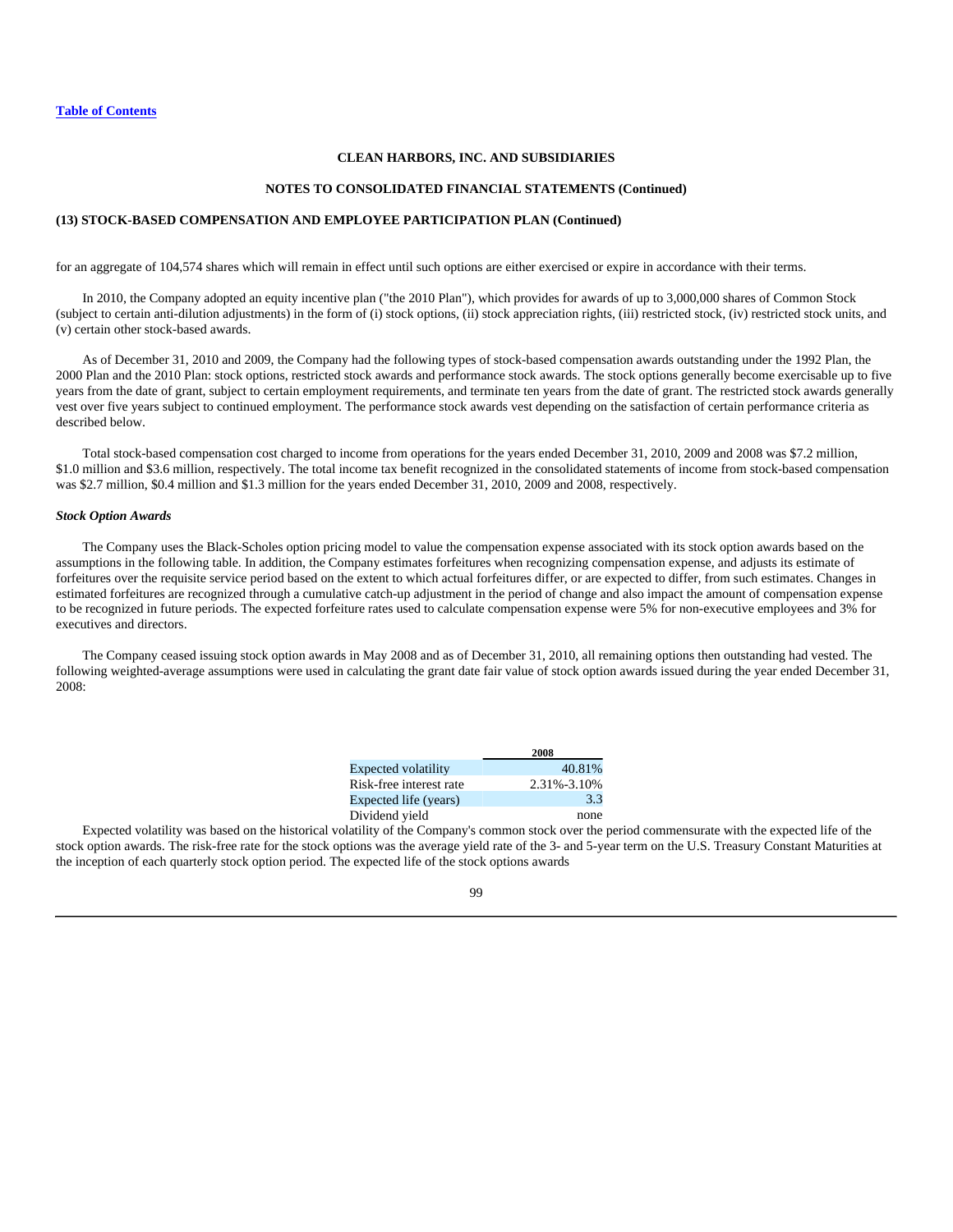# **NOTES TO CONSOLIDATED FINANCIAL STATEMENTS (Continued)**

# **(13) STOCK-BASED COMPENSATION AND EMPLOYEE PARTICIPATION PLAN (Continued)**

was based on using the simplified method as described in Staff Accounting Bulletin No. 110. Due to the Company changing the awards granted beginning in 2006 from stock options to restricted stock awards and performance stock awards, the historical data did not provide a reasonable basis upon which to estimate expected term and therefore the Company continued to calculate the expected life of the outstanding stock options by using the simplified method. The dividend yield of zero is based on the fact that the Company has never paid cash dividends on its common stock and has no present intention to pay such cash dividends in the future.

The following table summarizes activity under the Plans relating to stock options:

| <b>Stock Options</b>                        | Number of<br><b>Shares</b> |    | <b>Weighted Average</b><br><b>Exercise Price</b> | <b>Weighted Average</b><br><b>Remaining</b><br><b>Contractual Term</b><br>(in years) |     | Aggregate<br><b>Intrinsic Value</b><br>as of 12/31/10<br>(in thousands) |
|---------------------------------------------|----------------------------|----|--------------------------------------------------|--------------------------------------------------------------------------------------|-----|-------------------------------------------------------------------------|
| Outstanding at January 1, 2010              | 187,274                    | \$ | 21.68                                            |                                                                                      |     |                                                                         |
| Expired                                     | (1,000)                    |    | 2.50                                             |                                                                                      |     |                                                                         |
| Forfeited                                   | (5,000)                    |    | 12.98                                            |                                                                                      |     |                                                                         |
| Exercised                                   | (70, 700)                  |    | 12.17                                            |                                                                                      |     |                                                                         |
| Outstanding and vested at December 31, 2010 | 110,574                    | \$ | 28.33                                            | 2.70                                                                                 | \$. | 6,165                                                                   |
| Exercisable at December 31, 2010            | 110.574                    | S  | 28.33                                            | 2.70                                                                                 |     | 6.165                                                                   |

 The weighted-average grant date fair values of option grants for the year ended December 31, 2008 was \$20.78. As of December 31, 2010, there was no total unrecognized compensation cost related to stock option awards under the Company's stock incentive plans. The total intrinsic value of options exercised during 2010, 2009 and 2008 was \$2.8 million, \$1.2 million, and \$9.6 million, respectively.

#### *Restricted Stock Awards*

 The following information relates to restricted stock awards that have been granted to employees and directors under the Company's stock incentive plans. The restricted stock awards are not transferable until vested and the restrictions lapse upon the achievement of continued employment or service as a director over a five-year time period.

 The fair value of each restricted stock grant is based on the closing price of the Company's stock on the date of grant and is amortized to expense over its vesting period. The expected forfeiture rates used to calculated compensation expense were 5% for non-executive employees and 3% for executives and directors.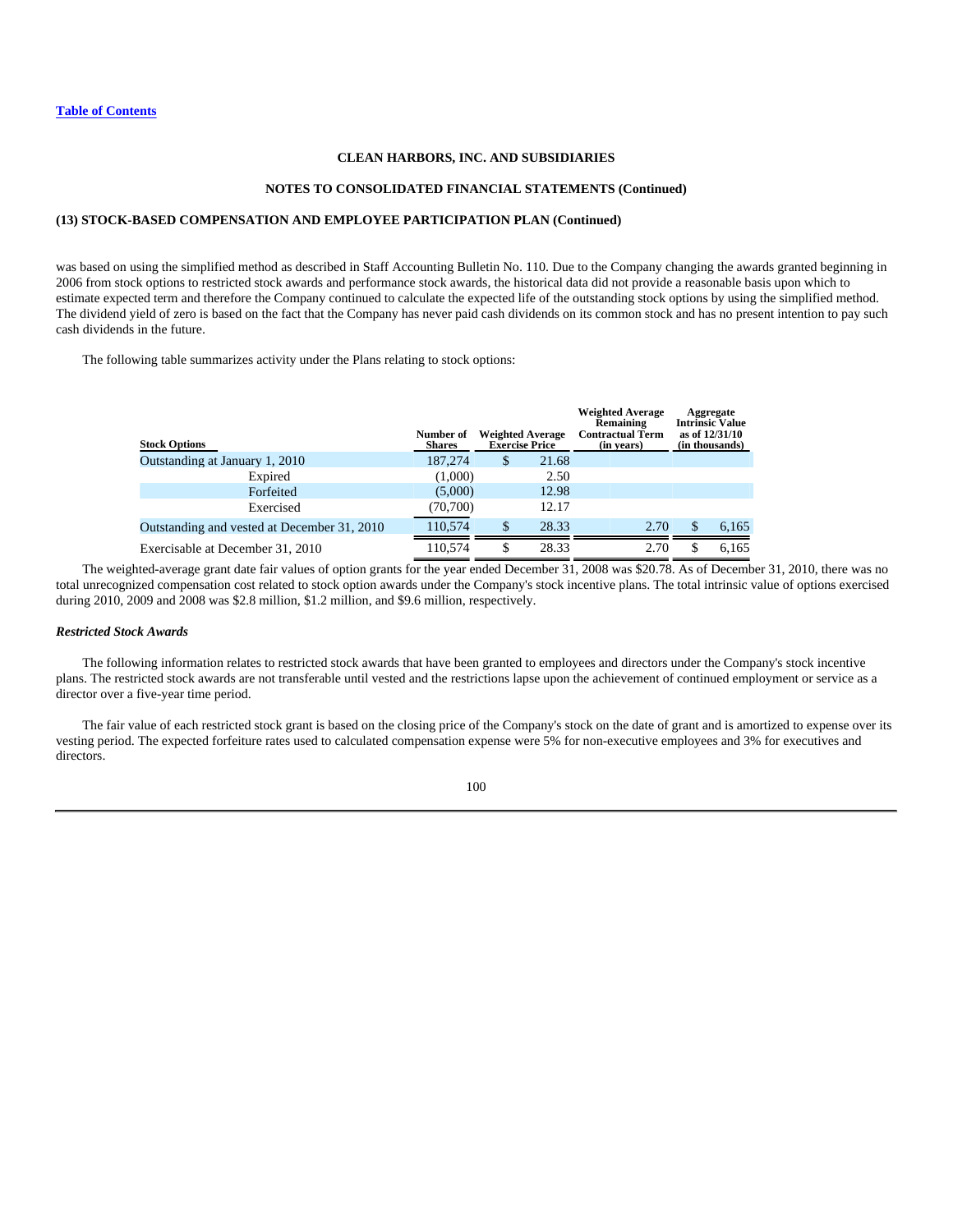# **NOTES TO CONSOLIDATED FINANCIAL STATEMENTS (Continued)**

# **(13) STOCK-BASED COMPENSATION AND EMPLOYEE PARTICIPATION PLAN (Continued)**

The following table summarizes information about restricted stock awards for the year ended December 31, 2010:

| <b>Restricted Stock</b>       | Number of<br><b>Shares</b> | <b>Weighted Average</b><br><b>Grant-Date</b><br><b>Fair Value</b> |       |
|-------------------------------|----------------------------|-------------------------------------------------------------------|-------|
| Unvested at January 1, 2010   | 52,157                     |                                                                   | 51.35 |
| Granted                       | 55.425                     |                                                                   | 59.27 |
| Vested                        | (16,273)                   |                                                                   | 44.19 |
| Forfeited                     | (10,500)                   |                                                                   | 52.76 |
| Unvested at December 31, 2010 | 80.809                     |                                                                   | 58.06 |

 As of December 31, 2010, there was \$3.3 million of total unrecognized compensation cost arising from restricted stock awards under the Company's stock incentive plans. This cost is expected to be recognized over a weighted-average period of 4.0 years. The total fair value of restricted stock vested during 2010, 2009 and 2008 was \$1.4 million, \$0.7 million and \$0.6 million, respectively.

#### *Performance Stock Awards*

 The following information relates to performance stock awards that have been granted to employees under the Company's stock incentive plans. Generally, performance stock awards are subject to performance criteria such as predetermined revenue and EBITDA margin for a specified period of time. The vesting of the performance stock awards is based on achieving such targets and also includes continued service conditions.

 The fair value of each performance stock award is based on the closing price of the Company's stock on the date of grant and is amortized to expense over the service period if achievement of performance measures is then considered probable. The expected forfeiture rates used to calculated compensation expense were 5% for employees and 3% for executives and directors.

 For the performance stock awards granted in 2010, the Compensation Committee of the Company's Board of Directors established two-year performance targets which could potentially be achieved in either 2010 or 2011. Based on the Company's performance during 2010, the Committee determined that those performance targets had been achieved and the Company therefore recognized \$2.7 million of expense through sales, general and administrative expenses for the year ended December 31, 2010 with respect to the performance stock awards granted in 2010.

 For the performance awards granted in 2009, the Compensation Committee established two-year performance targets which could potentially be achieved in either 2009 or 2010. Prior to the second quarter of 2010, the Company's management believed that it was not then probable that the performance targets would be achieved in either 2009 or 2010 and the Company therefore recorded no compensation expense during 2009. Based on the Company's performance during 2010, the Compensation Committee determined that the performance targets for the 2009 performance awards had been achieved during 2010, and the Company therefore recognized \$1.7 million of expense through sales, general and administrative expenses for the year ended December 31, 2010 with respect to the performance stock awards granted in 2009.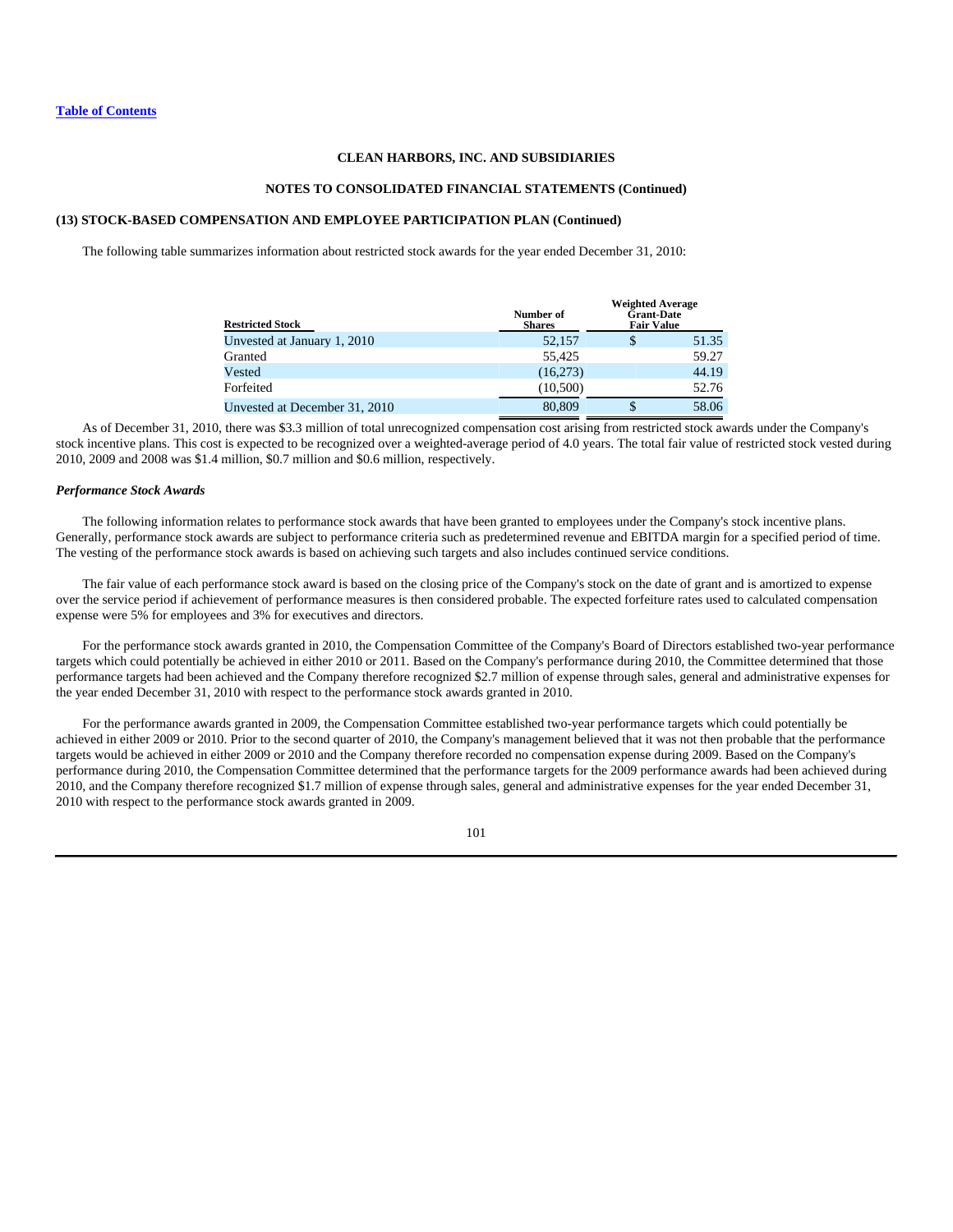# **NOTES TO CONSOLIDATED FINANCIAL STATEMENTS (Continued)**

## **(13) STOCK-BASED COMPENSATION AND EMPLOYEE PARTICIPATION PLAN (Continued)**

The following table summarizes information about performance stock awards for the year ended December 31, 2010:

| <b>Performance Stock</b>      | Number of<br><b>Shares</b> | <b>Weighted Average</b><br><b>Grant-Date</b><br><b>Fair Value</b> |       |
|-------------------------------|----------------------------|-------------------------------------------------------------------|-------|
| Unvested at January 1, 2010   | 80,807                     |                                                                   | 46.88 |
| Granted                       | 88.421                     |                                                                   | 55.23 |
| Vested                        | (6,662)                    |                                                                   | 51.85 |
| Forfeited                     | (8, 811)                   |                                                                   | 51.45 |
| Unvested at December 31, 2010 | 153,755                    |                                                                   | 51.20 |

 As of December 31, 2010, there was \$2.7 million of total unrecognized compensation cost arising from non-vested compensation related to performance stock awards probable of vesting under the Company's stock incentive plans that will be recognized over the next 1.5 years. The total fair value of performance awards vested during 2010, 2009 and 2008 was \$0.6 million, \$1.1 million and \$0.8 million, respectively.

### *Employee Stock Purchase Plan*

 In May of 1995, the Company's stockholders approved an Employee Stock Purchase Plan (the "ESPP"), which is a qualified employee stock purchase plan under Section 423 of the Internal Revenue Code of 1986, as amended, through which employees of the Company are given the opportunity to purchase shares of common stock. Under the ESPP, a total of one million shares of common stock were originally reserved for offering to employees, in quarterly offerings of 50,000 shares each plus any shares not issued in any previous quarter, commencing on July 1, 1995 and on the first day of each quarter thereafter. In 2005, the Company's stockholders approved an increase of 500,000 in the maximum number of shares which can be issued under the ESPP. As of December 31, 2010, the Company had reserved 379,918 shares of common stock available for purchase under the ESPP. Employees who elect to participate in an offering may utilize up to 10% of their payroll for the purchase of common stock at 85% of the closing price of the stock on the first day of such quarterly offering or, if lower, 85% of the closing price on the last day of the offering. Due to the discount of 15% offered to employees for purchase of shares under the ESPP, the Company considers such plan as compensatory. The weighted average per share fair values of the purchase rights granted under the ESPP during the years ended December 31, 2010 and 2009 was \$10.77 and \$9.82, respectively.

#### *Common Stock Awards*

 In the year ended December 31, 2010, the Company issued under the Company's 2000 Plan and 2010 Plan 1,750 shares of common stock at a weighted average grant-date fair value of \$65.28 which vested immediately. In the year ended December 31, 2009, the Company issued under the Company's 2000 Plan 2,400 shares of common stock at a weighted average grant-date fair value of \$52.66 which vested immediately.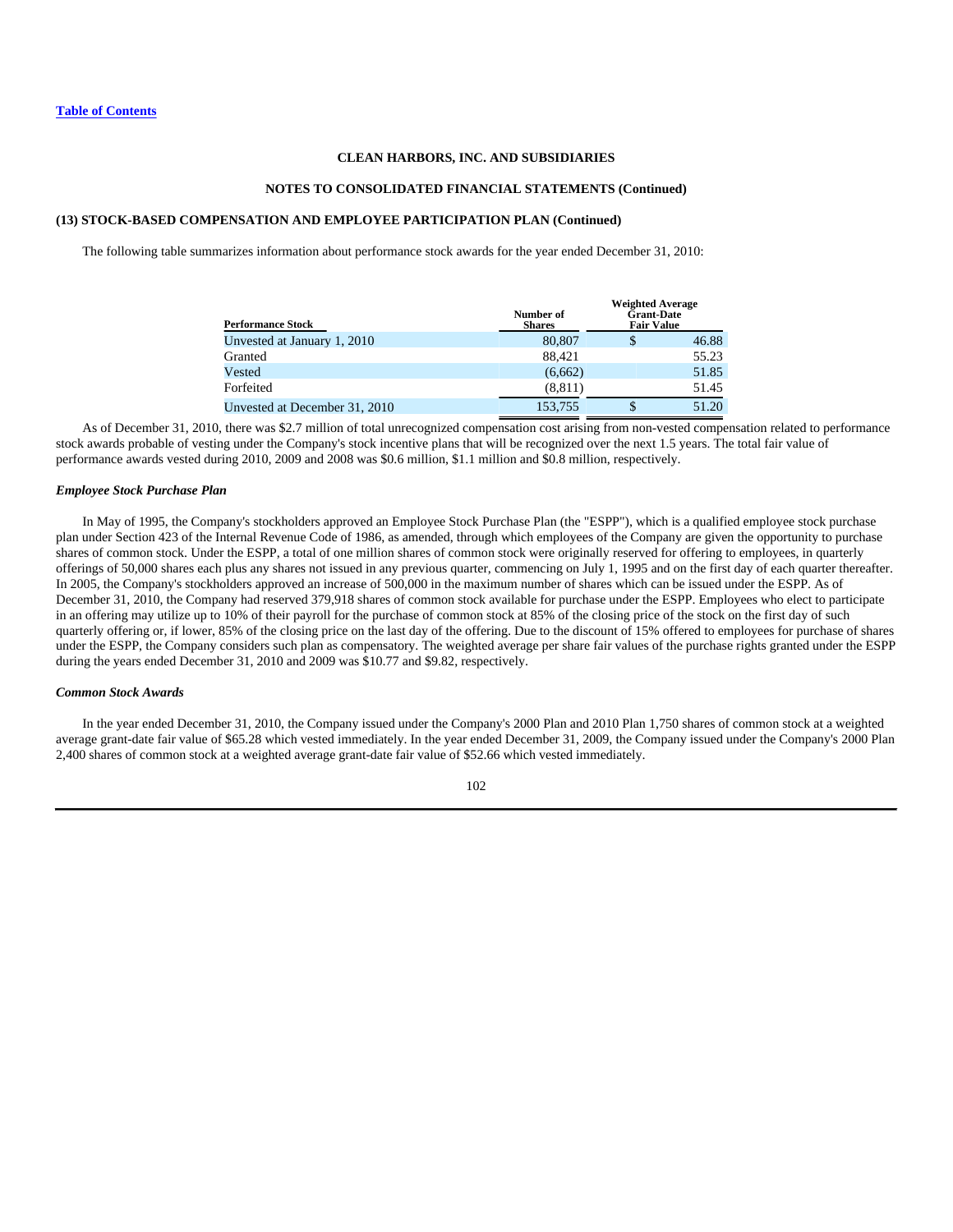# **NOTES TO CONSOLIDATED FINANCIAL STATEMENTS (Continued)**

# **(13) STOCK-BASED COMPENSATION AND EMPLOYEE PARTICIPATION PLAN (Continued)**

#### *Employee Participation Plan*

 Prior to the Company's acquisition of Eveready on July 31, 2009, Eveready's predecessor had established an employee participation plan (the "Participation Plan") under which employees were offered an opportunity to purchase at the then market price up to a specified number of the predecessor's units ("Purchased Units") from the predecessor's treasury. For each employee who elected to participate (a "Participant"), Eveready's predecessor matched the Purchased Units with an equal number of units ("Matching Units") purchased on the open market and deposited the Matching Units into a trust (the "Trust"), with 20% of the Matching Units vesting each December 31 from 2007 through 2011 provided the Participant remained employed by Eveready's predecessor at the vesting date. Participants had the option to finance the Purchased Units with a loan from Bank of Montreal (a "BMO loan"), which carries an annual interest rate of LIBOR plus 0.5% for a term of 10 years with payment commencing in year six, secured by both the Purchased and the Matching Units. Upon the conversion of Eveready's predecessor into Eveready effective December 31, 2008, the Purchased Units held by Participants and Matching Units held by the Trust were converted (on the same ratio as other outstanding units) into Eveready common shares.

 When the Company acquired Eveready on July 31, 2009, the Eveready common shares held both by Participants and by the Trust were exchanged for cash and shares of the Company's common stock on the same terms as other outstanding Eveready common shares. The Matching Units assigned to employees that were active at the acquisition date were exchanged for 23 thousand shares of the Company's common stock, and such common shares continued to be held in the Trust and vest according to the original vesting schedule. The Company has also agreed with its employees who were Participants in the Participation Plan to pay a cash bonus (a "Shortfall Bonus") to each such employee who remains employed by the Company on December 31, 2011 (or whose employment was involuntarily terminated by the Company in connection with the acquisition) to the extent (if any) that on December 31, 2011 there is a shortfall between (i) the amount which such employee originally paid for Purchased Units and (ii) the aggregate of (x) the market value on December 31, 2011 (but not less than \$48.00 per Company share) of the Company's shares derived from the Purchased Units and Matching Units held by such employee and (y) the cash portion of the acquisition consideration received for such employee's Eveready shares as described above. To the extent that any such employee has an outstanding BMO loan balance on December 31, 2011, the amount of any such Shortfall Bonus (net of withholding taxes) shall first be applied against such outstanding loan balance, with the remainder (if any) of such net bonus paid to the employee. Based on the market value of \$84.08 per share of the Company's common stock on December 31, 2010, the maximum amount of such Shortfall Bonus was \$3.4 million on December 31, 2010.

 The Company classifies the Participation Plan as an equity award and compensation expense of \$0.6 million and \$0.3 million was recognized for the years ended December 31, 2010 and 2009, respectively. The potential Shortfall Bonus is classified as a liability award and measured based on the award's fair value at each reporting date until the date of settlement. The fair value of the Shortfall Bonus is determined to be the difference between (i) the Participants' original investment in the Participation Plan and (ii) the aggregate of the market value (but not less than \$48.00 per Company share) of the Company's shares derived from both Purchased Units and Matching Units and the cash portion of the acquisition consideration received, adjusted for the portion of requisite service that has been rendered as of the measurement date. Compensation cost for the period is based on the change or a portion of the change, depending on the percentage of the requisite service that has been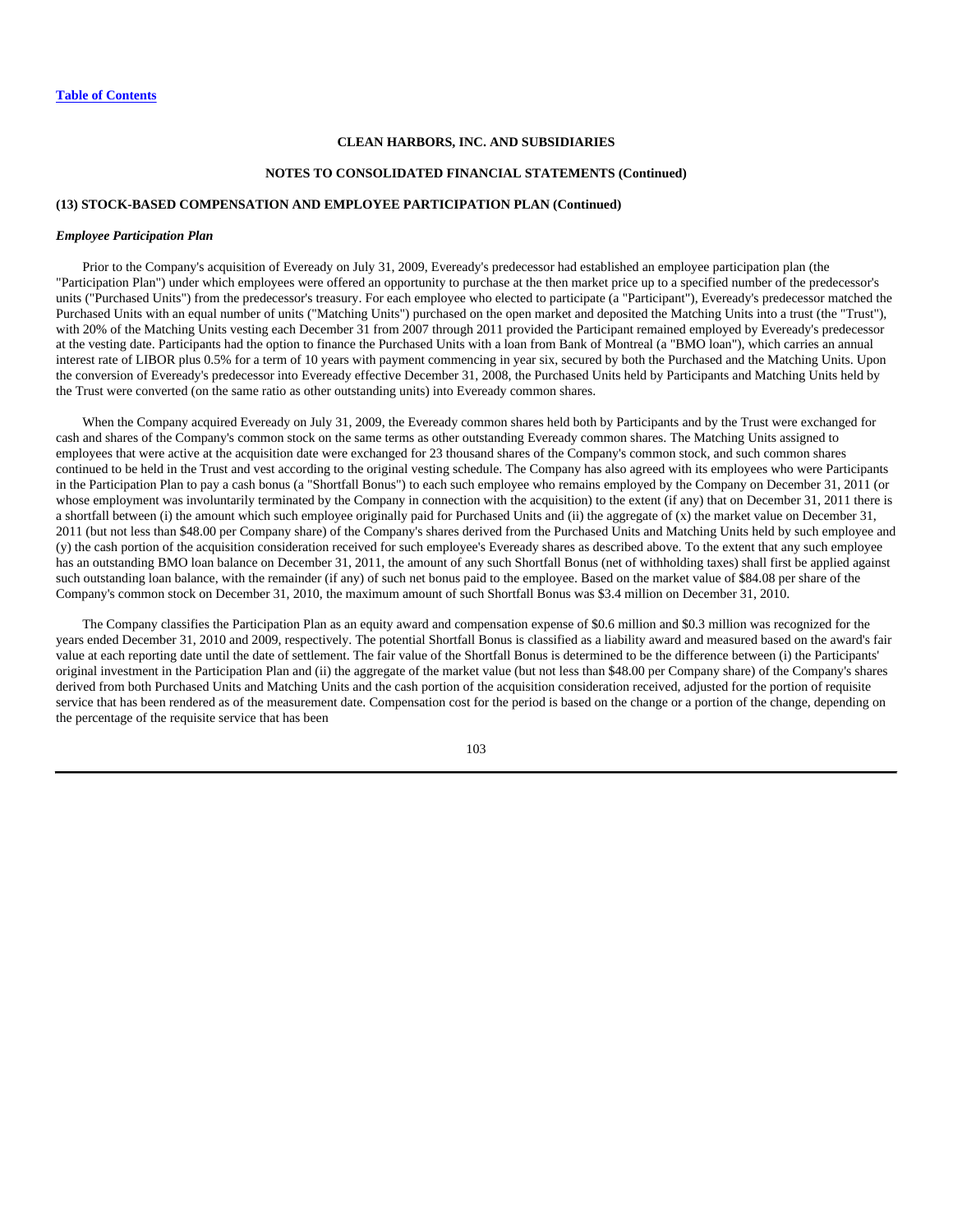# **NOTES TO CONSOLIDATED FINANCIAL STATEMENTS (Continued)**

# **(13) STOCK-BASED COMPENSATION AND EMPLOYEE PARTICIPATION PLAN (Continued)**

rendered at the reporting date, in the fair value of the potential Shortfall Bonus. Compensation cost relating to the potential Shortfall Bonus for the year ended December 31, 2010 and 2009 was \$0.1 million and \$0.3 million, respectively.

 On December 31, 2010, 7,537 shares vested and during 2010, 1,796 shares were forfeited and continued to be held by the Trust. As of December 31, 2010, there was \$0.2 million of total unrecognized compensation cost arising from the remaining unvested shares in the Trust. This cost is expected to be recognized over a weighted average period of 1.0 year.

# **(14) EMPLOYEE BENEFIT PLANS**

 The Company has responsibility for a defined benefit plan that covers 26 active non-supervisory Canadian employees. The Company accounts for the defined benefit plan in accordance with ASC 960, *Defined Benefit Pension Plans* ("ASC 960"), which required separate recognition of the over funded or under funded status of the pension plan as an asset or liability. The funded status is measured as the difference between the fair value of plan assets and the projected benefit obligations to current and retired employees.

The following table presents the net periodic pension cost for the years ended December 31, (in thousands):

|                                         | 2010  | 2009  | 2008  |
|-----------------------------------------|-------|-------|-------|
| Service cost                            | 144   | 115   | 199   |
| Interest cost                           | 421   | 416   | 374   |
| Expected return on fair value of assets | (466) | (368) | (459) |
| Actuarial loss                          |       | 78    |       |
| Net periodic pension cost               |       |       |       |

Weighted average assumptions used to determine pension benefit obligations at year end and net pension cost for the following years were as follows:

|                                         | 2010  | 2009     | 2008  |
|-----------------------------------------|-------|----------|-------|
| Discount rate                           | 5.75% | $5.75\%$ | 6.30% |
| Expected return on fair value of assets | 6.75% | 6.75%    | 6.75% |
| Rate of compensation increase           | 3.75% | 3.25%    | 2.75% |

 The long-term rate-of-return-on-assets assumption was determined using a building-block method, which integrates historical inflation, real risk-free rates and risk premiums for the different asset categories forming the plan fund. A weighted average of the above result and the historical return of the plan's fund is then calculated. The current asset mix is assumed to remain constant and a 0.7% adjustment for investment and custodial fees was taken into account. Unless the result so obtained is significantly different from the previous year assumption, the long-term rate-of-return-on-assets assumption remains unchanged.

The accumulated benefit obligation was \$7.7 million and \$6.8 million at December 31, 2010 and 2009, respectively.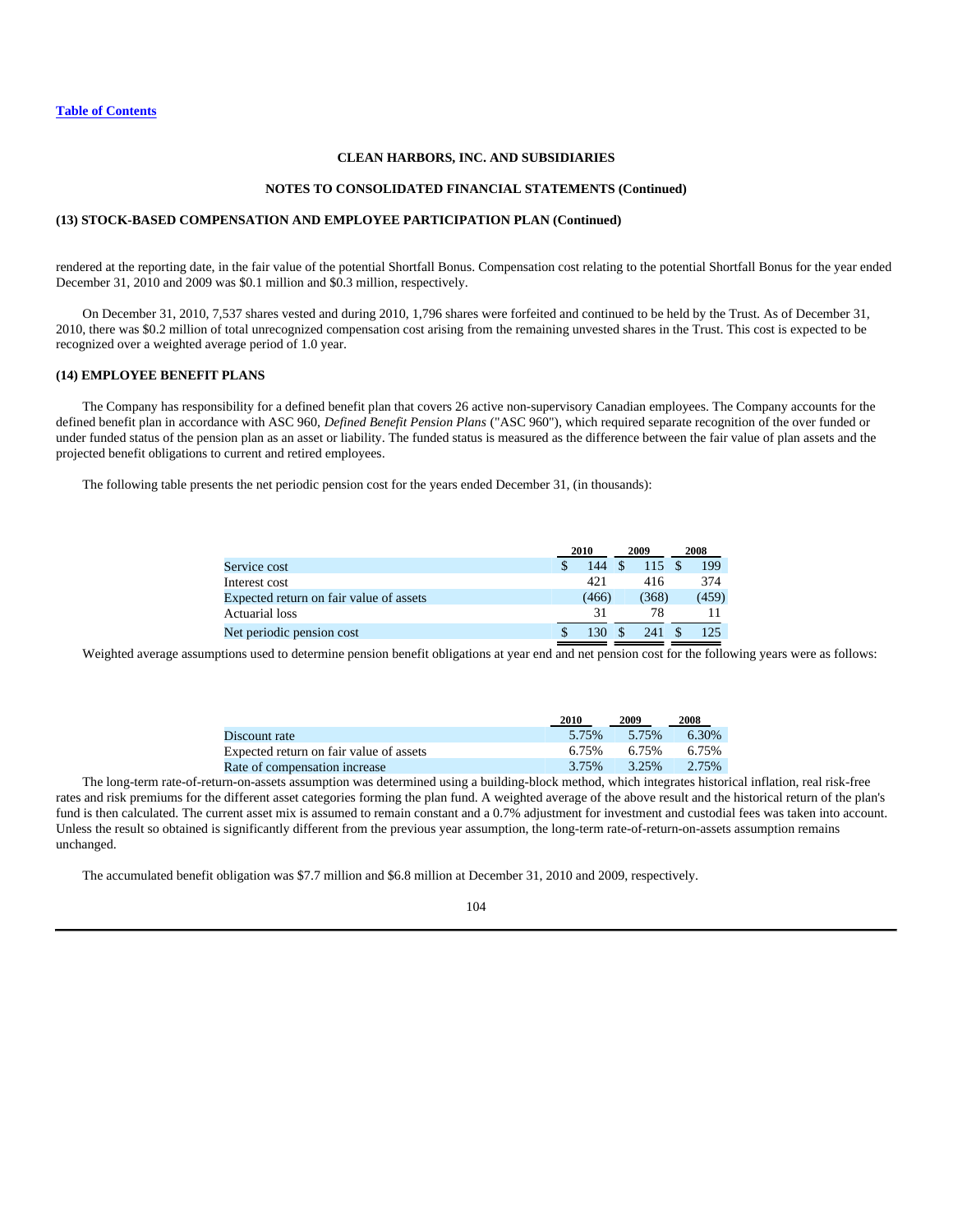### **NOTES TO CONSOLIDATED FINANCIAL STATEMENTS (Continued)**

# **(14) EMPLOYEE BENEFIT PLANS (Continued)**

 The following table sets forth the changes in benefit obligations, plan assets and the net pension liability accrued on the Company's consolidated balance sheets at December 31, (in thousands):

|                                             |               | 2010     |    | 2009  |
|---------------------------------------------|---------------|----------|----|-------|
| Change in benefit obligations:              |               |          |    |       |
| Benefit obligation at the beginning of year | S             | 7,138 \$ |    | 6,324 |
| Service cost                                |               | 144      |    | 115   |
| Interest cost                               |               | 421      |    | 416   |
| <b>Employee contributions</b>               |               | 27       |    | 29    |
| Actuarial gain (loss)                       |               | 87       |    | (238) |
| Benefits paid                               |               | (253)    |    | (557) |
| Currency translation                        |               | 369      |    | 1,049 |
| Benefit obligation at end of year           | <sup>\$</sup> | 7.933    | -S | 7.138 |

|                                                | 2010  |    | 2009  |
|------------------------------------------------|-------|----|-------|
| Change in plan assets:                         |       |    |       |
| Fair value of plan assets at beginning of year | 6,683 | -S | 5,122 |
| Actual return on plan assets                   | 445   |    | 776   |
| <b>Employer contributions</b>                  | 406   |    | 392   |
| <b>Employee contributions</b>                  | 27    |    | 29    |
| Benefits paid                                  | (253) |    | (556) |
| Currency translation                           | 352   |    | 920   |
| Fair value of plan assets at end of year       | 7.660 |    | 6.683 |

|                                                                      | 2009<br>2010        |
|----------------------------------------------------------------------|---------------------|
| Unfunded pension liability (included in other long-term liabilities) | $$ (273)$ $$ (456)$ |

The Company's pension assets measured at fair value by asset class at December 31, 2010 and 2009 were as follows (in thousands):

|                                    | <b>Ouoted Prices in</b><br><b>Identical Assets</b><br>(Level 1) |       | <b>Significant</b><br><b>Significant</b><br><b>Active Markets for Observable Unobservable</b><br>Inputs<br>Inputs<br>(Level 2)<br>(Level 3) |       | <b>Balance at</b><br>December 31,<br><b>2010</b> |    |       |
|------------------------------------|-----------------------------------------------------------------|-------|---------------------------------------------------------------------------------------------------------------------------------------------|-------|--------------------------------------------------|----|-------|
| Canadian equities                  | \$                                                              | 2.298 | \$.                                                                                                                                         |       | \$                                               | S  | 2,298 |
| Canadian corporate and other bonds |                                                                 |       |                                                                                                                                             | 2,221 |                                                  |    | 2,221 |
| United States equities             |                                                                 | 1,226 |                                                                                                                                             |       |                                                  |    | 1,226 |
| International equities             |                                                                 | 1.072 |                                                                                                                                             |       |                                                  |    | 1,072 |
| Canadian government bonds          |                                                                 | 536   |                                                                                                                                             |       |                                                  |    | 536   |
| Cash and cash equivalents          |                                                                 | 307   |                                                                                                                                             |       |                                                  |    | 307   |
| Total                              | \$                                                              | 5.439 |                                                                                                                                             | 2.221 | \$                                               | S. | 7,660 |
|                                    | 105                                                             |       |                                                                                                                                             |       |                                                  |    |       |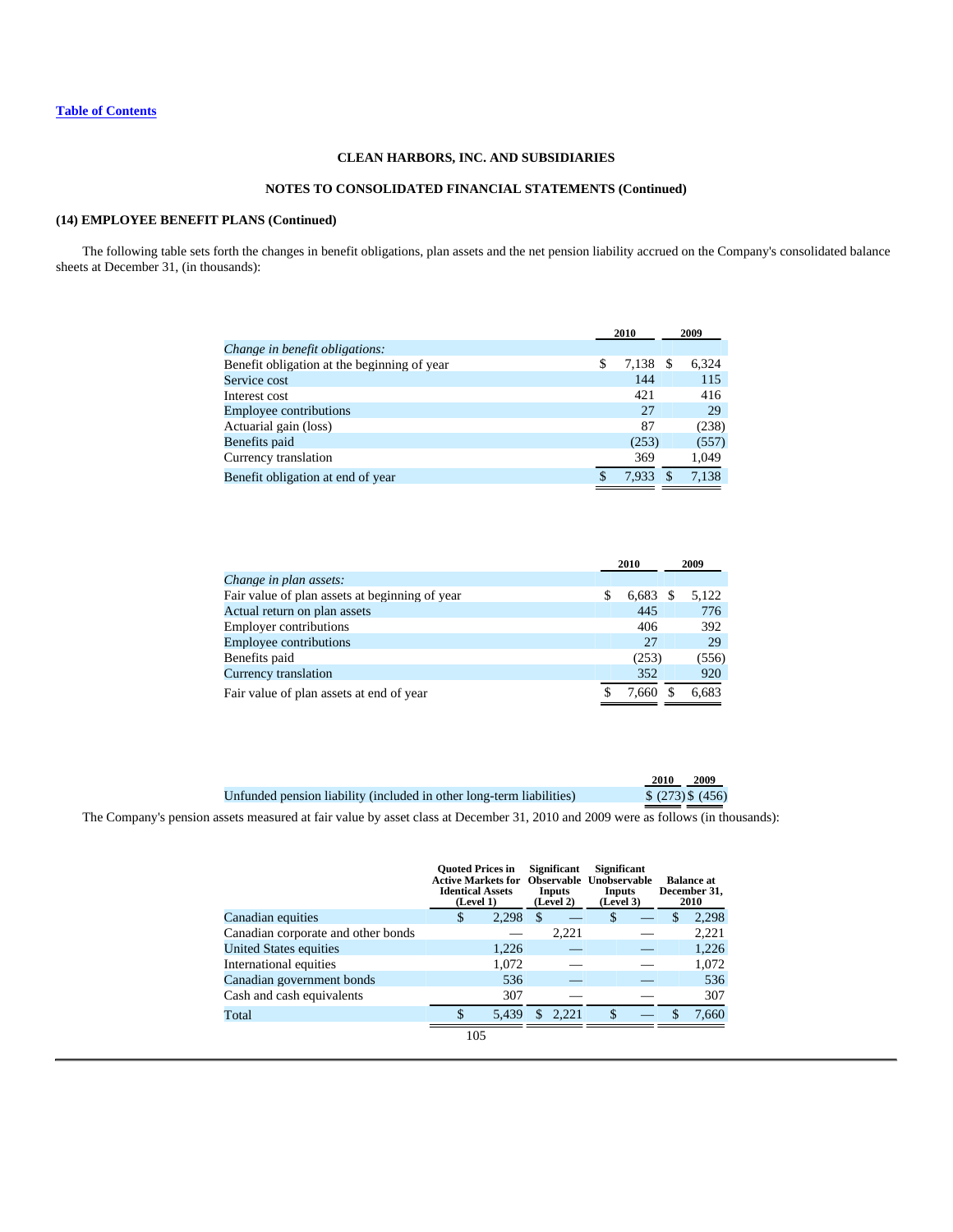### **NOTES TO CONSOLIDATED FINANCIAL STATEMENTS (Continued)**

### **(14) EMPLOYEE BENEFIT PLANS (Continued)**

|                                    | <b>Ouoted Prices in</b><br><b>Identical Assets</b><br>(Level 1) |       | <b>Significant</b><br><b>Significant</b><br><b>Active Markets for Observable Unobservable</b><br>Inputs<br>Inputs<br>(Level 2)<br>(Level 3) |       |   | <b>Balance at</b><br>December 31,<br>2009 |       |
|------------------------------------|-----------------------------------------------------------------|-------|---------------------------------------------------------------------------------------------------------------------------------------------|-------|---|-------------------------------------------|-------|
| Canadian equities                  | \$                                                              | 2,072 | <sup>\$</sup>                                                                                                                               |       | S |                                           | 2,072 |
| Canadian corporate and other bonds |                                                                 |       |                                                                                                                                             | 1,871 |   |                                           | 1,871 |
| United States equities             |                                                                 | 1,002 |                                                                                                                                             |       |   |                                           | 1,002 |
| International equities             |                                                                 | 869   |                                                                                                                                             |       |   |                                           | 869   |
| Canadian government bonds          |                                                                 | 535   |                                                                                                                                             |       |   |                                           | 535   |
| Cash and cash equivalents          |                                                                 | 334   |                                                                                                                                             |       |   |                                           | 334   |
| Total                              |                                                                 | 4.812 |                                                                                                                                             | 1.871 |   |                                           | 6.683 |

Components of net periodic benefit cost and other amounts recognized in other comprehensive income were as follows at December 31, (in thousands):

|                                                | 2010 | 2009                                 | 2008 |
|------------------------------------------------|------|--------------------------------------|------|
| Net loss (gain)                                |      | \$111 \$ (701) \$858                 |      |
| Amortization of net loss                       | (32) | (85)                                 | (10) |
| Total recognized in other comprehensive income |      | $$79 \text{ } $ (786) \text{ } $848$ |      |

Amounts recognized in accumulated other comprehensive income during the years ended December 31, 2010, 2009 and 2008 were \$1.2 million, \$1.1 million and \$1.6 million, respectively.

 The estimated net loss that will be amortized from accumulated other comprehensive income into net periodic benefit cost over the next fiscal year is \$35 thousand.

 The Company's investment policy targets up to a 55% allocation to equity securities, a 39% allocation to debt securities, and a 6% allocation to cash. The asset mix is frequently reviewed by the fund manager by examining the domestic and international macroeconomic factors and relative valuation levels of equity versus fixed income markets as well as internal forecasts of interest rate trends. The objective is to add value through longer-term asset mix positioning rather than short-term trading. The portfolio's volatility is kept to a minimum by implementing only incremental asset mix changes. Management believes that this investment policy fits the long-term nature of pension obligations.

The Company's weighted average asset allocations at December 31, 2010 and 2009 were as follows:

|                               | 2010 | 2009 |
|-------------------------------|------|------|
| Canadian equities             | 30%  | 31%  |
| Canadian corporate bonds      | 29%  | 28%  |
| <b>United States equities</b> | 16%  | 15%  |
| International equities        | 14%  | 13%  |
| Canadian government bonds     | 7%   | 8%   |
| Cash and cash equivalents     | 4%   | 5%   |
| Total                         | 100% | 100% |
| 10<                           |      |      |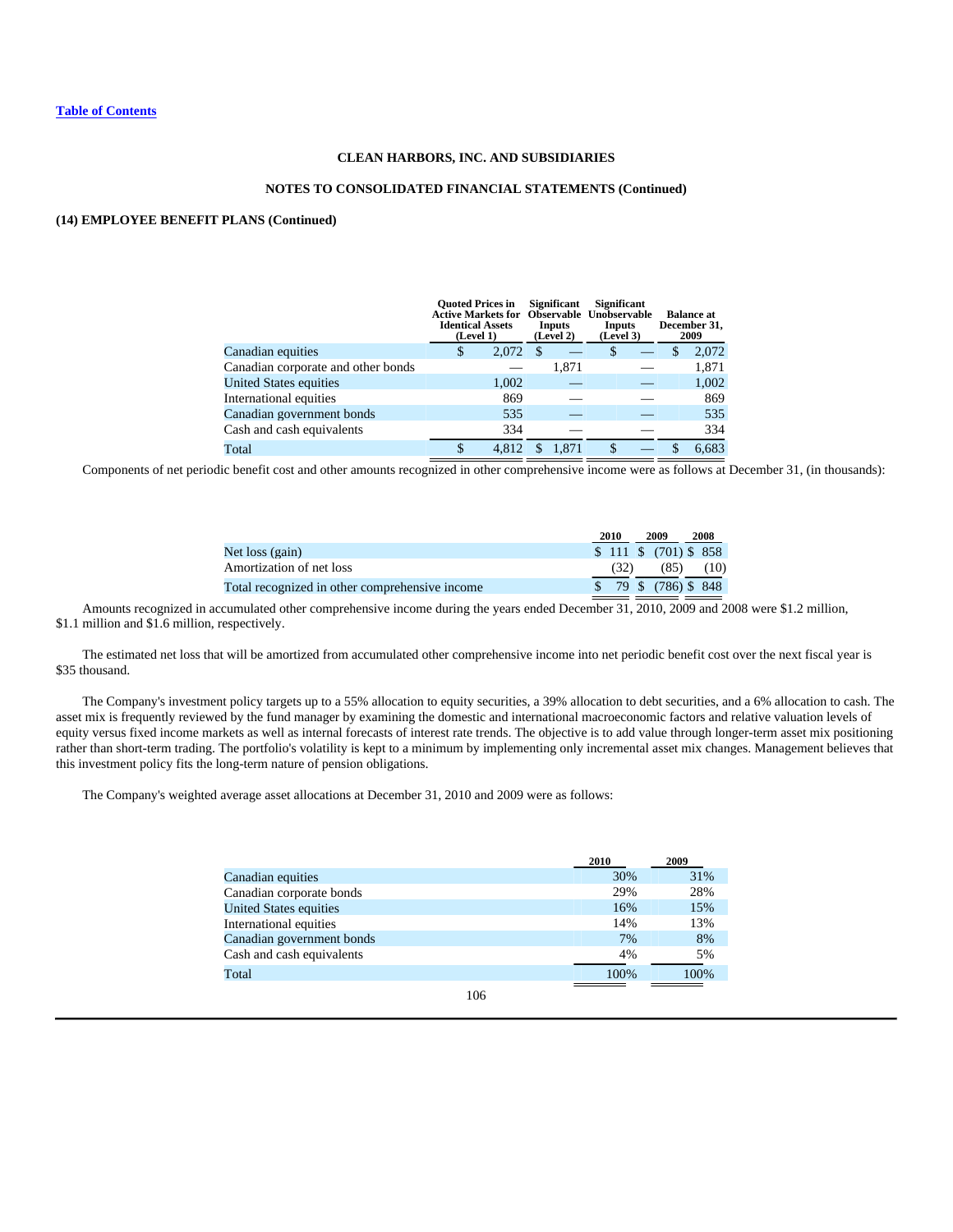### **NOTES TO CONSOLIDATED FINANCIAL STATEMENTS (Continued)**

#### **(14) EMPLOYEE BENEFIT PLANS (Continued)**

The Company expects to contribute \$220 thousand to this pension plan in 2011.

 Benefit payments including those amounts to be paid out of corporate assets and reflecting future expected service as appropriate, are expected to be paid as follows (in thousands):

|                            | Expected<br>benefit<br>payments |       |
|----------------------------|---------------------------------|-------|
| $\frac{\text{Year}}{2011}$ | Φ                               | 262   |
| 2012                       |                                 | 276   |
| 2013                       |                                 | 283   |
| 2014                       |                                 | 281   |
| 2015                       |                                 | 317   |
| 2016-2020                  |                                 | 1,893 |

 The Company has profit-sharing plans under Section 401(k) of the Internal Revenue Code covering substantially all U.S. employees and a Canadian Registered Retired Savings Plan covering all Canadian employees. Both plans allow employees to make contributions up to a specified percentage of their compensation. The Company makes discretionary partial matching contributions established annually by the Board of Directors. The Company expensed \$3.3 million, \$1.0 million, and \$1.0 million for the years ended December 31, 2010, 2009, and 2008, respectively related to the U.S. plan and \$1.3 million for the year ended December 31, 2010 related to the Canadian plan.

#### **(15) COMMITMENTS AND CONTINGENCIES**

#### *Legal and Administrative Proceedings*

 The Company's waste management services are regulated by federal, state, provincial and local laws enacted to regulate discharge of materials into the environment, remediation of contaminated soil and groundwater or otherwise protect the environment. This ongoing regulation results in the Company frequently becoming a party to legal or administrative proceedings involving all levels of governmental authorities and other interested parties. The issues involved in such proceedings generally relate to applications for permits and licenses by the Company and conformity with legal requirements, alleged violations of existing permits and licenses, or alleged responsibility arising under federal or state Superfund laws to remediate contamination at properties owned either by the Company or by other parties ("third party sites") to which either the Company or prior owners of certain of the Company's facilities shipped wastes.

 At December 31, 2010 and December 31, 2009, the Company had recorded reserves of \$29.7 million and \$28.8 million, respectively, in the Company's financial statements for actual or probable liabilities related to the legal and administrative proceedings in which the Company was then involved, the principal of which are described below. At December 31, 2010 and December 31, 2009, the Company also believed that it was reasonably possible that the amount of these potential liabilities could be as much as \$2.8 million more and \$4.7 million more, respectively. The Company periodically adjusts the aggregate amount of these reserves when these actual or probable liabilities are paid or otherwise discharged, new claims arise, or additional relevant information about existing or probable claims becomes available. As of December 31, 2010, the \$29.7 million of reserves consisted of (i) \$26.7 million related to pending legal or administrative proceedings, including Superfund liabilities,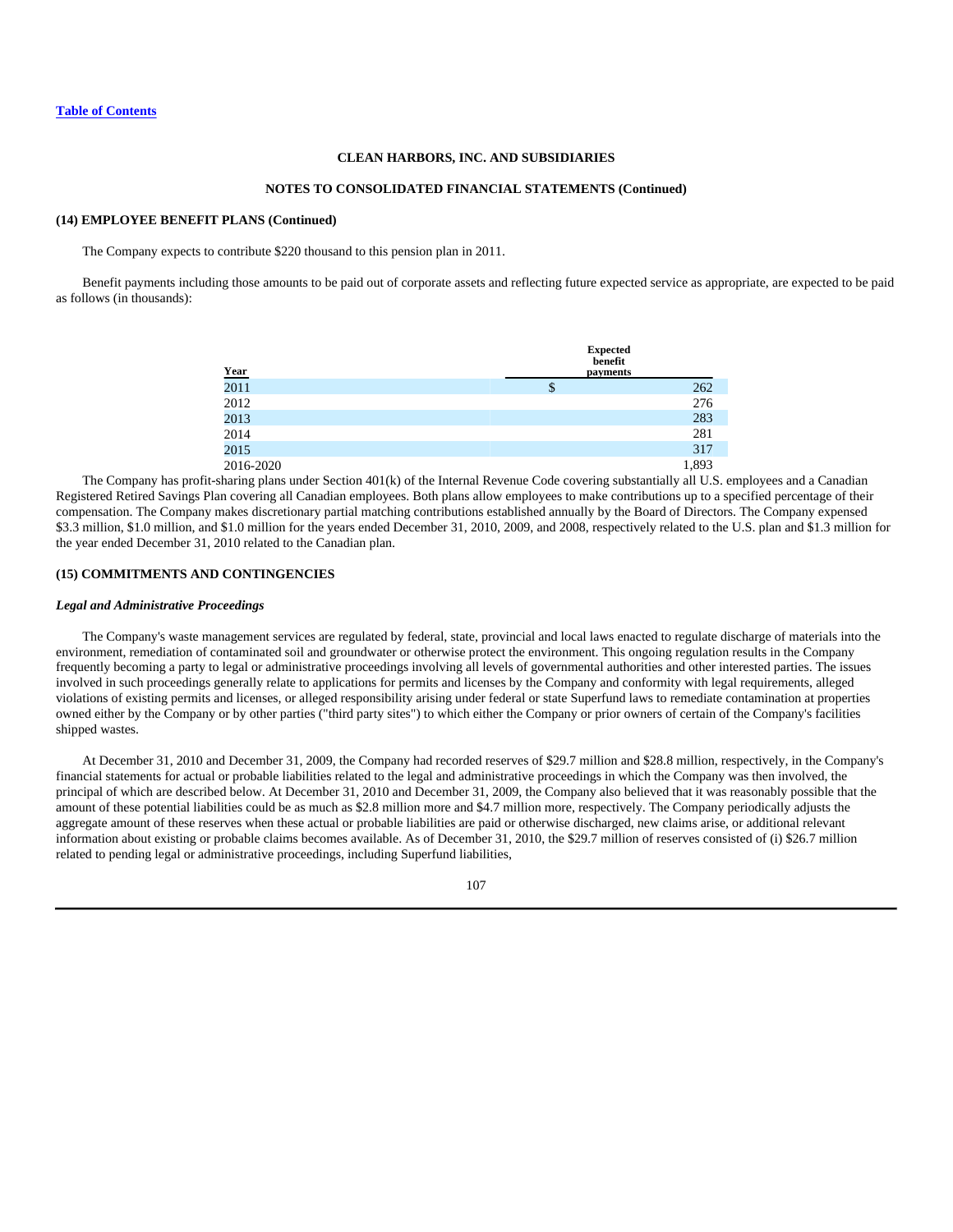### **NOTES TO CONSOLIDATED FINANCIAL STATEMENTS (Continued)**

#### **(15) COMMITMENTS AND CONTINGENCIES (Continued)**

which were included in remedial liabilities on the consolidated balance sheets and (ii) \$3.0 million primarily related to federal and state enforcement actions, which are included in accrued expenses on the consolidated balance sheets. The reasonably possible additional liability amounts resulting from the legal or administrative proceedings discussed below included \$2.8 million related to remedial liabilities, and such \$2.8 million is therefore included in the reasonably possible additional liability amounts in the tables under the column heading "Remedial Liabilities (Including Superfund Liabilities) for Non-Landfill Operations" in Note 8, "Remedial Liabilities."

 As of December 31, 2010, the principal legal and administrative proceedings in which the Company was involved, or which had been terminated during 2010, were as follows:

 *Ville Mercier.* In September 2002, the Company acquired the stock of a subsidiary (the "Mercier Subsidiary") which owns a hazardous waste incinerator in Ville Mercier, Quebec (the "Mercier Facility"). The property adjacent to the Mercier Facility, which is also owned by the Mercier Subsidiary, is now contaminated as a result of actions dating back to 1968, when the Government of Quebec issued to a company unrelated to the Mercier Subsidiary two permits to dump organic liquids into lagoons on the property. By 1972, groundwater contamination had been identified, and the Quebec government provided an alternate water supply to the municipality of Ville Mercier.

 In 1999, Ville Mercier and three neighboring municipalities filed separate legal proceedings against the Mercier Subsidiary and the Government of Quebec. The lawsuits assert that the defendants are jointly and severally responsible for the contamination of groundwater in the region, which they claim caused each municipality to incur additional costs to supply drinking water for their citizens since the 1970's and early 1980's. The four municipalities claim a Canadian dollar ("CDN") total of \$1.6 million as damages for additional costs to obtain drinking water supplies and seek an injunctive order to obligate the defendants to remediate the groundwater in the region. The Quebec Government also sued the Mercier Subsidiary to recover approximately \$17.4 million (CDN) of alleged past costs for constructing and operating a treatment system and providing alternative drinking water supplies.

 On September 26, 2007, the Quebec Minister of Sustainable Development, Environment and Parks issued a Notice pursuant to Section 115.1 of the Environment Quality Act, superseding Notices issued in 1992, which are the subject of the pending litigation. The more recent Notice notifies the Mercier Subsidiary that, if the Mercier Subsidiary does not take certain remedial measures at the site, the Minister intends to undertake those measures at the site and claim direct and indirect costs related to such measures. The Mercier Subsidiary continues to assert that it has no responsibility for the groundwater contamination in the region and will contest any action by the Ministry to impose costs for remedial measures on the Mercier Subsidiary. The Company also continues to pursue settlement options. At December 31, 2010 and December 31, 2009, the Company had accrued \$13.5 million and \$12.8 million, respectively, for remedial liabilities relating to the Ville Mercier legal proceedings. The increase resulted primarily from a foreign exchange rate adjustment due to the strengthening of the Canadian dollar and interest accretion.

 *CH El Dorado.* In August 2006, the Company purchased all of the outstanding membership interests in Teris LLC ("Teris") and changed the name of Teris to Clean Harbors El Dorado, LLC ("CH El Dorado"). At the time of the acquisition, Teris was, and CH El Dorado now is, involved in certain legal proceedings arising from a fire on January 2, 2005, at the incineration facility owned and operated by Teris in El Dorado, Arkansas.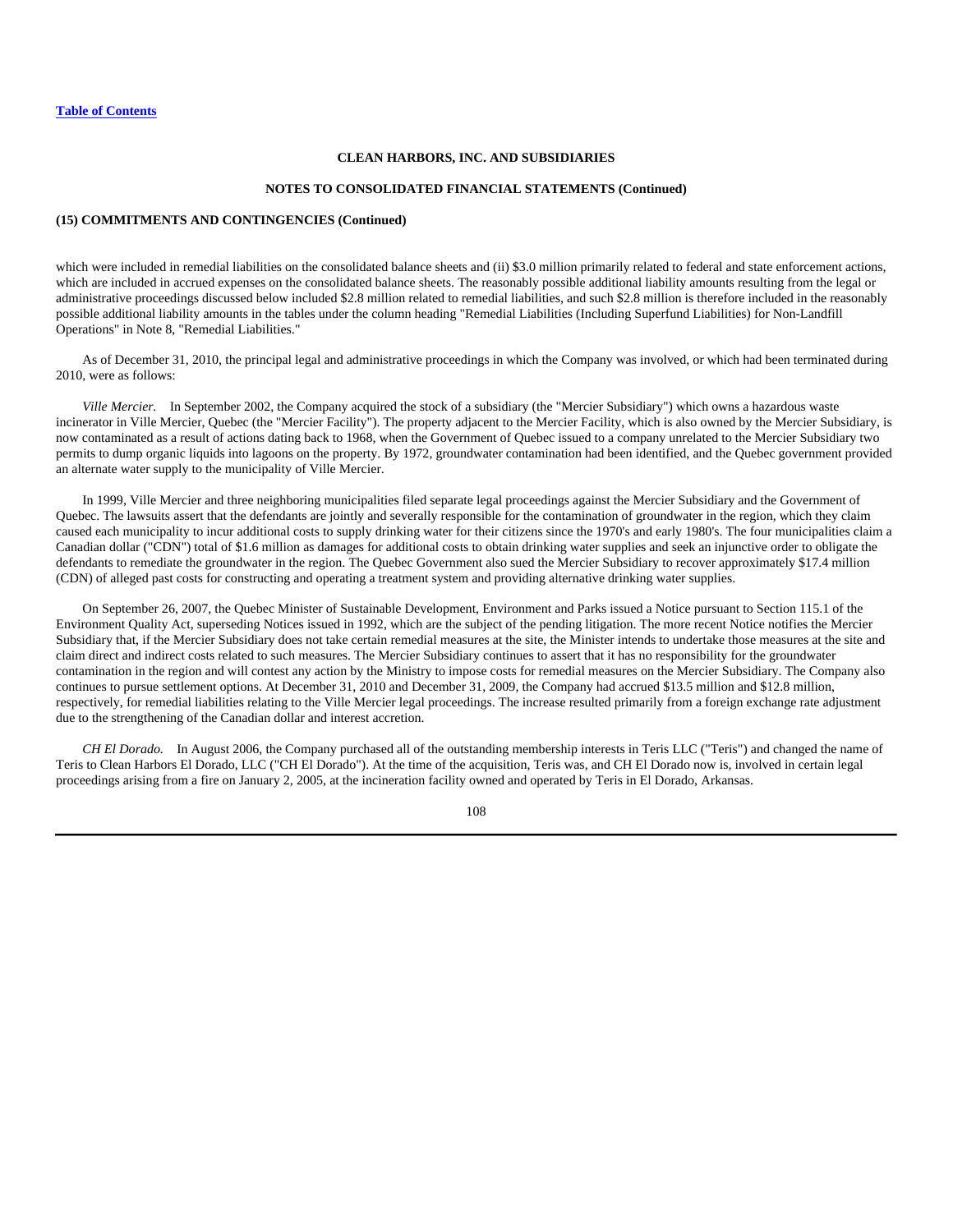### **NOTES TO CONSOLIDATED FINANCIAL STATEMENTS (Continued)**

### **(15) COMMITMENTS AND CONTINGENCIES (Continued)**

 CH El Dorado is defending vigorously the claims asserted against Teris in those proceedings, and the Company believes that the resolution of those proceedings related to the fire will not have a material adverse effect on the Company's financial position, results of operations or cash flows. In addition to CH El Dorado's defenses to the lawsuits, the Company will be entitled to rely upon an indemnification from the seller of the membership interests in Teris which is contained in the purchase agreement for those interests. Under that agreement, the seller agreed to indemnify (without any deductible amount) the Company against any damages which the Company might suffer as a result of the lawsuits to the extent that such damages are not fully covered by insurance or the reserves which Teris had established on its books prior to the acquisition. The seller's parent also guaranteed the indemnification obligation of the seller to the Company.

 *Deer Trail, Colorado Facility.* Since April 5, 2006, the Company has been involved in various legal proceedings which have arisen as a result of the issuance by the Colorado Department of Public Health and Environment ("CDPHE") of a radioactive materials license ("RAD License") to a Company subsidiary, Clean Harbors Deer Trail, LLC ("CHDT") to accept certain low level radioactive materials known as "NORM/TENORM" wastes for disposal. Adams County, the county where the CHDT facility is located, filed two suits against the CDPHE in Colorado effectively seeking to invalidate the license. The two suits filed in 2006 were both dismissed and those dismissals were upheld by the Colorado Court of Appeals. Adams County appealed those rulings to the Colorado Supreme Court which ruled on October 13, 2009 on the procedural issue that the County did have standing to challenge the license in district court and remanded the case back to that court for further proceedings. Adams County filed a third suit directly against CHDT in 2007 again attempting to invalidate the license. That suit was dismissed on November 14, 2008, and Adams County has now appealed that dismissal to the Colorado Court of Appeals. The Company continues to believe that the grounds asserted by the County are factually and legally baseless and has contested the appeal vigorously. The Company has not recorded any liability for this matter on the basis that such liability is currently neither probable nor estimable.

#### *Superfund Proceedings*

 The Company has been notified that either the Company or the prior owners of certain of the Company's facilities for which the Company may have certain indemnification obligations have been identified as potentially responsible parties ("PRPs") or potential PRPs in connection with 62 sites which are subject to or are proposed to become subject to proceedings under federal or state Superfund laws. Of the 62 sites, two involve facilities that are now owned by the Company and 60 involve third party sites to which either the Company or the prior owners shipped wastes. In connection with each site, the Company has estimated the extent, if any, to which it may be subject, either directly or as a result of any such indemnification provisions, for cleanup and remediation costs, related legal and consulting costs associated with PRP investigations, settlements, and related legal and administrative proceedings. The amount of such actual and potential liability is inherently difficult to estimate because of, among other relevant factors, uncertainties as to the legal liability (if any) of the Company or the prior owners of certain of the Company's facilities to contribute a portion of the cleanup costs, the assumptions that must be made in calculating the estimated cost and timing of remediation, the identification of other PRPs and their respective capability and obligation to contribute to remediation efforts, and the existence and legal standing of indemnification agreements (if any) with prior owners, which may either benefit the Company or subject the Company to potential indemnification obligations.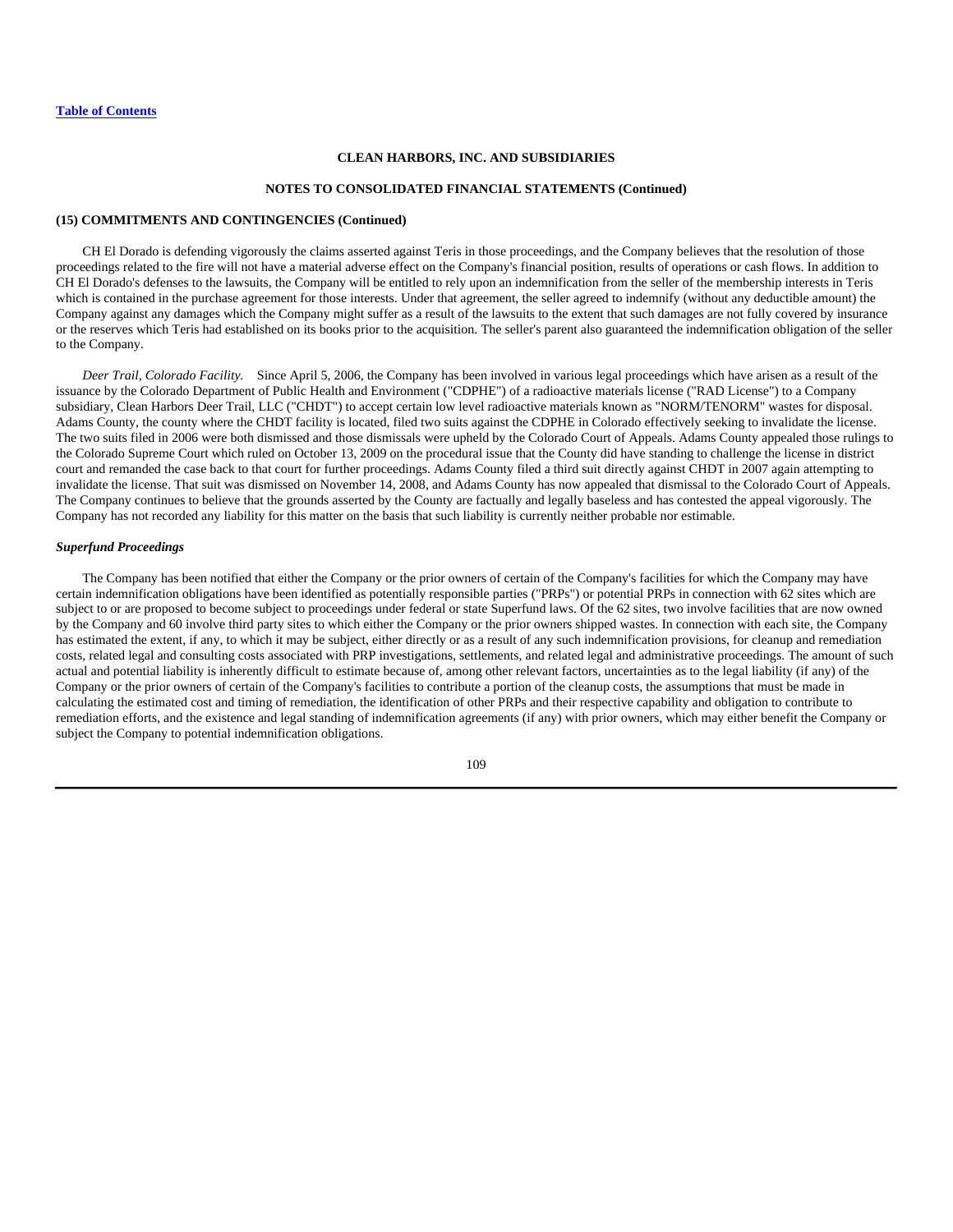### **NOTES TO CONSOLIDATED FINANCIAL STATEMENTS (Continued)**

### **(15) COMMITMENTS AND CONTINGENCIES (Continued)**

 The Company's potential liability for cleanup costs at the two facilities now owned by the Company and at 35 (the "Listed Third Party Sites") of the 60 third party sites arose out of the Company's 2002 acquisition of substantially all of the assets (the "CSD assets") of the Chemical Services Division of Safety-Kleen Corp. As part of the purchase price for the CSD assets, the Company became liable as the owner of these two facilities and also agreed to indemnify the prior owners of the CSD assets against their share of certain cleanup costs for the Listed Third Party Sites payable to governmental entities under federal or state Superfund laws. Of the 35 Listed Third Party Sites, 13 are currently requiring expenditures on remediation including one site that the Company is contesting the extent of the prior owner's liability with the PRP group, ten are now settled, and 12 are not currently requiring expenditures on remediation. The status of the two facilities owned by the Company (the Wichita Property and the BR Facility) and two of the Listed Third Party Sites (the Breslube-Penn and Casmalia sites) are further described below. There are also three third party sites at which the Company has been named a PRP as a result of its acquisition of the CSD assets but disputes that it has any cleanup or related liabilities: one such site (the Marine Shale site) is described below. The Company views any liabilities associated with the Marine Shale site and the other two sites as excluded liabilities under the terms of the CSD asset acquisition, but the Company is working with the EPA on a potential settlement. In addition to the CSD related Superfund sites, there are certain of the other third party sites which are not related to the Company's acquisition of the CSD assets, and certain notifications which the Company has received about other third party sites.

 *Wichita Property.* The Company acquired in 2002 as part of the CSD assets a service center located in Wichita, Kansas (the "Wichita Property"). The Wichita Property is one of several properties located within the boundaries of a 1,400 acre state-designated Superfund site in an old industrial section of Wichita known as the North Industrial Corridor Site. Along with numerous other PRPs, the former owner executed a consent decree relating to such site with the EPA, and the Company is continuing its ongoing remediation program for the Wichita Property in accordance with that consent decree. The Company also acquired rights under an indemnification agreement between the former owner and an earlier owner of the Wichita Property, which the Company anticipates but cannot guarantee will be available to reimburse certain such cleanup costs.

 *BR Facility.* The Company acquired in 2002 as part of the CSD assets a former hazardous waste incinerator and landfill in Baton Rouge (the "BR Facility"), for which operations had been previously discontinued by the prior owner. In September 2007, the United States Environmental Protection Agency (the "EPA") issued a special notice letter to the Company related to the Devil's Swamp Lake Site ("Devil's Swamp") in East Baton Rouge Parish, Louisiana. Devil's Swamp includes a lake located downstream of an outfall ditch where wastewater and stormwater have been discharged, and Devil's Swamp is proposed to be included on the National Priorities List due to the presence of Contaminants of Concern ("COC") cited by the EPA. These COCs include substances of the kind found in wastewater and storm water discharged from the BR Facility in past operations. The EPA originally requested COC generators to submit a good faith offer to conduct a remedial investigation feasibility study directed towards the eventual remediation of the site. The Company is currently performing corrective actions at the BR Facility under an order issued by the Louisiana Department of Environmental Quality (the "LDEQ"), and has begun conducting the remedial investigation and feasibility study under an order issued by the EPA. The Company cannot presently estimate the potential additional liability for the Devil's Swamp cleanup until a final remedy is selected by the EPA.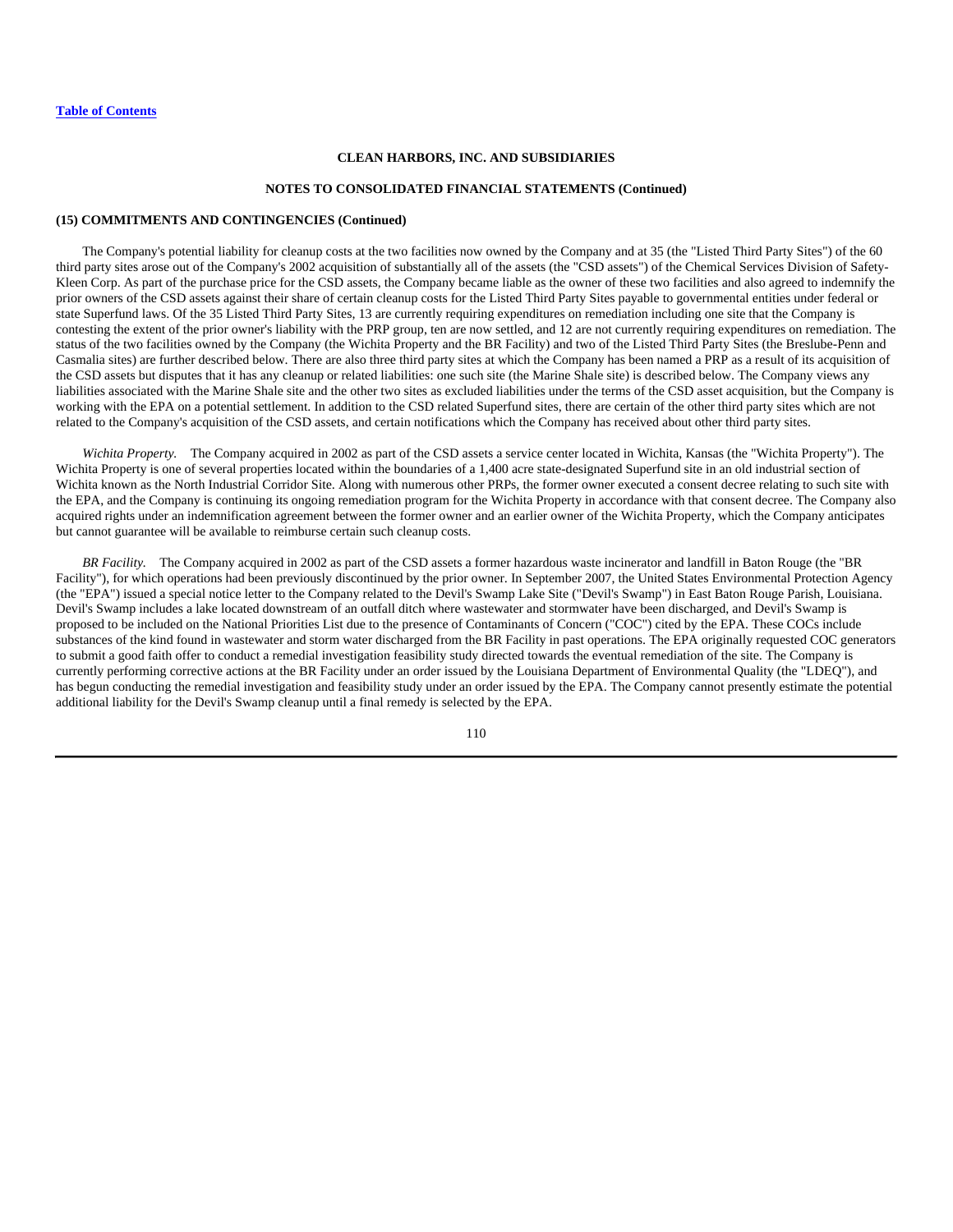### **NOTES TO CONSOLIDATED FINANCIAL STATEMENTS (Continued)**

### **(15) COMMITMENTS AND CONTINGENCIES (Continued)**

 *Breslube-Penn Site.* At one of the 35 Listed Third Party Sites, the Breslube-Penn site, the EPA brought suit in 1997 in the U.S. District Court for the Western District of Pennsylvania against a large number of PRPs for recovery of the EPA's response costs in connection with that site. The named defendants are alleged to be jointly and severally liable for the remediation of the site and all response costs associated with the site. One of the prior owners, GSX Chemical Services of Ohio ("GSX"), was a named defendant in the original complaint. In 2006, the EPA filed an amended complaint naming the Company as defendant, alleging that the Company was the successor in interest to the liability of GSX. The Company has reached an agreement with the EPA and the PRP group that will be cleaning up the site, and executed the final settlement documents in December 2010.

 *Casmalia Site.* At one of the 35 Listed Third Party Sites, the Casmalia Resources Hazardous Waste Management Facility (the "Casmalia site") in Santa Barbara County, California, the Company received from the EPA a request for information in May 2007. In that request, the EPA is seeking information about the extent to which, if at all, the prior owner transported or arranged for disposal of waste at the Casmalia site. The Company has not recorded any liability for this 2007 notice on the basis that such transporter or arranger liability is currently neither probable nor estimable.

 *Marine Shale Site.* Prior to 1996, Marine Shale Processors, Inc. ("Marine Shale") operated a kiln in Amelia, Louisiana which incinerated waste producing a vitrified aggregate as a by-product. Marine Shale contended that its operation recycled waste into a useful product, i.e., vitrified aggregate, and therefore was exempt from regulation under the RCRA and permitting requirements as a hazardous waste incinerator under applicable federal and state environmental laws. The EPA contended that Marine Shale was a "sham-recycler" subject to the regulation and permitting requirements as a hazardous waste incinerator under RCRA, that its vitrified aggregate by-product was a hazardous waste, and that Marine Shale's continued operation without required permits was illegal. Litigation between the EPA and Marine Shale began in 1990 and continued until July 1996, when the U.S. Fifth Circuit Court of Appeals ordered Marine Shale to shut down its operations.

 On May 11, 2007, the EPA and the LDEQ issued a special notice to the Company and other PRPs, seeking a good faith offer to address site remediation at the former Marine Shale facility. Certain of the former owners of the CSD assets were major customers of Marine Shale, but the Marine Shale site was not included as a Listed Third Party Site in connection with the Company's acquisition of the CSD assets and the Company was never a customer of Marine Shale. Although the Company believes that it is not liable (either directly or under any indemnification obligation) for cleanup costs at the Marine Shale site, the Company elected to join with other parties which had been notified that are potentially PRPs in connection with Marine Shale site to form a group (the "Site Group") to retain common counsel and participate in further negotiations with the EPA and the LDEQ directed towards the eventual remediation of the Marine Shale site.

 The Site Group made a good faith settlement offer to the EPA on November 29, 2007, and negotiations among the EPA, the LDEQ and the Site Group with respect to the Marine Shale site are ongoing. At December 31, 2010 and December 31, 2009, the amount of the Company's reserves relating to the Marine Shale site was \$3.8 million and \$3.7 million, respectively.

 *Certain Other Third Party Sites.* At 14 of the 60 third party sites, the Company has an indemnification agreement with ChemWaste, a former subsidiary of Waste Management, Inc. and the prior owner. The agreement indemnifies the Company with respect to any liability at the 14 sites for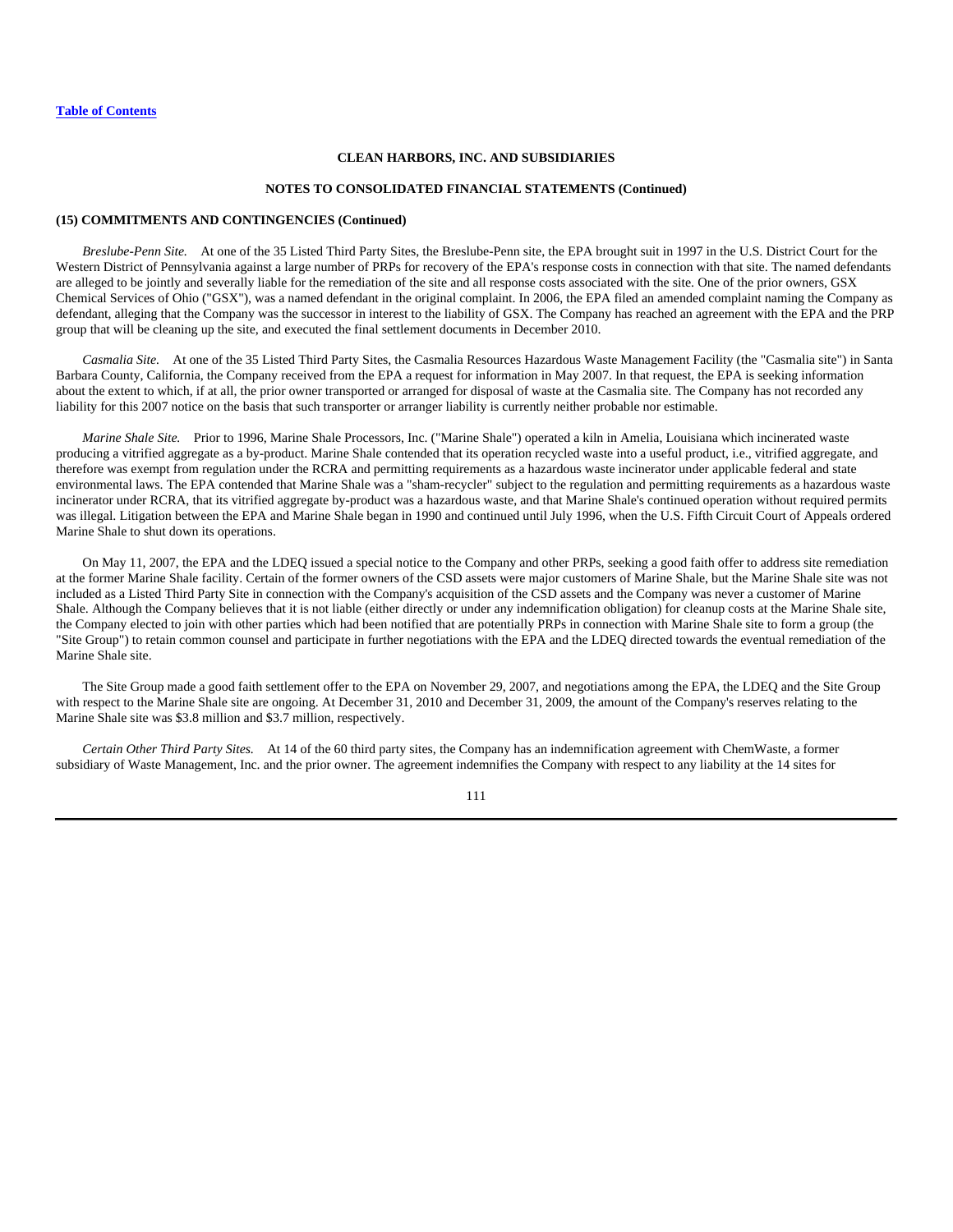### **NOTES TO CONSOLIDATED FINANCIAL STATEMENTS (Continued)**

#### **(15) COMMITMENTS AND CONTINGENCIES (Continued)**

waste disposed prior to the Company's acquisition of the sites. Accordingly, Waste Management is paying all costs of defending those subsidiaries in those 14 cases, including legal fees and settlement costs. However, there can be no guarantee that the Company's ultimate liabilities for these sites will not exceed the amount recorded or that indemnities applicable to any of these sites will be available to pay all or a portion of related costs. The Company does not have an indemnity agreement with respect to any of the other remaining 60 third party sites not discussed above. However, the Company believes that its additional potential liability, if any, to contribute to the cleanup of such remaining sites will not, in the aggregate, exceed \$100,000.

 *Other Notifications.* Between September 2004 and May 2006, the Company also received notices from certain of the prior owners of the CSD assets seeking indemnification from the Company at five third party sites which are not included in the third party sites described above that have been designated as Superfund sites or potential Superfund sites and for which those prior owners have been identified as PRPs or potential PRPs. The Company has responded to such letters asserting that the Company has no obligation to indemnify those prior owners for any cleanup and related costs (if any) which they may incur in connection with these five sites. The Company intends to assist those prior owners by providing information that is now in the Company's possession with respect to those five sites and, if appropriate to participate in negotiations with the government agencies and PRP groups involved. The Company has also investigated the sites to determine the existence of potential liabilities independent from the liability of those former owners, and concluded that at this time the Company is not liable for any portion of the potential cleanup of the five sites and therefore has not established a reserve.

#### *Federal and State Enforcement Actions*

 From time to time, the Company pays fines or penalties in regulatory proceedings relating primarily to waste treatment, storage or disposal facilities. As of December 31, 2010 and 2009, there were two proceedings and four proceedings, respectively, for which the Company reasonably believed that the sanctions could equal or exceed \$100,000. During the year, the Company settled two matters involving two of its operating subsidiaries with no material impact to the Company's results of operations. The Company does not believe that the fines or other penalties in these or any of the other regulatory proceedings will, individually or in the aggregate, have a material adverse effect on its financial condition or results of operations.

#### *Guarantees*

 Each Participant in the Eveready Employee Participation Plan (the "Participation Plan") described in Note 13, "Stock-Based Compensation and Employee Participation Plan," had the option to finance the acquisition of Purchased Units either through the employee's own funds or a Bank of Montreal ("BMO") loan to the Participant secured by both the Purchased and Matching Units. Because of the decline in the market value of the predecessor's units and of Eveready shares subsequent to the purchase by the Participants of the Purchased Units, Eveready subsequently provided to BMO a guarantee of the BMO loans in the maximum amount at December 31, 2010 and 2009 of CDN \$4.4 million and \$5.4 million, respectively (plus interest and collection costs). At December 31, 2010 and 2009, the aggregate amount of such guarantee, after giving effect to the market value on that date of the Company's shares derived from the Purchased and Matching Units which secure the BMO loans,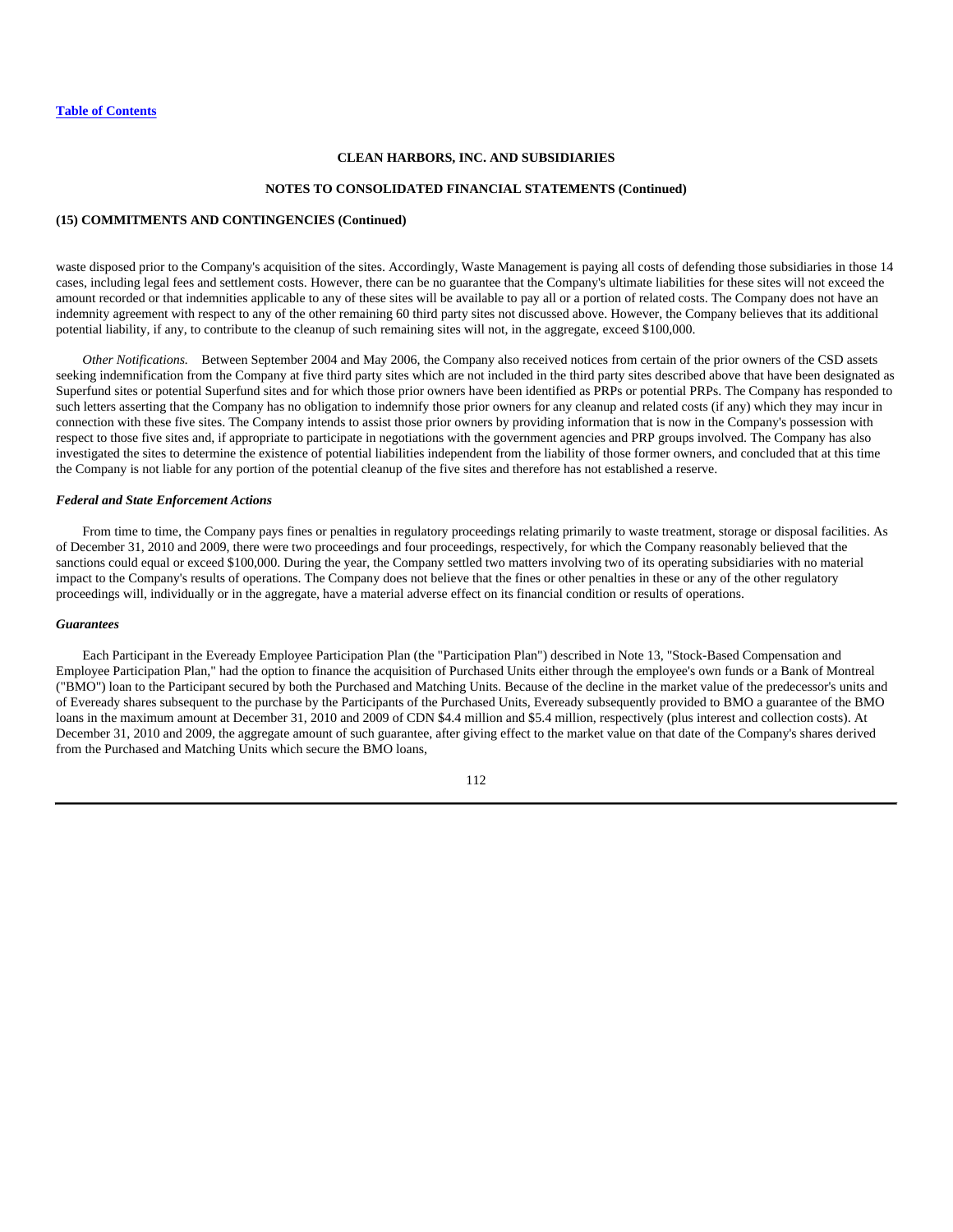### **NOTES TO CONSOLIDATED FINANCIAL STATEMENTS (Continued)**

### **(15) COMMITMENTS AND CONTINGENCIES (Continued)**

was CDN \$0.2 million and CDN \$1.0 million, respectively. At December 31, 2010 and 2009, the Company had accrued CDN \$0.5 million and CDN \$0.6 million, respectively, related to such guarantee. As described in Note 13, "Stock-Based Compensation and Employee Participation Plan," the Company has also agreed with certain of its employees who were Participants in the Plan to pay on December 31, 2011 to those employees a cash bonus (a "Shortfall Bonus") under certain circumstances; the maximum amount of the potential Shortfall Bonus as of December 31, 2010 and 2009 was \$3.4 million and \$3.0 million, respectively. To the extent, if any, that the Company becomes obligated to pay on December 31, 2011 a Shortfall Bonus to any employees who then have outstanding balances in their respective BMO loans, the amount of such Shortfall Bonus (net of withholding taxes) shall first be applied against such outstanding BMO loan balances, thereby decreasing the amount, if any, which the Company might be obligated to pay directly to BMO under the guarantee which Eveready provided to BMO on the BMO loans.

#### *Leases*

 The Company leases facilities, service centers and personal property under certain operating leases. Some of these lease agreements contain an escalation clause for increased taxes and operating expenses and are renewable at the option of the Company. The Company also leases certain equipment under capital lease obligations, which consists primarily of rolling stock and laboratory equipment. Lease terms range from 1 to 20 years. The following is a summary of future minimum payments under capital and operating leases that have initial or remaining noncancelable lease terms in excess of one year at December 31, 2010 (in thousands):

| <b>Year</b>                                                           | Total<br>Capital<br><b>Leases</b> | Total<br><b>Operating</b><br><b>Leases</b> |
|-----------------------------------------------------------------------|-----------------------------------|--------------------------------------------|
| 2011                                                                  |                                   | $$8,610 \$21,278$                          |
| 2012                                                                  | 3,602                             | 16,986                                     |
| 2013                                                                  | 2.070                             | 12.792                                     |
| 2014                                                                  | 1.548                             | 7,165                                      |
| 2015                                                                  | 180                               | 4,223                                      |
| Thereafter                                                            |                                   | 14,462                                     |
| Total minimum lease payments                                          |                                   | 16,010 \$76,906                            |
| Less: imputed interest at interest rates ranging from 5.00% to 22.00% | 1,217                             |                                            |
| Present value of future minimum lease payments                        | 14,793                            |                                            |
| Less: current portion of capital lease obligations                    | 7,954                             |                                            |
| Long-term capital lease obligations                                   | 6.839                             |                                            |

 During the years 2010, 2009 and 2008, rent expense including short-term rentals, was approximately \$71.7 million, \$53.6 million, and \$46.7 million, respectively.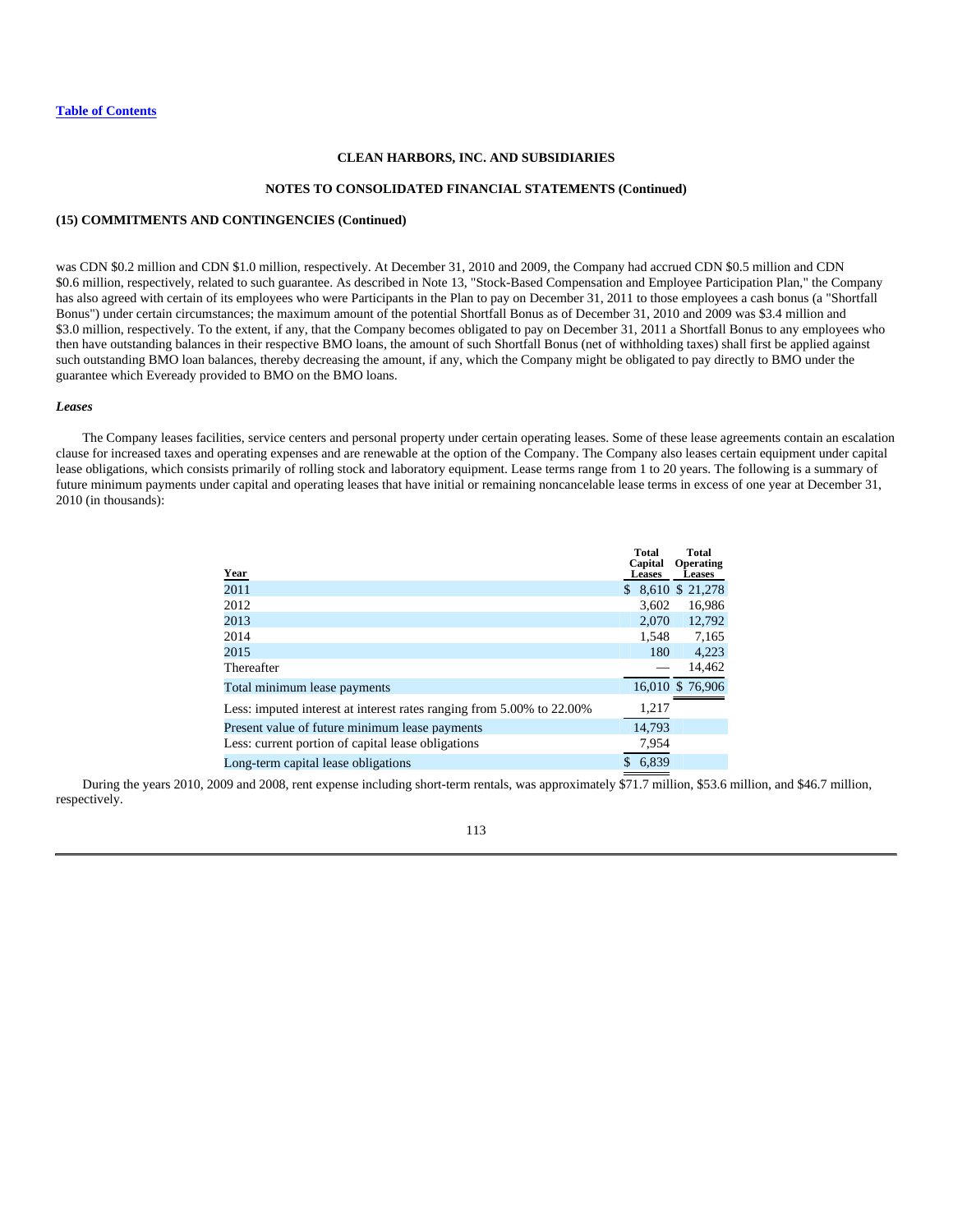### **NOTES TO CONSOLIDATED FINANCIAL STATEMENTS (Continued)**

### **(15) COMMITMENTS AND CONTINGENCIES (Continued)**

#### *Other Contingencies*

 The Company is subject to various regulatory requirements, including the procurement of requisite licenses and permits at its facilities. These licenses and permits, without which the Company's operations would be adversely affected, are subject to periodic renewal. The Company anticipates that, once a license or permit is issued with respect to a facility, the license or permit will be renewed at the end of its term if the facility's operations are in compliance with the applicable regulatory requirements.

 On August 12, 2005, the Ontario Ministry of the Environment adopted new regulations which prohibit land disposal of untreated hazardous waste and require the waste to meet specific treatment standards prior to land disposal. Land disposal includes onsite and offsite land filling, land farming and any other form of land disposal. These requirements are similar to the RCRA Land Disposal Restrictions, or "LDR," enacted in the United States and thus bring the Province of Ontario in closer conformity with the United States regulatory scheme. The new Ontario LDR commenced in 2007 through a phased-in schedule based on specific inorganic waste streams, and are now fully implemented with the regulation of organic waste streams that became effective at the end of 2009.

 In December 2010, the Company paid \$10.5 million to acquire a minority interest in a privately-held company. Subsequent to the purchase of those securities but prior to December 31, 2010, the privately-held company exercised its irrevocable call right for those shares and tendered payment for a total of \$10.5 million. The Company is disputing the fair value asserted by the privately-held company and believes that the shares had a fair value on the date of the exercise of the call right greater than the amount tendered. Due to the exercise of the irrevocable call right, the Company did not own those shares of that privately-held company as of December 31, 2010, and accordingly has recorded the \$10.5 million in prepaid expenses and other current assets. The potential recovery of any additional amount depends upon several contested factors, and is considered a gain contingency and therefore has not been recorded in the Company's consolidated financial statements.

 Under the Company's insurance programs, coverage is obtained for catastrophic exposures, as well as those risks required to be insured by law or contract. The Company's policy is to retain a significant portion of certain expected losses related primarily to workers' compensation, health insurance, comprehensive general, environmental impairment and vehicle liability. Provisions for losses expected under these programs are recorded based upon the Company's estimates of the aggregate liability for claims. The deductible per participant per year for the health insurance policy is \$0.275 million. The deductible per occurrence for the workers' compensation, general liability and vehicle liability is \$0.5 million. The retention per claim for the environmental impairment policy is \$1.0 million. At December 31, 2010 and 2009, the Company had accrued \$12.1 million and \$9.9 million, respectively, for its selfinsurance liabilities (exclusive of health insurance) using a risk-free discount rate of 1.24% and 1.59%, respectively. Actual expenditures in future periods can differ materially from accruals based on estimates.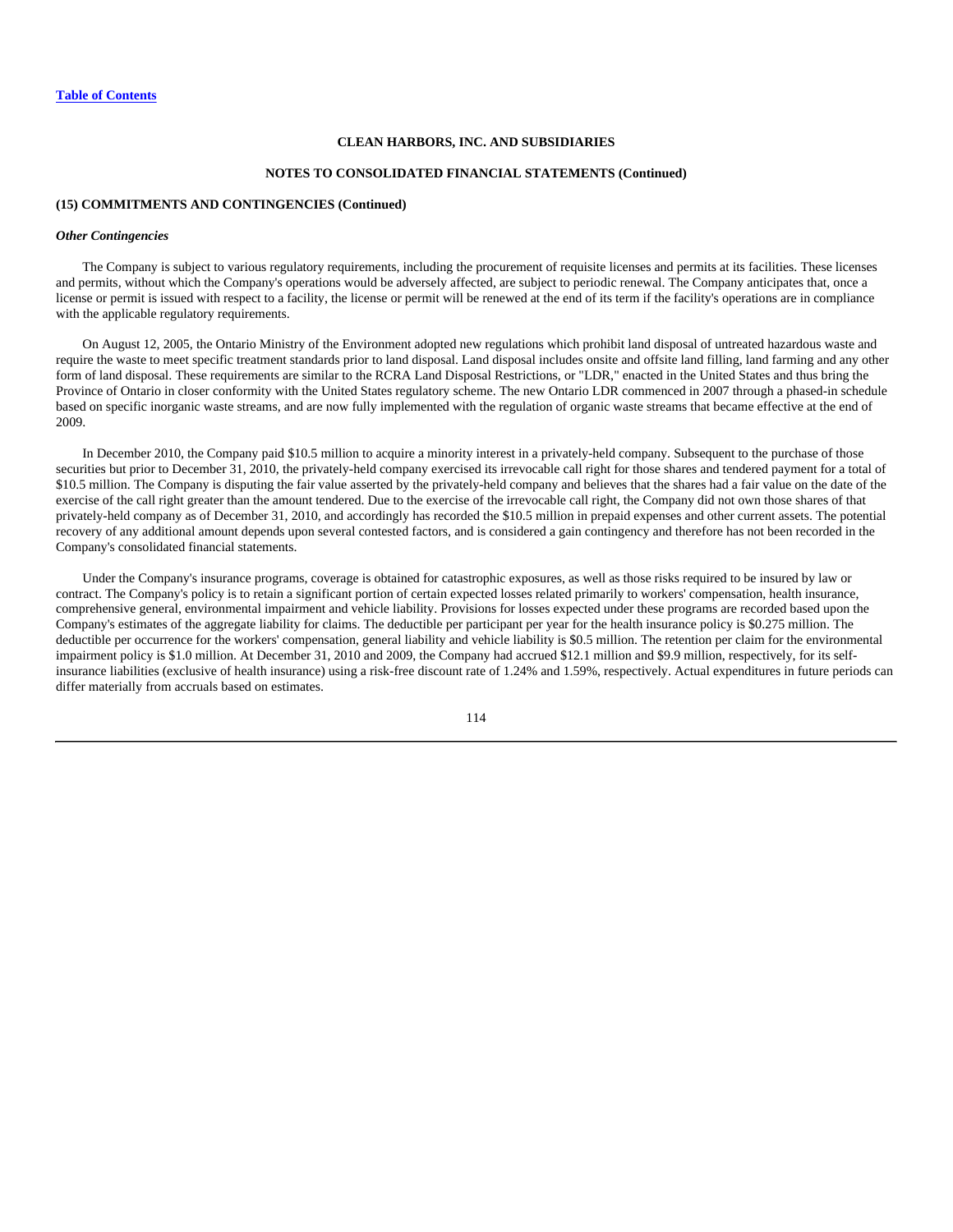### **NOTES TO CONSOLIDATED FINANCIAL STATEMENTS (Continued)**

#### **(15) COMMITMENTS AND CONTINGENCIES (Continued)**

Anticipated payments at December 31, 2010 for each of the next five years and thereafter are as follows (in thousands):

| <b>Years ending December 31,</b>                                |             |
|-----------------------------------------------------------------|-------------|
| 2011                                                            | \$<br>4,407 |
| 2012                                                            | 2,722       |
| 2013                                                            | 1,862       |
| 2014                                                            | 1,228       |
| 2015                                                            | 751         |
| Thereafter                                                      | 1,359       |
| Undiscounted self-insurance liabilities                         | 12,329      |
| Less: discount                                                  | 235         |
| Total self-insurance liabilities (included in accrued expenses) | 12.094      |

#### **(16) SEGMENT REPORTING**

 The Company has four reportable segments consisting of Technical Services, Field Services, Industrial Services and Exploration Services. Performance of the segments is evaluated on several factors, of which the primary financial measure is "Adjusted EBITDA," which consists of net income plus accretion of environmental liabilities, depreciation and amortization, net interest expense, and provision for income taxes. Also excluded are other income and income from discontinued operations, net of tax as these amounts are not considered part of usual business operations. Transactions between the segments are accounted for at the Company's estimate based on similar transactions with outside customers. During the quarter ended March 31, 2010, the Company made changes to the composition of the reportable segments. These changes consisted primarily of re-assigning certain departments from the Field Services segment to the Industrial Services segment to align with management reporting changes. The Company has reflected the impact of the change in its segment reporting in all periods presented to provide financial information that consistently reflects the Company's current approach to managing the operations.

 The operations not managed through the Company's four operating segments are recorded as "Corporate Items." Corporate Items revenues consist of two different operations for which the revenues are insignificant. Corporate Items cost of revenues represents certain central services that are not allocated to the four operating segments for internal reporting purposes. Corporate Items selling, general and administrative expenses include typical corporate items such as legal, accounting and other items of a general corporate nature that are not allocated to the Company's four operating segments.

 The following table reconciles third party revenues to direct revenues for the years ended December 31, 2010, 2009 and 2008 (in thousands). Third party revenue is revenue billed to outside customers by a particular segment. Direct revenue is the revenue allocated to the segment performing the provided service. The Company analyzes results of operations based on direct revenues because the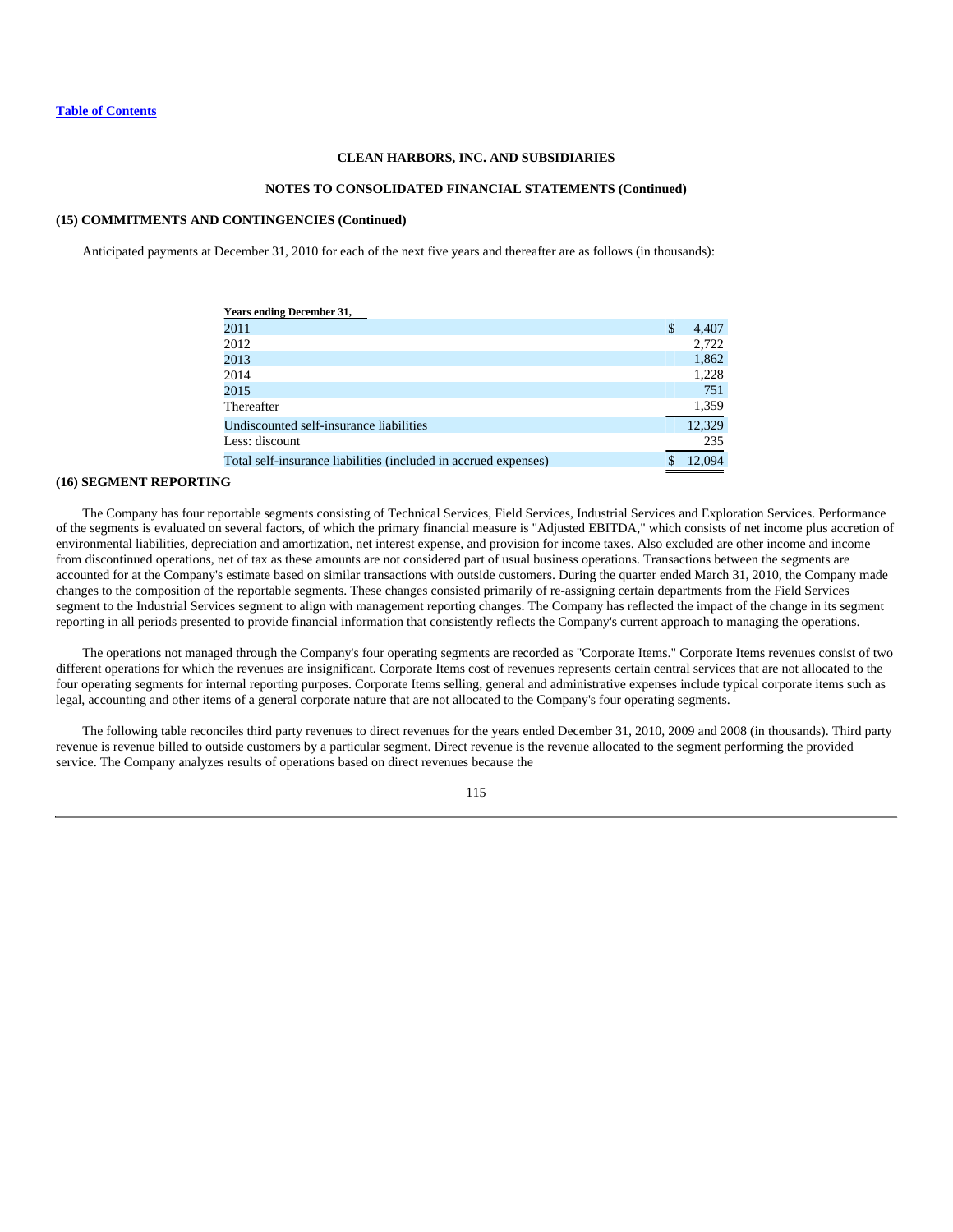# **NOTES TO CONSOLIDATED FINANCIAL STATEMENTS (Continued)**

### **(16) SEGMENT REPORTING (Continued)**

Company believes that these revenues and related expenses best reflect the manner in which operations are managed.

|                               | For the Year Ended December 31, 2010 |          |       |                                                                                            |         |                                                             |  |  |
|-------------------------------|--------------------------------------|----------|-------|--------------------------------------------------------------------------------------------|---------|-------------------------------------------------------------|--|--|
|                               | <b>Technical</b>                     | Field    |       | <b>Industrial Exploration Corporate</b><br>Services Services (1) Services (2) Services (2) | Items   | <b>Totals</b>                                               |  |  |
| Third party revenues          |                                      |          |       | \$695,610 \$490,876 \$500,206 \$44,539 \$                                                  |         | 13 \$1,731,244                                              |  |  |
| Intersegment revenues,<br>net | 24.993                               | (30.012) | 4.582 | 2.290                                                                                      | (1.853) |                                                             |  |  |
| Direct revenues               |                                      |          |       |                                                                                            |         | \$720,603 \$460,864 \$504,788 \$46,829 \$(1,840)\$1,731,244 |  |  |

|                               | For the Year Ended December 31, 2009 |          |                   |                                                     |              |                                                              |  |  |
|-------------------------------|--------------------------------------|----------|-------------------|-----------------------------------------------------|--------------|--------------------------------------------------------------|--|--|
|                               | <b>Technical</b><br><b>Services</b>  | Field    | Services Services | <b>Industrial Exploration Corporate</b><br>Services | <b>Items</b> | <b>Totals</b>                                                |  |  |
| Third party revenues          |                                      |          |                   | \$648,398 \$205,019 \$202,508 \$17,991              |              | 304 \$1,074,220                                              |  |  |
| Intersegment revenues,<br>net | 24.802                               | (19,780) | (3,398)           | 392                                                 | (2.016)      |                                                              |  |  |
| Direct revenues               |                                      |          |                   |                                                     |              | \$673,200 \$185,239 \$199,110 \$18,383 \$(1,712) \$1,074,220 |  |  |

|                            |                                     | For the Year Ended December 31, 2008 |                              |                                                     |              |                            |  |  |  |  |  |
|----------------------------|-------------------------------------|--------------------------------------|------------------------------|-----------------------------------------------------|--------------|----------------------------|--|--|--|--|--|
|                            | <b>Technical</b><br><b>Services</b> | Field<br><b>Services</b>             | Services                     | <b>Industrial Exploration Corporate</b><br>Services | <b>Items</b> | <b>Totals</b>              |  |  |  |  |  |
| Third party revenues       |                                     |                                      | \$710,135 \$264,153 \$56,408 | $-$ S                                               |              | 17 \$1,030,713             |  |  |  |  |  |
| Intersegment revenues, net | 24.958                              |                                      | $(19,047)$ $(3,727)$         |                                                     | (2.184)      |                            |  |  |  |  |  |
| Direct revenues            | \$735,093 \$245,106 \$52,681        |                                      |                              |                                                     |              | $-$ \$ (2,167) \$1,030,713 |  |  |  |  |  |

During the year ended December 31, 2010, third party revenues for the Field Services segment included revenues associated with the oil spill response efforts in the Gulf of Mexico and Michigan of \$253.0 million. (1)

The year-over-year revenue growth from 2009 to 2010 was primarily due to a full year of operations of Eveready, which the Company acquired in July 2009. (2)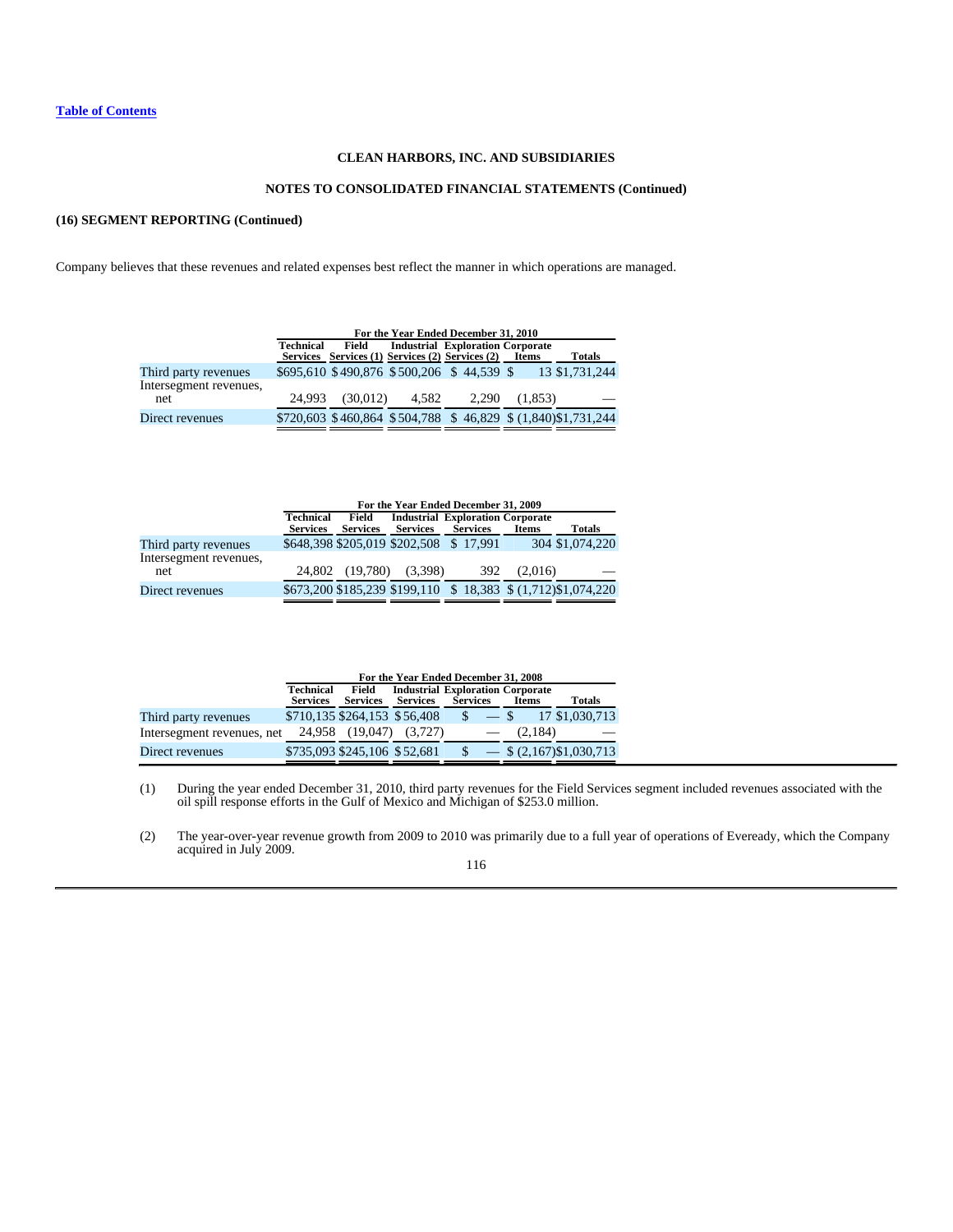### **NOTES TO CONSOLIDATED FINANCIAL STATEMENTS (Continued)**

### **(16) SEGMENT REPORTING (Continued)**

 The following table presents information used by management by reported segment (in thousands). The Company does not allocate interest expense, income taxes, depreciation, amortization, accretion of environmental liabilities, other (income) expense, and loss on early extinguishment of debt to segments.

|                                                                     | For the Year Ended December 31, |           |               |
|---------------------------------------------------------------------|---------------------------------|-----------|---------------|
|                                                                     | 2010                            | 2009      | 2008          |
| <b>Adjusted EBITDA:</b>                                             |                                 |           |               |
| <b>Technical Services</b>                                           | 180.693 \$                      | 176.703   | 186,602<br>-S |
| <b>Field Services</b>                                               | 114.104                         | 21,210    | 35,042        |
| <b>Industrial Services</b>                                          | 95,283                          | 24,757    | 10,936        |
| <b>Exploration Services</b>                                         | 11,474                          | 704       |               |
| Corporate Items                                                     | (86, 862)                       | (65, 794) | (69,361)      |
| Total                                                               | 314,692                         | 157,580   | 163,219       |
| Reconciliation to Consolidated Statements of Income:                |                                 |           |               |
| Depreciation and amortization                                       | 92,473                          | 64,898    | 44,471        |
| Accretion of environmental liabilities                              | 10,307                          | 10,617    | 10,776        |
| Income from operations                                              | 211.912                         | 82,065    | 107.972       |
| Other (income) expense                                              | (2,795)                         | (259)     | 119           |
| Loss on early extinguishment of debt                                | 2,294                           | 4,853     | 5,473         |
| Interest expense, net of interest income                            | 27,936                          | 15,999    | 8,403         |
| Income from continuing operations before provision for income taxes | 184,477 \$                      | 61.472 \$ | 93.977        |

### **Revenue, property, plant and equipment and intangible assets outside of the United States**

 For the year ended December 31, 2010, the Company generated \$1,144.1 million or 66.1% of revenues in the United States and Puerto Rico, \$586.4 million or 33.9% of revenues in Canada, and less than 1.0% of revenues in other international locations. For the year ended December 31, 2009, the Company generated \$787.9 million or 73.3% of revenues in the United States and Puerto Rico, \$285.7 million or 26.6% of revenues in Canada, and less than 1.0% of revenues in other international locations. For the year ended December 31, 2008, the Company generated \$897.2 million or 87.0% of revenues in the United States and Puerto Rico, \$132.8 million or 12.9% of revenues in Canada, and less than 1.0% of revenues in Mexico.

 As of December 31, 2010, the Company had property, plant and equipment, net of depreciation and amortization of \$655.4 million, and permits and other intangible assets of \$114.4 million. Of these totals, \$351.7 million or 53.7% of property, plant and equipment and \$62.5 million or 54.6% of permits and other intangible assets were in Canada, with the balance being in the United States and Puerto Rico (except for insignificant assets in other foreign countries). As of December 31, 2009, the Company had property, plant and equipment, net of depreciation and amortization of \$589.9 million, and permits and other intangible assets of \$114.2 million. Of these totals, \$305.6 million or 51.8% of property, plant and equipment and \$62.5 million or 54.7% of permits and other intangible assets were in Canada, with the balance being in the United States and Puerto Rico (except for insignificant assets in other foreign countries).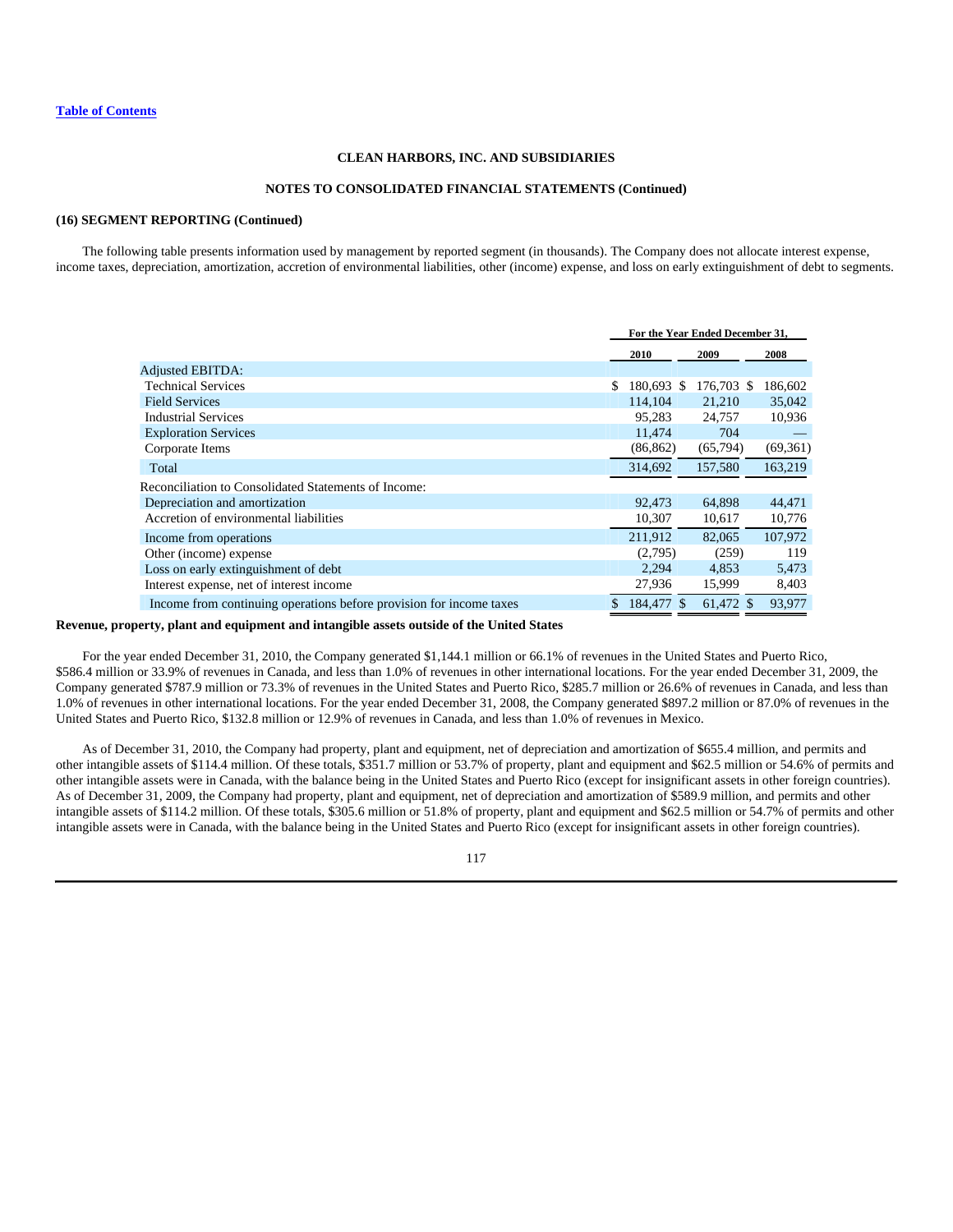# **NOTES TO CONSOLIDATED FINANCIAL STATEMENTS (Continued)**

### **(16) SEGMENT REPORTING (Continued)**

The following table presents assets by reported segment and in the aggregate (in thousands).

|                                          | <b>December 31, 2010</b> |                    | December 31, 2009 |
|------------------------------------------|--------------------------|--------------------|-------------------|
| Property, plant and equipment, net       |                          |                    |                   |
| <b>Technical Services</b>                | \$<br>263,220            | \$                 | 259,873           |
| <b>Field Services</b>                    | 34,529                   |                    | 24.273            |
| <b>Industrial Services</b>               | 273,423                  |                    | 232,981           |
| <b>Exploration Services</b>              | 52.746                   |                    | 47,224            |
| Corporate Items                          | 31,476                   |                    | 25,593            |
| Total property, plant and equipment, net | \$<br>655,394            | \$                 | 589,944           |
| Intangible assets:                       |                          |                    |                   |
| <b>Technical Services</b>                |                          |                    |                   |
| Goodwill                                 | \$<br>33,448             | \$                 | 25,856            |
| Permits and other intangibles, net       | 66,830                   |                    | 65,162            |
| <b>Total Technical Services</b>          | 100,278                  |                    | 91,018            |
| <b>Field Services</b>                    |                          |                    |                   |
| Goodwill                                 | 3,088                    |                    | 3,372             |
| Permits and other intangibles, net       | 3,719                    |                    | 4,240             |
| <b>Total Field Services</b>              | 6,807                    |                    | 7,612             |
| <b>Industrial Services</b>               |                          |                    |                   |
| Goodwill                                 | 14,686                   |                    | 16,229            |
| Permits and other intangibles, net       | 27,867                   |                    | 29,972            |
| <b>Total Industrial Services</b>         | 42.553                   |                    | 46,201            |
| <b>Exploration Services</b>              |                          |                    |                   |
| Goodwill                                 | 9,030                    |                    | 10,628            |
| Permits and other intangibles, net       | 15,984                   |                    | 14,814            |
| <b>Total Exploration Services</b>        | 25,014                   |                    | 25,442            |
| Total                                    | \$<br>174,652            | $\mathbf{\hat{S}}$ | 170,273           |

The following table presents the total assets by reported segment.

|                             |     | <b>December 31, 2010</b> | <b>December 31, 2009</b> |           |  |
|-----------------------------|-----|--------------------------|--------------------------|-----------|--|
| <b>Technical Services</b>   | S   | 529,280                  |                          | 514,084   |  |
| <b>Field Services</b>       |     | 38,154                   |                          | 44,279    |  |
| <b>Industrial Services</b>  |     | 383,715                  |                          | 302,392   |  |
| <b>Exploration Services</b> |     | 87.534                   |                          | 83,471    |  |
| Corporate Items             |     | 563,792                  |                          | 456,842   |  |
| Total                       |     | 1,602,475                |                          | 1.401.068 |  |
|                             | 118 |                          |                          |           |  |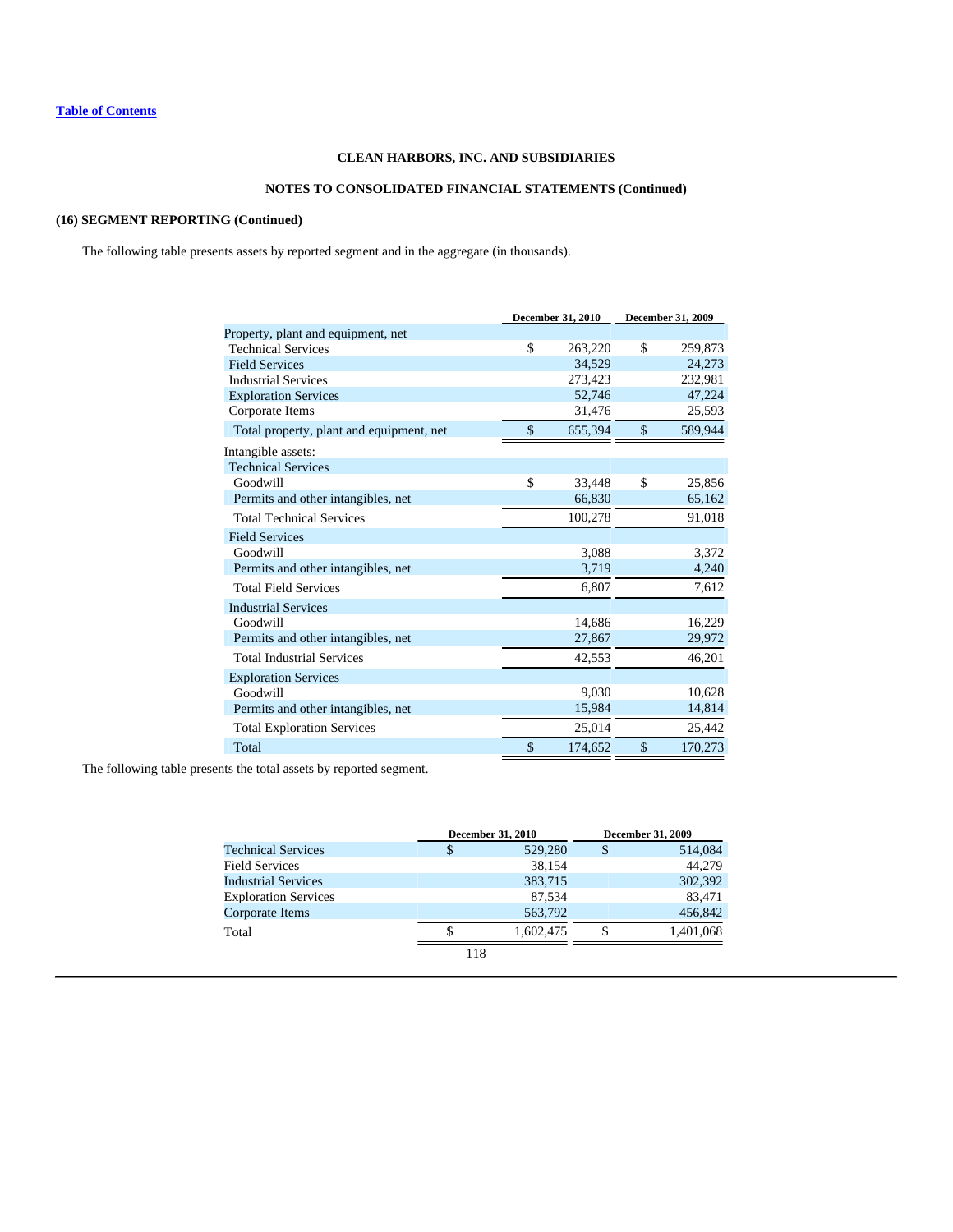## **NOTES TO CONSOLIDATED FINANCIAL STATEMENTS (Continued)**

### **(16) SEGMENT REPORTING (Continued)**

The following table presents the total assets by geographical area.

|                      | December 31,<br>2010 | December 31,<br>2009 |           |  |
|----------------------|----------------------|----------------------|-----------|--|
| <b>United States</b> | \$<br>933,550        | \$                   | 796,671   |  |
| Canada               | 664.534              |                      | 602,480   |  |
| Other foreign        | 4.391                |                      | 1.917     |  |
| Total                | 1,602,475            |                      | 1,401,068 |  |

# **(17) QUARTERLY DATA (UNAUDITED)**

|                                                 | First<br><b>Ouarter</b> | <b>Second</b><br>Ouarter | <b>Third</b><br>Ouarter                 | <b>Fourth</b><br><b>Ouarter</b> |
|-------------------------------------------------|-------------------------|--------------------------|-----------------------------------------|---------------------------------|
|                                                 |                         |                          | (in thousands except per share amounts) |                                 |
| 2010                                            |                         |                          |                                         |                                 |
| Revenues                                        | \$<br>354,896 \$        | 471,639 \$               | 487,651 \$                              | 417,058                         |
| Cost of revenues                                | 260,417                 | 324,280                  | 335,273                                 | 290,770                         |
| Gross profit                                    | 94.479                  | 147,359                  | 152,378                                 | 126,288                         |
| Income from operations                          | 23,619                  | 71,923                   | 73,372                                  | 42,998                          |
| Other income (expense)                          | 446                     | 2,708                    | (669)                                   | 310                             |
| Income from discontinued operations, net of tax | 382                     | 2,412                    |                                         |                                 |
| Net income                                      | 10.430                  | 57,929                   | 38,827                                  | 23,329                          |
| Basic income per share                          | 0.40                    | 2.20                     | 1.47                                    | 0.88                            |
| Diluted income per share                        | 0.40                    | 2.19                     | 1.47                                    | 0.88                            |

|                                                 | First<br><b>Ouarter</b> | Second<br><b>Ouarter</b> | Third<br>Ouarter<br>(in thousands except per share amounts) | Fourth<br>Ouarter |
|-------------------------------------------------|-------------------------|--------------------------|-------------------------------------------------------------|-------------------|
| 2009                                            |                         |                          |                                                             |                   |
| Revenues                                        | \$<br>206,306 \$        | 215,337 \$               | 305,608 \$                                                  | 346,969           |
| Cost of revenues                                | 143.513                 | 146,254                  | 210,900                                                     | 252,816           |
| Gross profit                                    | 62.793                  | 69.083                   | 94.708                                                      | 94,153            |
| Income from operations                          | 10,713                  | 16,430                   | 26,999                                                      | 27,923            |
| Other income (expense)                          | 33                      | 11                       | 111                                                         | 104               |
| Income from discontinued operations, net of tax | _                       |                          | 412                                                         | 1,027             |
| Net income                                      | 4,955                   | 8.624                    | 9,185                                                       | 13,922            |
| Basic income per share                          | 0.21                    | 0.36                     | 0.36                                                        | 0.53              |
| Diluted income per share                        | 0.21                    | 0.36                     | 0.36                                                        | 0.53              |

 Earnings per share are computed independently for each of the quarters presented. Accordingly, the 2010 and 2009 quarterly basic and diluted earnings per share do not equal the total computed for the year.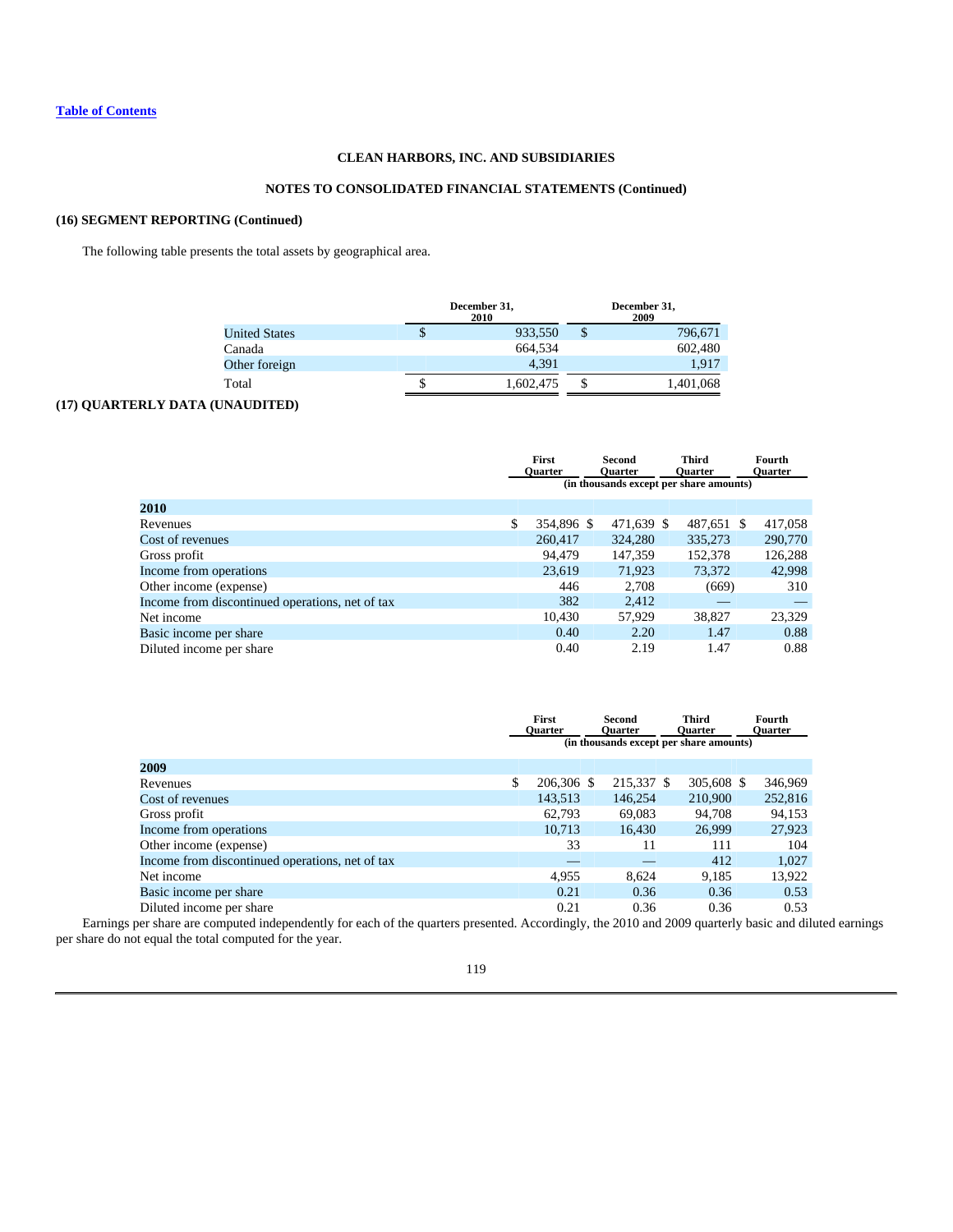### **NOTES TO CONSOLIDATED FINANCIAL STATEMENTS (Continued)**

### **(18) GUARANTOR AND NON-GUARANTOR SUBSIDIARIES**

 On August 14, 2009, \$300.0 million of senior secured notes were issued by the parent company, Clean Harbors, Inc., and guaranteed by substantially all of the parent's subsidiaries organized in the United States. Each guarantor is a wholly-owned subsidiary of the Company and its guarantee is both full and unconditional and joint and several. On September 28, 2010, the Company redeemed \$30.0 million (10% of the total of \$300.0 million then outstanding) of its 7.625% senior secured notes in accordance with the terms of the notes. As of December 31, 2010, the principal balance of the outstanding senior secured notes was \$270.0 million. The notes are not guaranteed by the Company's Canadian or other foreign subsidiaries. The following presents condensed consolidating financial statements for the parent company, the guarantor subsidiaries and the non-guarantor subsidiaries, respectively.

Following is the condensed consolidating balance sheet at December 31, 2010 (in thousands):

|                                                           | <b>Clean</b>               | <b>U.S. Guarantor</b> |              | Foreign<br>Non-<br>Guarantor | Consolidating                    |                |
|-----------------------------------------------------------|----------------------------|-----------------------|--------------|------------------------------|----------------------------------|----------------|
|                                                           | Harbors, Inc. Subsidiaries |                       |              | <b>Subsidiaries</b>          | <b>Adjustments</b>               | Total          |
| <b>Assets:</b><br>Cash and cash                           |                            |                       |              |                              |                                  |                |
| equivalents                                               | \$<br>100,476 \$           | 124,582               | \$           | 77.152 \$                    |                                  | $-$ \$ 302,210 |
| Intercompany<br>receivables                               | 371,559                    |                       |              |                              | (371, 559)                       |                |
| Other current assets                                      | 15,521                     | 279,895               |              | 154.911                      |                                  | 450,327        |
| Property, plant and<br>equipment, net                     |                            | 302,028               |              | 353,366                      |                                  | 655,394        |
| Investments in<br>subsidiaries                            | 628,723                    | 259,294               |              | 91,654                       | (979, 671)                       |                |
| Intercompany debt<br>receivable                           |                            | 368,804               |              | 3,701                        | (372, 505)                       |                |
| Other long-term assets                                    | 7,768                      | 87,888                |              | 98,888                       |                                  | 194.544        |
| <b>Total assets</b>                                       | \$1,124,047                | \$1,422,491           | \$           |                              | 779,672 \$(1,723,735)\$1,602,475 |                |
| <b>Liabilities and</b><br>Stockholders'<br><b>Equity:</b> |                            |                       |              |                              |                                  |                |
| <b>Current liabilities</b>                                | $\mathcal{S}$<br>13,935 \$ | 201,384               | $\mathbb{S}$ | 90,965 \$                    | $-$ \$                           | 306,284        |
| Intercompany payables                                     |                            | 222,750               |              | 148,809                      | (371, 559)                       |                |
| Closure, post-closure<br>and remedial<br>liabilities, net |                            | 141.280               |              | 20.494                       |                                  | 161,774        |
| Long-term obligations                                     | 264,007                    |                       |              |                              |                                  | 264,007        |
| Capital lease<br>obligations, net                         |                            | 249                   |              | 6.590                        |                                  | 6,839          |
| Intercompany debt<br>payable                              | 3,701                      |                       |              | 368,804                      | (372, 505)                       |                |
| Other long-term<br>liabilities                            | 61,577                     | 2,531                 |              | 18,636                       |                                  | 82,744         |
| <b>Total liabilities</b>                                  | 343,220                    | 568,194               |              | 654,298                      | (744, 064)                       | 821,648        |
| Stockholders' equity                                      | 780,827                    | 854,297               |              | 125,374                      | (979, 671)                       | 780,827        |
| <b>Total liabilities</b><br>and<br>stockholders'          |                            |                       |              |                              |                                  |                |
| equity                                                    | \$1,124,047 \$1,422,491    |                       | \$           |                              | 779,672 \$(1,723,735)\$1,602,475 |                |
|                                                           |                            |                       |              | 120                          |                                  |                |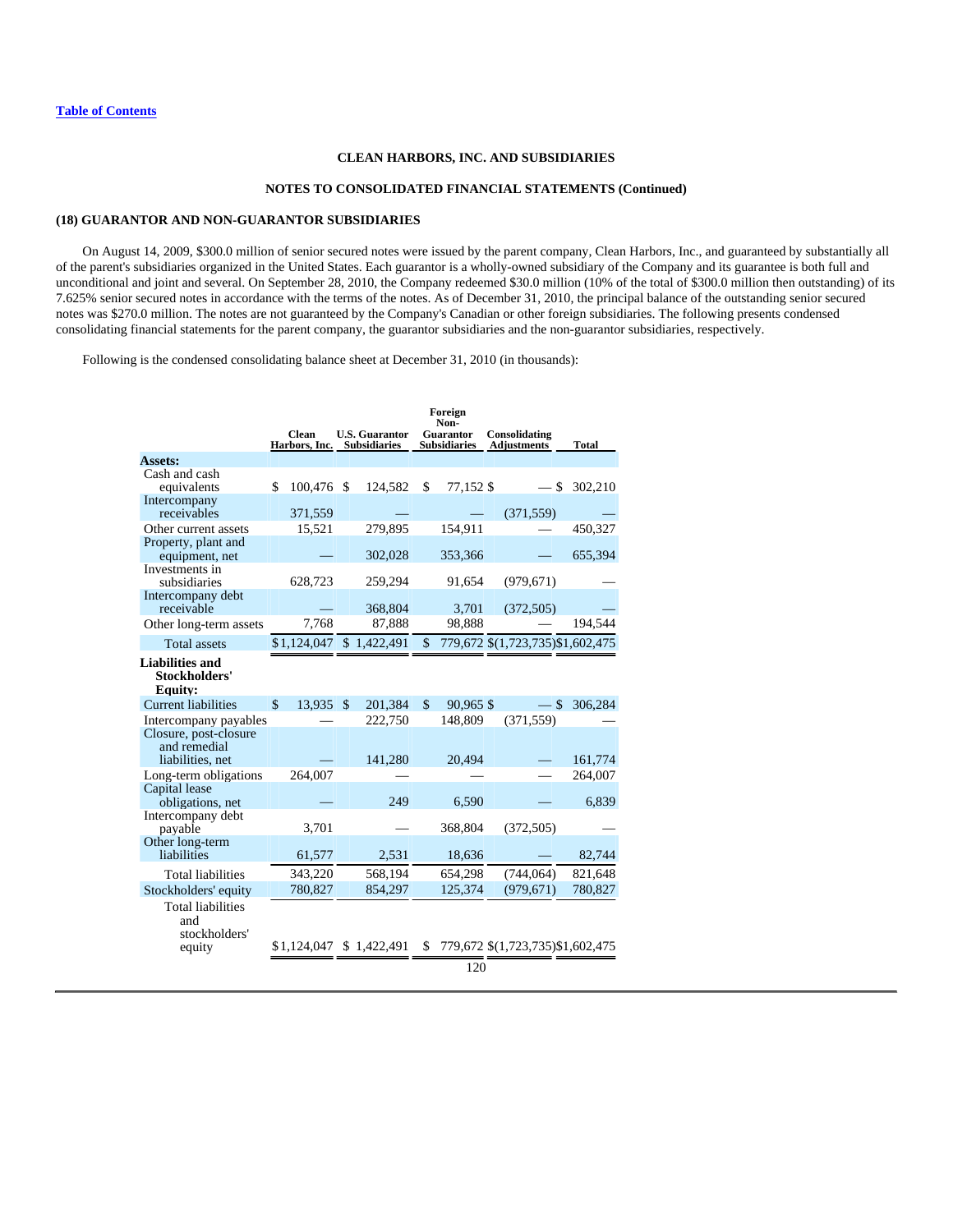# **NOTES TO CONSOLIDATED FINANCIAL STATEMENTS (Continued)**

## **(18) GUARANTOR AND NON-GUARANTOR SUBSIDIARIES (Continued)**

Following is the condensed consolidating balance sheet at December 31, 2009 (in thousands):

|                                                           |               | <b>Clean</b><br>Harbors, Inc. Subsidiaries |               | U.S.<br><b>Guarantor</b> |               | Foreign<br>Non-<br><b>Guarantor</b><br><b>Subsidiaries</b> | Consolidating<br><b>Adjustments</b> | <b>Total</b>            |
|-----------------------------------------------------------|---------------|--------------------------------------------|---------------|--------------------------|---------------|------------------------------------------------------------|-------------------------------------|-------------------------|
| <b>Assets:</b>                                            |               |                                            |               |                          |               |                                                            |                                     |                         |
| Cash and cash<br>equivalents                              | \$            | 141,339                                    | \$            | 50,407                   | \$            | 41,800 \$                                                  |                                     | $\mathbb{S}$<br>233,546 |
| Intercompany<br>receivables                               |               | 286,585                                    |               |                          |               |                                                            | (286, 585)                          |                         |
| Other current assets                                      |               | 13,629                                     |               | 206,443                  |               | 166,632                                                    |                                     | 386,704                 |
| Property, plant and<br>equipment, net                     |               |                                            |               | 282.583                  |               | 307.361                                                    |                                     | 589.944                 |
| Investments in<br>subsidiaries                            |               | 519,933                                    |               | 201,592                  |               | 91,654                                                     | (813, 179)                          |                         |
| Intercompany debt<br>receivable                           |               | 236,699                                    |               | 114,603                  |               | 3,701                                                      | (355,003)                           |                         |
| Other long-term assets                                    |               | 16,643                                     |               | 75,564                   |               | 98,667                                                     |                                     | 190.874                 |
| <b>Total assets</b>                                       |               | \$1,214,828                                | $\mathbf{\$}$ | 931,192                  | $\mathcal{S}$ |                                                            | 709,815 \$(1,454,767)\$1,401,068    |                         |
| <b>Liabilities and</b><br>Stockholders'<br><b>Equity:</b> |               |                                            |               |                          |               |                                                            |                                     |                         |
| <b>Current liabilities</b>                                | $\mathcal{S}$ | 12,333                                     | \$            | 139,725                  | \$            | 81,262 \$                                                  | $-$ \$                              | 233,320                 |
| Intercompany payables                                     |               |                                            |               | 254,136                  |               | 32,449                                                     | (286, 585)                          |                         |
| Closure, post-closure<br>and remedial<br>liabilities, net |               |                                            |               | 144.302                  |               | 18.582                                                     |                                     | 162,884                 |
| Long-term obligations                                     |               | 292,433                                    |               |                          |               |                                                            |                                     | 292,433                 |
| Capital lease<br>obligations, net                         |               |                                            |               | 140                      |               | 6,775                                                      |                                     | 6,915                   |
| Intercompany debt<br>payable                              |               | 3,701                                      |               |                          |               | 351,302                                                    | (355,003)                           |                         |
| Other long-term<br>liabilities                            |               | 55,870                                     |               | 2,929                    |               | 32,892                                                     |                                     | 91,691                  |
| <b>Total liabilities</b>                                  |               | 364,337                                    |               | 541,232                  |               | 523,262                                                    | (641, 588)                          | 787,243                 |
| Stockholders' equity                                      |               | 850,491                                    |               | 389,960                  |               | 186,553                                                    | (813, 179)                          | 613,825                 |
| Total liabilities and<br>stockholders'<br>equity          |               | \$1,214,828                                | S.            | 931,192                  | \$            |                                                            | 709,815 \$(1,454,767)\$1,401,068    |                         |
|                                                           |               |                                            |               |                          |               | 121                                                        |                                     |                         |
|                                                           |               |                                            |               |                          |               |                                                            |                                     |                         |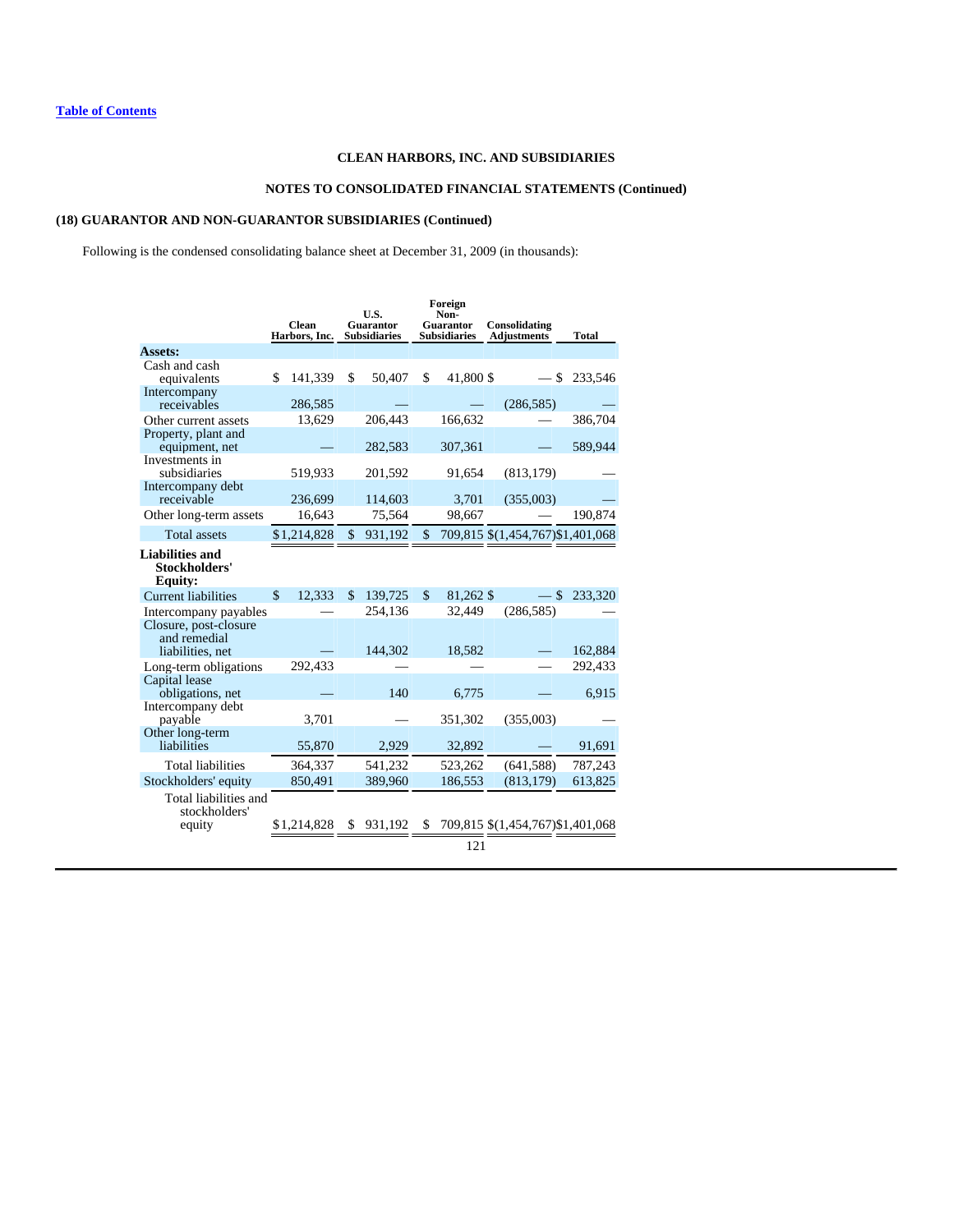# **NOTES TO CONSOLIDATED FINANCIAL STATEMENTS (Continued)**

# **(18) GUARANTOR AND NON-GUARANTOR SUBSIDIARIES (Continued)**

Following is the consolidating statement of income for the year ended December 31, 2010 (in thousands):

|                                                                        | <b>Clean</b><br>Harbors, Inc. | <b>U.S. Guarantor</b><br><b>Subsidiaries</b> | Foreign<br>Non-<br><b>Guarantor</b><br><b>Subsidiaries</b> | Consolidating<br><b>Adjustments</b> | <b>Total</b>           |
|------------------------------------------------------------------------|-------------------------------|----------------------------------------------|------------------------------------------------------------|-------------------------------------|------------------------|
| Revenues                                                               | \$                            | \$1.136.249                                  | \$<br>612.059                                              | $\mathcal{S}$                       | $(17,064)$ \$1,731,244 |
| Cost of revenues<br>(exclusive of items)<br>shown separately<br>below) |                               | 777,607                                      | 450,197                                                    |                                     | $(17,064)$ 1,210,740   |
| Selling, general and<br>administrative<br>expenses                     | 100                           | 141,746                                      | 63,966                                                     |                                     | 205,812                |
| Accretion of<br>environmental<br>liabilities                           |                               | 9,181                                        | 1,126                                                      |                                     | 10,307                 |
| Depreciation and<br>amortization                                       |                               | 49,005                                       | 43,468                                                     |                                     | 92,473                 |
| Income from<br>operations                                              | (100)                         | 158,710                                      | 53,302                                                     |                                     | 211,912                |
| Other income<br>(expense)                                              |                               | 489                                          | 2,306                                                      |                                     | 2,795                  |
| Loss on early<br>extinguishment of<br>debt                             | (2,294)                       |                                              |                                                            |                                     | (2,294)                |
| Interest (expense), net                                                | (28,037)                      | 226                                          | (125)                                                      |                                     | (27, 936)              |
| Equity in earnings of<br>subsidiaries                                  | 186,377                       | 49,869                                       |                                                            | (236, 246)                          |                        |
| Intercompany<br>dividend income<br>(expense)<br>Intercompany interest  |                               |                                              | 13,282                                                     | (13,282)                            |                        |
| income (expense)                                                       |                               | 32,910                                       | (32,910)                                                   |                                     |                        |
| Income from<br>continuing<br>operations before<br>provision for        |                               |                                              |                                                            |                                     |                        |
| income taxes                                                           | 155,946                       | 242,204                                      | 35,855                                                     | (249, 528)                          | 184,477                |
| Provision for income<br>taxes                                          | 25,431                        | 37,754                                       | (6,429)                                                    |                                     | 56,756                 |
| Income from<br>continuing<br>operations                                | 130,515                       | 204,450                                      | 42.284                                                     | (249, 528)                          | 127,721                |
| Income from<br>discontinued<br>operations, net of<br>tax               |                               |                                              | 2,794                                                      |                                     | 2,794                  |
| Net income                                                             | \$130,515                     | \$<br>204,450                                | $\mathbf{\hat{S}}$<br>45,078                               | $$(249,528)$ \$                     | 130,515                |
|                                                                        |                               |                                              | 122                                                        |                                     |                        |
|                                                                        |                               |                                              |                                                            |                                     |                        |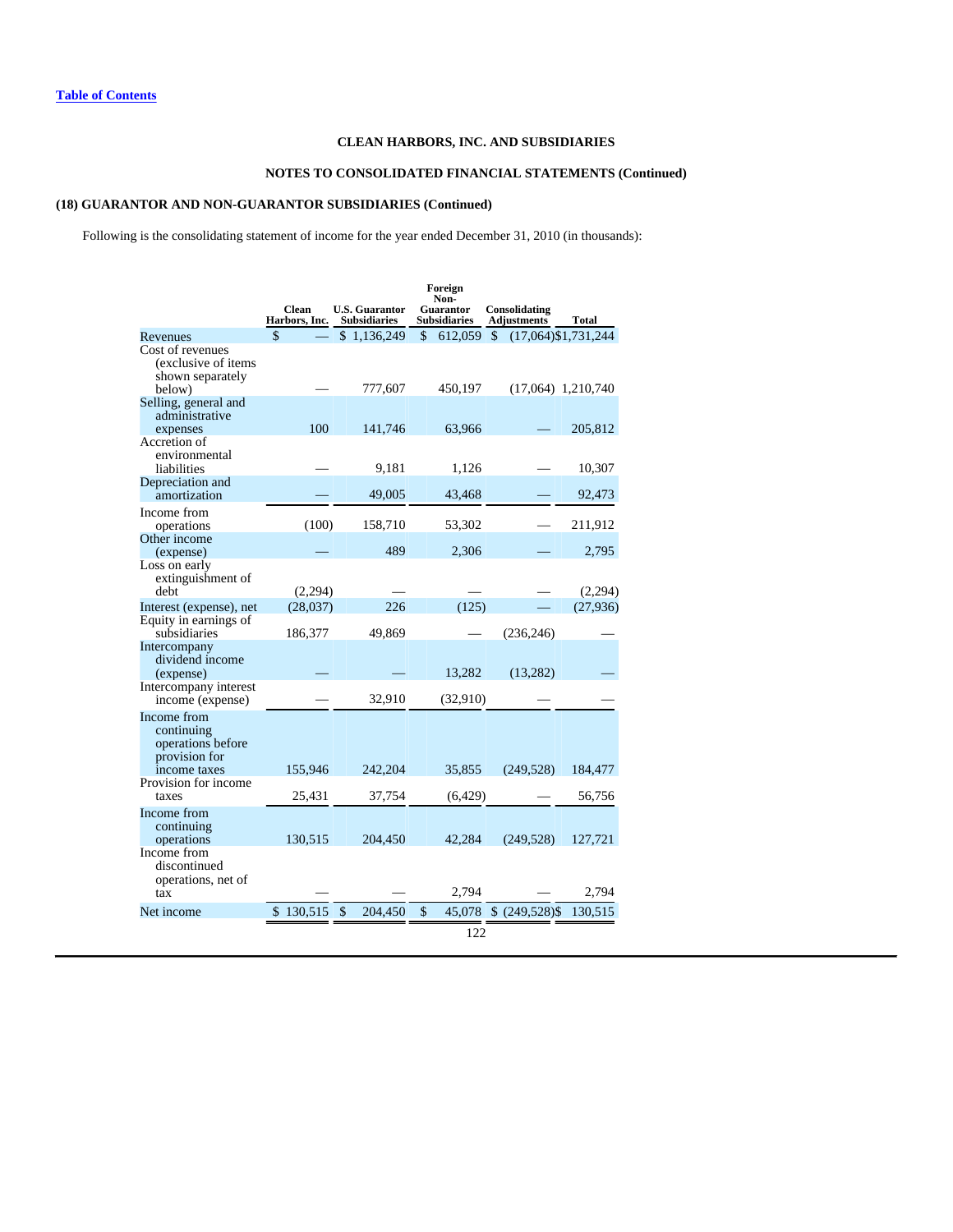# **NOTES TO CONSOLIDATED FINANCIAL STATEMENTS (Continued)**

## **(18) GUARANTOR AND NON-GUARANTOR SUBSIDIARIES (Continued)**

Following is the consolidating statement of income for the year ended December 31, 2009 (in thousands):

|                                                                 |                               | U.S.                                    | Foreign<br>Non-                         |                                     |                   |
|-----------------------------------------------------------------|-------------------------------|-----------------------------------------|-----------------------------------------|-------------------------------------|-------------------|
|                                                                 | <b>Clean</b><br>Harbors, Inc. | <b>Guarantor</b><br><b>Subsidiaries</b> | <b>Guarantor</b><br><b>Subsidiaries</b> | Consolidating<br><b>Adjustments</b> | <b>Total</b>      |
| Revenues                                                        | \$                            | \$<br>780,495                           | \$<br>285,246                           | \$                                  | 8,479 \$1,074,220 |
| Cost of revenues<br>(exclusive of items<br>shown separately     |                               |                                         |                                         |                                     |                   |
| below)<br>Selling, general and<br>administrative                |                               | 547,103                                 | 197,901                                 | 8,479                               | 753,483           |
| expenses                                                        | 145                           | 121,780                                 | 41,232                                  |                                     | 163,157           |
| Accretion of<br>environmental<br>liabilities                    |                               | 9,610                                   | 1,007                                   |                                     | 10,617            |
| Depreciation and<br>amortization                                |                               | 45,573                                  | 19,325                                  |                                     | 64,898            |
| Income from<br>operations                                       | (145)                         | 56,429                                  | 25,781                                  |                                     | 82,065            |
| Other income                                                    |                               | 125                                     | 134                                     |                                     | 259               |
| Loss on early<br>extinguishment of<br>debt                      | (2,538)                       |                                         | (2,315)                                 |                                     | (4, 853)          |
| Interest (expense), net                                         | (14, 340)                     | (861)                                   | (798)                                   |                                     | (15,999)          |
| Equity in earnings of<br>subsidiaries                           | 74,367                        | 29,403                                  |                                         | (103,770)                           |                   |
| Intercompany<br>dividend income<br>(expense)                    |                               |                                         | 12,038                                  | (12,038)                            |                   |
| Intercompany interest<br>income (expense)                       |                               | 19,478                                  | (19, 478)                               |                                     |                   |
| Income from<br>continuing<br>operations before<br>provision for |                               |                                         |                                         |                                     |                   |
| income taxes                                                    | 57,344                        | 104,574                                 | 15,362                                  | (115,808)                           | 61,472            |
| Provision for income<br>taxes                                   | 20,658                        | 802                                     | 4,765                                   |                                     | 26,225            |
| Income from<br>continuing<br>operations                         | 36,686                        | 103,772                                 | 10,597                                  | (115,808)                           | 35,247            |
| Income from<br>discontinued<br>operations, net of               |                               |                                         |                                         |                                     |                   |
| tax                                                             |                               |                                         | 1,439                                   |                                     | 1,439             |
| Net income                                                      | \$<br>36,686                  | \$<br>103,772                           | \$<br>12,036                            | $$(115,808)$ \$                     | 36,686            |
|                                                                 |                               |                                         | 123                                     |                                     |                   |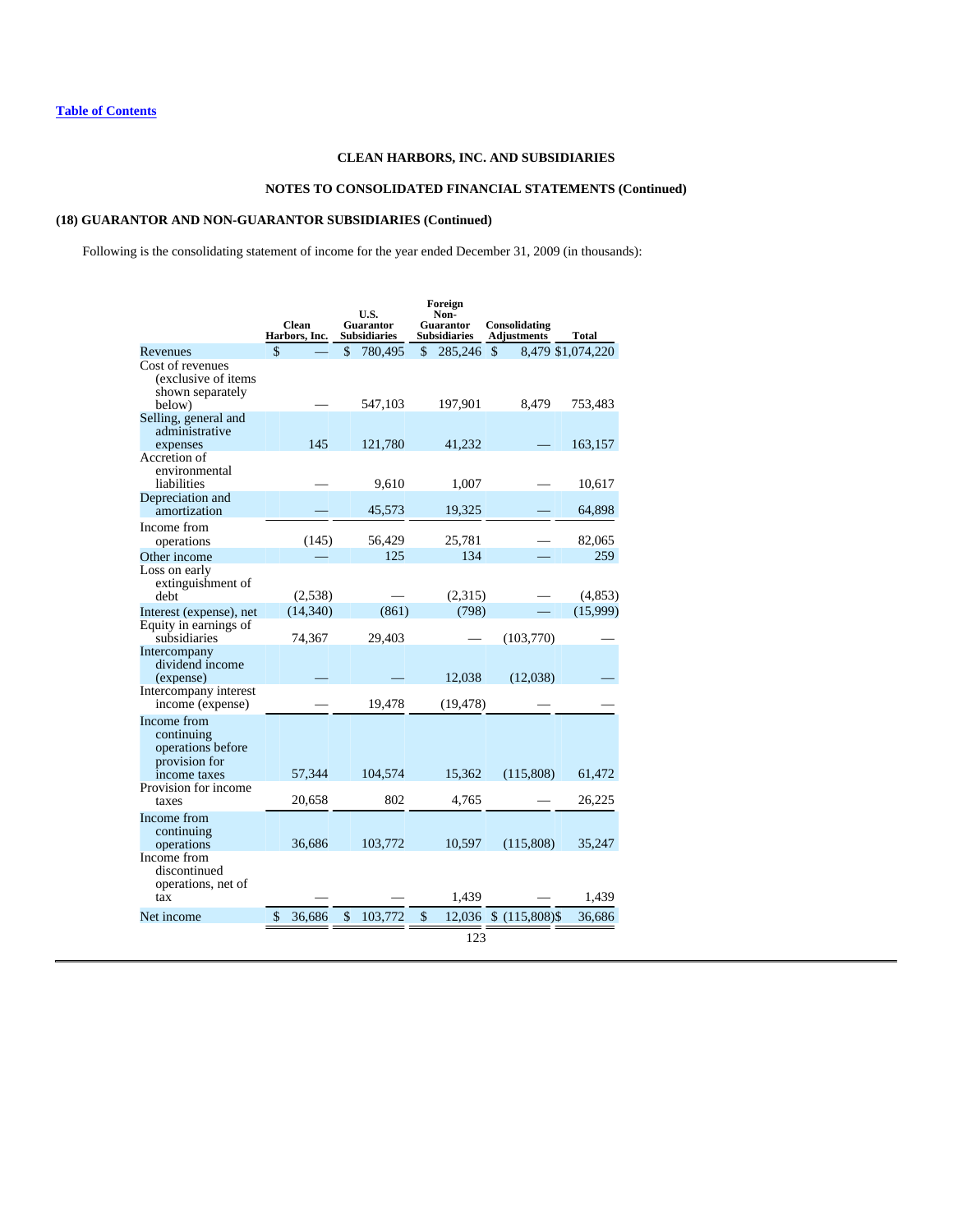# **NOTES TO CONSOLIDATED FINANCIAL STATEMENTS (Continued)**

## **(18) GUARANTOR AND NON-GUARANTOR SUBSIDIARIES (Continued)**

Following is the consolidating statement of income for the year ended December 31, 2008 (in thousands):

|                                                                        |              |               |                                                     |               | Foreign<br>Non-                         |                                     |                      |
|------------------------------------------------------------------------|--------------|---------------|-----------------------------------------------------|---------------|-----------------------------------------|-------------------------------------|----------------------|
|                                                                        | Clean        |               | <b>U.S. Guarantor</b><br>Harbors, Inc. Subsidiaries |               | <b>Guarantor</b><br><b>Subsidiaries</b> | Consolidating<br><b>Adjustments</b> | <b>Total</b>         |
| Revenues                                                               | \$           | $\mathcal{S}$ | 886,880                                             | \$            | 150.299                                 | $\mathcal{S}$                       | $(6.466)\$1.030.713$ |
| Cost of revenues<br>(exclusive of items)<br>shown separately<br>below) |              |               | 622,351                                             |               | 91,935                                  | (6, 466)                            | 707,820              |
| Selling, general and<br>administrative<br>expenses                     | 22           |               | 138,078                                             |               | 21,574                                  |                                     | 159,674              |
| Accretion of<br>environmental<br>liabilities                           |              |               | 9,718                                               |               | 1,058                                   |                                     | 10,776               |
| Depreciation and<br>amortization                                       |              |               | 39,527                                              |               | 4,944                                   |                                     | 44,471               |
| Income from<br>operations                                              | (22)         |               | 77,206                                              |               | 30,788                                  |                                     | 107,972              |
| Other (expense)<br>income                                              |              |               | (121)                                               |               | $\mathfrak{D}$                          |                                     | (119)                |
| Loss on early<br>extinguishment of<br>debt                             | (5, 473)     |               |                                                     |               |                                         |                                     | (5, 473)             |
| Interest income<br>(expense), net                                      | (9,026)      |               | (658)                                               |               | 1,281                                   |                                     | (8, 403)             |
| Equity in earnings of<br>subsidiaries                                  | 91,282       |               | 23,137                                              |               |                                         | (114, 419)                          |                      |
| Intercompany<br>dividend income<br>(expense)                           | 10,160       |               |                                                     |               | 12,913                                  | (23,073)                            |                      |
| Intercompany interest<br>income (expense)                              |              |               | 12,457                                              |               | (12, 457)                               |                                     |                      |
| Income before<br>provision for<br>income taxes                         | 86,921       |               | 112,021                                             |               | 32,527                                  | (137, 492)                          | 93,977               |
| Provision for income<br>taxes                                          | 29,435       |               | 283                                                 |               | 6,773                                   |                                     | 36,491               |
| Net income                                                             | \$<br>57,486 | $\mathsf{\$}$ | 111,738                                             | $\mathcal{S}$ | 25,754                                  | $$(137, 492)$ \$                    | 57,486               |
|                                                                        |              |               |                                                     |               | 124                                     |                                     |                      |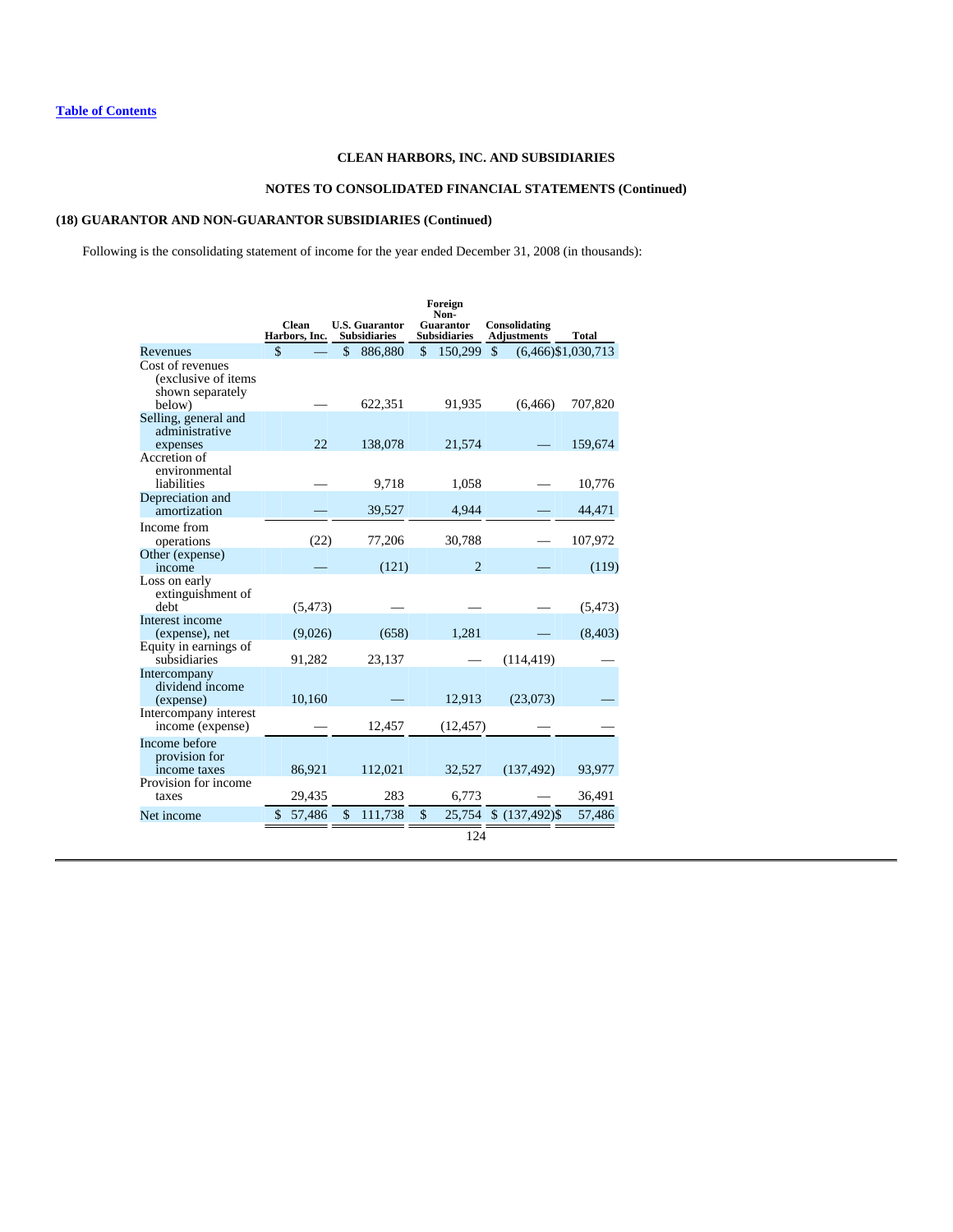# **NOTES TO CONSOLIDATED FINANCIAL STATEMENTS (Continued)**

## **(18) GUARANTOR AND NON-GUARANTOR SUBSIDIARIES (Continued)**

Following is the condensed consolidating statement of cash flows for the year ended December 31, 2010 (in thousands):

|                                                                               | <b>Clean</b>               | <b>U.S. Guarantor Non-Guarantor</b> | Foreign                       |                        |
|-------------------------------------------------------------------------------|----------------------------|-------------------------------------|-------------------------------|------------------------|
|                                                                               | Harbors, Inc. Subsidiaries |                                     | <b>Subsidiaries</b>           | <b>Total</b>           |
| Net cash from operating activities                                            | $(4,666)$ \$<br>\$         | 125,974                             | \$102,800 \$224,108           |                        |
| Cash flows from investing activities:                                         |                            |                                     |                               |                        |
| Additions to property, plant and equipment                                    |                            | (55, 814)                           |                               | $(60,636)$ $(116,450)$ |
| Acquisitions, net of cash acquired                                            |                            | (14, 646)                           |                               | (14, 646)              |
| Additions to intangible assets, including costs to obtain or renew<br>permits |                            | (1,534)                             | (2,670)                       | (4,204)                |
| Purchase of marketable securities                                             |                            |                                     | (2,127)                       | (2,127)                |
| Purchase of investment securities                                             | (10, 506)                  |                                     |                               | (10, 506)              |
| Proceeds from sales of fixed assets and assets held for sale                  |                            | 1,018                               | 15,035                        | 16,053                 |
| Proceeds from sales of marketable securities                                  |                            |                                     | 3,557                         | 3,557                  |
| Proceeds from sale of long-term investments                                   |                            | 1,300                               | $\overline{\phantom{0}}$      | 1,300                  |
| Proceeds from insurance settlement                                            |                            |                                     | 1,336                         | 1,336                  |
| Investment in subsidiaries                                                    | (236,700)                  | 236,700                             |                               |                        |
| Net cash from investing activities                                            | (247, 206)                 | 167,024                             |                               | $(45,505)$ $(125,687)$ |
| Cash flows from financing activities:                                         |                            |                                     |                               |                        |
| Change in uncashed checks                                                     |                            | (995)                               | (271)                         | (1,266)                |
| Proceeds from exercise of stock options                                       | 862                        |                                     |                               | 862                    |
| Proceeds from employee stock purchase plan                                    | 2.449                      |                                     |                               | 2,449                  |
| Remittance of shares, net                                                     | (399)                      |                                     |                               | (399)                  |
| Excess tax benefit of stock-based compensation                                | 1,751                      |                                     |                               | 1,751                  |
| Deferred financing costs paid                                                 | (353)                      |                                     | $\overbrace{\phantom{aaaaa}}$ | (353)                  |
| Payments of capital leases                                                    |                            | (492)                               | (4,634)                       | (5, 126)               |
| Principle payment on debt                                                     | (30,000)                   |                                     |                               | (30,000)               |
| Distribution of cash earned on employee participation plan                    |                            |                                     | (148)                         | (148)                  |
| Interest (payments) / received                                                |                            | 19,363                              | (19, 363)                     |                        |
| Intercompany debt                                                             | 236,700                    | (236,700)                           |                               |                        |
| Net cash from financing activities                                            | 211,010                    | (218, 824)                          | (24, 416)                     | (32, 230)              |
| Effect of exchange rate change on cash                                        |                            |                                     | 2,473                         | 2,473                  |
| Increase in cash and cash equivalents                                         | (40, 862)                  | 74.174                              | 35,352                        | 68,664                 |
| Cash and cash equivalents, beginning of period                                | 141,338                    | 50,408                              | 41,800                        | 233,546                |
| Cash and cash equivalents, end of period                                      | \$100,476                  | \$.<br>124,582                      | \$                            | 77,152 \$ 302,210      |
| 125                                                                           |                            |                                     |                               |                        |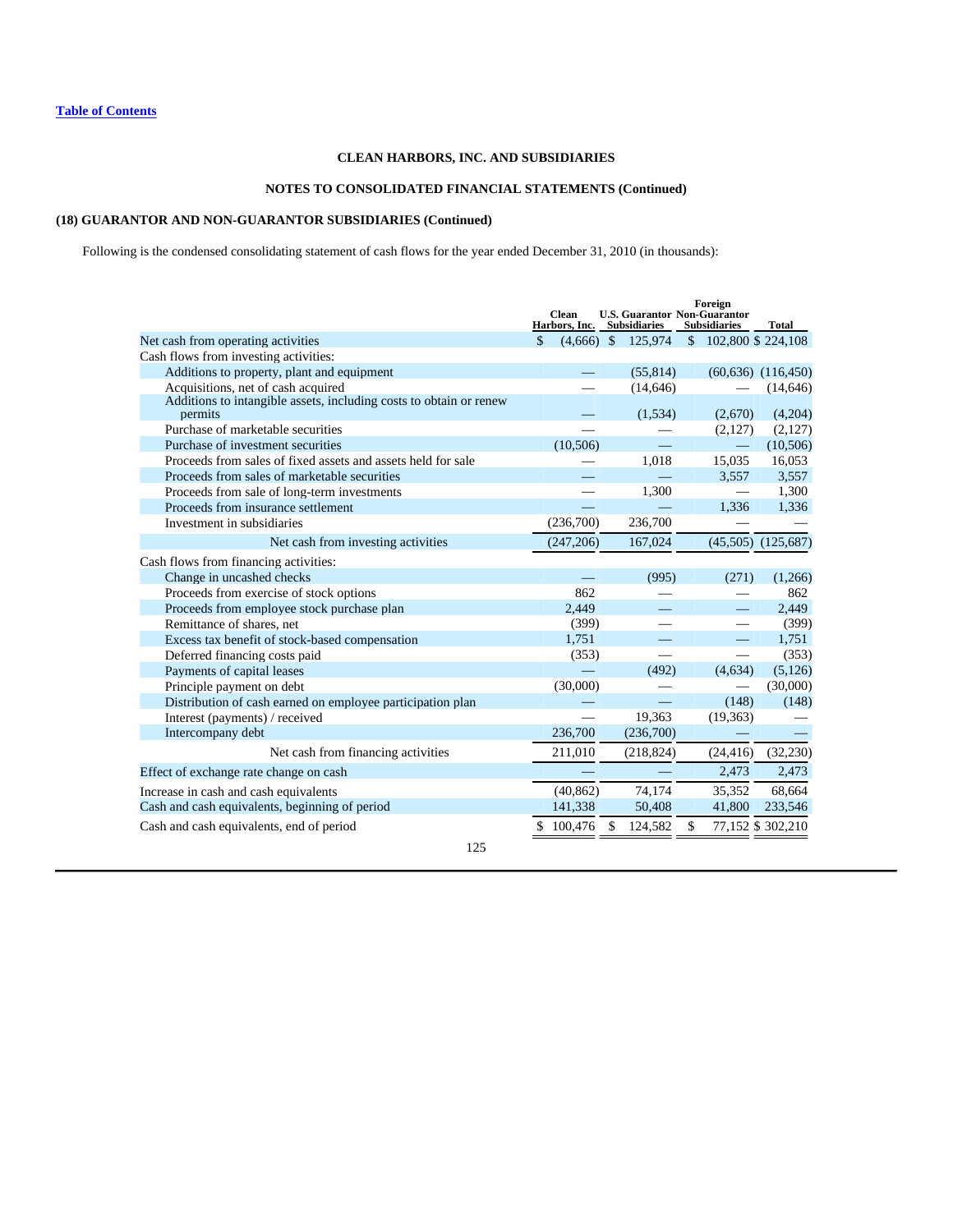# **NOTES TO CONSOLIDATED FINANCIAL STATEMENTS (Continued)**

## **(18) GUARANTOR AND NON-GUARANTOR SUBSIDIARIES (Continued)**

Following is the condensed consolidating statement of cash flows for the year ended December 31, 2009 (in thousands):

|                                                  |               | <b>Clean</b><br>Harbors, Inc. |               | <b>U.S. Guarantor</b><br><b>Subsidiaries</b> |               | Foreign<br><b>Non-Guarantor</b><br><b>Subsidiaries</b> | <b>Total</b> |
|--------------------------------------------------|---------------|-------------------------------|---------------|----------------------------------------------|---------------|--------------------------------------------------------|--------------|
| Net cash from operating activities               | $\mathcal{S}$ | 33,494                        | $\mathcal{S}$ | 33,952                                       | $\mathbf{\$}$ | 25,824 \$                                              | 93,270       |
| Cash flows from investing activities:            |               |                               |               |                                              |               |                                                        |              |
| Additions to property, plant and equipment       |               |                               |               | (49.628)                                     |               | (12,616)                                               | (62, 244)    |
| Acquisitions, net of cash acquired               |               | (402)                         |               |                                              |               | (54,074)                                               | (54, 476)    |
| Sales of marketable securities                   |               |                               |               |                                              |               | 105                                                    | 105          |
| Proceeds from sales of fixed assets              |               |                               |               | 298                                          |               | 154                                                    | 452          |
| Investment in subsidiaries                       |               | (378, 520)                    |               | 237,442                                      |               | 141,078                                                |              |
| Costs to obtain or renew permits                 |               |                               |               | (896)                                        |               | (1,332)                                                | (2,228)      |
| Net cash from investing activities               |               | (378, 922)                    |               | 187,216                                      |               | 73,315                                                 | (118, 391)   |
| Cash flows from financing activities:            |               |                               |               |                                              |               |                                                        |              |
| Change in uncashed checks                        |               |                               |               | 565                                          |               | 3.469                                                  | 4.034        |
| Proceeds from exercise of stock options          |               | 430                           |               |                                              |               |                                                        | 430          |
| Remittance of shares, net                        |               | (415)                         |               |                                              |               |                                                        | (415)        |
| Excess tax benefit from stock-based compensation |               | 481                           |               |                                              |               |                                                        | 481          |
| Proceeds from employee stock purchase plan       |               | 2,315                         |               |                                              |               |                                                        | 2,315        |
| Deferred financing costs paid                    |               | (10, 473)                     |               |                                              |               | $\overline{\phantom{0}}$                               | (10, 473)    |
| Payments on capital leases                       |               |                               |               | (384)                                        |               | (734)                                                  | (1, 118)     |
| Payment on acquired debt                         |               |                               |               |                                              |               | (230,745)                                              | (230,745)    |
| Principal payments on debt                       |               | (53,032)                      |               |                                              |               |                                                        | (53,032)     |
| Issuance of senior secured notes, net            |               | 292,107                       |               |                                              |               |                                                        | 292,107      |
| Intercompany debt                                |               | (222,040)                     |               |                                              |               | 222,040                                                |              |
| Intercompany financing                           |               | 118,800                       |               | (402)                                        |               | (118, 398)                                             |              |
| Dividends (paid) received                        |               | 236,699                       |               | (260, 701)                                   |               | 24,002                                                 |              |
| Interest (payments) / received                   |               |                               |               | 22,228                                       |               | (22, 228)                                              |              |
| Net cash from financing activities               |               | 364,872                       |               | (238.694)                                    |               | (122, 594)                                             | 3,584        |
| Effect of exchange rate change on cash           |               |                               |               |                                              |               | 5,559                                                  | 5,559        |
| Increase in cash and cash equivalents            |               | 19.444                        |               | (17,526)                                     |               | (17, 896)                                              | (15,978)     |
| Cash and cash equivalents, beginning of year     |               | 121,894                       |               | 67,934                                       |               | 59,696                                                 | 249,524      |
| Cash and cash equivalents, end of year           | \$            | 141,338                       | \$            | 50,408                                       | \$            | 41,800 \$                                              | 233,546      |
| 126                                              |               |                               |               |                                              |               |                                                        |              |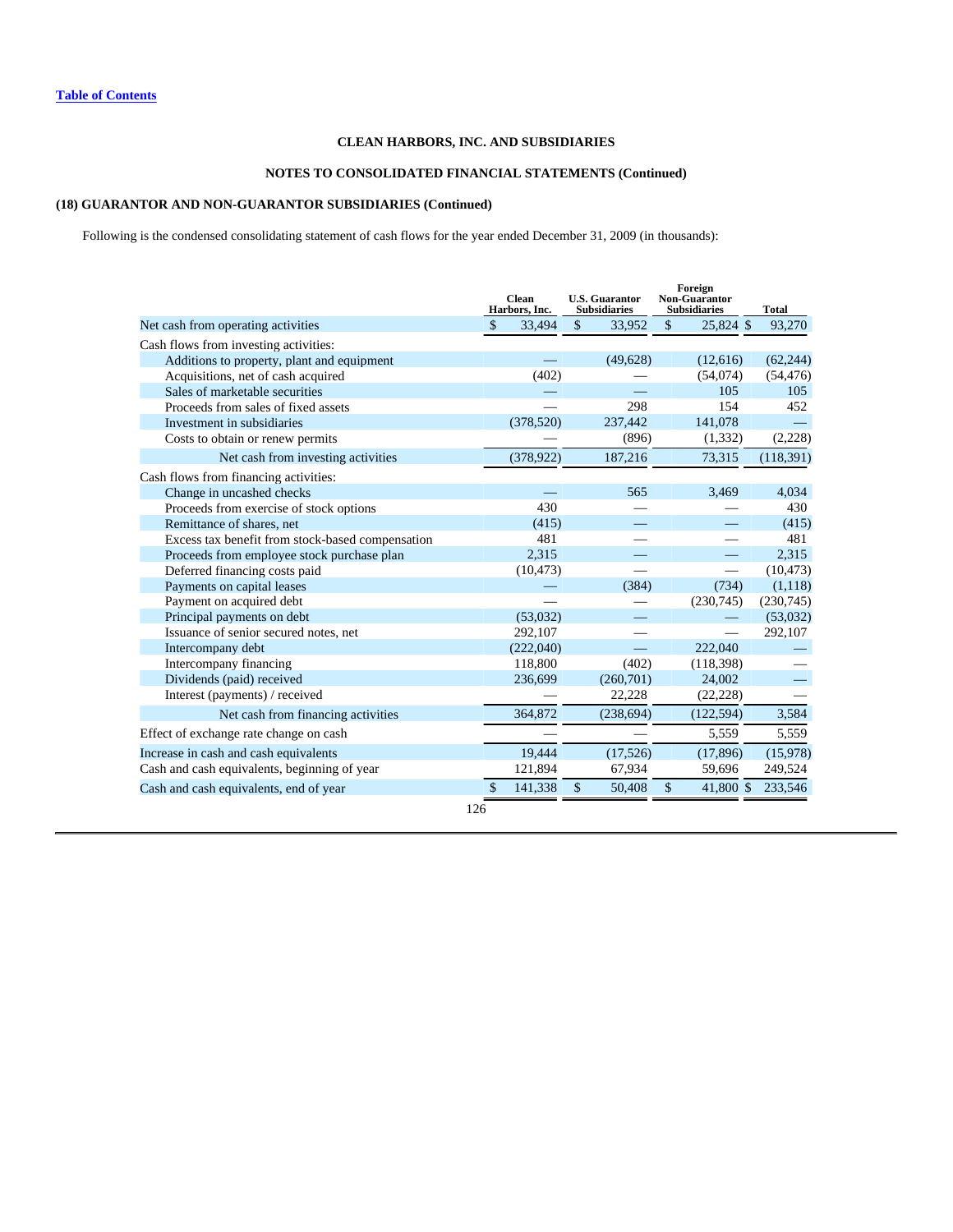### **NOTES TO CONSOLIDATED FINANCIAL STATEMENTS (Continued)**

### **(18) GUARANTOR AND NON-GUARANTOR SUBSIDIARIES (Continued)**

Following is the condensed consolidating statement of cash flows for the year ended December 31, 2008 (in thousands):

|                                                             |     | <b>Clean</b><br>Harbors, Inc. |              | <b>U.S. Guarantor</b><br><b>Subsidiaries</b> | Foreign<br>Non-Guarantor<br><b>Subsidiaries</b> | <b>Total</b>      |
|-------------------------------------------------------------|-----|-------------------------------|--------------|----------------------------------------------|-------------------------------------------------|-------------------|
| Net cash from operating activities                          | \$. | (31, 148)                     | $\mathbb{S}$ | 112,187                                      | \$                                              | 28,551 \$ 109,590 |
| Cash flows from investing activities:                       |     |                               |              |                                              |                                                 |                   |
| Additions to property, plant and equipment                  |     |                               |              | (47,688)                                     | (9,774)                                         | (57, 462)         |
| Acquisitions, net of cash acquired                          |     | (27, 628)                     |              |                                              |                                                 | (27, 628)         |
| Purchase of available-for-sale securities                   |     | (2,000)                       |              |                                              | (529)                                           | (2,529)           |
| Proceeds from insurance claims                              |     |                               |              |                                              | 346                                             | 346               |
| Sales of marketable securities                              |     | 4,350                         |              |                                              |                                                 | 4,350             |
| Proceeds from sale of fixed assets and assets held for sale |     |                               |              | 522                                          | 15                                              | 537               |
| Costs to obtain or renew permits                            |     |                               |              | (2,119)                                      | (10)                                            | (2,129)           |
| Net cash from investing activities                          |     | (25, 278)                     |              | (49, 285)                                    | (9.952)                                         | (84, 515)         |
| Cash flows from financing activities:                       |     |                               |              |                                              |                                                 |                   |
| Change in uncashed checks                                   |     |                               |              | 1,922                                        | 591                                             | 2,513             |
| Proceeds from exercise of stock options                     |     | 2,082                         |              |                                              |                                                 | 2,082             |
| Proceeds from exercise of warrants                          |     | 2,789                         |              |                                              |                                                 | 2,789             |
| Remittance of shares                                        |     | (483)                         |              |                                              |                                                 | (483)             |
| Excess tax benefit from stock-based compensation            |     | 3,504                         |              |                                              |                                                 | 3,504             |
| Proceeds from employee stock purchase plan                  |     | 1,820                         |              |                                              |                                                 | 1,820             |
| Payments on capital leases                                  |     |                               |              | (398)                                        | (87)                                            | (485)             |
| Proceeds from issuance of common stock, net                 |     | 173.541                       |              |                                              |                                                 | 173,541           |
| Principal payments on debt                                  |     | (68, 486)                     |              |                                              |                                                 | (68, 486)         |
| Intercompany financing                                      |     | 27,628                        |              | (27, 628)                                    |                                                 |                   |
| Dividends (paid) received                                   |     |                               |              | (11,326)                                     | 11,326                                          |                   |
| Interest (payments) / received                              |     |                               |              | 10,161                                       | (10, 161)                                       |                   |
| Net cash from financing activities                          |     | 142,395                       |              | (27,269)                                     | 1,669                                           | 116,795           |
| Effect of exchange rate change on cash                      |     |                               |              |                                              | (11, 884)                                       | (11, 884)         |
| Increase in cash and cash equivalents                       |     | 85,969                        |              | 35,633                                       | 8,384                                           | 129,986           |
| Cash and cash equivalents, beginning of year                |     | 35,925                        |              | 32,301                                       | 51,312                                          | 119,538           |
| Cash and cash equivalents, end of year                      | \$  | 121,894                       | \$           | 67,934                                       | \$                                              | 59,696 \$249,524  |

### **(19) PENDING ACQUISITION**

 On January 25, 2011, the Company signed a definitive agreement to acquire Badger Daylighting Ltd. ("Badger,") an Alberta corporation headquartered in Calgary, Alberta, in an all-cash transaction for a total consideration of approximately CDN \$247 million. Badger is North America's largest provider of hydrovac services, which are used primarily for safe digging in the utility and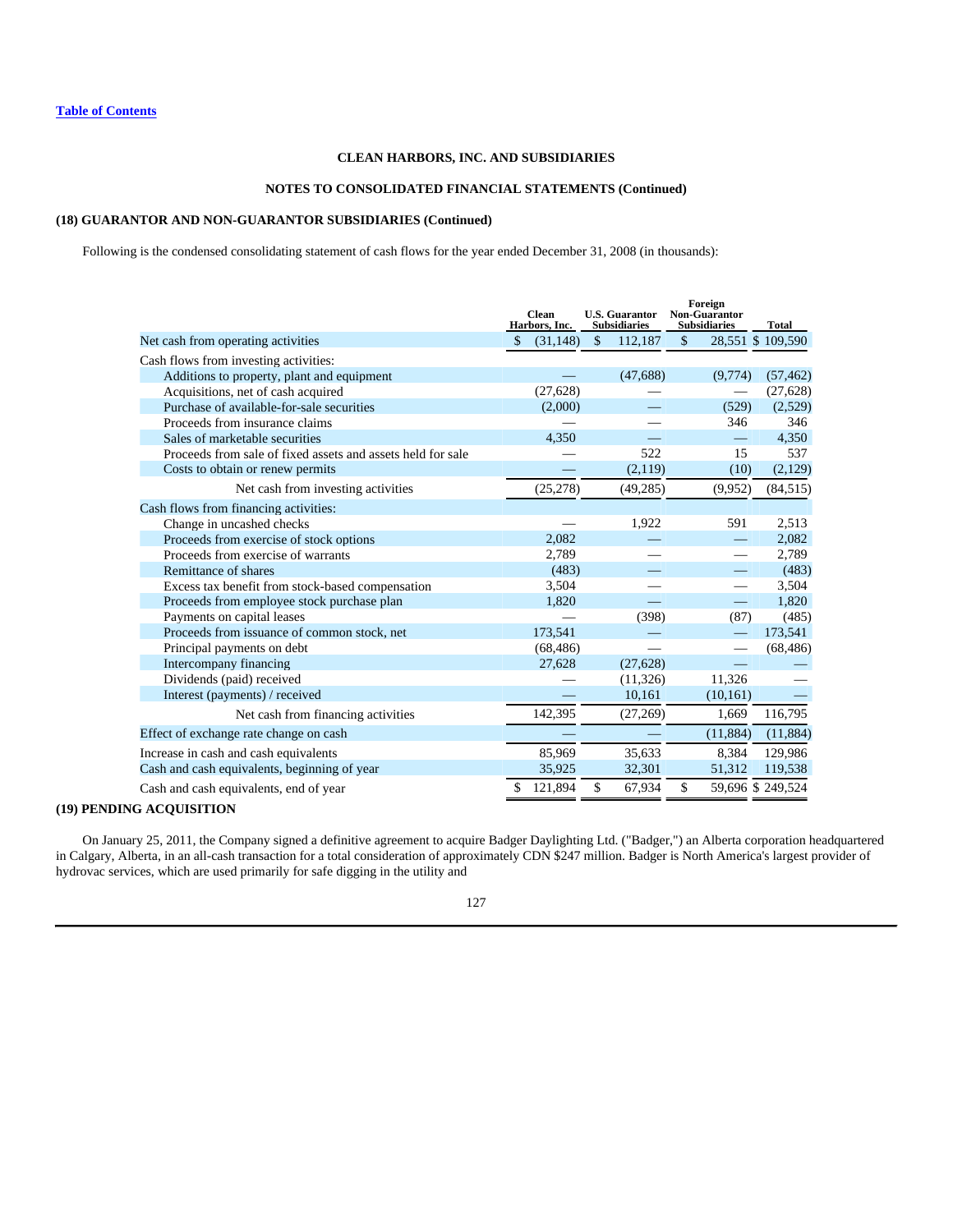### **NOTES TO CONSOLIDATED FINANCIAL STATEMENTS (Continued)**

### **(19) PENDING ACQUISITION (Continued)**

petroleum industries. Badger maintains a network of operating centers throughout Canada and the United States. Badger has more than 400 employees and operates a fleet of approximately 410 custom-built hydrovac units. Badger shares trade on the Toronto Stock Exchange under the symbol "BAD".

 Under the terms of the agreement, the Company will acquire 100% of Badger's outstanding common shares in exchange for approximately CDN \$222 million in cash (CDN \$20.50 for each Badger share), and the assumption of approximately CDN \$25 million of Badger net debt. The Company anticipates that this acquisition will be a strong addition to its broad array of current service offerings and that the Company will leverage its sales and marketing strength to accelerate Badger's growth throughout the U.S. The acquisition is subject to approval by regulators and Badger shareholders, as well as other customary closing conditions, and is expected to be completed during the second quarter of 2011.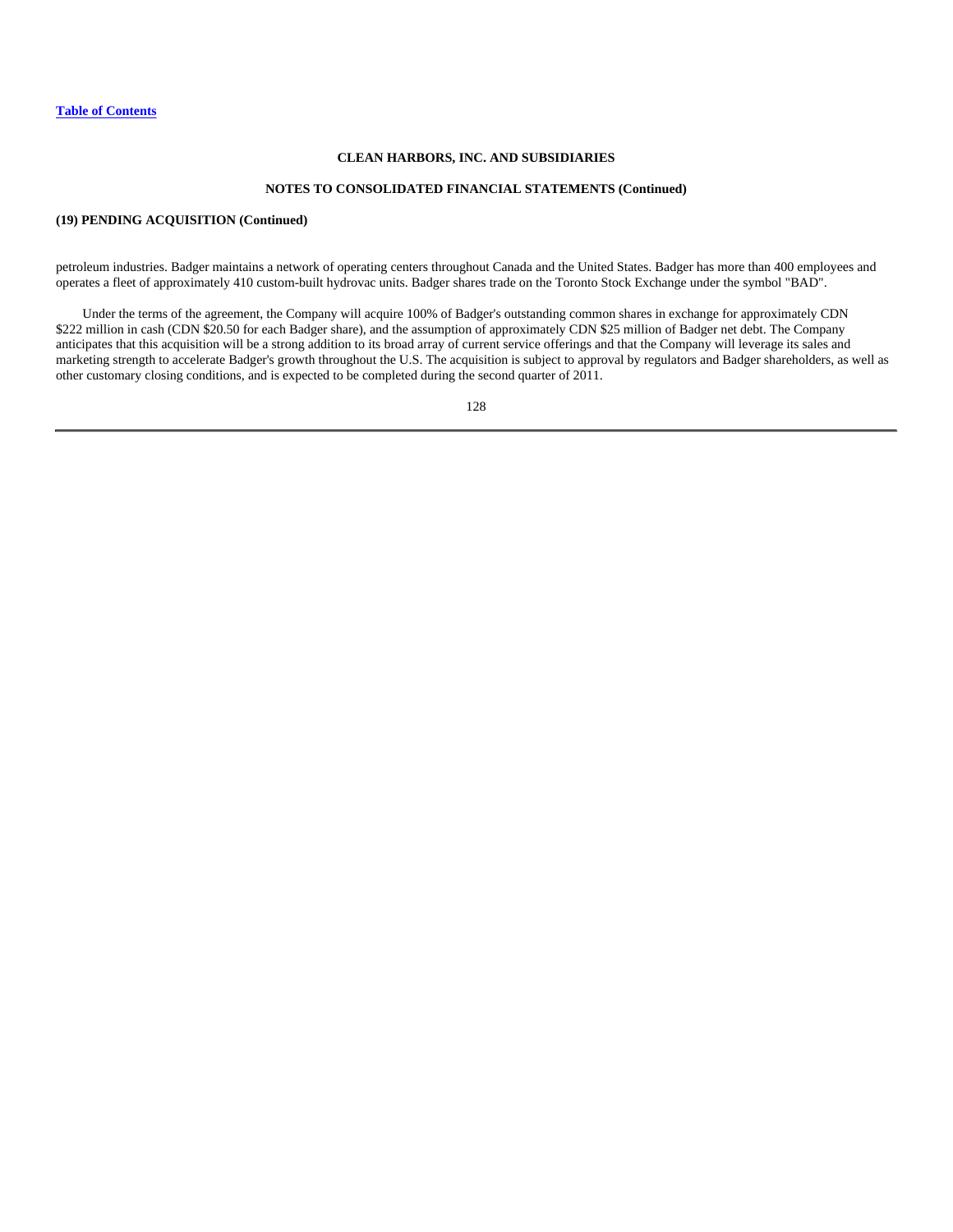### **SCHEDULE II**

### **VALUATION AND QUALIFYING ACCOUNTS**

#### **For the Three Years Ended December 31, 2010**

#### **(in thousands)**

<span id="page-132-0"></span>

| <b>Allowance for Doubtful Accounts</b> |  | ванапсе<br><b>Beginning of</b><br>Period | <b>Additions Charged to</b><br><b>Operating Expense</b> |      | <b>Deductions from</b><br>Reserves(a) |     | <b>Balance</b><br><b>End of Period</b> |      |  |
|----------------------------------------|--|------------------------------------------|---------------------------------------------------------|------|---------------------------------------|-----|----------------------------------------|------|--|
| 2008                                   |  | 950                                      |                                                         | 244  |                                       |     |                                        | .005 |  |
| 2009                                   |  | .005                                     | J                                                       | .006 |                                       | 179 |                                        | 832  |  |
| 2010                                   |  |                                          | ٠D                                                      | 245  |                                       |     | J                                      | .084 |  |

**Balance**

(a) Amounts deemed uncollectible, net of recoveries.

| <b>Sales Allowance(b)</b> | <b>Balance</b><br><b>Beginning of</b><br>Period | <b>Additions Charged to</b><br>Revenue |        | <b>Deductions from</b><br><b>Reserves</b> | <b>Balance</b><br><b>End of Period</b> |        |  |
|---------------------------|-------------------------------------------------|----------------------------------------|--------|-------------------------------------------|----------------------------------------|--------|--|
| 2008                      | 5,155                                           | D                                      | 16.265 | 15.702                                    |                                        | 5,718  |  |
| 2009                      | 5.718                                           |                                        | 12.559 | 10.854                                    |                                        | 7.423  |  |
| 2010                      | 7.423                                           | ٠D                                     | 29.497 | 15.300                                    |                                        | 21.620 |  |

Due to the nature of the Company's business and the complex invoices that result from the services provided, customers may withhold payments and attempt to renegotiate amounts invoiced. In addition, for some of the services provided, the Company's invoices are based on quotes that can either generate credits or debits when the actual revenue amount is known. Based on industry knowledge and historical trends, the Company records a revenue allowance accordingly. This practice causes the volume of activity flowing through the revenue allowance during the year to be higher than the balance at the end of the year. Increases in overall sales volumes and the expansion of the customer base in recent years have also increased the volume of additions and deductions to the allowance during the year, as well as increased the amount of the allowance at the end of the year. (b)

 The revenue allowance is intended to cover the net amount of revenue adjustments that may need to be credited to customers' accounts in future periods. Management determines the appropriate total revenue allowance by evaluating the following factors on a customer-by-customer basis as well as on a consolidated level: historical collection trends, age of outstanding receivables, existing economic conditions and other information as deemed applicable. Revenue allowance estimates can differ materially from the actual adjustments, but historically the revenue allowance has been sufficient to cover the net amount of the reserve adjustments issued in subsequent reporting periods.

| <b>Valuation Allowance on Deferred Tax Assets</b> | <b>Balance</b><br><b>Beginning of</b><br>Period | <b>Additions (Deductions)</b><br>Charged to (from)<br>Income<br><b>Tax Expense</b> |       | <b>Other Changes</b><br>to Reserves | <b>Balance</b><br><b>End of Period</b> |
|---------------------------------------------------|-------------------------------------------------|------------------------------------------------------------------------------------|-------|-------------------------------------|----------------------------------------|
| 2008                                              | 10.025                                          | \$                                                                                 | 786   |                                     | 10.811                                 |
| 2009                                              | 10.811<br>\$                                    | \$                                                                                 | (719) | 1.150                               | 11.242                                 |
| 2010                                              | 11.242                                          | \$                                                                                 | 1.677 | السندا                              | 12.919                                 |
|                                                   |                                                 | 129                                                                                |       |                                     |                                        |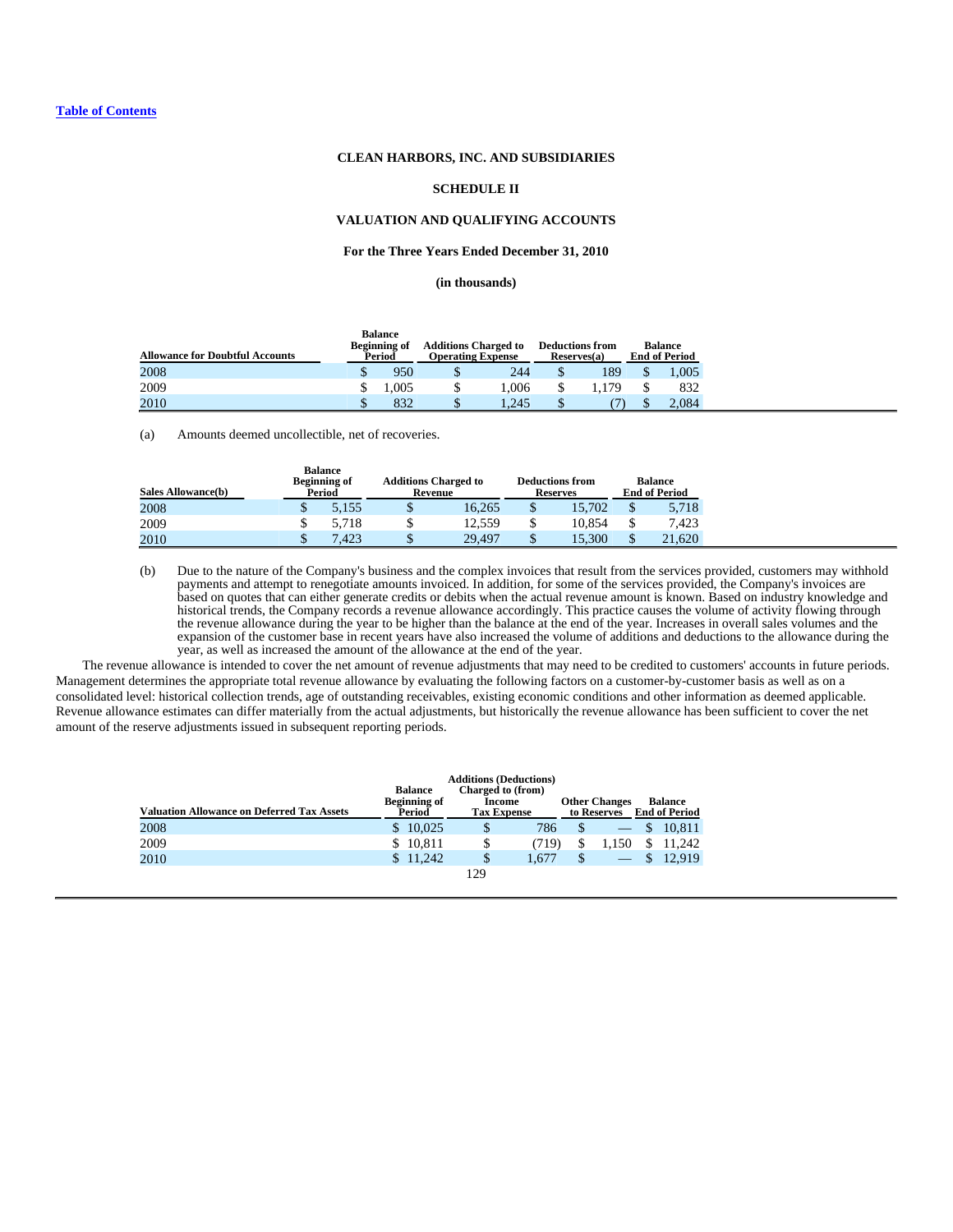### **ITEM 9. CHANGES IN AND DISAGREEMENTS WITH ACCOUNTANTS ON ACCOUNTING AND FINANCIAL DISCLOSURE**

None.

### **ITEM 9A. CONTROLS AND PROCEDURES**

#### **Evaluation of Disclosure Controls and Procedures**

 Under the supervision and with the participation of the Company's management, including the Chief Executive Officer and its Chief Financial Officer, management evaluated the effectiveness of the Company's disclosure controls and procedures, as such term is defined under Rule 13a-15(e) promulgated under the Securities Exchange Act of 1934, as amended, as of December 31, 2010. The Company's Chief Executive Officer and its Chief Financial Officer concluded that the Company's disclosure controls and procedures were effective as of December 31, 2010.

#### **Management's Annual Report on Internal Control Over Financial Reporting**

 The Company's management is responsible for establishing and maintaining adequate internal control over financial reporting, as that term is defined in Exchange Act Rule 13a-15(f). Under the supervision and with the participation of the Company's management, including the Chief Executive Officer and Chief Financial Officer, the Company conducted an evaluation of its internal control over financial reporting based on the framework in *Internal Control— Integrated Framework* issued by the Committee of Sponsoring Organizations of the Treadway Commission.

 Based on their evaluation under the framework in *Internal Control—Integrated Framework*, the Company's management concluded that the Company maintained effective internal control over financial reporting as of December 31, 2010 based on the criteria in the *Internal Control—Integrated Framework*.

 Deloitte & Touche LLP, the independent registered public accounting firm that audited the Company's consolidated financial statements, has issued an attestation report on the Company's internal control over financial reporting as of December 31, 2010, which is included below in this Item 9A of this annual report on Form 10-K.

### **Changes in Internal Control over Financial Reporting**

 There have not been any changes in the Company's internal control over financial reporting, as such term is defined in Rule 13a-15(f) under the Exchange Act, during the Company's fiscal quarter ended December 31, 2010 that have materially affected, or are reasonably likely to materially affect, the Company's internal control over financial reporting.

#### **Limitations on the Effectiveness of Controls**

 The Company's management, including the Chief Executive Officer and Chief Financial Officer, does not expect that the Company's disclosure controls and procedures or the Company's internal control over financial reporting will prevent all errors and all fraud.

 A company's internal control over financial reporting is a process designed to provide reasonable assurance regarding the reliability of financial reporting and the preparation of financial statements for external purposes in accordance with generally accepted accounting principles. A company's internal control over financial reporting includes those policies and procedures that (i) pertain to the maintenance of records that, in reasonable detail, accurately and fairly reflect the transactions and dispositions of the assets of the company; (ii) provide reasonable assurance that transactions are recorded as necessary to permit preparation of financial statements in accordance with generally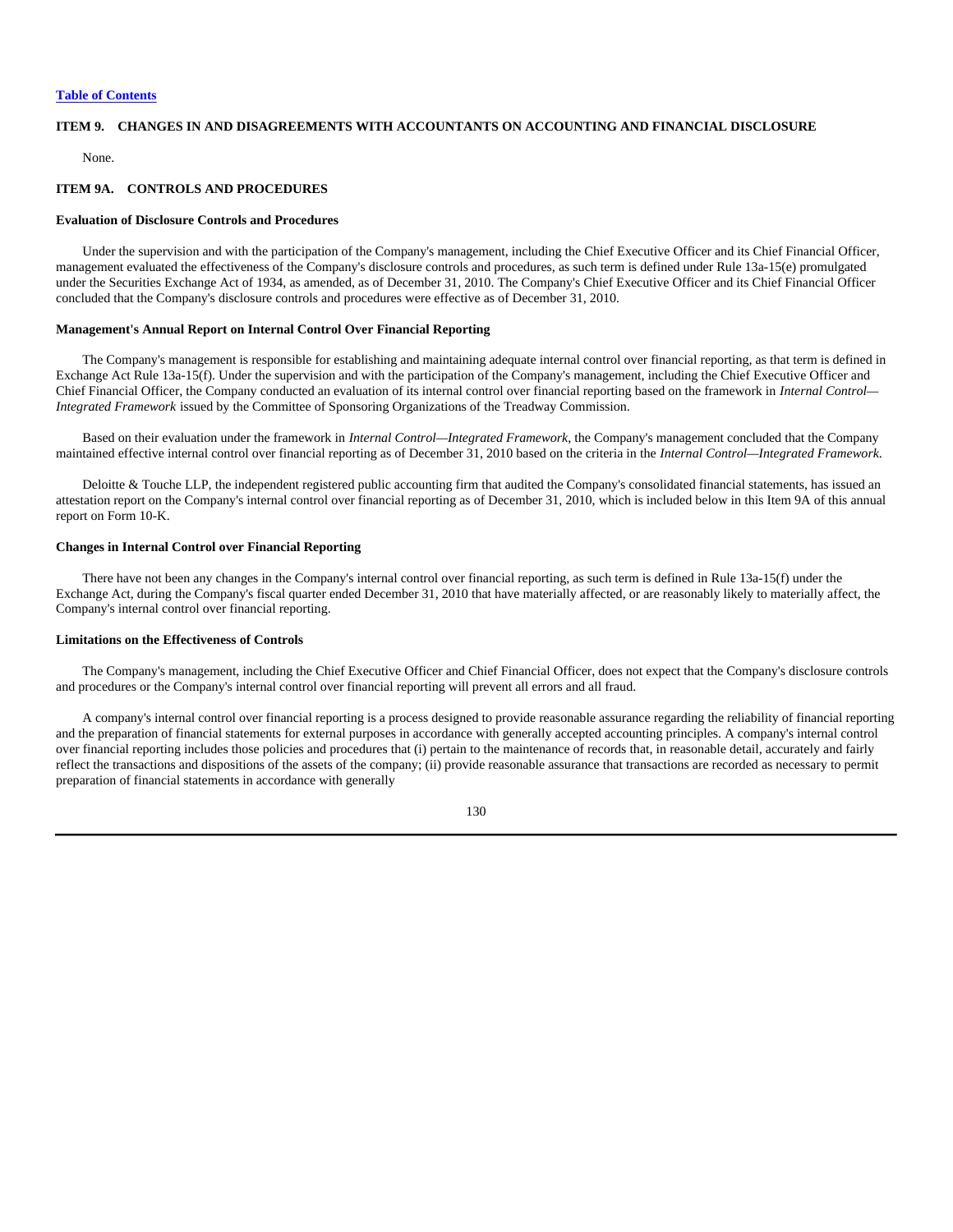accepted accounting principles, and that receipts and expenditures of the company are being made only in accordance with authorizations of management and directors of the company; and (iii) provide reasonable assurance regarding prevention or timely detection of unauthorized acquisition, use, or disposition of the company's assets that could have a material effect on the financial statements.

 Because of its inherent limitations, internal control over financial reporting may not prevent or detect misstatements. Also, projections of any evaluation of effectiveness to future periods are subject to the risk that controls may become inadequate because of changes in conditions, or that the degree of compliance with the policies or procedures may deteriorate.

 Further, the design of disclosure controls and procedures and internal control over financial reporting must reflect the fact that there are resource constraints, and the benefits of controls must be considered relative to their costs. Because of the inherent limitations of controls and procedures and internal control over financial reporting, no evaluation of controls can provide absolute assurance that all control issues and instances of fraud, if any, within the Company have been detected.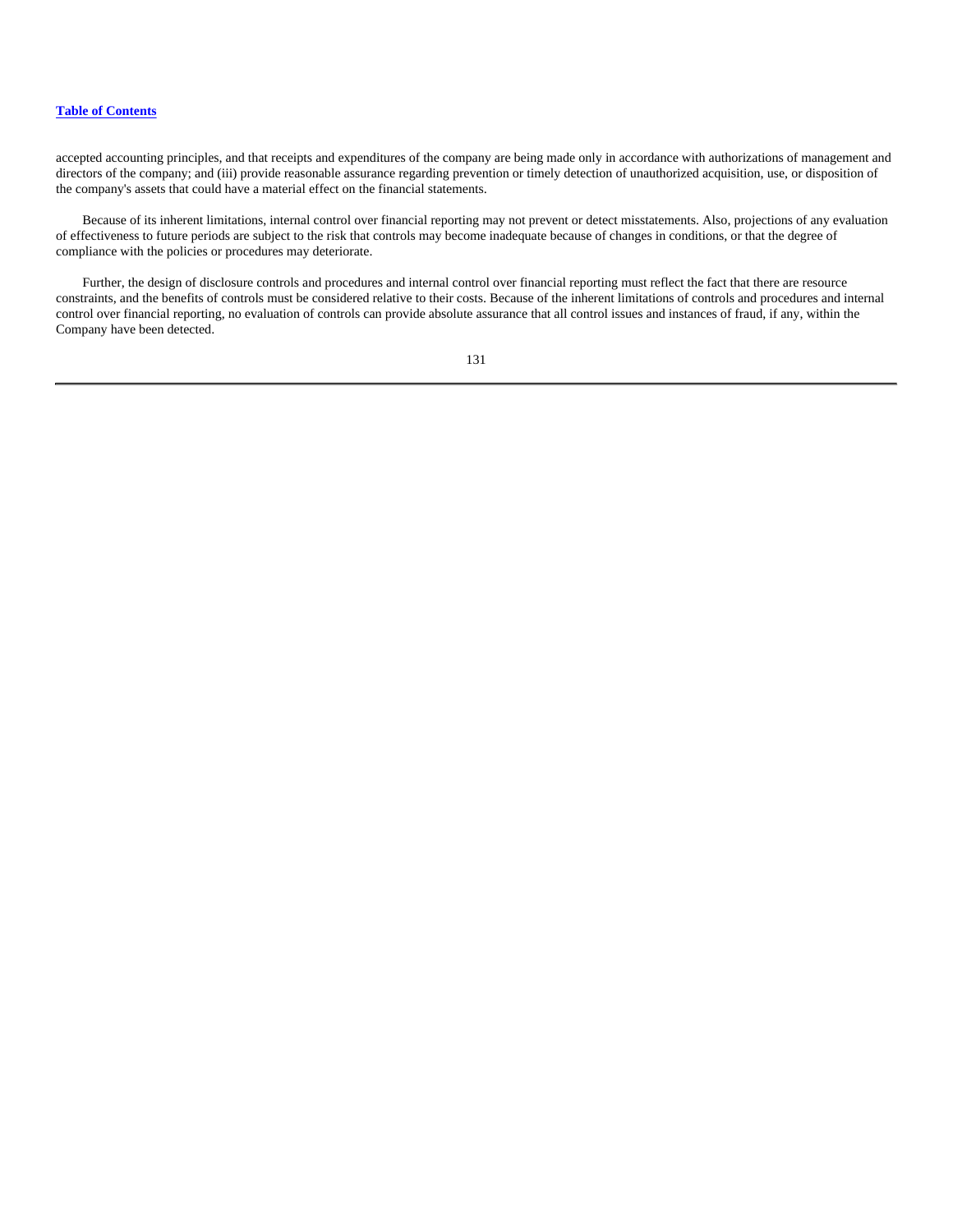### **REPORT OF INDEPENDENT REGISTERED PUBLIC ACCOUNTING FIRM**

To the Board of Directors and Stockholders of Clean Harbors, Inc. Norwell, Massachusetts

We have audited the internal control over financial reporting of Clean Harbors, Inc. and subsidiaries (the "Company") as of December 31, 2010, based on criteria established in *Internal Control—Integrated Framework* issued by the Committee of Sponsoring Organizations of the Treadway Commission. The Company's management is responsible for maintaining effective internal control over financial reporting and for its assessment of the effectiveness of internal control over financial reporting, included in the accompanying *Management's Annual Report on Internal Control over Financial Reporting*. Our responsibility is to express an opinion on the Company's internal control over financial reporting based on our audit.

 We conducted our audit in accordance with the standards of the Public Company Accounting Oversight Board (United States). Those standards require that we plan and perform the audit to obtain reasonable assurance about whether effective internal control over financial reporting was maintained in all material respects. Our audit included obtaining an understanding of internal control over financial reporting, assessing the risk that a material weakness exists, testing and evaluating the design and operating effectiveness of internal control based on the assessed risk, and performing such other procedures as we considered necessary in the circumstances. We believe that our audit provides a reasonable basis for our opinion.

 A company's internal control over financial reporting is a process designed by, or under the supervision of, the company's principal executive and principal financial officers, or persons performing similar functions, and effected by the company's board of directors, management, and other personnel to provide reasonable assurance regarding the reliability of financial reporting and the preparation of financial statements for external purposes in accordance with generally accepted accounting principles. A company's internal control over financial reporting includes those policies and procedures that (1) pertain to the maintenance of records that, in reasonable detail, accurately and fairly reflect the transactions and dispositions of the assets of the company; (2) provide reasonable assurance that transactions are recorded as necessary to permit preparation of financial statements in accordance with generally accepted accounting principles, and that receipts and expenditures of the company are being made only in accordance with authorizations of management and directors of the company; and (3) provide reasonable assurance regarding prevention or timely detection of unauthorized acquisition, use, or disposition of the company's assets that could have a material effect on the financial statements.

 Because of the inherent limitations of internal control over financial reporting, including the possibility of collusion or improper management override of controls, material misstatements due to error or fraud may not be prevented or detected on a timely basis. Also, projections of any evaluation of the effectiveness of the internal control over financial reporting to future periods are subject to the risk that the controls may become inadequate because of changes in conditions, or that the degree of compliance with the policies or procedures may deteriorate.

 In our opinion, the Company maintained, in all material respects, effective internal control over financial reporting as of December 31, 2010, based on the criteria established in *Internal Control—Integrated Framework* issued by the Committee of Sponsoring Organizations of the Treadway Commission.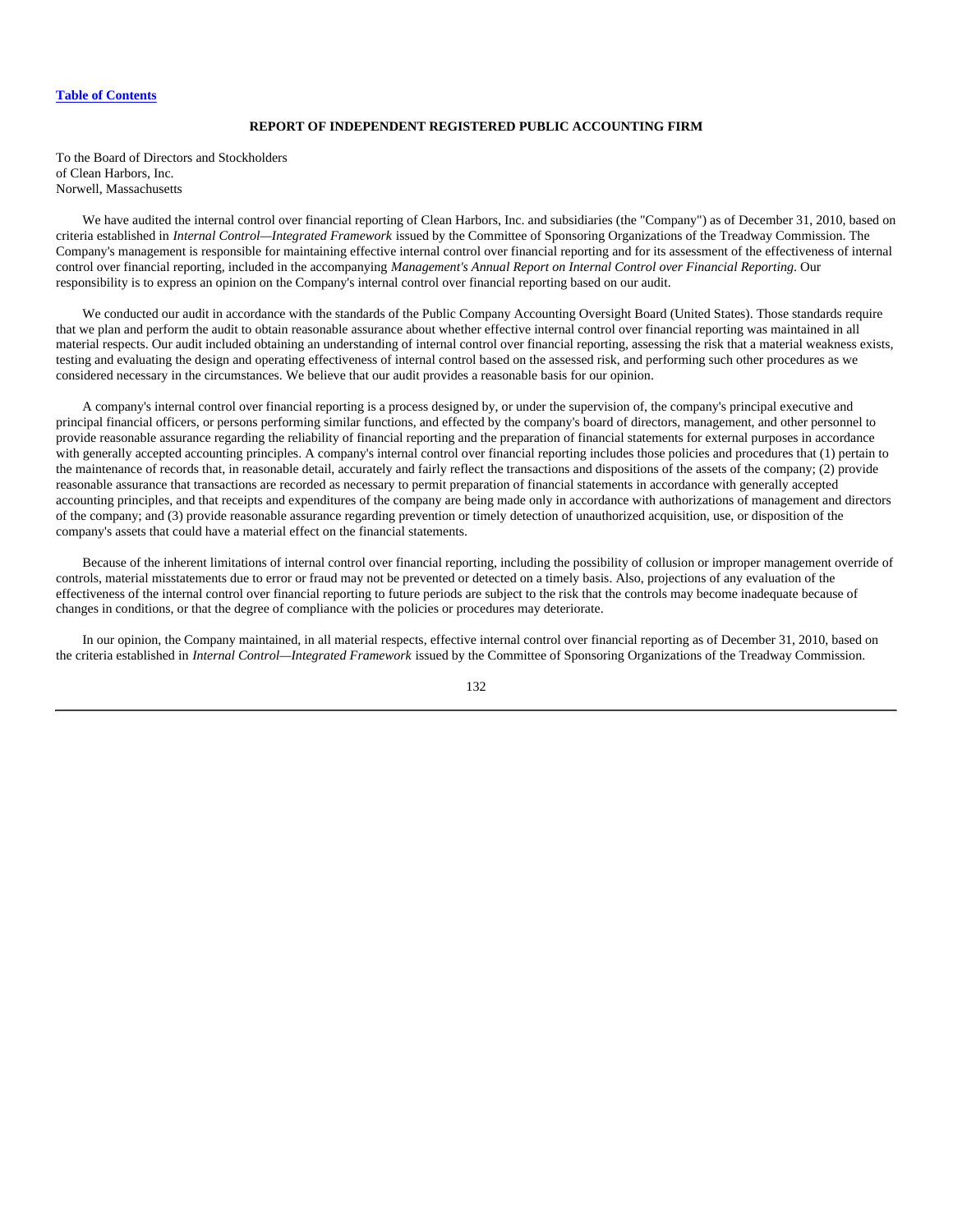We have also audited, in accordance with the standards of the Public Company Accounting Oversight Board (United States), the consolidated financial statements and financial statement schedule as of and for the year ended December 31, 2010 of the Company and our report dated March 1, 2011 expressed an unqualified opinion on those financial statements and financial statement schedule.

/s/ DELOITTE & TOUCHE LLP

Boston, Massachusetts March 1, 2011

# **ITEM 9B. OTHER INFORMATION**

Not applicable.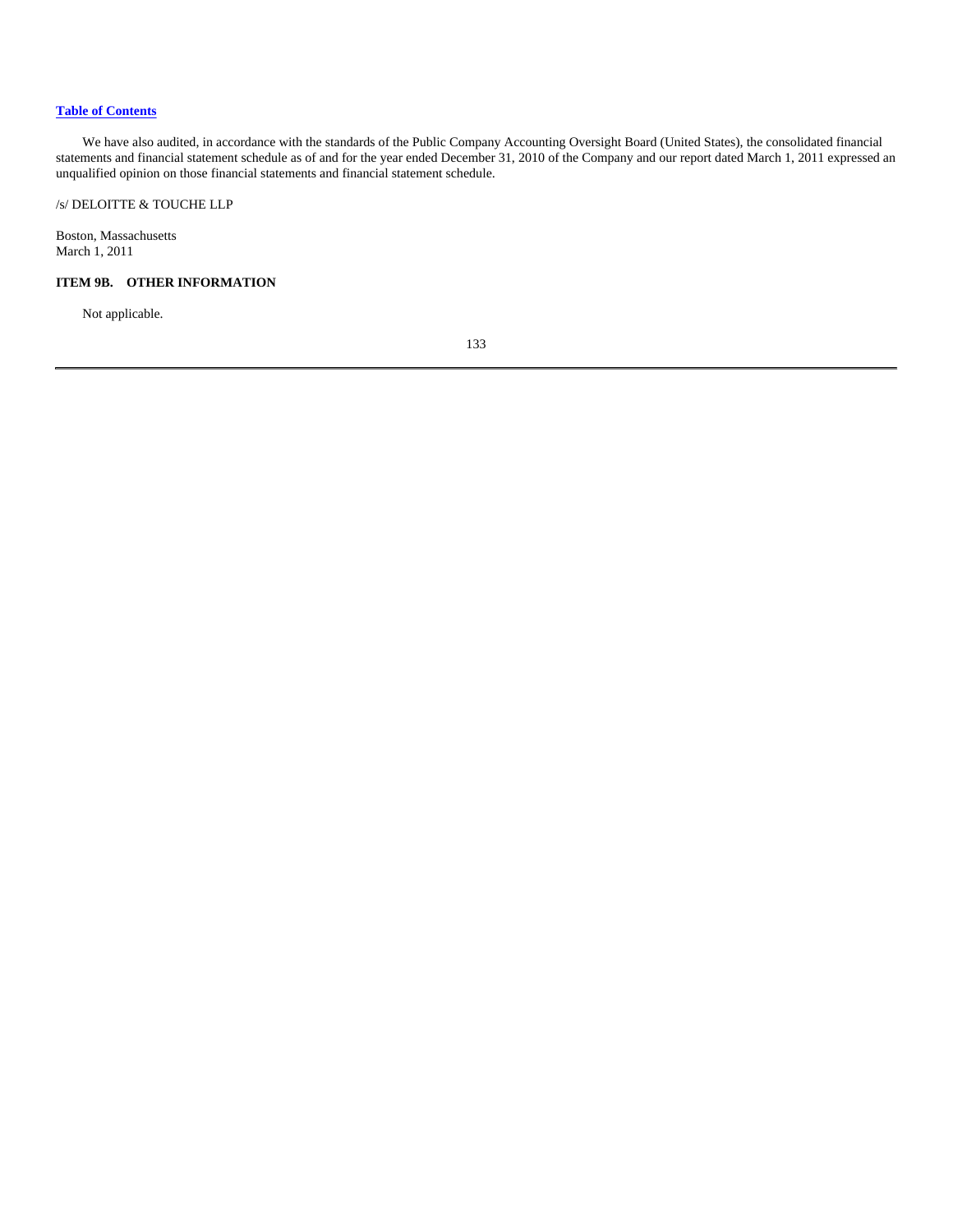#### **PART III**

 Except for the information set forth below under Item 12 with respect to securities authorized for issuance under the registrant's equity compensation plans, the information called for by Item 10 (Directors, Executive Officers and Corporate Governance), Item 11 (Executive Compensation), Item 12 (Security Ownership of Certain Beneficial Owners and Management and Related Stockholder Matters), Item 13 (Certain Relationships and Related Transactions, and Director Independence), and Item 14 (Principal Accountant Fees and Services) is incorporated herein by reference to the registrant's definitive proxy statement for its 2011 Annual Meeting of Stockholders, which definitive proxy statement will be filed with the Securities and Exchange Commission by April 30, 2011.

 For the purpose of calculating the aggregate market value of the voting stock of the registrant held by non-affiliates as shown on the cover page of this report, it has been assumed that the directors and executive officers of the registrant, as will be set forth in the Company's definitive proxy statement for its 2011 Annual Meeting of Stockholders, are the only affiliates of the registrant. However, this should not be deemed to constitute an admission that all of such persons are, in fact, affiliates or that there are not other persons who may be deemed affiliates of the registrant.

### **ITEM 12. SECURITY OWNERSHIP OF CERTAIN BENEFICIAL OWNERS AND MANAGEMENT AND RELATED STOCKHOLDER MATTERS**

 In addition to the information about the security ownership of certain beneficial owners and management and related stockholder matters which is incorporated herein by reference to the Company's definitive proxy statement for the Company's 2010 Annual Meeting of Stockholders, the following table includes information as of December 31, 2010 regarding shares of common stock authorized for issuance under the Company's equity compensation plans. The Company's stockholders previously approved each of the plans.

|                                       |                                                                         |                                               |       | <b>Number of securities</b><br>remaining available |
|---------------------------------------|-------------------------------------------------------------------------|-----------------------------------------------|-------|----------------------------------------------------|
|                                       |                                                                         |                                               |       | for future issuance<br>under equity                |
|                                       | Number of securities to                                                 |                                               |       | compensation plans                                 |
|                                       | be issued upon exercise Weighted-average exercise (excluding securities |                                               |       |                                                    |
| <b>Plan Category</b>                  | of outstanding options<br>and rights $(a)$                              | price of outstanding<br>options and rights(b) |       | reflected in column<br>$(a))$ (c)                  |
| Equity compensation plans approved by |                                                                         |                                               |       |                                                    |
| security holders $(1)$                | 110.574                                                                 |                                               | 28.33 | 2,969,110                                          |

Includes: (i) the Company's 1992 Equity Incentive Plan (the "1992 Plan") which expired in 2002, but under which there were on December 31, 2010 outstanding options for an aggregate of 6,000 shares; (ii) the Company's 2000 Stock Incentive Plan which expired in 2010, but under which there were on December 31, 2010 outstanding options for an aggregate of 104,574 shares; and (iii) the Company's 2010 Stock Incentive Plan ("the 2010 Plan") under which there were on December 31, 2010 no outstanding options but 2,969,110 shares were available for grant of future options, restricted stock awards and certain other forms of equity incentives. As described in Note 13, "Stock-Based Compensation and Employee Participation Plan," to the Company's consolidated financial statements included in Item 8, "Financial Statements and Supplementary Data," in this report, during 2010 the Company adopted the 2010 Plan which provides for awards of up to 3,000,000 shares of Common Stock (subject to certain anti-dilution adjustments) in the form of (i) stock options, (ii) stock appreciation rights, (iii) restricted stock, (iv) restricted stock units, and (v) certain other stock-based awards. (1)

 In addition, as described in Note 13, "Stock-Based Compensation and Employee Participation Plan," to the Company's consolidated financial statements included in Item 8, "Financial Statements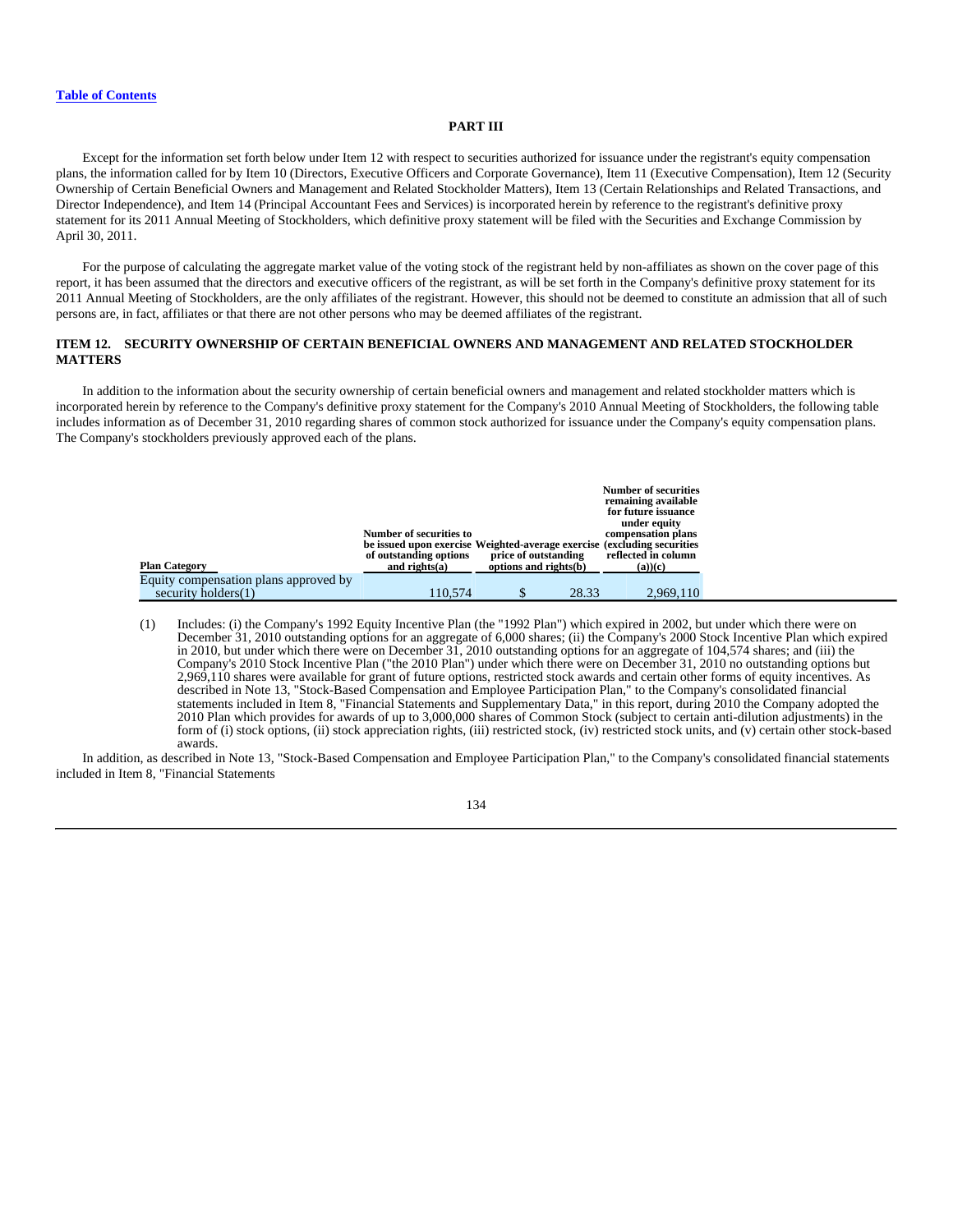and Supplementary Data," in this report, the Company has an Employee Stock Purchase Plan (the "ESPP"), which is a qualified employee stock purchase plan under Section 423 of the Internal Revenue Code of 1986, as amended, through which the Company's employees are given the opportunity to purchase shares of common stock at 85% of the lower of the market price at the beginning and end of each quarter. On December 31, 2010, there were 379,918 shares reserved for future issuance under the ESPP.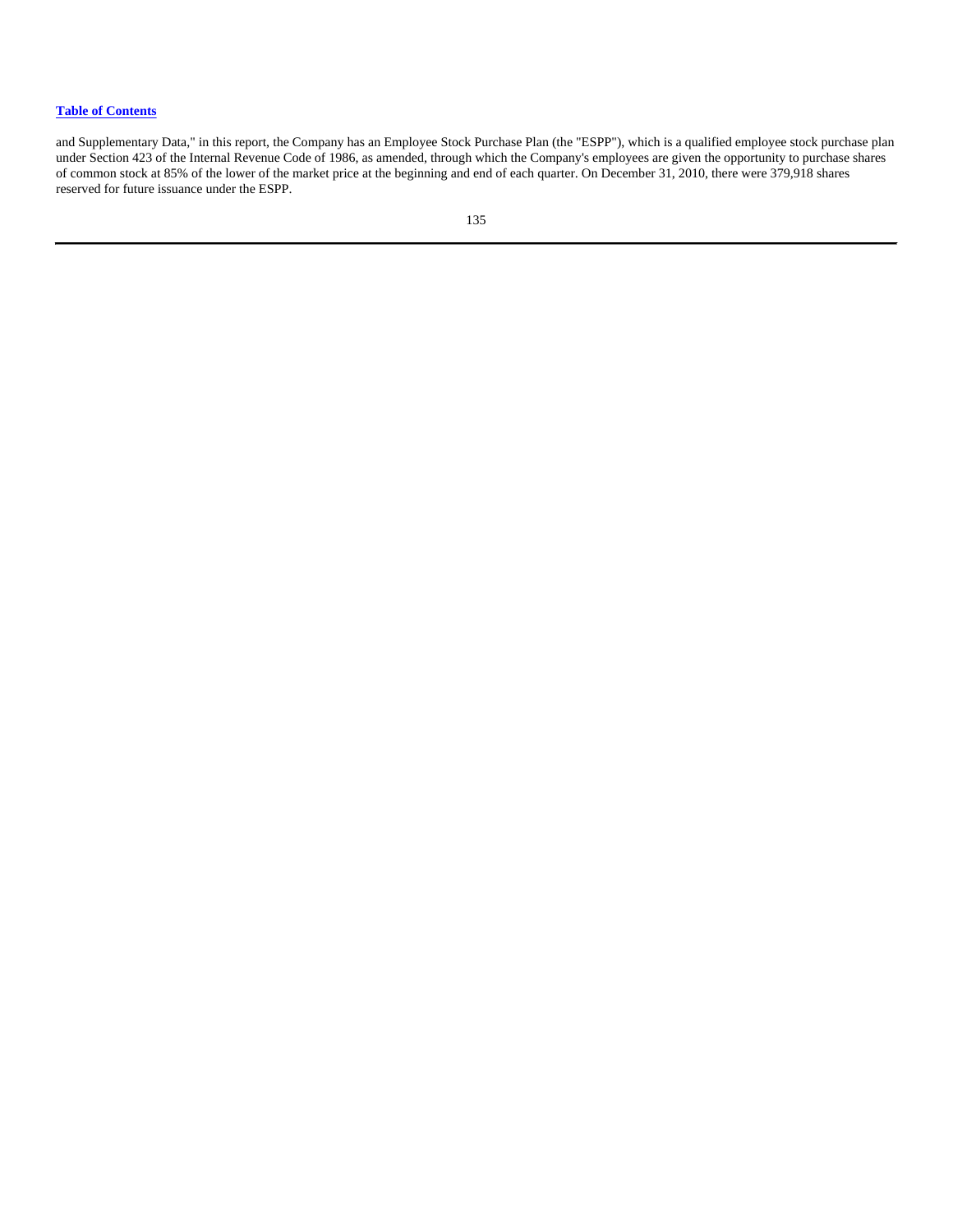### **PART IV**

### **ITEM 15. EXHIBITS AND FINANCIAL STATEMENT SCHEDULES**

*(a) Documents Filed as a Part of this Report*

|                                                                                      | Page      |
|--------------------------------------------------------------------------------------|-----------|
| Financial Statements:                                                                |           |
| <b>Report of Independent Registered Public Accounting Firm</b>                       | <u>59</u> |
| <b>Consolidated Balance Sheets as of December 31, 2010 and 2009</b>                  | 60        |
| <b>Consolidated Statements of Income for the Three Years Ended December 31, 2010</b> | 62        |
| <b>Consolidated Statements of Cash Flows for the Three Years Ended December 31,</b>  |           |
| 2010                                                                                 | 63        |
| <b>Consolidated Statements of Stockholders' Equity for the Three Years Ended</b>     |           |
| <b>December 31, 2010</b>                                                             | 65        |
| <b>Notes to Consolidated Financial Statements</b>                                    | 67        |
| 2. Financial Statement Schedule:                                                     |           |
| <b>Schedule II Valuation and Qualifying Accounts for the Three Years Ended</b>       |           |
| <b>December 31, 2010</b>                                                             | 129       |

 All other schedules are omitted because they are not applicable, not required, or because the required information is included in the financial statements or notes thereto.

#### Exhibits: 3.

 The list of exhibits filed as part of this annual report on Form 10-K is set forth on the Exhibit Index immediately following the signature page to this report, and such Exhibit Index is incorporated herein by reference.

 Exhibits to this annual report on Form 10-K have been included only with the copies of the Form 10-K filed with the Securities and Exchange Commission. Upon request to the Company and payment of a reasonable fee, copies of the individual exhibits will be furnished. The Company undertakes to furnish to the Commission upon request copies of instruments (in addition to the exhibits listed below) relating to the Company's acquisitions and long-term debt.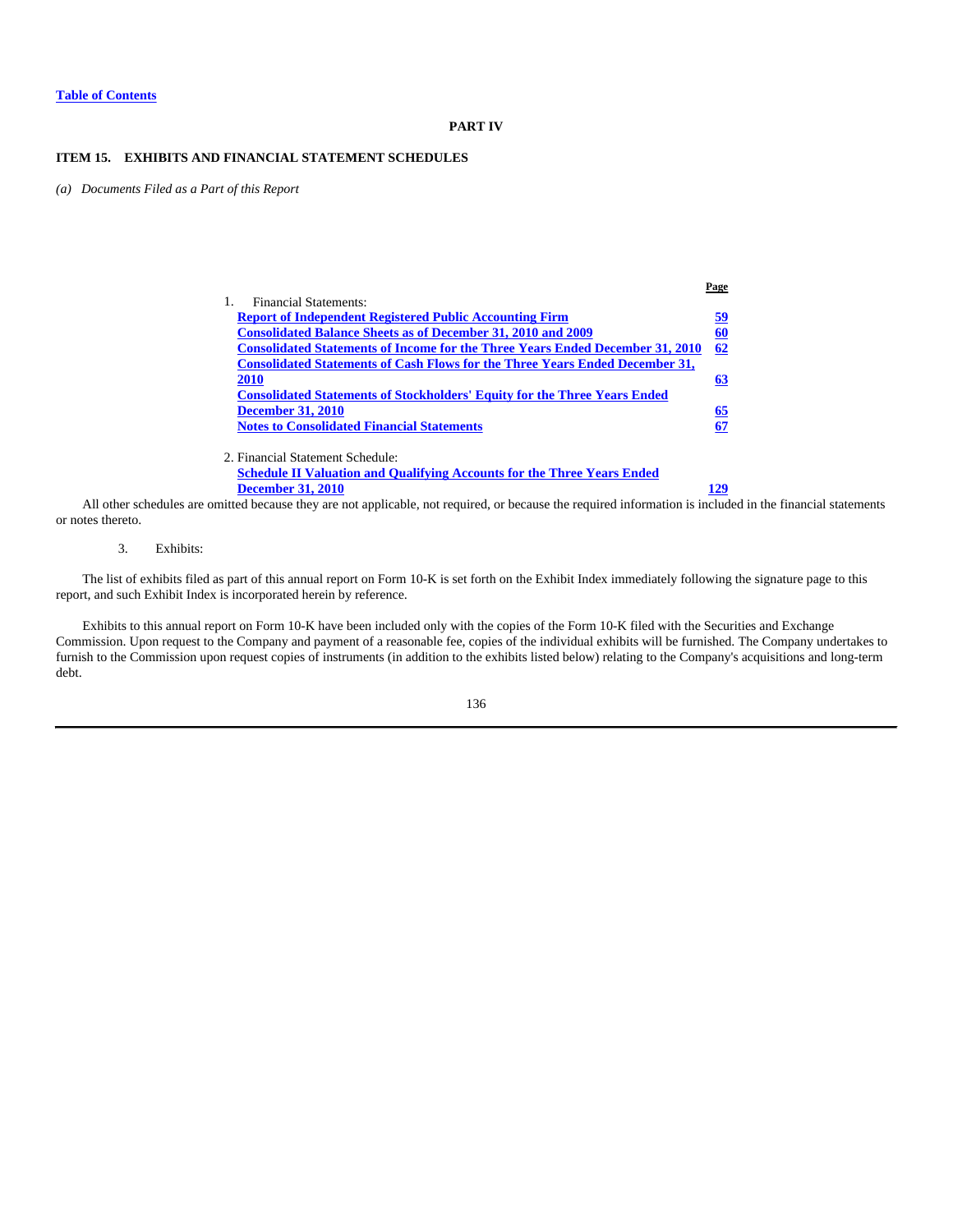### **SIGNATURES**

 Pursuant to the requirements of Section 13 or 15(d) of the Securities Exchange Act of 1934, the registrant has duly caused this amended annual report to be signed on its behalf by the undersigned, thereunto duly authorized on March 1, 2011.

CLEAN HARBORS, INC.

By: /s/ ALAN S. MCKIM

### Alan S. McKim *Chief Executive Officer*

 Pursuant to the requirements of the Securities Exchange Act of 1934, this annual report has been signed below by the following persons on behalf of the registrant and in the capacities and on the dates indicated.

| <b>Signature</b>      | <b>Title</b>                                                              | Date          |
|-----------------------|---------------------------------------------------------------------------|---------------|
| /s/ ALAN S. MCKIM     | Chairman of the Board of Directors, President and Chief Executive Officer | March 1, 2011 |
| Alan S. McKim         |                                                                           |               |
| /s/ JAMES M. RUTLEDGE | Executive Vice President, Chief Financial Officer                         | March 1, 2011 |
| James M. Rutledge     |                                                                           |               |
| /s/ JOHN R. BEALS     | Vice President, Controller and Chief Accounting Officer                   | March 1, 2011 |
| John R. Beals         |                                                                           |               |
| $\ast$                | Director                                                                  | March 1, 2011 |
| Gene Banucci          |                                                                           |               |
| $\ast$                | Director                                                                  | March 1, 2011 |
| John P. DeVillars     |                                                                           |               |
| $\ast$                | Director                                                                  | March 1, 2011 |
| Edward G. Galante     |                                                                           |               |
| $\ast$                | Director                                                                  | March 1, 2011 |
| John F. Kaslow        |                                                                           |               |
| $\ast$                | Director                                                                  | March 1, 2011 |
| Rod Marlin            |                                                                           |               |
| $\ast$                | Director                                                                  | March 1, 2011 |
| Daniel J. McCarthy    |                                                                           |               |
| $\ast$                | Director                                                                  | March 1, 2011 |
| John T. Preston       |                                                                           |               |
| $\ast$                | Director                                                                  | March 1, 2011 |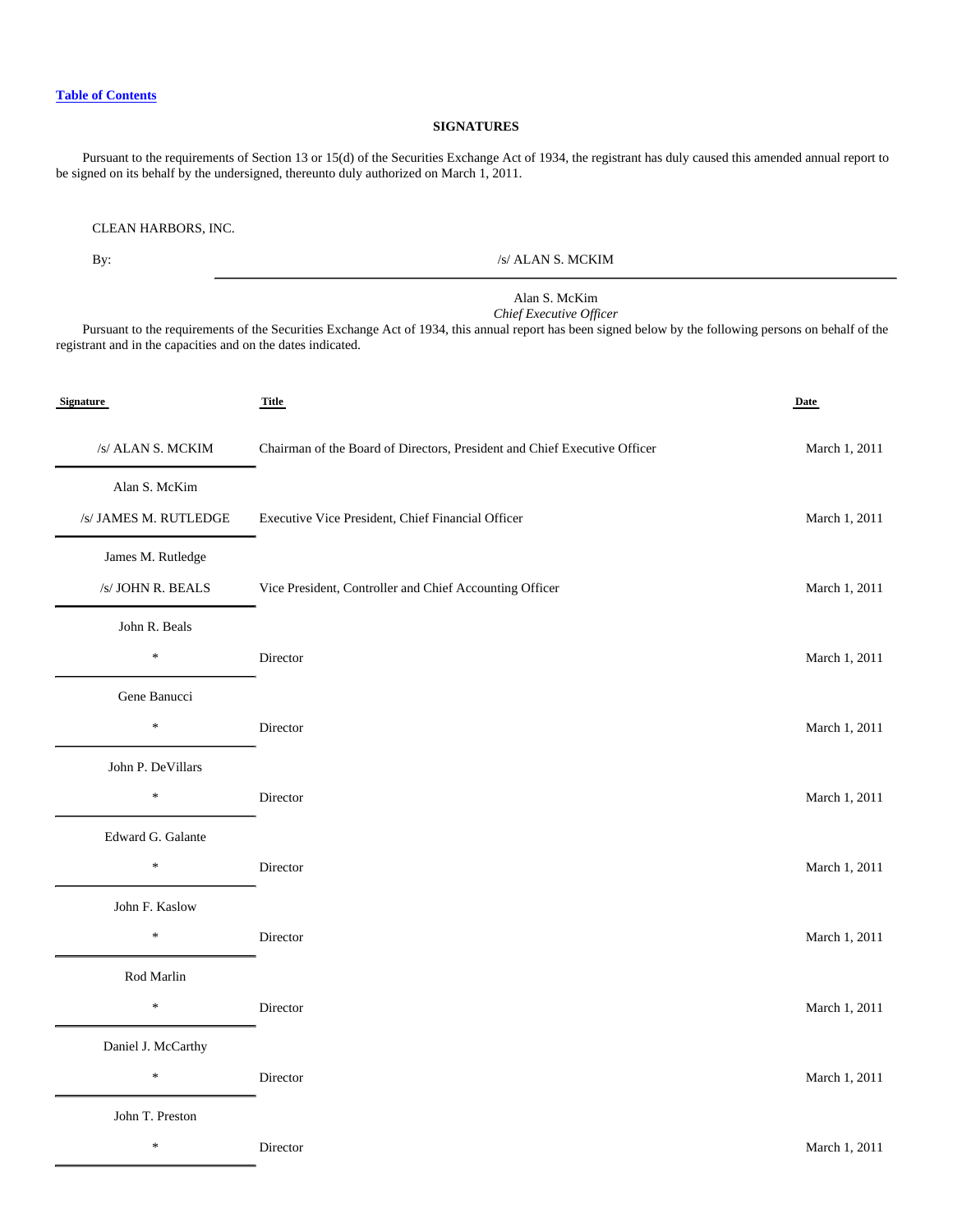| Andrea Robertson |          |  |
|------------------|----------|--|
| ∗                | Director |  |

Thomas J. Shields

\*

Lorne R. Waxlax

\*By: /s/ ALAN S. MCKIM

Alan S. McKim *Attorney-in-Fact* 137

Director March 1, 2011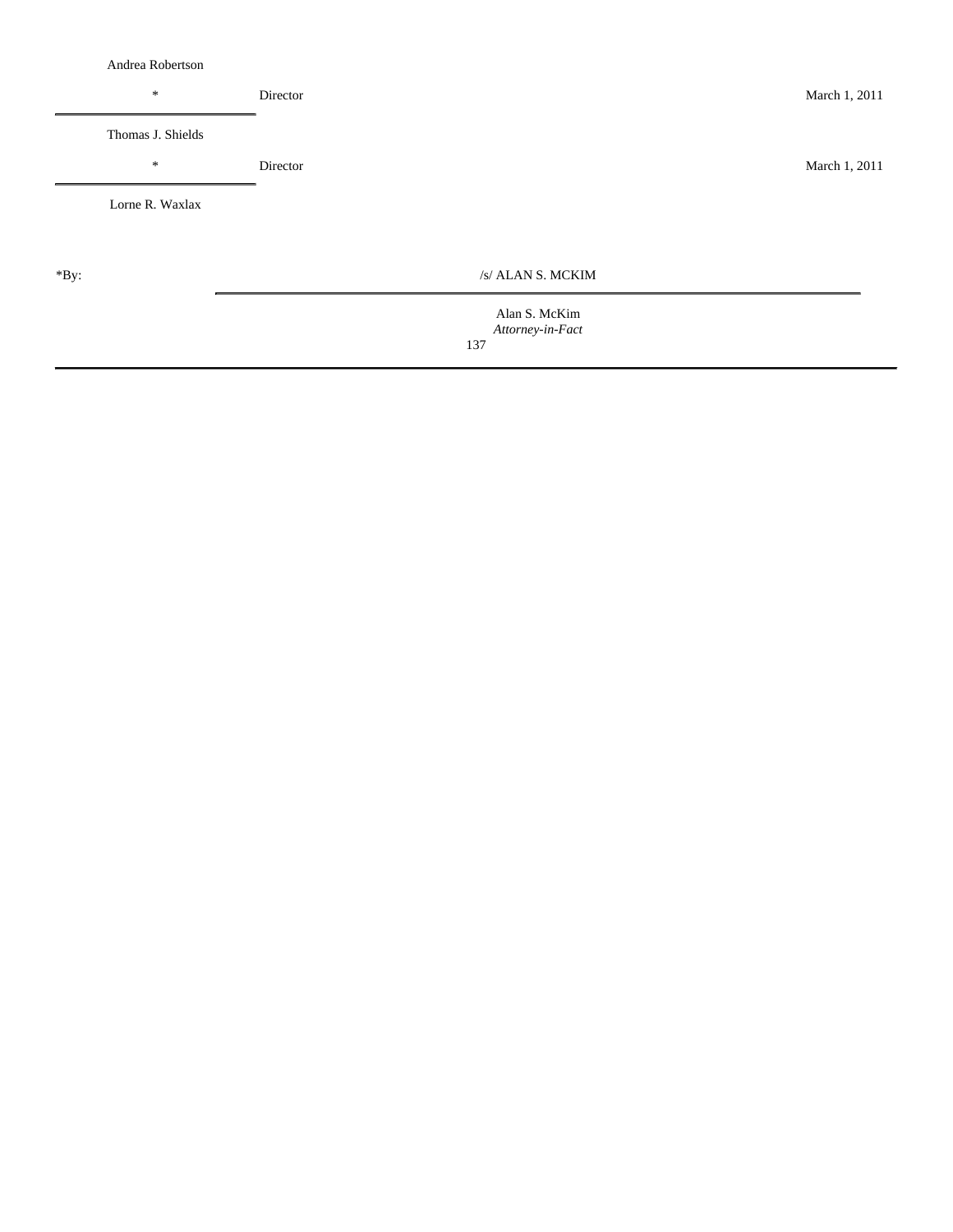# **EXHIBIT INDEX**

| Item No.<br><b>Description</b>                                                                                                                                                                                                                                                                                                                                                                                            | Location   |
|---------------------------------------------------------------------------------------------------------------------------------------------------------------------------------------------------------------------------------------------------------------------------------------------------------------------------------------------------------------------------------------------------------------------------|------------|
| 2.1 Acquisition Agreement by and between Safety-Kleen Services, Inc., as Seller, and Clean Harbors, Inc., as Purchaser, dated as of<br>February 22, 2002                                                                                                                                                                                                                                                                  | (1)        |
| 2.2 First Amendment to Acquisition Agreement by and between Safety-Kleen Services, Inc., as Seller, and Clean Harbors, Inc., as Purchaser,<br>dated as of March 8, 2002                                                                                                                                                                                                                                                   | (2)        |
| 2.3 Second Amendment to Acquisition Agreement by and between Safety-Kleen Services, Inc. as Seller, and Clean Harbors, Inc. as Purchaser,<br>dated as of April 30, 2002                                                                                                                                                                                                                                                   | (3)        |
| 2.4 Third Amendment to Acquisition Agreement by and between Safety-Kleen Services, Inc., as Seller, and Clean Harbors, Inc., as Purchaser,<br>dated as of September 6, 2002                                                                                                                                                                                                                                               | (4)        |
| 2.5 Fourth Amendment to Acquisition Agreement by and between Safety-Kleen Services, Inc., as Seller and Clean Harbors, Inc., as Purchaser,<br>dated as of July 14, 2003                                                                                                                                                                                                                                                   | (5)        |
| 2.6 Acquisition Agreement dated as of April 29, 2009, among Clean Harbors, Inc., Clean Harbors Canada, Inc., and Eveready Inc. (including the<br>Plan of Arrangement attached as Schedule A to such Agreement).                                                                                                                                                                                                           | (6)        |
| 2.7 Acquisition Agreement dated as of January 26, 2011, among Clean Harbors, Inc., Clean Harbors Industrial Services Canada, Inc., and<br>Badger Daylighting Ltd. (including the Plan of Arrangement attached as Schedule A to such Agreement).                                                                                                                                                                           | (7)        |
| 3.1A Restated Articles of Organization of Clean Harbors, Inc.<br>3.4B Amended and Restated By-Laws of Clean Harbors, Inc.                                                                                                                                                                                                                                                                                                 | (8)<br>(9) |
| 4.33 Second Amended and Restated Credit Agreement dated as of July 31, 2009 among Clean Harbors, Inc., as the Borrower, Bank of America,<br>N.A., as Administrative Agent, Swing Line Lender and L/C Issuer, and the other Lenders party thereto, and Banc of America                                                                                                                                                     |            |
| Securities LLC, as Sole Lead Arranger and Sole Book Manager<br>4.33A Security Agreement, dated as of July 31, 2009, among Clean Harbors, Inc., as the Borrower and a Grantor, the subsidiaries of Clean                                                                                                                                                                                                                   | (10)       |
| Harbors, Inc. named therein as other Grantors, and Bank of America, N.A., as Administrative Agent<br>4.33B Amendment No. 1 dated as of August 14, 2009 to Second Amended and Restated Credit Agreement and Amendment to Security Agreement                                                                                                                                                                                | (11)       |
| by and among (i) with respect to amendments to the Credit Agreement, Clean Harbors, Inc., as the Borrower, Bank of America, N.A., as<br>Administrative Agent, Swing Line Lender and L/C Issuer, and the other Lenders party thereto, and (ii) with respect to amendments to the<br>Security Agreement, Clean Harbors, Inc., as the Borrower and a Grantor, the subsidiaries of Clean Harbors, Inc. named therein as other |            |
| Grantors, and Bank of America, N.A., as Administrative Agent<br>138                                                                                                                                                                                                                                                                                                                                                       | (11)       |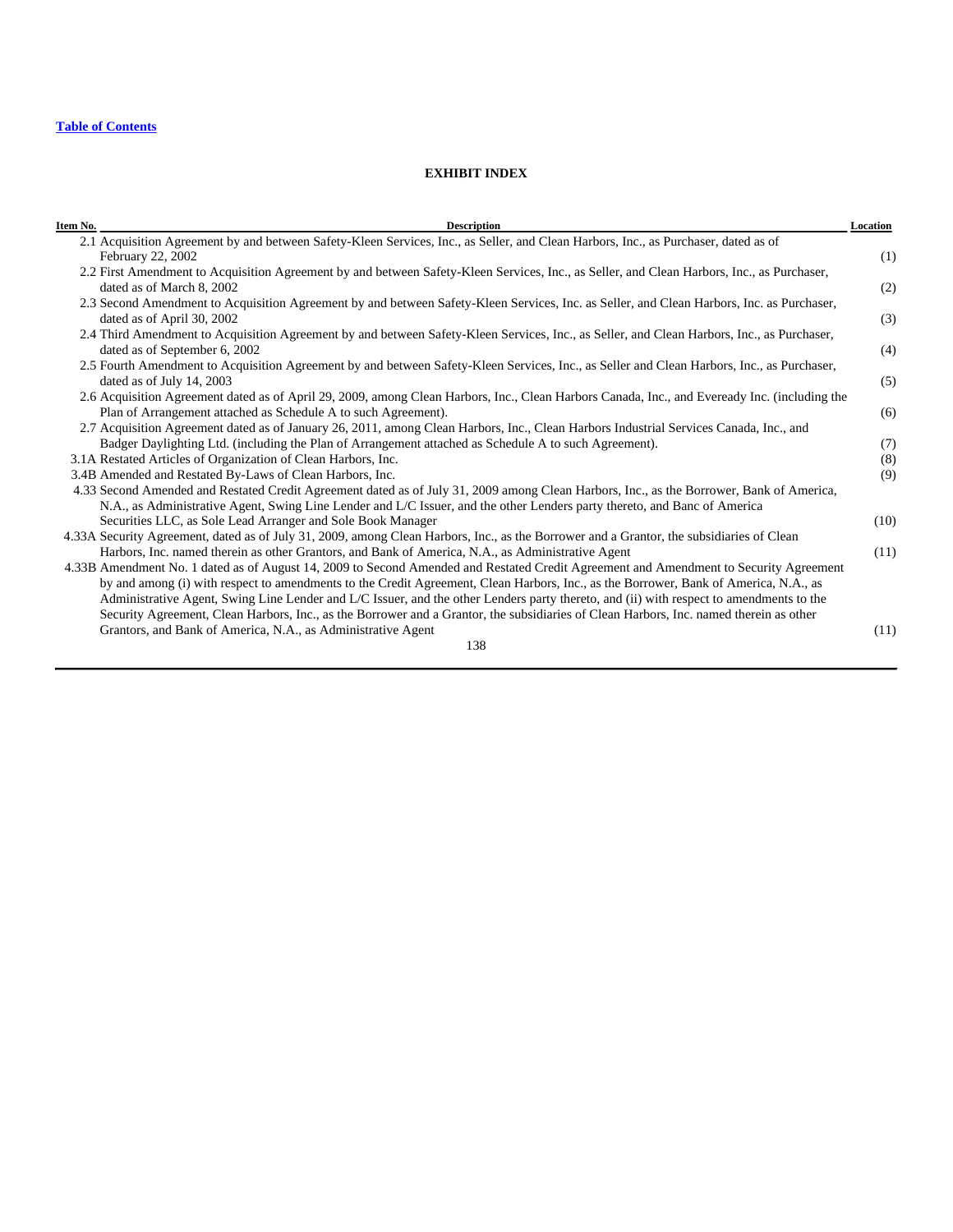| <b>Description</b><br>Item No.                                                                                                           | Location |
|------------------------------------------------------------------------------------------------------------------------------------------|----------|
| 4.33C Supplement No. 1 dated as of December 31, 2009, to Security Agreement dated as of July 31, 2009, among Clean Harbors, Inc. as      |          |
| the Borrower and a Grantor, the subsidiaries of Clean Harbors, Inc. named therein as other Grantors, and Bank of America, N.A. as        |          |
| <b>Administrative Agent</b>                                                                                                              | (12)     |
| 4.33D Amendment No. 2 dated as of October 1, 2010 to Second Amended and Restated Credit Agreement by and among Clean                     |          |
| Harbors, Inc., as the Borrower, Bank of America, N.A., and the other Lenders party thereto, and Bank of America, N.A., as                |          |
| Administrative Agent for the Lenders                                                                                                     | (13)     |
| 4.35 Indenture dated as of August 14, 2009, among Clean Harbors, Inc., as Issuer, the Guarantors listed on the signature pages thereto,  |          |
| and U.S. Bank National Association, as Trustee and Notes Collateral Agent                                                                | (11)     |
| 4.35A Supplemental Indenture dated as of December 31, 2009 among Clean Harbors, Inc., as Issuer, the subsidiaries of Clean Harbors, Inc. |          |
| named therein as New Guarantors or Successor Guarantors, and U.S. Bank National Association, as Trustee and Notes Collateral             |          |
| Agent                                                                                                                                    | (12)     |
| 4.37 Security Agreement dated as of August 14, 2009, among Clean Harbors, Inc. and each of the subsidiaries of Clean Harbors, Inc.       |          |
| listed therein, as Grantors, and U.S. Bank National Association, as Notes Collateral Agent                                               | (11)     |
| 4.37A Supplement No. 1 dated as of December 31, 2009, to Security Agreement dated as of August 14, 2009, among Clean Harbors, Inc.,      |          |
| the subsidiaries of Clean Harbors, Inc. named therein as Grantors, and U.S. Bank National Association, as Notes Collateral Agent         | (12)     |
| 4.38 Intercreditor Agreement dated as of August 14, 2009, among Clean Harbors, Inc., the subsidiaries of Clean Harbors, Inc. listed      |          |
| therein, Bank of America, N.A., as the Initial ABL Agent, and U.S. Bank National Association, as Trustee and Collateral Agent            |          |
| under the Senior Secured Notes Indenture                                                                                                 | (11)     |
| 10.42* Clean Harbors, Inc. 2000 Stock Incentive Plan                                                                                     | (14)     |
| 10.42A* Standard form of Non-Qualified Stock Option Agreement for employees [for use under 2000 Stock Incentive Plan]                    | (15)     |
| 10.42B* Form of Non-Qualified Stock Option Agreement for employees who are principal executive officers [for use under 2000 Stock        |          |
| <b>Incentive Plan1</b>                                                                                                                   | (15)     |
| 10.42C* Form of Non-Qualified Stock Option Agreement for non-employee directors [for use under 2000 Stock Incentive Plan]                | (15)     |
| 10.42D* Clean Harbors, Inc. 2000 Stock Incentive Plan, as amended February 21, 2007                                                      | (16)     |
| 10.42E* Form of Restricted Stock Award Agreement [for use under 2000 Stock Incentive Plan]                                               | (17)     |
| 10.42F* Form of Performance-Based Restricted Stock Award [for use under 2000 Stock Incentive Plan]                                       | (18)     |
| 10.42G* Amendment dated March 9, 2009 to 2000 Stock Incentive Plan, as amended February 21, 2007                                         | (19)     |
| 10.43* Key Employee Retention Plan                                                                                                       | (20)     |
| $10.43A*$                                                                                                                                | Filed    |
| Form of Severance Agreement under Key Employee Retention Plan with Confidentiality and Non-Competition Agreement<br>139                  | herewith |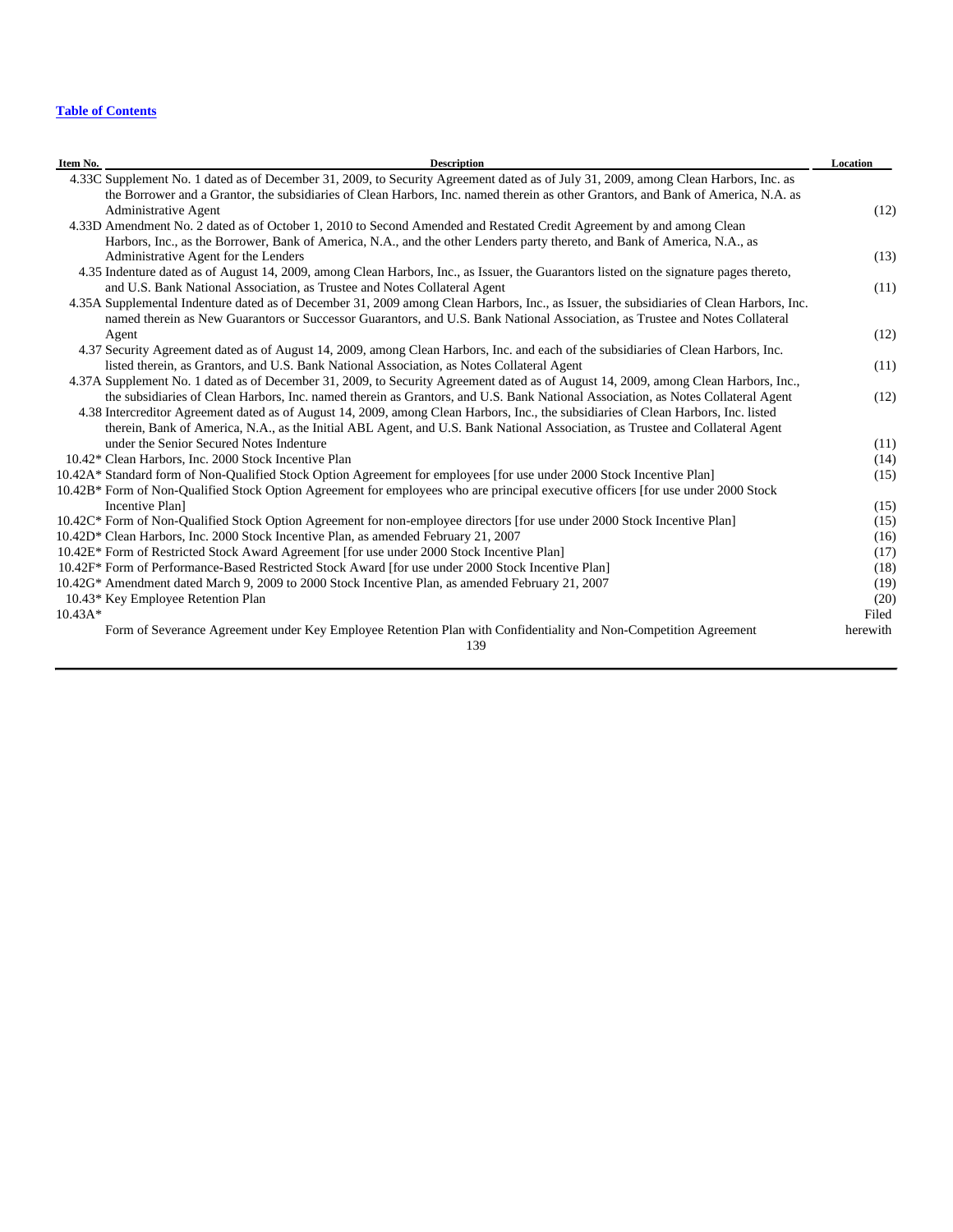### **Table of Contents**

| Item No. | <b>Description</b>                                                                                                                     | Location       |
|----------|----------------------------------------------------------------------------------------------------------------------------------------|----------------|
|          | 10.45 Bill of Sale and Assignment dated as of September 10, 2002 by Safety-Kleen Services, Inc. and its Subsidiaries named therein, as |                |
|          | Sellers, and Clean Harbors, Inc., as Purchaser, and its Subsidiaries named therein, as Purchasing Subs                                 | (4)            |
|          | 10.46 Assumption Agreement made as of September 10, 2002 by Clean Harbors, Inc. in favor of Safety-Kleen Services, Inc. and its        |                |
|          | Subsidiaries named therein                                                                                                             | (4)            |
|          | 10.50* Accepted offer letter, severance agreement, and relocation package and agreement, effective August 1, 2005, between the Company |                |
|          | and James M. Rutledge                                                                                                                  | (21)           |
|          | 10.52A* Clean Harbors, Inc. Management Incentive Plan [as amended and restated on May 10, 2010]                                        | (22)           |
|          | 10.53* Clean Harbors, Inc. Annual CEO Incentive Bonus Plan                                                                             | (23)           |
|          | 10.54* Clean Harbors, Inc. 2010 Stock Incentive Plan [as amended on May 10, 2010]                                                      | (22)           |
|          | 10.54A* Revised form of Restricted Stock Award Agreement [Non-Employee Director] [for use under 2010 Stock Incentive Plan]             | Filed herewith |
|          | 10.54B* Revised form of Restricted Stock Award Agreement [Employee] [for use under Clean Harbors, Inc. 2010 Stock Incentive Plan]      | Filed herewith |
|          | 10.54C* Revised form of Performance-Based Restricted Stock Award Agreement [for use under Clean Harbors, Inc. 2010 Stock Incentive     |                |
|          | Plan]                                                                                                                                  | Filed herewith |
|          | 21 Subsidiaries                                                                                                                        | Filed herewith |
|          | 23 Consent of Independent Registered Public Accounting Firm                                                                            | Filed herewith |
|          | 24 Power of Attorney                                                                                                                   | Filed herewith |
|          | 31.1 Rule 13a-14a/15d-14(a) Certification of the CEO Alan S. McKim                                                                     | Filed herewith |
|          | 31.2 Rule 13a-14a/15d-14(a) Certification of the CFO James M. Rutledge                                                                 | Filed herewith |
|          | 32 Section 1350 Certifications                                                                                                         | Filed herewith |
|          | 101 The following materials from the Company's Annual Report on Form 10-K for the fiscal year ended December 31, 2010, formatted       |                |
|          | in XBRL (Extensible Business Reporting Language): (i) Consolidated Balance Sheets, (ii) Consolidated Statements of Income,             |                |
|          | (iii) Consolidated Statements of Cash Flows, and (iv) Notes to Consolidated Financial Statements, tagged as blocks of text             | (24)           |
|          |                                                                                                                                        |                |
| $(*)$    | A "management contract or compensatory plan or arrangement" filed as an exhibit to this report pursuant to Item 15(f) of Form 10-K.    |                |

Incorporated by reference to the similarly numbered exhibit to the Company's Form 8-K Report filed on February 28, 2002. (1)

Incorporated by reference to the similarly numbered exhibit to the Company's Form 10-K Annual Report for the Year ended December 31, 2001. (2)

Incorporated by reference to the similarly numbered exhibit to the Company's Form 10-Q Quarterly Report for the Quarterly Period ended March 31, 2002. (3)

Incorporated by reference to the similarly numbered exhibit to the Company's Form 8-K Report filed on September 25, 2002. (4)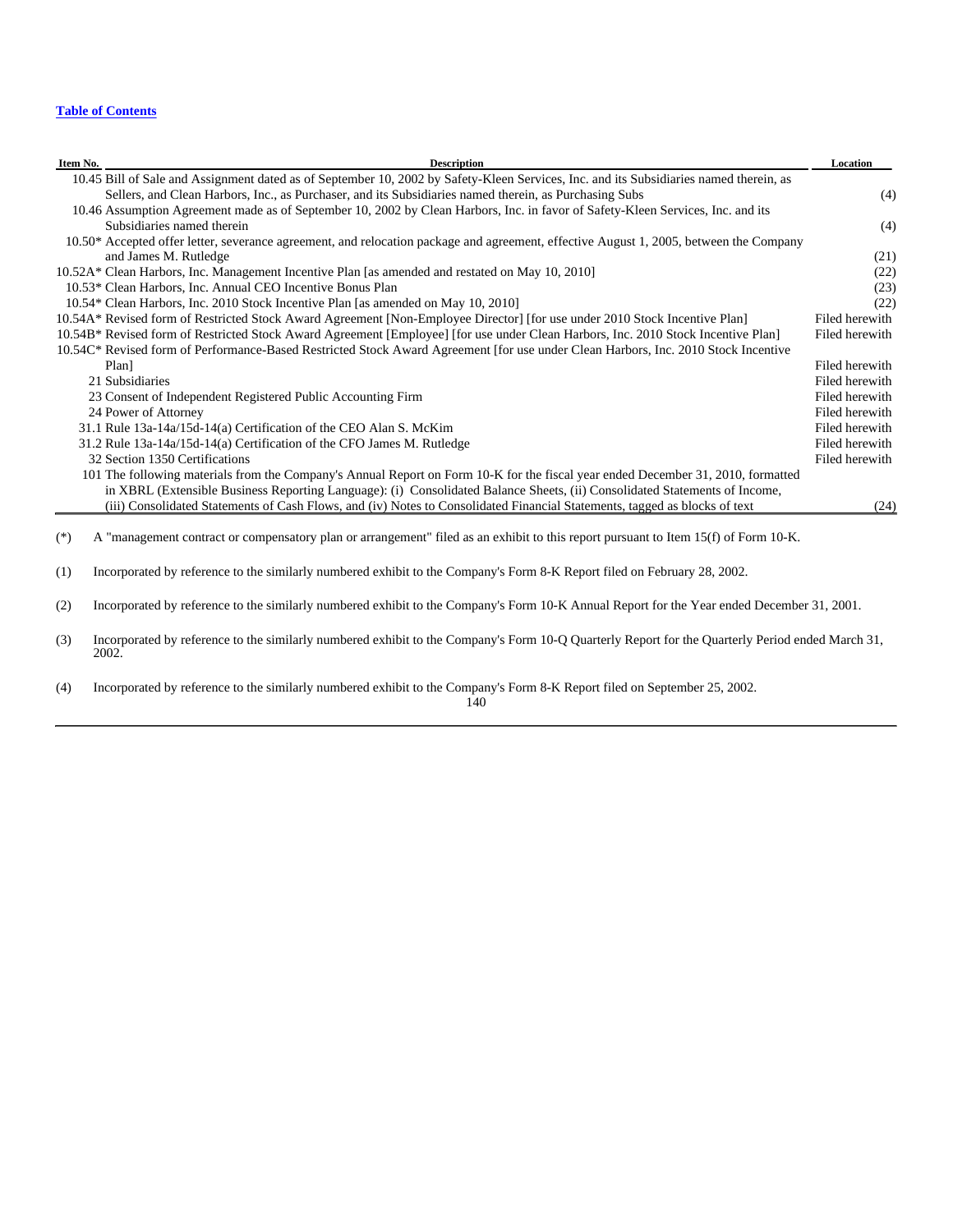#### **Table of Contents**

- Incorporated by reference to the similarly numbered exhibit to the Company's Form 10-Q Quarterly Report for the Quarterly Period ended June 30, 2003. (5)
- Incorporated by reference to the similarly numbered exhibit to the Company's Form 8-K Report filed on April 30, 2009. (6)
- Incorporated by reference to the similarly numbered exhibit to the Company's Form 8-K Report filed on January 28, 2011. (7)
- Incorporated by reference to the similarly numbered exhibit to the Company's Form 8-K Report filed on May 19, 2005. (8)
- Incorporated by reference to the similarly numbered exhibit to the Company's Form 8-K Report filed on April 7, 2005. (9)
- Incorporated by reference to the similarly numbered exhibit to the Company's Form 8-K/A Report filed on September 21, 2009. (10)
- Incorporated by reference to the similarly numbered exhibit to the Company's Form 8-K Report filed on August 20, 2009. (11)
- Incorporated by reference to the similarly numbered exhibit to the Company's Form 10-K Annual Report for the Year ended December 31, 2009. (12)
- Incorporated by reference to the similarly numbered exhibit to the Company's Form 10-Q Quarterly Report for the Quarterly Period ended September 30, 2010. (13)
- Incorporated by reference to the Company's definitive Proxy Statement filed on April 28, 2000. (14)
- Incorporated by reference to the similarly numbered exhibit to the Company's Form 10-K Annual Report for the Year ended December 31, 2004. (15)
- Incorporated by reference to the similarly numbered exhibit to the Company's definitive Proxy Statement filed on April 16, 2007. (16)
- Incorporated by reference to the similarly numbered exhibit to the Company's Form 10-K Annual Report for the year ended December 31, 2005. (17)
- Incorporated by reference to the similarly numbered exhibit to the Company's Form 10-Q Quarterly Report for the Quarterly Period ended March 31, 2006. (18)
- Incorporated by reference to the similarly numbered exhibit to the Company's Report on Form 8-K filed on March 13, 2009. (19)
- Incorporated by reference to the similarly numbered exhibit to the Company's Form 10-Q Quarterly Report for the Quarterly Period ended March 31, 1999. (20)
- Incorporated by reference to the similarly numbered exhibit to the Company's Form 8-K Report filed on August 1, 2005. (21)
- Incorporated by reference to the similarly numbered exhibit to the Company's Form 8-K Report filed on May 14, 2010. (22)
- Incorporated by reference to the similarly numbered exhibit to the Company's Form 8-K Report filed on May 14, 2009. (23)
- These interactive data files are furnished herewith and deemed not filed or part of a registration statement or prospectus for purposes of Sections 11 or 12 of the Securities Act of 1933, as amended, are deemed not filed for purposes of Section 18 of the Securities Exchange Act of 1934, as amended, and otherwise are not subject to liability under those sections. (24)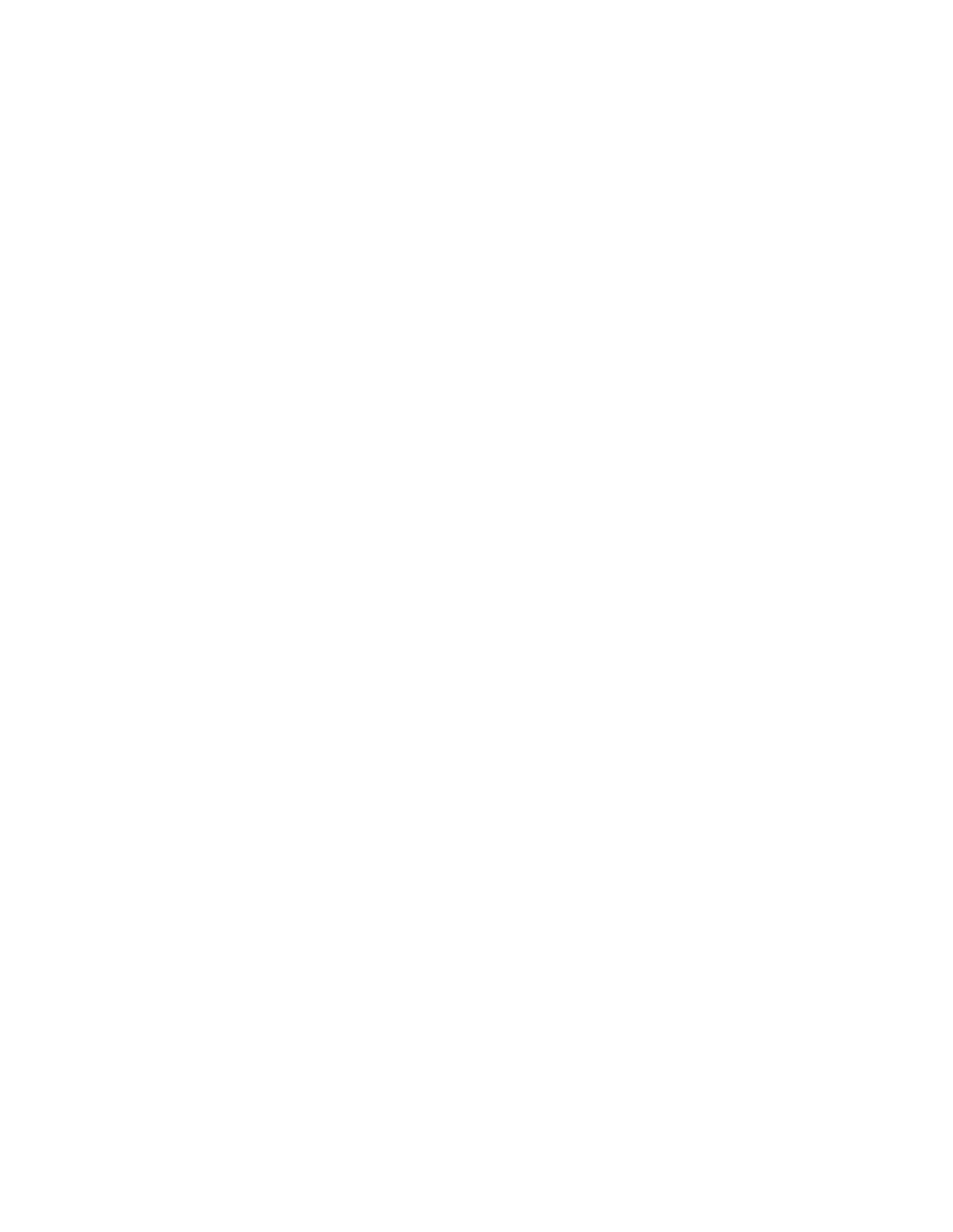# **Exhibit 10.43A**

Severance Agreement under Key Employee Retention Plan With Confidentiality and Non-Competition Agreement

### **SEVERANCE AGREEMENT**

This Severance Agreement is executed as of this day of , 2010 by and between Clean Harbors Environmental Services, Inc. (together with its parent and affiliate corporations being hereinafter collectively referred to as the "Company" and of ("Key Employee").

WHEREAS, the Company has offered a position of employment to the Key Employee; and

WHEREAS, the Company desires to provide the Key Employee with the severance benefits described herein; and

WHEREAS, as a condition to the Company's entering into this Agreement, the Key Employee has executed the attached Confidentiality and Non-Competition Agreement attached hereto as Exhibit A;

NOW, THEREFORE, in consideration of the foregoing premises and the agreements set forth below, the Company and the Key Employee agree as follows:

- 1. Definitions.
	- (a) "*Cause*" for termination by the Company shall be determined to have occurred only if the reason for such termination is any of the following:
		- (i) A material breach of the Key Employee's fiduciary duty to the Company or an act of fraud, dishonesty or theft upon the Company;
		- (ii) Willful, persistent or repeated neglect, failure to perform, or violation of duties after having been previously warned of such neglect, failure to perform or violation; or
		- (iii) Entry against the Key Employee of a guilty plea, or a conviction, judgment or order against the Key Employee in any proceeding or action before any court relating to a willful violation of any material law, rule or regulation relating to the business of the Company or any of its affiliates or involving moral turpitude.
	- (b) A "*Change of Control*" shall be deemed to have occurred if the Company is a party to any merger, consolidation or sale of assets, or there is a tender offer for the Company's common stock, or a contestable election of the Company's Directors and as a result of any such even, either (i) the directors of the Company in office immediately before such event cease to constitute a majority of the Board of Directors of the Company, or of the company succeeding to the Company's business, or (ii) any company, person or entity (including one or more persons and/or entities acting in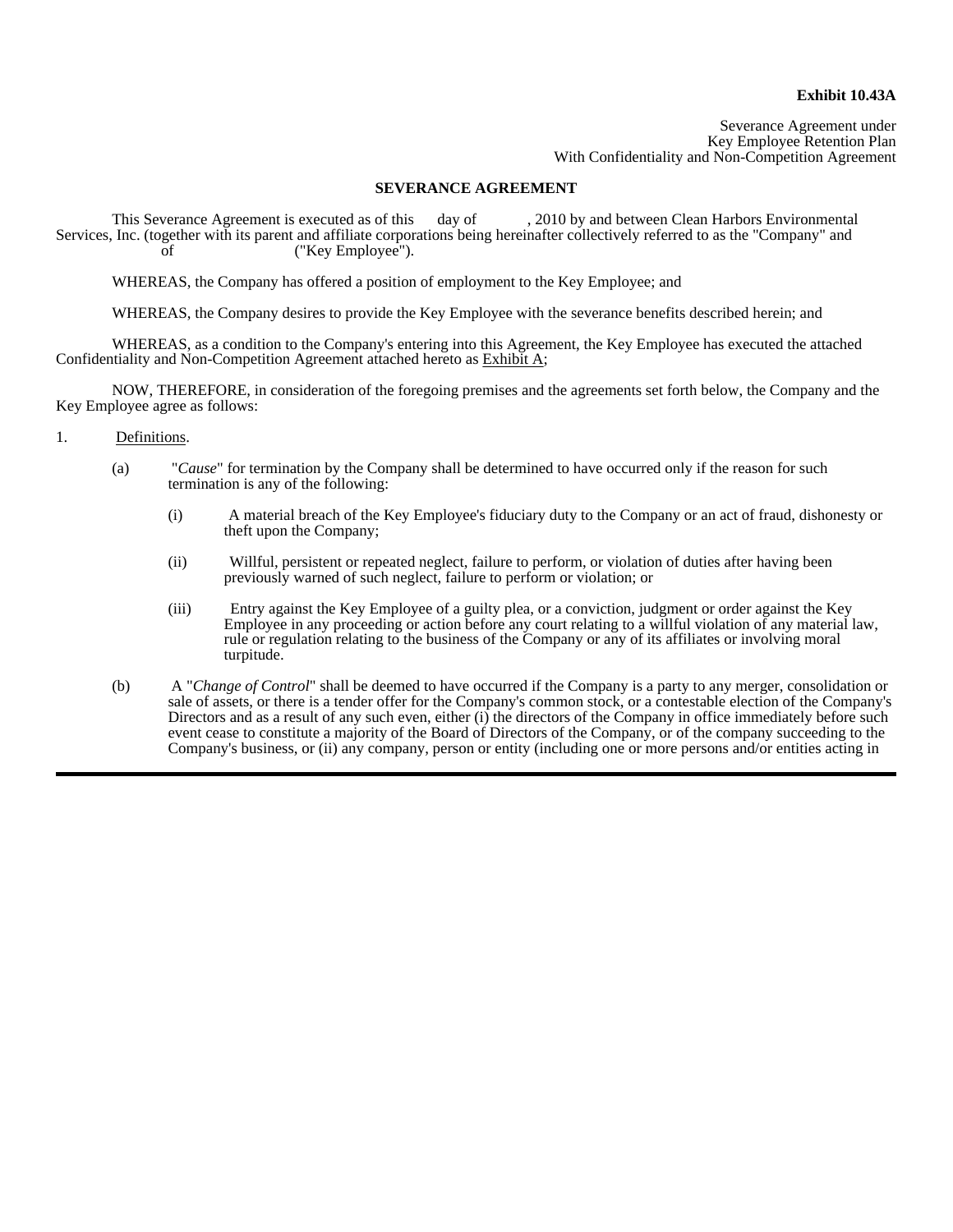concert as a group) other than an affiliate of the Company, gains "control" (ownership of more than fifty percent (50%) of the outstanding voting stock of the company) over the Company. The concept of "control" shall be deemed to mean the direct or indirect ownership, beneficially or of record, of voting stock of the Company. Notwithstanding the forgoing, it shall not be deemed a Change of Control if the Company is "taken private" whereby the Company's stock ceases to be registered under the Securities Act of 1933, if the current major stockholder of the Company (Alan McKim) continues to maintain a roll as an Executive Officer of the Company.

- (c) "*Disability*" shall mean the Key Employee's inability to substantially perform his or her employment duties, due to a medically determinable physical or mental illness or injury which lasts for, or is reasonably expected to last for, 60 consecutive days or 90 days in any 12-month period, whether or not consecutive. The Board of Directors of the Company reserves the right, in good faith, to make the determination of Disability under this Agreement based upon information supplied by Key Employee and/or his or her medical personnel, as well as information from medical personnel (or others) selected by the Board or the Company's insurers, which determination shall be conclusive as of its date absent fraud or manifest error.
- (d) "*Severance Benefits*" means up to one year's base salary, at the rate in effect at the time of termination of employment ("Base Salary"), plus up to one year of continued medical, dental, life insurance and other benefits, if any, which were provided to the Key Employee at the time of his or her termination of employment and for which the Key Employee is eligible to receive benefits under plans administered by third party providers (collectively "Benefits"), payable as provided below.
- 2. Termination on or after Change in Control. In the event of a Change of Control, and if, within a period of 30 days after such Change of Control, the Key Employee shall not be offered a position with the Company (or such other entity as may result from such Change of Control, collectively "Successor") equal to that which the Key Employee held with the Company prior to the Change of Control, the Key Employee shall be entitled to receive Severance Benefits. A position shall not be deemed to be "equal" to that which the Key Employee held prior to the Change of Control if such position does not have an equal or better compensation package and job responsibilities, or its primary work location is not within 30 miles of such location prior to the Change of Control.

If the Key Employee shall accept a position with the Successor after the Change in Control and the Successor shall thereafter, within a period one (1) year from the Change of Control, (i) terminate the employment of the Key Employee, except for Cause or (ii) change the Key Employee's position so as not to be equal to the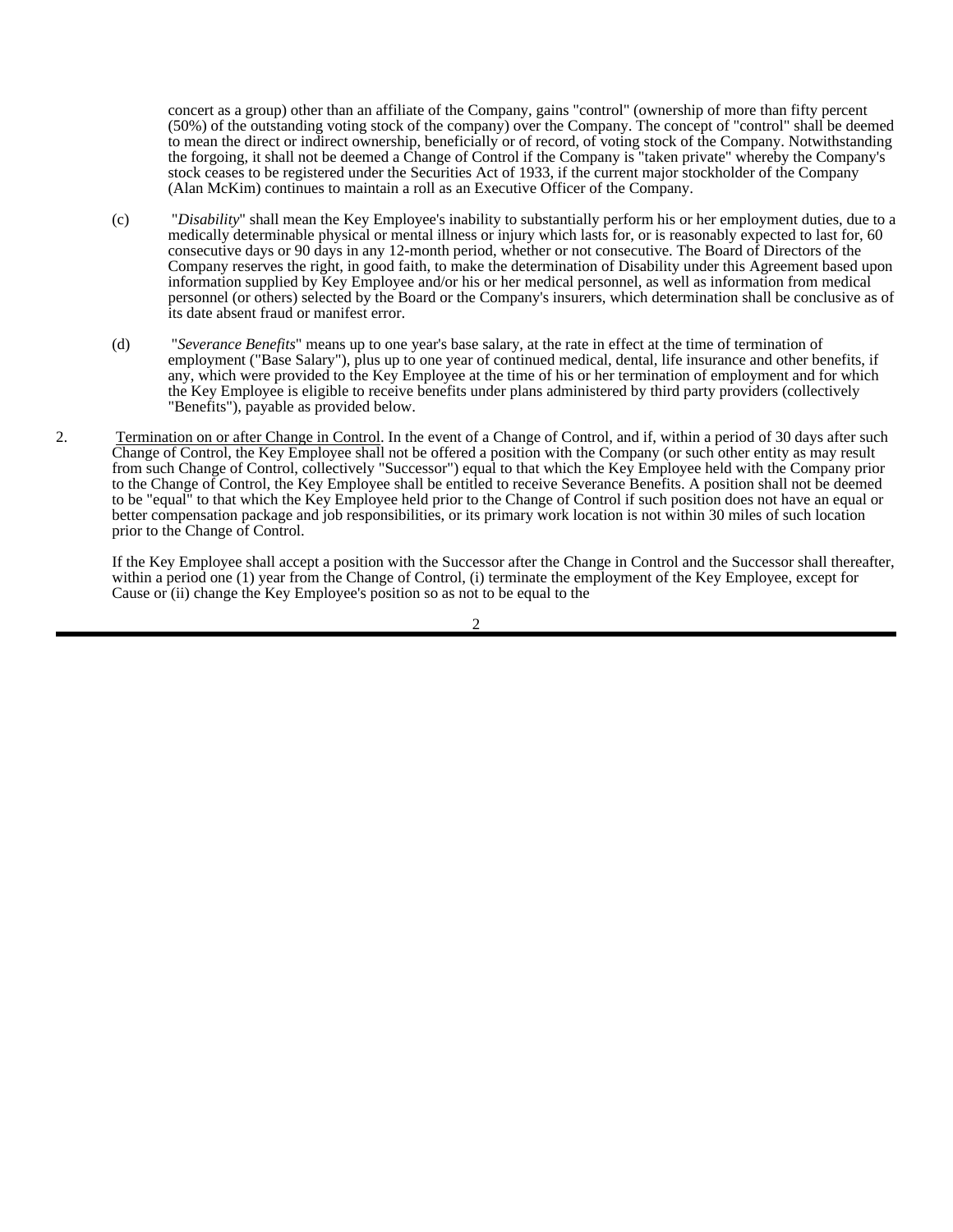Key Employee's position prior to the Change in Control, the Key Employee shall be entitled to Severance Benefits.

- 3. Payment of Severance Benefits after Change of Control. One year of Base Salary, as part of Severance Benefits arising as a result of termination of employment under Section 2 above, shall be paid in full (less required federal, state and/or local withholding) no later than thirty (30) days after the termination of employment which gives rise to Severance Benefits. To the extent that equivalent or better benefits of a similar nature are not made available to the Key Employee from other employment, such benefits shall continue to be provided by the Company for a period of one year from termination of employment in accordance with Company policy, provided the same is allowed by any third party provider which may administer the applicable Company benefit plan.
- 4. Termination Without a Change of Control. If there shall not have been a Change of Control of the Company and the Key Employee's employment with the Company is terminated by the Company, other than for death, Disability or Cause, the Key Employee shall be entitled to receive Severance Benefits paid periodically in accordance with the Company's normal salary and benefit payment policies. There shall be offset against Base Salary any earned compensation which the Key Employee may receive or be entitled to receive from any subsequent employer or self employment, and Benefits shall continue only to the extent that equivalent or better benefits of a similar nature are not made available to the Key Employee from a subsequent employer.
- 5. Notice of Change of Circumstances. The Key Employee agrees to immediately notify the Company of any subsequent employment during the term when he or she is receiving Severance Benefits under Section 4 above, and, as a condition of continued payment of Severance Benefits under this Severance Agreement, the Key Employee shall periodically provide the Company with updated information as to the amount of compensation earned by the Key Employee and any benefits which he or she is eligible to receive from any subsequent employer or self employment during the period in which Key Employee is receiving Severance Benefits hereunder.
- 6. Release. The Key Employee shall, as a condition of receiving Severance Benefits hereunder, provide the Company with a general release of all clams against the Company, in a form reasonably provided by the Company, which shall release all claims which the Key Employee may have against the Company at the time of such release, including, without limitation, claims under ERISA and the Age Discrimination in Employment Act of 1967, as amended, but in no event releasing claims for Severance Benefits due under this Agreement.
- 7. Outplacement Benefits. If the Key Employee shall be entitled to receive Severance Benefits and shall not have obtained new employment upon termination of employment with the Company, the Key Employee shall be entitled to receive up to \$15,000 in payment by the Company to an executive out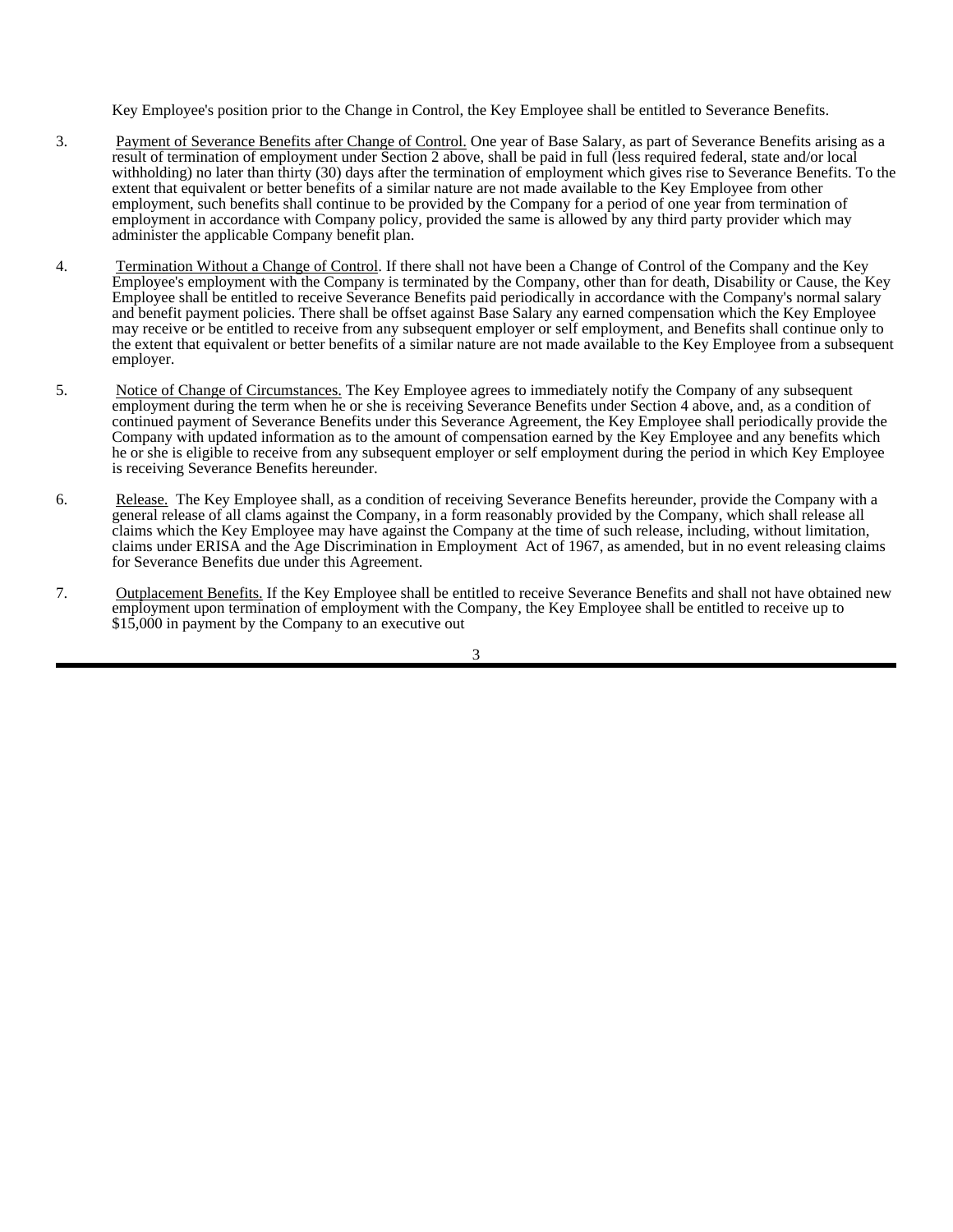placement firm chosen by the Company to assist the Key Employee in finding new employment. Such amount shall be payable to the out placement firm upon the presentation of appropriate documentation to the Company.

- 8. Un-Funded Plan Employee at Will Status. The Key Employee understands that the benefits under this Agreement have not been funded by the Company, and as such the Key Employee, if entitled to Severance hereunder, will be a general creditor of the Company. Nothing in the Agreement shall be construed to change the Key Employee's employment status from that of an "employee at will" with the Company.
- 9. Miscellaneous. This Severance Agreement has been executed in the Commonwealth of Massachusetts and shall be governed and construed in accordance with the laws thereof. In the event of any inconsistency between this Agreement and the Plan, the terms of this Agreement shall prevail. This Agreement shall be binding upon the Company and the Key Employee and upon their respective heirs, representatives, successors, and assigns. This Agreement may be executed in one or more counterparts, each of which when executed shall be deemed to be an original but shall constitute one in the same agreement.

CLEAN HARBORS ENVIRONMENTAL SERVICES, INC.

[]

By: Its duly authorized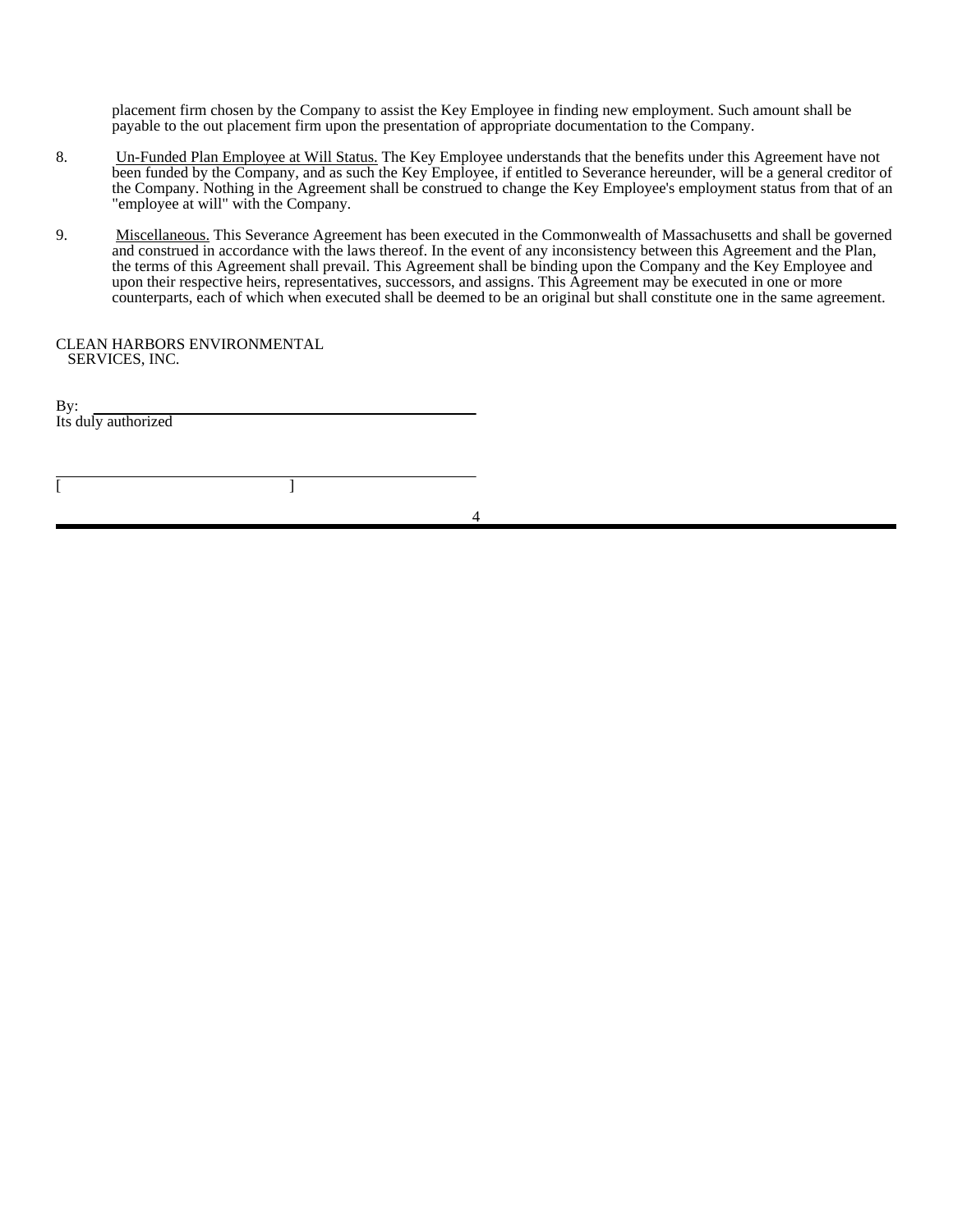## **Exhibit A**

# **CONFIDENTIALITY AND NON-COMPETITION AGREEMENT**

#### **(Executed in Connection with Severance Agreement)**

AGREEMENT entered into this day of **[**Same date as Severance Agreement**]** 2010 by and between Clean Harbors Environmental Services, Inc., (hereinafter the "Company"), and of , Massachusetts (hereinafter "Employee").

WHEREAS, during his employment with the Company, Employee will be responsible for directing and/or implementing the Company's sales, marketing and field operations programs; and

WHEREAS, Employee will have contact with the Company's existing and prospective customers; and

WHEREAS, the Company's confidential business, sales and marketing plans will be disclosed to Employee; and

WHEREAS, trade secrets and other proprietary and confidential business information, including, but not limited to, research and development information, process or treatment data, inventions, trade secrets, compilations of technical data, customer and vendor lists, the WIN relational database, which includes the Waste Management System (the Company's waste material profile system) as well as the Customer Profile System ("CPS") information, and other confidential customer data and specialized pricing methods may be disclosed by the Company or any of its affiliates to the Employee, or developed or learned by the Employee during the course of his employment with the Company ("Confidential Information"); and

WHEREAS, Employee and the Company acknowledge that Confidential Information is valuable, special and a unique asset of the Company and that the unauthorized disclosure of Confidential Information will cause irreparable injury to the Company.

NOW, THEREFORE, in consideration of Employee's employment with the Company (in his present position or in any position to which Employee may be transferred or promoted) and Employee's eligibility to participate in any current or future bonus/ incentive plans which may be made available to the Employee, Employee and the Company agree as follows:

1. Employee agrees that during the term of his employment with the Company and subsequent thereto, Employee shall not make any unauthorized disclosure of Confidential Information or use Confidential Information for his own benefit or for the benefit of any entity except the Company. For purposes of this Agreement, "unauthorized disclosure" includes, but is not limited to, any disclosure not within the normal course of the Company's business and disclosures to any entity which does not have a need to know.

2. Employee agrees that (a) during his term of employment with the Company, Employee shall not, directly or indirectly, whether as a partner, officer, director, trustee, employee, agent, consultant, investor, lender, shareholder (excluding the holding of the securities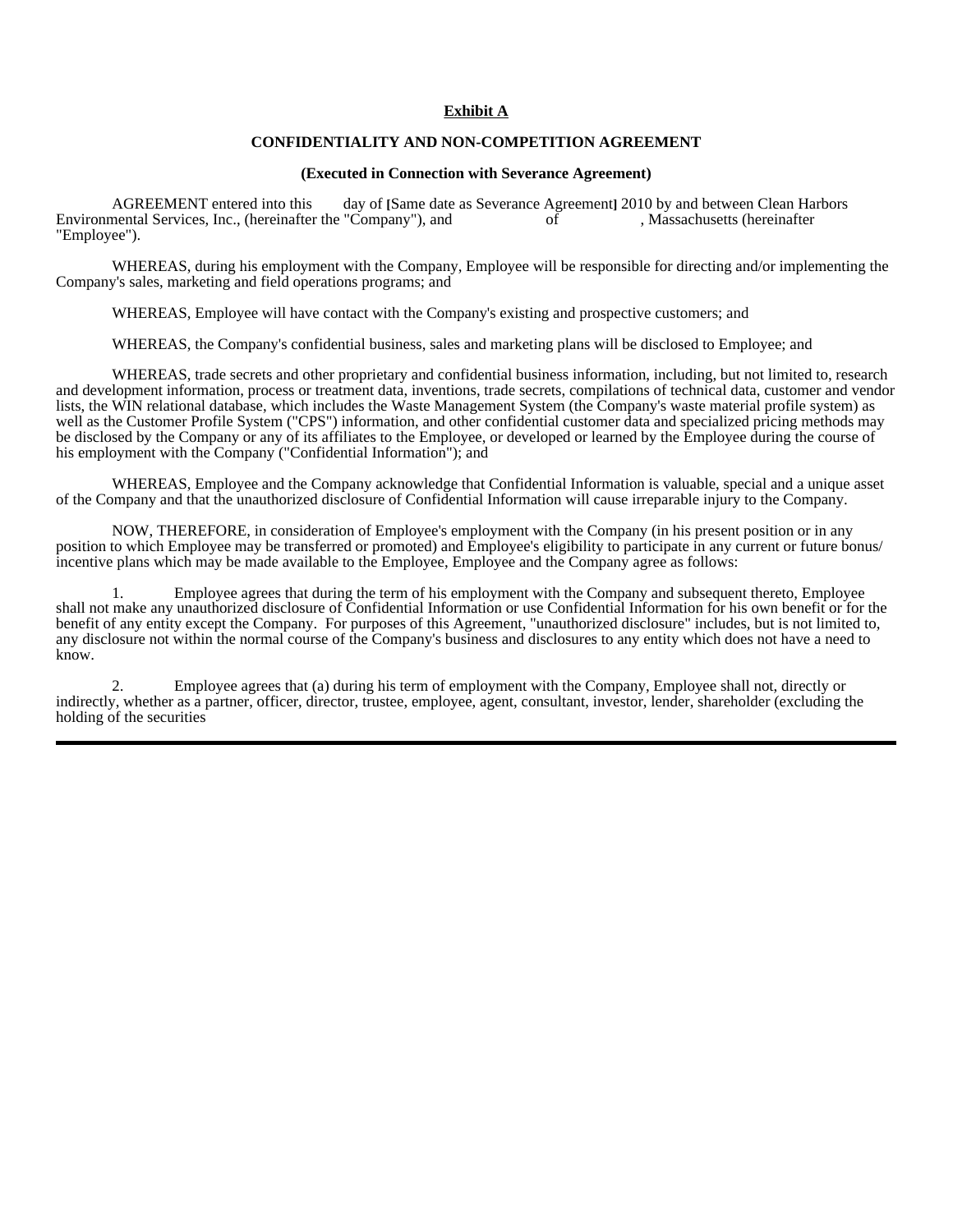of any corporation whose securities are publicly traded if such securities owned by Employee do not exceed one percent (1%) in value of all of the issued and outstanding securities of such corporation), or otherwise, own, manage, operate, assist, participate in, engage in, solicit on behalf of, or carry on any business which is in competition with the business conducted by the Company at the time of the Employee's termination of employment with the Company, which business shall include, but not be limited to, the business of Clean Harbors, Inc. described in its latest Annual Report filed on Form 10-K with the Securities and Exchange Commission, and, (b) for a period of one (1) year after termination of his employment with the Company, shall not do any of the foregoing in any geographical sales or operations territory assigned to Employee by the Company during the Employee's employment with the Company, or with any existing or prospective Company customers for which the Employee had responsibility or contact during his employment with the Company.

3. During his employment with the Company, and for a period of one (1) year thereafter, Employee shall not, directly or indirectly, solicit, recruit or hire any person who is at that time an employee of the Company or was an employee of the Company within the thirty (30) days prior to Employee's termination of employment with the Company.

Upon termination of his employment from the Company, the Employee shall forthwith deliver to the Company and shall not retain any originals or copies of any Confidential Information, regardless of the form, format or media in which it is maintained (all of the same are hereby agreed to be the property of the Company).

Employee and the Company agree that the purpose of this Agreement is to prevent the unauthorized disclosure of Confidential Information and to protect the Company from unfair competition, and that this Agreement shall not be construed or enforced as an employment contract or give the Employee any right or guarantee of continued employment.

6. The Employee understands and agrees that any breach or violation of this Agreement will cause irreparable harm to the Company which may not be adequately remedied by an award for monetary damages, and, accordingly, in the event of any such breach or violation, the Company shall have, in addition to any other remedies at law, the right to an injunction, specific performance or other equitable remedies to prevent violation of the Employee's obligation hereunder. If Employee breaches Paragraph 1, 2 or 3 of this Agreement and legal action is initiated by Company to enforce this Agreement or to seek damages for Employee's violation of the provisions of this Agreement, the Company shall be entitled to recover from Employee all costs and expenses, including reasonable attorneys fees, incurred therein by the Company.

7. The waiver by either party of a breach of any provision of this Agreement by the other party shall not operate or be construed as a waiver of any subsequent breach by such other party. This instrument contains the entire agreement between the parties, and all prior discussions, understandings, negotiations and agreements are merged into this Agreement.

This Agreement shall be binding upon and inure to the benefit of the Company and the Employee and their respective heirs, successors or assigns. The term "Company", as used in this Agreement, shall be deemed to include any parent corporation, subsidiary or affiliate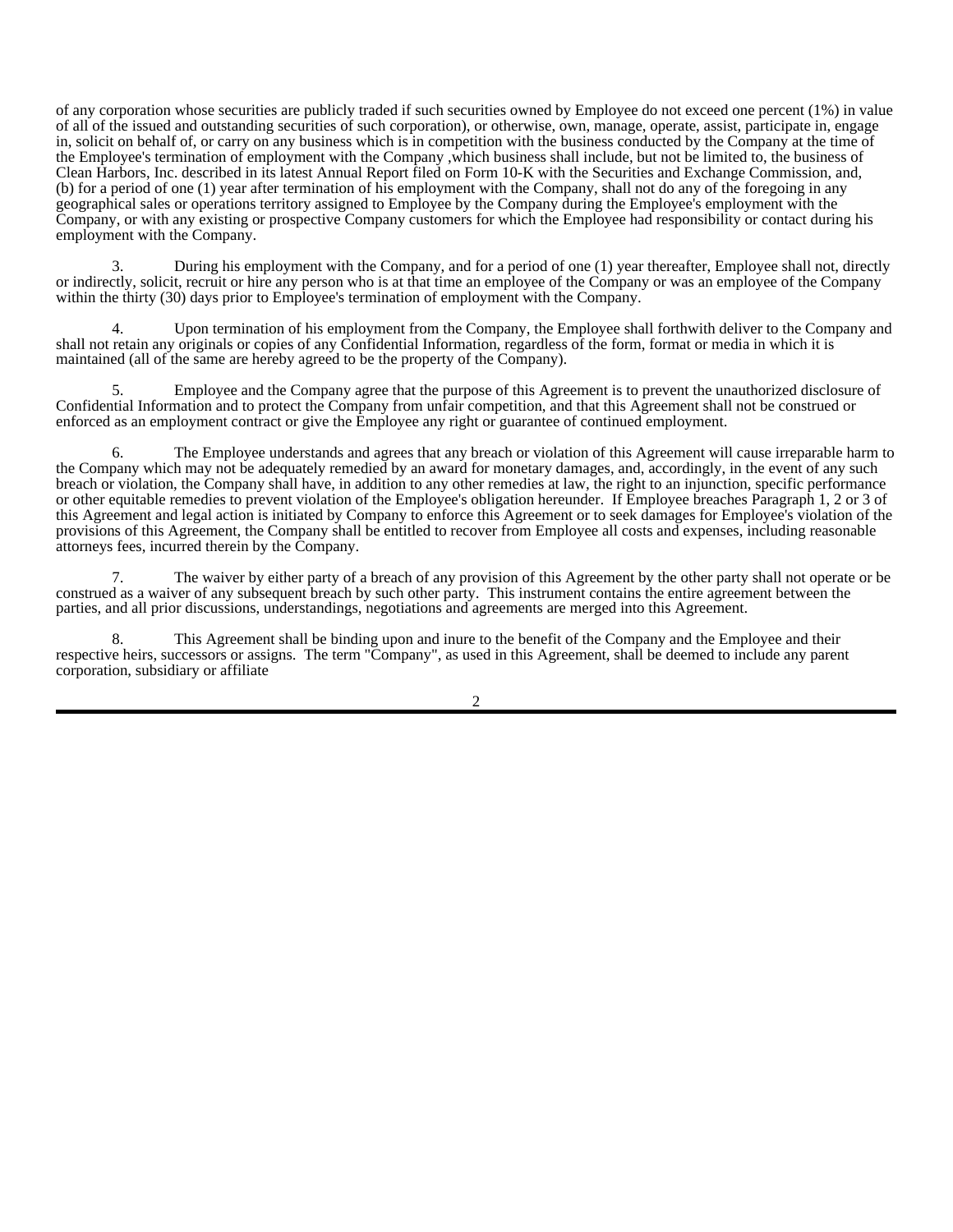of Clean Harbors Environmental Services, Inc. The Employee acknowledges that he/she has been given the opportunity, prior to entering into this Agreement, to consult with his own attorney regarding his rights and obligations with respect to this Agreement.

9. This Agreement shall be governed by and construed in accordance with the laws of the Commonwealth of Massachusetts, and the parties hereby agree to submit to the jurisdiction of the courts of said Commonwealth for all disputes arising under this Agreement.

10. If any section, sentence or clause of this Agreement shall be deemed to be illegal, invalid or unenforceable for any reason, such illegality, invalidity or unenforceability shall not affect the legality, validity or enforceability of other sections of this Agreement. Furthermore, if any section, sentence or clause of this Agreement shall be deemed to be overbroad, such section, sentence or clause shall be enforced to the maximum extent legally permissible, and the parties hereto agree that a Court may reform said overbroad section, sentence or clause to achieve enforceability.

#### **I ACKNOWLEDGE THAT I HAVE READ AND UNDERSTAND THIS AGREEMENT AND HAVE HAD MY QUESTIONS ANSWERED BY REPRESENTATIVES OF THE COMPANY.**

IN WITNESS WHEREOF, the Company and Employee hereby execute this Agreement as of the day and year first above written.

Employee

| (Witness) |                                                       |  |
|-----------|-------------------------------------------------------|--|
|           | (Do not sign below this line; for Corporate use only) |  |
|           | Clean Harbors Environmental Services, Inc.            |  |
|           | By:<br>Its:                                           |  |
| (Witness) |                                                       |  |
|           | ◠                                                     |  |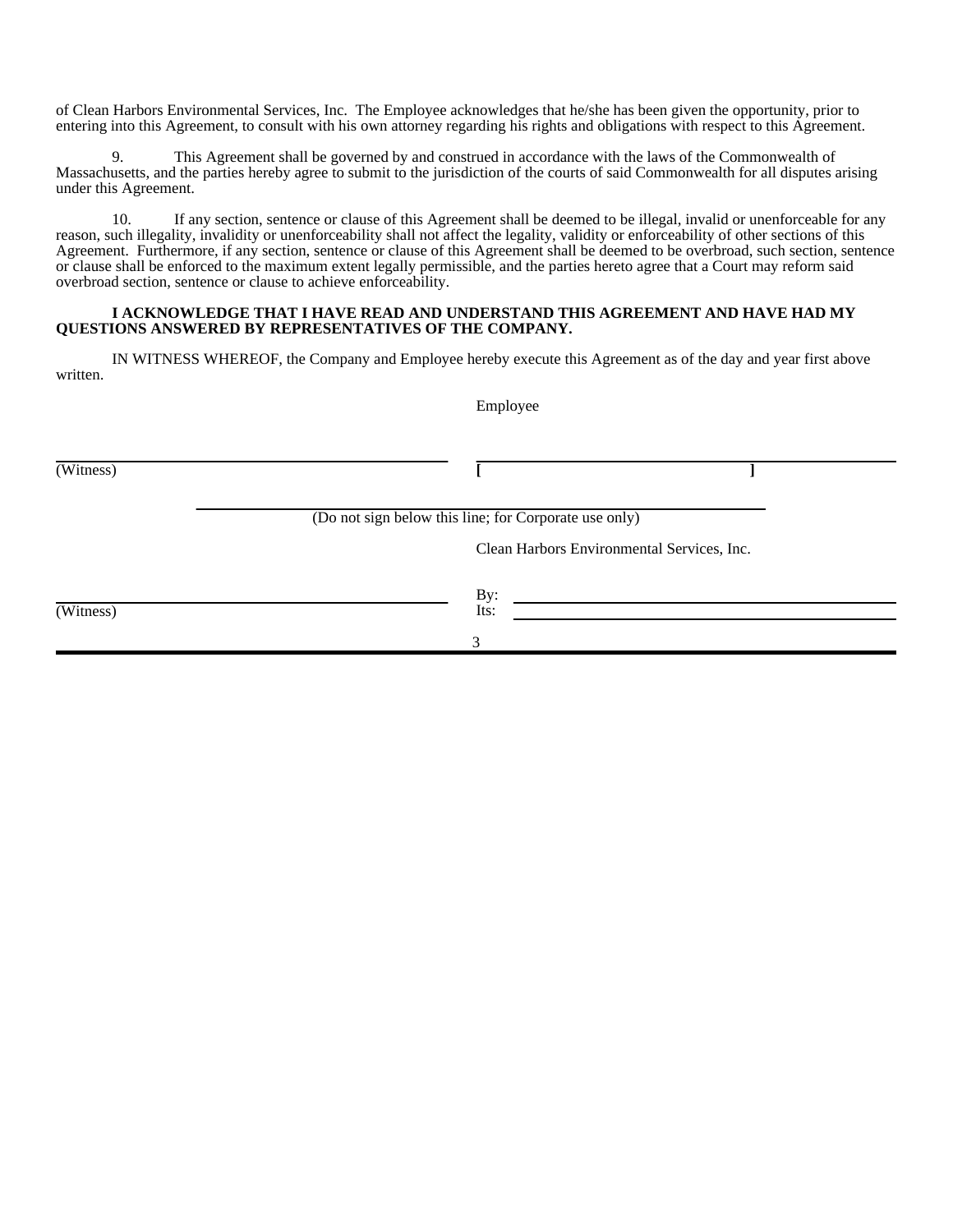#### CLEAN HARBORS, INC.

#### Restricted Stock Award Agreement [Non-Employee Director]

| Director:         | «Director Name»    |
|-------------------|--------------------|
| Number of Shares: | «Number of Shares» |
| Award Date:       | «Award Date»       |

THIS AGREEMENT (the "Agreement") is made as of the date set forth above (the "Award Date") between Clean Harbors, Inc., a Massachusetts corporation (the "Company"), and the above-referenced non-employee director (the "Director").

For valuable consideration, receipt of which is acknowledged, the parties hereto agree as follows.

### 1. Issuance of Shares and Vesting.

Effective as of Award Date, the Company hereby grants to the Director «Number\_of\_Shares» shares (the "Shares") of the Company's common stock, par value \$.01 per share ("Common Stock"), as an Award of Restricted Stock pursuant to the Company's 2010 Stock Incentive Plan (such Plan, as it may previously have been or may hereafter be amended, the "Plan"). All of the terms and conditions of the Plan are incorporated herein by reference, and any capitalized terms that are not defined herein shall have the meanings ascribed to such terms in the Plan. The Director hereby accepts the Award and agrees to acquire and hold the Shares subject to the terms and provisions set forth in the Plan and the additional terms and provisions contained herein.

Provided the Director shall continue to serve as a director of the Company during the period (the "Vesting Period") commencing on the Award Date and ending immediately prior to the Company's annual meeting of shareholders which shall occur during the calendar year following the Award Date (such time being the "Vesting Date"), one hundred (100%) percent of the Shares shall vest on the Vesting Date. Furthermore, one hundred (100%) of the Shares shall immediately vest (and the Vesting Period shall be deemed to have ended) in the event that, prior to the Vesting Date, either (i) the Director shall die or become permanently disabled (in the sole judgment of the Company's Board of Directors) or a Change of Control of the Company shall occur. A Change of Control of the Company shall be deemed to have occurred if the Company is a party to any merger, consolidation or sale of assets, or there is a tender offer for the Company's common stock, or a contested election of the Company's directors, and as a result of any such event, either (i) the directors of the Company in office immediately before such event cease to constitute a majority of the Board of Directors of the Company, or of the company succeeding to the Company's business, or (ii) any company, person or entity (including one or more persons and/or entities acting in concert as a group) other than an affiliate of the Company gains "control" (ownership of more than fifty (50%) percent of the outstanding voting stock of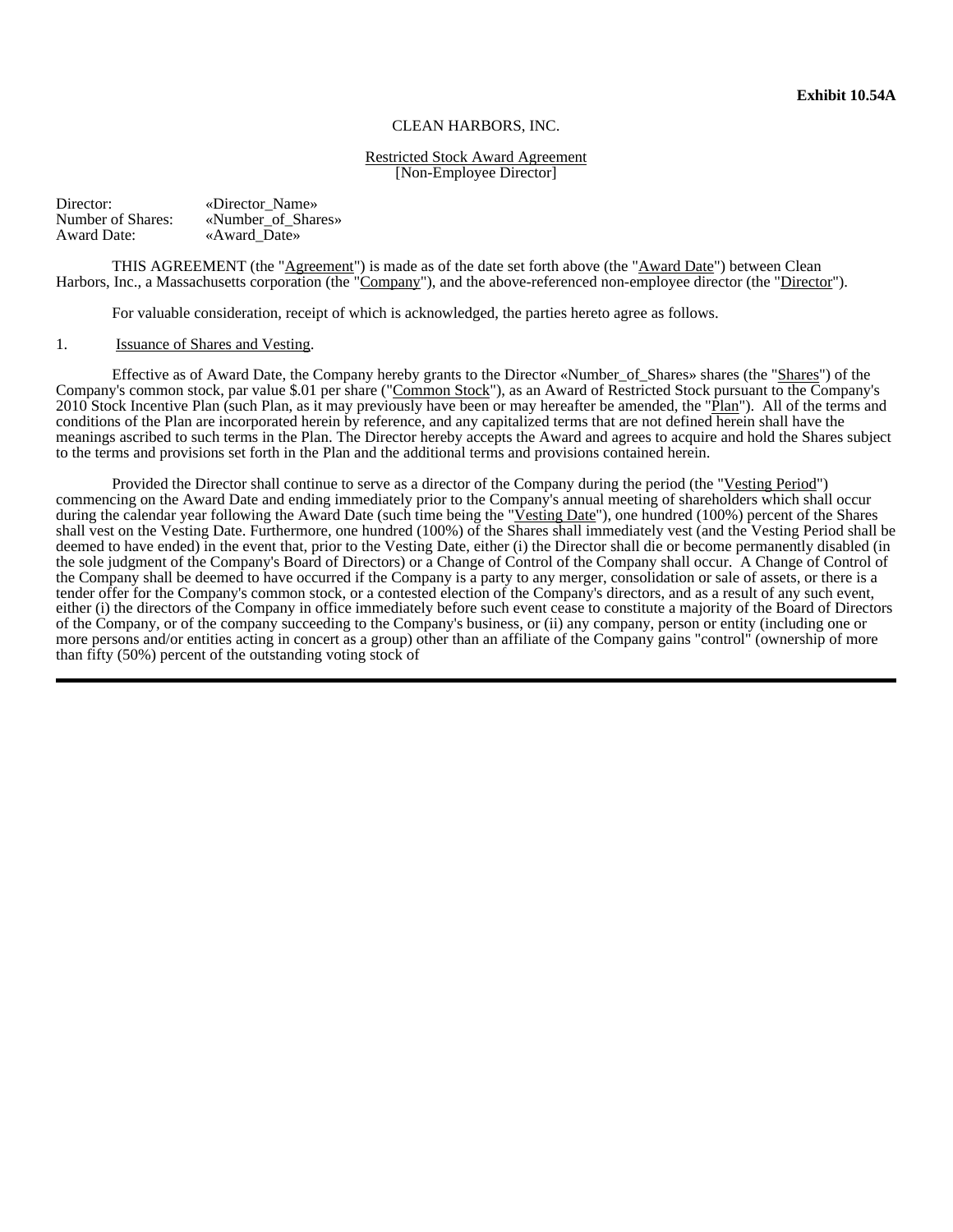the Company) over the Company. The concept of "control" shall be deemed to mean the direct or indirect ownership, beneficially or of record, of voting stock of the Company.

### 2. Forfeiture of Unvested Shares.

If the Director shall cease prior to the Vesting Date to serve as a director of the Company for any reason other than as described in Section 1 (including, without limitation, voluntary resignation or removal by the Company's shareholders), the Company shall automatically reacquire any of the Shares which have not vested in accordance with Section 1 (the "Unvested Shares") as of the effective date of such cessation (the "Termination Date") and the Director shall forfeit such Unvested Shares unconditionally and shall have no further right or interest in such Shares unless the Company agrees in writing to waive its reacquisition right as to some or all of the Unvested Shares.

### 3. Administration of Stock Certificates.

(a) Concurrently with the execution hereof, the Company shall cause Solium Capital, Inc. or its successor, the Company's registrar responsible for maintaining electronic records of the Company's Restricted Stock (the "Administrative Agent"), to make an electronic entry, under the Participant's name, reflecting the issuance of the Shares. Following the vesting of any portion of the Shares, either (i) a certificate representing the applicable portion of such Shares will be issued to the Participant or (ii) such Vested Shares will be deposited into a brokerage account specified by the Participant in accordance with the terms of subsection (c) below. During the Vesting Period and notwithstanding the fact that no certificates have been issued with respect to the Shares, the Participant shall retain during the Vesting Period the right to vote and enjoy all other rights and incidents of ownership of the Shares except as may be restricted hereunder (including, without limitation, restrictions as to cash dividends described in subsection (d) below).

(b) During the Vesting Period, the Administrative Agent shall keep true and accurate records of all the Shares. The Company shall indemnify and hold harmless the Administrative Agent against any and all costs or expenses (including attorneys' fees and expenses), judgments, fines, losses, claims, damages, liabilities and amounts paid in settlement in connection with any claim, action, suit, proceeding or investigation arising out of or pertaining to this Agreement.

(c) Following the close of each calendar quarter during which any of the Shares shall become Vested Shares, the Company shall cause the Administrative Agent, upon the written request of the Participant but subject to potential delivery to the Company of a portion of such Vested Shares to the extent required to pay withholding taxes in accordance with Section 7 hereof, to either (i) deliver to the Participant stock certificates representing such number of Vested Shares which ceased to be Unvested Shares during such calendar quarter or (i) deposit such Vested Shares into a brokerage account specified by the Participant. Following the close of the calendar quarter in which there shall remain on deposit with the Administrative Agent no Shares which have not yet become Vested Shares or been forfeited to the Company, but subject to potential delivery to the Company of a portion of such Vested Shares to the extent required to pay withholding taxes in accordance with Section 7 hereof, the Administrative Agent shall upon written request of the Participant, either deliver to the Participant stock certificates representing

 $\mathcal{D}$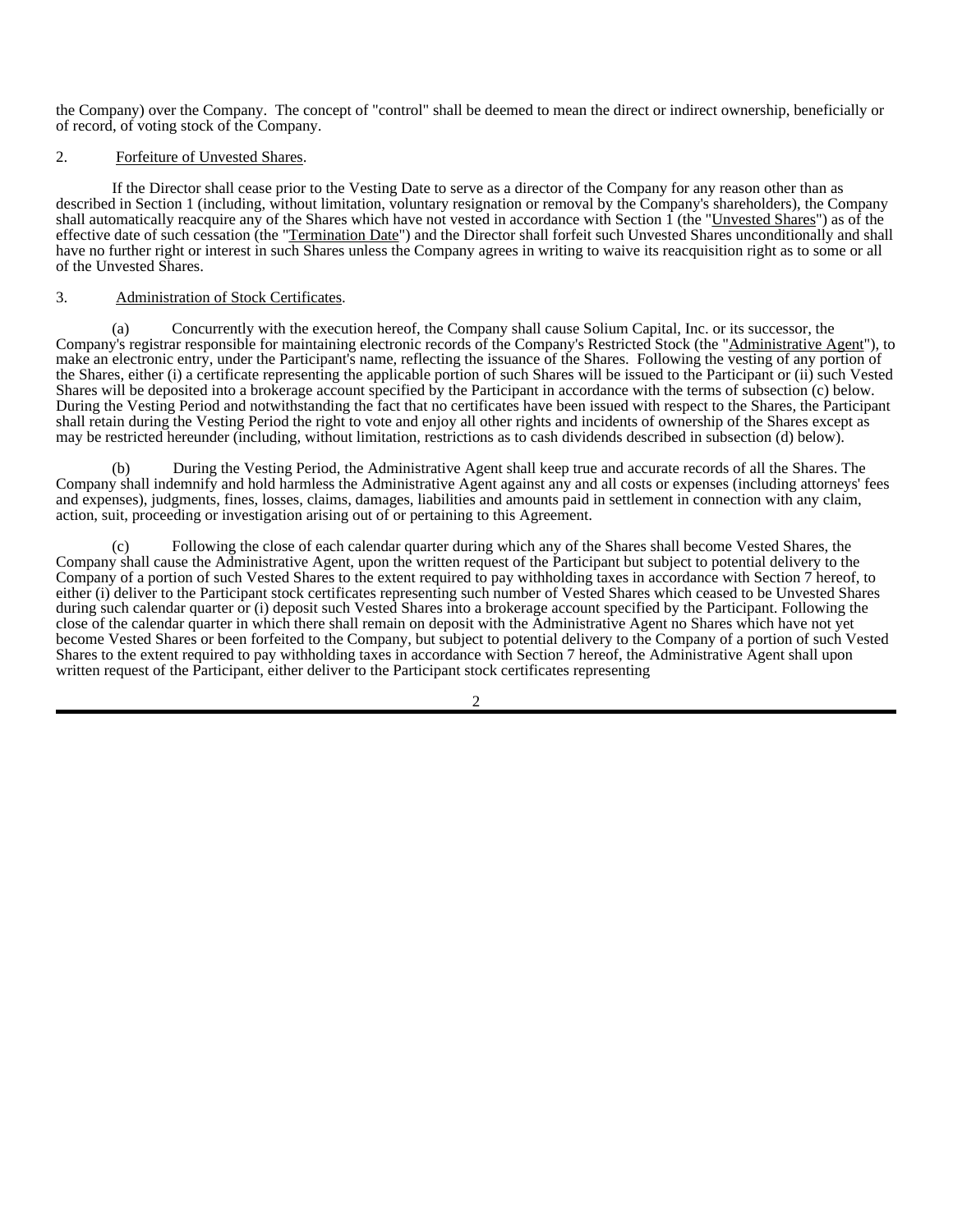the Vested Shares (if any) remaining in the possession of the Administrative Agent or (ii) deposit such Vested Shares into a brokerage account specified by the Participant. The Participant hereby authorizes the Administrative Agent to deliver to the Company any and all Shares that are forfeited under the provisions of this Agreement or that are required to pay withholding taxes in accordance with Section 7 hereof.

(d) If the Company shall during the Vesting Period declare any cash dividend on its outstanding Common Stock, those dividends which would otherwise be payable on the Unvested Shares shall be held in escrow. To the extent (if any) such Unvested Shares thereafter become Vested Shares, those escrowed dividends shall promptly be paid to the Participant but, to the extent (if any) those Unvested Shares are forfeited in accordance with Section 2 of this Agreement, those escrowed dividends shall be forfeited and become the property of the Company.

# 4. Restrictions on Transfer.

The Director shall not sell, assign, transfer, pledge, hypothecate or otherwise dispose of, by gift, sale, operation of law or otherwise (collectively "transfer"), any Unvested Shares or any interest therein.

#### 5. Effect of Prohibited Transfer.

The Company shall not be required (a) to transfer on its books any of the Shares which shall have been sold or transferred in violation of any of the restrictions imposed by this Agreement, or (b) to treat as owner of such Shares or to pay dividends to any transferee to whom any such Shares shall have been so sold or transferred.

### 6. Adjustments for Stock Splits, Stock Dividends, Etc.

If from time to time during the Vesting Period there is any stock split-up, stock dividend, stock distribution or other reclassification of the Common Stock of the Company, any and all new, substituted or additional securities to which the Director is entitled by reason of Director's ownership of Shares shall be immediately subject to the vesting requirements, restrictions on transfer and other provisions of this Agreement in the same manner and to the same extent as such Shares.

### 7. Withholding Taxes.

(a) The Director acknowledges and agrees that in the case of the issuance of Restricted Stock that is "substantially vested" (within the meaning of Treasury Regulations Section 1.83-3(b)), the Committee may require the Director to remit to the Company an amount sufficient to satisfy any federal, foreign, state or local withholding tax requirements (or make other arrangements satisfactory to the Company with regard to such taxes, including withholding from regular cash compensation, providing other security to the Company, or remitting or foregoing the receipt of Shares having a fair market value on the date of delivery sufficient to satisfy such obligations) prior to the issuance of any Shares pursuant to this Award of Restricted Stock.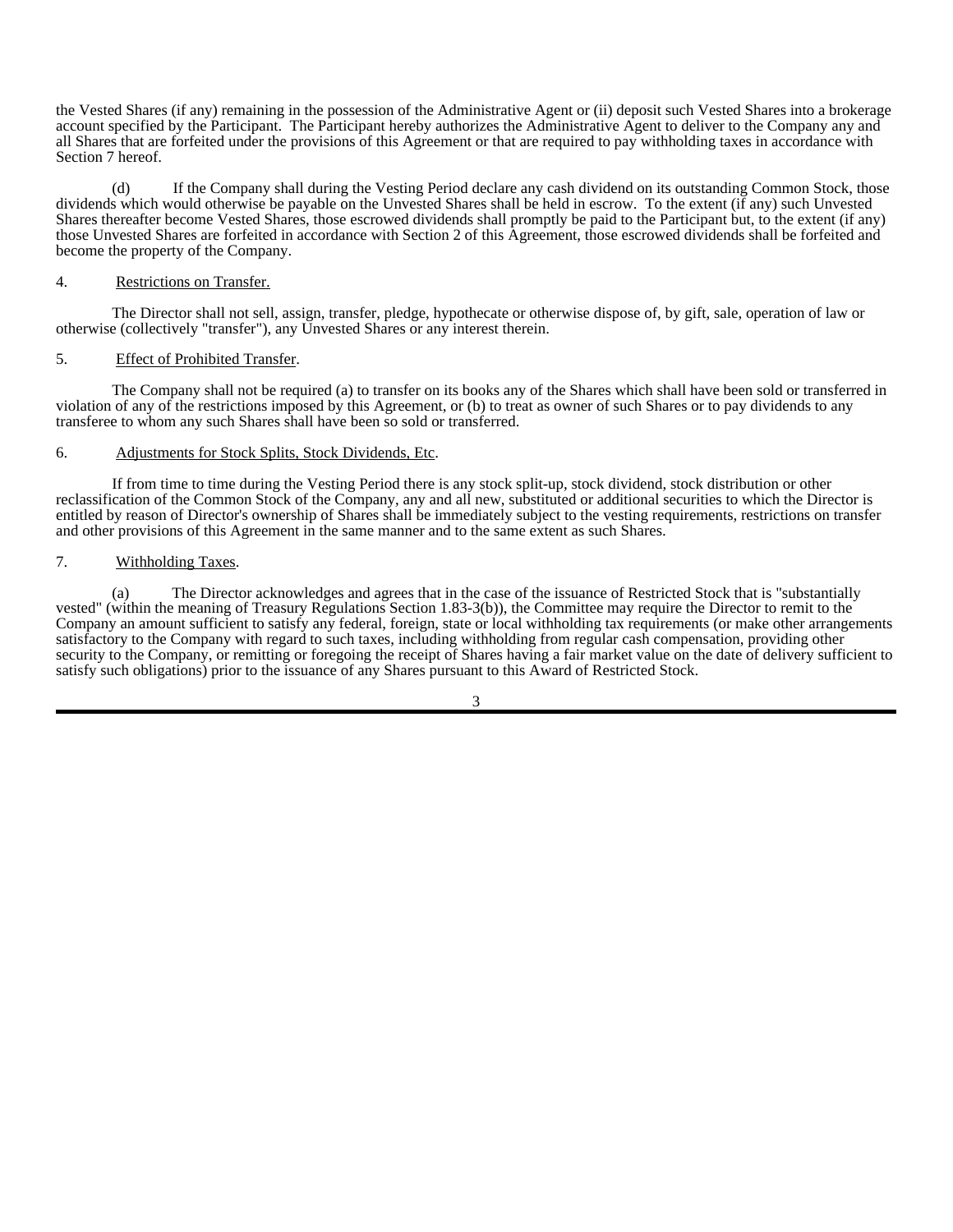(b) The Director acknowledges and agrees that in the case of Restricted Stock that is not "substantially vested" upon issuance, if the Committee determines that under applicable law and regulations the Company could be liable for the withholding of any federal, foreign, state or local tax with respect to such Shares, the Committee may require the Director to remit to the Company an amount sufficient to satisfy any such potential liability (or make other arrangements satisfactory to the Company with respect to such taxes, including withholding from regular cash compensation providing other security to the Company, or remitting or foregoing the receipt of Shares having a fair market value on the date of delivery sufficient to satisfy such obligations) at the time such Shares of Restricted Stock are delivered to the Director, at the time the Director makes an election under Section 83(b) of the Internal Revenue Code of 1986, as amended (the "Code"), with respect to such Shares, or at the time such Shares become "substantially vested," and/or to agree to augment such security from time to time in any amount reasonably deemed necessary by the Committee to preserve the adequacy of such security. The Director acknowledges that the Shares of Restricted Stock are subject to the forfeiture obligation under Section 2 of this Agreement and such forfeiture obligation may be treated as a substantial risk of forfeiture within the meaning of Section 83 of the Code, and that, in the absence of an election under Section 83(b) of the Code, such treatment could delay the determination of the tax consequences of such issuance for both the Company and the Director (possibly to the Director's detriment). If the Director files a timely election under Section 83(b) of the Code, the Director shall provide the Company with an original copy of such timely filed election and a certified mail or overnight courier receipt of such filing within 10 days of the time the election is filed.

#### 8. Severability.

The invalidity or unenforceability of any provision of this Agreement shall not affect the validity or enforceability of any other provision of this Agreement, and each other provision of this Agreement shall be severable and enforceable to the extent permitted by law.

### 9. Waiver; Termination.

Any provision contained in this Agreement may be waived, either generally or in any particular instance, by the Company. This Agreement may be terminated as provided in the Plan.

# 10. Binding Effect.

This Agreement shall be binding upon and inure to the benefit of the Company and the Director and their respective heirs, executors, administrators, legal representatives, successors and assigns, subject to the restrictions on transfer set forth in Section 4 of this Agreement.

### 11. Notice.

All notices required or permitted hereunder shall be in writing and deemed effectively given (i) upon personal delivery, (ii) one (1) day after delivery to an overnight courier service which provides for a receipt upon delivery, or (iii) three (3) days after deposit with the United States Post Office, by registered or certified mail, postage prepaid, addressed, if to the Company, to Clean Harbors, Inc., 42 Longwater Drive, P.O. Box 9149, Norwell, Massachusetts 02061-9149, Attention: Treasurer; if to the Custodian, to the Company's aforesaid address, Attention: Treasurer; and if to the Director, to the address shown beneath his or her respective signature to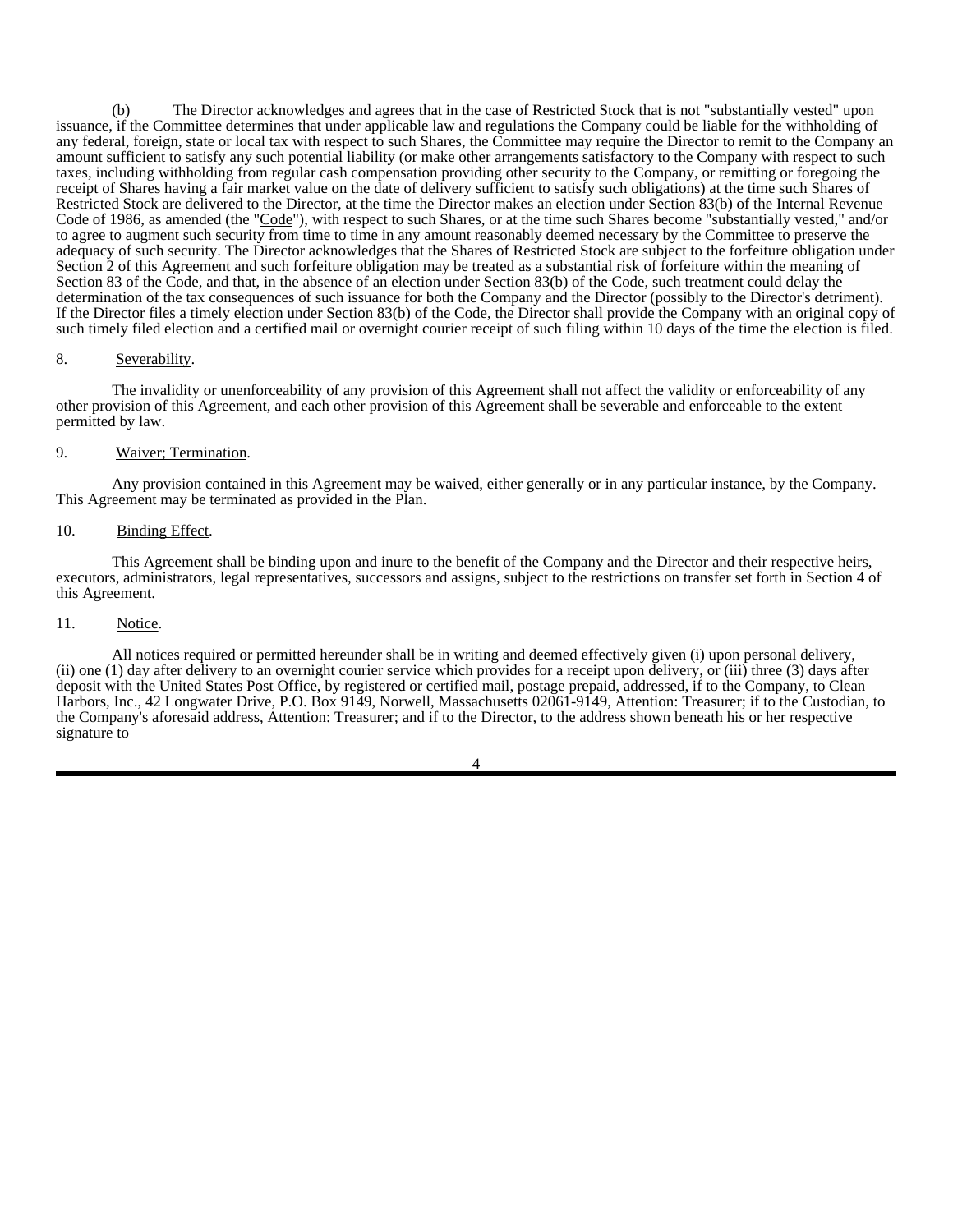this Agreement; or at such other address or addresses as either party shall designate to the other in accordance with this Section 11.

### 12. Pronouns.

Whenever the context may require, any pronouns used in this Agreement shall include the corresponding masculine, feminine or neuter forms, and the singular form of nouns and pronouns shall include the plural, and vice-versa.

### 13. Entire Agreement.

This Agreement, together with the Plan, constitutes the entire agreement between the parties, and supersedes all prior agreements and understandings, relating to the subject matter of this Agreement.

# 14. Amendment.

This Agreement may be amended or modified only by a written instrument executed by both the Company and the Director.

# 15. Governing Law.

This Agreement shall be construed, interpreted and enforced in accordance with the laws of the Commonwealth of Massachusetts.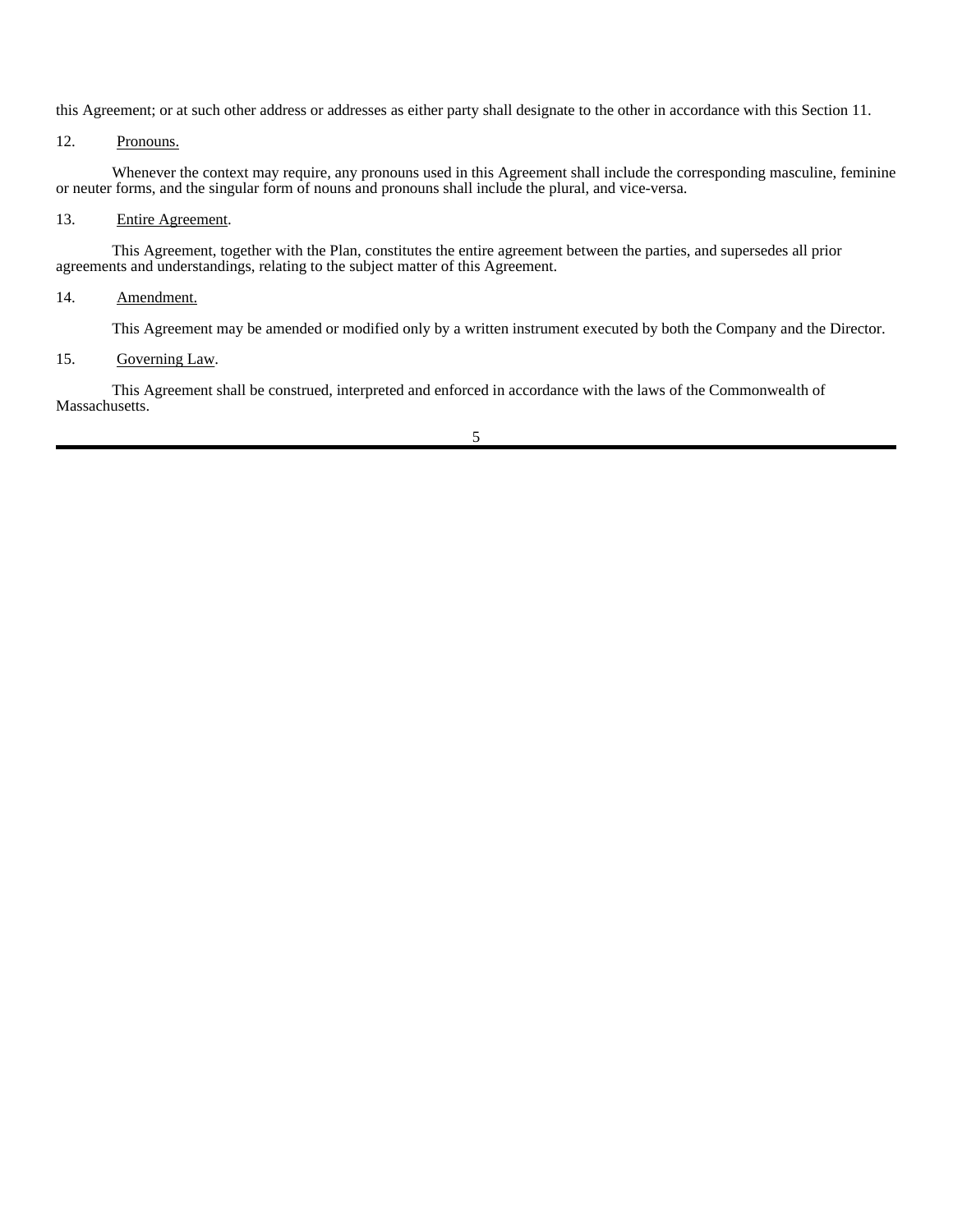# IN WITNESS WHEREOF, the parties hereto have executed this Agreement as of the Award Date.

Clean Harbors, Inc.

| By:                                           |         |            |
|-----------------------------------------------|---------|------------|
| Name:<br>Title:                               |         |            |
| <b>ACCEPTED:</b>                              |         |            |
|                                               |         |            |
| (Signature of Director)                       |         |            |
|                                               |         |            |
| «Director_Name»<br>(Printed Name of Director) |         |            |
| «Address_1»                                   |         |            |
| (Residence Street Address)                    |         |            |
| «Address_2»                                   |         |            |
| $\overline{\text{(City)}}$                    | (State) | (Zip Code) |
|                                               |         | 6          |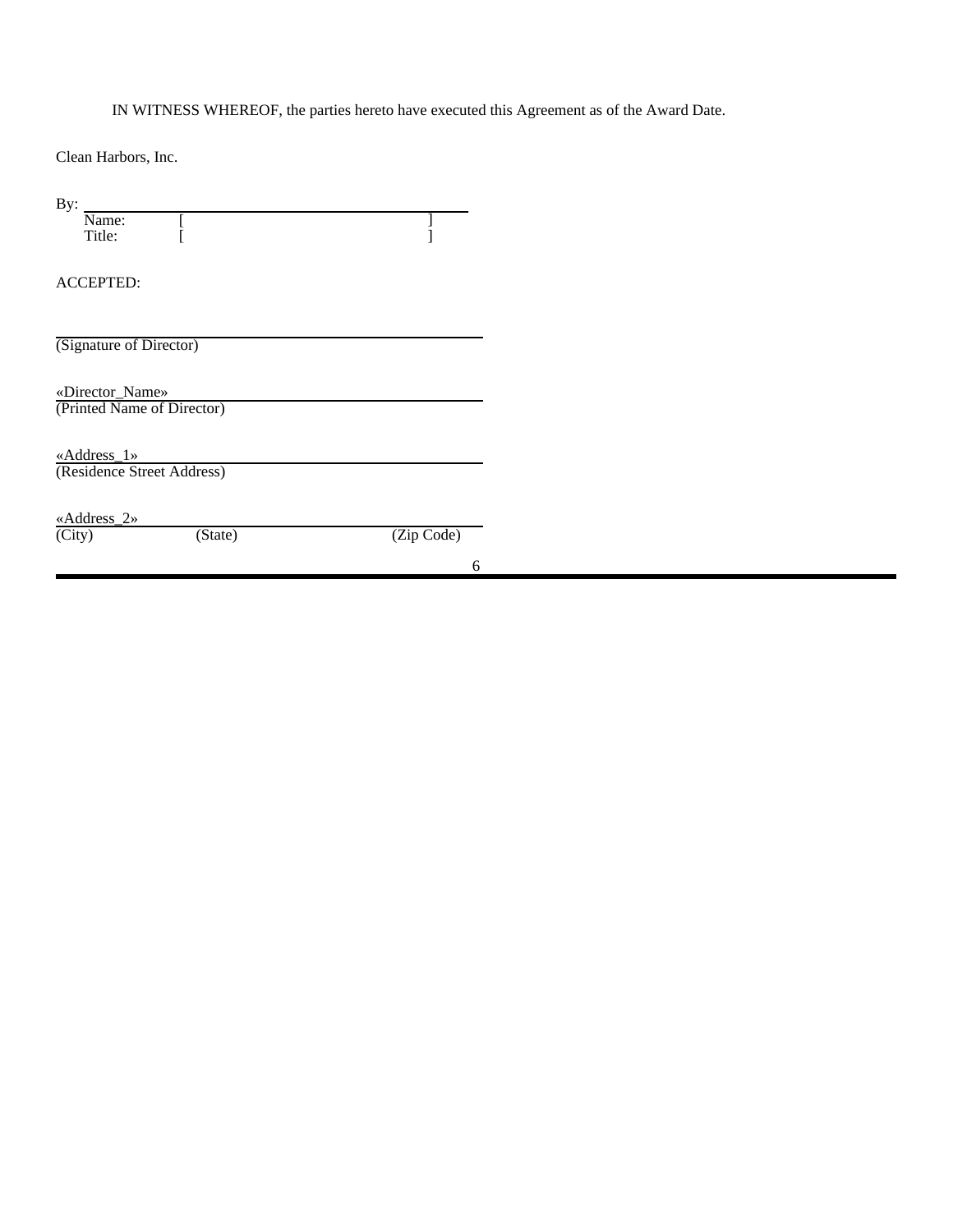#### CLEAN HARBORS, INC.

### Restricted Stock Award Agreement [Employee]

Employee: [1] Number of Shares: [2] Award Date: [3] Vesting Start Date: [4]

THIS AGREEMENT (the "Agreement") is made as of the date set forth above (the "Award Date") between Clean Harbors, Inc., a Massachusetts corporation (the "Company"), and the above-referenced employee (the "Participant").

For valuable consideration, receipt of which is acknowledged, the parties hereto agree as follows.

### 1. **Issuance of Shares and Vesting.**

Effective as of Award Date, the Company hereby grants to the Participant shares (the "Shares") of the Company's common stock, par value \$.01 per share ("Common Stock"), as an Award of Restricted Stock pursuant to the Company's 2010 Stock Incentive Plan (such Plan, as it may previously have been or may hereafter be amended, the "Plan"). All of the terms and conditions of the Plan are incorporated herein by reference, and any capitalized terms that are not defined herein shall have the meanings ascribed to such terms in the Plan. The Participant hereby accepts the Award and agrees to acquire and hold the Shares subject to the terms and provisions set forth in the Plan and the additional terms and provisions contained herein.

During the period (the "Vesting Period") between the Award Date and the earlier of (i) the Termination Date (as defined in Section 2 hereof) and (ii) the completion of the Vesting Schedule (as defined in the next sentence), the Shares shall vest (and become "Vested Shares") in the Participant in such amounts and on such dates as are set out in the Vesting Schedule. The "Vesting Schedule" shall be as follows:

[ ] Shares shall vest on [ ], 20[ ];  $\begin{bmatrix} 1 & 5 \end{bmatrix}$  Shares shall vest on  $\begin{bmatrix} 1 & 20 \\ 1 & 201 \end{bmatrix}$ ; [ ] Shares shall vest on [ ], 20[ ];  $\begin{bmatrix} \overline{\phantom{a}} \end{bmatrix}$  Shares shall vest on  $\begin{bmatrix} \overline{\phantom{a}} \end{bmatrix}$ , 20 $\begin{bmatrix} \overline{\phantom{a}} \end{bmatrix}$ ; and  $\lceil$  ] Shares shall vest on  $\lceil$  1, 20 $\lceil$  1.

However, notwithstanding the Vesting Schedule, one hundred (100%) percent of the Shares shall vest in the event (i) a Change of Control of the Company shall occur during the Vesting Period and (ii) on the date of such Change of Control the Participant shall continue to be employed by the Company (or any subsidiary or parent thereof included in the term "Company" in the Plan).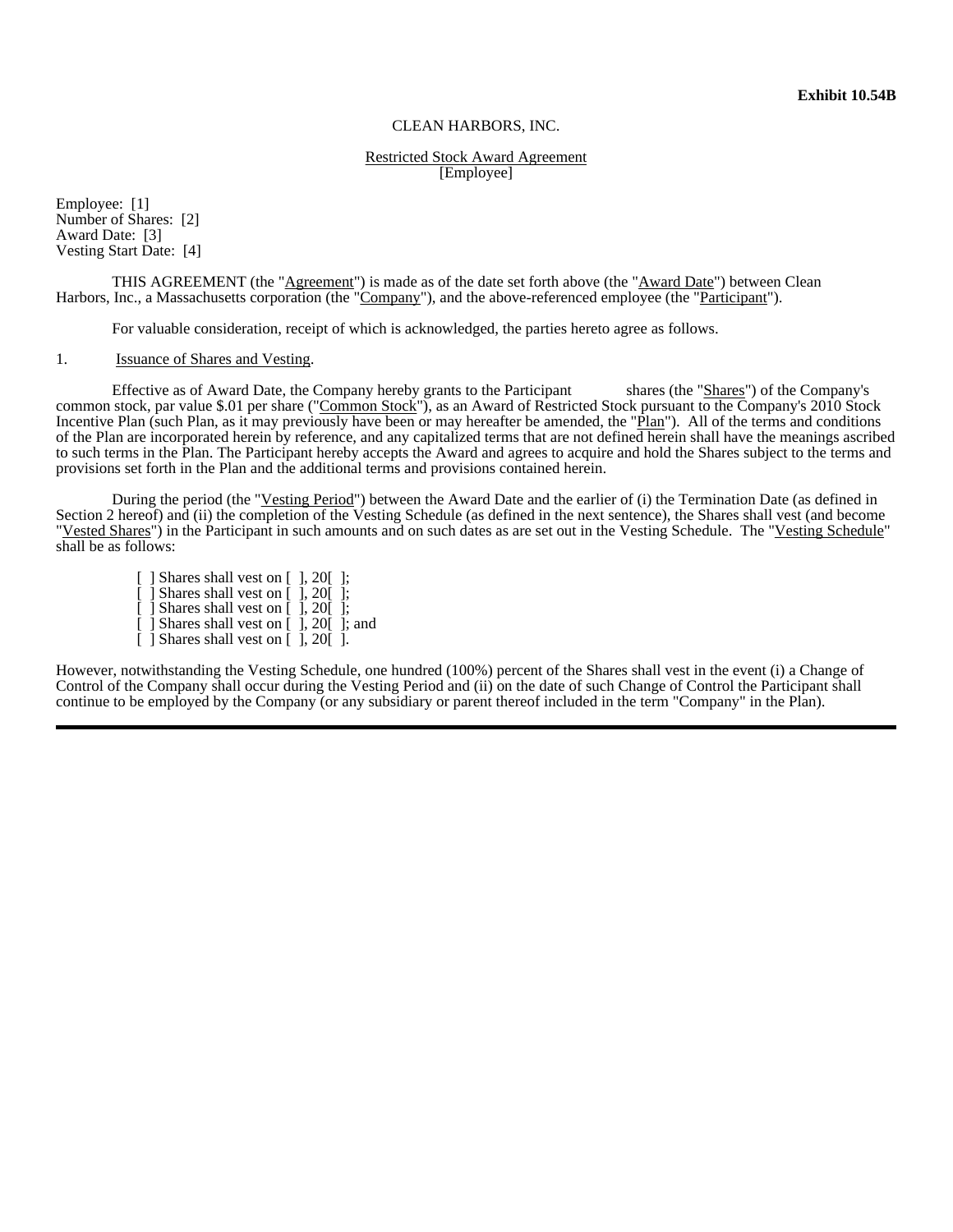A Change of Control of the Company shall be deemed to have occurred if the Company is a party to any merger, consolidation or sale of assets, or there is a tender offer for the Company's common stock, or a contested election of the Company's directors, and as a result of any such event, either (i) the directors of the Company in office immediately before such event cease to constitute a majority of the Board of Directors of the Company, or of the company succeeding to the Company's business, or (ii) any company, person or entity (including one or more persons and/or entities acting in concert as a group) other than an affiliate of the Company gains "control" (ownership of more than fifty (50%) percent of the outstanding voting stock of the Company) over the Company. The concept of "control" shall be deemed to mean the direct or indirect ownership, beneficially or of record, of voting stock of the Company.

### 2. Forfeiture of Unvested Shares.

If the Participant ceases prior to the completion of the Vesting Schedule to be employed by the Company (or any subsidiary or parent corporations as are included in the term "Company" as defined in the Plan) for any reason other than a Change of Control as described in Section 1 (including, without limitation, death, disability, termination or voluntary resignation), the Company shall automatically reacquire any of the Shares which have not vested in accordance with Section 1 (the "Unvested Shares") as of the effective date of such cessation (the "Termination Date") and the Participant shall forfeit such Unvested Shares unconditionally and shall have no further right or interest in such Shares unless the Company agrees in writing to waive its reacquisition right as to some or all of the Unvested Shares.

### 3. Administration of Stock Certificates.

(a) Concurrently with or promptly following the execution hereof, the Company shall cause Solium Capital, Inc. or its successor, the Company's registrar responsible for maintaining electronic records of the Company's Restricted Stock (the "Administrative Agent"), to make an electronic entry, under the Participant's name, reflecting the issuance of the Shares. Following the vesting of any portion of the Shares, either (i) a certificate representing the applicable portion of such Shares will be issued to the Participant or (ii) such Vested Shares will be deposited into a brokerage account specified by the Participant in accordance with the terms of subsection (c) below. During the Vesting Period and notwithstanding the fact that no certificates have been issued with respect to the Shares, the Participant shall retain during the Vesting Period the right to vote and enjoy all other rights and incidents of ownership of the Shares except as may be restricted hereunder (including, without limitation, restrictions as to cash dividends described in subsection (d) below).

(b) During the Vesting Period, the Administrative Agent shall keep true and accurate records of all the Shares. The Company shall indemnify and hold harmless the Administrative Agent against any and all costs or expenses (including attorneys' fees and expenses), judgments, fines, losses, claims, damages, liabilities and amounts paid in settlement in connection with any claim, action, suit, proceeding or investigation arising out of or pertaining to this Agreement.

(c) Following the close of each calendar quarter during which any of the Shares shall become Vested Shares, the Company shall cause the Administrative Agent, upon the written request of the Participant but subject to potential delivery to the Company of a portion of such

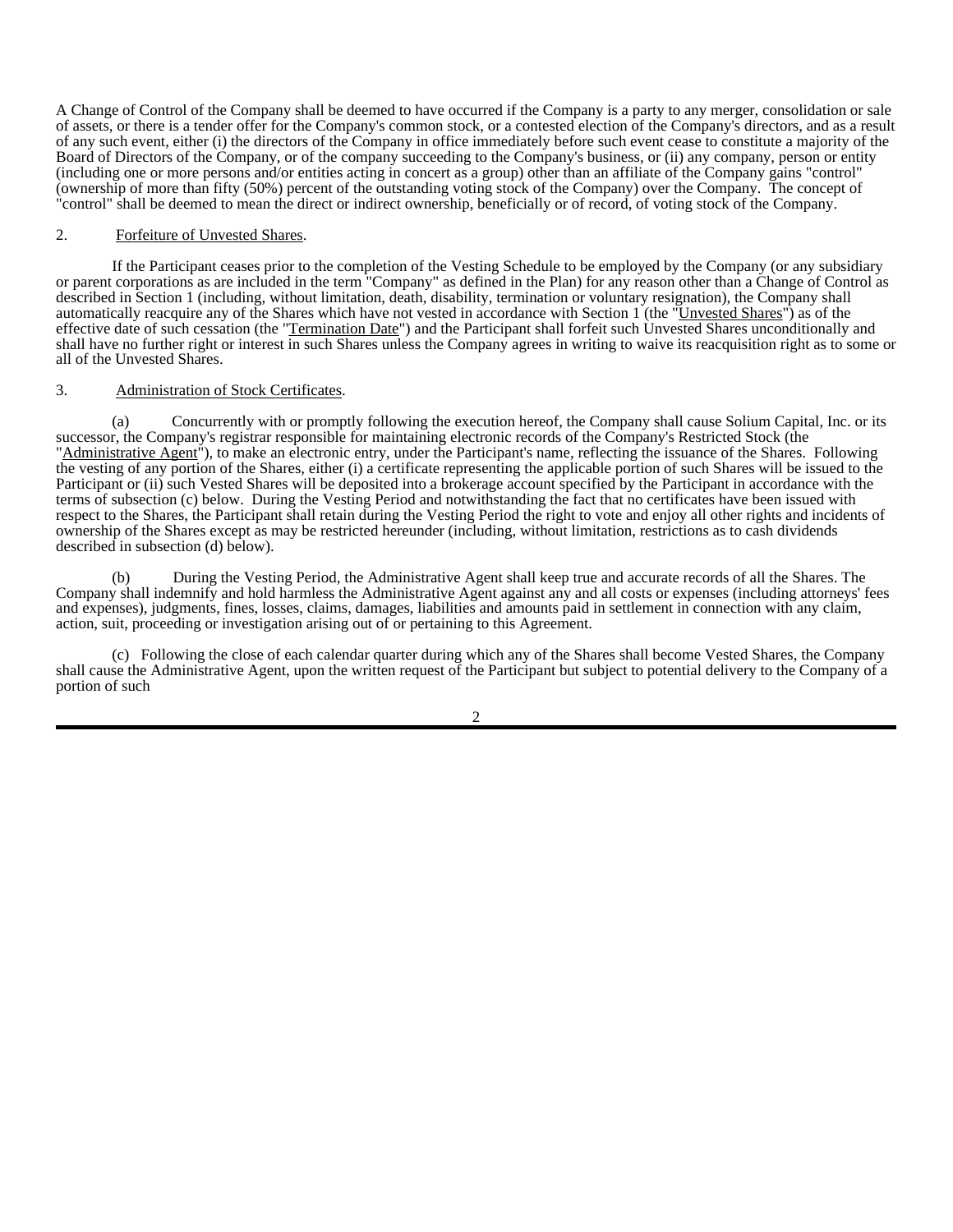Vested Shares to the extent required to pay withholding taxes in accordance with Section 7 hereof, to either (i) deliver to the Participant stock certificates representing such number of Vested Shares which ceased to be Unvested Shares during such calendar quarter or (i) deposit such Vested Shares into a brokerage account specified by the Participant. Following the close of the calendar quarter in which there shall remain on deposit with the Administrative Agent no Shares which have not yet become Vested Shares or been forfeited to the Company, but subject to potential delivery to the Company of a portion of such Vested Shares to the extent required to pay withholding taxes in accordance with Section 7 hereof, the Administrative Agent shall upon written request of the Participant, either deliver to the Participant stock certificates representing the Vested Shares (if any) remaining in the possession of the Administrative Agent or (ii) deposit such Vested Shares into a brokerage account specified by the Participant. The Participant hereby authorizes the Administrative Agent to deliver to the Company any and all Shares that are forfeited under the provisions of this Agreement or that are required to pay withholding taxes in accordance with Section 7 hereof.

(d) If the Company shall during the Vesting Period declare any cash dividend on its outstanding Common Stock, those dividends which would otherwise be payable on the Unvested Shares shall be held in escrow. To the extent (if any) such Unvested Shares thereafter become Vested Shares, those escrowed dividends shall promptly be paid to the Participant but, to the extent (if any) those Unvested Shares are forfeited in accordance with Section 2 of this Agreement, those escrowed dividends shall be forfeited and become the property of the Company.

### 4. Restrictions on Transfer.

The Participant shall not sell, assign, transfer, pledge, hypothecate or otherwise dispose of, by gift, sale, operation of law or otherwise (collectively "transfer"), any Unvested Shares or any interest therein.

### 5. Effect of Prohibited Transfer.

The Company shall not be required (a) to transfer on its books any of the Shares which shall have been sold or transferred in violation of any of the restrictions imposed by this Agreement, or (b) to treat as owner of such Shares or to pay dividends to any transferee to whom any such Shares shall have been so sold or transferred.

### 6. Adjustments for Stock Splits, Stock Dividends, Etc.

If from time to time during the Vesting Period there is any stock split-up, stock dividend, stock distribution or other reclassification of the Common Stock of the Company, any and all new, substituted or additional securities to which the Participant is entitled by reason of Participant's ownership of Shares shall be immediately subject to the vesting requirements, restrictions on transfer and other provisions of this Agreement in the same manner and to the same extent as such Shares.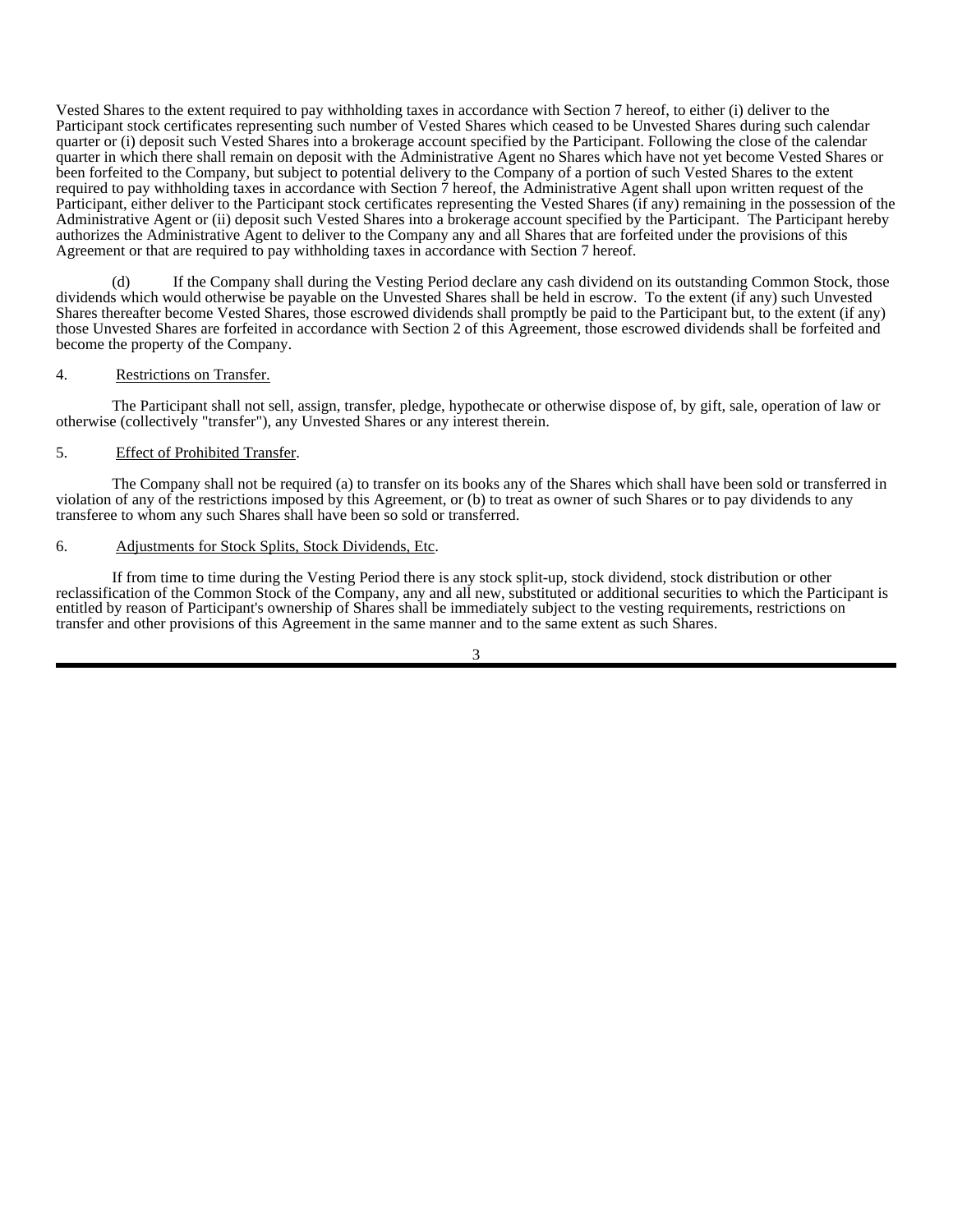### 7. Withholding Taxes.

(a) The Participant acknowledges and agrees that in the case of the issuance of Restricted Stock that is "substantially vested" (within the meaning of Treasury Regulations Section 1.83-3(b)), the Committee may require the Participant to remit to the Company an amount sufficient to satisfy any federal, foreign, state or local withholding tax requirements (or make other arrangements satisfactory to the Company with regard to such taxes, including withholding from regular cash compensation, providing other security to the Company, or remitting or foregoing the receipt of Shares having a fair market value on the date of delivery sufficient to satisfy such obligations) prior to the issuance of any Shares pursuant to this Award of Restricted Stock.

(b) The Participant acknowledges and agrees that in the case of Restricted Stock that is not "substantially vested" upon issuance, if the Committee determines that under applicable law and regulations the Company could be liable for the withholding of any federal, foreign, state or local tax with respect to such Shares, the Committee may require the Participant to remit to the Company an amount sufficient to satisfy any such potential liability (or make other arrangements satisfactory to the Company with respect to such taxes, including withholding from regular cash compensation providing other security to the Company, or remitting or foregoing the receipt of Shares having a fair market value on the date of delivery sufficient to satisfy such obligations) at the time such Shares of Restricted Stock are delivered to the Participant, at the time the Participant makes an election under Section 83(b) of the Internal Revenue Code of 1986, as amended (the "Code"), with respect to such Shares, or at the time such Shares become "substantially vested," and/or to agree to augment such security from time to time in any amount reasonably deemed necessary by the Committee to preserve the adequacy of such security. The Participant acknowledges that the Shares of Restricted Stock are subject to the forfeiture obligation under Section 2 of this Agreement and such forfeiture obligation may be treated as a substantial risk of forfeiture within the meaning of Section 83 of the Code, and that, in the absence of an election under Section 83(b) of the Code, such treatment could delay the determination of the tax consequences of such issuance for both the Company and the Participant (possibly to the Participant's detriment). If the Participant files a timely election under Section 83(b) of the Code, the Participant shall provide the Company with an original copy of such timely filed election and a certified mail or overnight courier receipt of such filing within 10 days of the time the election is filed.

### 8. Severability.

The invalidity or unenforceability of any provision of this Agreement shall not affect the validity or enforceability of any other provision of this Agreement, and each other provision of this Agreement shall be severable and enforceable to the extent permitted by law.

#### 9. Waiver; Termination.

Any provision contained in this Agreement may be waived, either generally or in any particular instance, by the Company. This Agreement may be terminated as provided in the Plan.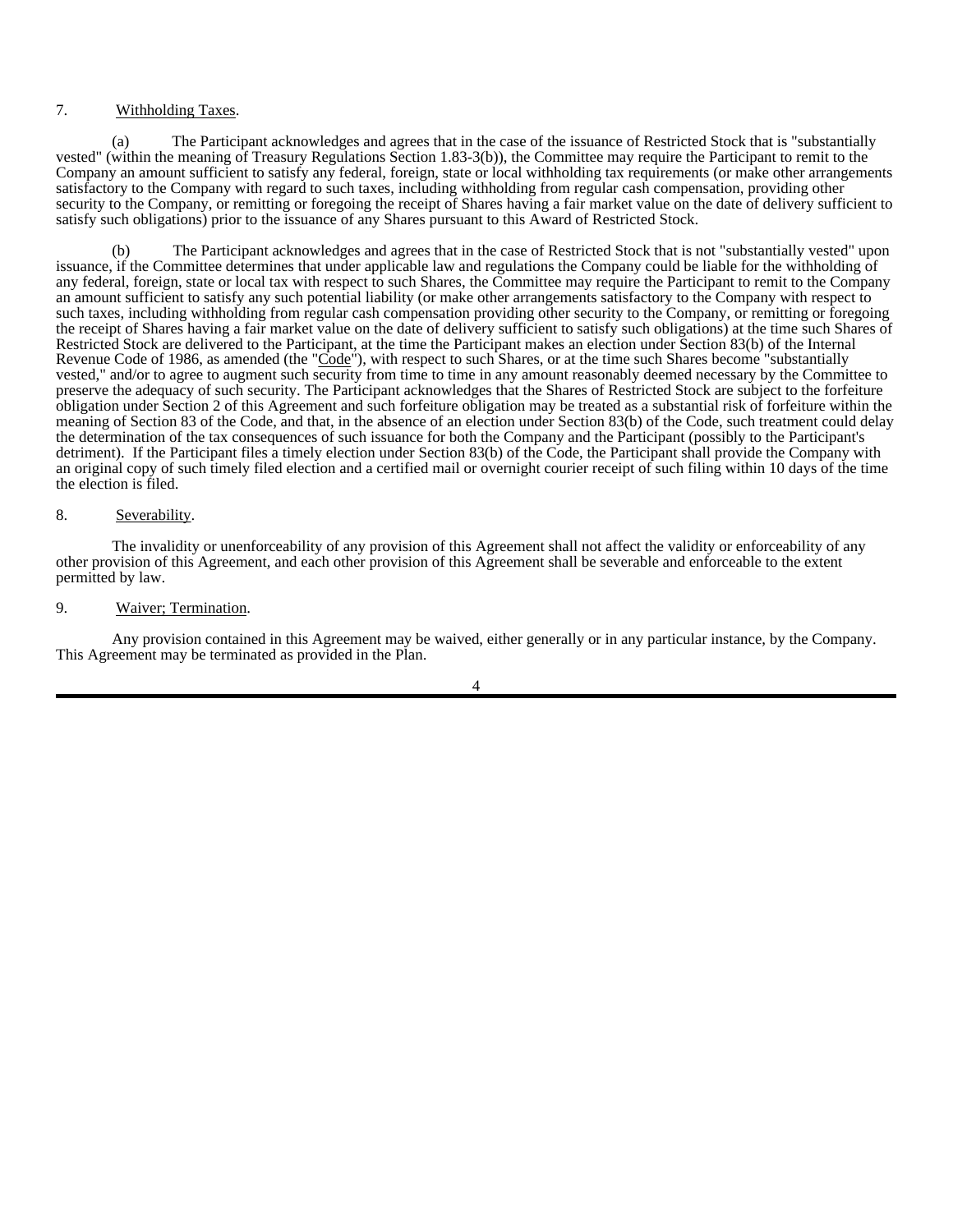### 10. Binding Effect.

This Agreement shall be binding upon and inure to the benefit of the Company and the Participant and their respective heirs, executors, administrators, legal representatives, successors and assigns, subject to the restrictions on transfer set forth in Section 4 of this Agreement.

#### 11. Notice.

All notices required or permitted hereunder shall be in writing and deemed effectively given (i) upon personal delivery, (ii) one (1) day after delivery to an overnight courier service which provides for a receipt upon delivery, or (iii) three (3) days after deposit with the United States Post Office, by registered or certified mail, postage prepaid, addressed, if to the Company, to Clean Harbors, Inc., 42 Longwater Drive, P.O. Box 9149, Norwell, Massachusetts 02061-9149, Attention: Treasurer; if to the Administrative Agent, to the Company's aforesaid address, Attention: Treasurer; and if to the Participant, to the address shown beneath his or her respective signature to this Agreement; or at such other address or addresses as either party shall designate to the other in accordance with this Section 11.

### 12. Pronouns.

Whenever the context may require, any pronouns used in this Agreement shall include the corresponding masculine, feminine or neuter forms, and the singular form of nouns and pronouns shall include the plural, and vice-versa.

### 13. Entire Agreement.

This Agreement, together with the Plan, constitutes the entire agreement between the parties, and supersedes all prior agreements and understandings, relating to the subject matter of this Agreement.

#### 14. Amendment.

This Agreement may be amended or modified only by a written instrument executed by both the Company and the Participant.

#### 15. Governing Law.

This Agreement shall be construed, interpreted and enforced in accordance with the laws of the Commonwealth of Massachusetts.

*[remainder of page left intentionally blank]*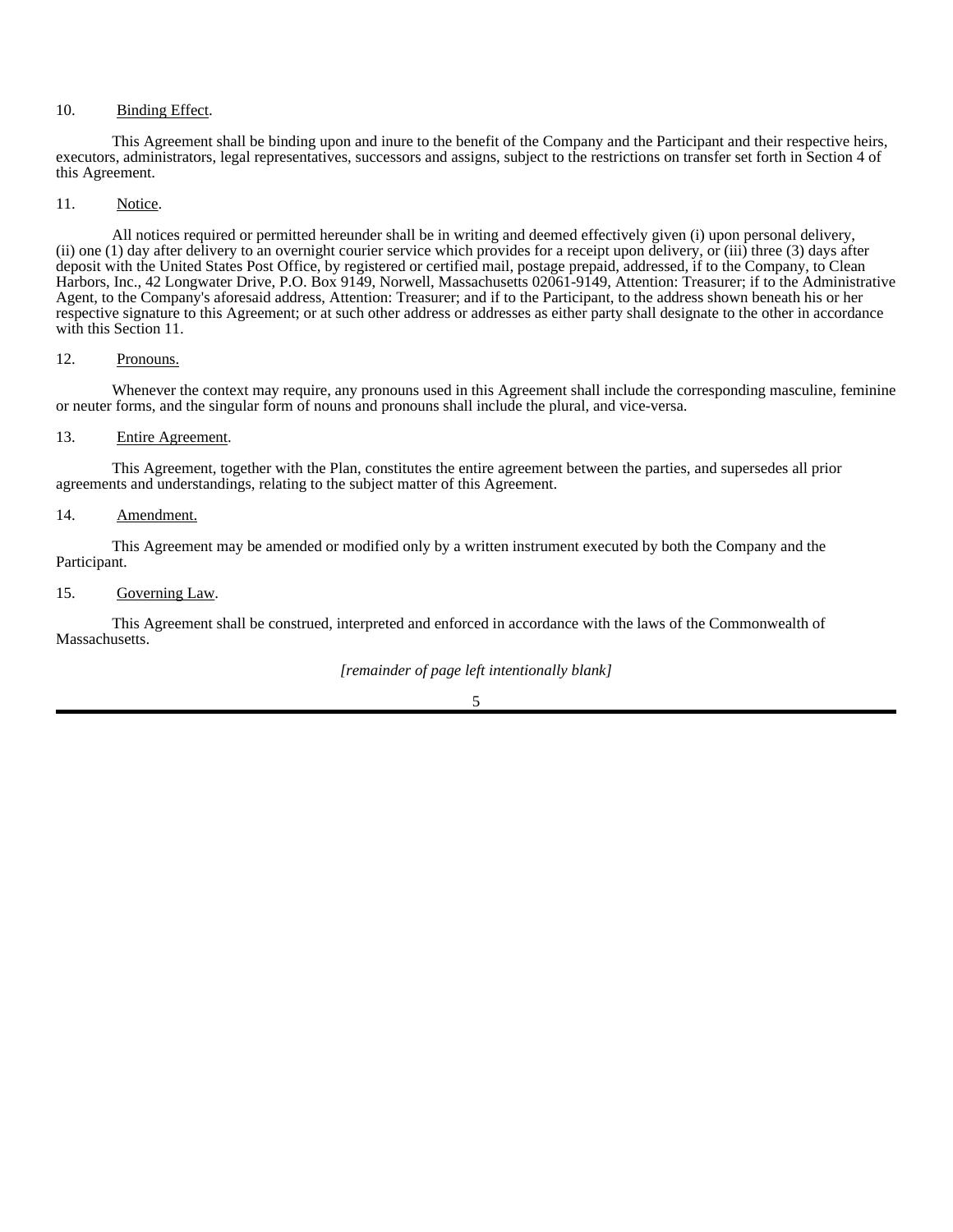# IN WITNESS WHEREOF, the parties hereto have executed this Agreement as of the Award Date.

Clean Harbors, Inc.

| By:<br>Name:<br>Title:     |                               |            |   |
|----------------------------|-------------------------------|------------|---|
| <b>ACCEPTED:</b>           |                               |            |   |
|                            | (Signature of Participant)    |            |   |
|                            | (Printed Name of Participant) |            |   |
|                            | (Residence Street Address)    |            |   |
| $\overline{\text{(City)}}$ | (State)                       | (Zip Code) |   |
|                            |                               |            | 6 |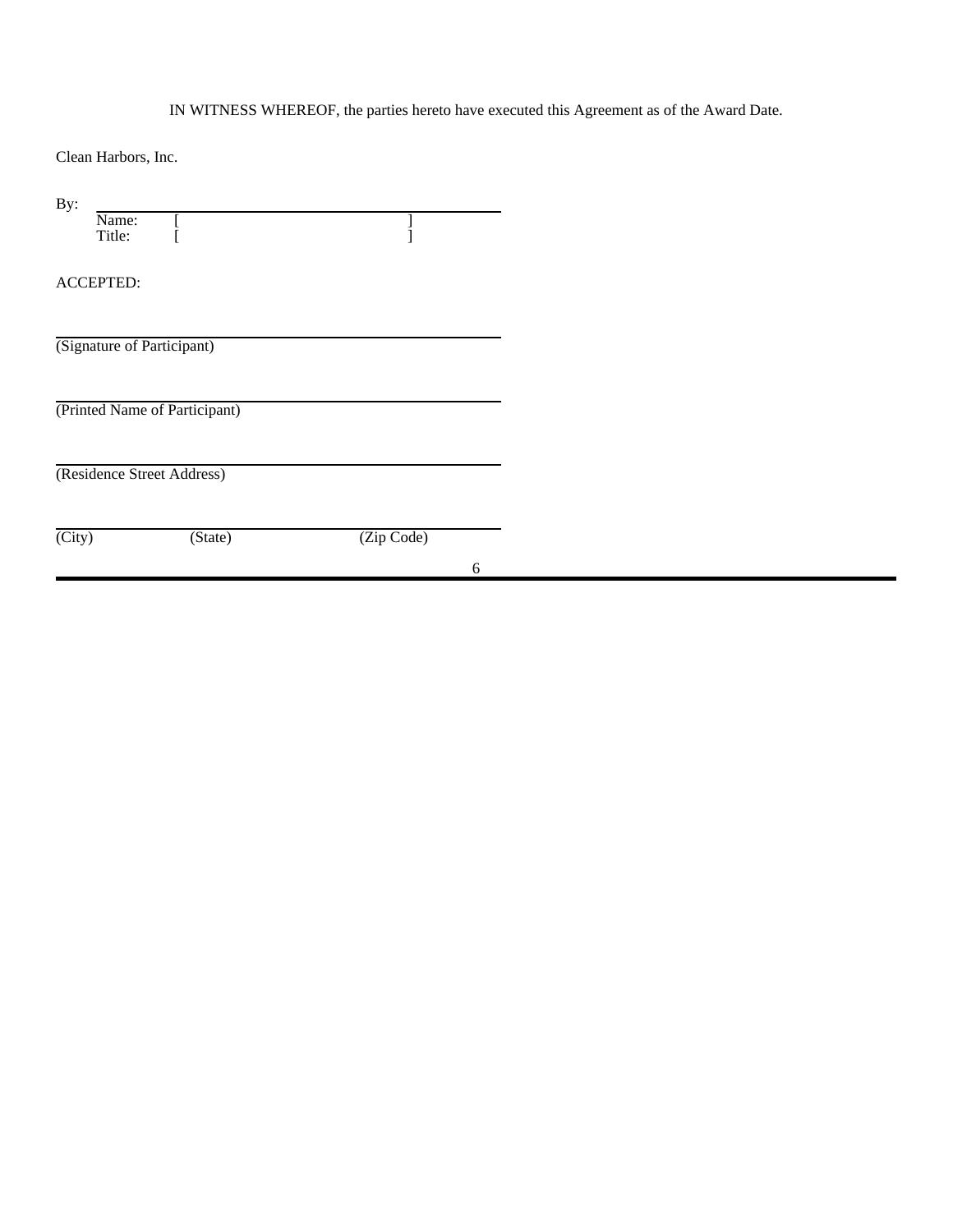Clean Harbors, Inc.

Performance-Based Restricted Stock Award Agreement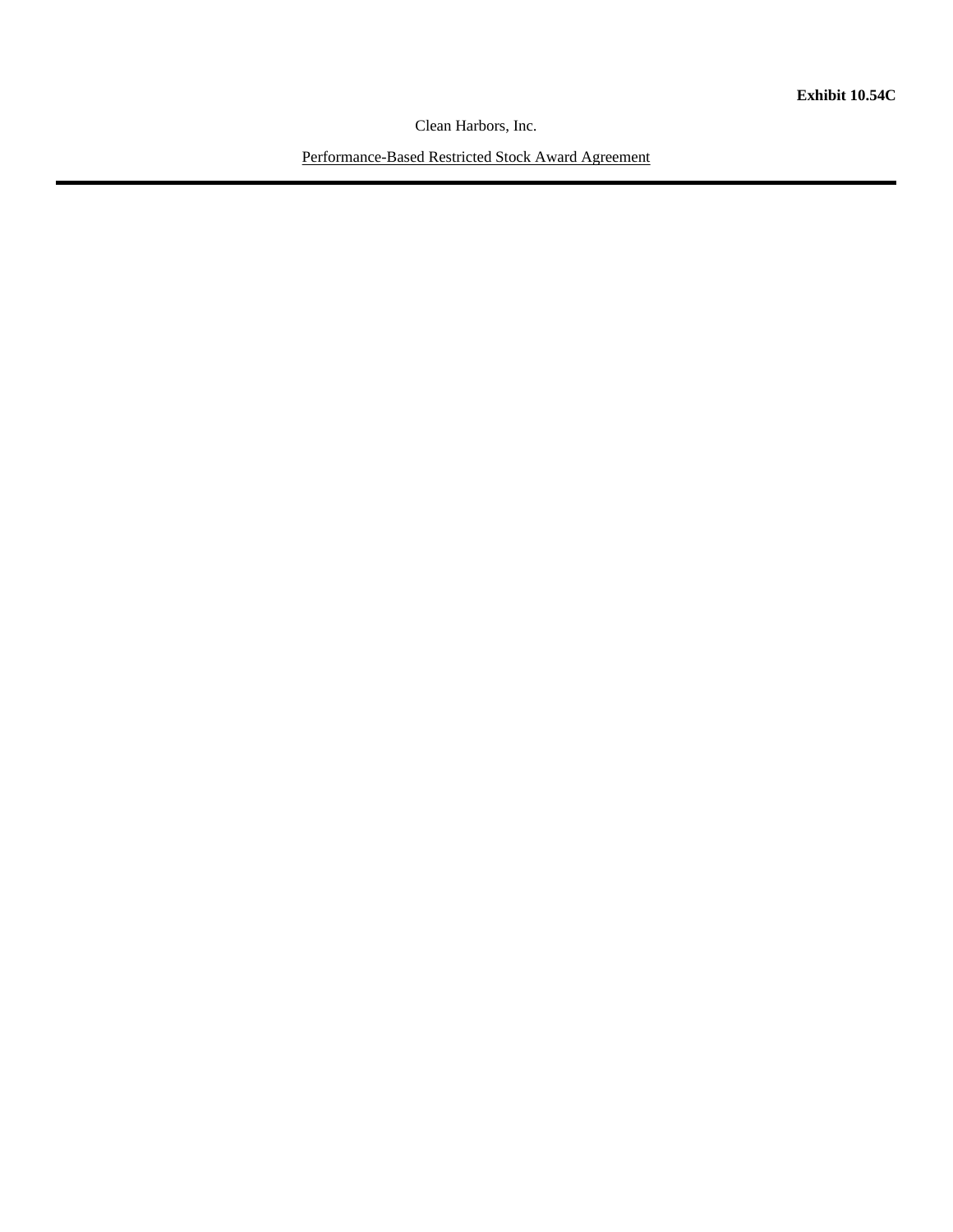### **PERFORMANCE-BASED RESTRICTED STOCK AGREEMENT**

Employee: «First\_Name» «Last»<br>Number of Shares: «TOTAL SHARES» «TOTAL SHARES» Date of Award:

THIS AGREEMENT (the "Agreement") is made as of the date of the award set forth above (the "Award Date") between Clean Harbors, Inc., a Massachusetts corporation (the "Company"), and the above-referenced employee (the "Participant").

For valuable consideration, receipt of which is acknowledged, the parties hereto agree as follows.

### 1. Grant of Shares and Vesting.

Effective as of the Award Date, the Company hereby grants to the Participant the above number of shares (the "Shares") of common stock, par value \$.01 per share ("Common Stock"), as an Award of Restricted Stock pursuant to the Company's 2010 Stock Incentive Plan, as amended (the "Plan"). All of the terms and conditions of the Plan are incorporated herein by reference, and any capitalized terms that are not defined herein shall have the respective meanings ascribed to such terms in the Plan. The Participant hereby accepts the Award and agrees to acquire and hold the Shares subject to the terms and conditions of the Plan and the additional terms and conditions contained herein.

During the period (the "Vesting Period") between the Award Date and the Termination Date (as defined in Section 2 hereof), the Shares shall vest (and become "Vested Shares") in such amounts and on such dates (the "Vesting Schedule") as are set out in Attachment A provided that the Company shall achieve the performance goal (or goals if more than one, in either case defined herein as the "Performance Goal") set out in Attachment A within the performance period ("Performance Period") set out in Attachment A. Notwithstanding the Vesting Schedule, one hundred (100%) percent of the Shares shall vest in the event (i) a Change of Control of the Company shall occur either (A) prior to December 31, 2012, or (B) if the Company shall have satisfied the Performance Goal by December 31, 2012, between January 1, 2013 and the Termination Date (as defined in Section 2), and (ii) on the date of such Change of Control, the Participant shall continue to be employed by the Company (or any subsidiary or parent thereof included in the term "Company" as defined in the Plan). A Change of Control of the Company shall be deemed to have occurred if the Company is a party to any merger, consolidation or sale of assets, or there is a tender offer for the Company's Common Stock, or a contested election of the Company's directors, and as a result of any such event, either (i) the directors of the Company in office immediately before such event cease to constitute a majority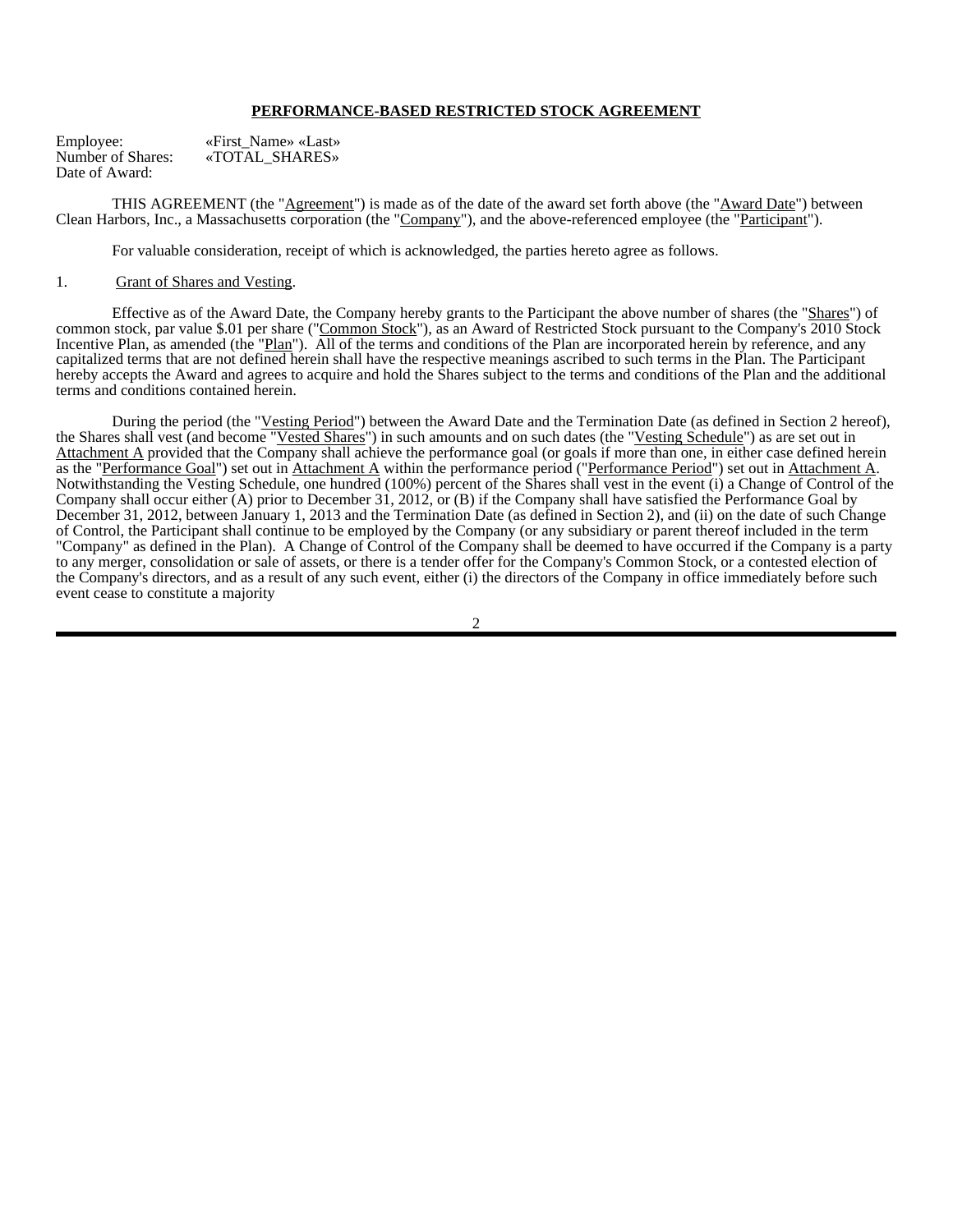of the Board of Directors of the Company, or of the company succeeding to the Company's business, or (ii) any company, person or entity (including one or more persons and/or entities acting in concert as a group) other than an affiliate of the Company gains "control" (ownership of more than fifty (50%) percent of the outstanding voting stock of the Company) over the Company. The concept of "control" shall be deemed to mean the direct or indirect ownership, beneficially or of record, of voting stock of the Company.

### 2. Forfeiture of Unvested Shares.

If the Participant ceases during the Vesting Period to be employed by the Company (or any subsidiary or parent thereof included in the term "Company" as defined in the Plan) for any reason (except as specifically provided in the following sentences), the Company shall automatically reacquire any of the Shares which have not vested in accordance with Section 1 (the "Unvested Shares") as of the effective date of such cessation (the "Termination Date"). In such event, the Participant shall forfeit such Unvested Shares unconditionally and shall have no further right or interest in such Unvested Shares unless the Company agrees in writing to waive its reacquisition right as to some or all of such Unvested Shares. However, if (i) the Participant ceases during the Vesting Period to be so employed because of death or permanent disability (as determined in the Committee's sole judgment) and (ii) the Company has satisfied the Performance Goal prior to such cessation of employment, then the Shares which would otherwise be treated as Unvested Shares under the preceding sentence shall instead be treated as Vested Shares. In either such event, the Participant shall forfeit such Unvested Shares unconditionally and shall have no further right or interest in such Unvested Shares unless the Company agrees in writing to waive its reacquisition right as to some or all of such Unvested Shares.

#### 3. Administration of Stock.

(a) Concurrently with the execution hereof, the Company shall cause Solium Capital, Inc. or its successor, the Company's registrar responsible for maintaining electronic records of the Company's Restricted Stock (the "Administrative Agent"), to make an electronic entry, under the Participant's name, reflecting the issuance of the Shares. Following the vesting of any portion of the Shares, either (i) a certificate representing the applicable portion of such Shares will be issued to the Participant or (ii) such Vested Shares will be deposited into a brokerage account specified by the Participant in accordance with the terms of subsection (c) below. During the Vesting Period and notwithstanding the fact that no certificates have been issued with respect to the Shares, the Participant shall retain during the Vesting Period the right to vote and enjoy all other rights and incidents of ownership of the Shares except as may be restricted hereunder (including, without limitation, restrictions as to cash dividends described in subsection (d) below).

(b) During the Vesting Period, the Administrative Agent shall keep true and accurate records of all the Shares. The Company shall indemnify and hold harmless the Administrative Agent against any and all costs or expenses (including attorneys' fees and expenses), judgments,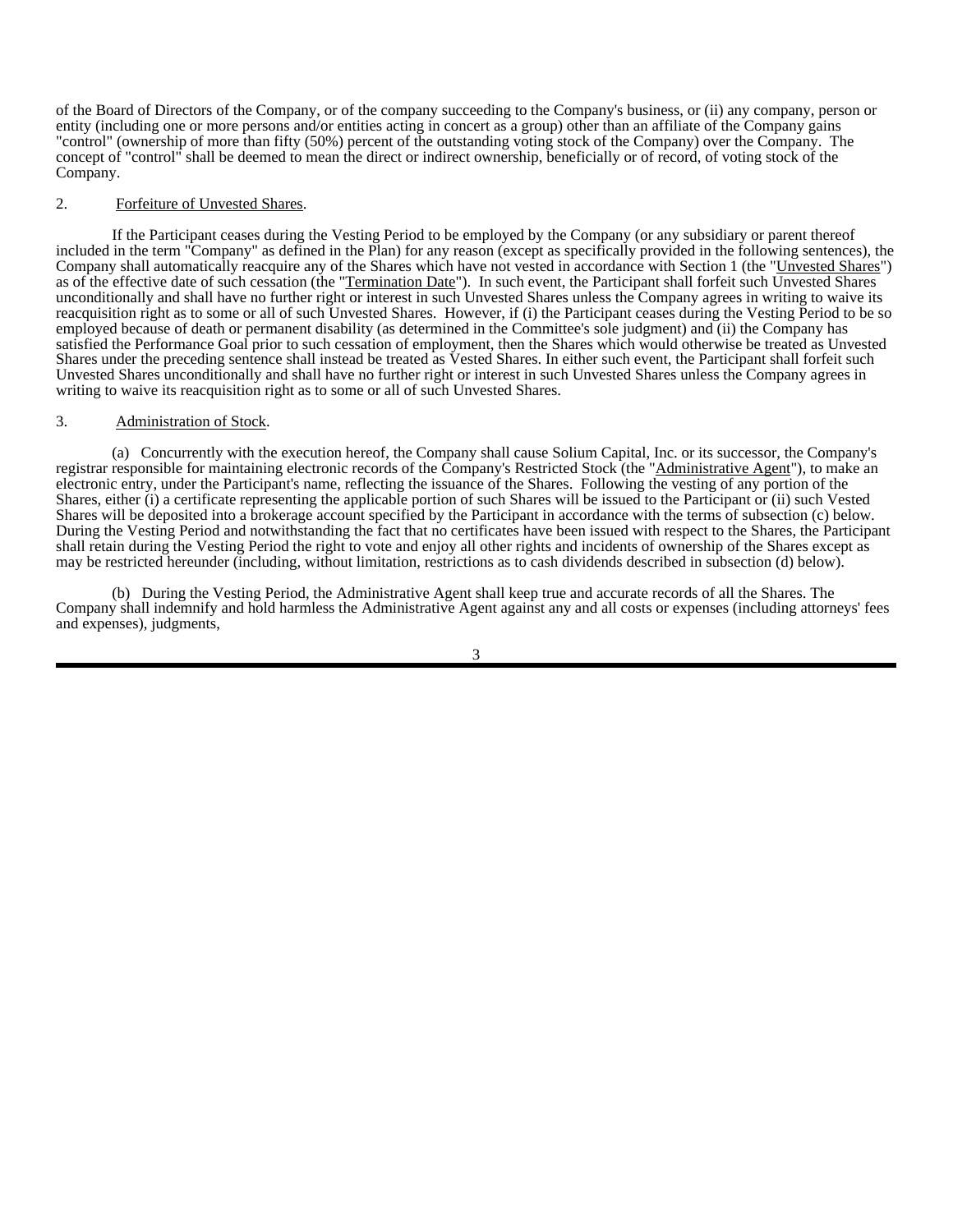fines, losses, claims, damages, liabilities and amounts paid in settlement in connection with any claim, action, suit, proceeding or investigation arising out of or pertaining to this Agreement.

(c) Following the close of each calendar quarter during which any of the Shares shall become Vested Shares, the Company shall cause the Administrative Agent, upon the written request of the Participant but subject to potential delivery to the Company of a portion of such Vested Shares to the extent required to pay withholding taxes in accordance with Section 7 hereof, to either (i) deliver to the Participant stock certificates representing such number of Vested Shares which ceased to be Unvested Shares during such calendar quarter or (i) deposit such Vested Shares into a brokerage account specified by the Participant. Following the close of the calendar quarter in which there shall remain on deposit with the Administrative Agent no Shares which have not yet become Vested Shares or been forfeited to the Company, but subject to potential delivery to the Company of a portion of such Vested Shares to the extent required to pay withholding taxes in accordance with Section 7 hereof, the Administrative Agent shall upon written request of the Participant, either deliver to the Participant stock certificates representing the Vested Shares (if any) remaining in the possession of the Administrative Agent or (ii) deposit such Vested Shares into a brokerage account specified by the Participant. The Participant hereby authorizes the Administrative Agent to deliver to the Company any and all Shares that are forfeited under the provisions of this Agreement or that are required to pay withholding taxes in accordance with Section 7 hereof.

(d) If the Company shall during the Vesting Period declare any cash dividend on its outstanding Common Stock, those dividends which would otherwise be payable on the Unvested Shares shall be held in escrow. To the extent (if any) such Unvested Shares thereafter become Vested Shares, those escrowed dividends shall promptly be paid to the Participant but, to the extent (if any) those Unvested Shares are forfeited in accordance with Section 2 of this Agreement, those escrowed dividends shall be forfeited and become the property of the Company.

### 4. Restrictions on Transfer.

The Participant shall not sell, assign, transfer, pledge, hypothecate or otherwise dispose of, by gift, sale, operation of law or otherwise (collectively "transfer"), any Unvested Shares or any interest therein.

### 5. Effect of Prohibited Transfer.

The Company shall not be required (a) to transfer on its books any of the Shares which shall have been sold or transferred in violation of any of the restrictions imposed by this Agreement, or (b) to treat as owner of such Shares or to pay dividends to any transferee to whom any such Shares shall have been so sold or transferred.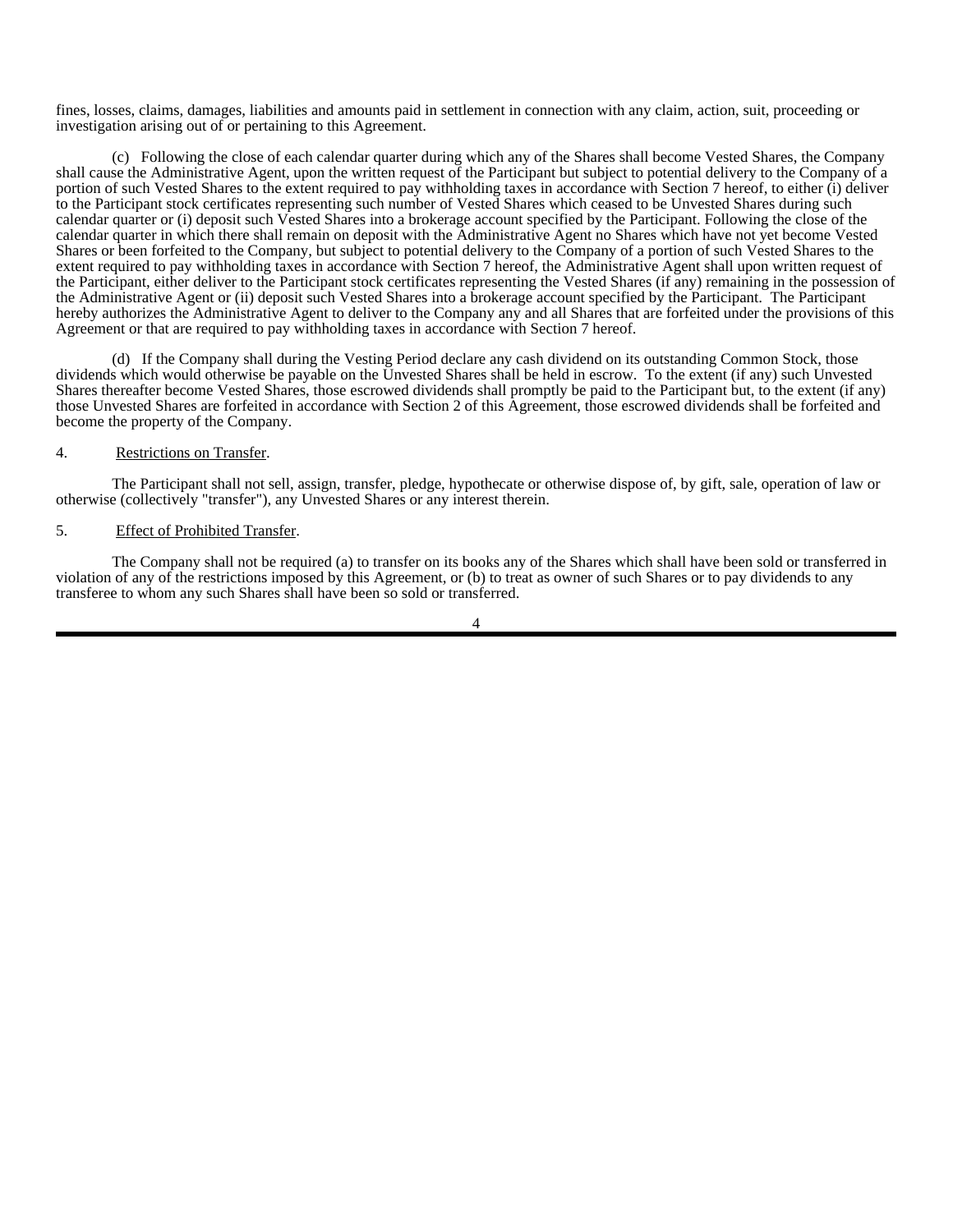#### 6. Adjustments for Stock Splits, Stock Dividends, Etc.

If from time to time there is any stock split-up, stock dividend, stock distribution or other reclassification of the Common Stock of the Company, any and all new, substituted or additional securities to which the Participant is entitled by reason of Participant's ownership of Shares shall be immediately subject to the restrictions on transfer and other provisions of this Agreement in the same manner and to the same extent as such Shares.

#### 7. Withholding Taxes.

(a) The Participant acknowledges and agrees that in the case of the issuance of Restricted Stock that is "substantially vested" (within the meaning of Treasury Regulations Section 1.83-3(b)), the Committee may require the Participant to remit to the Company an amount sufficient to satisfy any federal, foreign, state or local withholding tax requirements (or make other arrangements satisfactory to the Company with regard to such taxes, including withholding from regular cash compensation, providing other security to the Company, or remitting or foregoing the receipt of Shares having a fair market value on the date of delivery sufficient to satisfy such obligations prior to the issuance of any Shares pursuant to the grant of Restricted Stock).

(b) The Participant acknowledges and agrees that in the case of Restricted Stock that is not "substantially vested" upon issuance, if the Committee determines that under applicable law and regulations the Company could be liable for the withholding of any federal, foreign, state or local tax with respect to such Shares, the Committee may require the Participant to remit to the Company an amount sufficient to satisfy any such potential liability (or make other arrangements satisfactory to the Company with respect to such taxes, including withholding from regular cash compensation providing other security to the Company, or remitting or foregoing the receipt of Shares having a fair market value on the date of delivery sufficient to satisfy such obligations). The Participant shall remit such amount to the Company at either (i) the time the Participant makes an election under Section 83(b) of the Internal Revenue Code of 1986, as amended (the "Code"), with respect to such Shares, or (ii) at the time such Shares become "substantially vested." The Participant acknowledges that the Shares of Restricted Stock are subject to the forfeiture obligation under Section 2 of this Agreement and such forfeiture obligation may be treated as a substantial risk of forfeiture within the meaning of Section 83 of the Code, and that, in the absence of an election under Section 83(b) of the Code, such treatment could delay the determination of the tax consequences of the Participant's receipt of the Shares for both the Company and the Participant (possibly to the Participant's detriment). If the Participant files a timely election under Section 83(b) of the Code, the Participant shall provide the Company with an original copy of such timely filed election and a certified mail or overnight courier receipt of such filing within 10 days of the time the election is filed.

#### 8. Severability.

The invalidity or unenforceability of any provision of this Agreement shall not affect the validity or enforceability of any other provision of this Agreement, and each other provision of this Agreement shall be severable and enforceable to the extent permitted by law.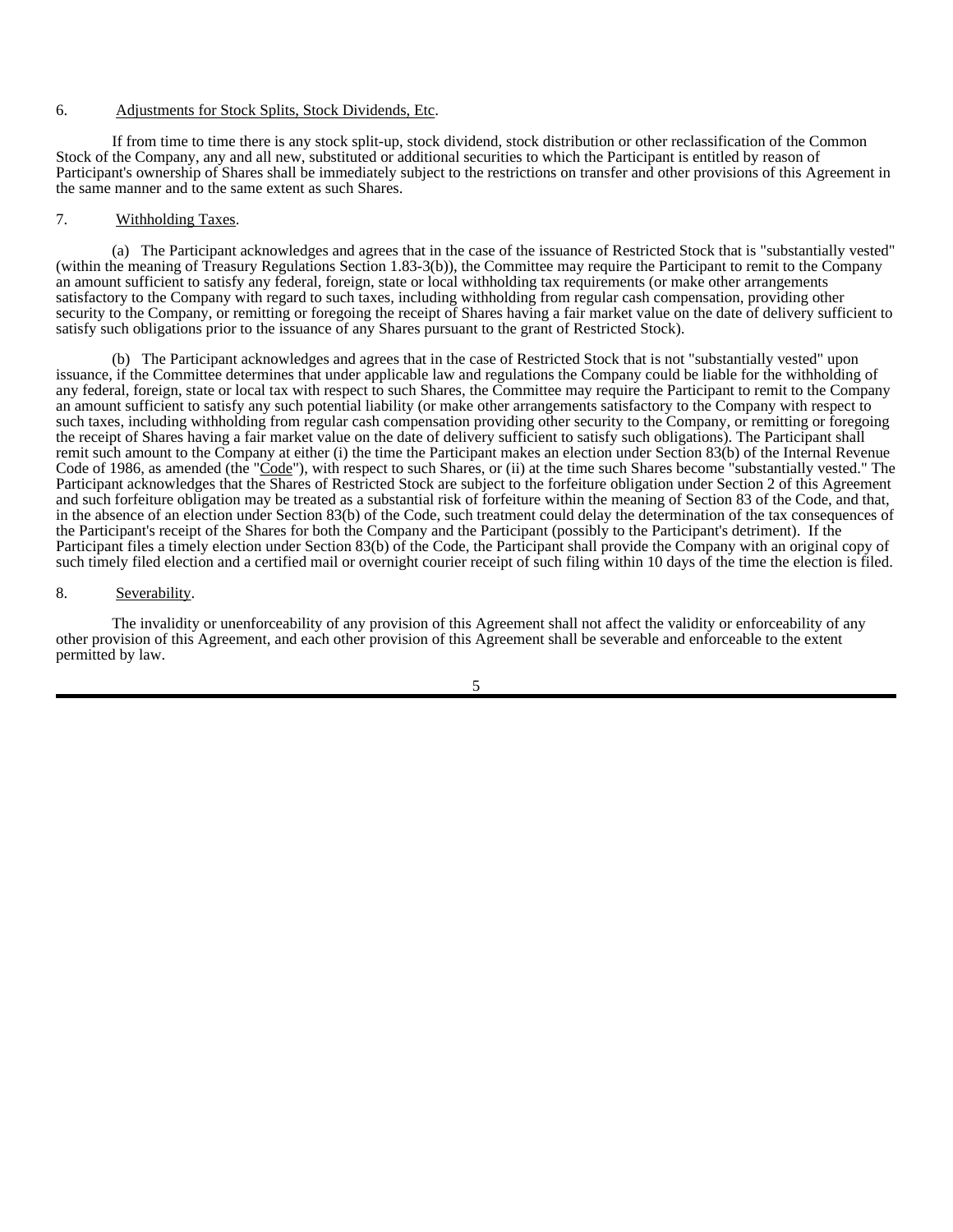### 9. Waiver; Termination.

Any provision contained in this Agreement may be waived, either generally or in any particular instance, by the Company. This Agreement may be terminated as provided in the Plan.

### 10. Binding Effect.

This Agreement shall be binding upon and inure to the benefit of the Company and the Participant and their respective heirs, executors, administrators, legal representatives, successors and assigns, subject to the restrictions on transfer set forth in Section 4 of this Agreement.

### 11. Notice.

All notices required or permitted hereunder shall be in writing and deemed effectively given (i) upon personal delivery (ii) one (1) day after delivery to an overnight courier service which provides for a receipt upon delivery, or (iii) three (3) days after deposit with the United States Post Office, by registered or certified mail, postage prepaid, addressed, if to the Company, to Clean Harbors, Inc., 42 Longwater Drive, P.O. Box 9149 Norwell, MA 02061-9149, Attention: Treasurer; if to the Administrative Agent, to the Company's aforesaid address, Attention: Treasurer; and if to the Participant, to the address shown beneath his or her respective signature to this Agreement (or lacking such address, to the Participant's address on record with the Company), or at such other address or addresses as either party shall designate to the other in accordance with this Section 11.

### 12. Pronouns.

Whenever the context may require, any pronouns used in this Agreement shall include the corresponding masculine, feminine or neuter forms, and the singular form of nouns and pronouns shall include the plural, and vice-versa.

### 13. Entire Agreement.

This Agreement, together with Attachment A hereto and the Plan, constitutes the entire agreement between the parties, and supersedes all prior agreements and understandings relating to the subject matter of this Agreement.

#### 14. Amendment.

This Agreement may be amended or modified only by a written instrument executed by both the Company and the Participant.

### 15. Governing Law.

This Agreement shall be construed, interpreted and enforced in accordance with the laws of the Commonwealth of Massachusetts.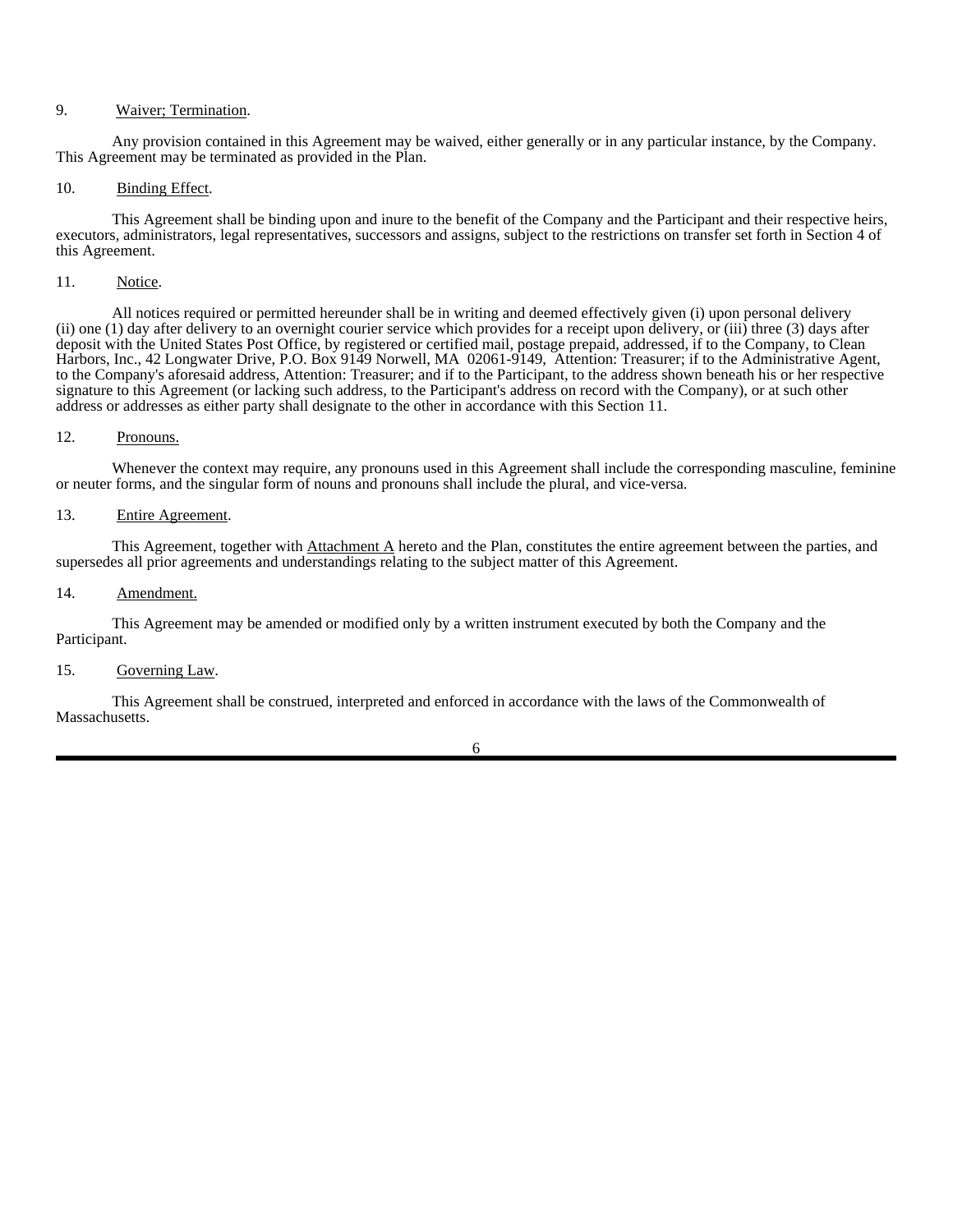IN WITNESS WHEREOF, the parties hereto have executed this Agreement as of the Award Date first above written.

|  | ACCEPTED: |  |
|--|-----------|--|
|  |           |  |

Clean Harbors, Inc.

|                                                                                              | By:                                                   |
|----------------------------------------------------------------------------------------------|-------------------------------------------------------|
| (Signature of Participant)                                                                   | Alan S. McKim<br>Name:<br>Title:<br>President and CEO |
| Please print name and address for notices and return one signed<br>copy to Denice Cunningham |                                                       |
| Name<br>«First_Name» «Last»                                                                  |                                                       |
| Address                                                                                      |                                                       |
| City, State and Zip                                                                          |                                                       |
|                                                                                              |                                                       |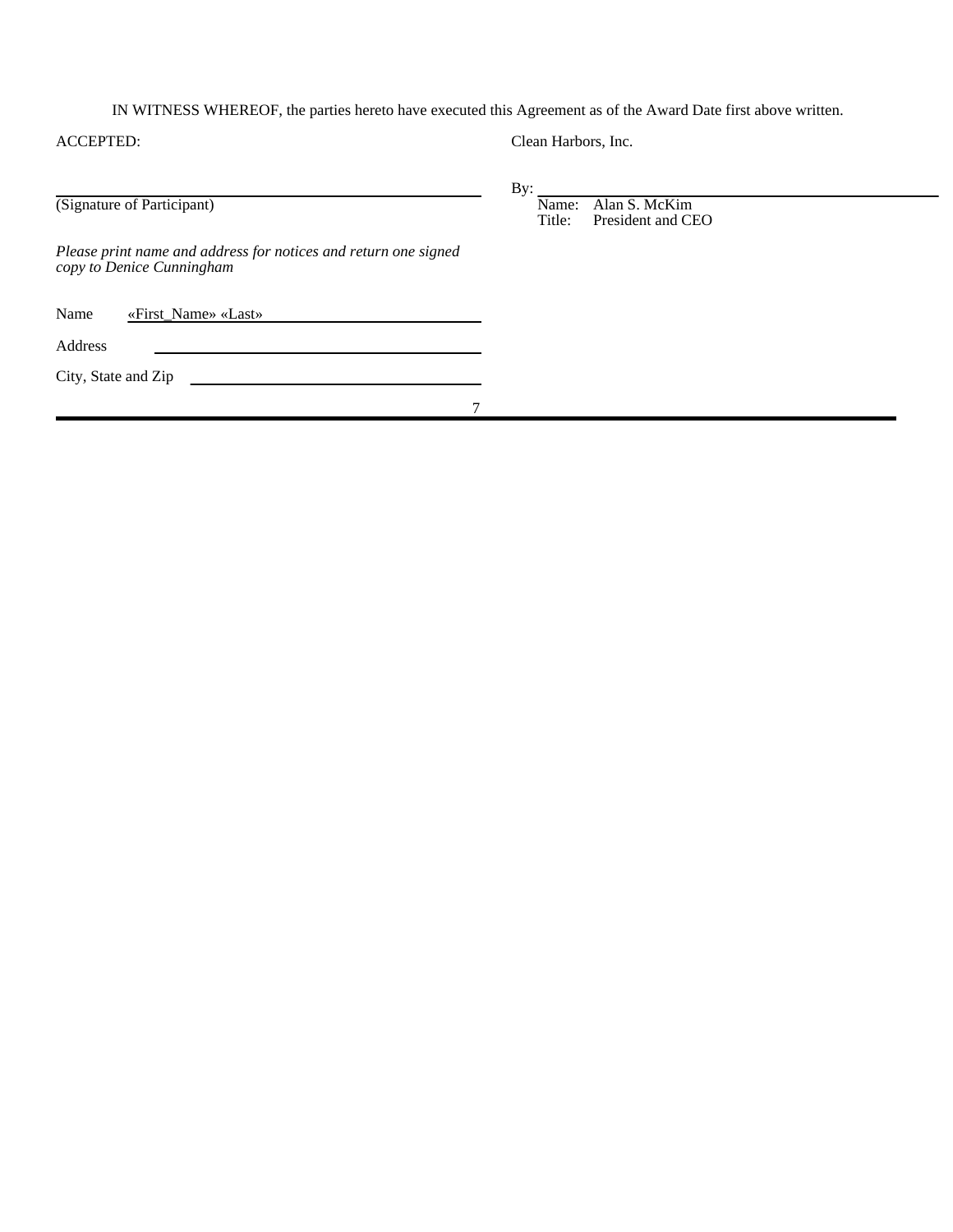| Attachment A                         |  |
|--------------------------------------|--|
| Restricted Stock Program [2011-2012] |  |
| Performance Goal                     |  |
|                                      |  |
| Performance Period                   |  |
|                                      |  |
|                                      |  |
| <b>Vesting Schedule</b>              |  |
|                                      |  |
| 8                                    |  |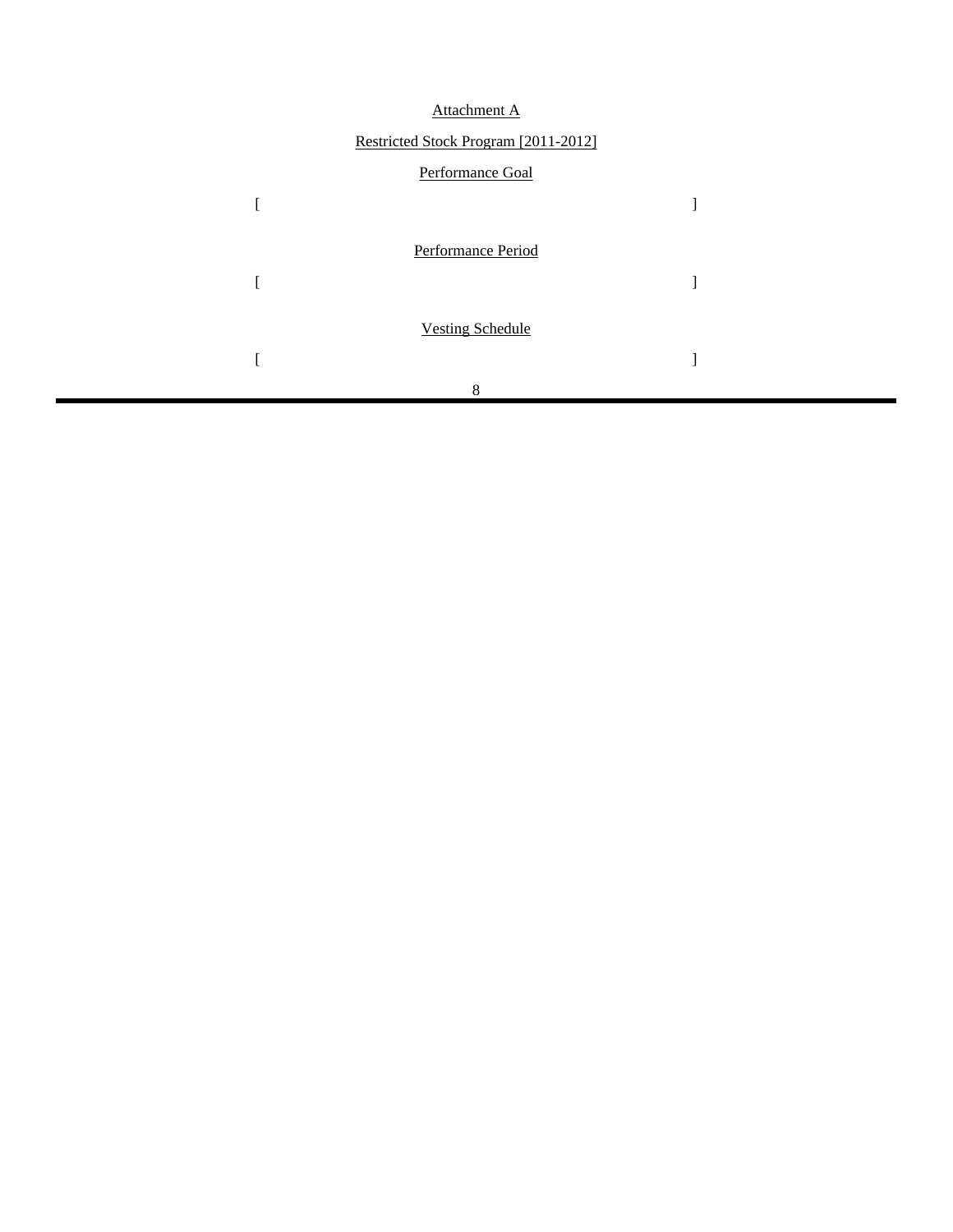# **Subsidiaries of Clean Harbors, Inc.**

| <b>Subsidiary</b>                                   | <b>Jurisdiction of Organization</b> |
|-----------------------------------------------------|-------------------------------------|
|                                                     |                                     |
| 1208058 Alberta Limited Partnership*                | Alberta                             |
| 1208058 Alberta Ltd.*                               | Alberta                             |
| 510127 NB Inc.*                                     | New Brunswick                       |
| Airborne Imaging Inc.*                              | Alberta                             |
| Altair Disposal Services, LLC                       | Delaware                            |
| ARC Advanced Reactors and Columns, LLC              | Delaware                            |
| Baton Rouge Disposal, LLC                           | Delaware                            |
| Bridgeport Disposal, LLC                            | Delaware                            |
| Cat Tech Asia Pacific PTE Ltd.*                     | Singapore                           |
| Cat Tech Europe Limited*                            | United Kingdom                      |
| Cat Tech International, Ltd.*                       | <b>Bahamas</b>                      |
| Cat Tech Services (Shanghai) Ltd.*                  | Shanghai                            |
| Cat Tech Services (Thailand) Ltd.*                  | Thailand                            |
| CH Canada GP, Inc.*                                 | Ontario                             |
| CH Canada Holdings Corp.*                           | Nova Scotia                         |
| CH International Holdings, LLC                      | Delaware                            |
| Clean Harbors (Mexico). Inc.                        | Delaware                            |
| Clean Harbors Andover, LLC                          | Delaware                            |
| Clean Harbors Antioch, LLC                          | Delaware                            |
| Clean Harbors Aragonite, LLC                        | Delaware                            |
| Clean Harbors Arizona, LLC                          | Delaware                            |
| Clean Harbors Baton Rouge, LLC                      | Delaware                            |
| Clean Harbors BDT, LLC                              | Delaware                            |
| Clean Harbors Buttonwillow, LLC                     | Delaware                            |
| Clean Harbors Canada LP*                            | Ontario                             |
| Clean Harbors Canada, Inc.*                         | New Brunswick                       |
| Clean Harbors Caribe, Inc.*                         | Puerto Rico                         |
| Clean Harbors Catalyst Technologies, LLC            | Delaware                            |
| Clean Harbors Catalyst Technologies LP*             | Alberta                             |
| Clean Harbors Catalyst Technologies Ltd.*           | Alberta                             |
| Clean Harbors Chattanooga, LLC                      | Delaware                            |
| Clean Harbors Clive, LLC                            | Delaware                            |
| Clean Harbors Coffeyville, LLC                      | Delaware                            |
| Clean Harbors Colfax, LLC                           | Delaware                            |
| Clean Harbors Deer Park, LLC                        | Delaware                            |
| Clean Harbors Deer Trail, LLC                       | Delaware                            |
| Clean Harbors Development, LLC                      | Delaware                            |
| Clean Harbors Directional Boring Services Ltd.*     | Alberta                             |
| Clean Harbors Directional Boring Services LP*       | Alberta                             |
| Clean Harbors Disposal Services, Inc.               | Delaware                            |
| Clean Harbors El Dorado, LLC                        | Delaware                            |
| Clean Harbors Energy and Industrial Services Corp.* | Alberta                             |
| Clean Harbors Energy and Industrial Services LP*    | Alberta                             |
| Clean Harbors Energy and Industrial Western Ltd.*   | Alberta                             |
| Clean Harbors Environmental Services, Inc.          | <b>Massachusetts</b>                |
| Clean Harbors Exploration Services, Inc.            | Nevada                              |
| Clean Harbors Exploration Services Ltd.*            | Alberta                             |
| Clean Harbors Exploration Services LP*              | Alberta                             |
|                                                     |                                     |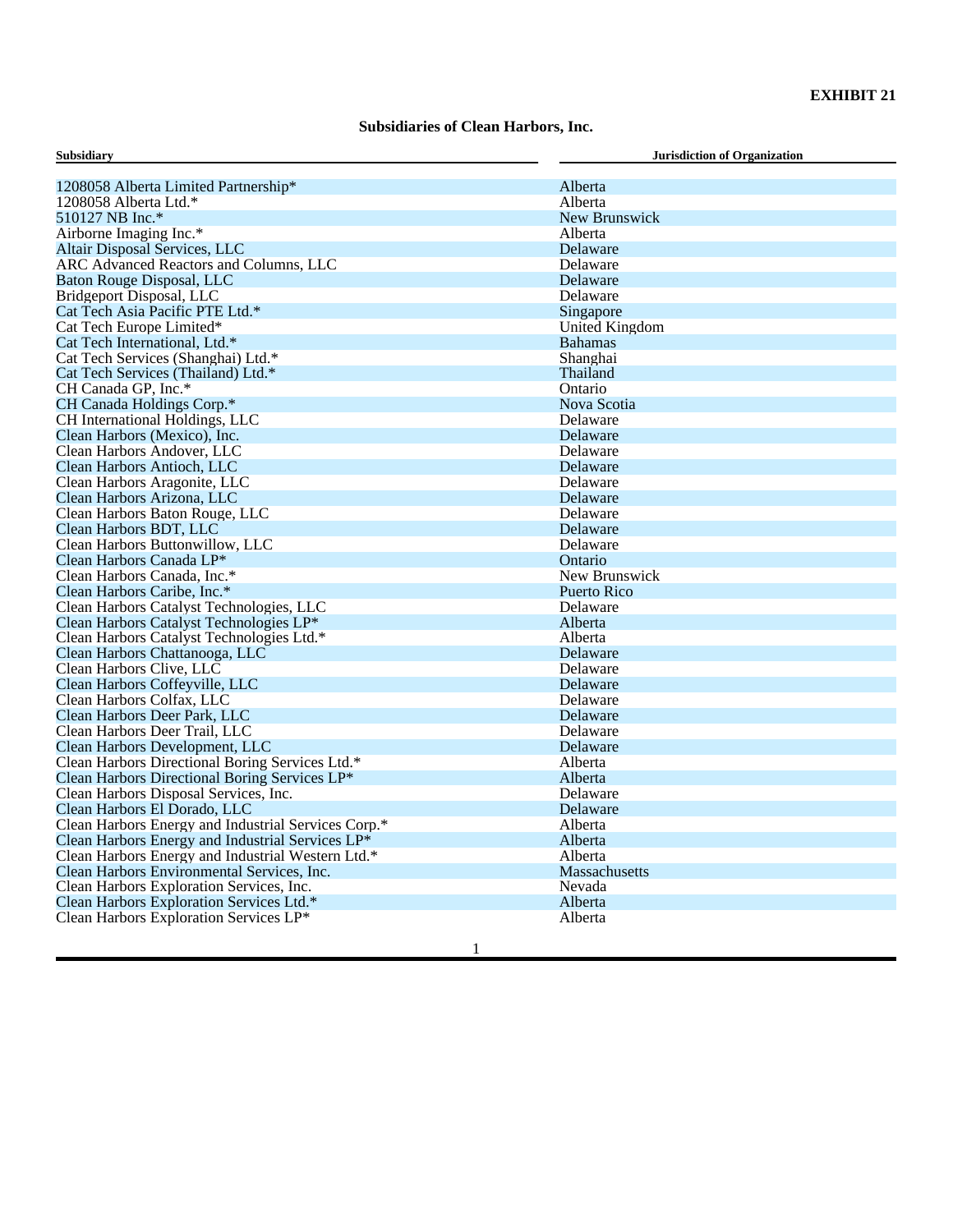| Clean Harbors Grassy Mountain, LLC<br>Delaware<br>Clean Harbors Industrial Services Canada, Inc.*<br>Alberta<br>Clean Harbors Industrial Services, Inc.<br>Delaware<br>Clean Harbors Kansas, LLC<br>Delaware<br>Massachusetts<br>Clean Harbors Kingston Facility Corporation<br>Clean Harbors LaPorte, LLC<br>Delaware<br>Delaware<br>Clean Harbors Laurel, LLC<br>Clean Harbors Lodging Services LP*<br>Alberta<br>Clean Harbors Lodging Services Ltd.*<br>Alberta<br>Clean Harbors Lone Mountain, LLC<br>Delaware<br>Clean Harbors Lone Star Corp.<br>Delaware<br>Delaware<br>Clean Harbors Los Angeles, LLC<br>Clean Harbors Mercier, Inc.<br>Ouebec<br>Clean Harbors of Baltimore, Inc.<br>Delaware<br>Clean Harbors of Braintree, Inc.<br>Massachusetts<br>Clean Harbors of Connecticut, Inc.<br>Delaware<br>Clean Harbors Pecatonica, LLC<br>Delaware<br>Clean Harbors PPM, LLC<br>Delaware<br>Clean Harbors Quebec, Inc.*<br>Quebec<br>Clean Harbors Recycling Services of Chicago, LLC<br>Delaware<br>Delaware<br>Clean Harbors Recycling Services of Ohio LLC<br>Delaware<br>Clean Harbors Reidsville, LLC<br>Clean Harbors San Jose, LLC<br>Delaware<br><b>Massachusetts</b><br>Clean Harbors Services, Inc.<br>Clean Harbors Tennessee, LLC<br>Delaware<br>Clean Harbors Westmorland, LLC<br>Delaware<br>Clean Harbors White Castle, LLC<br>Delaware<br>Clean Harbors Wilmington, LLC<br>Delaware<br>Delaware<br>Crowley Disposal, LLC<br>CTVI Inc.*<br>Virgin Islands<br>Disposal Properties, LLC<br>Delaware<br>Alberta<br>Envirosort Inc.<br>Delaware<br>GSX Disposal, LLC<br>Harbor Management Consultants, Inc.<br><b>Massachusetts</b><br>Hilliard Disposal, LLC<br>Delaware<br>JL Filtration Inc.*<br>Alberta<br>JL Filtration Operating Limited Partnership*<br>Alberta<br><b>Massachusetts</b><br>Murphy's Waste Oil Service, Inc.<br>Plaquemine Remediation Services, LLC<br>Delaware<br>Delaware<br>Roebuck Disposal, LLC<br>Sawyer Disposal Services, LLC<br>Delaware<br>Service Chemical, LLC<br>Delaware<br>SK D'Incineration Inc.*<br>Quebec<br>Delaware<br>Spring Grove Resource Recovery, Inc.<br>Alberta<br>Tri-vax Enterprises Ltd.*<br>Tulsa Disposal, LLC<br>Delaware | Clean Harbors Florida, LLC | Delaware |
|-------------------------------------------------------------------------------------------------------------------------------------------------------------------------------------------------------------------------------------------------------------------------------------------------------------------------------------------------------------------------------------------------------------------------------------------------------------------------------------------------------------------------------------------------------------------------------------------------------------------------------------------------------------------------------------------------------------------------------------------------------------------------------------------------------------------------------------------------------------------------------------------------------------------------------------------------------------------------------------------------------------------------------------------------------------------------------------------------------------------------------------------------------------------------------------------------------------------------------------------------------------------------------------------------------------------------------------------------------------------------------------------------------------------------------------------------------------------------------------------------------------------------------------------------------------------------------------------------------------------------------------------------------------------------------------------------------------------------------------------------------------------------------------------------------------------------------------------------------------------------------------------------------------------------------------------------------------------------------------------------------------------------------------------------------------------------------------------------------------------------------------------------------------------------------------------------------|----------------------------|----------|
|                                                                                                                                                                                                                                                                                                                                                                                                                                                                                                                                                                                                                                                                                                                                                                                                                                                                                                                                                                                                                                                                                                                                                                                                                                                                                                                                                                                                                                                                                                                                                                                                                                                                                                                                                                                                                                                                                                                                                                                                                                                                                                                                                                                                       |                            |          |
|                                                                                                                                                                                                                                                                                                                                                                                                                                                                                                                                                                                                                                                                                                                                                                                                                                                                                                                                                                                                                                                                                                                                                                                                                                                                                                                                                                                                                                                                                                                                                                                                                                                                                                                                                                                                                                                                                                                                                                                                                                                                                                                                                                                                       |                            |          |
|                                                                                                                                                                                                                                                                                                                                                                                                                                                                                                                                                                                                                                                                                                                                                                                                                                                                                                                                                                                                                                                                                                                                                                                                                                                                                                                                                                                                                                                                                                                                                                                                                                                                                                                                                                                                                                                                                                                                                                                                                                                                                                                                                                                                       |                            |          |
|                                                                                                                                                                                                                                                                                                                                                                                                                                                                                                                                                                                                                                                                                                                                                                                                                                                                                                                                                                                                                                                                                                                                                                                                                                                                                                                                                                                                                                                                                                                                                                                                                                                                                                                                                                                                                                                                                                                                                                                                                                                                                                                                                                                                       |                            |          |
|                                                                                                                                                                                                                                                                                                                                                                                                                                                                                                                                                                                                                                                                                                                                                                                                                                                                                                                                                                                                                                                                                                                                                                                                                                                                                                                                                                                                                                                                                                                                                                                                                                                                                                                                                                                                                                                                                                                                                                                                                                                                                                                                                                                                       |                            |          |
|                                                                                                                                                                                                                                                                                                                                                                                                                                                                                                                                                                                                                                                                                                                                                                                                                                                                                                                                                                                                                                                                                                                                                                                                                                                                                                                                                                                                                                                                                                                                                                                                                                                                                                                                                                                                                                                                                                                                                                                                                                                                                                                                                                                                       |                            |          |
|                                                                                                                                                                                                                                                                                                                                                                                                                                                                                                                                                                                                                                                                                                                                                                                                                                                                                                                                                                                                                                                                                                                                                                                                                                                                                                                                                                                                                                                                                                                                                                                                                                                                                                                                                                                                                                                                                                                                                                                                                                                                                                                                                                                                       |                            |          |
|                                                                                                                                                                                                                                                                                                                                                                                                                                                                                                                                                                                                                                                                                                                                                                                                                                                                                                                                                                                                                                                                                                                                                                                                                                                                                                                                                                                                                                                                                                                                                                                                                                                                                                                                                                                                                                                                                                                                                                                                                                                                                                                                                                                                       |                            |          |
|                                                                                                                                                                                                                                                                                                                                                                                                                                                                                                                                                                                                                                                                                                                                                                                                                                                                                                                                                                                                                                                                                                                                                                                                                                                                                                                                                                                                                                                                                                                                                                                                                                                                                                                                                                                                                                                                                                                                                                                                                                                                                                                                                                                                       |                            |          |
|                                                                                                                                                                                                                                                                                                                                                                                                                                                                                                                                                                                                                                                                                                                                                                                                                                                                                                                                                                                                                                                                                                                                                                                                                                                                                                                                                                                                                                                                                                                                                                                                                                                                                                                                                                                                                                                                                                                                                                                                                                                                                                                                                                                                       |                            |          |
|                                                                                                                                                                                                                                                                                                                                                                                                                                                                                                                                                                                                                                                                                                                                                                                                                                                                                                                                                                                                                                                                                                                                                                                                                                                                                                                                                                                                                                                                                                                                                                                                                                                                                                                                                                                                                                                                                                                                                                                                                                                                                                                                                                                                       |                            |          |
|                                                                                                                                                                                                                                                                                                                                                                                                                                                                                                                                                                                                                                                                                                                                                                                                                                                                                                                                                                                                                                                                                                                                                                                                                                                                                                                                                                                                                                                                                                                                                                                                                                                                                                                                                                                                                                                                                                                                                                                                                                                                                                                                                                                                       |                            |          |
|                                                                                                                                                                                                                                                                                                                                                                                                                                                                                                                                                                                                                                                                                                                                                                                                                                                                                                                                                                                                                                                                                                                                                                                                                                                                                                                                                                                                                                                                                                                                                                                                                                                                                                                                                                                                                                                                                                                                                                                                                                                                                                                                                                                                       |                            |          |
|                                                                                                                                                                                                                                                                                                                                                                                                                                                                                                                                                                                                                                                                                                                                                                                                                                                                                                                                                                                                                                                                                                                                                                                                                                                                                                                                                                                                                                                                                                                                                                                                                                                                                                                                                                                                                                                                                                                                                                                                                                                                                                                                                                                                       |                            |          |
|                                                                                                                                                                                                                                                                                                                                                                                                                                                                                                                                                                                                                                                                                                                                                                                                                                                                                                                                                                                                                                                                                                                                                                                                                                                                                                                                                                                                                                                                                                                                                                                                                                                                                                                                                                                                                                                                                                                                                                                                                                                                                                                                                                                                       |                            |          |
|                                                                                                                                                                                                                                                                                                                                                                                                                                                                                                                                                                                                                                                                                                                                                                                                                                                                                                                                                                                                                                                                                                                                                                                                                                                                                                                                                                                                                                                                                                                                                                                                                                                                                                                                                                                                                                                                                                                                                                                                                                                                                                                                                                                                       |                            |          |
|                                                                                                                                                                                                                                                                                                                                                                                                                                                                                                                                                                                                                                                                                                                                                                                                                                                                                                                                                                                                                                                                                                                                                                                                                                                                                                                                                                                                                                                                                                                                                                                                                                                                                                                                                                                                                                                                                                                                                                                                                                                                                                                                                                                                       |                            |          |
|                                                                                                                                                                                                                                                                                                                                                                                                                                                                                                                                                                                                                                                                                                                                                                                                                                                                                                                                                                                                                                                                                                                                                                                                                                                                                                                                                                                                                                                                                                                                                                                                                                                                                                                                                                                                                                                                                                                                                                                                                                                                                                                                                                                                       |                            |          |
|                                                                                                                                                                                                                                                                                                                                                                                                                                                                                                                                                                                                                                                                                                                                                                                                                                                                                                                                                                                                                                                                                                                                                                                                                                                                                                                                                                                                                                                                                                                                                                                                                                                                                                                                                                                                                                                                                                                                                                                                                                                                                                                                                                                                       |                            |          |
|                                                                                                                                                                                                                                                                                                                                                                                                                                                                                                                                                                                                                                                                                                                                                                                                                                                                                                                                                                                                                                                                                                                                                                                                                                                                                                                                                                                                                                                                                                                                                                                                                                                                                                                                                                                                                                                                                                                                                                                                                                                                                                                                                                                                       |                            |          |
|                                                                                                                                                                                                                                                                                                                                                                                                                                                                                                                                                                                                                                                                                                                                                                                                                                                                                                                                                                                                                                                                                                                                                                                                                                                                                                                                                                                                                                                                                                                                                                                                                                                                                                                                                                                                                                                                                                                                                                                                                                                                                                                                                                                                       |                            |          |
|                                                                                                                                                                                                                                                                                                                                                                                                                                                                                                                                                                                                                                                                                                                                                                                                                                                                                                                                                                                                                                                                                                                                                                                                                                                                                                                                                                                                                                                                                                                                                                                                                                                                                                                                                                                                                                                                                                                                                                                                                                                                                                                                                                                                       |                            |          |
|                                                                                                                                                                                                                                                                                                                                                                                                                                                                                                                                                                                                                                                                                                                                                                                                                                                                                                                                                                                                                                                                                                                                                                                                                                                                                                                                                                                                                                                                                                                                                                                                                                                                                                                                                                                                                                                                                                                                                                                                                                                                                                                                                                                                       |                            |          |
|                                                                                                                                                                                                                                                                                                                                                                                                                                                                                                                                                                                                                                                                                                                                                                                                                                                                                                                                                                                                                                                                                                                                                                                                                                                                                                                                                                                                                                                                                                                                                                                                                                                                                                                                                                                                                                                                                                                                                                                                                                                                                                                                                                                                       |                            |          |
|                                                                                                                                                                                                                                                                                                                                                                                                                                                                                                                                                                                                                                                                                                                                                                                                                                                                                                                                                                                                                                                                                                                                                                                                                                                                                                                                                                                                                                                                                                                                                                                                                                                                                                                                                                                                                                                                                                                                                                                                                                                                                                                                                                                                       |                            |          |
|                                                                                                                                                                                                                                                                                                                                                                                                                                                                                                                                                                                                                                                                                                                                                                                                                                                                                                                                                                                                                                                                                                                                                                                                                                                                                                                                                                                                                                                                                                                                                                                                                                                                                                                                                                                                                                                                                                                                                                                                                                                                                                                                                                                                       |                            |          |
|                                                                                                                                                                                                                                                                                                                                                                                                                                                                                                                                                                                                                                                                                                                                                                                                                                                                                                                                                                                                                                                                                                                                                                                                                                                                                                                                                                                                                                                                                                                                                                                                                                                                                                                                                                                                                                                                                                                                                                                                                                                                                                                                                                                                       |                            |          |
|                                                                                                                                                                                                                                                                                                                                                                                                                                                                                                                                                                                                                                                                                                                                                                                                                                                                                                                                                                                                                                                                                                                                                                                                                                                                                                                                                                                                                                                                                                                                                                                                                                                                                                                                                                                                                                                                                                                                                                                                                                                                                                                                                                                                       |                            |          |
|                                                                                                                                                                                                                                                                                                                                                                                                                                                                                                                                                                                                                                                                                                                                                                                                                                                                                                                                                                                                                                                                                                                                                                                                                                                                                                                                                                                                                                                                                                                                                                                                                                                                                                                                                                                                                                                                                                                                                                                                                                                                                                                                                                                                       |                            |          |
|                                                                                                                                                                                                                                                                                                                                                                                                                                                                                                                                                                                                                                                                                                                                                                                                                                                                                                                                                                                                                                                                                                                                                                                                                                                                                                                                                                                                                                                                                                                                                                                                                                                                                                                                                                                                                                                                                                                                                                                                                                                                                                                                                                                                       |                            |          |
|                                                                                                                                                                                                                                                                                                                                                                                                                                                                                                                                                                                                                                                                                                                                                                                                                                                                                                                                                                                                                                                                                                                                                                                                                                                                                                                                                                                                                                                                                                                                                                                                                                                                                                                                                                                                                                                                                                                                                                                                                                                                                                                                                                                                       |                            |          |
|                                                                                                                                                                                                                                                                                                                                                                                                                                                                                                                                                                                                                                                                                                                                                                                                                                                                                                                                                                                                                                                                                                                                                                                                                                                                                                                                                                                                                                                                                                                                                                                                                                                                                                                                                                                                                                                                                                                                                                                                                                                                                                                                                                                                       |                            |          |
|                                                                                                                                                                                                                                                                                                                                                                                                                                                                                                                                                                                                                                                                                                                                                                                                                                                                                                                                                                                                                                                                                                                                                                                                                                                                                                                                                                                                                                                                                                                                                                                                                                                                                                                                                                                                                                                                                                                                                                                                                                                                                                                                                                                                       |                            |          |
|                                                                                                                                                                                                                                                                                                                                                                                                                                                                                                                                                                                                                                                                                                                                                                                                                                                                                                                                                                                                                                                                                                                                                                                                                                                                                                                                                                                                                                                                                                                                                                                                                                                                                                                                                                                                                                                                                                                                                                                                                                                                                                                                                                                                       |                            |          |
|                                                                                                                                                                                                                                                                                                                                                                                                                                                                                                                                                                                                                                                                                                                                                                                                                                                                                                                                                                                                                                                                                                                                                                                                                                                                                                                                                                                                                                                                                                                                                                                                                                                                                                                                                                                                                                                                                                                                                                                                                                                                                                                                                                                                       |                            |          |
|                                                                                                                                                                                                                                                                                                                                                                                                                                                                                                                                                                                                                                                                                                                                                                                                                                                                                                                                                                                                                                                                                                                                                                                                                                                                                                                                                                                                                                                                                                                                                                                                                                                                                                                                                                                                                                                                                                                                                                                                                                                                                                                                                                                                       |                            |          |
|                                                                                                                                                                                                                                                                                                                                                                                                                                                                                                                                                                                                                                                                                                                                                                                                                                                                                                                                                                                                                                                                                                                                                                                                                                                                                                                                                                                                                                                                                                                                                                                                                                                                                                                                                                                                                                                                                                                                                                                                                                                                                                                                                                                                       |                            |          |
|                                                                                                                                                                                                                                                                                                                                                                                                                                                                                                                                                                                                                                                                                                                                                                                                                                                                                                                                                                                                                                                                                                                                                                                                                                                                                                                                                                                                                                                                                                                                                                                                                                                                                                                                                                                                                                                                                                                                                                                                                                                                                                                                                                                                       |                            |          |
|                                                                                                                                                                                                                                                                                                                                                                                                                                                                                                                                                                                                                                                                                                                                                                                                                                                                                                                                                                                                                                                                                                                                                                                                                                                                                                                                                                                                                                                                                                                                                                                                                                                                                                                                                                                                                                                                                                                                                                                                                                                                                                                                                                                                       |                            |          |
|                                                                                                                                                                                                                                                                                                                                                                                                                                                                                                                                                                                                                                                                                                                                                                                                                                                                                                                                                                                                                                                                                                                                                                                                                                                                                                                                                                                                                                                                                                                                                                                                                                                                                                                                                                                                                                                                                                                                                                                                                                                                                                                                                                                                       |                            |          |
|                                                                                                                                                                                                                                                                                                                                                                                                                                                                                                                                                                                                                                                                                                                                                                                                                                                                                                                                                                                                                                                                                                                                                                                                                                                                                                                                                                                                                                                                                                                                                                                                                                                                                                                                                                                                                                                                                                                                                                                                                                                                                                                                                                                                       |                            |          |
|                                                                                                                                                                                                                                                                                                                                                                                                                                                                                                                                                                                                                                                                                                                                                                                                                                                                                                                                                                                                                                                                                                                                                                                                                                                                                                                                                                                                                                                                                                                                                                                                                                                                                                                                                                                                                                                                                                                                                                                                                                                                                                                                                                                                       |                            |          |
|                                                                                                                                                                                                                                                                                                                                                                                                                                                                                                                                                                                                                                                                                                                                                                                                                                                                                                                                                                                                                                                                                                                                                                                                                                                                                                                                                                                                                                                                                                                                                                                                                                                                                                                                                                                                                                                                                                                                                                                                                                                                                                                                                                                                       |                            |          |
|                                                                                                                                                                                                                                                                                                                                                                                                                                                                                                                                                                                                                                                                                                                                                                                                                                                                                                                                                                                                                                                                                                                                                                                                                                                                                                                                                                                                                                                                                                                                                                                                                                                                                                                                                                                                                                                                                                                                                                                                                                                                                                                                                                                                       |                            |          |
|                                                                                                                                                                                                                                                                                                                                                                                                                                                                                                                                                                                                                                                                                                                                                                                                                                                                                                                                                                                                                                                                                                                                                                                                                                                                                                                                                                                                                                                                                                                                                                                                                                                                                                                                                                                                                                                                                                                                                                                                                                                                                                                                                                                                       |                            |          |
|                                                                                                                                                                                                                                                                                                                                                                                                                                                                                                                                                                                                                                                                                                                                                                                                                                                                                                                                                                                                                                                                                                                                                                                                                                                                                                                                                                                                                                                                                                                                                                                                                                                                                                                                                                                                                                                                                                                                                                                                                                                                                                                                                                                                       |                            |          |

\*Foreign entity or subsidiary of foreign entity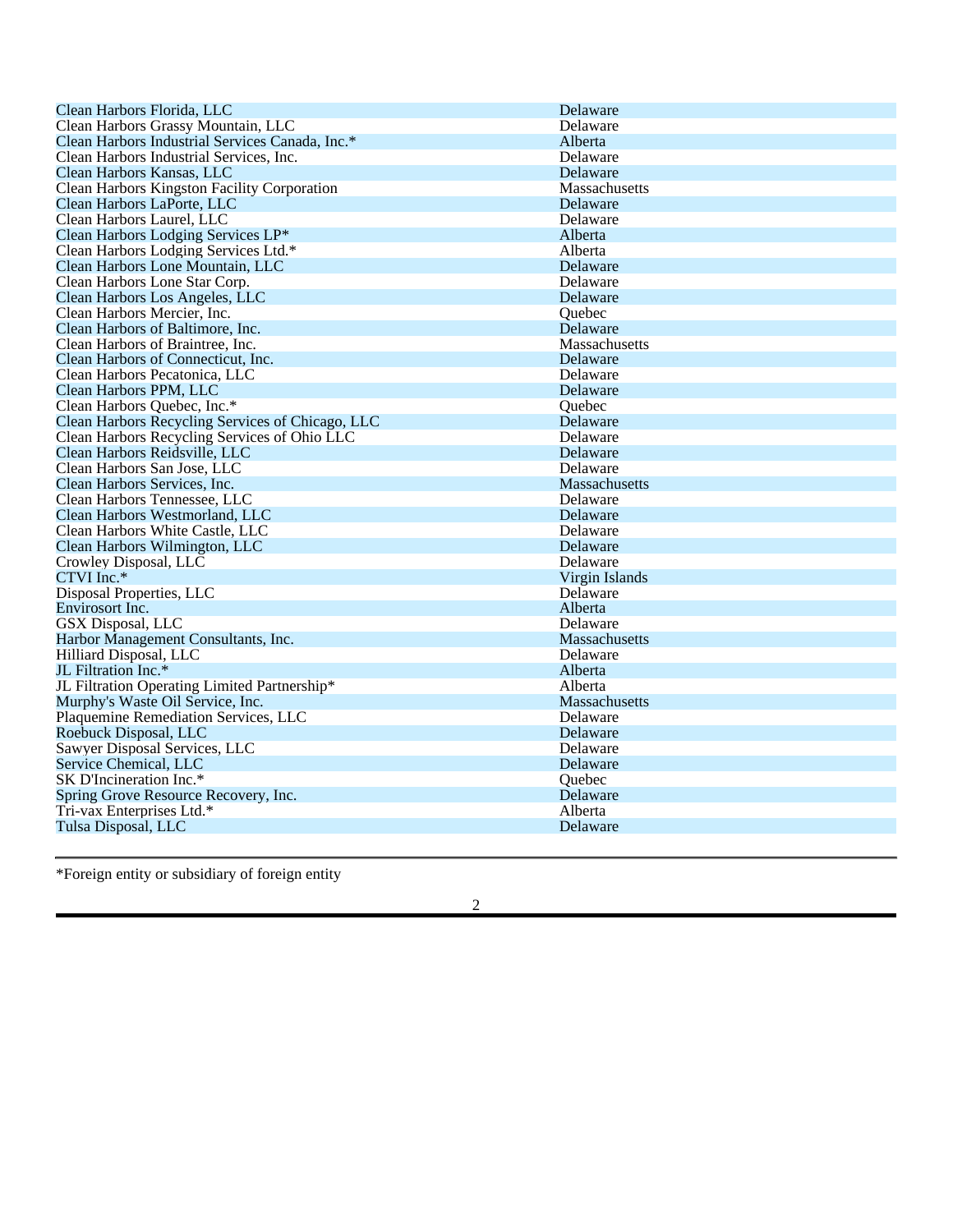### **CONSENT OF INDEPENDENT REGISTERED PUBLIC ACCOUNTING FIRM**

We consent to the incorporation by reference in Registration Statement Nos. 33-60187, 333-46159, 333-63662, 333-134381, 333-134382, and 333-166963 on Form S-8 and Registration No. 333-150296 on Form S-3 of our reports dated March 1, 2011, relating to the consolidated financial statements and financial statement schedule of Clean Harbors, Inc. (the "Company"), and the effectiveness of the Company's internal control over financial reporting, appearing in this Annual Report on Form 10-K of Clean Harbors, Inc. for the year ended December 31, 2010.

*/s/ DELOITTE & TOUCHE LLP*

Boston, Massachusetts March 1, 2011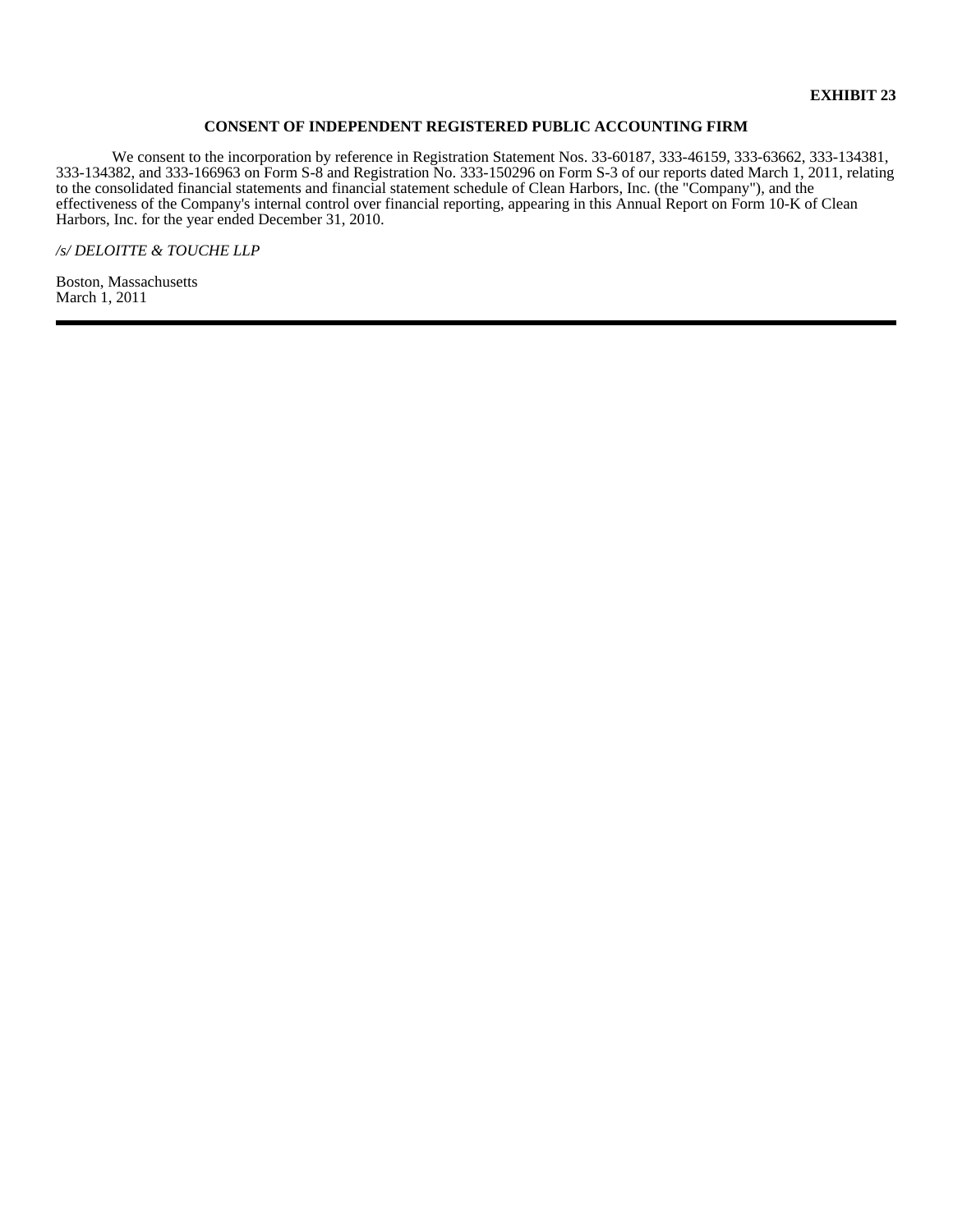#### **POWER OF ATTORNEY**

Know all by these presents, that the undersigned hereby constitutes and appoints each of Alan S. McKim and James M. Rutledge, signing singly, the undersigned's true and lawful attorney-in-fact to:

(1) execute for and on behalf of the undersigned, in the undersigned's capacity as an officer and/or director of Clean Harbors, Inc. (the "Company"), any and all documents required by the Securities and Exchange Commission pursuant to the Securities Exchange Act of 1934 and the rules thereunder, including, without limitation, Form 10-K;

(2) do and perform any and all acts for and on behalf of the undersigned which may be necessary or desirable to complete and execute any such document filing and timely file such form with the United States Securities and Exchange Commission and any stock exchange or similar authority; and

(3) take any other action of any type whatsoever in connection with the foregoing which, in the opinion of such attorney-in-fact, may be of benefit to, and in the best interest of, or legally required by, the undersigned.

The undersigned hereby grants to each such attorney-in-fact full power and authority to do and perform any and every act and thing whatsoever requisite, necessary, or proper to be done in the exercise of any of the rights and powers herein granted, as fully to all intents and purposes as the undersigned might or could do if personally present, with full power of substitution or revocation, hereby ratifying and confirming all that such attorney-in-fact, or such attorney-in-fact's substitute or substitutes, shall lawfully do or cause to be done by virtue of this power of attorney and the rights and powers herein granted. The undersigned acknowledges that the foregoing attorneys-in-fact, in serving in such capacity at the request of the undersigned, are not assuming, nor is the Company assuming, any of the undersigned's responsibilities to comply with Section 16 of the Securities Exchange Act of 1934.

This Power of Attorney shall remain in full force and effect until the undersigned is no longer required with respect to the undersigned's capacity as an officer and/or director and/or holdings of and transactions in securities issued by the Company, unless earlier revoked by the undersigned in a signed writing delivered to the foregoing attorneys-in-fact.

IN WITNESS WHEREOF, the undersigned has caused this Power of Attorney to be executed as of this 1st day of March, 2011.

| <b>Signature</b>       |
|------------------------|
| /s/ GENE BANUCCI       |
| /s/ JOHN P. DEVILLARS  |
| /s/ EDWARD G. GALANTE  |
| /s/ JOHN F. KASLOW     |
| /s/ ROD MARLIN         |
| /s/ DANIEL J. MCCARTHY |
| /s/ JOHN T. PRESTON    |
| /s/ ANDREA ROBERTSON   |
| /s/ THOMAS J. SHIELDS  |
| /s/ LORNE R. WAXLAX    |
|                        |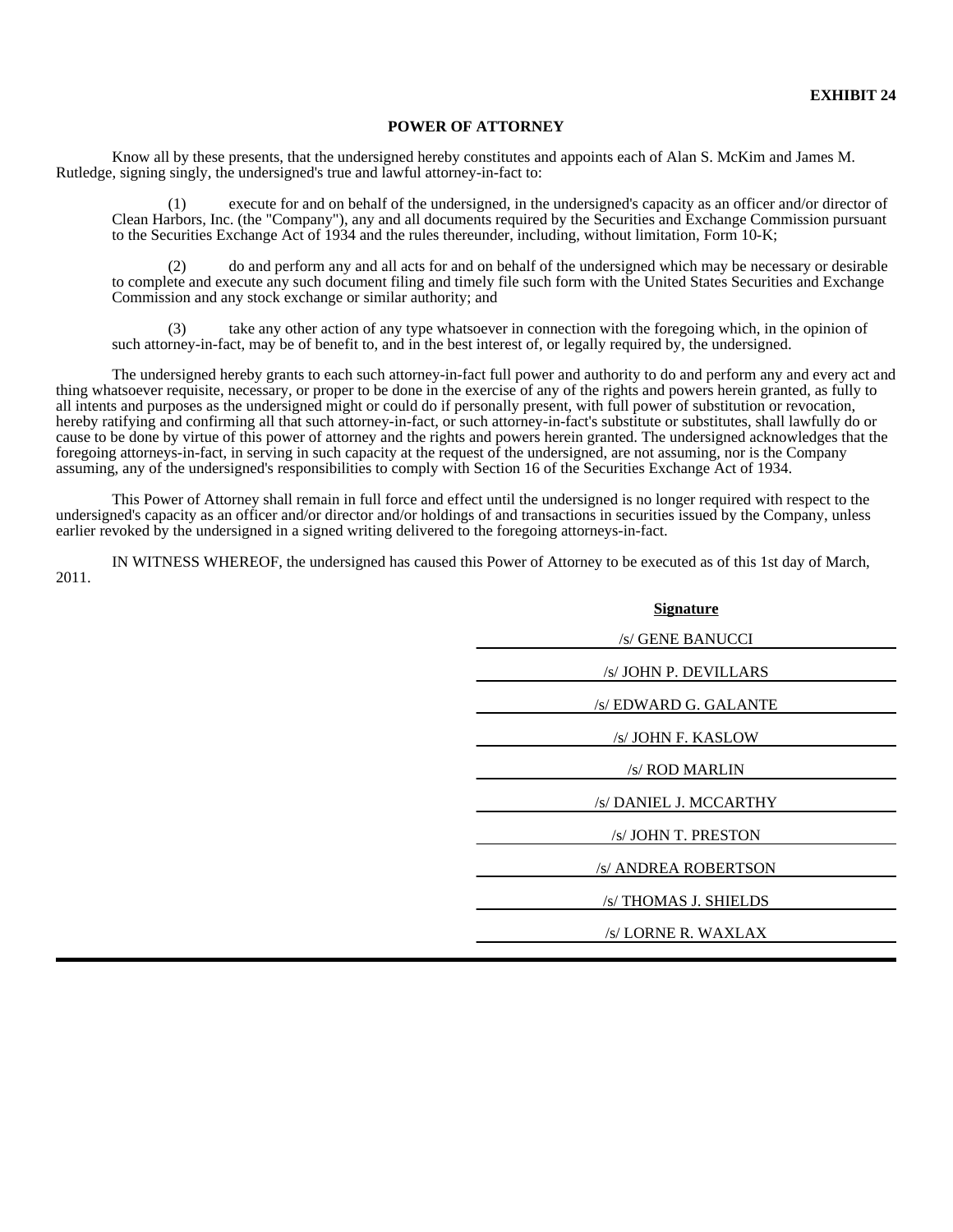# **CERTIFICATION OF CHIEF EXECUTIVE OFFICER**

I, Alan S. McKim, certify that:

1. I have reviewed this annual report on Form 10-K for the period ended December 31, 2010 of Clean Harbors, Inc.;

2. Based on my knowledge, this annual report does not contain any untrue statement of a material fact or omit to state a material fact necessary to make the statements made, in light of the circumstances under which such statements were made, not misleading with respect to the periods covered by this report;

3. Based on my knowledge, the financial statements, and other financial information included in this annual report, fairly present in all material respects the financial condition, results of operations and cash flows of the registrant as of, and for, the periods presented in this report;

4. The registrant's other certifying officer and I are responsible for establishing and maintaining disclosure controls and procedures (as defined in Exchange Act Rules 13a-15(e) and 15d-15(e)) and internal control over financial reporting (as defined in Exchange Act Rules 13a-15(f) and 15d-15(f)) for the registrant and have:

- (a) Designed such disclosure controls and procedures, or caused such disclosure controls and procedures to be designed under our supervision, to ensure that material information relating to the registrant, including its consolidated subsidiaries, is made known to us by others within those entities, particularly during the period in which this report is being prepared;
- (b) Designed such internal control over financial reporting, or caused such internal control over financial reporting to be designed under our supervision, to provide reasonable assurance regarding the reliability of financial reporting and the preparation of financial statements for external purposes in accordance with generally accepted accounting principles;
- (c) Evaluated the effectiveness of the registrant's disclosure controls and procedures and presented in this annual report our conclusions about the effectiveness of the disclosure controls and procedures, as of the end of the period covered by this annual report based on such evaluation; and
- (d) Disclosed in this annual report any change in the registrant's internal control over financial reporting that occurred during the registrant's most recent fiscal quarter (the registrant's fourth fiscal quarter in the case of an annual report) that has materially affected, or is reasonably likely to materially affect, the registrant's internal control over financial reporting; and

5. The registrant's other certifying officer and I have disclosed, based on our most recent evaluation of internal control over financial reporting, to the registrant's auditors and the audit committee of the registrant's board of directors (or persons performing the equivalent functions):

- (a) All significant deficiencies and material weaknesses in the design or operation of internal control over financial reporting which are reasonable likely to adversely affect the registrant's ability to record, process, summarize and report financial information; and
- (b) Any fraud, whether or not material, that involves management or other employees who have a significant role in the registrant's internal control over financial reporting.

/s/ ALAN S. MCKIM

Alan S. McKim *President and Chief Executive Officer*

Date: March 1, 2011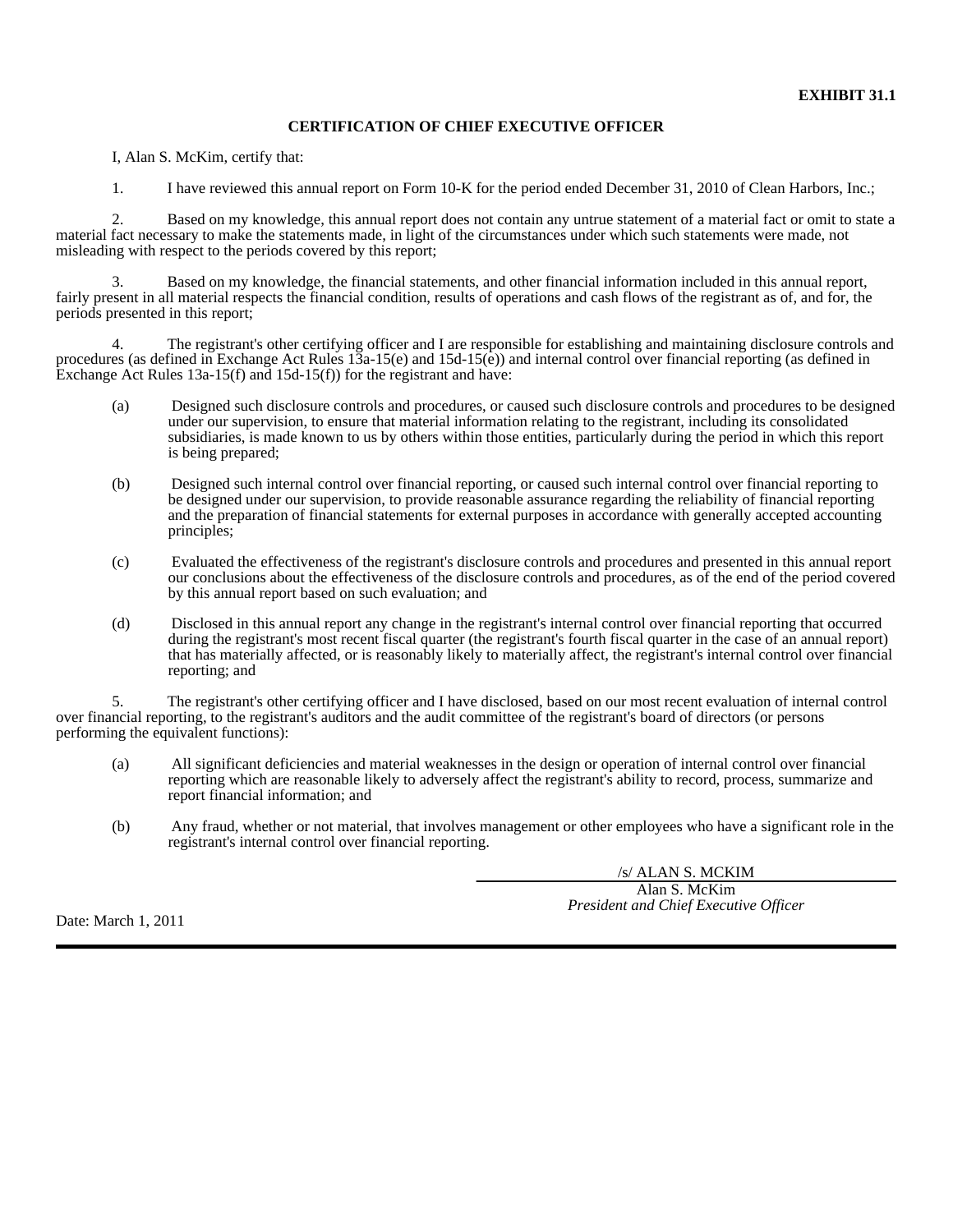# **CERTIFICATION OF CHIEF FINANCIAL OFFICER**

I, James M. Rutledge, certify that:

1. I have reviewed this annual report on Form 10-K for the period ended December 31, 2010 of Clean Harbors, Inc.;

2. Based on my knowledge, this annual report does not contain any untrue statement of a material fact or omit to state a material fact necessary to make the statements made, in light of the circumstances under which such statements were made, not misleading with respect to the periods covered by this report;

3. Based on my knowledge, the financial statements, and other financial information included in this annual report, fairly present in all material respects the financial condition, results of operations and cash flows of the registrant as of, and for, the periods presented in this report;

4. The registrant's other certifying officer and I are responsible for establishing and maintaining disclosure controls and procedures (as defined in Exchange Act Rules 13a-15(e) and 15d-15(e)) and internal control over financial reporting (as defined in Exchange Act Rules  $13a-15(f)$  and  $15d-15(f)$  for the registrant and have:

- (a) Designed such disclosure controls and procedures, or caused such disclosure controls and procedures to be designed under our supervision, to ensure that material information relating to the registrant, including its consolidated subsidiaries, is made known to us by others within those entities, particularly during the period in which this report is being prepared;
- (b) Designed such internal control over financial reporting, or caused such internal control over financial reporting to be designed under our supervision, to provide reasonable assurance regarding the reliability of financial reporting and the preparation of financial statements for external purposes in accordance with generally accepted accounting principles;
- (c) Evaluated the effectiveness of the registrant's disclosure controls and procedures and presented in this annual report our conclusions about the effectiveness of the disclosure controls and procedures, as of the end of the period covered by this report based on such evaluation; and
- (d) Disclosed in this annual report any change in the registrant's internal control over financial reporting that occurred during the registrant's most recent fiscal quarter (the registrant's fourth fiscal quarter in the case of an annual report) that has materially affected, or is reasonably likely to materially affect, the registrant's internal control over financial reporting; and

5. The registrant's other certifying officer and I have disclosed, based on our most recent evaluation of internal control over financial reporting, to the registrant's auditors and the audit committee of the registrant's board of directors (or persons performing the equivalent functions):

- (a) All significant deficiencies and material weaknesses in the design or operation of internal control over financial reporting which are reasonable likely to adversely affect the registrant's ability to record, process, summarize and report financial information; and
- (b) Any fraud, whether or not material, that involves management or other employees who have a significant role in the registrant's internal control over financial reporting.

/s/ JAMES M. RUTLEDGE

James M. Rutledge *Chief Financial Officer*

Date: March 1, 2011